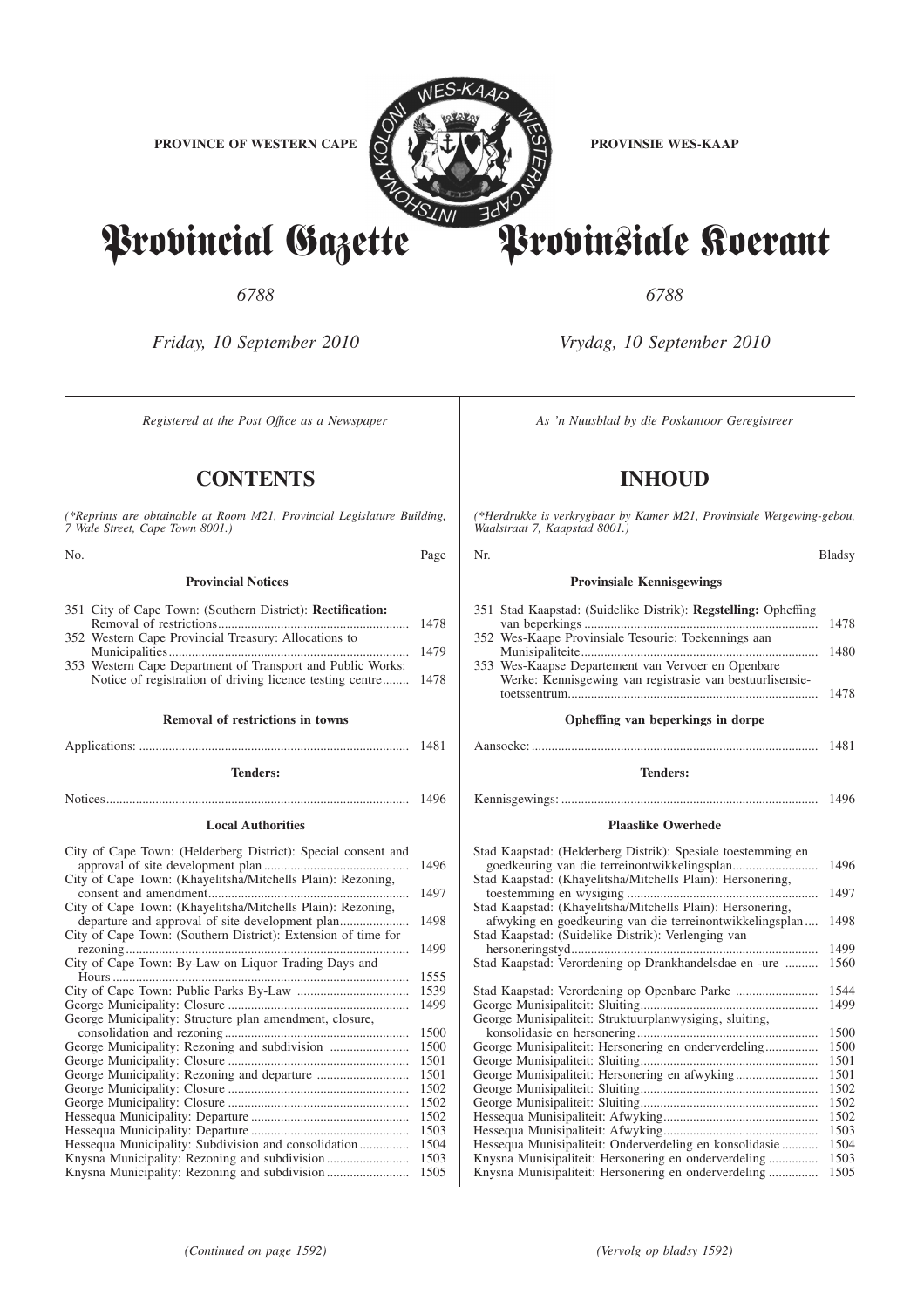# **PROVINCIAL NOTICES**

The following Provincial Notices are published for general information.

ADV. B. GERBER, DIRECTOR-GENERAL

Provincial Building, Wale Street Cape Town.

P.N. 351/2010 10 September 2010

# **RECTIFICATION** CITY OF CAPE TOWN

#### SOUTHERN DISTRICT

#### REMOVAL OF RESTRICTIONS ACT, 1967 (ACT 84 OF 1967)

I, André John Lombaard, in my capacity as Deputy-Director in the Department of Environmental Affairs and Development Planning: Western Cape, acting in terms of the powers contemplated by section 2(1) of the Removal of Restrictions Act, 1967 (Act 84 of 1967), duly delegated to me in terms of section 1 of the Western Cape Delegation of Powers Law, 1994, and on application by the owner of Erf 55, Bishopscourt, amend conditions IV.4. and V.G., contained in Deed of Transfer No. T. 16516 of 2007, to read as follows:

Condition IV.4.: That no building or structure or any portion thereof except boundary walls, fences and a guard house shall be erected nearer than 7,87 metres to any street line which forms a boundary of this erf. No such building or structure, except a guard house, shall be situated within 3,15 metres of any boundary common to an adjoining erf. Provided that if the slope of the land necessitates it, a garage may be erected on this erf nearer to the street line boundary, on condition that the roof of such garage does not project more than 0,94 metres above the natural level of the surrounding ground and the building is not erected nearer than 1,4 metres to the street line boundary of this erf. Provided further that should two or more contiguous erven be registered in the name of the same owner such erven may be consolidated whereupon the consolidated holding shall become one erf in the Township and all the conditions shall apply to it as being one erf.

Condition V.G.: No building of a greater height than 12,59 metres shall be erected upon the property without the prior consent of the Company or its nominees, and no part of the building except a guard house shall be nearer to any boundary than half the height of the highest portion of the building. For the purpose of this condition the height of the building shall be measured from the mean level of the ground adjoining such building.

P.N. 339/2010 dated 27 August 2010 is hereby cancelled.

P.N. 353/2010 10 September 2010

# **NATIONAL ROAD TRAFFIC ACT, 1996 (ACT 93 OF 1996)**

#### **NOTICE OF REGISTRATION OF DRIVING LICENCE TESTING CENTRE**

The Minister of Transport and Public Works hereby gives notice that the following local authority has been registered and graded as indicated in terms of section 9 of the National Road Traffic Act, 1996 (Act 93 of 1996) as a driving licence testing centre.

| <b>LOCAL AUTHORITY</b>           | <b>GRADE</b> |
|----------------------------------|--------------|
| <b>FISH HOEK DRIVING LICENCE</b> |              |
| <b>TESTING CENTRE</b>            |              |
| (CITY OF CAPE TOWN MUNICIPALITY) |              |

#### **PROVINSIALE KENNISGEWINGS**

Die volgende Provinsiale Kennisgewings word vir algemene inligting gepubliseer.

ADV. B. GERBER, DIREKTEUR-GENERAAL

Provinsiale-gebou, Waalstraat Kaapstad.

P.K. 351/2010 10 September 2010

# **REGSTELLING**

# STAD KAAPSTAD

SUIDELIKE DISTRIK

#### WET OP OPHEFFING VAN BEPERKING, 1967 (WET 84 VAN 1967)

Ek, André John Lombaard, in my hoedanigheid as Adjunk-Direkteur in die Departement van Omgewingsake en Ontwikkelingsbeplanning, Wes-Kaap, handelende ingevolge die bevoegdheid beoog in artikel 2(1) van die Wet op Opheffing van Beperkings, 1967 (Wet 84 van 1967), behoorlik aan my gedelegeer ingevolge artikel 1 van die Wes-Kaapse Wet op die Delegasie van Bevoegdhede, 1994 en op aansoek van die eienaar van Erf 55, Bishopscourt, wysig voorwaardes IV.4. en V.G., vervat in Transportakte Nr. T. 16516 van 2007, om soos volg te lees:

Condition IV.4.: That no building or structure or any portion thereof except boundary walls, fences and a guard house shall be erected nearer than 7,87 metres to any street line which forms a boundary of this erf. Nr such building or structure, except a guard house, shall be situated within 3,15 metres of any boundary common to an adjoining erf. Provided that if the slope of the land necessitates it, a garage may be erected on this erf nearer to the street line boundary, on condition that the roof of such garage does not project more than 0,94 metres above the natural level of the surrounding ground and the building is not erected nearer than 1,4 metres to the street line boundary of this erf. Provided further that should two or more contiguous erven be registered in the name of the same owner such erven may be consolidated whereupon the consolidated holding shall become one erf in the Township and all the conditions shall apply to it as being one erf.

Condition V.G.: Nr building of a greater height than 12,59 metres shall be erected upon the property without the prior consent of the Company or its nominees, and no part of the building except a guard house shall be nearer to any boundary than half the height of the highest portion of the building. For the purpose of this condition the height of the building shall be measured from the mean level of the ground adjoining such building.

PK. 339/2010 gedateer 27 Augustus 2010 word hiermee gekanselleer.

P.K. 253/2010 10 September 2010

# **NASIONALE PADVERKEERSWET, 1996 (WET 93 VAN 1996)**

#### **KENNISGEWING VAN REGISTRASIE VAN BESTUURSLISENSIE-TOETSSENTRUM**

Kennis word hiermee deur die Minister van Vervoer en Openbare Werke gegee dat die volgende plaaslike owerheid kragtens artikel 9 van die Nasionale Padverkeerswet, 1996 (Wet 93 van 1996), as 'n bestuurslisensie-toetssentrum geregistreer is teenoor die gradering hieronder aangetoon.

| <b>PLAASLIKE OWERHEID</b>        | <b>GRAAD</b> |
|----------------------------------|--------------|
| <b>VISHOEK BESTUURSLISENSIE-</b> |              |
| <b>TOETSSENTRUM</b>              | D            |
| (STAD KAAPSTAD MUNISIPALITEIT)   |              |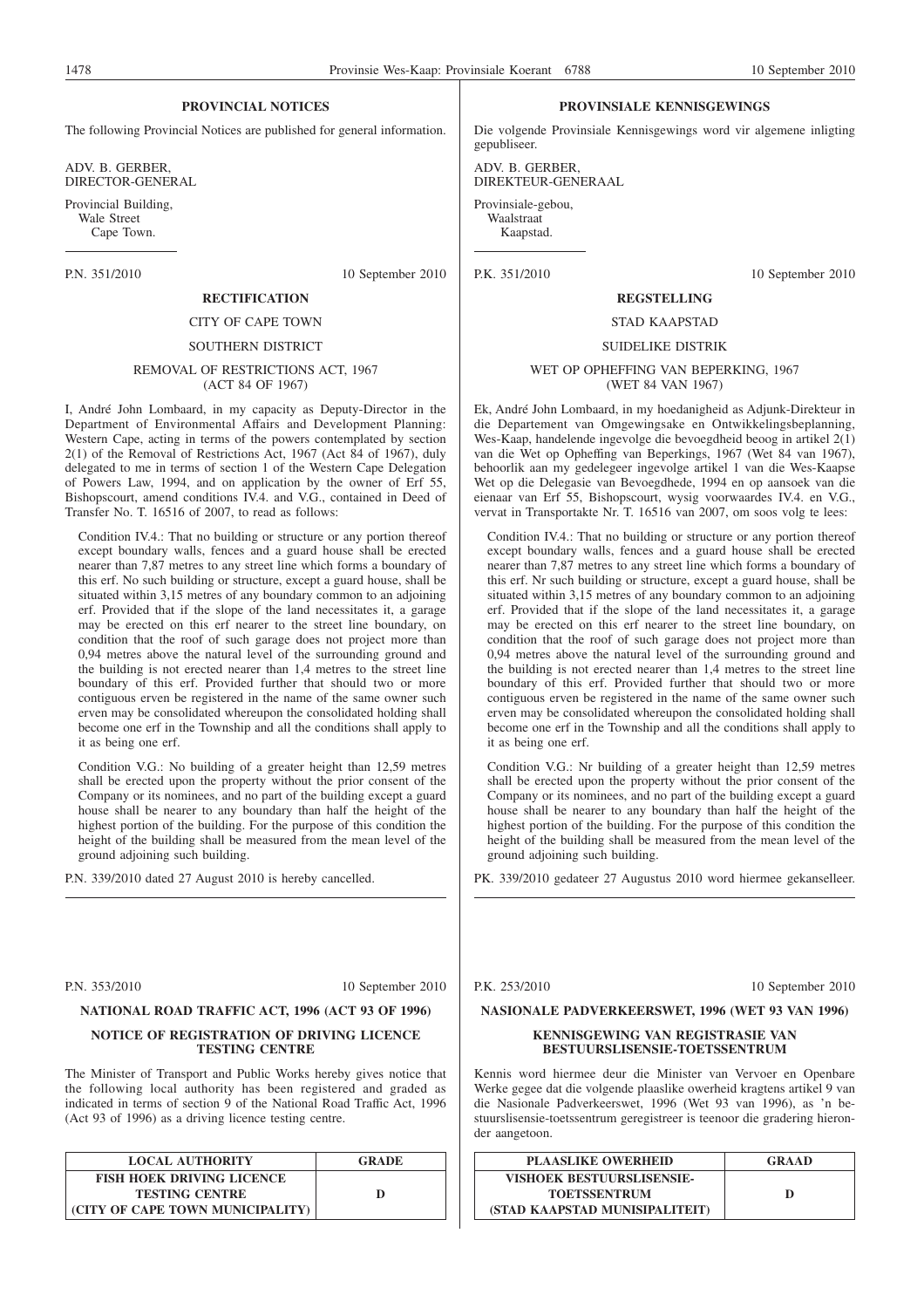P.N. 352/2010 10 September 2010 10 September 2010

# **WESTERN CAPE PROVINCIAL TREASURY: GAZETTING OF ALLOCATIONS TO MUNICIPALITIES not listed in the Division of Revenue Act, 2010 (Act 1 of 2010) OR the Western Cape main budget, 2010.**

# **WESTERN CAPE PROVINCIAL TREASURY**

I, Alan Winde, in my capacity as Provincial Minister of Finance, Economic Developmentand Tourism hereby publish the attached schedule in terms of section 29(2) and (3) ofthe Division of Revenue Act, 2010 (Act 1 of 2010) (2010 DORA), which determines thatdespite anything to the contrary contained in any law, that a Provincial Treasury may, inaccordance with a framework determined by National Treasury, amend the allocationsreferred to in section 29(2) or make additional allocations to municipalities that were notpublished in terms of sections 29(1) and 29(2) of 2010 DORA. The distribution of theseadditional allocations and amended allocations are reflected in the attached schedules.

# **ALAN WINDE, PROVINCIAL MINISTER OF FINANCE, ECONOMIC DEVELOPMENT AND TOURISM**

# **DATE:**

| Name of allocation                          | PROVINCIAL CONTRIBUTION TOWARDS THE ACCELERATION OF HOUSING<br><b>DELIVERY</b>                                                                                                                                                                                                                             |  |
|---------------------------------------------|------------------------------------------------------------------------------------------------------------------------------------------------------------------------------------------------------------------------------------------------------------------------------------------------------------|--|
| Transferring provincial department          | Human Settlements (Vote 8)                                                                                                                                                                                                                                                                                 |  |
| Purpose                                     | To fund housing within municipalities who demonstrated capacity to plan and deliver housing<br>rapidly, with the emphasis on rural areas.                                                                                                                                                                  |  |
| Measurable outputs                          | Improvement of the quality of human settlements by funding projects, which will address<br>dysfunctionalities in such settlements.<br>This will include:                                                                                                                                                   |  |
|                                             | • Upgraded infrastructure in depressed areas and number of employment opportunities created;<br>• The number of existing depressed areas re-planned and redeveloped and informal settlement<br>upgrading; and<br>• Completed plans of areas which could promote social, racial and functional integration. |  |
| Conditions                                  | To form part of the contract between the provincial government and municipalities.                                                                                                                                                                                                                         |  |
| Allocation criteria                         | Based on the business plans submitted to provincial Department of Human settlements as well as<br>past performance.                                                                                                                                                                                        |  |
| Reasons not incorporated in equitable share | Funds are provided in terms of the provincial own financing.                                                                                                                                                                                                                                               |  |
| Monitoring mechanisms                       | Projects are monitored on a regular basis through financial and implementation progress reports as<br>well as site visits and meetings in order to ensure compliance and accurate reporting on key<br>performance indicators.                                                                              |  |
| Projected life                              | The projects will be important in achieving sustainable human settlements. Other funding for the<br>projects have been incorporated in the Integrated Housing and Human Settlement Development<br>Grant over future financial years.                                                                       |  |
| Payment schedule                            | On the submission of certified claims.                                                                                                                                                                                                                                                                     |  |

| Category     | <b>District</b><br><b>Municipalities</b> | <b>Number</b> | <b>Municipality</b> | <b>Allocation</b><br>R'000 |
|--------------|------------------------------------------|---------------|---------------------|----------------------------|
|              |                                          |               |                     | 2010/11                    |
| B            | DC1                                      | WC015         | Swartland           | 5 000                      |
| <b>TOTAL</b> |                                          |               |                     | 5 000                      |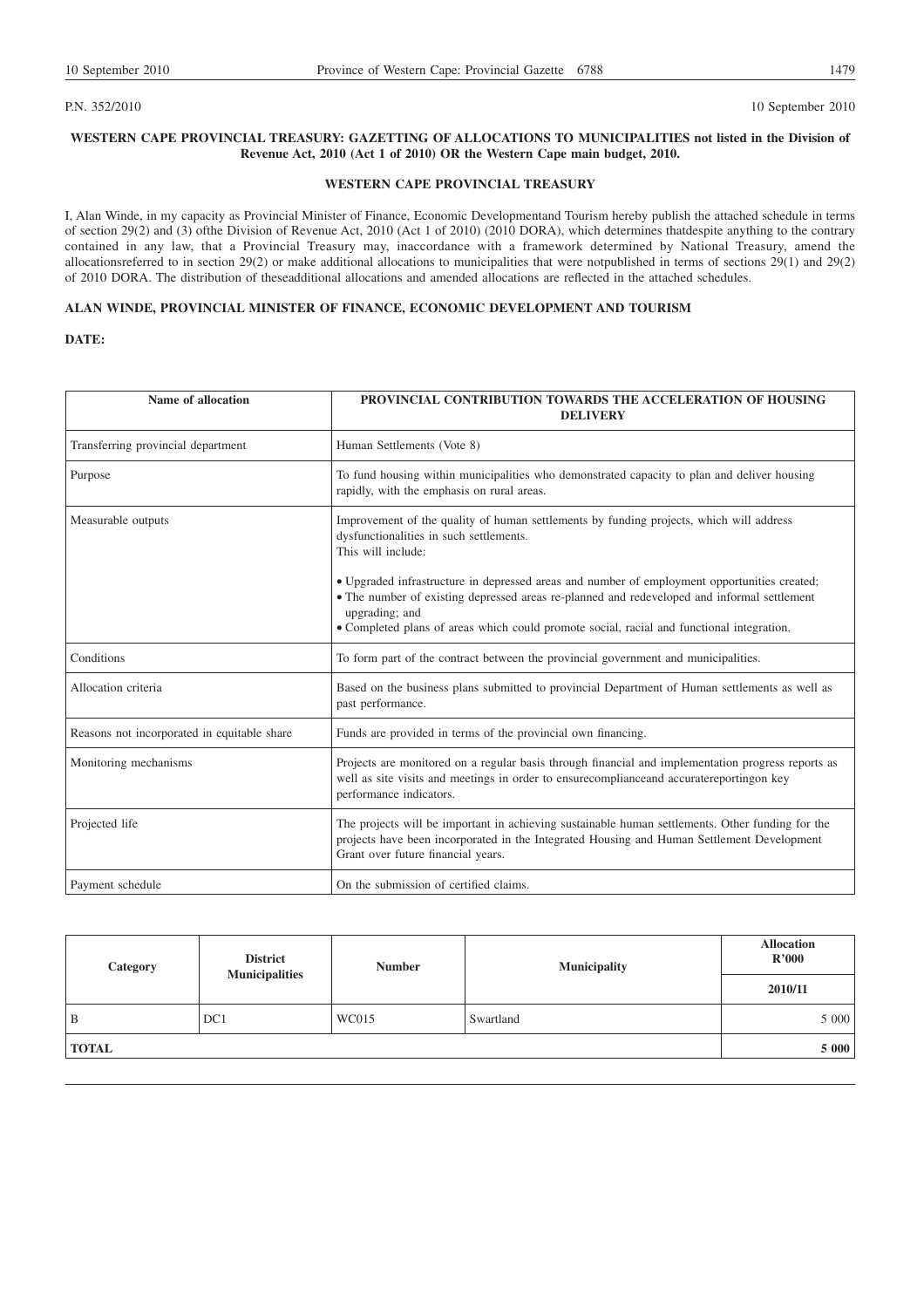P.K. 352/2010 10 September 1010

# **WES-KAAPSE PROVINSIALE TESOURIE: PUBLISERING VAN TOEKENNINGS AAN MUNISIPALITEITE WAT NIE GELYS IS IN DIE WET OP DIE VERDELING VAN INKOMSTE, 2010 (WET 1 VAN 2010) VAN DIE WES-KAAPSE OORSPRONKLIKE BEGROTING, 2010.**

#### **WES-KAAPSE PROVINSIALE TESOURIE**

Ek, Alan Winde, in my hoedanigheid as Provinsiale Minister van Finansies, Ekonomiese Ontwikkeling en Toerisme publiseer hiermee die aangehegte bylae ingevolge artikel 29(2) en (3) van die Wet op die Verdeling van Inkomste, 2010 (Wet 1 van 2010), wat bepaal dat ongeag die teenstelling in enige ander wet, die Provinsiale Tesourie in ooreenstemming met enige rapporteringsraamwerk soon deur die Nasionale Tesourie bepaal, toekennings ingevolge subartikel 29(2) kan wysig of addisionele toekennings aan munisipaliteite wat nie ingevolge subaritkel 29(1) en 29(2) van die 2010 Wet op Verdeling van Inkomste gepubliseer was nie, mag maak. Die verspreiding van die addisionele en gewysigde toekenings is in die aangehegde skedules uiteengesit.

# **ALAN WINDE, PROVINSIALE MINISTER VAN FINANSIES, EKONOMIESE ONTWIKKELING EN TOERISME**

# **DATUM:**

| Naam van toekenning                       | PROVINSIALE BYDRAE OM BEHUISINGSLEWERING TE VERSNEL                                                                                                                                                                                                                                                                                                                                               |  |
|-------------------------------------------|---------------------------------------------------------------------------------------------------------------------------------------------------------------------------------------------------------------------------------------------------------------------------------------------------------------------------------------------------------------------------------------------------|--|
| Oordraggewende provinsiale departement    | Menslike nedersettings (Begrotingpos 8)                                                                                                                                                                                                                                                                                                                                                           |  |
| Doel                                      | Om behuising te befonds by munisipaliteite wat bewys het dat hulle oor die kapasiteit beskik om te<br>beplan en vinnig huise te lewer, met die klem op plattelandse gebiede.                                                                                                                                                                                                                      |  |
| Meethare uitsette                         | Verbetering van die kwaliteit van menslike nedersettings deur projekte te befonds wat<br>disfunksionaliteite binne hierdie nedersettings aanspreek. Dit sluit die volgende in:<br>• Opgegradeerde infrastruktuur in neerdrukte gebiede en die aantal werksgeleenthede verskaf,<br>• Die aantal huidige neerdrukte gebiede herbeplan en herontwikkel en informele nedersettings<br>opgegradeer; en |  |
|                                           | • Voltooide planne van gebiede wat sosiale, ras en funksionele integrasie bevorder.                                                                                                                                                                                                                                                                                                               |  |
| Voorwaardes                               | Moet deel wees van die ooreenkoms tussen die Provinsiale regering en die munisipaliteite.                                                                                                                                                                                                                                                                                                         |  |
| Toekenningskriteria                       | Gebaseer op besigheidsplanne ingedien by die provinsiale Departement van Menslike nedersettings,<br>asook vorige prestasies.                                                                                                                                                                                                                                                                      |  |
| Redes nie vervat in billike verdeling nie | Fondse word bewillig in terms van Provinsiale eie finansiering.                                                                                                                                                                                                                                                                                                                                   |  |
| Moniteringsmeganisme                      | Projekte word op 'n gereelde basis gemoniteer met die gebruik van finansiële en implementering<br>vorderingsverslae, sowel as ter plaatse besoeke en vergaderings om nakoming en akkurate<br>verslagdoening teen sleutelprestasie-aanwysers te verseker.                                                                                                                                          |  |
| Geraamde tydperk                          | Hierdie projekte is noodsaaklik om volhoubare menslike nedersettings te verseker. Ander befondsing<br>vir die projekte is ingesluit in die Geïntegreerde Behuising en Behuisings- vestigingsontwikkelings-<br>toekenning vir die toekomstige jare.                                                                                                                                                |  |
| Betalingskedule                           | Met die indiening van gesertifiseerde eise.                                                                                                                                                                                                                                                                                                                                                       |  |

| Kategorie     | <b>Distriksraad</b><br><b>Nommer</b> | Munisipaliteit | <b>Toekenning</b><br>R'000 |         |
|---------------|--------------------------------------|----------------|----------------------------|---------|
|               |                                      |                |                            | 2010/11 |
| B             | DC1                                  | WC015          | Swartland                  | 5 000   |
| <b>TOTAAL</b> |                                      |                |                            | 5 000   |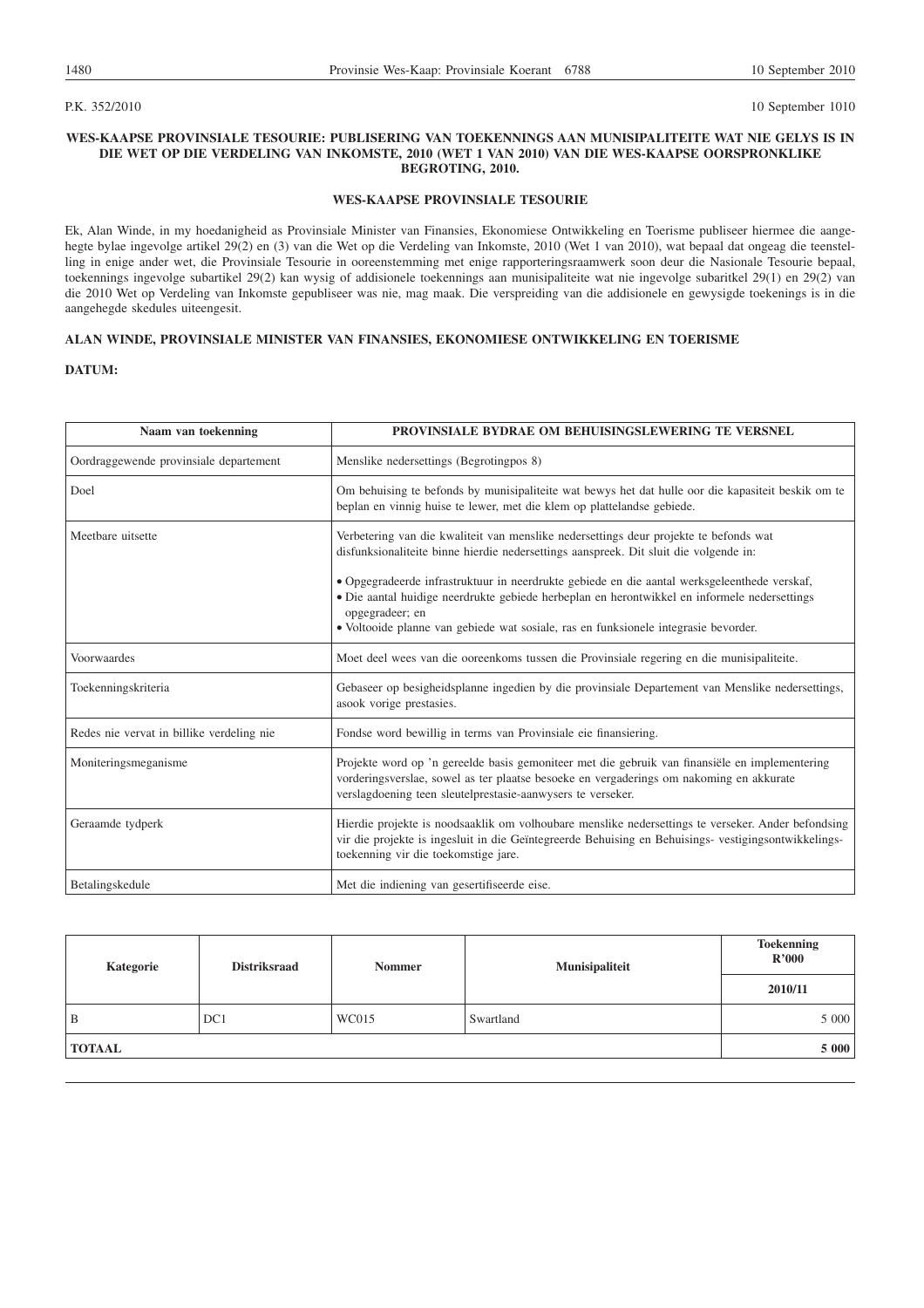# **REMOVAL OF RESTRICTIONS IN TOWNS** —————

# **OPHEFFING VAN BEPERKINGS IN DORPE** —————

#### CITY OF CAPE TOWN (CAPE FLATS DISTRICT)

#### REMOVAL OF RESTRICTIONS, DEPARTURE AND COUNCIL'S CONSENT

Erf 187 at No 63 Vorster Road, Wetton *(second placement)*

Notice is hereby given in terms of Section 3(6) of the Removal of Restrictions Act, Act 84 of 1967, Section 15 of the Land Use Planning Ordinance No 15 of 1985 and Section 9 of the Cape Town Zoning Scheme Regulations that the undermentioned application has been received and is open to inspection at the office of the District Manager at Ledger House, corner of Aden Avenue and George Street, Athlone, and any enquiries may be directed to Mrs K Patten, PO Box 283, Athlone, 7760, e-mail Karen.patten@capetown.gov.za, Tel (021) 684-4345, fax (021) 684-4410 weekdays during 08:00-13:30. The application is also open to inspection at the office of the Director: Integrated Environmental Management: Region B1, Provincial Government of the Western Cape, at Room 601, No 1 Dorp Street, Cape Town, from 08:00-12:30 and 13:00-15:30 (Monday to Friday). Telephonic enquiries in this regard may be made at (021) 483-3009 and the Directorate's fax number is (021) 483-3098. Any objections, with full reasons therefor, may be lodged in writing at the office of the abovementioned Director: Integrated Environmental Management, at Private Bag X9086, Cape Town, 8000, on or before 11 October 2010, quoting the above Act and the objector's erf number. Any objections/comments received after aforementioned closing date may be disregarded.

*Applicant:* Willem Bührmann Associates

*Address:* 63 Vorster Road, Wetton

*Application Number:* 156500

*File Reference:* UM/13/187

*Nature of application:* Amendment of restrictive title conditions applicable to Erf 187, No 63 Wetton Road, Wetton, to legalise an existing second dwelling (granny flat) on the property and to enable the owner to operate a home industry from the property. A departure is also required in terms of Section 27(1) of the Cape Town Zoning Scheme Regulations to permit the wendy house (unauthorized) to be utilized as a second dwelling unit.

Council's consent in terms of Section 22(1) of the Cape Town Zoning Scheme Regulations to permit the existing outbuilding to be utilized for a home industry (copy/printing and making and adjusting aluminum windows).

#### ACHMAT EBRAHIM, CITY MANAGER

#### STAD KAAPSTAD (KAAPSE VLAKTE-DISTRIK)

### OPHEFFING VAN BEPERKINGS, AFWYKING & RAADSTOESTEMMING

#### Erf 187 te Vorsterweg 63, Wetton *(tweede plasing)*

Kennisgewing geskied hiermee ingevolge artikel 3(6) van die Wet op Opheffing van Beperkings, Wet 84 van 1967, artikel 15 van die Ordonnansie op Grondgebruikbeplanning, nr. 15 van 1985, en artikel 9 van die Kaapstadse soneringskemaregulasies dat onderstaande aansoek ontvang is en ter insae beskikbaar is by die kantoor van die distriksbestuurder, beplanning en bouontwikkelingsbestuur, Ledger House, h/v Adenlaan en Georgestraat, Athlone, en dat enige navrae gerig kan word aan mev. K Patten, Posbus 283, Athlone 7760, e-posadres Karen.patten@capetown.gov.za, tel. (021) 684-4345 of faksnr. (021) 684-4410, weeksdae gedurende 08:00-13:30. Die aansoek is ook ter insae beskikbaar by die kantoor van die direkteur: geïntegreerde omgewingsbestuur, Streek B, provinsiale regering van die Wes-Kaap, Kamer 601, Dorpstraat 1, Kaapstad van 08:00-12.30 en 13:00-15:30 (Maandag tot Vrydag). Telefoniese navrae in dié verband kan aan (021) 483-3009 gerig word, en die direktoraat se faksnr. is (021) 483-3098. Enige besware, met volledige redes, moet voor of op 11 Oktober 2010 skriftelik aan die kantoor van bogenoemde direkteur: geïntegreerde omgewingsbestuur, departement van omgewingsake en ontwikkelingsbeplanning, Privaat Sak X9086, Kaapstad 8000, gerig word, met vermelding van bogenoemde toepaslike wetgewing en die beswaarmaker se erfnommer. Enige besware wat na voormelde sluitingsdatum ontvang word, kan dalk buite rekening gelaat word.

*Aansoeker:* Willem Bührmann Associates

*Adres:* Vorsterweg 63, Wetton

*Aansoeknr.:* 156500

*Lêerverw.:* UM/13/187

*Aard van aansoek:* Wysiging van beperkende titelvoorwaardes wat op erf 187, Vorsterweg 63, Wetton, van toepassing is, ten einde 'n bestaande tweede woning (oumawoonstel) op die eiendom te wettig, en om die eienaar in staat te stel om 'n tuisnywerheid op die eiendom te bedryf. 'n Afwyking ingevolge artikel 27(1) van die Kaapstadse soneringskemaregulasies word ook verlang om toe te laat dat die (ongemagtigde) Wendy-huis as tweede wooneenheid gebruik word.

Raadstoestemming ingevolge artikel 22(1) van die Kaapstadse soneringskemaregulasies om toe te laat dat die bestaande buitegebou vir 'n tuisnywerheid (kopiëring/drukwerk en die maak en verstelling van aluminiumvensters) gebruik word.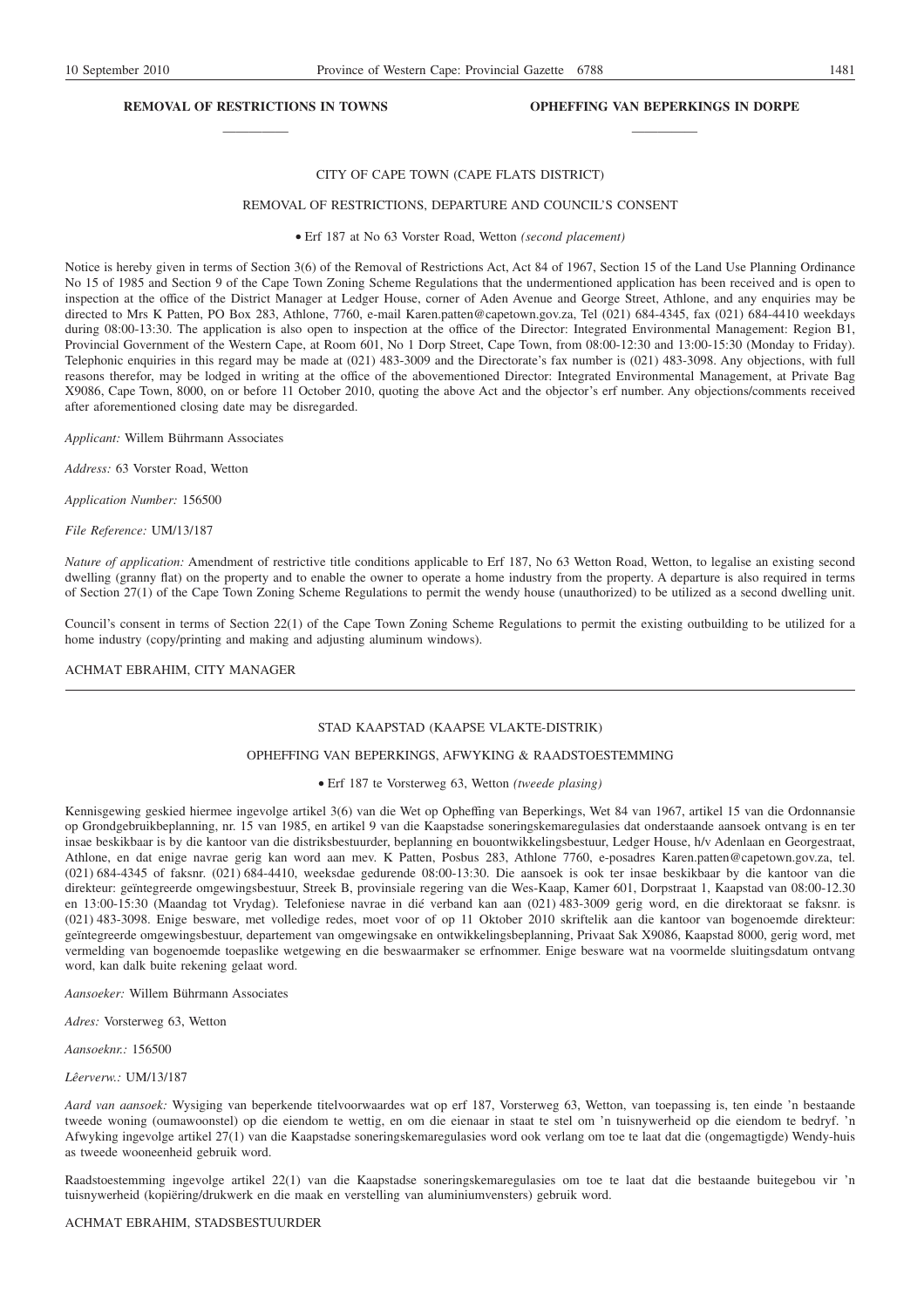# CITY OF CAPE TOWN (CAPE FLATS DISTRICT)

#### UKUSUSWA KWEZITHINTELO, UTYESHELO LOMQATHANGO NEMVUME YEBHUNGA

#### Isiza 187 kwaNomb 63 Voster Road, Wetton

Kukhutshwa isaziso ngokungqinelana neCandelo 3(6) loMthetho wokuSuswa kweziThintelo, uMthetho 84 wango-1967, Icandelo 15 loMpoposho woCwangciso loSetyenziso loMhlaba onguNomb 15 wango-1985 neCandelo 9 leMigaqo yeNkqubo yoCando yaseKapa ukuba esi sicelo singezantsi sifunyenwe kwaye sivulelekile ukuba sihlolwe kwi-ofisi yoMhathi weSithili e-Ledger House, kwikona ye-Aden Avenue ne-George Street, Athlone, kwaye nayiphina imibuzo ingajoliswa kuNkosikazi K Patten, PO Box 283, Athlone, 7760, i-imeyile Karen.patten@capetown.gov.za inombolo yomnxeba (021) 684-4345, inombolo yefeksi (021) 684-4410 phakathi evekini 08:00-13:30. Esi sicelo sikwavulelekile ukuba sihlolwe kwi-ofisi yoMlawuli: Ulawulo oluHlanganisiweyo lokusiNgqongileyo INgingqi B1, uRhulumente wePhondo leNtshona Koloni, kwiGumbi 601, No 1 Dorp Street, eKapa, ukususela ngeye-08:00-12:30 neyo-13:00-15:30 (uMvulo ukuya ngoLwesihlanu). Imibuzo ngomnxeba ngalo mbandela ingenziwa kwa (021) 483-3009 kwaye inombolo yefeksi ngu-(021) 483-3098. Naziphina izichaso, nezizathu ezizeleyo zoko, mayingeniswe ngokubhaliweyo kule ofisi yoMlawuli engentla: uLawulo oluHlanganisiweyo lokusiNgqongileyo, kwa- Private Bag X9086, eKapa, 8000, ngomhla we-11 Okthobha 2010, okanye ngaphambi kwawo, kucatshulwa lo Mthetho ungentla nenombolo yesiza somchasi. Naziphina izichaso/izimvo ezifunyenweyo emva komhla wokuvala okhankanywe ngentla zisenokungananzwa.

*Umfaki-sicelo:* Willem Bührmann Associates

*Idilesi:* 63 Vorster Road, Wetton

*Inombolo yesicelo:* 156500

*Isalathisi sefayile:* UM/13/187

*Uhlobo lwesicelo:* Ukulungiswa kwemiqathango yetaytile ethintelayo esetyenziselwa iSiza 187, Nomb 63 Wetton Road, Wetton, ukwenzela ukubeka ngokusemthethweni indawo yokuhlala yesibini ekhoyo (iflethi eyokhiwa ngemva kwendlu) kwipropati ukwenzela ukuba umini abe nakho ukuqhuba ishishini lasekhaya kwipropati. Kukwafuneka notyeshelo lomqathango ngokungqinelana neCandelo 27(1) leMigaqo yeNkqubo yoCando yaseKapa ukwenzela kuvumeleke indlu yamaplanga (engagunyaziswanga) ukuba isetyenziswe njengeyunithi eyindawo yokuhlala.

Imvume yeBhunga ngokungqinelana neCandelo 22(1) leMigaqo yeNkqubo yoCando yaseKapa ukwenzela kuvumeleke ukusetyenziswa kwesakhiwo esikhoyo esingaphandle sisetyenziselwa ushishino (ikopi/ukushicilelwa nokwenziwa nokulungiswa kweefestile ze-aluminiyam).

ACHMAT EBRAHIM, CITY MANAGER

# CITY OF CAPE TOWN (CAPE FLATS DISTRICT)

# REMOVAL OF RESTRICTIONS AND REZONING

Erf 526 Ottery at 274 Ottery Road, Ottery *(second placement)*

Notice is hereby given in terms of Section 3(6) of the Removal of Restrictions Act, Act 84 of 1967 and Section 17(2) of the Land Use Planning Ordinance No 15 of 1985 that the undermentioned application has been received and is open to inspection at the office of the District Manager at Ledger House, corner of Aden Avenue and George Street, Athlone, and that any enquiries may be directed to Mr P Nkosinkulu, PO Box 283, Athlone, 7760, or e-mail to phila.nkosinkulu@capetown.gov.za or tel. (021) 684-4349 or fax (021) 684-4410 weekdays during 08:00-14:30. The application is also open to inspection at the office of the Director: Integrated Environmental Management, Region B, Provincial Government of the Western Cape, at Room 601, Utilitas Building, No. 1 Dorp Street, Cape Town, weekdays from 08:00-12:30 and 13:00-15:30. Telephonic enquiries in this regard may be made at (021) 483-4634 and the Directorate's fax number is (021) 483-3098. Any objections, with full reasons therefor, may be lodged in writing at the office of the abovementioned Director: Integrated Environmental Management, at Private Bag X9086, Cape Town, 8000 on or before 11 October 2010, quoting the above Act and the objector's erf number. Any objections received after aforementioned closing date may be disregarded.

*Applicant:* Marten and Associates CC

*Address:* 274 Ottery Road, Ottery

*File Reference:* LUM/14/526

*Application number:* 173597

*Nature of application:* Removal of restrictive title conditions applicable to Erf 526, No. 274 Ottery Road, Ottery to enable the owner to legalise the use of the property for business purposes, to make extensions to the existing building and to build a new garage. The restrictive coverage and building lines will be encroached upon. Rezoning from Single Dwelling Residential to Special Business use zone to permit offices.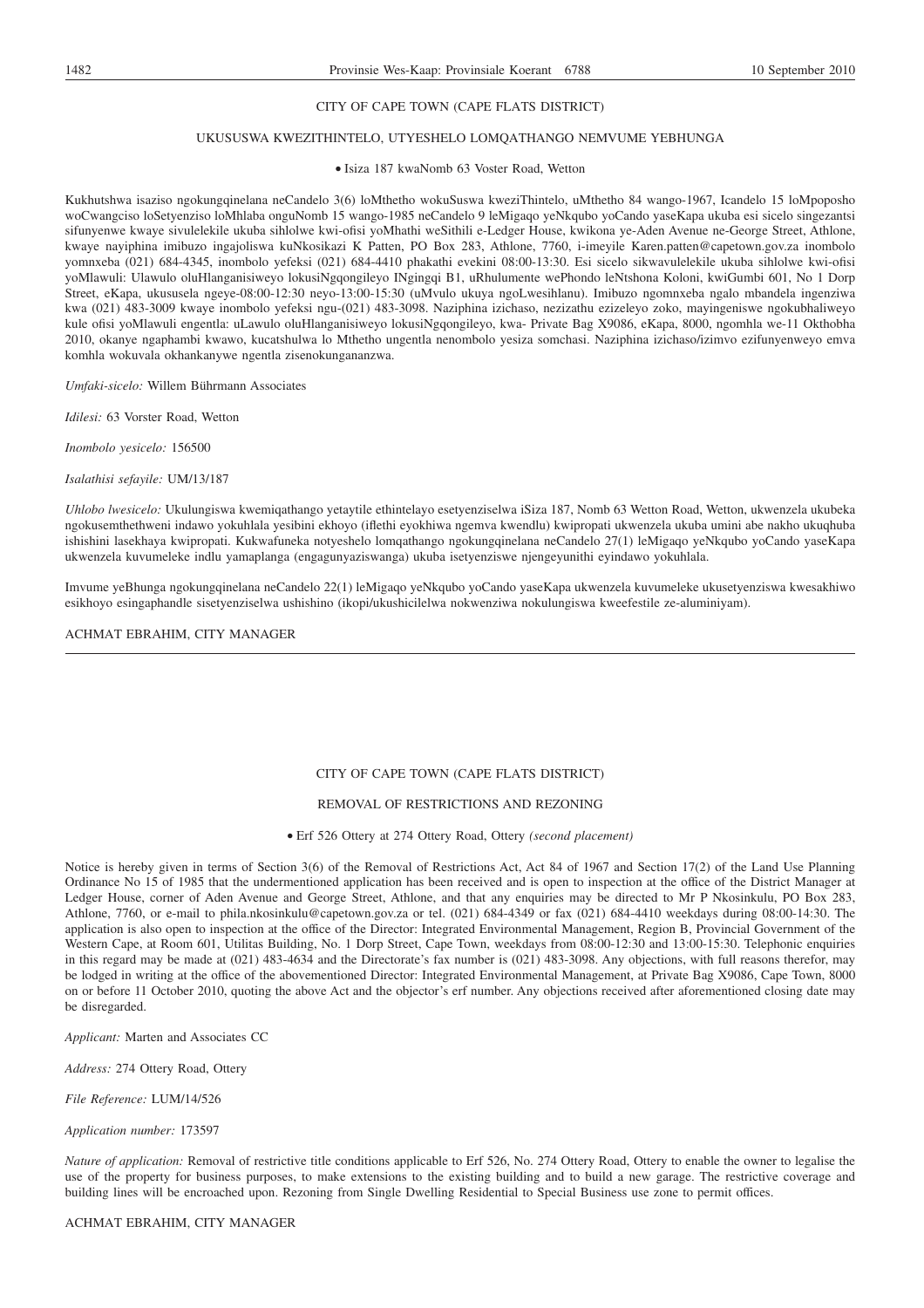# STAD KAAPSTAD (KAAPSE VLAKTE-DISTRIK)

#### OPHEFFING VAN BEPERKINGS & HERSONERING

Erf 526 Ottery te Otteryweg 274, Ottery *(tweede plasing)*

Kennisgewing geskied hiermee ingevolge artikel 3(6) van die Wet op Opheffing van Beperkings, Wet 84 van 1967, en artikel 17(2) van die Ordonnansie op Grondgebruikbeplanning, nr. 15 van 1985, dat onderstaande aansoek ontvang is en ter insae beskikbaar is by die kantoor van die distriksbestuurder, beplanning en bou-ontwikkelingsbestuur, Ledger House, h/v Adenlaan en Georgestraat, Athlone, en dat enige navrae gerig kan word aan mnr. P Nkosinkulu, Posbus 283, Athlone 7760, e-posadres phila.nkosinkulu@capetown.gov.za, tel (021) 684-4349 of faksnr (021) 684- 4410, weeksdae gedurende 08:30-14:30. Die aansoek is ook ter insae beskikbaar by die kantoor van die direkteur: geïntegreerde omgewingsbestuur, Streek B1, provinsiale regering van die Wes-Kaap, Kamer 601, Utilitas-gebou, Dorpstraat 1, Kaapstad van 08:00-12.30 en 13:00-15:30 (Maandag tot Vrydag). Telefoniese navrae in dié verband kan aan (021) 483-4634 gerig word, en die direktoraat se faksnr. is (021) 483-3098. Enige besware, met volledige redes, moet voor of op 11 Oktober 2010 skriftelik aan die kantoor van bogenoemde direkteur: geïntegreerde omgewingsbestuur, departement van omgewingsake en ontwikkelingsbeplanning, Privaat Sak X9086, Kaapstad 8000, gerig word, met vermelding van bogenoemde toepaslike wetgewing en die beswaarmaker se erfnommer. Enige besware wat na voormelde sluitingsdatum ontvang word, kan dalk buite rekening gelaat word.

*Aansoeker:* Marten & Associates BK

*Adres:* Otteryweg 274, Ottery

*Lêerverw.:* LUM/14/526

*Aansoeknr.:* 173597

*Aard van aansoek:* Die opheffing van beperkende titelvoorwaardes wat op erf 526, Otteryweg 274, Ottery, van toepassing is, ten einde die eienaar in staat te stel om die gebruik van die eiendom vir sakedoeleindes te wettig, om aanbouings aan die bestaande gebou te doen en om 'n nuwe motorhuis te bou. Die dekkings- en boulynbeperkings sal oorskry word. Hersonering van enkelresidensieel na spesiale sakesone om kantore toe te laat.

#### ACHMAT EBRAHIM, STADSBESTUURDER

# CITY OF CAPE TOWN (CAPE FLATS DISTRICT)

# UKUSUSWA KWEZITHINTELO NOCANDO NGOKUTSHA

Isiza 526 Ottery kwa-274 Ottery Road, Ottery *(second placement)*

Kukhutshwa isaziso ngokungqinelana neCandelo 3(6) loMthetho wokuSuswa lweziThintelo, uMthetho 84 wango-1967 neCandelo 17(2) loMpoposho woCwangciso lokuSetyenziswa koMhlaba onguNomb 15 wango-1985 sokuba esi sicelo sikhankanywe ngezantsi sifunyenwe yaye sivulelekile ukuba sihlolwe kwi-ofisi yoMphathi weSithili e-Ledger House, kwikona ye-Aden Avenue ne-George Street, Athlone, nokuba nayiphina ingajoliswa kuMnu P Nkosinkulu, PO Box 283, Athlone, 7760, okanye ithunyelwe nge-imeyile kwaphila.nkosinkulu@capetown.gov.za okanye inombolo yomnxeba (021) 684-4349 okanye inombolo yefeksi (021) 684-4410 phakathi evekini ngeye-08:00-14:30. Esi sicelo sikwavulelekile ukuba sihlolwe kwi-ofisi yoMlawuli: ULawulo oluHlanganisieyo lokusiNgqongileyo: Ingingqi uRhulumente wePhondo leNtshona Koloni, kwiGumbi 601, Utilitas Building Nomb 1 Dorp Street, eKapa, phakathi evekini ukususela ngeye-08:00-12:30 neyo-13:00-15:30. Imibuzo ngomnxeba ngalo mbandela ingenziwa kwa-(021) 483-4634 kwaye inombolo yefeksi yecandelo loLawulo ngu (021) 483-3098. Naziphina izichaso, ngezizathu ezizeleyo zoko, mazingeniswe ngokubhaliweyo kule ofisi yomlawuli okhankanywe ngentla: uLawulo oluHlanganisiweyo lokusiNgqongileyo, kwaPrivate Bag X9086, eKapa, 8000, ngomhla we-11 Okthobha 2010 okanye ngaphambi, kucatshulwa lo Mthetho ungentla nenombolo yesiza somchasi. Naziphina izichaso/izimvo ezifunyenweyo emva komhla wokuvala okhankanywe ngentla zisenokungananzwa.

*Umfaki-sicelo:* Marten and Associates CC

*Idilesi:* 274 Ottery Road, Ottery

*Isalathisi sefayile:* LUM/14/526

*Inombolo yesicelo:* 173597

*Uhlobo lwesicelo:* Ukulungiswa kwemiqathango yetaytile ethintelayo esetyenziselwa iSiza 526, Nomb 274, Ottery Road, Ottery ukwenzela ukuba umnini akwazi ukumiselwa ngokusemthethweni ukusetyenziselwa ushishino kwepropati linjongo, ukwenza izandiso kwisakhiwo esikhoyo nokwakha igaraji entsha Uphahla oluthintelayo nemida yesakhiwo iza kungenelelwa. Ucando ngokutsha ukususela kwiNdawo elingiselelwe ukuhlala umntu kuye kwindawo estyenziselwa ushishino olulodwa ukwenzela kuvumeleke ii-ofisi.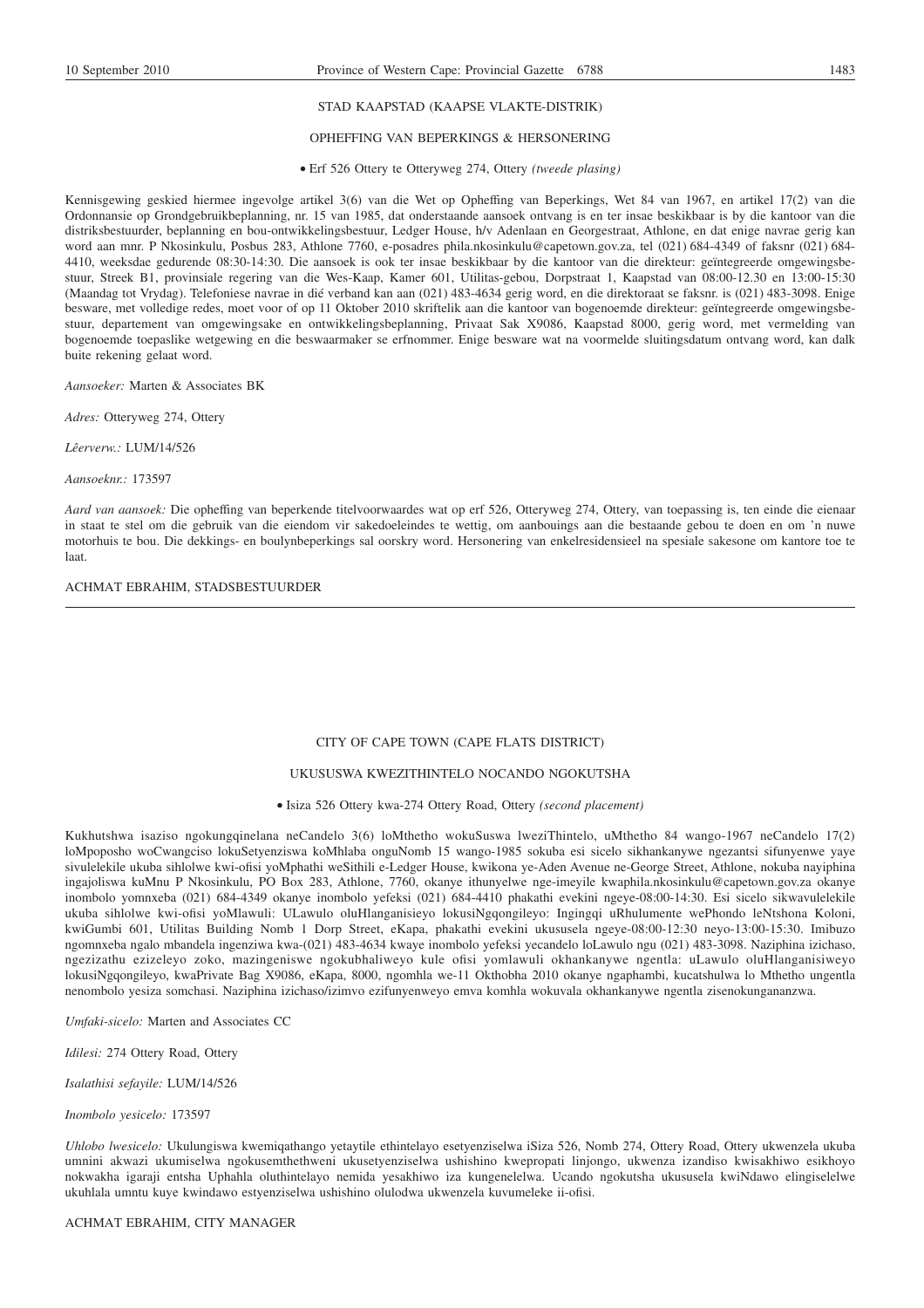# CITY OF CAPE TOWN (SOUTHERN DISTRICT)

# RESTRICTIVE TITLE CONDITIONS, REZONING AND DEPARTURES

Erf 89085, Cape Town at Clovelly *(second placement)*

Notice is hereby given in terms of Section 3(6) of the Removal of Restrictions Act, 1967 (Act 84 of 1967) and Sections 17(2) and 15(2) of the Land Use Planning Ordinance 15 of 1985, that the undermentioned application has been received and is open to inspection at the office of the District Manager, Department: Planning & Building Development Management, City of Cape Town, Ground Floor (Counter No: 3), 3 Victoria Road, Plumstead. Any enquiries may be directed to Pierre Evard, tel. (021) 710-8132 during normal office hours, Monday to Friday. The application is also open to inspection at the office of the Director, Integrated Environmental Management, Department of Environmental Affairs & Development Planning, Provincial Government of the Western Cape at the Utilitas Building, 1 Dorp Street, Cape Town, weekdays from 08:00-12:30 and 13:00- 15:30. Telephonic enquiries in this regard may be made at (021) 483-4634 and the Directorate's fax number is (021) 483-3098. Any objections and/or comments, with full reasons therefor, must be submitted in writing at both  $(1)$  the office of the District Manager, Department: Planning & Building Development Management, City of Cape Town, Private Bag X5, Plumstead, 7801 or fax (021) 710-8283 or e-mailed to roger.brice@capetown.gov.za and (2) The Director: Integrated Environmental Management at Private Bag X9086, Cape Town, 8000, on or before the closing date, quoting, the above Act and Ordinance, the undermentioned application number, and the objectors erf, phone numbers and address. Objections and comments may also be hand delivered to the abovementioned street addresses by no later than the closing date. If your response is not sent to these addresses and/or fax number, and if, as a consequence it arrives late, it will be deemed to be invalid. For any further information in this regard, contact Roger Brice on tel. (021) 710-9308, or alternatively via the abovementioned e-mail address. The closing date for objections and comments is: Monday, 11 October 2010.

*Applicant:* Willem Bührmann Associates (on behalf of SL McLeod)

*Owner:* SL McLeod

*Application No.:* 141460

*Address:* 106 Clovelly Road, Clovelly

#### *Nature of applications:*

- 1. Amendment of restrictive title conditions applicable to Erf 89085, 106 Clovelly Road, Clovelly, to enable the owner to operate a guest house (with six (6) guest suites) from the property.
- 2. Rezoning of the property from Single Residential to General Residential Use Zone, Sub Zone R4 to permit a guest-house comprising 6 guest suites of which 5 will be selfcatering units, for a maximum of 14 guests and 3 staff. The hosts will reside on the property.
- 3. Building line departures from Section 60 of the Cape Town Zoning Scheme to permit:
	- The ground floor of the existing dwelling set back 2m from the south-east common boundary in lieu of 4.5m;
	- The ground floor of the existing garage and guest suite set back 2.15m from the Clovelly Road street boundary in lieu of 4.5m;
	- The ground floor of the existing dwelling set back between 1m and 1.8m from the boundary of the unmade street in lieu of 4.5m.
	- The first floor of the existing dwelling set back 2m from the south-east common boundary in lieu of 4.5m;
	- The first floor of the existing garage and guest suite set back 2.15m from the Clovelly Road street boundary in lieu of 4.5m;
	- The first floor of the existing dwelling set back 1.6m from the unmade street in lieu of 4.5m;
	- The second floor (attic) of the existing dwelling set back 2m from the south-east common boundary in lieu of 4.5m;
	- The second floor (attic) of the existing dwelling set back 3m from the boundary of the unmade street in lieu of 4.5m.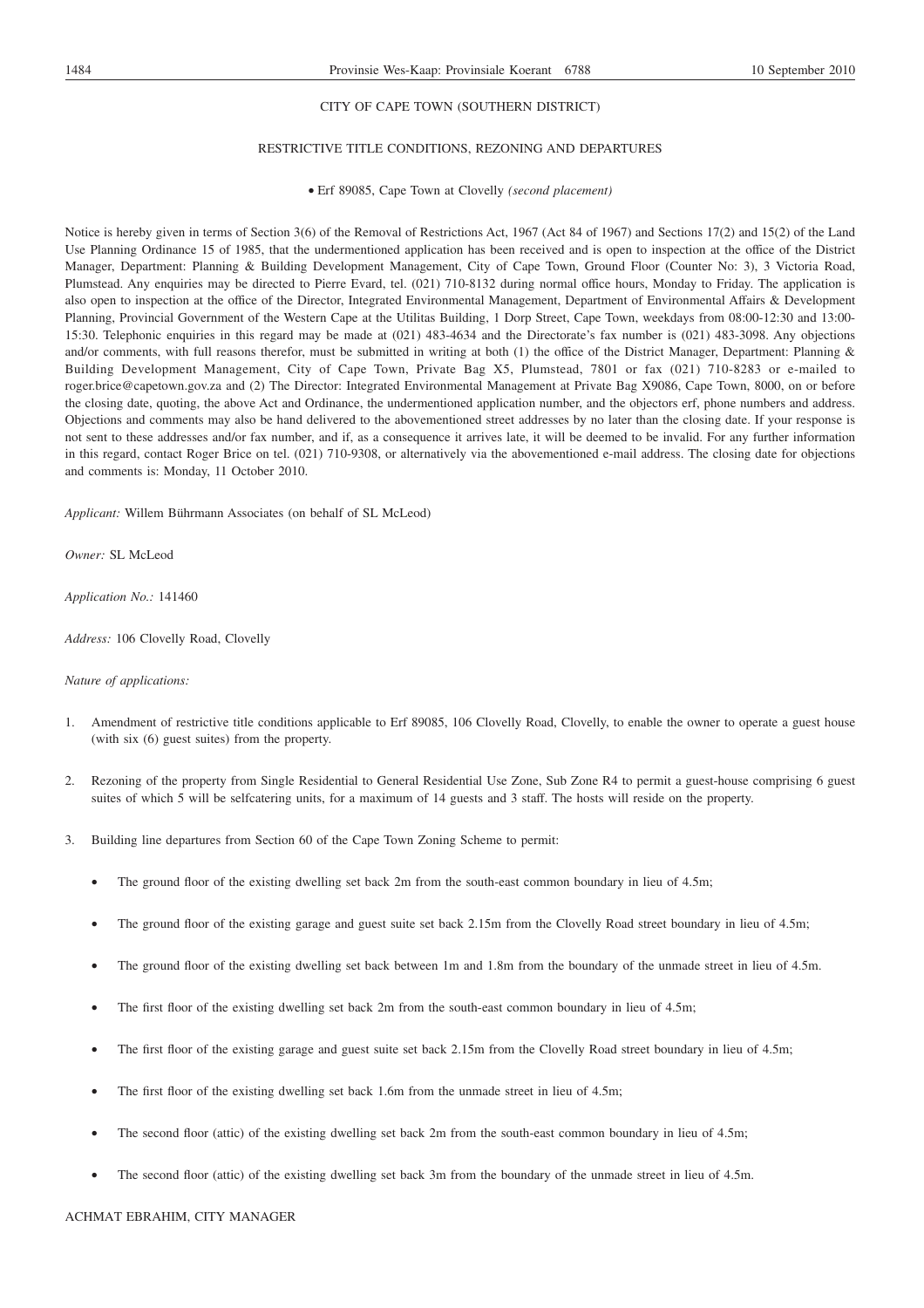# STAD KAAPSTAD (SUIDELIKE DISTRIK)

# BEPERKENDE TITELVOORWAARDES, HERSONERING & AFWYKINGS

# Erf 89085, Kaapstad te Clovelly *(tweede plasing)*

Kennisgewing geskied hiermee ingevolge artikel 3(6) van die Wet op Opheffing van Beperkings, Wet 84 van 1967 en artikels 17(2) en 15(2) van die Ordonnansie op Grondgebruikbeplanning, nr. 15 van 1985, dat onderstaande aansoek ontvang is en ter insae beskikbaar is by die kantoor van die distriksbestuurder, departement: beplanning en bou-ontwikkelingsbestuur, Stad Kaapstad, Grondverdieping (toonbanknr. 3), Victoriaweg 3, Plumstead 7801. Navrae kan gerig word aan P Evard, tel. (021) 710-8132, gedurende normale kantoorure, Maandag tot Vrydag. Die aansoek is ook ter insae beskikbaar by die kantoor van die direkteur: geïntegreerde omgewingsbestuur, departement van omgewingsake en ontwikkelingsbeplanning, provinsiale regering van die WesKaap, Utilitas-gebou, Dorpstraat 1, Kaapstad, van 08:00-12:30 en 13:00-15:30 (Maandae tot Vrydae). Telefoniese navrae in dié verband kan gerig word aan (021) 483-4634 en die direktoraat se faksnr. is (021) 483-3098. Enige besware en/of kommentaar, met volledige redes daarvoor, moet voor of op die sluitingsdatum skriftelik by sowel (1) die kantoor van die distriksbestuurder, departement: beplanning en bou-ontwikkelingsbestuur, Stad Kaapstad, Privaat Sak X5, Plumstead 7801, faksnr. (021) 710-8283, Roger.Brice@capetown.gov.za, as (2) die direkteur: geïntegreerde omgewingsbestuur, Privaat Sak X9086, Kaapstad 8000, ingedien word, met vermelding van bogenoemde Wet en Ordonnansie en soneringskemaregulasies, onderstaande verwysingsnommer en die beswaarmaker se erf- en telefoonnommer en adres. Besware en kommentaar kan ook voor of op die sluitingsdatum per hand by bogenoemde straatadresse afgelewer word. As u reaksie nie na dié adresse en/of faksnr. gestuur word nie en gevolglik laat ontvang word, sal dit ongeldig geag word. Om nadere inligting, tree asseblief met R Brice, tel. (021) 710-9308, of bogenoemde e-posadres, in verbinding. Die sluitingsdatum vir besware en kommentaar is Maandag, 11 Oktober 2010.

*Aansoeker:* Willem Bührmann Associates (namens SL McLeod)

*Eienaar:* SL McLeod

*Aansoeknr.:* 141460

*Adres:* Clovellyweg 106, Clovelly

*Aard van aansoek:*

- 1. Wysiging van beperkende titelvoorwaardes wat op erf 89085, Clovellyweg 106, Clovelly, van toepassing is, ten einde die eienaar in staat te stel om 'n gastehuis (met ses (6) gastesuites) op die eiendom te bedryf.
- 2. Hersonering van die eiendom van enkelresidensieel na algemeen residensiële gebruiksone, subsone R4, ten einde 'n gastehuis bestaande uit 6 gastesuites toe te laat, waarvan 5 selfsorgeenhede sal wees, vir 'n maksimum van 14 gaste en 'n personeel van 3. Die gashere sal op die eiendom woon.
- 3. Boulynbeperkingafwykings van artikel 60 van die Kaapstadse soneringskema om toe te laat dat:
	- die grondverdieping van die bestaande gebou se inspringing van die suidoostelike gemeenskaplike grens 2m in plaas van 4.5m is;
	- die grondverdieping van die bestaande motorhuis en gastesuite se inspringing van die Clovellyweg-straatgrens 2.15m in plaas van 4.5m is;
	- die grondverdieping van die bestaande woning se inspringing van die grens van die ongemaakte pad tussen 1m en 1.8m in plaas van 4.5m is;
	- die eerste verdieping van die bestaande woning se inspringing van die suidoostelike gemeenskaplike grens 2m in plaas van 4.5m is;
	- die eerste verdieping van die bestaande motorhuis en gastesuite se inspringing van die Clovellyweg-straatgrens 2.15m in plaas van 4.5m is;
	- die eerste verdieping van die bestaande woning se inspringing van die grens van die ongemaakte pad tussen 1.6m in plaas van 4.5m is;
	- die tweede verdieping (solder) van die bestaande woning se inspringing van die suidoostelike gemeenskaplike grens 2m in plaas van 4.5m is;
	- die tweede verdieping (solder) van die bestaande woning se inspringing van die grens van die ongemaakte pad tussen 3m in plaas van 4.5m is.

#### ACHMAT EBRAHIM, STADSBESTUURDER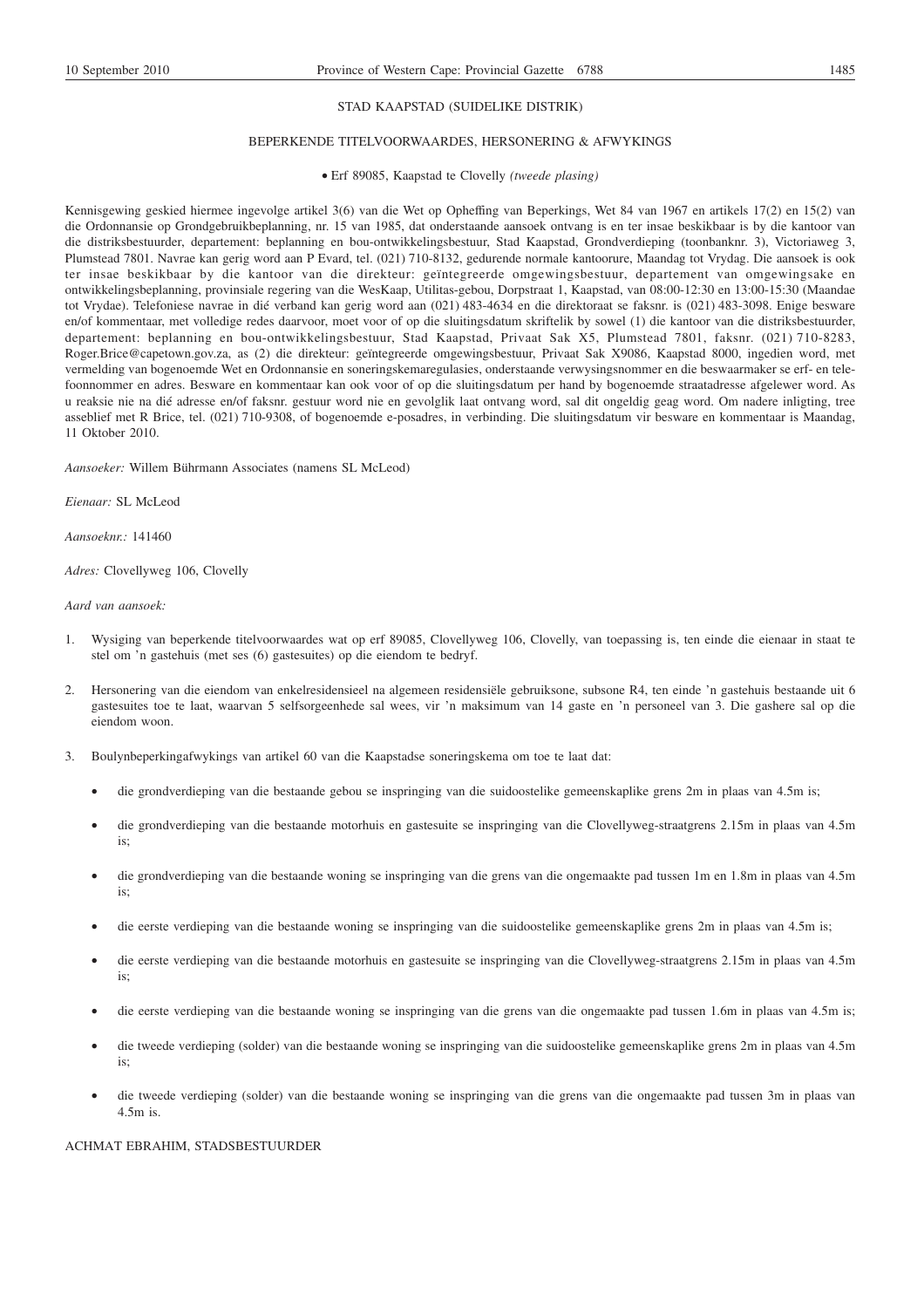# CITY OF CAPE TOWN (SOUTHERN DISTRICT)

# IMIQATHANGO ETHINTELAYO YETAYTILE, UCANDO NGOKUTSHA NOTYESHELO LWEMIQATHANGO

#### Isiza 89085, eKapa, Clovelly *(second placement)*

Kukhutshwa isaziso ngokungqinelana neCandelo 3(6) loMthetho wokuSuswa lweziThintelo, 1967 (uMthetho 84 wango-1967 neCandelo 17(2) loMpoposho woCwangciso lokuSetyenziswa koMhlaba onguNomb 15 wango-1985 ukuba esi sicelo sikhankanywe ngezantsi sifunyenwe yaye sivulelekile uba sihlolwe kwi-ofisi yoMphathi weSithili, iSebe: loCwangciso noLawulo loPhuhliso lwezaKhiwo, isiXeko saseKapa, uMgangatho oseMhlabeni (kwikhawuntari enguNomb: 3), 3 Victoria Road, Plumstead. Nayiiphina imibuzo ingajoliswa ku-Pierre Evard, kule nombolo yomnxeba (021) 710-8132 ngeeyure eziqhelekileyo zomsebenzi, ukususela ngoMvulo ukuya ngoLwesihlanu. Isicelo sivulelekile ukuba sihlolwe kwi-ofisi yomlawuli, woLawulo oluHlanganisiweyo lokusiNgqongileyo, lsebe leMicimbi yokusiNgqongileyo noCwangciso loPhuhliso, uRhulumente wePhondo leNtshona Koloni e-Utilitas Building, 1 Dorp Street, eKapa, phakathi evekini ukususela ngeye- 08:00-12:30 kunye neyo-13:00-15:30. Imibuzo ngomnxeba malunga noku ingenziwa kwa-(021) 483-4634 kwaye inombolo yefeksi yecandelo loLawulo ngu- (021) 483-3098. Naziphina izichaso/okanye izimvo, nezizathu ezizeleyo zoko, mazingeniswe ngokubhaliweyo kwi-ofisi yoMphathi weSithili (1) ngokunjalo nakwiSebe loCwangciso noLawulo loPhuhliso: isiXeko saseKapa, Private Bag X5, Plumstead, 7801 okanye kule nombolo yefeksi (021) 710-8283 okanye zithunyelwe nge-imeyile kwa-roger.brice@capetown.gov.za (2) nakuMlawuli woLawulo oluHlanganisi weyo lokusiNgqongileyo: Kwa-Private Bag X9086, eKapa, 8000, ngomhla wokuvala okanye ngaphambi kwawo, kucatshulwa uMthetho noMpoposho ongentla, inombolo yesicelo ekhankanywe ngezantsi, neenombolo zomchasi, eyesiza, neyomnxeba kunye nedilesi. Izichaso nezimvo zisenokungeniswa ngesandla kule dilesi yesitalato ikhankanywe ngentla ungadlulanga umhla wokuvala. Ukuba impendulo yakho ayithunyelwanga kwezi dilesi kunye/okanye inombolo yefeksi,kwaye ukuba, ngenxa yoko ifika emva kwexesha, iya kuthathwa njengengekho mthethweni. Ngenkcazelo engenye ngoku, qhagamishelana no-Roger Brice kwinombolo yomnxeba (021) 710-9308, okanye ngale dilesi ye-imeyile ekhankanywe ngentla. Umhla wokuvala wezichaso nezimvo: nguMvulo, 11 Okthobha 2010.

*Umfaki-sicelo:* Willem Bührmann Associates (egameni lika-SL McLeod)

*Umnini:* SL McLeod

*Inombolo yesicelo:* 141460

*Idilesi:* 106 Clovelly Road, Clovelly

*Uhlobo lwesicelo:*

- 1. Ukulungiswa kwemiqathango ethintelayo esetyenziselwa iSiza 89085, 106 Clovelly Road, Clovelly, ukwenzela ukuba umnini aqhube ishishini lokuvula indlu yabandwendweli (enamagumbi amathandathu (6) abandwendweli) kwipropati.
- 2. Ucando ngokutsha lwepropati ukususela kwiNdawo elungiselelwe ukuhlala umntu omnye kuye kwiNdawo esetyenziselwa ukuHlala Jikelele, uMmandlana R4 ukwenzela kuvumeleke indlu yabandwendweli enamagumbi abandwendweli amathandathu (6) nalapho amahlanu kuwo aya kuba ziiyunithi apho baza kuzilungiselela khona ukutya, ukulungiselela iindwendwe ezingadlulanga kwi-14 nabasebenzi aba-3. Umnini-ndlu uya kuhlala kwipropati.
- 3. Utyeshelo lweMiqathango lwemida yesakhiwo ukususela kwiCandelo 60 leNkqubo yoCando yaseKapa ukwenzela kuvumeleke:
	- Umgangatho osemhlabeni wendawo yokuhlala ekhoyo ubuyiselwe umva nge-2m ukususela kumda wabantu bonke osemazantsi-mpuma endaweni ye-4.5m;
	- Umgangatho osemhlabeni wegaraji ekhoyo negumbi labandwendweli libuyiselwe umva nge-2.15m ukususela kumda we sitalato i-Clovelly Road endaweni ye-4.5m;
	- Umgangatho osemhlabeni wendawo yokuhlala ekhoyo ubuyiselwe umva phakathi kwe-1m ne-1.8m ukususela kumda wesitalato esingalungiswanga endaweni ye-4.5m;
	- Umgangatho wokuqala wendawo yokuhlala ekhoyo ubuyiselwe umva nge-2m ukususela kumda wabantu bonke osemazantsi-mpuma endaweni ye-4.5m Umgangatho osemhlabeni wegaraji ekhoyo negumbi labandwendweli libuyiselwe umva nge-2.15m ukususela kumda we sitalato i-Clovelly Road endaweni ye-4.5m;
	- Umgangatho wokuqala wendawo yokuhlala ekhoyo ubuyiselwe umva phakathi kwe-1.6m ukususela kwisitalato esingalungiswanga endaweni ye-4.5m. Umgangatho wesibini (ophezulu) wendawo yokuhlala ekhoyo ubuyiselwe umva nge-2m ukususela kumda wabantu bonke osemazantsi-mpuma endaweni ye4.5m;
	- Umgangatho wesibini (ophezulu) wendawo yokuhlala ekhoyo ubuyiselwe umva nge-3m ukususela kwisitalato esingalungiswanga endaweni ye-4.5m.

ACHMAT EBRAHIM, CITY MANAGER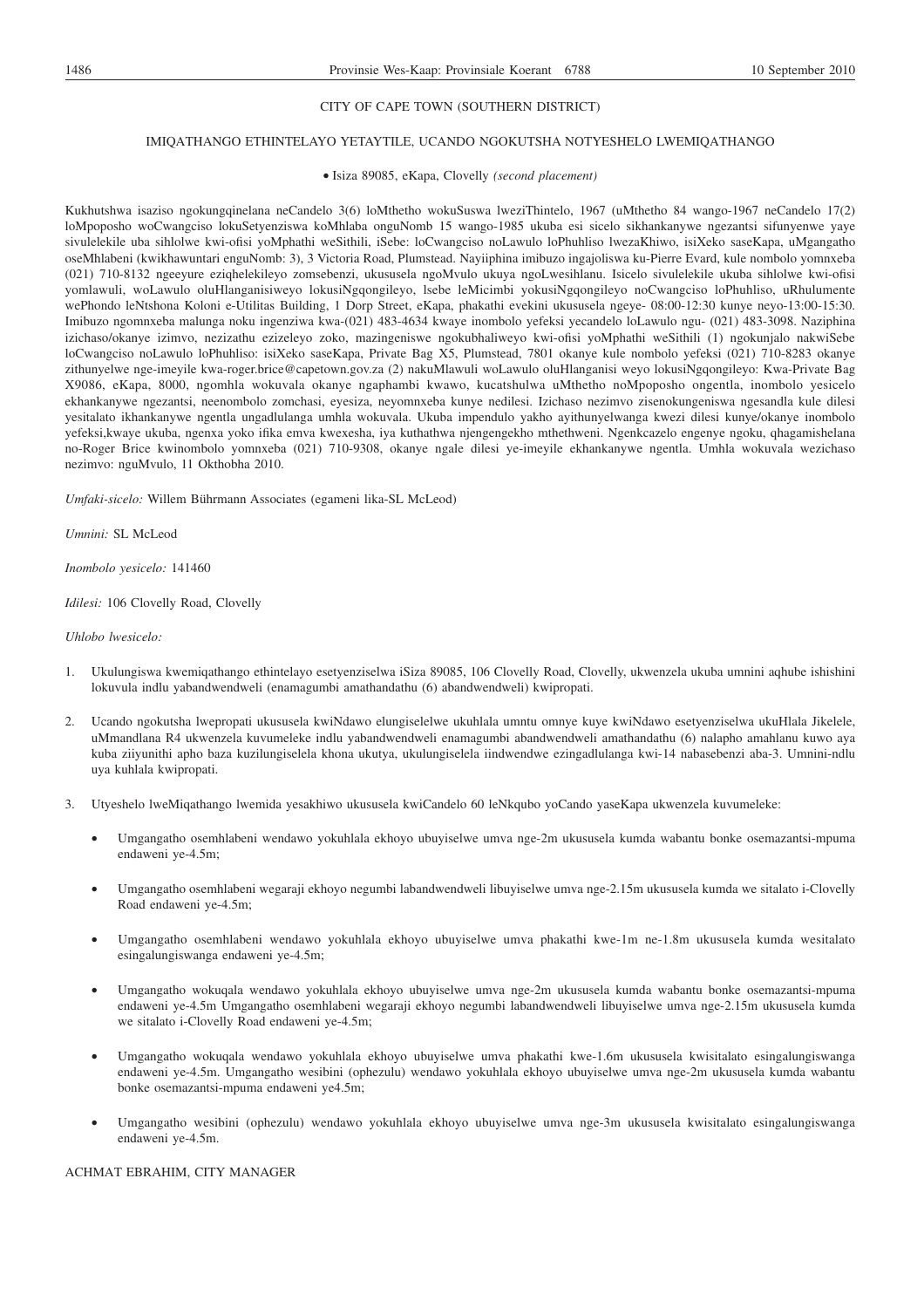# CITY OF CAPE TOWN (HELDERBERG DISTRICT)

# REMOVAL OF RESTRICTIONS

Erf 1381, cnr Helderberg College Road & Elsenham Crescent, Bakkershoogte, Somerset West *(second placement)*

Notice is hereby given in terms of Sections 3(6) of the Act 84 of 1967 that the undermentioned application has been received and is open to inspection at the office of the District Manager, First Floor, Municipal Offices, cnr Victoria & Andries Pretorius Streets, Somerset West. Enquiries may be directed to Mr Dumza Mfutwana, PO Box 19, Somerset West, 7129, e-mail to ciska.smit@capetown.gov.za, tel. (021) 850-4346 or fax (021) 850-4487 during 08:00-14:30. Any objections, with full reasons therefor, must be lodged in writing at the office of the District Manager at the First Floor, Municipal Offices, cnr Victoria & Andries Pretorius Streets, Somerset West on or before 11 October 2010, quoting the above relevant legislation and the objector's erf and phone numbers and address. The application is also open to inspection at the office of the Director: Integrated Environmental Management: Region B, Provincial Government of the Western Cape at Room 601, 1 Dorp Street, Cape Town, from 08:00-12:30 and 13:00-15:30 (Monday to Friday). Telephonic enquiries in this regard may be made at (021) 483-4634 and the Directorate's fax number is (021) 483-3098. Any objections received after the abovementioned closing date may be considered to be invalid.

*Applicant:* Messrs Friedlaender, Burger & Volkmann Land Surveyors

*Owner:* Hilton Campbell Trust

*Application Number:* 181576

*Notice Number:* 43/2010

*Erf/Erven Number:* Erf 1381, Bakkershoogte, Somerset West

*Address:* Cnr Helderberg College Road & Elsenham Crescent, Bakkershoogte, Somerset West

*Nature of application:* The Removal of Restrictive Title Conditions G(i) and G(ii) applicable to Erf 1381, 4 Elsenham Crescent, Bakkershoogte, Somerset West in order to remove the servitude area specified for the property in which no structures could be erected.

# ACHMAT EBRAHIM, CITY MANAGER

# STAD KAAPSTAD (HELDERBERG-DISTRIK)

# OPHEFFING VAN BEPERKINGS

#### Erf 1381, h/v Helderberg College-weg & Elsenhamsingel, Bakkershoogte, Somerset-Wes *(tweede plasing)*

Kennisgewing geskied hiermee ingevolge artikel 3(6) van Wet 84 van 1967 dat onderstaande aansoek ontvang is en ter insae beskikbaar is by die kantoor van die distriksbestuurder, Eerste Verdieping, Munisipale Kantore, h/v Victoria- & Andries Pretoriusstraat, Somerset-Wes. Navrae kan gerig word aan mnr. Dumza Mfutwana, Posbus 19, Somerset-Wes 7129, per e-pos aan ciska.smit@capetown.gov.za, gestuur word, tel. (021) 850-4346 of faksnr. (021) 850-4487, weeksdae gedurende 08:00-14:30. Besware, met die volledige redes daarvoor, moet voor of op 11 Oktober 2010 skriftelik by die kantoor van bogenoemde distriksbestuurder, Eerste Verdieping, Munisipale Kantore, h/v Victoria- en Andries Pretoriusstraat, Somerset-Wes, ingedien word, met vermelding van bogenoemde toepaslike wetgewing, die aansoeknommer en die beswaarmaker se erf- en telefoonnommer en adres. Die aansoek is ook ter insae beskikbaar by die kantoor van die direkteur: geïntegreerde omgewingsbestuur, Streek B, provinsiale regering van die Wes-Kaap, Kamer 601, Dorpstraat 1, Kaapstad, van 08:00-12:30 en 13:00-15:30, Maandag tot Vrydag. Telefoniese navrae kan aan (021) 483-4634 gerig word, en die direktoraat se faksnr. is (021) 483-3098. Enige besware wat na bogenoemde sluitingsdatum ontvang word, kan dalk ongeldig geag word.

*Aansoeker:* Mnre. Friedlaender, Burger & Volkmann Landmeters

*Eienaar:* Hilton Campbell Trust

*Aansoeknr.:* 181576

*Kennisgewingnr.:* 43/2010

*Erfnr.:* Erf 1381, Bakkershoogte, Somerset-Wes

*Adres:* h/v Helderberg College-weg & Elsenhamsingel, Bakkershoogte, Somerset-Wes

*Aard van aansoek:* Die opheffing van beperkende titelvoorwaardes G(i) en G(ii) wat op erf 1381, Elsenhamsingel 4, Bakkershoogte, Somerset-Wes, van toepassing is, ten einde die serwituutgebied op te hef wat vir die eiendom gespesifiseer is en waarin geen strukture opgerig kon word nie.

ACHMAT EBRAHIM, STADSBESTUURDER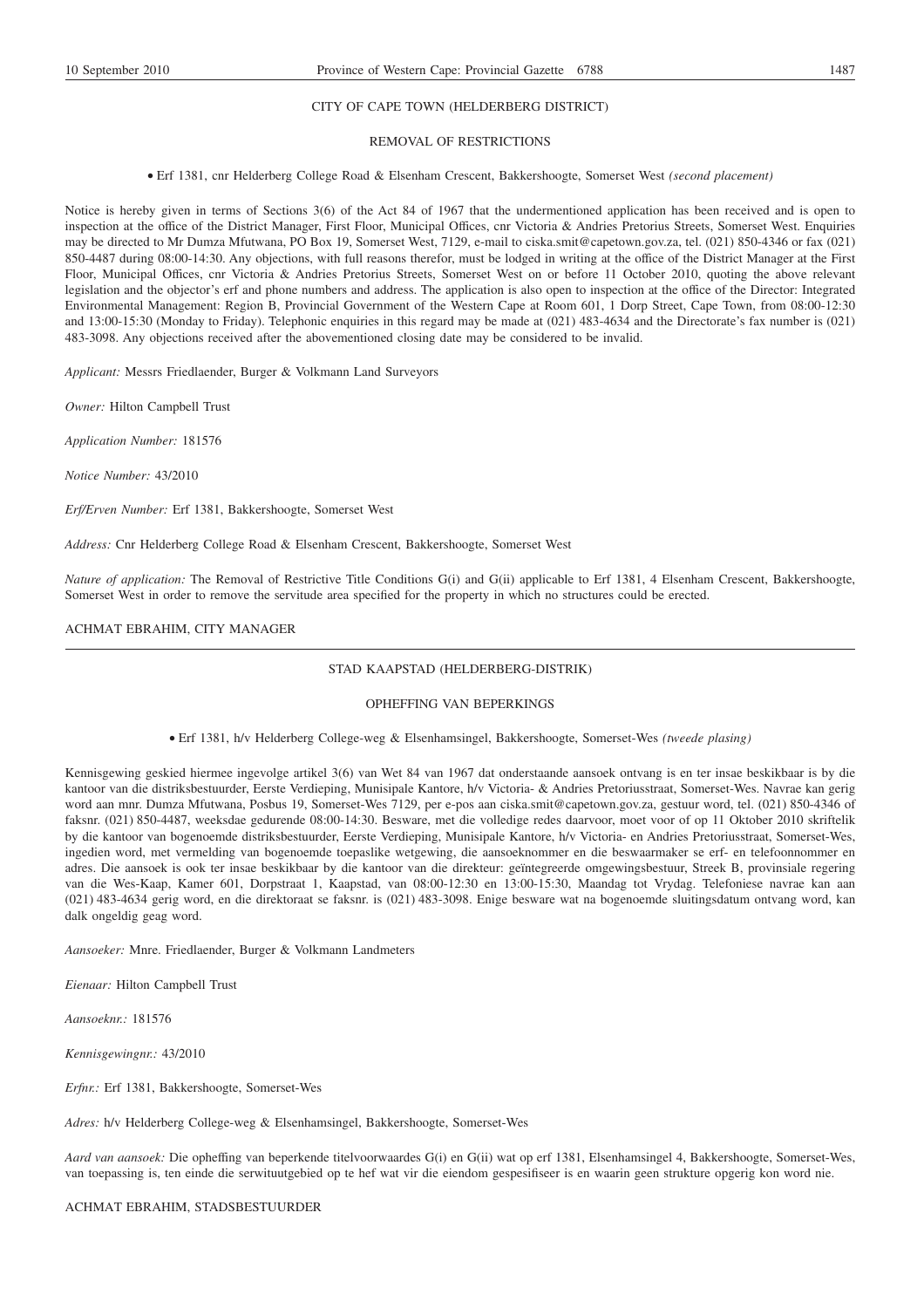#### CITY OF CAPE TOWN (HELDERBERG DISTRICT)

#### UKUSUSWA KWEZITHINTELO

#### Isiza-1381, kwiKona ye-Helderberg College Road ne-Elsenham Crescent, Bakkershoogte, Somerset West *(isibhengezo sesibini)*

Kukhutshwa isaziso ngokweCandelo-3(6) loMthetho onguNomb. 84 wangowe-1967 sokuba isicelo esikhankanywe ngezantsi apha sifunyenwe kwaye sivulelekile ukuba siphononongwe kwi-ofisi yoMphathi weSithili ekuMgangatho wokuQala, kwii-Ofisi zikaMasipala, kwikona ye-Victoria neAndries Pretorius Streets, e-Somerset West. Imibuzo ingajoliswa kuMnu Dumza Mfutwana, PO Box 19, Somerset West, 7129, u-imeyilele ku ciska.smit@capetown.gov.za, umnxeba (021) 850-4346 okanye ufeksele kwa-(021) 850-4487 ukususela kweye-08:00-14:30. Naziphina izichaso ezinezizathu ezivakalayo zingangeniswa ngokubhaliweyo kwi-ofisi yoMphathi weSithili ekuMgangatho wokuQala, kwii-Ofisi zikaMasipala, kwikona ye-Victoria ne-Andries Pretorius Streets, e-Somerset West ngomhla okanye phambi kowe-11 Oktobha 2010, ucaphule lomthetho ungentla ufanelekileyo, inombolo yesiza somchasi, iinombolo zomnxeba nedilesi yakhe. Isicelo sikwavulelekile ukuba siphononongwe kwi-ofisi yoMlawuli woLawulo lokuSingqongileyo ngokuHlangeneyo, iNgingqi-B, ubuRhulumente bePhondo laseNtshona Kapa, kwiGumbi-601, 1 Dorp Street, eKapa, ukususela kweye-08:00-12:30 nokususela kweyo-13:00-15:30 (ngoMvulo ukuya ngoLwesihlanu). Imibuzo ngomnxeba ngokuphathelene nalo mbandela ingenziwa kwa-(021) 483-4634 nakwinombolo yefeksi yoMlawuli engu-(021) 483-3098. Naziphina izichaso ezifunyenwe emva kwalo mhla wokuvalwa ukhankanywe ngentla apha, ziya kuthi zithatyathwe njengezingekho-mthethweni.

*Umnini:* Hilton Campbell Trust

*Inombolo yesicelo:* 181576

*Inombolo yesaziso:* 43/2010

*Inombolo yesiza:* Isiza-1381, Bakkershoogte, Somerset West

*Idilesi:* kwiKona ye-Helderberg College Road ne-Elsenham Crescent, Bakkershoogte, Somerset West

*Ubume besicelo:* Ukususwa kweMiqathango yeSithintelo seTaytile yobunini engu-G(i) no-G(ii) ngokujoliswe kwiSiza-1381, 4 Elsenham Crescent, Bakkershoogte, Somerset West ukuze kususwe ummandla wothintelo kwipropati le apho kungavumelekanga ukuba kumiselwe olunye ulwakhiwo.

ACHMAT EBRAHIM, CITY MANAGER

# CITY OF CAPE TOWN (HELDERBERG DISTRICT)

## REMOVAL OF RESTRICTIONS, REZONING, SUBDIVISION, DEPARTURE & APPROVAL OF SITE DEVELOPMENT PLAN

#### Erf 120, 14 Helena Avenue (Old Stellenbosch Road), Somerset West *(second placement)*

Notice is hereby given in terms of Sections 3(6) of the Act 84 of 1967, 15(2)(a), 17(2)(a) & 24(2)(a) of Ordinance 15 of 1985 and the relevant Zoning Scheme Regulations that the undermentioned application has been received and is open to inspection at the office of the District Manager, First Floor, Municipal Offices, cnr Victoria & Andries Pretorius Streets, Somerset West. Enquiries may be directed to Ms Riana du Plessis, PO Box 19, Somerset West, 7129, e-mail to ciska.smit@capetown.gov.za, tel. (021) 850-4346 or fax (021) 850-4487 during 08:00-14:30. Any objections, with full reasons therefor, must be lodged in writing at the office of the District Manager at the First Floor, Municipal Offices, cnr Victoria & Andries Pretorius Streets, Somerset West on or before 11 October 2010, quoting the above relevant legislation and the objector's erf and phone numbers and address. Any objections received after the abovementioned closing date may be considered to be invalid. The application is also open to inspection at the office of the Director: Integrated Environmental Management: Region B, Provincial Government of the Western Cape at Room 601, 1 Dorp Street, Cape Town, from 08:00-12:30 and 13:00-15:30 (Monday to Friday). Telephonic enquiries in this regard may be made at (021) 483-4634 and the Directorate's fax number is (021) 483-3098. Any objections received after the abovementioned closing date may be considered to be invalid.

*Applicant:* Messrs Diesel & Munns Inc

*Owner:* AE & RT De Kock

*Application Number:* 190498

*Notice Number:* 42/2010

*Address:* 14 Helena Avenue (Old Stellenbosch Road), Bakkershoogte, Somerset West

#### *Nature of application:*

- (a) The Removal of Restrictive Title Deed conditions C.4(a), (b) & (d) on Erf 120, 14 Helena Avenue (Old Stellenbosch Road), Bakkershoogte, Somerset West which prohibits subdivision, limits the property to one dwelling and limits the building flatform;
- (b) The rezoning of the property from Single Residential Zone to Subdivisional Area for Single Residential, General Residential Zone (guesthouse) and Transport (public road) purposes;
- (c) The subdivision of the property into 3 portions, consisting of 1 portion for public road, 1 portion for General Residential (guesthouse)  $(\pm 1075 \text{ m}^2)$  purposes and the remainder portion  $(\pm 2398 \text{ m}^2)$  that will
- (d) The following departures from the Somerset West Zoning Scheme:
	- Relaxation of the 2000 $m^2$  minimum erf size requirement to permit a property of  $\pm 1076m^2$ ;
	- Relaxation of the 7.5m street building line to 4.5m for the proposed guesthouse on Portion 1;
	- Relaxation of the 4.5m lateral building line (adjacent to Erf 123) to 1.67m for the proposed guesthouse on Portion 1;
	- Relaxation of the 4.5m lateral building line (adjacent to the Remainder portion) to 2.83m for the proposed guesthouse on Portion 1;
	- Relaxation of the 4.5m lateral building line (adjacent to the Remainder portion) to 0m for the construction of a retaining wall on Portion 1;
	- Relaxation of the 4.5m rear building line to 3m to accommodate the proposed guesthouse on Portion 1;
- (e) The approval of the Site Development Plan for the property.

ACHMAT EBRAHIM, CITY MANAGER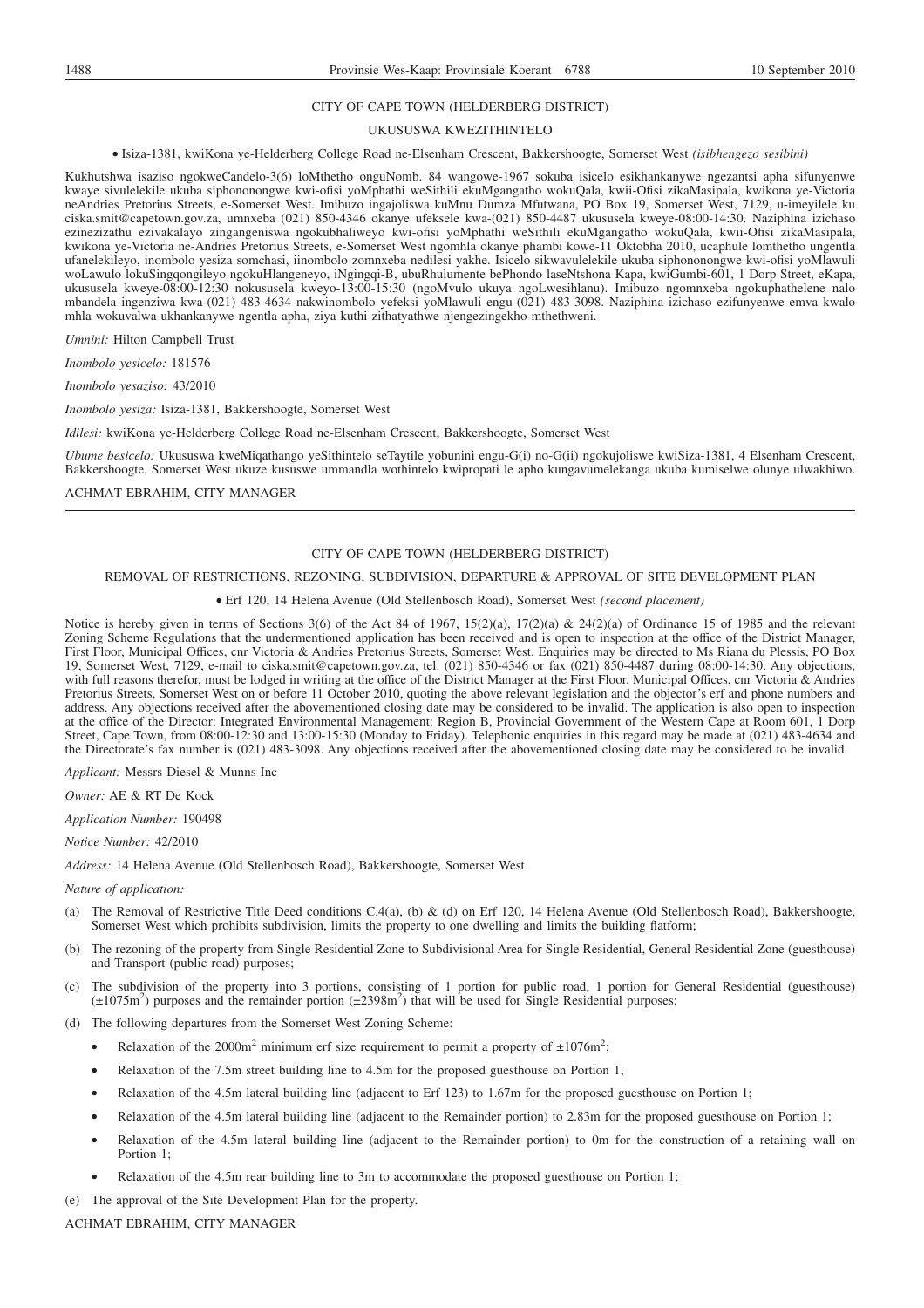# STAD KAAPSTAD (HELDERBERG-DISTRIK)

# OPHEFFING VAN BEPERKINGS, HERSONERING, ONDERVERDELING, AFWYKING & GOEDKEURING VAN DIE TERREINONTWIKKELINGSPLAN

#### Erf 120, Helenalaan 14 (Ou Stellenboschpad), Somerset-Wes *(tweede plasing)*

Kennisgewing geskied hiermee ingevolge artikel 3(6) van Wet 84 van 1967, artikels 15(2)(a), 17(2)(a) en 24(2)(a) van Ordonnansie 15 van 1985, en die toepaslike soneringskemaregulasies dat onderstaande aansoek ontvang is en ter insae beskikbaar is by die kantoor van die distriksbestuurder, Eerste Verdieping, Munisipale Kantore, h/v Victoria- & Andries Pretoriusstraat, Somerset-Wes. Navrae kan gerig word aan me. Riana du Plessis, Posbus 19, Somerset-Wes 7129, per e-pos aan ciska.smit@capetown.gov.za, gestuur word, tel. (021) 850-4346 of faksnr. (021) 850-4487, weeksdae gedurende 08:00-14:30. Besware, met die volledige redes daarvoor, moet voor of op 11 Oktober 2010 skriftelik by die kantoor van bogenoemde distriksbestuurder, Eerste Verdieping, Munisipale Kantore, h/v Victoria- en Andries Pretoriusstraat, Somerset-Wes, ingedien word, met vermelding van bogenoemde toepaslike wetgewing, die aansoeknommer en die beswaarmaker se erf- en telefoonnommer en adres. Die aansoek is ook ter insae beskikbaar by die kantoor van die direkteur: geïntegreerde omgewingsbestuur, Streek B, provinsiale regering van die Wes-Kaap, Kamer 601, Dorpstraat 1, Kaapstad, van 08:00-12:30 en 13:00-15:30, Maandag tot Vrydag. Telefoniese navrae kan aan (021) 483-4634 gerig word, en die direktoraat se faksnr is (021) 483-3098. Enige besware wat na bogenoemde sluitingsdatum ontvang word, kan dalk ongeldig geag word.

*Aansoeker:* Mnre. Diesel & Munns Ingelyf

*Eienaar:* AE & RT de Kock

*Aansoeknr.:* 190498

*Kennisgewingnr.:* 42/2010

*Adres:* Helenalaan l4 (Ou Stellenboschpad), Bakkershoogte, Somerset-Wes

*Aard van aansoek:*

- (a) Die opheffing van beperkende titelaktevoorwaardes C.4(a), (b) & (d) op erf 120, Helenalaan 14 (Ou Stellenboschpad), Bakkershoogte, Somerset-Wes, wat onderverdeling verbied, die eiendom tot een woning beperk, en die bouplatform beperk.
- (b) Die hersonering van die eiendom van enkelresidensiële sone na onderverdelingsgebied vir vervoer- (openbare pad), enkelresidensiële en algemeenresidensiële (gastehuis) doeleindes.
- (c) Die onderverdeling van die eiendom in 3 gedeeltes bestaande uit 1 gedeelte vir openbare pad, 1 algemeenresidensiële gedeelte (gastehuis) (±1 075m<sup>2</sup>) en die restantgedeelte (±2398m<sup>2</sup>) wat vir enkelresidensiële doeleindes gebruik sal word.
- (d) Die volgende afwykings van Somerset-Wes se soneringskema:
	- Verslapping van die minimum erfgrootte vereiste van 2000m<sup>2</sup> ten einde 'n eiendom van ±1076m<sup>2</sup> toe te laat.
	- Verslapping van die 7.5m-straatboulyn tot 4.5m vir die voorgestelde gastehuis op gedeelte 1.
	- Verslapping van die 4.5m-syboulyn (aanliggend aan erf 123) tot 1.67m vir die voorgestelde gastehuis op gedeelte 1.
	- Verslapping van die 4.5m-syboulyn (aanliggend aan die restantgedeelte) tot 2.83m vir die voorgestelde gastehuis op gedeelte 1.
	- Verslapping van die 4.5m-syboulyn (aanliggend aan die restantgedeelte) tot 0m vir die konstruksie van 'n keermuur op gedeelte 1.
	- Verslapping van die 4.5m-agterste boulyn tot 3m om die voorgestelde gastehuis op gedeelte 1 to akkommodeer.
- (e) Goedkeuring van die terreinontwikkelingsplan vir die eiendom.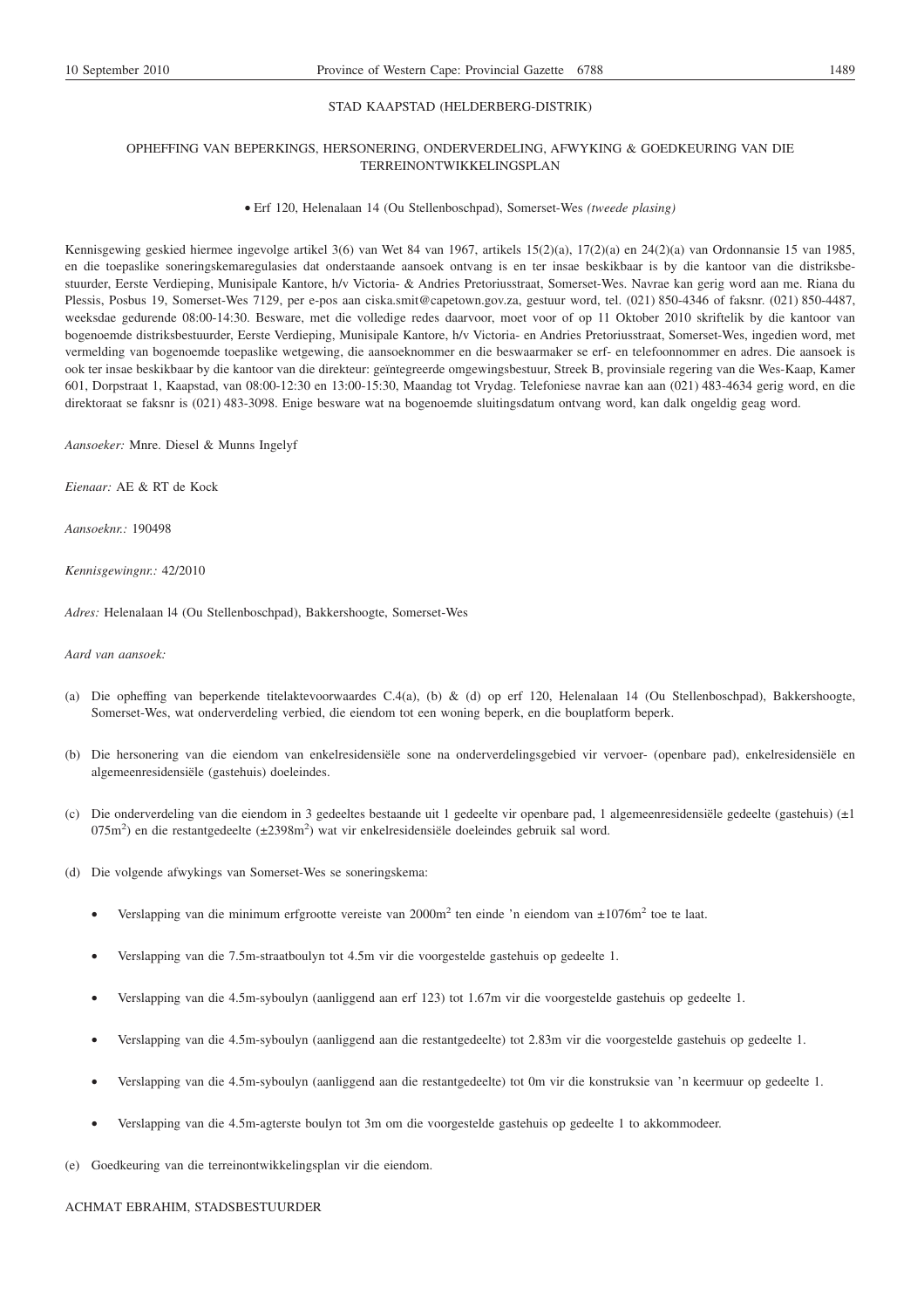# CITY OF CAPE TOWN (HELDERBERG DISTRICT)

# UKUSUSWA KWEZITHINTELO, UCANDO NGOKUTSHA, ULWAHLULO, TYESHELO LOMQATHANGO NOKUPHUNYEZWA KWESICWANGCISO SOPHUHLISO LWESIZA

#### Isiza-120, 14 Helena Avenue (Old Stellenbosch Road), Somerset West *(isibhengezo sesibini)*

Kukhutshwa isaziso ngokweCandelo-3(6) loMthetho onguNomb. 84 wangowe-1967, amaCandelo 15(2)(a), 17(2)(a) & 24(2)(a) oMpoposho onguNomb. 15 wangowe-1985 sokuba isicelo esikhankanywe ngezantsi apha, sifunyenwe kwaye sivulelekile ukuba siphononongwe kwi-ofisi yoMphathi weSithili ekuMgangatho wokuQala, kwii-Ofisi zikaMasipala, kwikona ye-Victoria neAndries Pretorius Streets, e-Somerset West. Imibuzo ingajoliswa kuNksz Riana du Plessis, PO Box 19, Somerset West, 7129, ku-imeyilelwe ku ciska.smit@capetown.gov.za, umnxeba (021) 850-4346 okanye kufekselwe kwa (021) 850-4487 ukususela kweye-08:00 ukuya kweye-14:30. Naziphina izichaso ezinezizathu ezivakalayo kufuneka zingeniswe ngokubhaliweyo kwiofisi yoMphathi weSithili ekuMgangatho wokuQala, kwikona ye-Naziphina izichaso ezifumaneke emva kwalo mhla wokuvalwa okhankanywe ngentla apha, zingathatyathwa njengezingekhomthethweni. Isicelo sikwavulelekile ukuba siphononongwe kwi-ofisi yoMlawuli woLawulo lokuSingqongileyo ngokuHlangeneyo, iNgingqi-B, ubuRhulumente bePhondo laseNtshona Kapa, kwiGumbi-601, 1 Dorp Street, eKapa, ukususela kweye-08:00-12:30 nokususela kweyo-13:00-15:30 (ngoMvulo ukuya ngoLwesihlanu). Imibuzo ngomnxeba ngokuphathelene nalo mbandela ingenziwa kwa-(021) 483-4634 nakwinombolo yefeksi yoMlawuli engu-(021) 483-3098. Naziphina izichaso ezifunyenwe emva kwalo mhla wokuvalwa ukhankanywe ngentla apha, ziya kuthi zithatyathwe njengezingekho-mthethweni.

*Umfaki-sicelo:* Messrs Diesel & Munns Inc

*Umnini:* AE & RT De Kock

*Inombolo yesicelo:* 190498

*Inombolo yesaziso:* 42/2010

*Idilesi:* 14 Helena Avenue (Old Stellenbosch Road), Bakkershoogte, Somerset West, 14 Helena Avenue (Old Stellenbosch Road), Bakkershoogte, Somerset West

#### *Ubume besicelo:*

- (a) UkuSuswa kwemiqathango yeSithintelo seTayitile yobunini engu-C.4(a), (b) & (d) ngokujoliswe kwiSiza-120, 14 Helena Avenue (Old Stellenbosch Road), Bakkershoogte, Somerset West
- (b) Ucando ngokutsha kwepropati ukususela kuMmandla wokuhlala umntu omnye ukuba ibenguMmandla owahluliweyo, uMmandla wokuhlala ngokuphangaleleyo (indlu yeendwendwe) nemibandela yezoThutho (indlela yoluntu);
- (c) Ukwahlulwa-hlulwa kwepropati ukuba ibeziziqephu ezi-3, eziquka isiqephu-1 esiyindlela yoluntu, isiqephu-1 esilungiselelwe iNdawo yokuHlala ngokuphangaleleyo (elungiselelwe indlu yeendwendwe) (±1075m<sup>2</sup>) kune nentsalela yesiqephu (±2398m<sup>2</sup>) apho esiya kuthi sisetyenziselwe imibandela yokuhlala umntu omnye;
- (d) Utyeshelo lwemigathango olulandelayo olususela kwiNkqubo yezoCando yase-Somerset West:
	- Ukunyenyiswa komlinganiselo wesiza ongama-2000m<sup>2</sup> ukuze kuvumeleke ipropati ebukhulu obuli- $\pm 1076$ m<sup>2</sup>;
	- Ukucuthwa komda wesitrato kwisakhiwo osisi-7.5m ukuba ubesisi- 4.5m kulungiselelwa indlu yeendwendwe kwiSiqephu-1;
	- Ukucuthwa komda wesakhiwo osecaleni osisi-4.5m (omelene neSiza-123) ukuba ubesisi- 1.67m kulungiselelwa indlu yeendwendwe kwiSiqephu-1;
	- Ukucuthwa komda wesakhiwo osecaleni osisi-4.5m (omelene neNtsalela yesiqephu) ukuba ubesisi-2.83m kulungiselelwa indlu yeendwendwe kwiSiqephu-1;
	- Ukucuthwa komda wesakhiwo osecaleni osisi-4.5m (omelene neNtsalela yesiqephu) ukuba ubengu-0m kulungiselelwa ukwakhiwo kodonga olubiyeleyo kwiSiqephu-1;
	- Ukucuthwa komda wesakhiwo ongemva osisi-4.5m ukuba ubesisi-3m kulungiselelwa indlu yeendwendwe kwiSiqephu-1;

(e) Ukuphunyezwa kweSicwangciso soPhuhliso lweSiza kwipropati le.

# ACHMAT EBRAHIM, CITY MANAGER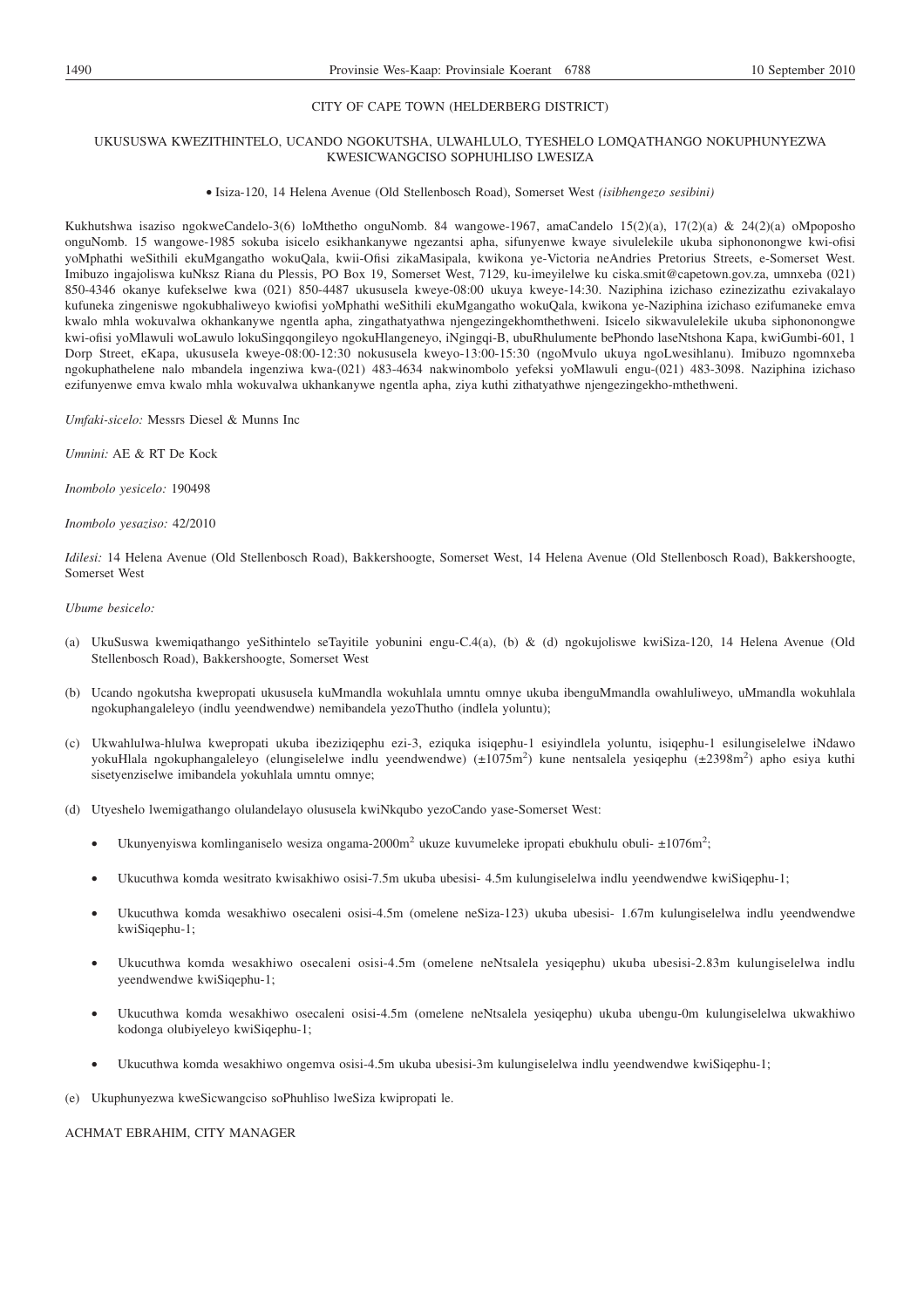# CAPE AGULHAS MUNICIPALITY

# REMOVAL OF RESTRICTIONS ACT, 1967 (ACT 84 OF 1967) AND REZONING IN TERMS OF THE LAND USE PLANNING ORDINANCE, 15 OF 1985: ERF 848, STRUISBAAI

Notice is hereby given in terms of Section 3(6) of the Removal of Restrictions Act No 84 of 1967, and Section 17 of the Land Use Planning Ordinance No 15 of 1985, that the undermentioned applications have been received and is open for inspection at the office of the Director: Community Services, Cape Agulhas Municipality, Bredasdorp, from 8:00 to 13:00 and 13:30 to 16:00 Monday to Friday, and any enquiries in regard to these applications may be directed to Mr B Hayward at No 1 Dirkie Uys Street, Bredasdorp, tel. no. (028) 425-5500, fax no. (028) 425-1019 or e-mail: bertush@capeagulhas.com. The removal of restrictions' application is also open to inspection at the office of the Director: Integrated Environmental Management: Region B1, Provincial Government of the Western Cape, at Room 601, 1 Dorp Street, Cape Town from 08:00 to 12:30 and 13:00 to 15:30 (Monday to Friday). Telephonic enquiries in this regard may be made at (021) 483-3098 and the Directorates fax number is (021) 483- 3098.

Any objections or comments, with full reasons therefor, should be lodged in writing at the office of the abovementioned Director: Integrated Environmental Management, Private Bag X9086, Cape Town, 8000, or faxed to fax number (021) 483-3098, as well as the office of the Director: Community Services, Cape Agulhas Municipality, PO Box 51, Bredasdorp, or faxed to (028) 425-1019 or e-mailed to info@capeagulhas.com, on or before 11 October 2010, quoting, the above Act and Ordinance, the belowmentioned reference numbers, and the objector's erf number, telephone numbers and address. Any comments received after the aforementioned closing date may be disregarded.

The closing date for objections and comments is: 11 October 2010.

*FILE REF:* Provincial Government: E17/2/2/2/AS15/ERF 848, STRUISBAAI; Cape Agulhas Municipality: S848

*APPLICANT:* Tommy Brümmer Town Planners (on behalf of Golden Falls Trading 193 (Pty) Ltd)

*ERF:* Erf 848, Struisbaai

*ADDRESS:* No. 2 Harbour Road, Struisbaai

# *NATURE OF APPLICATIONS:*

- 1. Removal of restrictive title conditions applicable to Erf 848 next to Struisbaai Harbour, to permit the development of the property for underground parking, retail uses, restaurants, a hotel and apartments. The conditions relating to the area of the erf that may be ''built upon'', the area to be left for the loading and unloading of vehicles and the street building line restrictions will be contravened.
- 2. Amendment of the servitude right of way condition registered over a portion of the property in favour of the general public.
- 3. The rezoning of Erf 848, Struisbaai in terms of Section 17(1) of the Land Use Planning Ordinance, 1985 (Ordinance 15 of 1985) from Industrial Zone I to Special Zone, subject to the following conditions:
	- Primary use rights: Restaurants, shops, hotels and flats
	- A floor area factor of 2.2 A coverage of 92%
	- 0.0m setbacks from all the erf boundaries (parking basement only)

*Remainder of the building (above basement) to be setback:*

- 1.93m from the west boundary
- 3.55m from the north boundary
- 1.11m from the east boundary
- 1.44m from the south boundary.

*Parking to be provided at the following ratios:*

- 4 bays for every  $100m^2$  of GLA (retail space)
- 0.8 bays for every hotel room
- 0.8 bays for every apartment (residential unit)

Maximum height of 4 storeys (excluding basements) and/or a maximum physical height of 16 meters.

R STEVENS, MUNICIPAL MANAGER, PO BOX 51, BREDASDORP, 7280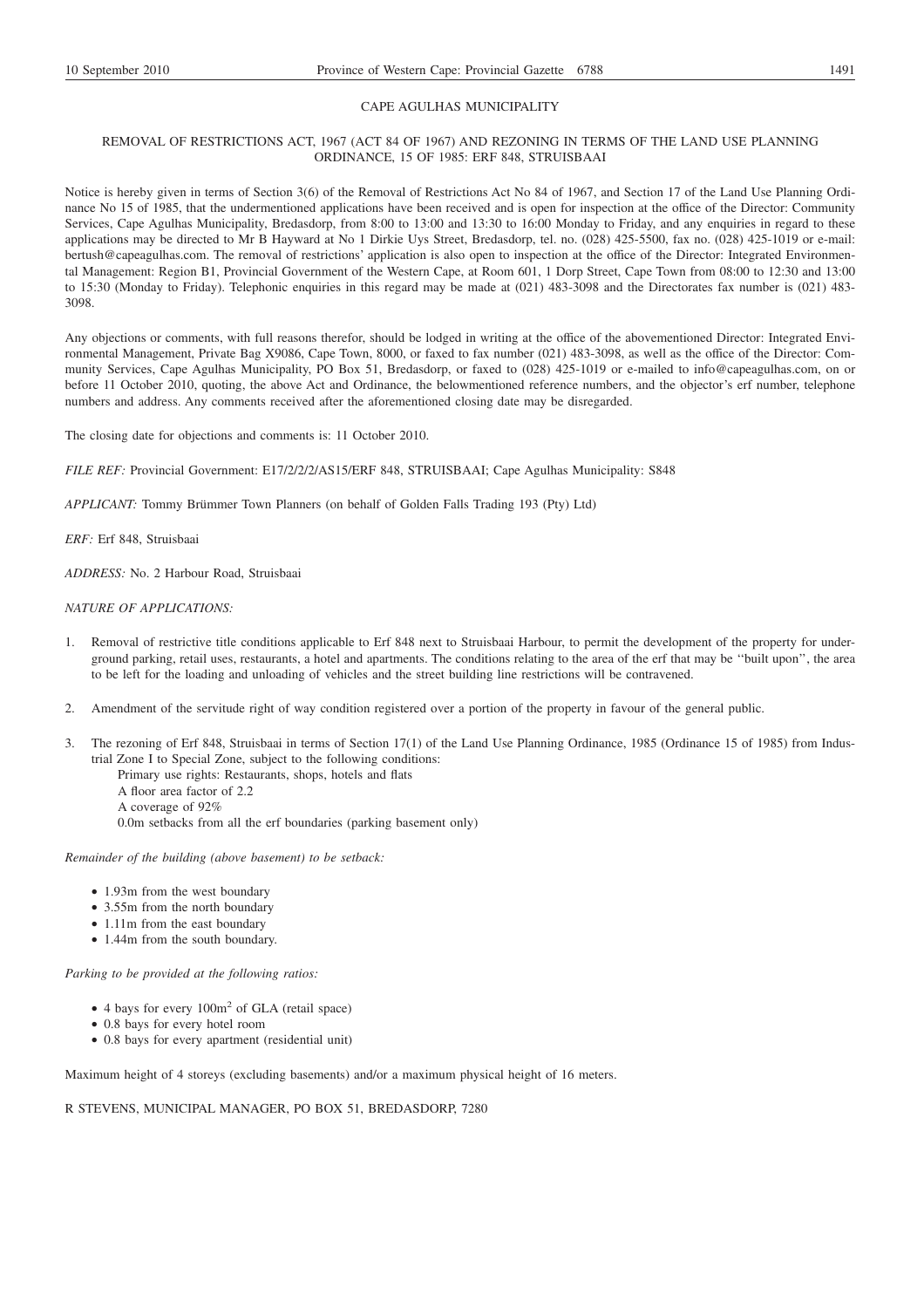#### KAAP AGULHAS MUNISIPALITEIT

# WET OP OPHEFFING VAN BEPERKINGS, 1967 (WET 84 VAN 1967) EN HERSONERING IN TERME VAN DIE ORDONNANSIE OP GRONDGEBRUIKBEPLANNING (NR 15 VAN 1985): ERF 848, STRUISBAAI

Kragtens artikel 3(6) van die Wet op Opheffing van Beperkings, 1967 (Wet Nr. 84 van 1967), asook artikel 17 van die Ordonnansie op Grondgebruikbeplanning, 1985 (Ordonnansie 15 van 1985) word hiermee kennis gegee dat die onderstaande aansoeke ontvang is en ter insae lê by die kantoor van die Direkteur: Gemeenskapsdienste, Kaap Agulhas Munisipaliteit, Bredasdorp, vanaf 8:00 tot 13:00 en 13:30 to 16:00, Maandag tot Vrydag en navrae kan gerig word aan mnr B Hayward by Dirkie Uysstraat 1, Bredasdorp, tel nr. (028) 425-5500, faks nr. (028) 425-1019 of e-pos: bertush@capeagulhas.com. Die opheffingsaansoek lê ook ter insae by die kantoor van die Direkteur: Geïntegreerde Omgewingsbestuur: Streek B1, Provinsiale Regering van die Wes-Kaap, by kamer 601, Dorpstraat 1, Kaapstad, vanaf 08:00 tot 12:30 en 13:00 to 15:30 (Maandag to Vrydag). Telefoniese navrae in hierdie verband kan gerig word aan (021) 483-3098 en die Direktoraat se faksnommer is (021) 483-3098.

Enige kommentare en besware, met volledige redes daarvoor, moet skriftelik by die kantoor van die Direkteur: Geïntegreerde Omgewingsbestuur, Privaatsak X9086, Kaapstad, 8000, of per faks, faknommer (021) 483-3098, asook by die kantoor van die Direkteur: Gemeenskapsdienste, Kaap Agulhas Munisipaliteit, Posbus 51, Bredasdorp, of per faks, faksnommer (028) 425-1019 of per e-pos by: info@capeagulhas.com, voor of op 11 Oktober 2010 gestuur word, met vermelding van bogenoemde Wet en Ordonnansie, die beswaarmaker se erfnommer, telefoonnommer en adres. Enige kommentaar wat na die voorgemelde sluitingsdatum ontvang word, mag moontlik nie in ag geneem word nie.

Sluitingsdatum vir besware en kommentaar: 11 Oktober 2010

*LÊER VERWYSING:* Provinsiale regering: E17/2/2/2/AS15/ERF 848, STRUISBAAI; Kaap Agulhas Munisipaliteit: S848

*AANSOEKER:* Tommy Brümmer Stadsbeplanners (namens Golden Falls Trading 193 (Edms) Bpk)

*ERF:* Erf 848, Struisbaai

*ADRES:* Haweweg 2, Struisbaai

#### *AARD VAN AANSOEKE:*

- 1. Opheffing van Beperkende titelvoorwaardes van toepassing op Erf 848 langs Struisbaai Hawe, ten einde die ontwikkeling van die eiendom vir ondergrondse parkering, kleinhandeldoeleindes, restaurante, 'n hotel en woonstelle toe te laat. Die voorwaardes wat verwys na die area van die erf wat op gebou mag word, die area wat vir die oplaai en aflaai van voertuie oop gehou moet word, en die straat boulyn beperking, sal oorskry word.
- 2. Wysiging van die serwituut reg tot weg voorwaarde wat oor 'n gedeelte van die eiendom ten gunste van die algemene publiek geregistreer is.
- 3. Die hersonering van erf 848, Struisbaai van Industriële Sone I doeleindes na Spesiale Sone ingevolge artikel 17(1) van die Ordonnansie op Grondgebruikbeplanning, 1985 (Ordonnansie 15 van 1985), onderhewig aan die volgende voorwaardes:
	- Primêre grondgebruike: Restaurante, winkels, hotelle en woonstelle
		- 'n Vloerfaktor van 2.2
		- 'n Dekking van 92%
		- 0.0m terugset van al die erfgrense (slegs vir die kelderparkering)

*Res van die gebou (bo kelderverdieping) met die volgende terugset:*

- 1.93m van die westelike grens
- 3.55m van die noordelike grens
- 1.11m van die oostelike grens
- 1.44m van die suidelike grens.

*Parkering moet as volg voorsien word:*

- 4 parkeerplekke vir elke 100m<sup>2</sup> van die GLA (handelsarea)
- 0.8 parkeerplekke vir elke hotel kamer
- 0.8 parkeerplekke vir elke residensiële eenheid.

Maksimum hoogte van 4 verdiepings (uitgesluit die kelder) en/of maksimum fisiese hoogte van 16 meter.

R STEVENS, MUNISIPALE BESTUURDER, POSBUS 51, BREDASDORP, 7280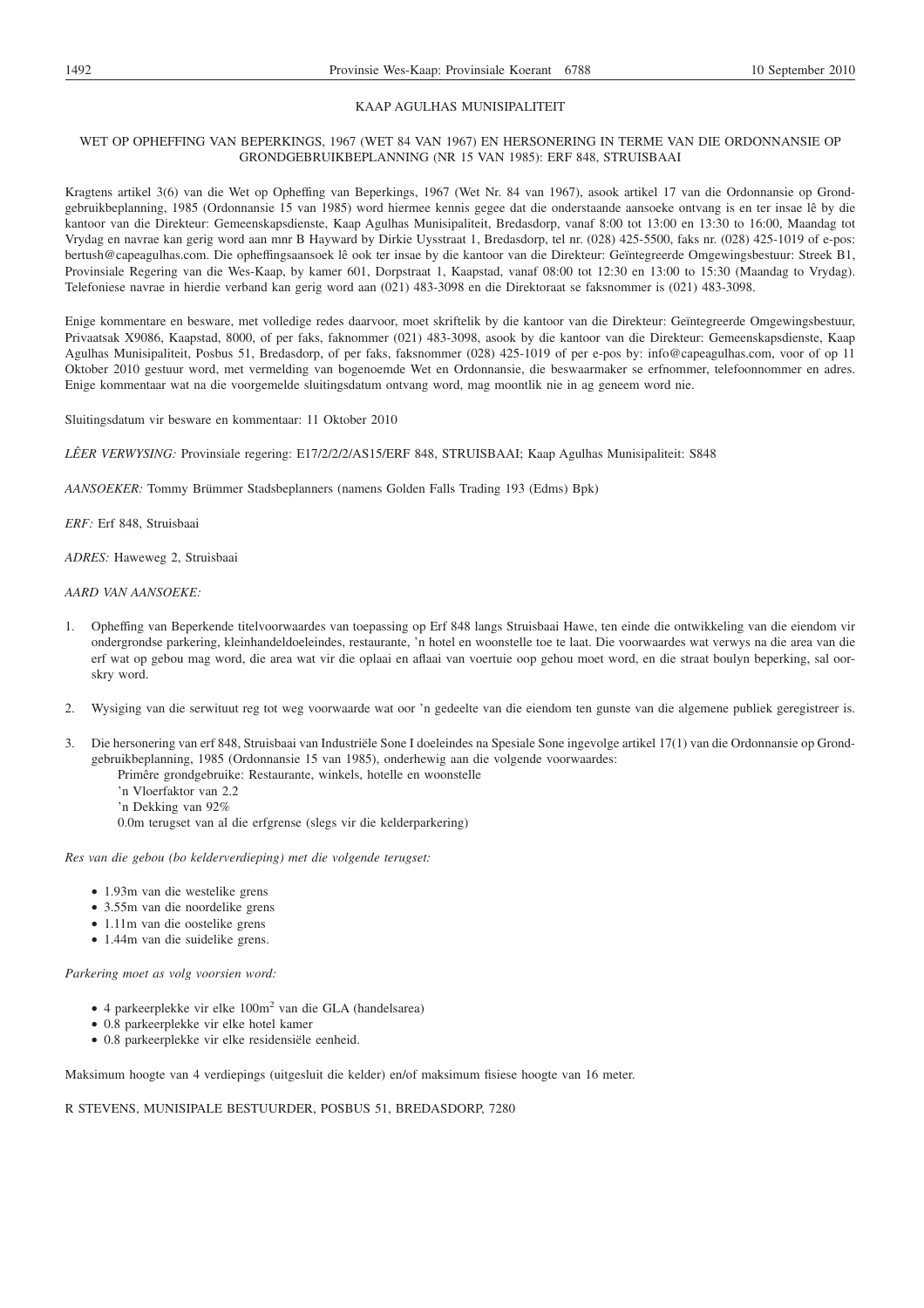#### CAPE AGULHAS MUNICIPALITY

#### UMTHETHO WOKUSUSA IZITHINTELO, 1967 (UMTHETHO 84 KA-1967)

Apha kukhutshwa isaziso, ngokwemiqathango yecandelo 3(6) lalo Mthetho ukhankanywe ngentla apha, sokuba kuye kwafunyanwa esi sicelo singezantsi apha, nokuba kuvulelekile ukuba singeza kuphendlwa kwiOfisi yeManejala kaMasipala wase Cape Agulhas, Bredasdorp, kwaye nayiphi na imibuzo ingathunyelwa ku Mnu.Bertus Hayward kwa nombolo, 1 Dirkie Uys Street, Bredasdorp kwi nombolo (028) 425-5500, inombolo yefakisi (028) 425-1019 okanye e-mail: bertush@capeagulhas.com. Esi sicelo kananjalo kukwavulelekile nokuba siye kuphendlwa kwiOfisi yoMlawuli: kuLawulo lokusiNgqongileyo Olumanyanisiweyo (Integrated Environmental Management): uMmandla B1, kaRhulumente wePhondo leNtshona Koloni, kwiGumbi elungu 601, 1 Dorp Street, Cape Town, ukusukela ngentsimbi ye-08:00 ukuya kweye-12:30 nango-13:00 ukuya ku-15:30 (ngo-Mvulo ukuya kutsho ngoLwesihlanu). Imibuzo eyenziwa ngomnxeba ephathelele kulo mba ingenziwa ngomnxeba ephathelele kulo mba ingenziwa ngokutsalela kwa-(021) 483-3009, kwaye ke inombolo yefakisi yeli Candela loLawulo ngu-(021) 483-3098.

Naziphi na izikhalazo, ekufuneka zihambe nezizathu ezipheleleyo, kufuneka zihambe nezizathu ezipheleleyo, kufuneka zingeniswe ngento ebhaliweyo kule ofisi ikhankanywe ngentla apha yoMlawuli kuLawulo lokusingqileyo Olumanyanisiweyo (Integrated Environmental Management) kwaPrivate Bag X9086, Cape Town 8000, okanye kwi ofisi kaManejala kaMasipala wase Cape Agulhas, PO Box 51, Bredasdorp, okanye kwinombolo fekisi (028) 425-1019 okanye e-mail: info@capeagulhas.com, ngomhla we 11 October 2010, okanye phambi kwawo [makunikwe umhla oya kuba kungasalanga ngaphantsi kweentsu ezingama-30 ukusuka kumhla wokukhutshwa kwesi saziso], kuxelwe lo Mthetho ungentle apha kunye nenombolo yesiza salowo ukhalazayo. Naziphi na izimvo ezithe zafika emva kwalo mhla wokuvala ukhankanyiweyo zisenokungahoywa.

*Ungaki sixelo:* Tommy Brümmer Town Planners (egame le-Golden Falls Trading 193 (Pty) Ltd)

*Uhlobo lwesicelo:* Ukususwa kwemiqathango Yezithintelo kwitayitile yesiza 848, esikufuphi neZubuko lase-Struisbaai, ukuze kwakhiwe indawo okupaka izithuthi engaphantsi kwesakhiwe, iivenkile, iindawo zokutyela, ihotele namagumbi Okuhlala.

R STEVENS, MUNICIPAL MANAGER, PO BOX 51, BREDASDORP, 7280

#### CITY OF CAPE TOWN (HELDERBERG DISTRICT)

REMOVAL OF RESTRICTIONS & DEPARTURE

Erf 1315, 35 Ryger Street, Gordon's Bay *(second placement)*

Notice is hereby given in terms of Sections 3(6) of the Act 84 of 1967 & 15(2)(a) of Ordinance 15 of 1985 that the undermentioned application has been received and is open to inspection at the office of the District Manager, First Floor, Municipal Offices, cnr Victoria & Andries Pretorius Streets, Somerset West. Enquiries may be directed to Ms Riana du Plessis, PO Box 19, Somerset West, 7129, e-mail to ciska.smit@capetown.gov.za, tel. (021) 850-4346 or fax (021) 850-4487 during 08:00-14:30. Any objections, with full reasons therefor, must be lodged in writing at the office of the District Manager at the First Floor, Municipal Offices, cnr Victoria & Andries Pretorius Streets, Somerset West on or before 11 October 2010, quoting the above relevant legislation and the objector's erf and phone numbers and address. Any objections received after the abovementioned closing date may be considered to be invalid.

*Applicant:* A Paolini

*Owner:* MC Pretorius

*Application Number:* 179736

*Notice Number:* 41/2010

*Address:* 35 Ryger Street, Gordon's Bay

#### *Nature of application:*

- (a) The Removal of Restrictive Title Deed conditions which limit the property to 20% coverage and to permit the owner to legalize the operation of a crèche (maximum of 65 children), on Erf 1315, 35 Ryger Street, Gordon's Bay;
- (b) The departure from the relevant Zoning Scheme Regulations on Erf 1315, 35 Ryger Street, Gordon's Bay for the:
	- Relaxation of the 10m rear building line to 0m and 2.6m respectively to regularize the store, laundry room, outbuilding used for a play school (maximum of 65 children) and covered parking;
	- Relaxation of the 10m lateral building line (adjacent to Erf 1314) to 0m to regularize the store, outbuilding used for a play school (maximum of 65 children) and covered parking; and
	- Relaxation of the 10m lateral building line (adjacent to Erf 1316) to 0m to regularize the covered play area.

# ACHMAT EBRAHIM, CITY MANAGER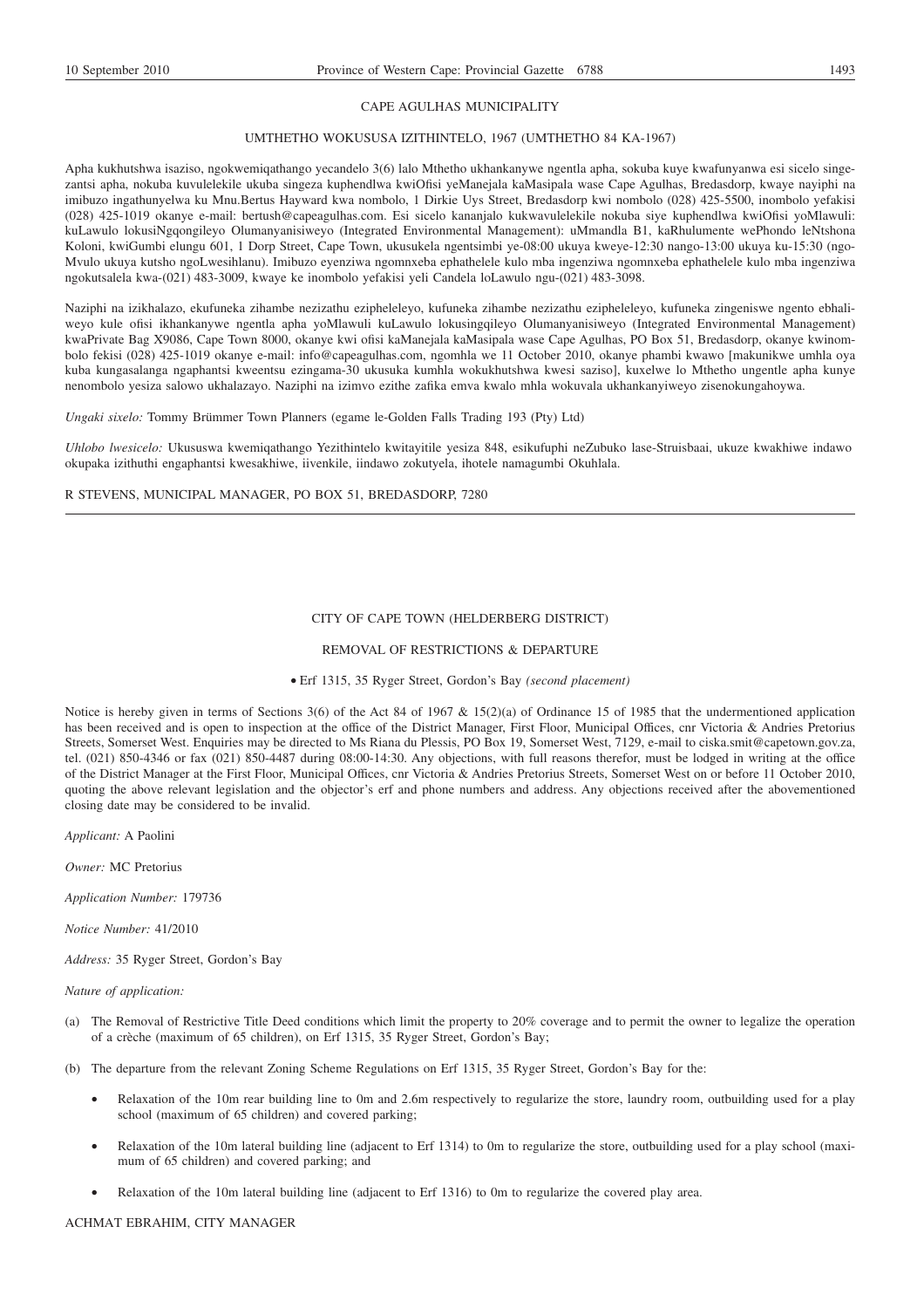# STAD KAAPSTAD (HELDERBERG-DISTRIK)

#### OPHEFFING VAN BEPERKINGS & AFWYKING

#### Erf 1315, Rygerstraat 35, Gordonsbaai *(tweede plasing)*

Kennisgewing geskied hiermee ingevolge artikel 3(6) van Wet 84 van 1967 en artikel 15(2)(a) van Ordonnansie 15 van 1985, en die toepaslike soneringskemaregulasies dat onderstaande aansoek ontvang is en ter insae beskikbaar is by die kantoor van die distriksbestuurder, Eerste Verdieping, Munisipale Kantore, h/v Victoria- & Andries Pretoriusstraat, Somerset-Wes. Navrae kan gerig word aan me. Riana du Plessis, Posbus 19, Somerset-Wes 7129, per e-pos aan ciska.smit@capetown.gov.za, gestuur word, tel. (021) 850-4346 of faksnr. (021) 850-4487, weeksdae gedurende 08:00- 14:30. Besware, met die volledige redes daarvoor, moet voor of op 11 Oktober 2010 skriftelik by die kantoor van bogenoemde distriksbestuurder, Eerste Verdieping, Munisipale Kantore, h/v Victoria- en Andries Pretoriusstraat, Somerset-Wes, ingedien word, met vermelding van bogenoemde toepaslike wetgewing, die aansoeknommer en die beswaarmaker se erf- en telefoonnommer en adres. Enige besware wat na bogenoemde sluitingsdatum ontvang word, kan dalk ongeldig geag word.

*Aansoeker:* A Paolini

*Eienaar:* MC Pretorius

*Aansoeknr.:* 179736

*Kennisgewingnr.* 41/2010

*Adres:* Rygerstraat 35, Gordonsbaai

#### *Aard van aansoek:*

- (a) Die opheffing van beperkende titelaktevoorwaardes wat die eiendom tot 20% dekking beperk, en om die eienaar toe te laat om die bedryf van 'n crèche (maksimum 65 kinders), op erf 1315, Rygerstraat 35, Gordonsbaai, te wettig.
- (b) Afwyking van die toepaslike soneringskemaregulasies vir erf 1315, Rygerstraat 35, Gordonsbaai, vir die:
	- verslapping van die 10m-agterste boulyn tot 0m en 2.6m onderskeidelik om die pakkamer, waskamer en buitegebou wat vir 'n speelskool (maksimum 65 kinders) gebruik word, en oordekte parkering te regulariseer;
	- verslapping van die 10m-syboulyn (aanliggend aan erf 1314) tot 0m om die pakkamer, waskamer en buitegebou wat vir 'n speelskool (maksimum 65 kinders) gebruik word, en oordekte parkering te regulariseer; en
	- verslapping van die 10m-syboulyn (aanliggend aan erf 1316) tot 0m om die oordekte speelgebied te regulariseer.

ACHMAT EBRAHIM, STADSBESTUURDER

#### CITY OF CAPE TOWN (HELDERBERG DISTRICT)

#### UKUSUSWA KWEZITHINTELO NOTYESHELO LOMQATHANGO

#### Isiza-1315, 35 Ryger Street, Gordon's Bay *(isibhengezo sesibini)*

Kukhutshwa isaziso ngokweCandelo-3(6) loMthetho onguNomb.84 wangowe-1967 nangokweCandelo-15(2)(a) loMpoposho onguNomb. 15 wangowe-1985 sokuba isicelo esikhankanywe ngezantsi apha, sifunyenwe kwaye sivulelekile ukuba siphononongwe kwi-ofisi yoMphathi weSithili ekuMgangatho wokuQala, kwii-Ofisi zikaMasipala, kwikona ye-Victoria ne-Andries Pretorius Streets, e-Somerset West. Imibuzo ingajoliswa kuNksz Riana du Plessis, PO Box 19, Somerset West, 7129, ku-imeyilelwe ku ciska.smit@capetown.gov.za, umnxeba (021) 850-4346 okanye kufekselwe kwa (021) 850-4487 ukususela kweye-08:00 ukuya kweye-14:30. Naziphina izichaso ezinezizathu ezivakalayo kufuneka zingeniswe ngokubhaliweyo kwiofisi yoMphathi weSithili ekuMgangatho wokuQala, kwii-Ofisi zikaMasipala, kwikona yeNaziphina izichaso ezifumaneke emva kwalo mhla wokuvalwa okhankanywe ngentla apha, zingathatyathwa njengezingekho-mthethweni.

*Umfaki-sicelo:* A Paolini

*Umnini:* MC Pretorius

*Inombolo yesicelo:* 179736

*Inombolo yesaziso:* 41/2010

*Idilesi:* 35 Ryger Street, Gordon's Bay

*Ubume besicelo:*

- (a) UkuSuswa kwemiqathango yeSithintelo seTaytile yobunini apho ithi ivumele ipropati ukuba ibengumlinganiselo we-20% kwakhona kuvumeleke umnini ukuba aqhube ikritshi ngokusemthethweni (enomlinganiselo wabantwana abangama 65) kwiSiza-1315, 35 Ryger Street, Gordon's Bay;
- (b) Utyeshelo lomgathango olususela kwiMigaqo efanelekileyo yeNkqubo yezoCando kwiSiza-1315, 35 Ryger Street, Gordon's Bay:
	- Ukucuthwa komda wesakhiwo ongasemva oli-10m ukuba ubengu-0m no-2.6m ukuze kumiselwe ivenkile, igumbi lokuhlamba iimpahla, isakhiwo esingaphandle sokusetyenziselwa isikolo sokudlala (esinomlinganiselo wabantwana abangama-65) nendawo yokupaka egqunyiweyo;
	- Ukucuthwa komda wesakhiwo ongasemva oli-10m (omelene neSiza-1316) ukuba ubengu-0m ukuze kumiselwe ummandla wokudlala obiyelweyo.

#### ACHMAT EBRAHIM, CITY MANAGER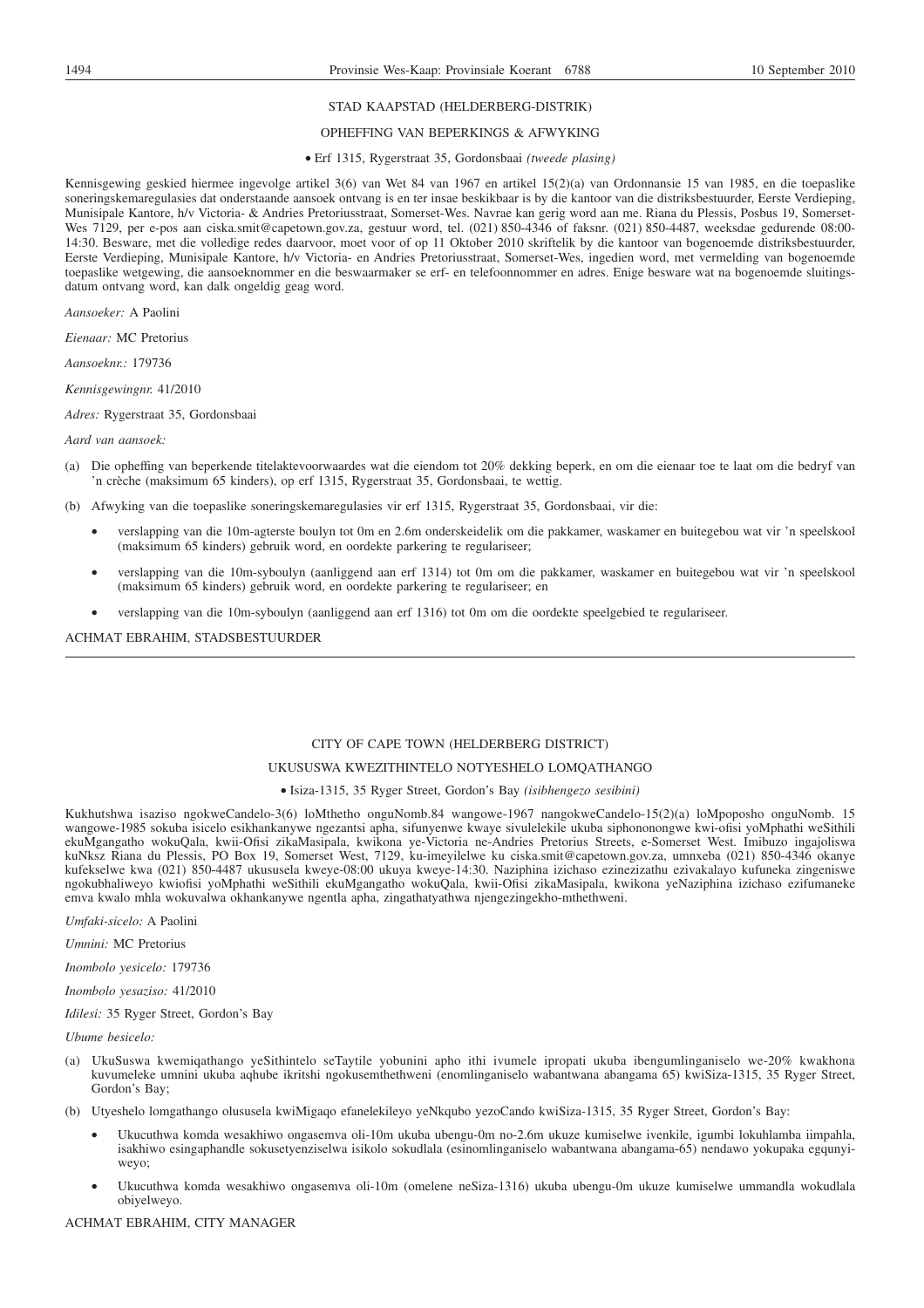#### STELLENBOSCH MUNICIPALITY

# REMOVAL OF RESTRICTIONS ACT, 1967 (ACT 84 OF 1967); REZONING AND LEASE OF ROAD RESERVE: ERF 776, **STELLENBOSCH**

Notice is hereby given in terms of Section 3(6) of the above Act that the undermentioned application has been received and is open to inspection at the office of The Director: Planning and Development Services, Town Hall, Plein Street, Stellenbosch from 08:30-15:30 (Monday to Friday). The application is also open to inspection at the office of the Director, Integrated Environmental Management, Provincial Government of the Western Cape, at Room 204, 1 Dorp Street, Cape Town, from 08:00-12:30 and 13:00-15:30 (Monday to Friday). Telephonic enquiries in this regard may be made at (021) 483- 8105 and the Directorate's fax number is (021) 483-3633. Any objections, with full reasons therefor, should be lodged in writing at the office of the abovementioned Director, Integrated Environmental Management, Provincial Government at Private Bag X9086, Cape Town, 8000, with a copy to the abovementioned Municipal Manager, PO Box 17, Stellenbosch on or before 11 October 2010, quoting the above Act and the objector's erf number. Any comments received after the aforementioned closing date may be disregarded.

#### *Applicant:* Cebo Planning

*Nature of application:* Removal of restrictive title conditions applicable to erf 776, 6 Krige Street, Stellenbosch, to enable the owner to utilise the property for office purposes.

Notice is also hereby given in terms of Section 17 of the Land Use Planning Ordinance, 1985 (No. 15 of 1985) that the undermentioned applications has been received and is open to inspection at the office of the Director: Planning & Development Services at the Planning Advice Centre, Plein Street, Stellenbosch, Tel. (021) 808-8606. Enquiries may be directed to Mr R Fooy, PO Box 17, Stellenbosch, 7599, Tel. (021) 808-8680 and fax number (021) 808-8651 weekdays during the hours of 08:30 to 15:30. Any objections, with full reasons therefor, may be lodged in writing at the office of the abovementioned Director on or before 11 October 2010 quoting the above relevant legislation and the objector's erf and phone numbers and address. Any objections received after aforementioned closing date may be considered invalid.

This advertisement is also available on the Municipal website www.stellenbosch.gov.za, <http://www.stellenbosch.gov.za>, on the Planning and Development page.

*Applicant:* Cebo Planning

*Erf/Erven number(s):* Erf 776, Stellenbosch

*Locality/Adress:* Situated at 6 Krige Street, Stellenbosch

#### *Nature of application:*

- 1. The rezoning of erf 776 from Single Residential to Specific Business for office purposes; and
- 2. An application for the lease of a portion of the road reserve in front of erf 776 to use as parking area for the proposed office use.

Notice no P25/10

MUNICIPAL MANAGER

#### MUNISIPALITEIT STELLENBOSCH

# WET OP OPHEFFING VAN BEPERKINGS, 1967 (WET 84 VAN 1967), HERSONERING EN HUUR VAN PADRESERWE: ERF 776, **STELLENBOSCH**

Kragtens artikel 3(6) van bostaande Wet word hiermee kennis gegee dat die onderstaande aansoek ontvang is en ter insae lê by die kantoor van Departement Beplanning en Ontwikkelingsdienste, Stadhuis, Pleinstraat, Stellenbosch vanaf 08:30-15:30. Die aansoek lê ook ter insae by die Kantoor van die Direkteur, Geïntegreerde Omgewingsbestuur, Provinsiale Regering van die Wes-Kaap, by Kamer 204, Dorpstraat 1, Kaapstad, vanaf 08:00-12:30 en 13:00-15:30 (Maandag tot Vrydag). Telefoniese navrae in hierdie verband kan gerig word aan (021) 483- 8105 en die Direktoraat se faksnommer is (021) 483-3633. Enige besware, met die volledige redes daarvoor, moet skriftelik by die kantoor van die bogenoemde Direkteur, Geïntegreerde Omgewingsbestuur, Provinsiale Regering, Privaatsak X9086, Kaapstad, 8000, met 'n afskrif aan die bogenoemde Munisipale Bestuurder, Posbus 17, Stellenbosch ingedien word op of voor 11 Oktober 2010 met vermelding van bogenoemde Wet en beswaarmaker se erfnommer. Enige kommentaar wat na die voorgemelde sluitingsdatum ontvang word, mag moontlik nie in ag geneem word nie.

#### *Aansoeker:* Cebo Planning

*Aard van aansoek:* Opheffing van beperkende titelvoorwaardes van toepassing op erf 776, Krigestraat 6, Stellenbosch, ten einde die eienaar in staat te stel om sy eiendom te gebruik vir kantoordoeleindes.

Kennis geskied ook hiermee ingevolge Artikel 17 van die Ordonnansie op Grondgebruikbeplanning, 1985 (Nr. 15 van 1985), dat die onderstaande aansoeke ontvang is en by die kantoor van die Direkteur: Beplanning & Ontwikkelingsdienste by die Advieskantoor Tel. (021) 808-8606 in Pleinstraat, Stellenbosch ter insae lê. Navrae kan aan mnr R Fooy by Posbus 17, Stellenbosch, 7599, Tel. nr. (021) 808-8680 en Faks nr. (021) 808-8651 weeksdae gedurende 08:30 tot 15:30 gerig word. Besware, met volledige redes dearvoor, mag skriftelik by die kantoor van die bogenoemde Direkteur, op of voor 11 Oktober 2010 ingedien word, met vermelding van die relevante wetgewing, die beswaarmaker se erf- en telefoonnommer sowel as adres. Enige besware ontvang na voormelde sluitingsdatum, mag as ongeldig geag word.

Hierdie kennisgewing is ook beskikbaar op die Munisipale webtuiste www.stellenbosch.gov.za <http://www.stellenbosch.gov.za>, op die Beplanning en Ontwikkelingsblad.

*Applikant:* Cebo Planning

*Erf/Erwe nommer(s):* Erf 776, Stellenbosch

*Ligging/Adres:* Geleë te Krigestraat 6, Stellenbosch

*Aard van aansoek:*

- 1. Die hersonering van erf 776 vanaf Enkelbewoning na Spesifieke Besigheid vir kantoordoeleindes; en
- 2. 'n Aansoek vir die huur van 'n gedeelte van die pad reserwe voor erf 776, ten einde dit aan te wend as parkering vir die voorgestelde kantoorgebruik.

Kennisgewing nr P25/10

MUNISIPALE BESTUURDER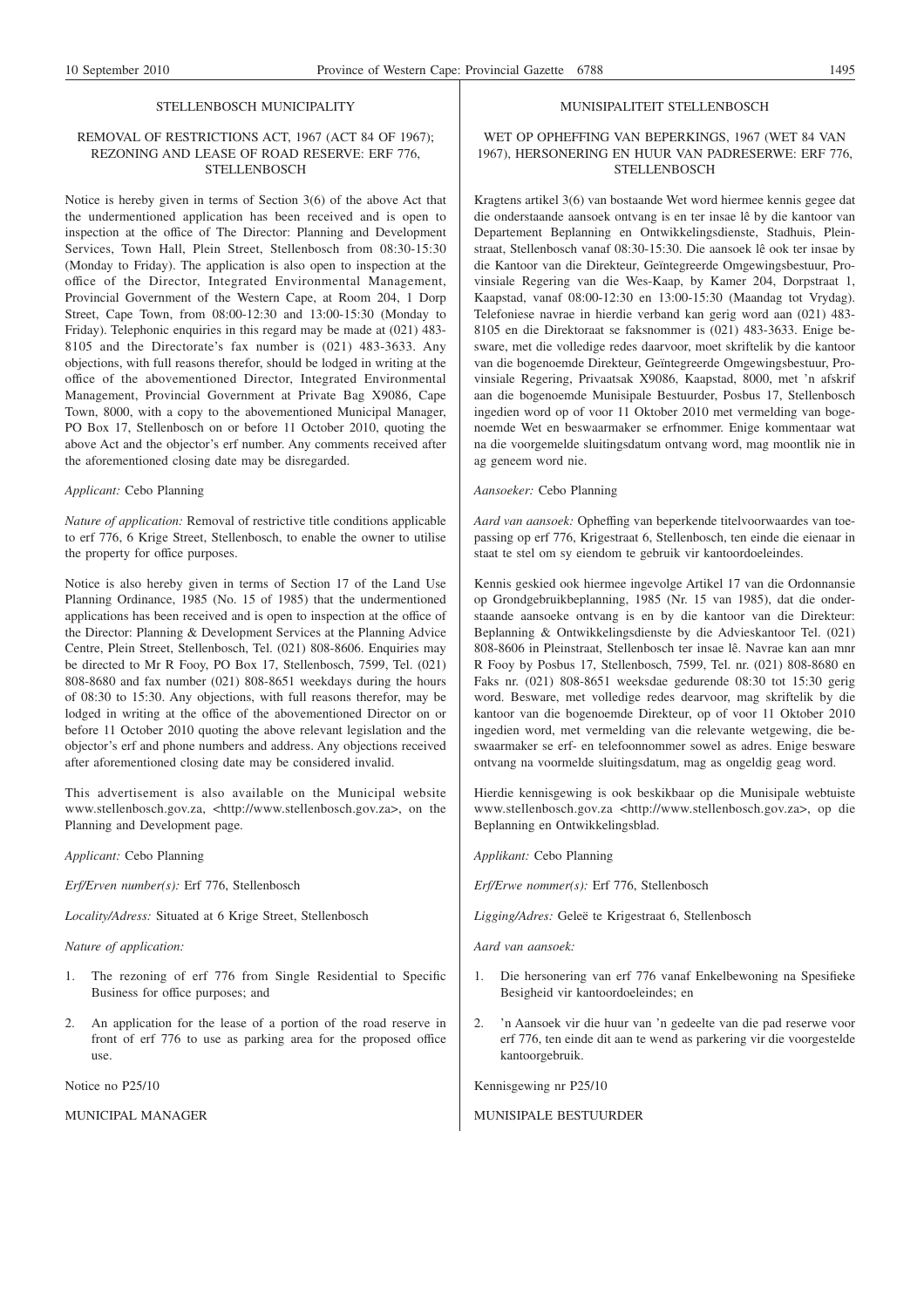#### **TENDERS**

**N.B.** Tenders for commodities/services, the estimated value of which exceeds R20 000, are published in the Government Tender Bulletin, which is obtainable from the Government Printer, Private Bag X85, Pretoria, on payment of a subscription.

#### **TENDERS**

**L.W.** Tenders vir kommoditeite/dienste waarvan die beraamde waarde meer as R20 000 beloop, word in die Staatstenderbulletin gepubliseer wat by die Staatsdrukker, Privaatsak X85, Pretoria, teen betaling van 'n intekengeld verkrygbaar is.

# **NOTICES BY LOCAL AUTHORITIES KENNISGEWINGS DEUR PLAASLIKE OWERHEDE**

# CITY OF CAPE TOWN (HELDERBERG DISTRICT)

#### SPECIAL CONSENT & APPROVAL OF SITE DEVELOPMENT PLAN

# Erf 12333, 130–132 Main Road, Somerset West *(second placement)*

Notice is hereby given in terms of the relevant Zoning Scheme Regulations that the undermentioned application has been received and is open to inspection at the office of the District Manager at the First Floor, Municipal Offices, cnr Victoria & Andries Pretorius Streets, Somerset West. Enquiries may be directed to Riana du Plessis, PO Box 19, Somerset West, email to ciska.smit@capetown.gov.za, tel (021) 850-4346 or fax (021) 850-4487 weekdays during 08:00-14:30. Any objections, with full reasons therefor, may be lodged in writing at the office of the abovementioned District Manager on or before 4 October 2010, quoting the above relevant legislation, the application number and the objector's erf and phone numbers and address. Any objections received after aforementioned closing date may be considered invalid.

*Applicant:* Messrs JDV Property Administrators

*Owner:* GEM Business Trust

*Application number:* 194592

*Notice number:* 40/2010

*Address:* 130–132 Main Road, Somerset West

*Nature of application:*

(a) The Council's consent to permit a Place of Assembly (pub) to operate from the first floor of the existing building on Erf 12333, 130–132 Main Road, Somerset West;

(b) The approval of the Site Development Plan.

ACHMAT EBRAHIM, CITY MANAGER

10 September 2010 22330

# STAD KAAPSTAD (HELDERBERG-DISTRIK)

# SPESIALE TOESTEMMING & GOEDKEURING VAN DIE TERREINONTWIKKELINGSPLAN

#### Erf 12333, Hoofweg 130–132, Somerset-Wes *(tweede plasing)*

Kennisgewing geskied hiermee ingevolge die toepaslike soneringskemaregulasies dat onderstaande aansoek ontvang is en ter insae beskikbaar is by die kantoor van die distriksbestuurder, Eerste Verdieping, Munisipale Kantore, h/v Victoria- & Andries Pretoriusstraat, Somerset-Wes. Navrae kan gerig word aan Riana du Plessis, Posbus 19, Somerset-Wes 7129, per e-pos aan ciska.smit@capetown.gov.za, gestuur word, tel (021) 850-4346 of faksnr. (021) 850-4487, weeksdae gedurende 08:00-14:30. Besware, met die volledige redes daarvoor, moet voor of op 4 Oktober 2010 skriftelik by die kantoor van bogenoemde distriksbestuurder ingedien word, met vermelding van bogenoemde toepaslike wetgewing, die aansoeknommer en die beswaarmaker se erf- en telefoonnommer en adres. Enige besware wat na bogenoemde sluitingsdatum ontvang word, kan dalk ongeldig geag word.

*Aansoeker:* Mnre. JDV Property Administrators

*Eienaar:* GEM Business Trust

*Aansoeknr:* 194592

*Kennisgewingnr:* 40/2010

*Adres:* Hoofweg 130–132, Somerset-Wes

Aard van aansoek:

(a) Raadstoestemming ten einde toe te laat dat 'n plek van samekoms (kroeg) op die eerste verdieping van die bestaande gebou op erf 12333, Hoofweg 130–132, Somerset-Wes, bedryf word.

(b) Goedkeuring van die terreinontwikkelingsplan.

ACHMAT EBRAHIM, STADSBESTUURDER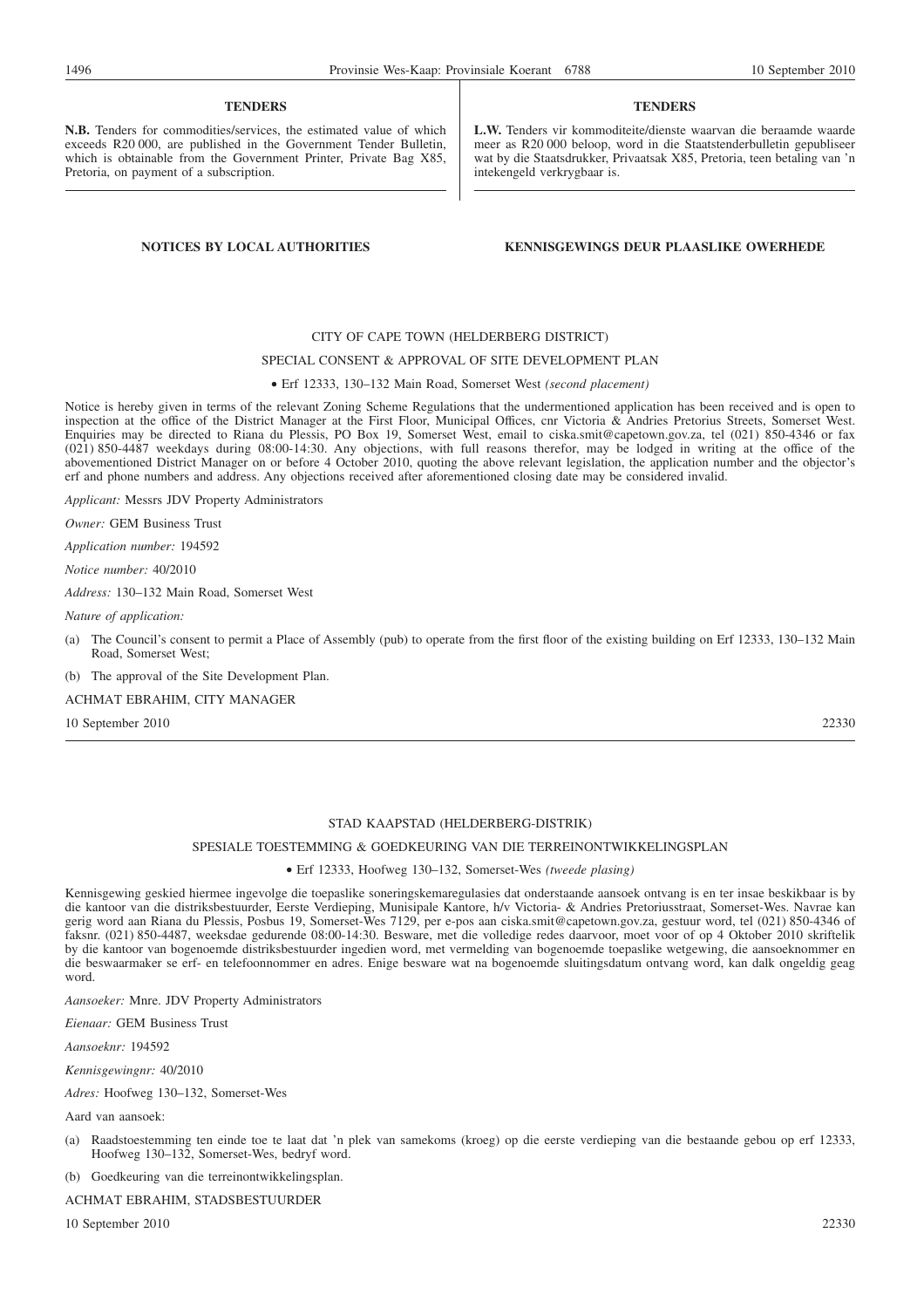#### CITY OF CAPE TOWN (HELDERBERG DISTRICT)

#### IMVUME EYODWA NOKUPHUNYEZWA KWESICWANGCISO SOPHUHLISO LWESIZA

#### Isiza 12333, 130–132 Main Road, Somerset West *(isibhengezo sesibini)*

Kukhutshwa isaziso ngokweMigaqo efanelekileyo yeNkqubo yezoCando sokuba isicelo esikhankanywe ngezantsi apha, sifunyenwe kwaye sivulelekile ukuba siphononongwe kwi-ofisi yoMphathi weSithili ekuMgangatho wokuQala, kwii-Ofisi zikaMasipala, kwikona ye-Victoria neAndries Pretorius Streets, e-Somerset West. Imibuzo ingajoliswa ku-Riana du Plessis, PO Box 19, Somerset West, u-imeyilele ku-ciskasmit@capetown.gov.za umnxeba (021) 850-4346 okanye ufeksele kwa-(021) 850-4487 kwiintsuku eziphakathi evekini ukususela kwintsimbi ye-08:00 ukuya kweye-14:30. Naziphina izichaso ezinezizathu ezivakalayo zingangeniswa ngokubhaliweyo kwiofisi yoMphathi weSithili ngomhla okanye phambi kowe-4 Oktobha 2010, ucaphule umthetho ongentla ofanelekileyo, inombolo yesicelo, inombolo yesiza somchasi, iinombolo zomnxeba nedilesi yakhe. Naziphina izichaso ezifumaneke emva kwalo mhla wokuvalwa okhankanywe ngentla apha, zingathatyathwa njengezingekho-mthethweni.

*Umfaki-sicelo:* Messrs JDV Property Administrators

*Umnini:* GEM Business Trust

*Inombolo yesicelo:* 194592

*Inombolo vesaziso:* 40/2010

*Idilesi:* 130–132 Main Road, Somerset West

*Ubume besicelo:*

- (a) Imvume yeBhunga ukuze kuvumeleke iNdawo yokuDibanela (iphabhu) ukuze iqhubekeke kumgangatho wokuqala kwisakhiwo esikwiSiza-12333, 130–132 Main Road, Somerset West;
- (b) Ukuphunyezwa kweSicwangciso soPhuhliso lweSiza.

ACHMAT EBRAHIM, CITY MANAGER

10 September 2010 22330

#### CITY OF CAPE TOWN (KHAYELITSHA-/MITCHELLS PLAIN)

# REZONING, CONSENT AND AMENDMENT

#### Farm 544 Portion 61 Driftsands

Notice is hereby given in terms Section 17 of the Land Use Planning Ordinance, 1985 (Ordinance 15 of 1985), the Cape Divisional Council Zoning Scheme and Section 6A(19) as remaining applicable under Section 37(1)(d) of the Act 125/1991 as well as in terms of Section 4(8) of the Land Use Planning Ordinance, 1985 (15 of 1985) and Act 88/1967 that Council has received the undermentioned application, which is open to inspection at the office of the District Manager at Department: Planning & Building Development Management at E-Block, Stocks and Stocks Complex, Ntlazane Street, Ilitha Park, Khayelitsha. Enquiries may be directed to M Wansbury, Department: Planning & Building Development Management, PO Box X93, Bellville, 7535 or e-mail Michele.Wansbury@capetown.gov.za, fax  $(021)$  360-1113 weekdays during the hours of 08:00 to 12:00. Written objections, if any, with reasons may be lodged at the office of the abovementioned District Manager on or before 2010/10/10, quoting the above applicable legislation, the application number, as well as your erf and contact phone number and address.

*Owner:* Medical Research Council

*Applicant:* Pierre Smit & Associates

*Application no:* 194608

*Nature of application:* Rezoning from ''Government'' to ''Noxious Industrial''.

Consent to utilize the property for the purposes of a medical waste incineration facility (noxious industry).

Amendment of the Cape Metropolitan Area: Peninsula Urban Structure Plan 1998 (previous Guide Plan to change the designation of a portion of Portion 61 of the Farm Driftsands 544 from ''Urban Development'' to ''Noxious Industrial''.

# ACHMAT EBRAHIM, CITY MANAGER

10 September 2010 22331

#### STAD KAAPSTAD (KHAYELITSHA-/MITCHELLS PLAIN-DISTRIK)

# HERSONERING, TOESTEMMING EN WYSIGING

#### Plaas 544, gedeelte 61, Driftsands

Kennisgewing geskied hiermee ingevolge artikel 17 van die Ordonnansie op Grondgebruikbeplanning, nr. 15 van 1985, die Kaapse afdelingsraad se soneringskema en artikel 6A(19), soos dit van toepassing bly ingevolge artikel 37(1)(d) van Wet 125 van 1991, sowel as ingevolge artikel 4(8) van die Ordonnansie op Grondgebruikbeplanning, no. 15 van 1985, en Wet 88 van 1967 dat die raad onderstaande aansoek ontvang het wat ter insae beskikbaar is by die kantoor van die distriksbestuurder, departement: beplanning en bou-ontwikkelingsbestuur, Blok E, Stocks & Stocks-kompleks, Ntlazanestraat, Ilitha Park, Khayelitsha. Navrae kan gerig word aan M Wansbury, departement: beplanning en bou-ontwikkelingsbestuur, Posbus X93, Bellville 7535, e-posadres Michele.Wansbury@capetown.gov.za, of faksnr. (021) 360-1113, weeksdae van 08:00-12:00. Skriftelike besware, as daar is, met redes, kan voor of op 10 Oktober 2010 aan die kantoor van bogenoemde distriksbestuurder gerig word, met vermelding van bogenoemde toepaslike wetgewing, die aansoeknommer sowel as u erf- en kontaktelefoonnommer en adres.

*Eienaar:* Mediese Navorsingsraad

*Aansoeker:* Pierre Smit & Associates

*Aansoeknr:* 194608

*Aard van aansoek:* Hersonering van ''staats-'' na ''skadelikindustriële'' gebruik.

Toestemming om die eiendom vir die doeleindes van 'n medieseafvalverbrandingsfasiliteit (skadelike bedryf) te gebruik.

Wysiging van die Kaapse metropolitaanse gebied: Skiereilandstedelikestruktuurplan 1998 (voorheen gidsplan), om die bestemming van 'n gedeelte van gedeelte 61 van die Plaas Driftsands 544 van ''stedelike ontwikkeling'' na ''skadelikindustrieel'' te verander.

ACHMAT EBRAHIM, STADSBESTUURDER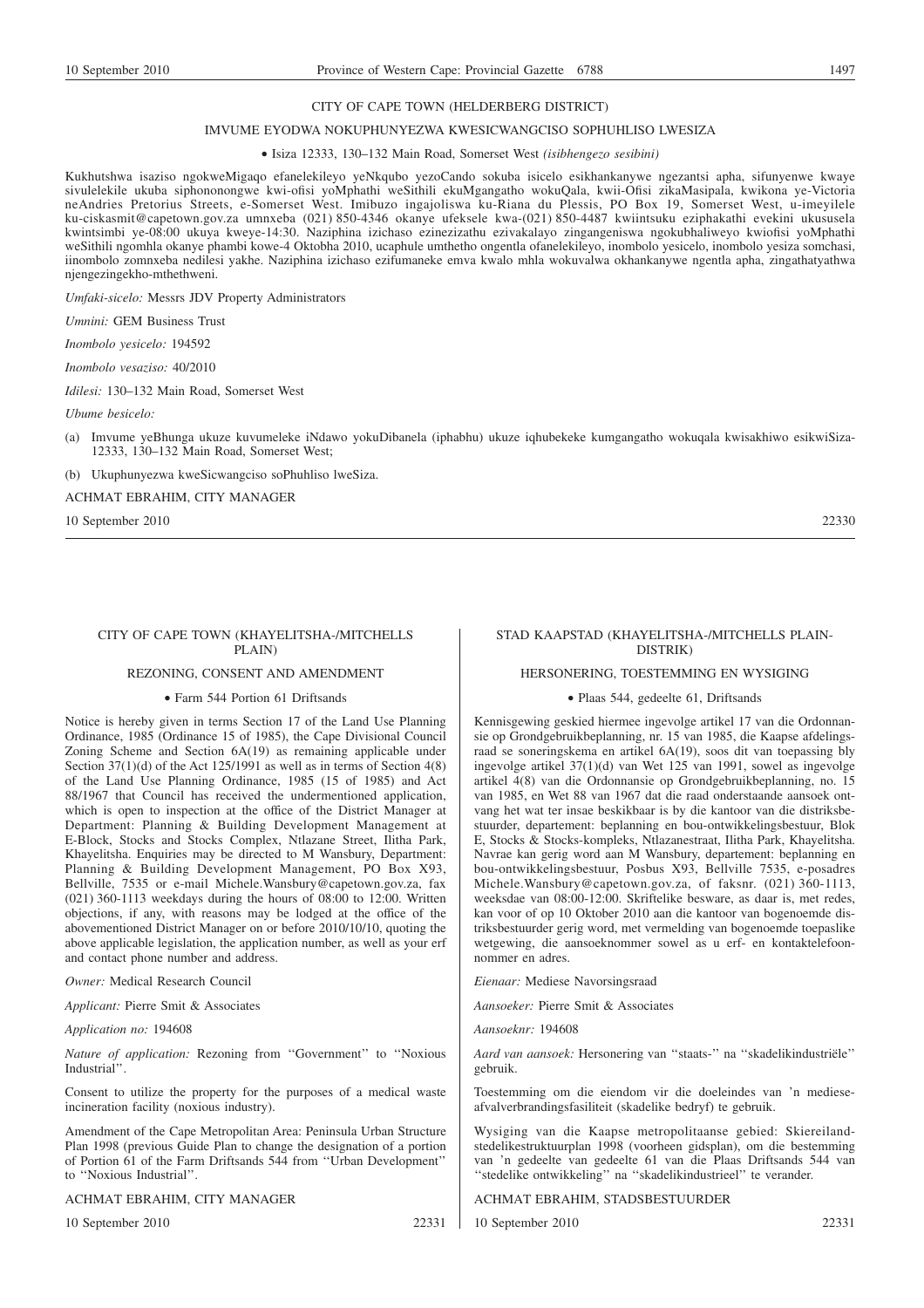CITY OF CAPE TOWN (KHAYELITSHA-/MITCHELLS PLAIN)

# REZONING, DEPARTURE AND APPROVAL OF THE SITE DEVELOPMENT PLAN

# Erven 5454, 5455 & 5456

Notice is hereby given in terms of Sections 17 and 15(1)(a)(i) of the Land Use Planning Ordinance, 1985 (Ordinance 15 of 1985) that Council has received the undermentioned application, which is open to inspection at the office of the District Manager at Department: Planning & Building Development Management at E-Block, Stocks and Stocks Complex, Ntlazane Street, Ilitha Park, Khayelitsha. Enquiries may be directed to M Wansbury, Department: Planning & Building Development Management, PO Box X93, Bellville, 7535 or e-mail Michele.Wansbury@capetown.gov.za or fax (021) 360-1113 weekdays during 08:00-12:00. Written objections, if any, with reasons may be lodged at the office of the abovementioned District Manager on or before 2010/10/10, quoting the above applicable legislation, the application number, as well as your erf and contact phone number and address.

*Location:* Magalies Crescent & Andrew Street

*Owner:* Verenigde Gereformeerde Kerk in Suider Afrika Gemeente-Eerstriver Suid

*Applicant:* I.C@Plan Town Planners

*Application no:* 195447

*Nature of application:* Rezoning from ''Residential Zone III'' to ''Institutional Zone II'' to permit the extension of the current church building and to provide additional parking.

Departure for the following side and street building lines:

- The relaxation of the lateral building lines (adjoining erven 6702- 6704) on the ground level from 10m to 5.6m & 8.7m respectively to accommodate the proposed extensions which includes ablution facilities and a portion of the staircase
- The relaxation of the lateral building line (adjoining erven 6702- 6704) on the first floor level from 10m to 2.5m & 8.7m to accommodate the proposed first storey
- The relaxation of the lateral building lines (adjoining Erf 5457) on the ground level from 10m to 5.7m to accommodate the proposed first storey; and
- The relaxation of the street building lines (adjoining Magalies Crescent) on the first floor from 10m to 6.3m to accommodate the proposed first storey

Application of the Site Development Plan

ACHMAT EBRAHIM, CITY MANAGER

10 September 2010 22332

STAD KAAPSTAD (KHAYELITSHA-/MITCHELLS PLAIN-DISTRIK)

# HERSONERING, AFWYKING & GOEDKEURING VAN DIE TERREINONTWIKKELINGSPLAN

Erwe 5454, 5455 & 5456

Kennisgewing geskied hiermee ingevolge artikels 17 en 15(1)(a)(i) van die Ordonnansie op Grondgebruikbeplanning, nr. 15 van 1985, die raad onderstaande aansoek ontvang het wat ter insae beskikbaar is by die kantoor van die distriksbestuurder, departement: beplanning en bouontwikkelingsbestuur, Blok E, Stocks & Stocks-kompleks, Ntlazanestraat, Ilitha Park, Khayelitsha. Navrae kan gerig word aan M Wansbury, departement: beplanning en bou-ontwikkelingsbestuur, Posbus X93, Bellville 7535, e-posadres Michele.Wansbury@capetown.gov.za, of faksnr. (021) 360-1113, weeksdae van 08:00-12:00. Skriftelike besware, as daar is, met redes, kan voor of op 10 Oktober 2010 aan die kantoor van bogenoemde distriksbestuurder gerig word, met vermelding van bogenoemde toepaslike wetgewing, die aansoeknommer sowel as u erf- en kontaktelefoonnommer en adres.

*Ligging:* Magaliessingel & Andrewstraat

*Eienaar:* Verenigde Gereformeerde Kerk in Suider-Afrika, Gemeente Eersterivier-Suid

*Aansoeker:* I.C@Plan Stadsbeplanners

*Aansoeknr.:* 195447

*Aard van aansoek:* Hersonering van ''residensiële sone III'' na ''institusionele sone II'' om die uitbreiding van die bestaande kerkgebou toe te laat en om bykomende parkering te verskaf.

Afwyking van die volgende sy- en straatboulyne:

- Die verslapping van die syboulyne (aanliggend aan erwe 6702-6704) op grondvlak van 10m tot 5.6m & 8.7m onderskeidelik om die voorgestelde aanbouings te akkommodeer, wat ablusiefasiliteite en 'n gedeelte van die trappe insluit.
- Die verslapping van die syboulyn (aanliggend aan erwe 6702-6704) op eersteverdiepingvlak van 10m tot 2.5m & 8.7m om die voorgestelde eerste verdieping te akkommodeer.
- Die verslapping van die syboulyne (aanliggend aan erf 5457) op grondvlak van 10m tot 5.7m om die voorgestelde eerste verdieping te akkommodeer.
- Die verslapping van die straatboulyne (aanliggend aan Magaliessingel) op die eerste verdieping van 10m tot 6.3m om die voorgestelde eerste verdieping te akkommodeer.

Goedkeuring van die terreinontwikkelingsplan.

ACHMAT EBRAHIM, STADSBESTUURDER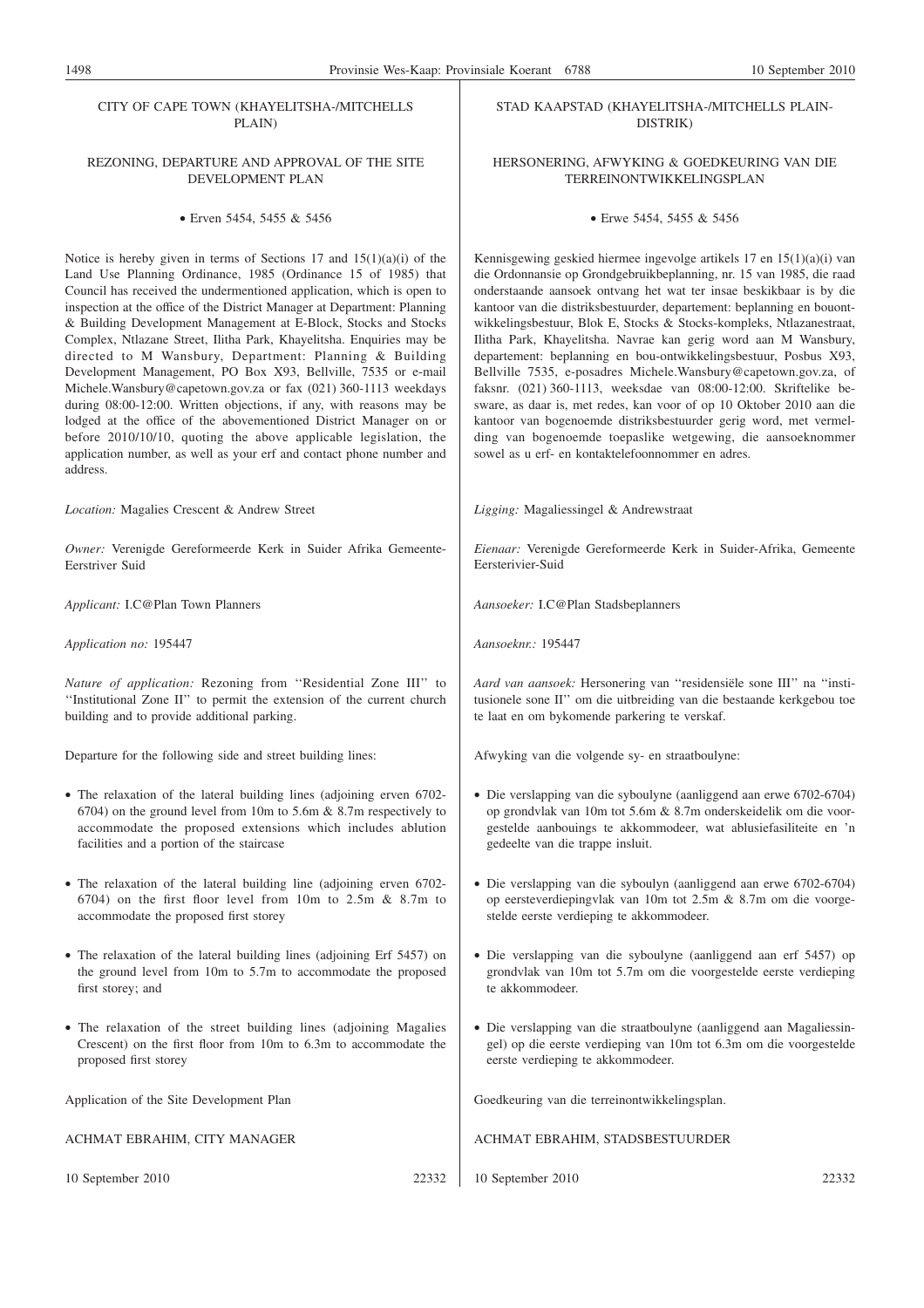# CITY OF CAPE TOWN (SOUTHERN DISTRICT)

# EXTENSION OF TIME FOR REZONING

# Erf 82176 Cape Town at Retreat, Princess Vlei

Notice is hereby given in terms of Section 16 of the Land Use Planning Ordinance No 15 of 1985, that the undermentioned application has been received and is open to inspection at the offices of the District Manager, Department: Planning & Building Development Management, 3 Victoria Road, Plumstead, from 08:00-14:30, Mondays to Fridays. Enquiries may be directed to Mr D Suttle, tel (021) 710- 8268. Any objections and/or comments, with full reasons therefor, must be submitted in writing at the office of the District Manager, Department: Planning and Building Development Management, Private Bag X5, Plumstead, 7801 or fax (021) 710-8283, or e-mailed to kelvin.barry@capetown.gov.za on or before the closing date, quoting the above Ordinance, the belowmentioned reference number, and the objector's erf number, and phone number/s and address. Objections and comments may also be hand-delivered to the abovementioned street address by no later than the closing date. If your response is not sent to these addresses and/or fax number, and if, as a consequence it arrives later, it will be deemed to be invalid. For any further information in this regard, contact Mr D Suttle (021) 710-8268. The closing date for objections and comments is 11 October 2010.

## *File Ref:* LUM/00/82176(191904)

*Applicant:* Insight Property Developers

*Address:* Adjacent to Princess Vlei, off Prince George Drive

*Nature of application:*

• Application is made in terms of Section 16 of the Land Use Planning Ordinance No 15 of 1985 to extend the validity period of the rezoning of a portion of the subject property from Single Dwelling Residential and Public Open Space to General Business Sub zone B1 to permit a shopping centre.

# ACHMAT EBRAHIM, CITY MANAGER

10 September 2010 22333

# GEORGE MUNICIPALITY

# NOTICE NO 046/2010

CLOSING OF PORTIONS OF ERVEN 1821, 5007 AND 5553, TYOLORA ADJOINING REMAINDER ERF 5553, REMAINDER ERF 5007, ERF 1821 AND PORTION 100 OF THE FARM SAND KRAAL NO. 197 GEORGE

Notice is hereby given in terms of the provision of Section 137(1) of Ordinance 20 of 1974 that the Council has closed portions of erven 1821, 5007 and 5553, Tyolora adjoining Remainder erf 5553, Remainder erf 5007, erf 1821 and Portion 100 of the Farm Sandkraal No. 197, George and that such closure will take effect from the date on which this notice appears.

(TYOLORA 602 v5 p11)

DG RAS, ACTING MUNICIPAL MANAGER, Civic Centre, York Street, GEORGE 6530

10 September 2010 22334

# STAD KAAPSTAD (SUIDELIKE DISTRIK)

# VERLENGING VAN HERSONERINGSTYD

# Erf 82176 Kaapstad te Retreat, Princessvlei

Kennisgewing geskied hiermee ingevolge artikel 16 van die Ordonnansie op Grondgebruikbeplanning, nr. 15 van 1985, dat onderstaande aansoek ontvang is en ter insae beskikbaar is by die kantoor van die distriksbestuurder, departement: beplanning en bouontwikkelingsbestuur, Stad Kaapstad, Grondverdieping, Victoriaweg 3, Plumstead 7801. Navrae kan gerig word aan mnr. D Suttle, tel (021) 710-8268, van 08:00 tot 14:30, Maandag tot Vrydag. Enige besware en/of kommentaar, met volledige redes daarvoor, moet voor of op die sluitingsdatum skriftelik gerig word aan die kantoor van die distriksbestuurder, departement: beplanning en bou-ontwikkelingsbestuur, Stad Kaapstad, Privaat Sak X5, Plumstead 7801, faksnr. (021) 710-8283 of e-posadres Kelvin. barry@capetown.gov.za, met vermelding van bogenoemde Ordonnansie, onderstaande verwysingsnommer en die beswaarmaker se erf- en telefoonnommer en adres. Besware en kommentaar kan ook voor of op die sluitingsdatum per hand by bogenoemde straatadres afgelewer word. As u reaksie nie na dié adresse en/of faksnr. gestuur word nie en gevolglik laat ontvang word, sal dit ongeldig geag word. Om nadere inligting in dié verband, tree asseblief in verbinding met mnr. D Suttle, tel (021) 710-8268. Die sluitingsdatum vir besware en kommentaar is 11 Oktober 2010.

*Lêerverwysingsnr:* LUM/00/82176(191904)

*Aansoeker:* Insight Property Developers

*Adres:* Aanliggend aan Princessvlei, uit Prince George-rylaan

*Aard van aansoek:*

• Daar word ingevolge artikel 16 van die Ordonnansie op Grondgebruikbeplanning, nr. 15 van 1985, aansoek gedoen om die geldigheidstydperk van die hersonering van 'n gedeelte van die onderhawige eiendom van enkelresidensieel en openbare oop ruimte na algemeensakesone, subsone B1, te verleng ten einde 'n winkelsentrum toe te laat.

# ACHMAT EBRAHIM, STADSBESTUURDER

10 September 2010 22333

# GEORGE MUNISIPALITEIT

# KENNISGEWING NR 046/2010

# SLUITING VAN GEDEELTES VAN ERWE 1821, 5007 EN 5553, TYOLORA AANGRENSEND RESTANT ERF 5553, RESTANT ERF 5007, ERF 1821 EN GEDEELTE 100 VAN DIE PLAAS SAND KRAAL NR. 197 GEORGE

Kennisgewing geskied hiermee ingevolge die bepalings van Artikel 137(1) van Ordonnansie 20 van 1974 dat die Raad gedeeltes van erwe 1821, 5007 en 5553, Tyolora aangrensend Restant erf 5553, Restant erf 5007, erf 1821 en gedeelte van die plaas Sand Kraal Nr 197 George gesluit het en dat gemelde sluiting vanaf die datum waarop hierdie kennisgewing verskyn van krag sal wees.

(TYOLORA 602 v5 p11)

DG RAS, WAARNEMENDE MUNISIPALE BESTUURDER, Burgersentrum, Yorkstraat, GEORGE 6530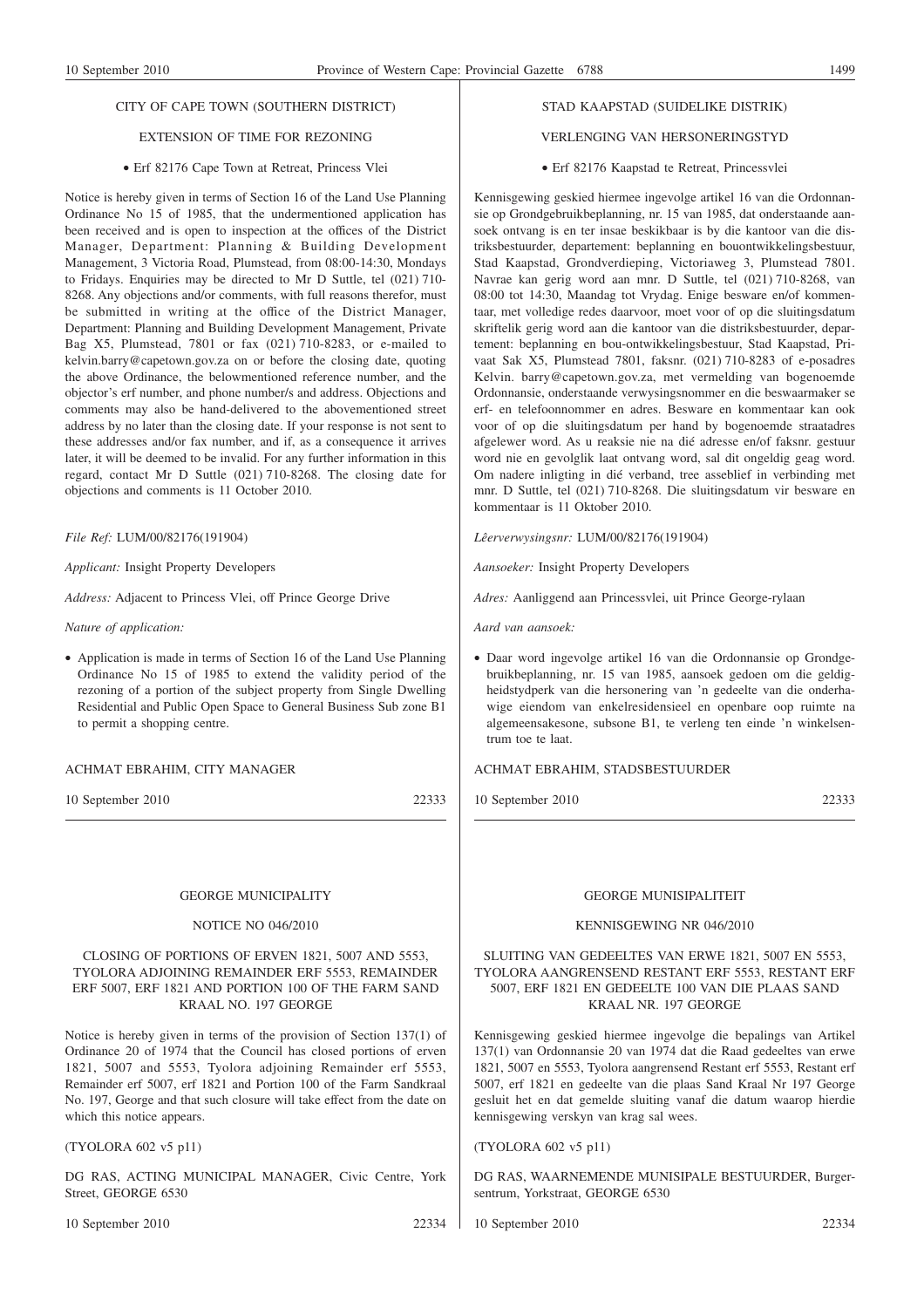# GEORGE MUNICIPALITY

#### NOTICE NO: 044/2010

#### STRUCTURE PLAN AMENDMENT, CLOSURE, CONSOLIDATION AND REZONING: ERVEN 4299 AND 4300, KERK STREET, PACALTSDORP

Notice is hereby given that Council has received the following application on the abovementioned properties:

- 1. Amendment of the Pacaltsdorp structure plan by the cancellation of the road which traverse Erven 120, 4299, 4300 and Remainder Erf 119, Pacaltsdorp;
- 2. Closure of the portion public road; Consolidation of the closed portion road with erven 4299 and 4300, Pacaltsdorp;
- 3. Rezoning of the consolidated erf in terms of Section 17(2)a of Ordinance 15 of 1985 from TRANSPORT ZONE II and RESIDENTIAL ZONE I to RESIDENTIAL ZONE IV.

Details of the proposal are available for inspection at the Council's office, Civic Centre, 5th Floor, York Street, George, during normal office hours, Monday to Friday.

*Enquiries:* Keith Meyer *Reference:* Erf 118, Pacaltsdorp

Motivated objections, if any, must be lodged in writing with the Deputy Senior Manager: Planning, by not later than Monday, 11 October 2010. Please take note that no objections by e-mail will be accepted.

Any person, who is unable to write, can submit their objection verbally to the Council's office where they will be assisted by a staff member to put their comments in writing.

DG RAS, ACTING MUNICIPAL MANAGER, Civic Centre, York Street, GEORGE 6530, Tel: (044) 801-9435, Fax: 086 529 9985, Email: keith@george.org.za

10 September 2010 22335

# GEORGE MUNICIPALITY

# NOTICE NO: 043/2010

#### PROPOSED REZONING AND SUBDIVISION: ERF 25, NOORD STREET, PACALTSDORP

Notice is hereby given that Council has received the following application on the abovementioned property:

- 1. Rezoning in terms of Section 17(2)a of Ordinance 15 of 1985 from RESIDENTIAL ZONE I to A SUBDIVISIONAL AREA;
- 2. Subdivision of the abovementioned subdivisional area in terms of Section 24(2) of Ordinance 15 of 1985 into 11 Residential zone II erven, 2 Transport zone II erven and I Open Space Zone I erf.

Details of the proposal are available for inspection at the Council's office, Civic Centre, 5th Floor, York Street, George, during normal office hours, Monday to Friday.

*Enquiries:* Keith Meyer *Reference:* Erf 25, Pacaltsdorp

Motivated objections, if any, must be lodged in writing with the Deputy Senior Manager: Planning, by not later than Monday, 11 October 2010. Please take note that no objections by e-mail will be accepted.

Any person, who is unable to write, can submit their objection verbally to the Council's office where they will be assisted by a staff member to put their comments in writing.

DG RAS, ACTING MUNICIPAL MANAGER, Civic Centre, York Street, GEORGE 6530, Tel: (044) 801-9435, Fax: 086 529 9985, Email: keith@george.org.za

10 September 2010 22336

#### GEORGE MUNISIPALITEIT

# KENNISGEWING NR: 044/2010

#### STRUKTUURPLANWYSIGING, SLUITING, KONSOLIDASIE EN HERSONERING: ERWE 4299 EN 4300, KERKSTRAAT, **PACALTSDORP**

Kennis geskied hiermee dat die Raad die volgende aansoek op bogenoemde eiendomme ontvang het:

- 1. Wysiging van die Pacaltsdorp struktuurplan deur die kansellasie van die straat wat Erwe 120, 4299, 4300 en Restant Erf 119, Pacaltsdorp deurkruis;
- 2. Sluiting van die gedeelte publieke straat; Konsolidasie van die geslote gedeelte straat met erwe 4299 en 4300, Pacaltsdorp;
- 3. Hersonering van die gekonsolideerde erf in terme van Artikel 17(2)a van Ordonnansie 15 van 1985 vanaf VERVOERSONE II en RESIDENSIËLE SONE I na RESIDENSIËLE SONE IV.

Volledige besonderhede van die voorstel sal gedurende gewone kantoorure, Maandag tot Vrydag, ter insae beskikbaar wees by die Raad se kantoor, Burgersentrum, 5de Vloer, Yorkstraat, George.

*Navrae:* Keith Meyer *Verwysing:* Erf 118, Pacaltsdorp

Gemotiveerde besware, indien enige, moet skriftelik by die Adjunk Senior Bestuurder: Beplanning ingedien word nie later nie as Maandag, 11 Oktober 2010. Let asseblief daarop dat geen e-pos besware aanvaar word nie.

Indien 'n persoon nie kan skryf nie, kan sodanige persoon sy kommentaar mondelings by die Raad se kantoor aflê waar 'n persooneellid sal help om die kommentaar/vertoë op skrif te stel.

DG RAS, WAARNEMENDE MUNISIPALE BESTUURDER, Burgersentrum, Yorkstraat, GEORGE 6530, Tel: (044) 801-9435, Faks: 086 529 9985, Epos: keith@george.org.za

10 September 2010 22335

# GEORGE MUNISIPALITEIT

# KENNISGEWING NR: 043/2010

VOORGESTELDE HERSONERING EN ONDERVERDELING: ERF 25, NOORDSTRAAT, PACALTSDORP

Kennis geskied hiermee dat die Raad die volgende aansoek op bogenoemde eiendom ontvang het:

- 1. Hersonering in terme van Artikel 17(2)a van Ordonnansie 15 van 1985 vanaf RESIDENSIËLE SONE I na 'N ONDERVERDE-LINGSGEBIED;
- 2. Onderverdeling van bogenoemde onderverdelingsgebied in terme van Artikel 24(2) van Ordonnansie 15 van 1985 in 11 Residensiële sone II erwe, 2 Vervoersone II erwe en 1 Oopruimtesone I erf.

Volledige besonderhede van die voorstel sal gedurende gewone kantoorure, Maandag tot Vrydag, ter insae beskikbaar wees by die Raad se kantoor, Burgersentrum, 5de Vloer, Yorkstraat, George.

*Navrae:* Keith Meyer *Verwysing:* Erf 25, Pacaltsdorp.

Gemotiveerde besware, indien enige, moet skriftelik by die Adjunk Senior Bestuurder: Beplanning ingedien word nie later nie as Maandag, 11 Oktober 2010. Let asseblief daarop dat geen e-pos besware aanvaar word nie.

Indien 'n persoon nie kan skryf nie, kan sodanige persoon sy kommentaar mondelings by die Raad se kantoor aflê waar 'n persooneellid sal help om die kommentaar/vertoë op skrif te stel.

DG RAS, WAARNEMENDE MUNISIPALE BESTUURDER, Burgersentrum, Yorkstraat, GEORGE 6530, Tel:(044) 801-9435, Faks: 086 529 9985, Epos: keith@george.org.za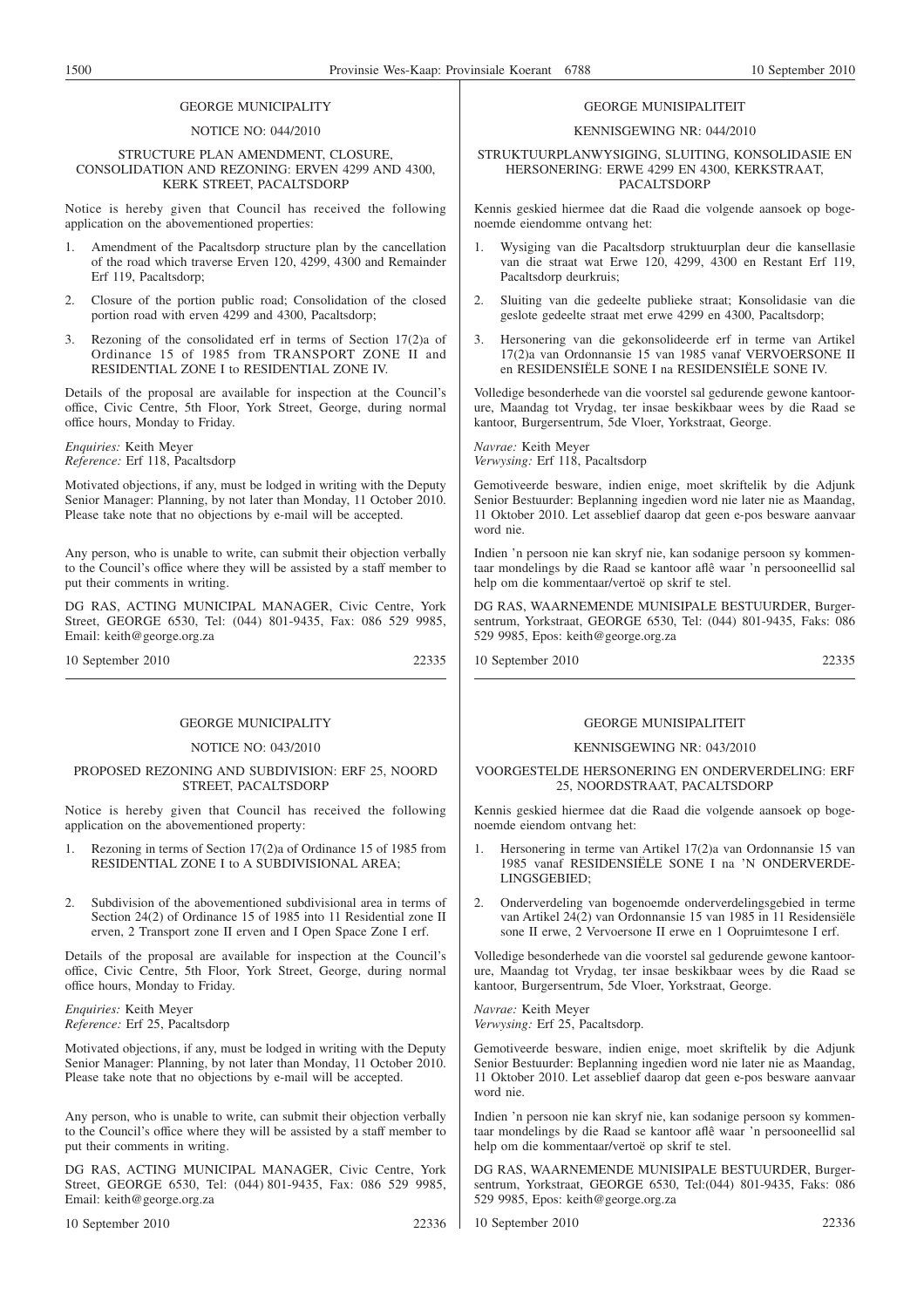#### GEORGE MUNICIPALITY

# NOTICE NO 045/2010

# CLOSING OF A PORTION OF PUBLIC STREET ADJOINING TO ERVEN 194, 410, 411 AND 1980 WILDERNESS

Notice is hereby given in terms of the provision of Section 137(1) of Ordinance 20 of 1974 that the Council has closed a portion of public street adjoining Erven 194, 410, 411 and 1980 Wilderness and that such closure will take effect from the date on which this notice appears.

(S/8692/7 v1 p245)

DG RAS, ACTING MUNICIPAL MANAGER, Civic Centre, York Street, GEORGE 6530

10 September 2010 22338

#### GEORGE MUNISIPALITEIT

#### KENNISGEWING NR 045/2010

SLUITING VAN 'N GEDEELTE VAN PUBLIEKE STRAAT AANGRENSEND AAN ERWE 194, 410, 411 EN 1980 **WILDERNESS** 

Kennisgewing geskied hiermee ingevolge die bepalings van Artikel 137(1) van Ordonnansie 20 van 1974 dat die Raad 'n gedeelte van publieke straat aangrensend aan Erwe 194, 410, 411 en 1980 Wilderness gesluit het en dat gemelde sluiting vanaf die datum waarop hierdie kennisgewing verskyn van krag sal wees.

(S/8692/7 v1 p245)

DG RAS, WAARNEMENDE MUNISIPALE BESTUURDER, Burgersentrum, Yorkstraat, GEORGE 6530

10 September 2010 22338

# GEORGE MUNICIPALITY

# NOTICE NO: 042/2010

# PROPOSED REZONING AND DEPARTURE: ERF 2276, 59 VICTORIA STREET, GEORGE

Notice is hereby given that Council has received the following application on the abovementioned property:

- 1. Rezoning in terms of Section 17(2)a of Ordinance 15 of 1985 from GENERAL RESIDENTIAL to BUSINESS (Offices);
- 2. Departure in terms of Section 15 of Ordinance 15 of 1985 to relax the following building lines:
	- (a) North-western side building line from 4.5m to 3.42m (existing main building);
	- (b) Northern-western side building line from 4.5m to 1.017m (existing outbuilding);
	- (c) Rear boundary building line from 4.5m to 0.703m (new double storey office block 8.5m high);

Details of the proposal are available for inspection at the Council's office, Civic Centre, 5th Floor, York Street, George, during normal office hours, Monday to Friday.

*Enquiries:* Keith Meyer *Reference:* Erf 2276, George.

Motivated objections, if any, must be lodged in writing with the Deputy Senior Manager: Planning, by not later than Monday, 11 October 2010. Please take note that no objections by e-mail will be accepted.

Any person, who is unable to write, can submit their objection verbally to the Council's office where they will be assisted by a staff member to put their comments in writing.

DG RAS, ACTING MUNICIPAL MANAGER, Civic Centre, York Street, GEORGE 6530, Tel: (044) 801-9435, Fax: 086 529 9985, Email: keith@george.org.za

10 September 2010 22337

# GEORGE MUNISIPALITEIT

#### KENNISGEWING NR: 042/2010

# VOORGESTELDE HERSONERING EN AFWYKING: ERF 2276, VICTORIASTRAAT 59, GEORGE

Kennis geskied hiermee dat die Raad die volgende aansoek op bogenoemde eiendom ontvang het:

- 1. Hersonering in terme van Artikel 17(2)a van Ordonnansie 15 van 1985 vanaf ALGEMENE WOON na SAKE (Kantore);
- 2. Afwyking in terme van Artikel 15 van Ordonnansie 15 van 1985 om die volgende boulyne te verslap:
	- (a) Noord-westelike syboulyn vanaf 4.5m na 3.42m (bestaande hoofgebou);
	- (b) Noord-westelike syboulyn vanaf 4.5m na 1.017m (bestaande buitegebou);
	- (c) Agtergrensboulyn vanaf 4.5m na 0.703m (nuwe dubbelverdieping kantoorblok 8.5m hoog);

Volledige besonderhede van die voorstel sal gedurende gewone kantoorure, Maandag tot Vrydag, ter insae beskikbaar wees by die Raad se kantoor, Burgersentrum, 5de Vloer, Yorkstraat, George.

*Navrae:* Keith Meyer *Verwysing:* Erf 2276, George.

Gemotiveerde besware, indien enige, moet skriftelik by die Adjunk Senior Bestuurder: Beplanning ingedien word nie later nie as Maandag, 11 Oktober 2010. Let asseblief daarop dat geen e-pos besware aanvaar word nie.

Indien 'n persoon nie kan skryf nie, kan sodanige persoon sy kommentaar mondelings by die Raad se kantoor aflê waar 'n persooneellid sal help om die kommentaar/vertoë op skrif te stel.

DG RAS, WAARNEMENDE MUNISIPALE BESTUURDER, Burgersentrum, Yorkstraat, GEORGE 6530, Tel: (044) 80-9435, Faks: 086 529 9985, Epos: keith@george.org.za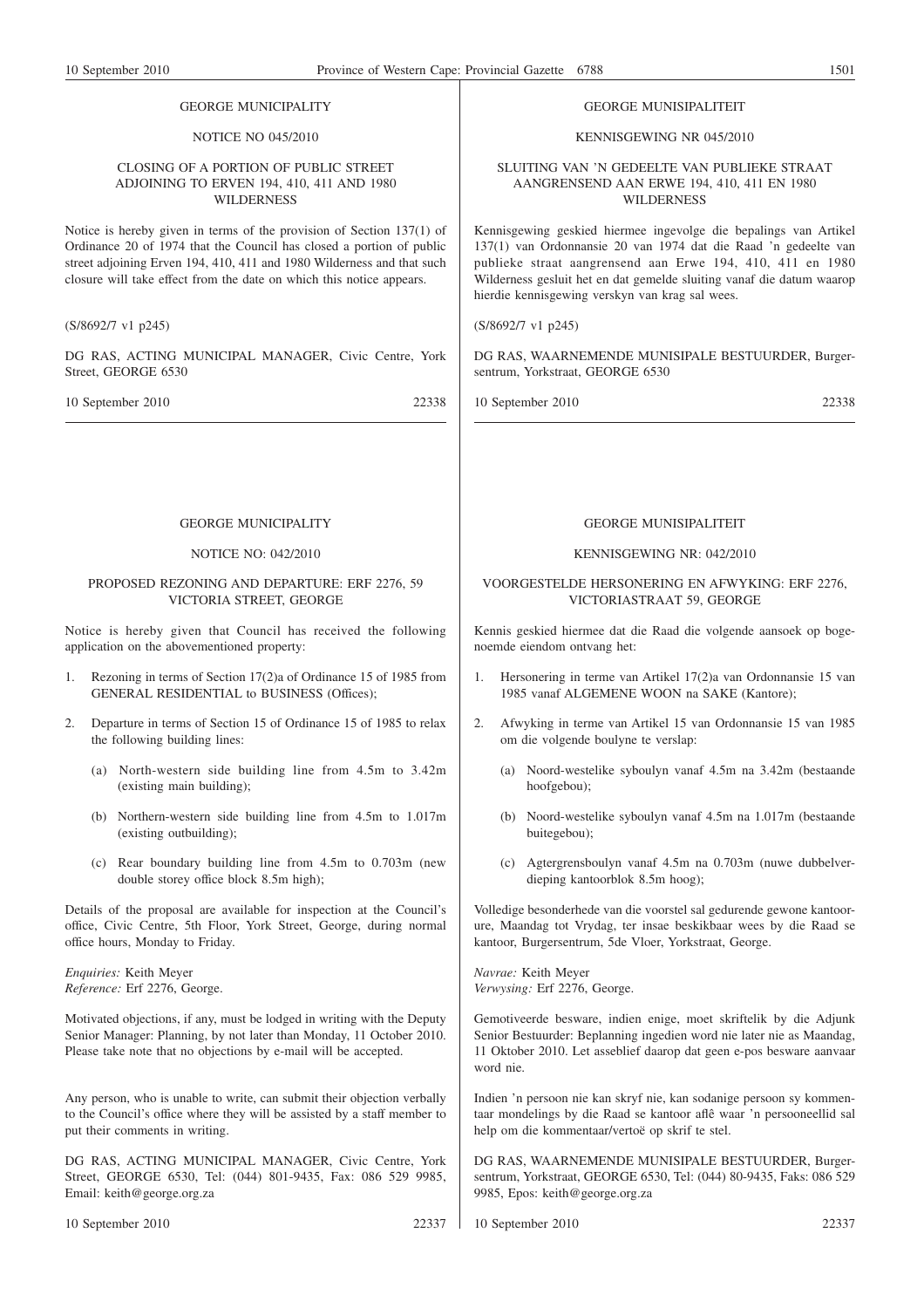# GEORGE MUNICIPALITY

#### NOTICE NO 048/2010

#### CLOSING OF A PORTION OF PUBLIC STREET ADJOINING TO ERVEN 447, 448, 451, 491 AND 1788 **WILDERNESS**

Notice is hereby given in terms of the provision of Section 137(1) of Ordinance 20 of 1974 that the Council has closed a portion of public street adjoining Erven 447, 448, 451, 491 and 1788 Wilderness and that such closure will take effect from the date on which this notice appears.

#### (S/8692/1 v2 p186)

DG RAS, ACTING MUNICIPAL MANAGER, Civic Centre, York Street, GEORGE 6530

10 September 2010 22339

# GEORGE MUNICIPALITY

# NOTICE NO 047/2010

#### CLOSING OF PORTIONS OF PORTIONS 88 AND 100 OF THE FARM SAND KRAAL NO. 197 GEORGE ADJOINING ERVEN 11221, 11222, 16231 AND 16232 GEORGE

Notice is hereby given in terms of the provision of Section 137(1) of Ordinance 20 of 1974 that the Council has closed portions of portions 88 and 100 of the farm Sand Kraal no. 197 George adjoining Erven 11221, 11222, 16231 and 16232 George and that such closure will take effect from the date on which this notice appears.

(GEOR.197 v5 p157)

DG RAS, ACTING MUNICIPAL MANAGER, Civic Centre, York Street, GEORGE 6530

10 September 2010 22340

#### HESSEQUA MUNICIPALITY

# PROPOSED DEPARTURE: ERF 1280 GOUSBLOM AVENUE, STILBAAI WEST

Notice is hereby given in terms of the provisions of Section 15 of Ordinance  $15(1)(a)(ii)$  of 1985 that the Council has received the following application for departure.

Property: Erf 1280-803m<sup>2</sup> - Single Residential

*Application:* Departure of Stilbaai Scheme Regulations in order to operate a Coffee Shop from a Single Residential Zone 1 site.

*Applicant:* AC Oosthuizen (obo JN Book)

Details concerning the application are available at the office of the undersigned during office hours. Any objections to the proposed departure should be submitted in writing to reach the office of the undersigned not later than 1 October 2010.

People who cannot write can approach the office of the undersigned during normal office hours where the responsible official will assist you in putting your comments or objections in writing.

MUNICIPAL MANAGER, HESSEQUA MUNICIPALITY, PO BOX 29, RIVERSDALE 6670

10 September 2010 22341

#### GEORGE MUNISIPALITEIT

KENNISGEWING NR 048/2010

SLUITING VAN 'N GEDEELTE VAN PUBLIEKE STRAAT AANGRENSEND AAN ERWE 447, 448, 451, 491 EN 1788 **WILDERNESS** 

Kennisgewing geskied hiermee ingevolge die bepalings van Artikel 137(1) van Ordonnansie 20 van 1974 dat die Raad 'n gedeelte van publieke straat aangrensend aan Erwe 447, 448, 451, 491 en 1788 Wilderness gesluit het en dat gemelde sluiting vanaf die datum waarop hierdie kennisgewing verskyn van krag sal wees.

#### (S/8692/1 v2 p186)

DG RAS, WAARNEMENDE MUNISIPALE BESTUURDER, Burgersentrum, Yorkstraat, GEORGE 6530

10 September 2010 22339

# GEORGE MUNISIPALITEIT

#### KENNISGEWING NR 047/2010

SLUITING VAN GEDEELTES VAN GEDEELTES 88 EN 100 VAN DIE PLAAS SAND KRAAL NO. 197 GEORGE AANGRENSEND AAN ERWE 11221, 11222, 16231 EN 16232 GEORGE

Kennisgewing geskied hiermee ingevolge die bepalings van Artikel 137(1) van Ordonnansie 20 van 1974 dat die Raad gedeeltes van gedeeltes 88 en 100 van die plaas Sand Kraal nr. 197 George aangrensend aan Erwe 11221, 11222, 16231 en 16232 George gesluit het en dat gemelde sluiting vanaf die datum waarop hierdie kennisgewing verskyn van krag sal wees.

(GEOR.197 v5 p157)

DG RAS, WAARNEMENDE MUNISIPALE BESTUURDER, Burgersentrum, Yorkstraat, GEORGE 6530

10 September 2010 22340

# HESSEQUA MUNISIPALITEIT

VOORGESTELDE AFWYKING: ERF 1280 GOUSBLOMRYLAAN, STILBAAI-WES

Kennis geskied hiermee ingevolge die bepaling van Artikel 15(1)(a)(ii) van Ordonnansie 15 van 1985 dat die Hessequa Raad die volgende aansoek om afwyking ontvang het:

*Eiendomsbeskrywing:* Erf 1280–803m2 —Enkelwoon

*Aansoek:* Afwyking van Stilbaai Skemaregulasies se Enkelwoon sonering vir die bedryf van 'n Koffiewinkel vanaf Enkelwoon erf.

*Applikant:* AC Oosthuizen (nms JN Book)

Besonderhede rakende die aansoek is ter insae by die kantoor van die ondergetekende gedurende kantoorure. Enige besware teen die voorgenome afwyking moet skriftelik gerig word om die ondergetekende te bereik nie later as 1 Oktober 2010.

Persone wat nie kan skryf nie, kan die onderstaande kantoor nader tydens sy normale kantoorure waar die betrokke amptenaar u sal help om u kommentaar of besware op skrif te stel.

MUNISIPALE BESTUURDER, HESSEQUA MUNISIPALITEIT, POSBUS 29, RIVERSDAL 6670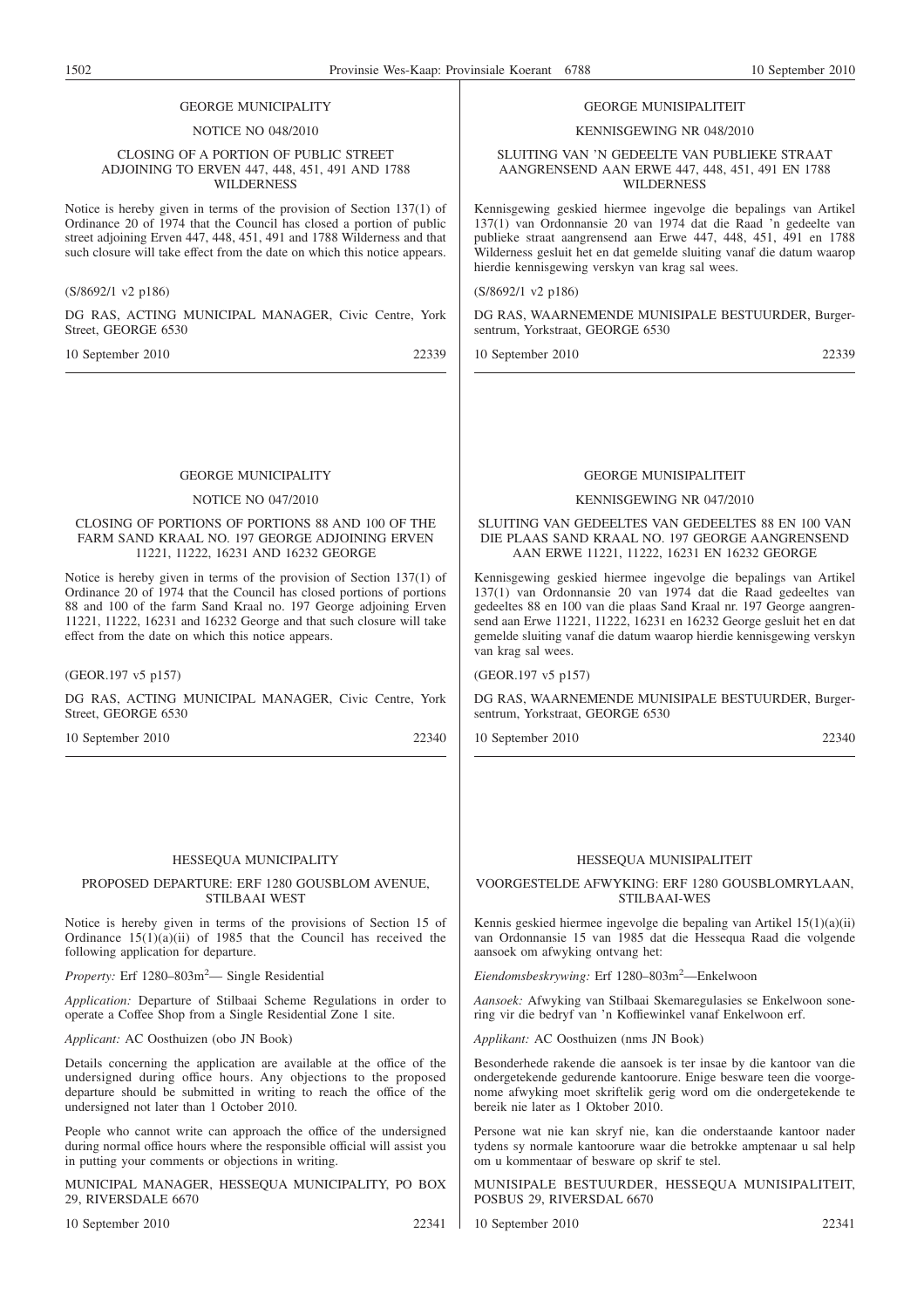# PROPOSED DEPARTURE: ERF 63, **GOURITSMOND**

Notice is hereby given in terms of the provisions of Section 15 of the Land-Use Planning Ordinance 15 of 1985 (Ord. 15 of 1985) that the Hessequa Council has received the following application on the abovementioned property:

*Property:* Erf 63—Res (I), Gouritsmond

#### *Application:*

• Departure from the Section 8 Scheme regulations' Residential I Land Use restrictions for the increase of coverage from 50% to 62.37%.

*Applicant:* AC Loubser on behalf of Dr FJ De Jager

Details concerning the application are available at the office of the undersigned as well as Gouritsmond Municipal Offices during office hours. Any objections to the proposed application should be submitted in writing to reach the office of the undersigned not later than 1 October 2010.

People who cannot write can approach the office of the undersigned during normal office hours where the responsible official will assist you in putting your comments or objections in writing.

MUNICIPAL MANAGER, HESSEQUA MUNICIPALITY, PO BOX 29, RIVERSDAL 6670

10 September 2010 22342

#### KNYSNA MUNICIPALITY

#### LAND USE PLANNING ORDINANCE, 1985 (ORDINANCE 15 OF 1985)

# LOCAL GOVERNMENT: MUNICIPAL SYSTEMS ACT (ACT 32 OF 2000)

# PROPOSED REZONING AND SUBDIVISION: ERF 3333, KNYSNA *(Sunridge Street, Hornlee, Knysna)*

Notice is hereby given in terms of Sections 17(2) and 24(2)(a) of the Land Use Planning Ordinance, 1985 (Ordinance 15 of 1985) that the undermentioned application has been received by the Municipal Manager and is open for inspection during office hours at the Municipal Town Planning Offices, 3 Church Street, Knysna. Any objections, with full reasons therefor, should be lodged in writing with the Municipal Manager, PO Box 21, Knysna, 6570 on or before Monday, 11 October 2010 quoting the above Ordinance and objector's erf number.

Notice is further given in terms of Section 21(4) of the Local Government: Municipal Systems Act (Act 32 of 2000) that people who cannot write may approach the Town Planning Section (3 Church Street) during normal office hours at the Municipal Offices where the Secretary will refer you to the responsible official who will assist you in putting your comments or objections in writing.

*Applicant:* Macroplan (obo Knysna Municipality)

*Nature of application:*

1. The rezoning and subdivision of Erf 3333, Knysna;

JB DOUGLAS, MUNICIPAL MANAGER

*File reference:* Erf 3333 KNY

10 September 2010 22345

# HESSEQUA MUNISIPALITEIT

#### VOORGESTELDE AFWYKING: ERF 63, KUSWEG 63, **GOURITSMOND**

Kennis geskied hiermee ingevolge die bepalings van Artikel 15 van Ordonnansie 15 van 1985 (Ord. 15 van 1985) dat die Hessequa Raad die volgende aansoek op bogenoemde eiendom ontvang het:

*Eiendomsbeskrywing:* Erf 63—Res (I), Gouritsmond

*Aansoek:*

• Afwyking van die Artikel 8 Skemaregulasies se Residensiële I grondgebruikbeperkings vir die dekkingsoorskryding van 50% na 62.3%

*Applikant:* AC Loubser namens Dr FJ De Jager

Besonderhede rakende die aansoek is ter insae by die kantoor van die ondergetekende asook die Gouritsmond Munisipale Kantore gedurende kantoorure. Enige besware teen die voorgenome aansoek moet skriftelik gerig word om die ondergetekende te bereik nie later as 1 Oktober 2010.

Persone wat nie kan skryf nie, kan die onderstaande kantoor nader tydens sy normale kantoorure waar die betrokke amptenaar u sal help om u kommentaar of besware op skrif te stel.

MUNISIPALE BESTUURDER, HESSEQUA MUNISIPALITEIT, POSBUS 29, RIVERSDAL 6670

10 September 2010 22342

### KNYSNA MUNISIPALITEIT

ORDONNANSIE OP GRONDGEBRUIKBEPLANNING, 1985 (ORDONNANSIE 15 VAN 1985)

# WET OP PLAASLIKE REGERING: MUNISIPALE STELSELS, 2000 (WET 32 VAN 2000)

# VOORGESTELDE HERSONERING EN ONDERVERDELING: ERF 3333, KNYSNA *(Sunridgestraat, Hornlee, Knysna)*

Kennis geskied hiermee ingevolge Artikels 17(2) en 24(2)(a) van die Ordonnansie op Grondgebruikbeplaning 1985 (Ordonnansie 15 van 1985) dat die onderstaande aansoek deur die Munisipale Bestuurder ontvang is en gedurende kantoorure ter insae lê by die Munisipale Stadsbeplanningskantore, Kerkstraat 3, Knysna. Enige besware met volledige redes daarvoor, moet skriftelik by die Munisipale Bestuurder, Posbus 21, Knysna, 6570 ingedien word op of voor Maandag, 11 Oktober 2010, met vermelding van bogenoemde Ordonnansie en beswaarmaker se erfnommer.

Ingevolge Artikel 21(4) van die Wet op Plaaslike Regering: Munisipale Stelsels 2000 (Wet 32 van 2000) word verder kennis gegee dat persone wat nie kan skryf nie die Stadsbeplanningsafdeling (Kerkstraat 3) kan nader tydens normale kantoorure waar die Sekretaresse u sal verwys na die betrokke amptenaar wat u sal help om u kommentaar of besware op skrif te stel.

*Aansoeker:* Macroplan (nms Knysna Munisipaliteit)

*Aard van aansoek:*

1. Die hersonering en onderverdeling van Erf 3333, Knysna

JB DOUGLAS, MUNISIPALE BESTUURDER

*Lêerverwysing:* Erf 3333 KNY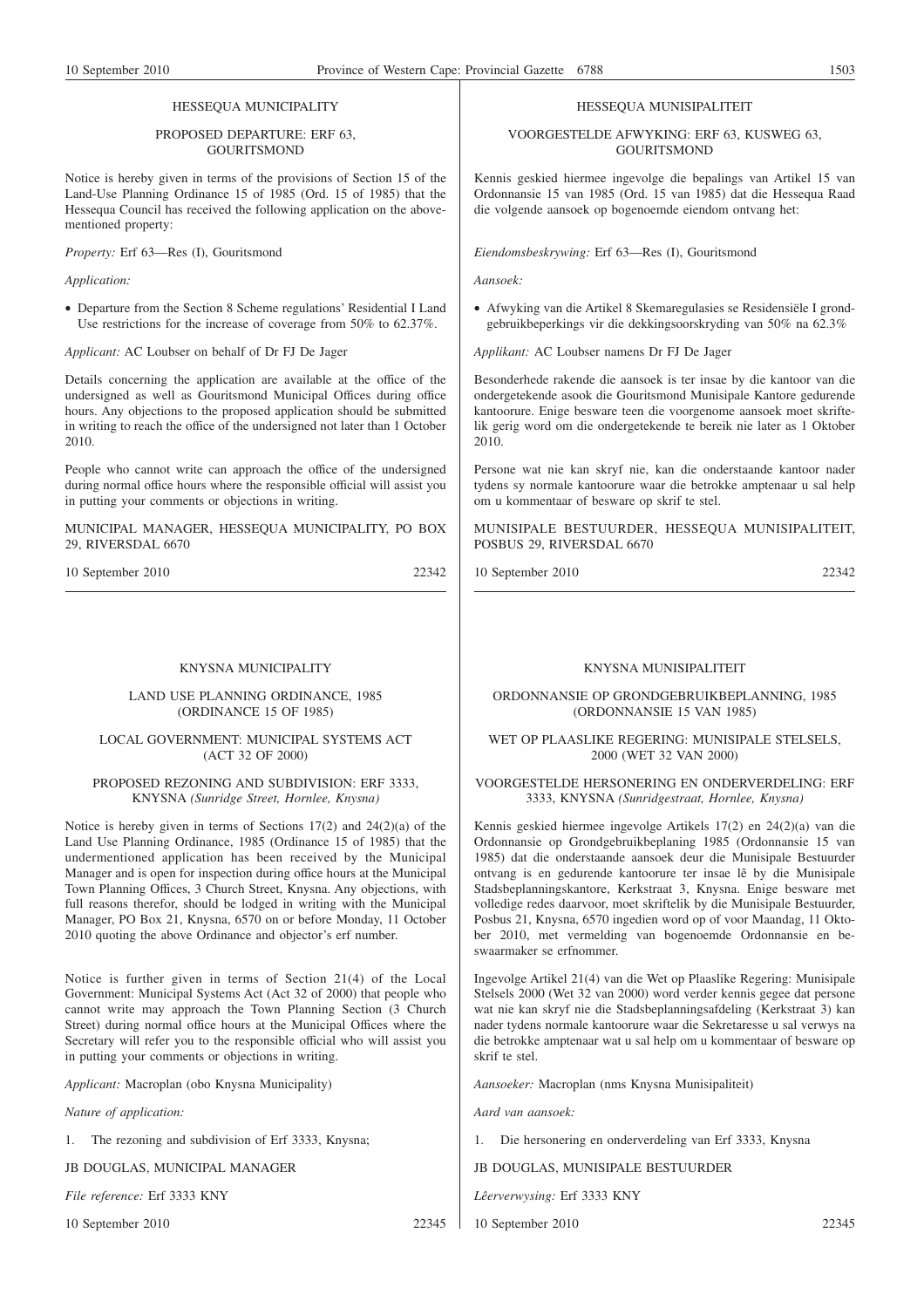| HESSEQUA MUNICIPALITY                                                                                                                                                                                                                                                                                          |                                                                                                                                                                                                                                      | HESSEQUA MUNISIPALITEIT                                                                                                                                                                                                                                                                      |
|----------------------------------------------------------------------------------------------------------------------------------------------------------------------------------------------------------------------------------------------------------------------------------------------------------------|--------------------------------------------------------------------------------------------------------------------------------------------------------------------------------------------------------------------------------------|----------------------------------------------------------------------------------------------------------------------------------------------------------------------------------------------------------------------------------------------------------------------------------------------|
|                                                                                                                                                                                                                                                                                                                | PROPOSED SUBDIVISION and CONSOLIDATION of                                                                                                                                                                                            | VOORGESTELDE ONDERVERDELING en KONSOLIDASIE van:                                                                                                                                                                                                                                             |
|                                                                                                                                                                                                                                                                                                                | (a) PORTION 21 of the farm KLEIN SOEBATTERS VLAKTE No.<br>369                                                                                                                                                                        | GEDEELTE 21 van die plaas KLEIN SOEBATTERS VLAKTE<br>(a)<br>Nr 369                                                                                                                                                                                                                           |
|                                                                                                                                                                                                                                                                                                                | (b) REMAINDER of PORTIONS 16, 43 and 44 of the farm<br>MODDERFONTEIN No. 417                                                                                                                                                         | (b) RESTANTE van GEDEELTES 16, 43 en 44 van die plaas MOD-<br><b>DERFONTEIN Nr 417</b>                                                                                                                                                                                                       |
|                                                                                                                                                                                                                                                                                                                | (c) PORTIONS 29, 46 and 48 of the farm MODDERFONTEIN No.<br>417                                                                                                                                                                      | (c) GEDEELTES 29, 46 en 48 van die plaas MODDERFONTEIN Nr<br>417                                                                                                                                                                                                                             |
|                                                                                                                                                                                                                                                                                                                | RIVERSDALE DISTRICT                                                                                                                                                                                                                  | RIVERSDAL DISTRIK                                                                                                                                                                                                                                                                            |
|                                                                                                                                                                                                                                                                                                                | Notice is hereby given in terms of the provisions of Section 24(2) of<br>Land-use Ordinance 15 of 1985 (Ord. 15 of 1985) that the Hessequa<br>Municipality has received the following application on the<br>abovementioned property: | Kennis geskied hiermee ingevolge Artikel 24(2) van Ordonnansie 15<br>van 1985 dat die Hessequa Raad die volgende aansoek op bogenoemde<br>eiendomme ontvang het:                                                                                                                             |
|                                                                                                                                                                                                                                                                                                                | Property:                                                                                                                                                                                                                            | Eiendombeskrywing:                                                                                                                                                                                                                                                                           |
|                                                                                                                                                                                                                                                                                                                | (a) Portion 21 of KLEIN SOEBATTERS VLAKTE No. 369—<br>53.0922ha                                                                                                                                                                      | Gedeelte 21 van KLEIN SOEBATTERS VLAKTE Nr 369-<br>(a)<br>53.0922ha                                                                                                                                                                                                                          |
|                                                                                                                                                                                                                                                                                                                | (b) Remainder of Portion 43 of MODDERFONTEIN No. 417-<br>123.9661ha                                                                                                                                                                  | (b) Restant van Gedeelte 43 van MODDERFONTEIN Nr 417-<br>123.9661ha                                                                                                                                                                                                                          |
|                                                                                                                                                                                                                                                                                                                | (c) Remainder of Portion 16 of MODDERFONTEIN No. 417-<br>88,5753ha                                                                                                                                                                   | (c) Restant van Gedeelte 16 van MODDERFONTEIN Nr 417-88,<br>5753ha                                                                                                                                                                                                                           |
| (d)                                                                                                                                                                                                                                                                                                            | Portion 48 of MODDERFONTEIN No. 417-131.8830ha                                                                                                                                                                                       | (d) Gedeelte 48 van MODDERFONTEIN Nr 417-131.8830ha                                                                                                                                                                                                                                          |
|                                                                                                                                                                                                                                                                                                                | (e) Portion 29 of MODDERFONTEIN No. 417-1.7232ha                                                                                                                                                                                     | Gedeelte 29 van MODDERFONTEIN Nr 417-1.7232ha<br>(e)                                                                                                                                                                                                                                         |
|                                                                                                                                                                                                                                                                                                                | (f) Remainder of Portion 44 of MODDERFONTEIN No. 417-<br>12.3677ha                                                                                                                                                                   | Restant van Gedeelte 44 van MODDERFONTEIN Nr 417<br>(f)<br>12.3677ha                                                                                                                                                                                                                         |
|                                                                                                                                                                                                                                                                                                                | (g) Portion 46 of MODDERFONTEIN No. $417-17.8599$ ha                                                                                                                                                                                 | $(g)$ Gedeelte 46 van MODDERFONTEIN Nr 417—17.8599ha                                                                                                                                                                                                                                         |
|                                                                                                                                                                                                                                                                                                                | All zoned as Agriculture Zone 1                                                                                                                                                                                                      | Al 7 eiendomme is Landbousone 1                                                                                                                                                                                                                                                              |
|                                                                                                                                                                                                                                                                                                                | Proposal: To subdivide and consolidate the abovementioned seven<br>properties to form six properties of about 12, 30, 41, 100, 109 en 132<br>hectares                                                                                | Aansoek: Onderverdeling en konsolidasie van bogenoemde sewe eien-<br>domme om weer ses eiendomme te vorm van ongeveer 12, 30, 41, 100,<br>109 en 132 hektaar                                                                                                                                 |
|                                                                                                                                                                                                                                                                                                                | Applicant: Van der Walt & Visagie Professional Land Surveyors (on<br>behalf of JM Cronje, FAB Kasselman, L Du Preez)                                                                                                                 | Aansoeker: Van der Walt & Visagie Professionele Landmeters (nms<br>J M Cronje, FAB Kasselman, L Du Preez)                                                                                                                                                                                    |
| Details concerning the application are available at the office of the<br>undersigned during office hours as well as the Riversdale Municipal<br>office. Any objections, to the proposed application should be submitted<br>in writing to reach the office of the undersigned not later than<br>1 OCTOBER 2010. |                                                                                                                                                                                                                                      | Besonderhede rakende die aansoek is ter insae by die kantoor van die<br>ondergetekende gedurende kantoorure sowel as Riversdal Munisipale<br>Kantore. Enige besware teen die voorgenome aansoek moet skriftelik<br>gerig word om die ondergetekende te bereik nie later as 1 OKTOBER<br>2010 |
|                                                                                                                                                                                                                                                                                                                | People who cannot write can approach the office of the undersigned<br>during normal office hours where the responsible official will assist you<br>in putting your comments or objections in writing.                                | Persone wat nie kan skryf nie, kan die onderstaande kantoor nader<br>tydens sy normale kantoorure waar die betrokke amptenaar u sal help<br>om u kommentaar of besware op skrif te stel.                                                                                                     |
|                                                                                                                                                                                                                                                                                                                | MUNICIPAL MANAGER, HESSEQUA MUNICIPALITY PO BOX<br>29, RIVERSDALE                                                                                                                                                                    | MUNISIPALE BESTUURDER, HESSEQUA MUNISIPALITEIT,<br>POSBUS 29, RIVERSDAL                                                                                                                                                                                                                      |
|                                                                                                                                                                                                                                                                                                                | 22343<br>10 September 2010                                                                                                                                                                                                           | 22343<br>10 September 2010                                                                                                                                                                                                                                                                   |

 $\overline{\phantom{a}}$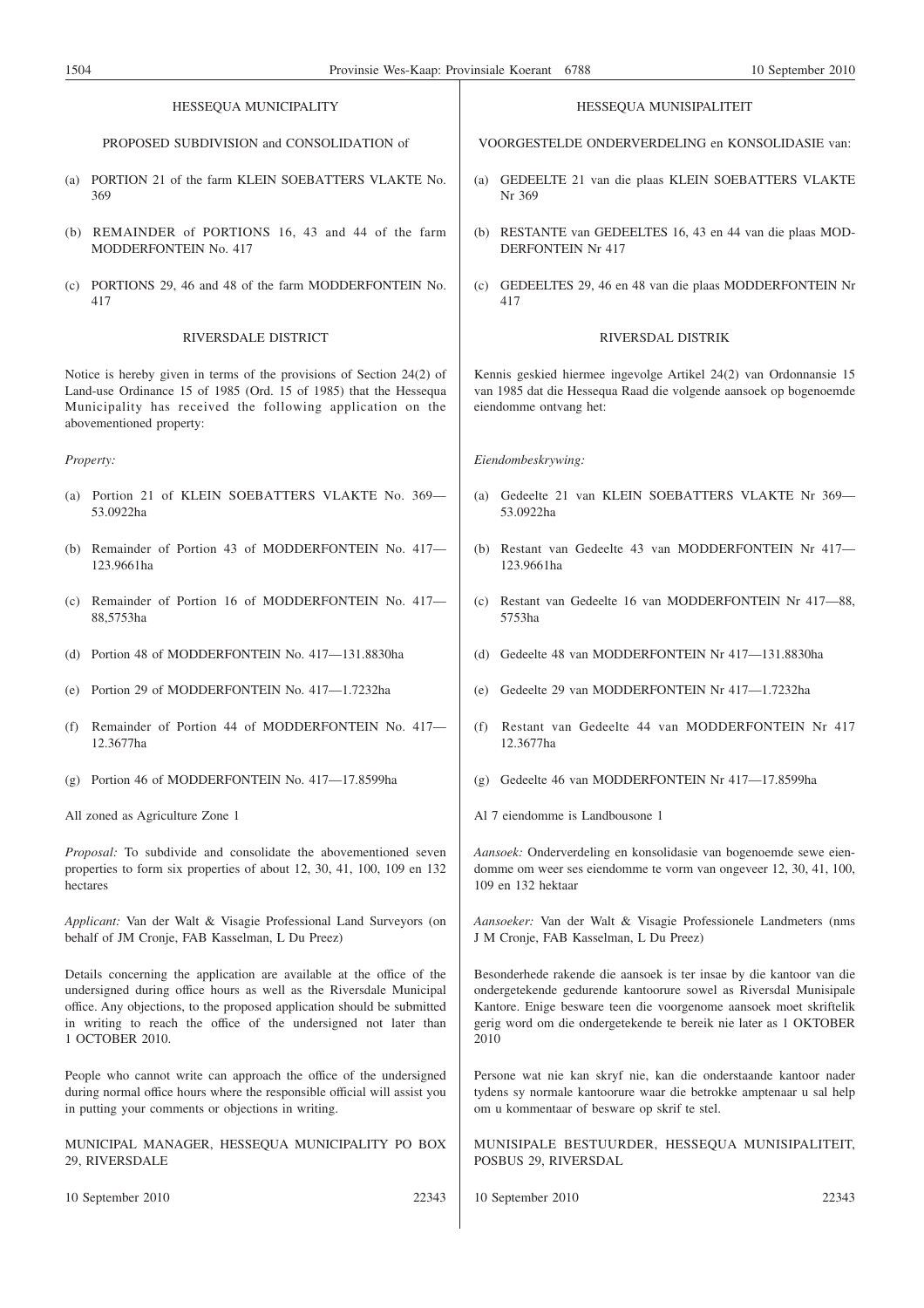#### KNYSNA MUNICIPALITY

### LAND USE PLANNING ORDINANCE, 1985 (ORDINANCE 15 OF 1985)

#### LOCAL GOVERNMENT: MUNICIPAL SYSTEMS ACT (ACT 32 OF 2000)

#### PROPOSED REZONING AND SUBDIVISION: ERF 2252, KNYSNA *(Protea Street, Hornlee, Knysna )*

Notice is hereby given in terms of Sections 17(2) and 24(2)(a) of the Land Use Planning Ordinance, 1985 (Ordinance 15 of 1985) that the undermentioned application has been received by the Municipal Manager and is open for inspection during office hours at the Municipal Town Planning Offices, 3 Church Street, Knysna. Any objections, with full reasons therefor, should be lodged in writing with the Municipal Manager, PO Box 21, Knysna, 6570 on or before Monday, 11 October 2010 quoting the above Ordinance and objector's erf number.

Notice is further given in terms of Section 21(4) of the Local Government: Municipal Systems Act (Act 32 of 2000) that people who cannot write may approach the Town Planning Section (3 Church Street) during normal office hours at the Municipal Offices where the Secretary will refer you to the responsible official who will assist you in putting your comments or objections in writing.

*Applicant:* Macroplan (obo Knysna Municipality)

*Nature of application:*

1. The rezoning and subdivision of Erf 2252, Knysna

JB DOUGLAS, MUNICIPAL MANAGER

*File reference:* Erf 2252 KNY

10 September 2010 22344

# KNYSNA MUNICIPALITY

#### LAND USE PLANNING ORDINANCE, 1985 (ORDINANCE 15 OF 1985)

# LOCAL GOVERNMENT: MUNICIPAL SYSTEMS ACT (ACT 32 OF 2000)

# PROPOSED REZONING AND SUBDIVISION: ERF 3336, KNYSNA *(Stroebel Street, Hornlee, Knysna)*

Notice is hereby given in terms of Sections 17(2) and 24(2)(a) of the Land Use Planning Ordinance, 1985 (Ordinance 15 of 1985) that the undermentioned application has been received by the Municipal Manager and is open for inspection during office hours at the Municipal Town Planning Offices, 3 Church Street, Knysna. Any objections, with full reasons therefor, should be lodged in writing with the Municipal Manager, PO Box 21, Knysna, 6570 on or before Monday, 11 October 2010 quoting the above Ordinance and objector's erf number.

Notice is further given in terms of Section 21(4) of the Local Government: Municipal Systems Act (Act 32 of 2000) that people who cannot write may approach the Town Planning Section (3 Church Street) during normal office hours at the Municipal Offices where the Secretary will refer you to the responsible official who will assist you in putting your comments or objections in writing.

*Applicant:* Macroplan (obo Knysna Municipality)

*Nature of application:*

1. The rezoning and subdivision of Erf 3336, Knysna

JD DOUGLAS, MUNICIPAL MANAGER

*File reference:* Erf 3336 KNY

10 September 2010 22346

# KNYSNA MUNISIPALITEIT

ORDONNANSIE OP GRONDGEBRUIKBEPLANNING, 1985 (ORDONNANSIE 15 VAN 1985)

# WET OP PLAASLIKE REGERING: MUNISIPALE STELSELS, 2000 (WET 32 VAN 2000)

#### VOORGESTELDE HERSONERING EN ONDERVERDELING: ERF 2252, KNYSNA *(Proteastraat, Hornlee, Knysna)*

Kennis geskied hiermee ingevolge Artikels 17(2) en 24(2)(a) van die Ordonnansie op Grondgebruikbeplanning 1985 (Ordonnansie 15 van 1985) dat die onderstaande aansoek deur die Munisipale Bestuurder ontvang is en gedurende kantoorure ter insae lê by die Munisipale Stadsbeplanningskantore, Kerkstraat 3, Knysna. Enige besware met volledige redes daarvoor, moet skriftelik by die Munisipale Bestuurder, Posbus 21, Knysna, 6570 ingedien word op of voor Maandag, 11 Oktober 2010, met vermelding van bogenoemde Ordonnansie en beswaarmaker se erfnommer.

Ingevolge Artikel 21(4) van die Wet op Plaaslike Regering: Munisipale Stelsels 2000 (Wet 32 van 2000) word verder kennis gegee dat persone wat nie kan skryf nie die Stadsbeplanningsafdeling (Kerkstraat 3) kan nader tydens normale kantoorure waar die Sekretaresse u sal verwys na die betrokke amptenaar wat u sal help om u kommentaar of besware op skrif te stel.

*Aansoeker:* Macroplan (nms Knysna Munisipaliteit)

*Aard van aansoek:*

1. Die hersonering en onderverdeling van Erf 2252, Knysna

JB DOUGLAS, MUNISIPALE BESTUURDER

*Lêerverwysing:* Erf 2252 KNY

10 September 2010 22344

KNYSNA MUNISIPALITEIT

# ORDONNANSIE OP GRONDGEBRUIKBEPLANNING, 1985 (ORDONNANSIE 15 VAN 1985)

#### WET OP PLAASLIKE REGERING: MUNISIPALE STELSELS. 2000 (WET 32 VAN 2000)

# VOORGESTELDE HERSONERING EN ONDERVERDELING: ERF 3336, KNYSNA (Stroebelstraat, *Hornlee, Knysna)*

Kennis geskied hiermee ingevolge Artikels 17(2) en 24(2)(a) van die Ordonnansie op Grondgebruikbeplanning 1985 (Ordonnansie 15 van 1985) dat die onderstaande aansoek deur die Munisipale Bestuurder ontvang is en gedurende kantoorure ter insae lê by die Munisipale Stadsbeplanningskantore, Kerkstraat 3, Knysna. Enige besware met volledige redes daarvoor, moet skriftelik by die Munisipale Bestuurder, Posbus 21, Knysna, 6570 ingedien word op of voor Maandag, 11 Oktober 2010, met vermelding van bogenoemde Ordonnansie en beswaarmaker se erfnommer.

Ingevolge Artikel 21(4) van die Wet op Plaaslike Regering: Munisipale Stelsels 2000 (Wet 32 van 2000) word verder kennis gegee dat persone wat nie kan skryf nie die Stadsbeplanningsafdeling (Kerkstraat 3) kan nader tydens normale kantoorure waar die Sekretaresse u sal verwys na die betrokke amptenaar wat u sal help om u kommentaar of besware op skrif te stel.

*Aansoeker:* Macroplan (nms Knysna Munisipaliteit)

*Aard van aansoek*

1. Die hersonering en onderverdeling van Erf 3336, Knysna

JB DOUGLAS, MUNISIPALE BESTUURDER

*Lêerverwysing:* Erf 3336 KNY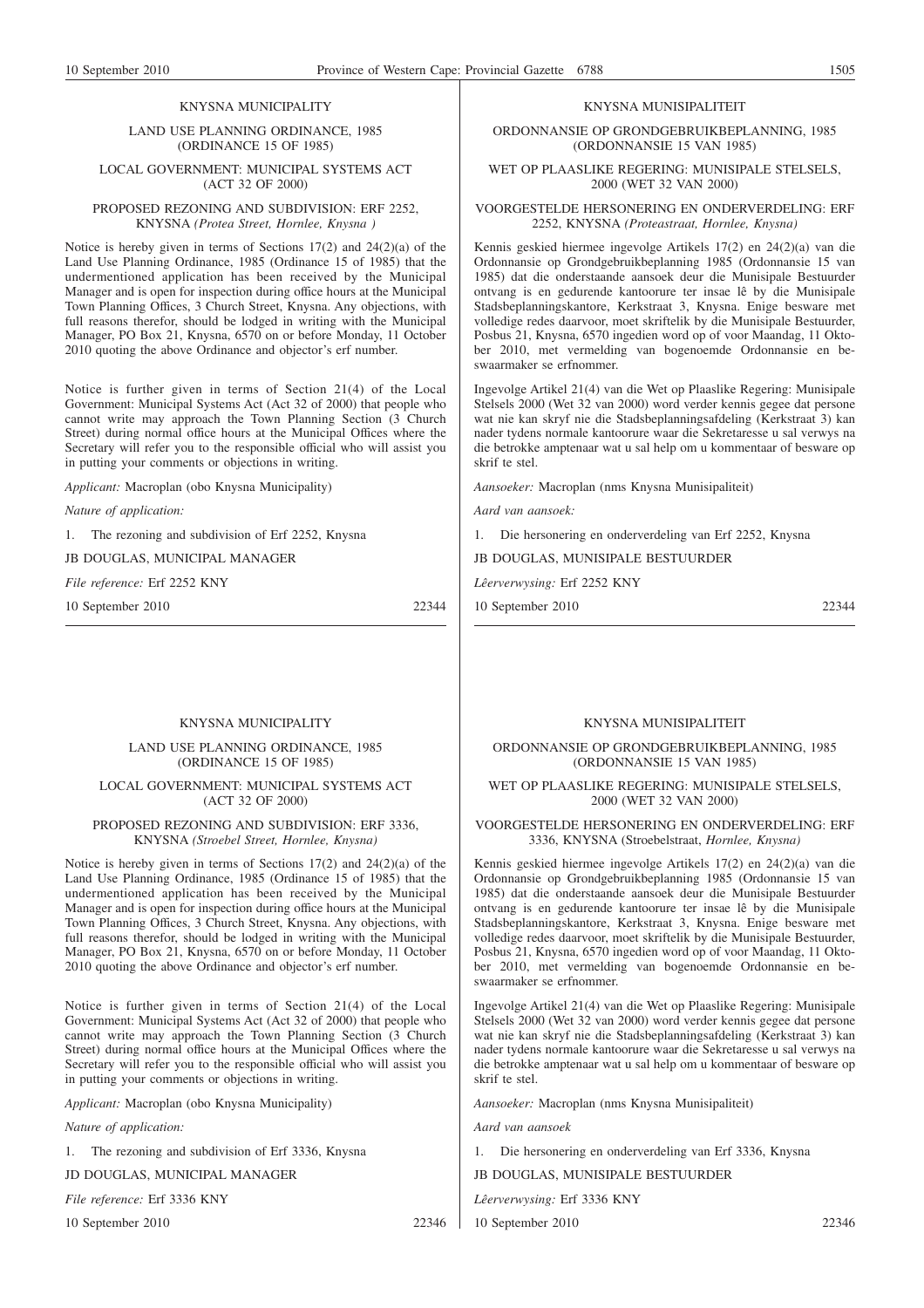#### KNYSNA MUNICIPALITY

#### LAND USE PLANNING ORDINANCE, 1985 (ORDINANCE 15 OF 1985)

## LOCAL GOVERNMENT: MUNICIPAL SYSTEMS ACT (ACT 32 OF 2000)

#### PROPOSED REZONING AND SUBDIVISION: ERF 3339, KNYSNA *(Stroebel Street, Hornlee, Knysna)*

Notice is hereby given in terms of Sections 17(2) and 24(2)(a) of the Land Use Planning Ordinance, 1985 (Ordinance 15 of 1985) that the undermentioned application has been received by the Municipal Manager and is open for inspection during office hours at the Municipal Town Planning Offices, 3 Church Street, Knysna. Any objections, with full reasons therefor, should be lodged in writing with the Municipal Manager, PO Box 21, Knysna, 6570 on or before Monday, 11 October 2010 quoting the above Ordinance and objector's erf number.

Notice is further given in terms of Section 21(4) of the Local Government: Municipal Systems Act (Act 32 of 2000) that people who cannot write may approach the Town Planning Section (3 Church Street) during normal office hours at the Municipal Offices where the Secretary will refer you to the responsible official who will assist you in putting your comments or objections in writing.

*Applicant:* Macroplan (obo Knysna Municipality)

*Nature of application:*

1. The rezoning and subdivision of Erf 3339, Knysna

JB DOUGLAS, MUNICIPAL MANAGER

*File reference:* Erf 3339 KNY

10 September 2010 22347

#### KNYSNA MUNICIPALITY

LAND USE PLANNING ORDINANCE, 1985 (ORDINANCE 15 OF 1985)

# LOCAL GOVERNMENT: MUNICIPAL SYSTEMS ACT (ACT 32 OF 2000)

# PROPOSED REZONING AND SUBDIVISION: ERVEN 4712–4723 AND 4773–4787, KNYSNA *(Ysterhout Street, Hornlee, Knysna)*

Notice is hereby given in terms of Sections 17(2) and 24(2)(a) of the Land Use Planning Ordinance, 1985 (Ordinance 15 of 1985) that the undermentioned application has been received by the Municipal Manager and is open for inspection during office hours at the Municipal Town Planning Offices, 3 Church Street, Knysna. Any objections, with full reasons therefor, should be lodged in writing with the Municipal Manager, PO Box 21, Knysna, 6570 on or before Monday, 11 October 2010 quoting the above Ordinance and objector's erf number.

Notice is further given in terms of Section 21(4) of the Local Government: Municipal Systems Act (Act 32 of 2000) that people who cannot write may approach the Town Planning Section (3 Church Street) during normal office hours at the Municipal Offices where the Secretary will refer you to the responsible official who will assist you in putting your comments or objections in writing.

*Applicant:* Macroplan (obo Knysna Municipality)

*Nature of application:*

The rezoning and subdivision of Erven 4712–4723 and 4773– 4787, Knysna

#### JB DOUGLAS, MUNICIPAL MANAGER

*File reference:* Erven 4712–4723 and 4773–4787 KNY

10 September 2010 22348

#### KNYSNA MUNICIPALITEIT

ORDONNANSIE OP GRONDGEBRUIKBEPLANNING, 1985 (ORDONNANSIE 15 VAN 1985)

# WET OP PLAASLIKE REGERING: MUNISIPALE STELSELS, 2000 (WET 32 VAN 2000)

VOORGESTELDE HERSONERING EN ONDERVERDELING: ERF 3339, KNYSNA *(Stroebelstraat, Hornlee, Knysna)*

Kennis geskied hiermee ingevolge Artikels 17(2) en 24(2)(a) van die Ordonnansie op Grondgebruikbeplanning 1985 (Ordonnansie 15 van 1985) dat die onderstaande aansoek deur die Munisipale Bestuurder ontvang is en gedurende kantoorure ter insae lê by die Munisipale Stadsbeplanningskantore, Kerkstraat 3, Knysna. Enige besware met volledige redes daarvoor, moet skriftelik by die Munisipale Bestuurder, Posbus 21, Knysna, 6570 ingedien word op of voor Maandag, 11 Oktober 2010, met vermelding van bogenoemde Ordonnansie en beswaarmaker se erfnommer.

Ingevolge Artikel 21(4) van die Wet op Plaaslike Regering: Munisipale Stelsels 2000 (Wet 32 van 2000) word verder kennis gegee dat persone wat nie kan skryf nie die Stadsbeplanningsafdeling (Kerkstraat 3) kan nader tydens normale kantoorure waar die Sekretaresse u sal verwys na die betrokke amptenaar wat u sal help om u kommentaar of besware op skrif te stel.

*Aansoeker:* Macroplan (nms Knysna Munisipaliteit)

*Aard van aansoek:*

1. Die hersonering en onderverdeling van Erf 3339, Knysna

JB DOUGLAS, MUNISIPALE BESTUURDER

*Lêerverwysing:* Erf 3339 KNY

10 September 2010 22347

#### KNYSNA MUNISIPALITEIT

ORDONNANSIE OP GRONDGEBRUIKBEPLANNING, 1985 (ORDONNANSIE 15 VAN 1985)

#### WET OP PLAASLIKE REGERING: MUNISIPALE STELSELS, 2000 (WET 32 VAN 2000)

#### VOORGESTELDE HERSONERING EN ONDERVERDELING: ERWE 4712–4723 EN 4773–4787, KNYSNA *(Ysterhoutstraat, Hornlee, Knysna)*

Kennis geskied hiermee ingevolge Artikels 17(2) en 24(2)(a) van die Ordonnansie op Grondgebruikbeplanning 1985 (Ordonnansie 15 van 1985) dat die onderstaande aansoek deur die Munisipale Bestuurder ontvang is en gedurende kantoorure ter insae lê by die Munisipale Stadsbeplanningskantore, Kerkstraat 3, Knysna. Enige besware met volledige redes daarvoor, moet skriftelik by die Munisipale Bestuurder, Posbus 21, Knysna, 6570 ingedien word op of voor Maandag, 11 Oktober 2010, met vermelding van bogenoemde Ordonnansie en beswaarmaker se erfnommer.

Ingevolge Artikel 21(4) van die Wet op Plaaslike Regering: Munisipale Stelsels 2000 (Wet 32 van 2000) word verder kennis gegee dat persone wat nie kan skryf nie die Stadsbeplanningsafdeling (Kerkstraat 3) kan nader tydens normale kantoorure waar die Sekretaresse u sal verwys na die betrokke amptenaar wat u sal help om u kommentaar of besware op skrif te stel.

*Aansoeker:* Macroplan (nms Knysna Munisipaliteit)

*Aard van aansoek:*

1. Hersonering en onderverdeling van Erwe 4712–4723 en 4773– 4787, Knysna

JB DOUGLAS, MUNISIPALE BESTUURDER

*Lêerverwysing:* Erwe 4712–4723 en 4773–4787 KNY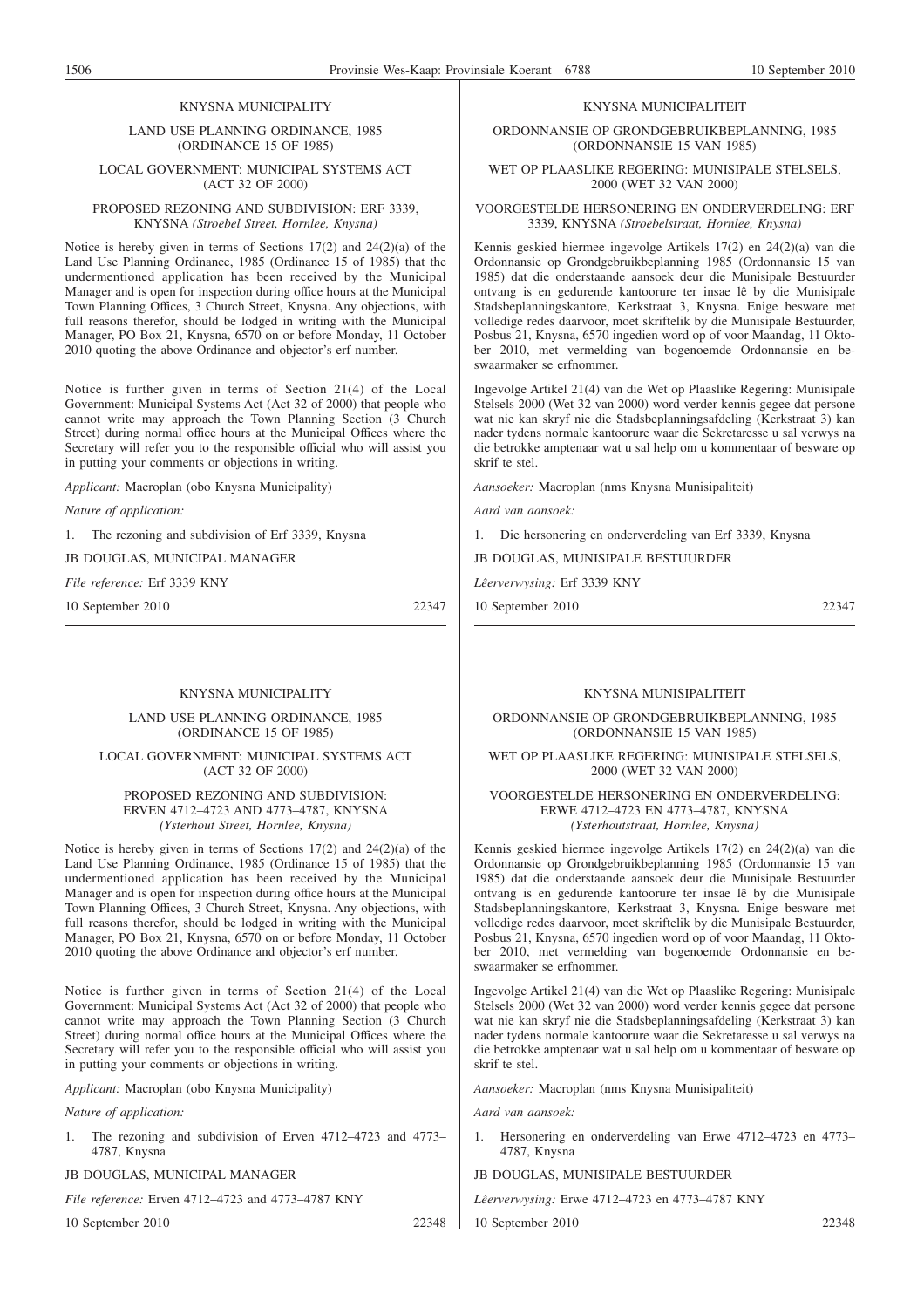# KNYSNA MUNICIPALITY

# LAND USE PLANNING ORDINANCE, 1985 (ORDINANCE 15 OF 1985)

# LOCAL GOVERNMENT: MUNICIPAL SYSTEMS ACT (ACT 32 OF 2000)

# PROPOSED CONSOLIDATION, REZONING AND SUBDIVISION: ERVEN 3642, 3667, 3668, 3669, 3670 AND 4822, KNYSNA *(Callander Street, Hornlee, Knysna)*

Notice is hereby given in terms of Sections 17(2) and 24(2)(a) of the Land Use Planning Ordinance, 1985 (Ordinance 15 of 1985) that the undermentioned application has been received by the Municipal Manager and is open for inspection during office hours at the Municipal Town Planning Offices, 3 Church Street, Knysna. Any objections, with full reasons therefor, should be lodged in writing with the Municipal Manager, PO Box 21, Knysna, 6570 on or before Monday, 11 October 2010 quoting the above Ordinance and objector's erf number.

Notice is further given in terms of Section 21(4) of the Local Government: Municipal Systems Act (Act 32 of 2000) that people who cannot write may approach the Town Planning Section (3 Church Street) during normal office hours at the Municipal Offices where the Secretary will refer you to the responsible official who will assist you in putting your comments or objections in writing.

*Applicant:* Macroplan (obo Knysna Municipality)

*Nature of application:*

1. The consolidation, rezoning and subdivision of Erven 3642, 3667, 3668, 3669, 3670 and 4822, Knysna;

# JB DOUGLAS, MUNICIPAL MANAGER

*File reference:* Erven 3642, 3667, 3668, 3669, 3670 and 4822 KNY

10 September 2010 22349

# LANGEBERG MUNICIPALITY

# MN NO. 74/2010

# PROPOSED SUBDIVISION OF ERF 1182, 5 ADDERLEY STREET, ROBERTSON Ordinance 15 of 1985 Land Use Planning

Notice is hereby given in terms of Section 24 of the Land Use Planning Ordinance, 1985 (Ordinance 15 of 1985) that Council has received an application from Gamsu & Houterman on behalf of Roelou Barry Motors & Trekkers for the subdivision of erf 1182, Robertson, into three portions (Portion A:  $\pm 5750$ m<sup>2</sup>, Portion B: 4946m<sup>2</sup> and Remainder:  $\pm 6438 \text{m}^2$ ).

The application will be open for inspection at the Robertson Office during normal office hours. Written legal and fully motivated objections/comments, if any, must be lodged with the undersigned before or on 15 October 2010. Further details are obtainable from Mr Jack van Zyl (023) 614-8000 during office hours. Any person who cannot write may come to the office mentioned above, during office hours where a staff member of the municipality will assist that person to transcribe his/her comments or representations.

SA MOKWENI, MUNICIPAL MANAGER, Municipal Office, Private Bag X2, ASHTON 6715

# KNYSNA MUNISIPALITEIT

# ORDONNANSIE OP GRONDGEBRUIKBEPLANNING, 1985 (ORDONNANSIE 15 VAN 1985)

# WET OP PLAASLIKE REGERING: MUNISIPALE STELSELS, 2000 (WET 32 VAN 2000)

# VOORGESTELDE KONSOLIDASIE, HERSONERING EN ONDERVERDELING: ERWE 3642, 3667, 3668, 3669, 3670 EN 4822, KNYSNA *(Callanderstraat, Hornlee, Knysna)*

Kennis geskied hiermee ingevolge Artikels 17(2) en 24(2)(a) van die Ordonnansie op Grondgebruikbeplanning 1985 (Ordonnansie 15 van 1985) dat die onderstaande aansoek deur die Munisipale Bestuurder ontvang is en gedurende kantoorure ter insae lê by die Munisipale Stadsbeplanningskantore, Kerkstraat 3, Knysna. Enige besware met volledige redes daarvoor, moet skriftelik by die Munisipale Bestuurder, Posbus 21, Knysna, 6570 ingedien word op of voor Maandag, 11 Oktober 2010, met vermelding van bogenoemde Ordonnansie en beswaarmaker se erfnommer.

Ingevolge Artikel 21(4) van die Wet op Plaaslike Regering: Munisipale Stelsels 2000 (Wet 32 van 2000) word verder kennis gegee dat persone wat nie kan skryf nie die Stadsbeplanningsafdeling (Kerkstraat 3) kan nader tydens normale kantoorure waar die Sekretaresse u sal verwys na die betrokke amptenaar wat u sal help om u kommentaar of besware op skrif te stel.

*Aansoeker:* Macroplan (nms Knysna Munisipaliteit)

*Aard van aansoek:*

1. Die konsolidasie, hersonering en onderverdeling van Erwe 3642, 3667, 3668, 3669, 3670 en 4822, Knysna

JB DOUGLAS, MUNISIPALE BESTUURDER

*Lêerverwysing:* Erwe 3642, 3667, 3668, 3669, 3670 en 4822 KNY

10 September 2010 22349

# LANGEBERG MUNISIPALITEIT

# MK NR. 74/2010

# VOORGESTELDE ONDERVERDELING VAN ERF 1182, ADDERLEYSTRAAT 5, ROBERTSON Ordonnansie 15 van 1985 Grondgebruikbeplanning

Kennis geskied hiermee ingevolge Artikel 24 van die Ordonnansie op Grondgebruikbeplanning, 1985 (Ordonnansie 15 van 1985) dat die Raad 'n aansoek ontvang het van Gamsu & Houterman namens Roelou Barry Motors & Trekkers vir die onderverdeling van erf 613, Robertson, in drie gedeeltes (Gedeelte A:  $\pm 5750$ m<sup>2</sup>, Gedeelte B: 4946m<sup>2</sup> en Restant:  $\pm 6438 \text{m}^2$ ).

Die aansoek lê ter insae gedurende kantoorure in die Robertson Kantoor en skriftelike regsgeldige en goed gemotiveerde besware/kommentaar, indien enige, moet nie later as 15 Oktober 2010 skriftelik by die ondergetekende ingedien word nie. Navrae kan gerig word aan mnr Jack van Zyl by telefoonnommer (023) 614-8000. 'n Persoon wat nie kan skryf nie kan gedurende kantoorure na bogenoemde kantoor kom waar 'n personeellid van die Munisipaliteit daardie persoon sal help om sy/haar kommentaar of vertoë af te skryf.

SA MOKWENI, MUNISIPALE BESTUURDER, Langeberg Munispaliteit, Privaatsak X2, ASHTON 6715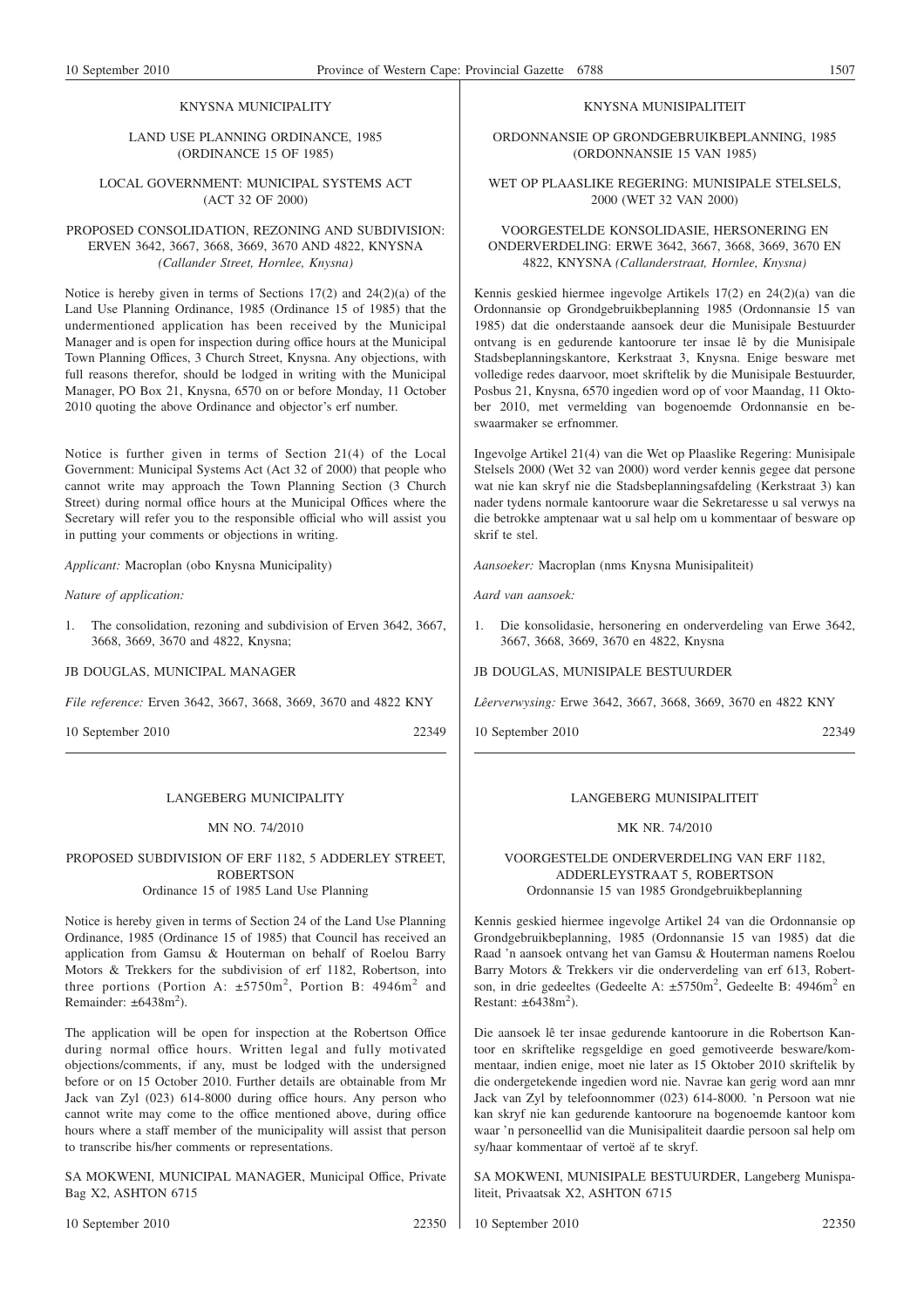#### LANGEBERG MUNICIPALITY

# MN NO. 75/2010

# PROPOSED DEPARTURES OF ERVEN 1770, 969, 947, 769, ASHTON

#### ERVEN 2045, 2502, 2227, 2094, 2449, 2307, BONNIEVALE

Notice is hereby given in terms of Section 15 of the Land Use Planning Ordinance (Ordinance no 15 of 1985) that Council has received the undermentioned applications for departures in Ashton and Bonnievale to erect mobile shops/house shops.

HA Mohammud, 20 Dahlia Street, Ashton. Erf 1770 G Williams, 45 Middle Street, Ashton. Erf 969 J Matthyse, 37 Delphinium Avenue, Ashton. Erf 947 D Manuel, 30 Disa Street, Ashton. Erf 769 B Booi, 14 Silwerboom Street, Bonnievale. Erf 2045 AT Matsob, 71 Viooltjie Street, Bonnievale. Erf 2502 E Ambros, 1 Keurboom Street, Bonnievale. Erf 2227 ED Lombaard, 37 Protea Avenue, Bonnievale. Erf 2094 HA Mohammud, 11 Bloekom Avenue, Bonnievale. Erf 2449 L De Vlam, 14 Aarbeiboom Street, Bonnievale. Erf 2307

The applications for the proposed departures will be open for inspection at the Ashton and Bonnievale Offices during normal office hours. Written legal and fully motivated objections/comments, if any, must be lodged with the Municipal Manager, Private Bag X2, Ashton, 6715, before or on 15 October 2010. Further details are obtainable from Mr Jack van Zyl (023) 614-8000) during office hours. Any person who cannot write may come to the office mentioned above, during office hours where a staff member of the municipality will assist that person to transcribe his/her comments or representations.

SA MOKWENI, MUNICIPAL MANAGER, Municipal Office, Private Bag, X2 ASHTON 6715

10 September 2010 22351

#### MATZIKAMA MUNICIPALITY

#### NOTICE: APPLICATION FOR REZONING

Notice is hereby given in terms of section 17(2) of the Land Use Planning Ordinance, 1985 that the Council received the following application for consideration:

*Owner:* Dutch Reformed Church Vredendal

*Property:* Remainder of Erf 314, Vredendal

*Locality:* Corner of Voortrekker and Church Street, Vredendal

*Existing zoning:* Institutional zone II

*Proposed development:* The rezoning of a portion of the Remainder of Erf 314, Vredendal, to Special Use to build a memorial wall  $(\pm 1000 \text{m}^2)$ .

Full details can be obtained from Mr Lategan/ms Van der Westhuizen during normal office hours. Written motivated objections and/or comments against the application should reach the undermentioned on or before Monday, 11 October 2010.

Any person who cannot write are invited to visit the office of the Municipality where mr Lategan will assist such person to transcribe his/her objections and/or comments.

DGI O'NEILL, MUNICIPAL MANAGER, MUNICIPAL OFFICES, PO BOX 98, VREDENDAL, 8160. TEL. (027) 201-3300. FAX (027) 213-5098

NOTICE: G12/2010

10 September 2010 22352

#### LANGEBERG MUNISIPALITEIT

#### MK NR. 75/2010

VOORGESTELDE AFWYKINGS ERWE 1770, 969, 947, 769, ASHTON

#### ERWE 2045, 2502, 2227, 2094, 2449, 2307, BONNIEVALE

Kennis geskied hiermee ingevolge Artikel 15 van die Ordonnansie op Grondgebruikbeplanning (Ordonnansie nr. 15 van 1985), dat die Raad die onderstaande aansoeke om afwykings vir Ashton en Bonnievale ontvang het ten einde mobiele winkels/huiswinkels op te rig.

HA Mohammud, Daliastraat 20, Ashton. Erf 1770 G Williams, Middelstraat 45, Ashton. Erf 969 J Matthyse, Delphiniumlaan 37, Ashton. Erf 947 D Manuel, Disastraat 30, Ashton. Erf 769 B Booi, Silwerboomstraat 14, Bonnievale. Erf 2045 AT Matsob, Viooltjiestraat 71, Bonnievale. Erf 2502 E Ambros, Keurboomstraat 1, Bonnievale. Erf 2227 ED Lombaard, Protealaan 37, Bonnievale. Erf 2094 HA Mohammud, Bloekomlaan 11, Bonnievale. Erf 2449 L De Vlam, Aarbeiboomstraat 14, Bonnievale. Erf 2307

Die aansoeke insake die voorgenome afwykings lê ter insae gedurende kantoorure in die Ashton en Bonnievale Kantore en skriftelike regsgeldige en goed gemotiveerde besware/kommentaar, indien enige moet nie later as 15 Oktober 2010 skriftelik by die Munisipale Bestuurder, Privaatsak X2, Ashton, 6715, ingedien word nie. Navrae kan gerig word aan mnr Jack van Zyl by telefoonnommer (023) 614-8000. 'n Persoon wat nie kan skryf nie kan gedurende kantoorure na bogenoemde kantoor kom waar 'n personeellid van die Munisipaliteit daardie persoon sal help om sy/haar kommentaar of vertoë af te skryf.

SA MOKWENI, MUNISIPALE BESTUURDER, Munisipale Kantoor, Privaatsak X2, ASHTON

10 September 2010 22351

# MATZIKAMA MUNISIPALITEIT

#### KENNISGEWING: AANSOEK OM HERSONERING

Kennis geskied hiermee ingevolge artikel 17(2) van die Ordonnansie op Grondgebruikbeplanning, 1985 dat die Raad die volgende aansoek vir oorweging ontvang het:

*Eienaar:* Nederduits Gereformeerde Gemeente van Vredendal

*Eiendom:* Restant van Erf 314, Vredendal

*Ligging:* Hoek van Voortrekker- en Kerkstraat, Vredendal

*Huidige sonering:* Institusionele sone II

*Voorstel:* Die hersonering van 'n gedeelte van Erf 314, Vredendal na Spesiale Gebruik ten einde 'n gedenknismuur (±1000m<sup>2</sup>) op te rig.

Volledige besonderhede van die aansoek is gedurende kantoorure by Mnr Lategan of me Van der Westhuizen ter insae. Skriftelik gemotiveerde kommentaar en/of besware teen die voorstel kan by ondergenoemde voor of op Maandag, 11 Oktober 2010 ingedien word.

Enige persoon wat nie kan skryf nie kan gedurende die kantoorure van die Munisipaliteit na die ondergemelde kantoor kom waar mnr Lategan sodanige persoon sal help om sy/haar beswaar of te skryf.

DGI O'NEILL, MUNISIPALE BESTUURDER, Munisipale kantore, Kerkstraat 37, Posbus 98, Vredendal, 8160 Tel: (027) 201-3300. Faks: (027) 213-5098.

KENNISGEWING: G12/2010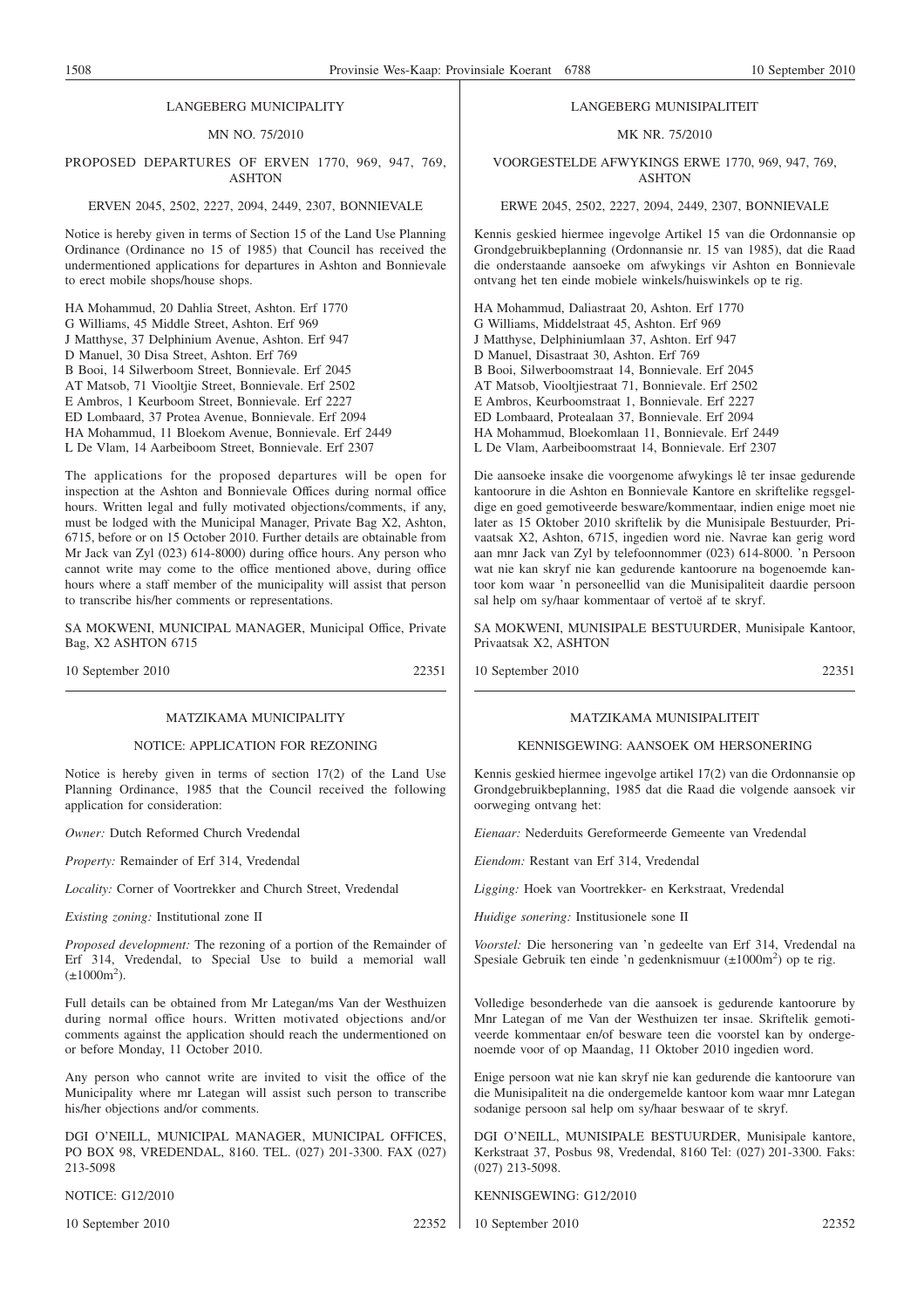#### MOSSEL BAY MUNICIPALITY

#### LAND USE PLANNING ORDINANCE, 1985 (ORD. 15 OF 1985)

#### LOCAL GOVERNMENT: MUNICIPAL SYSTEMS ACT, 2000 (ACT 32 OF 2000)

#### PROPOSED DEPARTURE: ERF 9421, 94 RODGER STREET, MOSSEL BAY

Notice is hereby given that an application has been received in terms of section  $15(1)(a)(ii)$  of the above Ordinance that the undermentioned application has been received by the Municipality and is open to inspection at the Town Planning Division, 4th Floor, Montagu Place Building, Montagu Street, Mossel Bay. Any objections, with full reasons therefor, must be lodged in writing with the Municipal Manager, PO Box 25, Mossel Bay, 6500 on or before Monday, 4 October 2010, quoting the above proposal and objector's erf number. Any comment or objection received after the aforementioned closing date may be disregarded. Any enquiries in this regard may be directed to Ms H Vorster, Town Planning, at telephone number (044) 606-5077 or fax number (044) 690-5786.

In terms of section 21(4) of the Local Government: Municipal Systems Act, 2000 (Act 32 of 2000) notice is hereby given that people who cannot write may approach the Legal Services Division during office hours, where a member of staff will assist you in putting your comments or objections in writing.

*Applicant:* Mr LJ Triegaardt, 94 Rodger Street, MOSSEL BAY 6500

*Nature of application:* Proposed departure from the Mossel Bay Scheme Regulations applicable to Erf 9421, 94 Rodger Street, Mossel Bay, zoned ''Single Residential Zone'' in order to permit the owner to operate a Guest House/Bed and Breakfast on the property.

*File Reference:* 15/4/2/5

DR M GRATZ, MUNICIPAL MANAGER

10 September 2010 22353

# SALDANHA BAY MUNICIPALITY

#### APPLICATION FOR REZONING AND DEPARTURE OF ERF 1166, 5 WATERKANT STREET, VREDENBURG

Notice is hereby given that Council received an application for:

- (i) the rezoning of Erf 1166, Vredenburg, in terms of Section 17(1) of the Land Use Planning Ordinance (No. 15 of 1985), from Single Residential Zone to General Residential Zone, in order to erect 6 single storey flats; and
- (ii) a departure from the Vredenburg-Saldanha Scheme Regulations, in terms of Section  $15(1)(a)(i)$  of the Land Use Planning Ordinance (No. 15 of 1985), to encroach:
	- the erf size from  $2000m^2$  to  $1428m^2$
	- the coverage from 25% to 35%;
	- street building line (Proses Street) from 8m to 7m; and
	- the side building line from 4.5m to 3.5m for the respective detached unit.

Details are available at the Municipal Manager's office, municipal building opposite the Primary School, 4 School Street, Vredenburg. Weekdays: 08:00-13:00 and 13:30-16:30. Enquiries: D Dunn (Tel: (022) 701-7034).

Objections/comment to the proposal, with relevant reasons, must be lodged in writing, with the Municipal Manager, Private Bag X12, Vredenburg, 7380, before or on 11 October 2010.

# MUNICIPAL MANAGER

10 September 2010 22354

#### MOSSELBAAI MUNISIPALITEIT

ORDONNANSIE OP GRONDGEBRUIKBEPLANNING, 1985 (ORD. 15 VAN 1985)

PLAASLIKE REGERING: WET OP MUNISIPALE STELSELS, 2000 (WET 32 VAN 2000)

#### VOORGESTELDE AFWYKING: ERF 9421, RODGERSTRAAT 94, MOSSELBAAI

Kennis geskied hiermee dat 'n aansoek ingevolge artikel 15(1)(a)(ii) van die bostaande Ordonnansie deur die Munisipaliteit ontvang is en ter insae lê by die Afdeling Stadsbeplanning, 4de Vloer, Montagu Plek Gebou, Montagustraat, Mosselbaai. Enige besware, met volledige redes daarvoor, moet skriftelik by die Munisipale Bestuurder, Posbus 25, Mosselbaai, 6500 ingedien word op of voor Maandag, 4 Oktober 2010, met vermelding van bogenoemde voorstel en beswaarmaker se erfnommer. Enige kommentaar of beswaar wat na die voorgemelde sluitingsdatum ontvang word mag moontlik nie in ag geneem word nie. Enige navrae kan gerig word aan Me H Vorster, Stadsbeplanning, by telefoonnommer (044) 606-5077 of faksnommer (044) 690-5786.

Ingevolge artikel 21(4) van die Plaaslike Regering: Wet op Munisipale Stelsels, 2000 (Wet 32 van 2000) word kennis hiermee gegee dat persone wat nie kan skryf nie, die Afdeling Regsdienste kan nader tydens kantoorure, waar 'n lid van die personeel u behulpsaam sal wees om u kommentaar of beswaar op skrif te stel.

*Aansoeker:* Mnr LJ Triegaardt, Rodgerstraat 94, MOSSELBAAI 6500

*Aard van aansoek:* Voorgestelde afwyking van die Mosselbaai Skemaregulasies van toepassing op Erf 9421, Rodgerstraat 94, Mosselbaai, gesoneer ''Enkel Residensiële Sone'' ten einde die eienaar in staat te stel om 'n Gastehuis/Bed en Ontbyt op die eiendom te bedryf.

*Lêer verwysing:* 15/4/2/5

DR M GRATZ, MUNISIPALE BESTUURDER

10 September 2010 22353

#### SALDANHABAAI MUNISIPALITEIT

#### AANSOEK OM HERSONERING EN AFWYKING VAN ERF 1166, WATERKANTSTRAAT 5, VREDENBURG

Kennis geskied hiermee dat die Raad 'n aansoek ontvang het vir:

- (i) die hersonering van Erf 1166, Vredenburg, ingevolge Artikel 17(1) van die Ordonnansie op Grondgebruikbeplanning (Nr 15 van 1985), vanaf Enkel Residensiële sone na Algemene Woonsone, ten einde 6 enkelverdieping woonstelle op te rig; en
- (ii) 'n afwyking op Erf 1166, Vredenburg van die Vredenburg-Saldanha Skemaregulasie, ingevolge Artikel 15(1)(a)(i) van die Ordonnansie op Grondgebruikbeplanning (Nr. 15 van 1985), vir die oorskryding van:
	- die erf grootte van 2000m<sup>2</sup> na 1428m<sup>2</sup>
	- die 25% dekking na 35%;
	- die neergelegde straatboulyn (Prosesstraat) van 8m na 7m; en
	- die neergelegde 4.5m van die kant/syboulyn na 3.5m onderskeidelik vir die losstaande eenheid.

Nadere besonderhede lê ter insae by die Munisipale Bestuurder se kantoor, munisipale gebou, oorkant die Laerskool, Skoolstraat 4, Vredenburg. Weeksdae: 08:00-13:00 en 13:30-16:30. Navrae: D Dunn (Tel: (022) 701-7034).

Besware/kommentare ten opsigte van die aansoek, tesame met betrokke redes, moet skriftelik voor of op 11 Oktober 2010 by die Munisipale Bestuurder, Privaatsak X12, Vredenburg, 7380, ingedien word.

MUNISIPALE BESTUURDER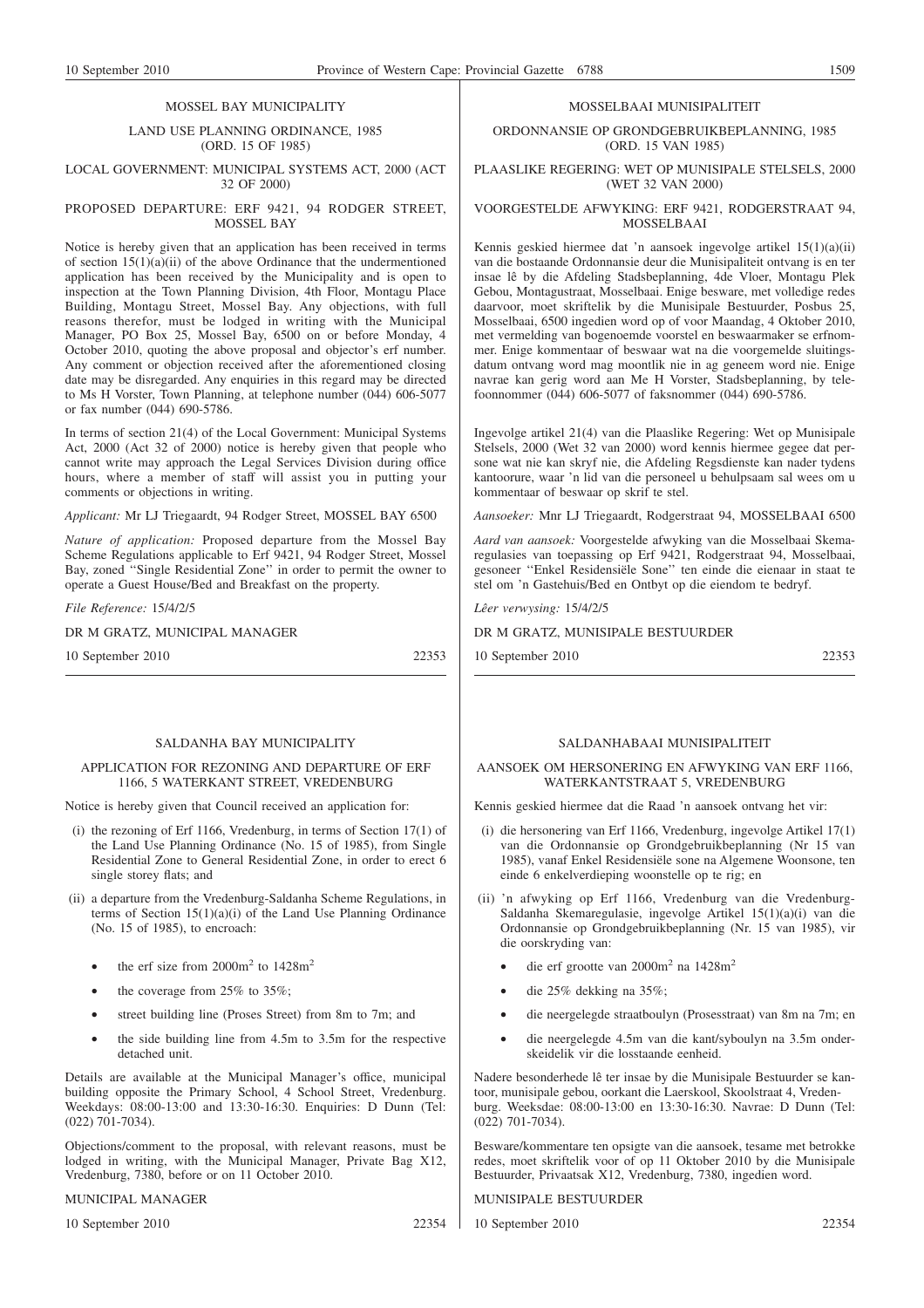#### STELLENBOSCH MUNICIPALITY

# APPLICATION FOR REZONING, SUBDIVISION AND CONSOLIDATION REMAINDER FARM 1060 AND PORTION 42 OF FARM 65 STELLENBOSCH DIVISION

Notice is hereby given in terms of Sections 17 and 24 of the Land Use Planning Ordinance, 1985 (No. 15 of 1985) that the undermentioned application has been received and is open to inspection at the office of the Director: Planning & Development Services at the Planning Advice Centre, Plein Street, Stellenbosch (Tel. (021) 808-8606). Enquiries may be directed to Mr R Fooy, PO Box 17, Stellenbosch, 7599, Tel. (021) 808-8680 and fax number (021) 808-8651 weekdays during the hours of 08:30 to 15:30. Any objections, with full reasons therefor, may be lodged in writing at the office of the abovementioned Director on or before 11 October 2010, quoting the above relevant legislation and the objector's erf and phone numbers and address. Any objections received after aforementioned closing date may be considered invalid.

This advertisement is also available on the Municipal website www.stellenbosch.gov.za, on the Planning and Development page.

*Applicant:* Emile van der Merwe Town Planning Consultants

*Erf/Erven number(s):* Remainder Farm 1060 and Portion 42 of Farm 65, Stellenbosch Division

*Locality/Address:* Adjacent and in close proximity to the intersection of Main Road 174 (R304 Koelenhof Road) and Divisional Road 1085 (Kromme Rhee Road).

#### *Nature of application:*

- 1. The proposed subdivision of Remainder Farm 1060, Stellenbosch into Portion A (±3ha) and Remainder;
- 2. The proposed rezoning of the aforementioned subdivided portion A (±3ha) from Agricultural Zone I to Institutional Zone I and the consolidation thereof with the adjoining farm, Portion 42 of the Farm 65.

MUNICIPAL MANAGER — (*Notice No* P30/10)

10 September 2010 22355

# STELLENBOSCH MUNICIPALITY

#### REZONING: ERF 1541, FRANSCHHOEK

Notice is hereby given in terms of Section 17 of the Land Use Planning Ordinance, 1985 (No. 15 of 1985) that the undermentioned application has been received and is open to inspection at the office of the Director: Planning & Development Services at the Planning Advice Centre, Plein Street, Stellenbosch (Tel. (021) 808-8606). Enquiries may be directed to Mr P April, PO Box 17, Stellenbosch, 7599, Tel. (021) 808-8683 and fax no. (021) 808-8651 weekdays during the hours of 08:30 to 15:30. Any objections, with full reasons therefor, may be lodged in writing at the office of the abovementioned Director on or before 11 October 2010 quoting the above relevant legislation and the objector's erf and phone numbers and address. Any objections received after aforementioned closing date may be considered invalid.

This advertisement is also available on the Municipal website www.stellenbosch.gov.za on the Planning and Development page.

*Applicant:* Robert MJ Meeusen

*Erf/Erven number(s):* Erf 1541, Franschhoek

*Locality/Address:* Situated in 2 Daniel Hugo Street, Franschhoek

*Nature of application:* The rezoning of Erf 1541, Franschhoek from Single Residential to General Business.

MUNICIPAL MANAGER — (Notice No. P28/10)

10 September 2010 22356

#### STELLENBOSCH MUNISIPALITEIT

# AANSOEK OM HERSONERING, ONDERVERDELING EN KONSOLIDASIE RESTANT PLAAS 1060 EN GEDEELTE 42 VAN PLAAS 65 AFDELING STELLENBOSCH

Kennis geskied hiermee ingevolge Artikels 17 en 24 van die Ordonnansie op Grondgebruikbeplanning, 1985 (Nr. 15 van 1985), dat onderstaande aansoek ontvang is en by die kantoor van die Direkteur: Beplanning & Ontwikkelingsdienste by die Advieskantoor (Tel. Nr. (021) 808-8606) in Pleinstraat, Stellenbosch ter insae lê. Navrae kan aan Mnr R Fooy by Posbus 17, Stellenbosch, 7599, Tel. Nr. (021) 808- 8680 en (021) 808-8651 weeksdae gedurende 08:30 tot 15:30 gerig word. Besware, met volledige redes daarvoor, mag skriftelik by die kantoor van die bogenoemde Direkteur, voor of op 11 Oktober 2010 ingedien word, met vermelding van die relevante wetgewing, die beswaarmaker se erf- en telefoonnommer, sowel as adres. Enige besware ontvang na voormelde sluitingsdatum, mag as ongeldig geag word.

Hierdie kennisgewing is ook beskikbaar op die Munisipale webtuiste www.stellenbosch.gov.za, op die Beplanning en Ontwikkelingsblad.

*Applikant:* Emile van der Merwe Town Planning Consultants

*Erf/Erwe nommer(s):* Restant Plaas 1060 and Gedeelte 42 van Plaas 65, Afdeling Stellenbosch

*Ligging/Adres:* Aangrensend en naby die kruising van Hoofpad 174 (R304 Koelenhof Pad) en Afdelingspad 1085 (Kromme Rhee Pad)

*Aard van aansoek:*

- 1. Die voorgestelde onderverdeling van Restant Plaas 1060, Stellenbosch in Gedeelte A (±3ha) en Restant;
- 2. Die voorgestelde hersonering van die voormelde onderverdeelde Gedeelte A (±3ha) vanaf Landbousone I na Institusionele Sone I en die konsolidasie daarvan met die aangrensende plaas, Gedeelte 42 van Plaas 65.

MUNISIPALE BESTUURDER — (*Kennisgewing Nr.* P30/10)

10 September 2010 22355

# STELLENBOSCH MUNISIPALITEIT

# HERSONERING: ERF 1541, FRANSCHHOEK

Kennis geskied hiermee ingevolge Artikel 17 van die Ordonnansie op Grondgebruikbeplanning, 1985 (Nr. 15 van 1985), dat die onderstaande aansoek ontvang is en by die kantoor van die Direkteur: Beplanning & Ontwikkelingsdienste by die Advieskantoor (Tel. (021) 808-8606) in Pleinstraat, Stellenbosch ter insae lê. Navrae kan aan Mnr P April by Posbus 17, Stellenbosch, 7599, Tel nr. (021) 808-8683 en Faksnr. (021) 808-8651 weeksdae gedurende 08:30 tot 15:30 gerig word. Besware, met volledige redes daarvoor, mag skriftelik by die kantoor van die bogenoemde Direkteur, op of voor 11 Oktober 2010 ingedien word, met vermelding van die relevante wetgewing, die beswaarmaker se erf- en telefoonnommer sowel as adres. Enige besware ontvang na voormelde sluitingsdatum, mag as ongeldig geag word.

Hierdie kennisgewing is ook beskikbaar op die Munisipale webtuiste www.stellenbosch.gov.za op die Beplanning en Ontwikkelingsblad.

*Applikant:* Robert MJ Meeusen

*Erf/Erwe nommer(s):* Erf 1541, Franschhoek

*Ligging/Adres:* Geleë in Daniel Hugostraat 2, Franschhoek

*Aard van aansoek:* Die hersonering van Erf 1541, Franschhoek vanaf Enkelwoning na Algemene Besigheid.

MUNISIPALE BESTUURDER — (Kennisgewing Nr. P28/10)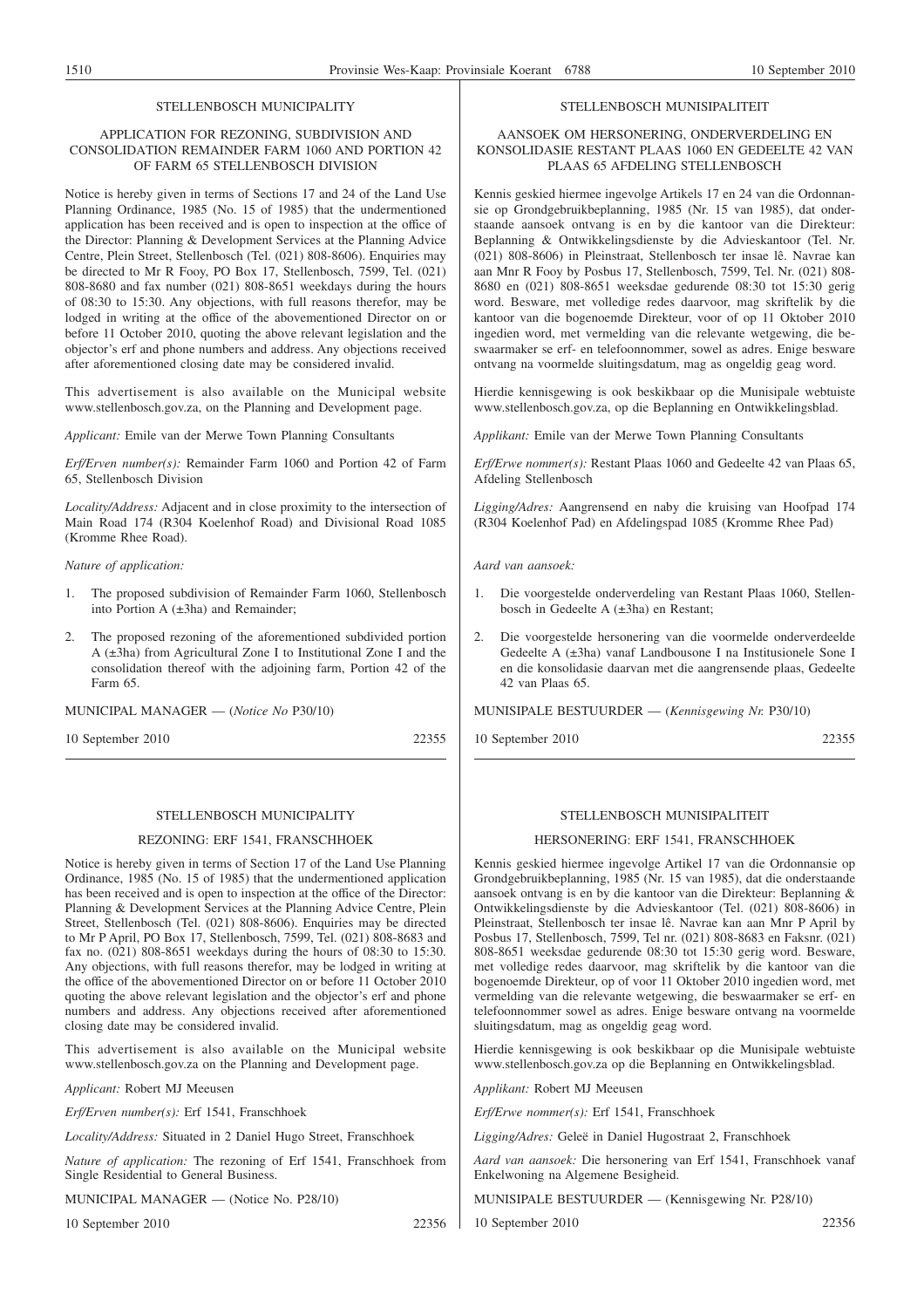#### STELLENBOSCH MUNICIPALITY

### REZONING AND DEPARTURE: ERVEN 510/469 AND 510/470, JAMESTOWN

Notice is hereby given in terms of Sections 17 and 15 of the Land Use Planning Ordinance, 1985 (No 15 of 1985), that the undermentioned application has been received and is open to inspection at the office of the Director: Planning & Development Services at the Planning Advice Centre, Plein Street, Stellenbosch (Tel. (021) 808-8606). Enquiries may be directed to Mr Craig Alexander, PO Box 17, Stellenbosch, 7599, Tel. (021) 808-8645 and fax number (021) 808-8651 weekdays during the hours of 08:30 to 15:30. Any objections, with full reasons therefor, may be lodged in writing at the office of the abovementioned Director on or before 11 October 2010 quoting the above relevant legislation and the objector's erf and phone numbers and address. Any objections received after aforementioned closing date may be considered invalid.

The advertisement is also available on the Municipal website www.stellenbosch.gov.za <http://www.stellenbosch.gov.za>, on the Planning and Development page.

*Applicant:* George Bond & Gilt Investments

*Erf/Erven number(s):* Erven 510/469 and 510/470, Jamestown, Stellenbosch

*Locality/Address:* Erven 510/469 and 510/470, corner of Tribute and Festive Street, Jamestown, Stellenbosch

#### *Nature of application:*

- (i) The rezoning of Erven 510/469 and 510/470, Jamestown, from Residential Zone III to Residential Zone IV in order to permit the development of twelve (12) flats, consisting of an apartment building on each erf; and
- (ii) A departure to relax the street building line from 8m to 4m and the side building line from 4m to 3m for Erven 510/469 and 510/470, Jamestown, in order to develop a block of flats.

MUNICIPAL MANAGER

Notice number P29/10

10 September 2010 22357

# STELLENBOSCH MUNICIPALITY

# REZONING OF PORTION 23 OF FARM NATTE VALLEIJ NO. 747, PAARL DIVISION

Notice is hereby given in terms of Section 17 of the Land Use Planning Ordinance, 1985 (No 15 of 1985) that the undermentioned application has been received and is open to inspection at the office of the Director: Planning & Development Services at the Planning Advice Centre, Plein Street, Stellenbosch (Tel (021) 808-8606). Enquiries may be directed to Ms C Charles, PO Box 17, Stellenbosch, 7599. Tel. (021) 808-8699 and fax number (021) 808-8651 weekdays during the hours of 08:30 to 15:30. Any objections, with full reasons therefor, may be lodged in writing at the office of the abovementioned Director on or before 11 October 2010 quoting the above relevant legislation and the objector's erf and phone numbers and address. Any objections received after aforementioned closing date may be considered invalid.

This advertisement is also available on the Municipal website www.stellenbosch.gov.za <http://www.stellenbosch.gov.za>, on the Planning and Development page.

*Applicant:* Marike Vreken Town and Regional Planner

*Erf/Erven numbers:* Portion 23 of Farm Natte Valleij No. 747, Paarl Division

*Locality/Address:* Located ±9km north of Stellenbosch and ±3.5km south of Klapmuts

*Nature of application:* Application for the rezoning of a portion measuring ±17.931ha of Portion 23 of Farm Natte Valleij No. 747, Paarl Division from Agricultural Zone I to Open Space Zone II for cemetery purposes.

MUNICIPAL MANAGER — (Notice No. P26/10)

10 September 2010 22358

#### STELLENBOSCH MUNISIPALTTEIT

#### HERSONERING EN AFWYKING: ERWE 510/469 EN 510/470, **JAMESTOWN**

Kennis geskied hiermee ingevolge Artikels 17 en 15 van die Ordonnansie op Grondgebruikbeplanning, 1985 (Nr. 15 van 1985), dat die onderstaande aansoek ontvang is en by die kantoor van die Direkteur: Beplanning & Ontwikkelingsdienste by die Advieskantoor (Tel. Nr. (021) 808-8606) in Pleinstraat, Stellenbosch ter insae lê. Navrae kan aan Mnr Craig Alexander by Posbus 17, Stellenbosch, 7599, Tel. (021) 808-8645 en Faksnr. (021) 808-8651 weeksdae gedurende 08:30 tot 15:30 gerig word. Besware, met volledige redes daarvoor, mag skriftelik by die kantoor van die bogenoemde Direkteur, op of voor 11 Oktober 2010 ingedien word, met vermelding van die relevante wetgewing, die beswaarmaker se erf- en telefoonnommer sowel as adres. Enige besware ontvang na voormelde sluitingsdatum, mag as ongeldig geag word.

Hierdie kennisgewing is ook beskikbaar op die Munisipale webtuiste www.stellenbosch.gov.za <http://www.stellenbosch.gov.za>, op die Beplanning en Ontwikkelingsblad.

*Applikant:* George Bond & Gilt Investments

*Erf/Erwe nommer(s):* Erwe 510/469 en 510/470, Jamestown, Stellenbosch

*Ligging/Adres:* Erwe 510/469 en 510/470, Hoek van Tribute- en Festivestraat, Jamestown, Stellenbosch

*Aard van aansoek:*

- (i) Die hersonering van Erwe 510/469 en 510/470, Jamestown, vanaf Residensiële Sone III na Residensiële Sone IV ten einde die ontwikkeling van twaalf (12) woonstelle, bestaande uit 'n woonstelgebou op elke erf, toe te laat; en
- (ii) 'n afwyking ten einde die straat boulyn op Erwe 510/469 en 510/ 470, Jamestown, te oorskry vanaf 8m na 4m en die sygrensboulyn vanaf 4m tot 3m ten einde woonstelle op te rig.

# MUNISIPALE BESTUURDER

Kennisgewingnommer P29/10

10 September 2010 22357

#### STELLENBOSCH MUNISIPALITEIT

#### HERSONERING VAN GEDEELTE 23 VAN PLAAS NATTE VALLEIJ NR. 747 AFDELING PAARL

Kennis geskied hiermee ingevolge Artikel 17 van die Ordonnansie op Grondgebruikbeplanning, 1985 (Nr. 15 van 1985), dat die onderstaande aansoek ontvang is en by die kantoor van die Direkteur: Beplanning & Ontwikkelingsdienste by die Advieskantoor (Tel. (021) 808-8606) in Pleinstraat, Stellenbosch ter insae lê. Navrae kan aan Me C Charles by Posbus 17, Stellenbosch, 7599, Tel. nr. (021) 808-8699 en Faksnr. (021) 808-8651 weeksdae gedurende 08:30 tot 15:30 gerig word. Besware, met volledige redes daarvoor, mag skriftelik by die kantoor van die bogenoemde Direkteur, op of voor 11 Oktober 2010 ingedien word, met vermelding van die relevante wetgewing, die beswaarmaker se erf- en telefoonnommer sowel as adres. Enige besware ontvang na voormelde sluitingsdatum, mag as ongeldig geag word.

Hierdie kennisgewing is ook beskikbaar op die Munisipale webtuiste www.stellenboseh.gov.za <http://www.stellenbosch.gov.za>, op die Beplanning en Ontwikkelingsblad.

*Applikant:* Marike Vreken Stads- en Streeksbeplanner

*Erf/Erwe nommer(s):* Gedeelte 23 van Plaas Natte Valleij Nr 747, Afdeling Paarl

*Ligging/Adres:* Geleë ±9km noord van Stellenbosch en ±3.5km suid van Klapmuts

*Aard van aansoek:* Aansoek om hersonering van 'n gedeelte van ±17.931ha groot op Gedeelte 23 van Plaas Natte Valleij Nr. 747, Afdeling Paarl vanaf Landbousone I na Oopruimte Sone II vir begraafplaasdoeleindes.

MUNISIPALE BESTUURDER — (Kennisgewing Nr. P26/10)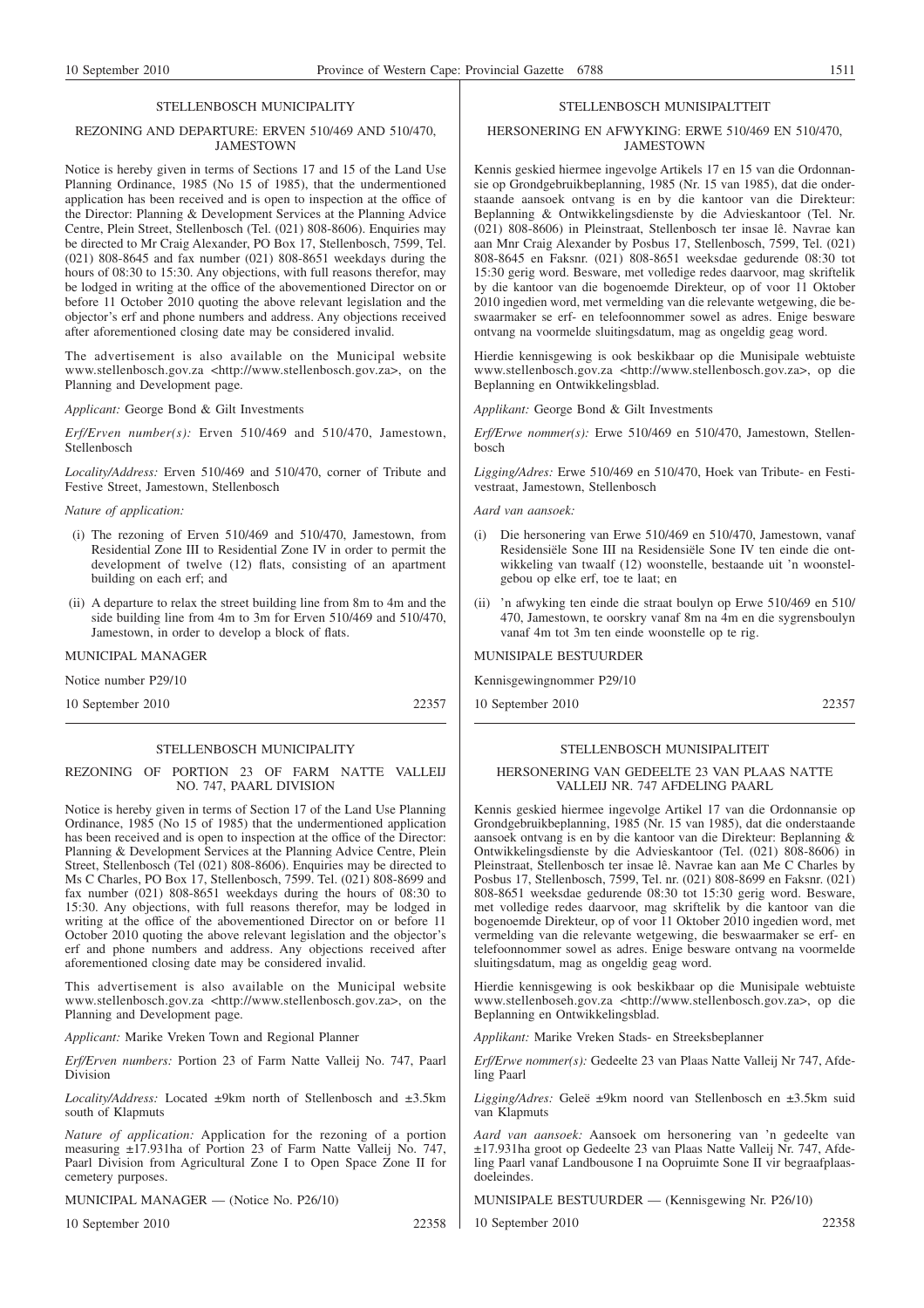# SWARTLAND MUNICIPALITY

#### NOTICE 27/2010/2011

#### PROPOSED SUBDIVISION OF ERF 547, RIEBEEK KASTEEL

Notice is hereby given in terms of Section 24(1) of Ordinance 15 of 1985 for the subdivision of Erf 547 (1165m<sup>2</sup> in extent) situated in Fontein Street, Riebeek Kasteel into a remainder  $(\pm 437 \text{m}^2)$  and portion A  $(\pm 728 \text{m}^2)$ .

The remainder of Erf 547  $(\pm 437 \text{ m}^2)$  is offered for consolidation with Erf 66, Riebeek Kasteel.

Further particulars are available during office hours (weekdays) at the Department Development Services, office of the Head: Planning, Building Control and Valuations, Municipal Office, Church Street, Malmesbury.

Any comments whether an objection or support, may be lodged in writing with the undersigned not later than 11 October 2010 at 17:00.

JJ SCHOLTZ, Municipal Manager, Municipal Office, Private Bag X52, MALMESBURY 7299

10 September 2010 22359

# SWARTLAND MUNICIPALITY

# NOTICE 26/2010/2011

# PROPOSED DEPARTURE ON FARM OLYVENHOEK NO. 818, DIVISION MALMESBURY

Notice is hereby given in terms of Section 15(1)(a)(ii) of Ordinance 15 of 1985 that an application has been received for a departure on Farm Olyvenhoek no. 818 (±136ha in extent), division Malmesbury situated south of Malmesbury in order to operate a sandmine.

Further particulars are available during office hours (weekdays) at the Department Development Services, office of the Head: Planning, Building Control and Valuations, Municipal Office, Church Street, Malmesbury.

Any comments whether an objection or support, may be lodged in writing with the undersigned not later than 11 October 2010 at 17:00.

JJ SCHOLTZ, Municipal Manager, Municipal Office, Private Bag X52, MALMESBURY 7299

10 September 2010 22360

# SWARTLAND MUNICIPALITY

# NOTICE 25/2010/2011

#### PROPOSED DEPARTURE ON ERF 6150, MALMESBURY

Notice is hereby given in terms of Section 15(1)(a)(i) of Ordinance 15 of 1985 that an application has been received for a departure on Erf 6150 (445m<sup>2</sup> in extent), situated c/o Hof and Vrede Street, Malmesbury in order to depart from the 1.5m side building (eastern boundary) to 0.7m for the erection of a first floor on top of the existing building.

Further particulars are available during office hours (weekdays) at the Department Development Services, office of the Head: Planning, Building Control and Valuations, Municipal Office, Church Street, Malmesbury.

Any comments whether an objection or support, may be lodged in writing with the undersigned not later than 11 October 2010 at 17:00.

JJ SCHOLTZ, Municipal Manager, Municipal Office, Private Bag X52, MALMESBURY 7299

10 September 2010 22361

# SWARTLAND MUNISIPALITEIT

#### KENNISGEWING 27/2010/2011

# VOORGESTELDE ONDERVERDELING VAN ERF 547, RIEBEEK KASTEEL

Kennis geskied hiermee ingevolge Artikel 24(1) van Ordonnansie 15 van 1985 dat 'n aansoek ontvang is vir die onderverdeling van Erf 547 (groot 1165m<sup>2</sup>), geleë to Fonteinstraat, Riebeek Kasteel in 'n restant  $(\pm 437 \text{m}^2)$  en gedeelte A ( $\pm 728 \text{m}^2$ ).

Die restant van Erf 547 (±437m<sup>2</sup>) word aangebied vir konsolidasie met Erf 66, Riebeek Kasteel.

Verdere besonderhede is gedurende gewone kantoorure (weeksdae) by Departement Ontwikkelingsdienste, die kantoor van die Hoof: Beplanning, Boubeheer en Waardasies, Munisipale Kantoor, Kerkstraat, Malmesbury beskikbaar.

Enige kommentaar, hetsy beswaar of ondersteuning, kan skriftelik by die ondergetekende ingedien word nie later nie as 11 Oktober 2010 om 17:00.

JJ SCHOLTZ, Munisipale Bestuurder, Munisipale kantore, Privaatsak X52, MALMESBURY 7299

10 September 2010 22359

# SWARTLAND MUNISIPALITEIT

# KENNISGEWING 26/2010/2011

#### VOORGESTELDE AFWYKING OP PLAAS OLYVENHOEK NR. 818, AFDELING, MALMESBURY

Kennis geskied hiermee ingevolge Artikel 15(1)(a)(ii) van Ordonnansie 15 van 1985 dat 'n aansoek ontvang is vir 'n afwyking op Plaas Olyvenhoek nr. 818 (groot ±136ha), Afdeling Malmesbury, geleë suid van Malmesbury ten einde 'n sandmyn te bedryf.

Verdere besonderhede is gedurende gewone kantoorure (weeksdae) by Departement Ontwikkelingsdienste, die kantoor van die Hoof: Beplanning, Boubeheer en Waardasies, Munisipale Kantoor, Kerkstraat, Malmesbury beskikbaar.

Enige kommentaar, hetsy beswaar of ondersteuning, kan skriftelik by die ondergetekende ingedien word nie later nie as 11 Oktober 2010 om 17:00.

JJ SCHOLTZ, Munisipale Bestuurder, Munisipale kantore, Privaatsak X52, MALMESBURY 7299

10 September 2010 22360

# SWARTLAND MUNISIPALITEIT

# KENNISGEWING 25/2010/2011

# VOORGESTELDE AFWYKING OP ERF 6150, MALMESBURY

Kennis geskied hiermee ingevolge Artikel 15(1)(a)(i) van Ordonnansie 15 van 1985 dat 'n aansoek ontvang is vir 'n afwyking op Erf 6150 (groot 445m<sup>2</sup>), geleë h/v Hof- en Vredestraat, Malmesbury ten einde af te wyk van die 1.5m syboulyn (oostelike grens) na 0.7m vir die oprigting van 'n eerste vloer op die bestaande gebou.

Verdere besonderhede is gedurende gewone kantoorure (weeksdae) by Departement Ontwikkelingsdienste, die kantoor van die Hoof: Beplanning, Boubeheer en Waardasies, Munisipale Kantoor, Kerkstraat, Malmesbury beskikbaar.

Enige kommentaar, hetsy beswaar of ondersteuning, kan skriftelik by die ondergetekende ingedien word nie later nie as 11 Oktober 2010 om 17:00.

JJ SCHOLTZ, Munisipale Bestuurder, Munisipale kantore, Privaatsak X52, MALMESBURY 7299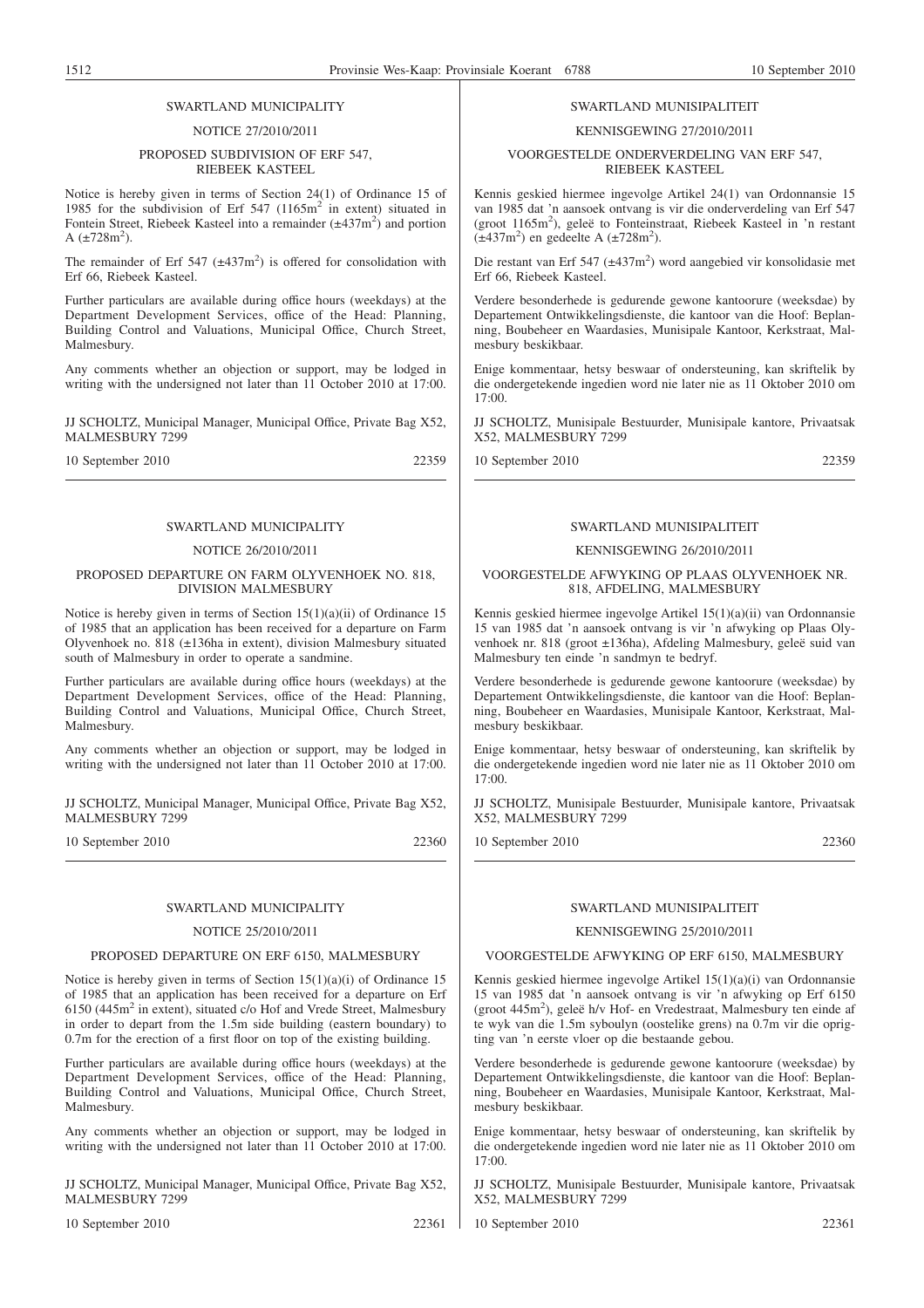# SWARTLAND MUNICIPALITY

#### NOTICE 24/2010/2011

## PROPOSED SUBDIVISION OF ERF 1323, RIEBEEK KASTEEL

Notice is hereby given in terms of Section 24(1) of Ordinance 15 of 1985 for the subdivision of Erf 1323 (13.86ha in extent) situated in Kloof Street, Riebeek Kasteel into a remainder (±5.9ha) and portion A  $(\pm 7.9 \text{m}^2)$ .

Further particulars are available during office hours (weekdays) at the Department Development Services, office of the Head: Planning, Building Control and Valuations, Municipal Office, Church Street, Malmesbury.

Any comments whether an objection or support, may be lodged in writing with the undersigned not later than 11 October 2010 at 17:00.

JJ SCHOLTZ, Municipal Manager, Municipal Office, Private Bag X52, MALMESBURY 7299

10 September 2010 22362

# SWARTLAND MUNICIPALITY

# NOTICE 23/2010/2011

### PROPOSED REZONING AND SUBDIVISION OF ERF 1451, RIEBEEK KASTEEL

Notice is hereby given in terms of Section 17(1) of Ordinance 15 of 1985 that an application has been received for the rezoning of a portion of Erf 1451 (±1ha in extent), situated in Kloof Street, Riebeek Kasteel from agricultural zone I to residential zone I in order to erect a house and stables.

Application is also made in terms of Section 24(1) of Ordinance 15 of 1985 for the subdivision of Erf 1451, Riebeek Kasteel into a remainder (±24.6ha in extent) and portion A (±1ha in extent).

Further particulars are available during office hours (weekdays) at the Department Development Services, office of the Head: Planning, Building Control and Valuations, Municipal Office, Church Street, Malmesbury.

Any comments whether an objection or support, may be lodged in writing with the undersigned not later than 11 October 2010 at 17:00.

JJ SCHOLTZ, Municipal Manager, Municipal Office, Private Bag X52, MALMESBURY 7299

10 September 2010 22363

## SWARTLAND MUNICIPALITY

### NOTICE 28/2010/2011

### PROPOSED DEPARTURE ON FARMS BLOEMENDALS-FONTEIN NO. 702 AND 703, DIVISION MALMESBURY

Notice is hereby given in terms of Section  $15(1)(a)(ii)$  of Ordinance 15 of 1985 that an application has been received for a departure on Farm Bloemendalsfontein no. 702 (±119ha in extent), division Malmesbury as well as farm Bloemendalsfontein no. 703 (±9ha in extent), division Malmesbury, situated ±6km west of Malmesbury in order to operate a sand and gravel mine.

Further particulars are available during office hours (weekdays) at the Department Development Services, office of the Head: Planning, Building Control and Valuations, Municipal Office, Church Street, Malmesbury.

Any comments whether an objection or support, may be lodged in writing with the undersigned not later than 11 October 2010 at 17:00.

JJ SCHOLTZ, Municipal Manager, Municipal Office, Private Bag X52, MALMESBURY 7299

10 September 2010 22364

### SWARTLAND MUNISIPALITEIT

## KENNISGEWING 24/2010/2011

## VOORGESTELDE ONDERVERDELING VAN ERF 1323, RIEBEEK KASTEEL

Kennis geskied hiermee ingevolge Artikel 24(1) van Ordonnansie 15 van 1985 dat 'n aansoek ontvang is vir die onderverdeling van Erf 1323 (groot 13.86ha), geleë te Kloofstraat, Riebeek Kasteel in 'n restant (±5.9ha) en gedeelte A (±7.9ha).

Verdere besonderhede is gedurende gewone kantoorure (weeksdae) by Departement Ontwikkelingsdienste, die kantoor van die Hoof: Beplanning, Boubeheer en Waardasies, Munisipale Kantoor, Kerkstraat, Malmesbury beskikbaar.

Enige kommentaar, hetsy beswaar of ondersteuning, kan skriftelik by die ondergetekende ingedien word nie later nie as 11 Oktober 2010 om 17:00.

JJ SCHOLTZ, Munisipale Bestuurder, Munisipale kantore, Privaatsak X52, MALMESBURY 7299

10 September 2010 22362

# SWARTLAND MUNISIPALITEIT

### KENNISGEWING 23/2010/2011

### VOORGESTELDE HERSONERING EN ONDERVERDELING VAN ERF 1451, RIEBEEK KASTEEL

Kennis geskied hiermee ingevolge Artikel 17(1) van Ordonnansie 15 van 1985 dat 'n aansoek ontvang is vir die hersonering van 'n gedeelte van Erf 1451 (groot ±1ha), geleë te Kloofstraat, Riebeek Kasteel vanaf landbousone I na residensiële sone I ten einde 'n woonhuis en perdestalle op te rig.

Aansoek word ook gedoen ingevolge Artikel 24 van Ordonnansie 15 van 1985 vir die onderverdeling van Erf 1451 (groot 24.6ha), in 'n restant (groot  $\pm 24.6$ ha) en gedeelte A (groot  $\pm 1$ ha).

Verdere besonderhede is gedurende gewone kantoorure (weeksdae) by Departement Ontwikkelingsdienste, die kantoor van die Hoof: Beplanning, Boubeheer en Waardasies, Munisipale Kantoor, Kerkstraat, Malmesbury beskikbaar.

Enige kommentaar, hetsy beswaar of ondersteuning, kan skriftelik by die ondergetekende ingedien word nie later nie as 11 Oktober 2010 om 17:00.

JJ SCHOLTZ, Munisipale Bestuurder, Munisipale kantore, Privaatsak X52, MALMESBURY 7299

10 September 2010 22363

## SWARTLAND MUNISIPALITEIT

# KENNISGEWING 28/2010/2011

### VOORGESTELDE AFWYKING OP PLASE BLOEMENDALSFONTEIN NR. 702 EN 703, AFDELING MALMESBURY

Kennis geskied hiermee ingevolge Artikel 15(1)(a)(ii) van Ordonnansie 15 van 1985 dat 'n aansoek ontvang is vir 'n afwyking op Plaas Bloemendalsfontein nr. 702 (groot ±119ha), Afdeling Malmesbury asook die plaas Bloemendalsfontein nr. 703 (groot ±9ha), Afdeling Malmesbury, geleë ±6km wes van Malmesbury ten einde sand en gruis te myn.

Verdere besonderhede is gedurende gewone kantoorure (weeksdae) by Departement Ontwikkelingsdienste, die kantoor van die Hoof: Beplanning, Boubeheer en Waardasies, Munisipale Kantoor, Kerkstraat, Malmesbury beskikbaar.

Enige kommentaar, hetsy beswaar of ondersteuning, kan skriftelik by die ondergetekende ingedien word nie later nie as 11 Oktober 2010 om 17:00.

JJ SCHOLTZ, Munisipale Bestuurder, Munisipale kantore, Privaatsak X52, MALMESBURY 7299

10 September 2010 22364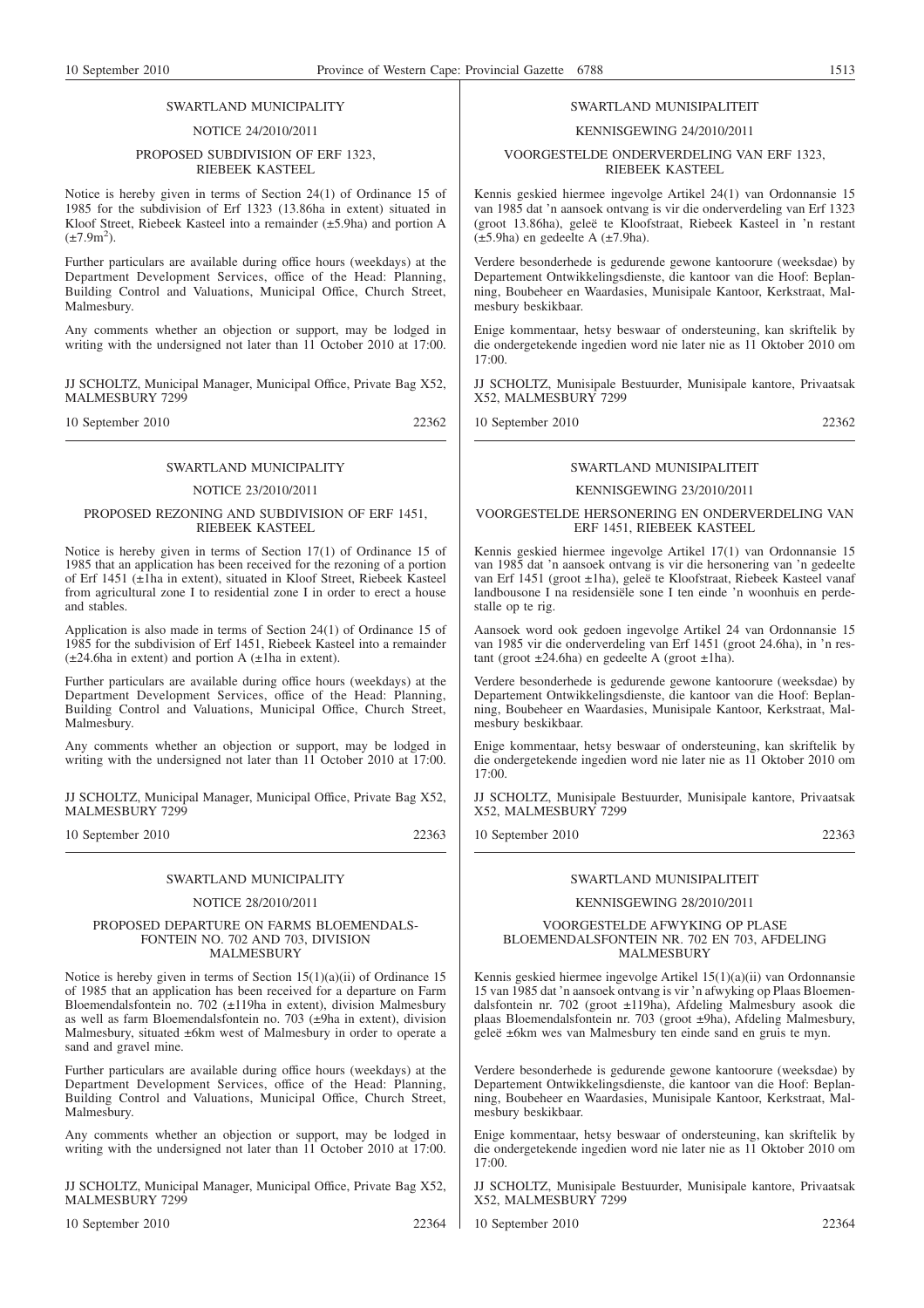### WESTERN CAPE GAMBLING AND RACING BOARD

# OFFICIAL NOTICE

## RECEIPT OF AN APPLICATION FOR THE PROCUREMENT OF A FINANCIAL INTEREST

In terms of the provisions of Sections 58 and 32 of the Western Cape Gambling and Racing Act, 1996 (Act 4 of 1996) (''Act''), as amended, the Western Cape Gambling and Racing Board (''the Board'') hereby gives notice that an application for the procurement of a financial interest of five percent or more in Casino Operator Licence holders in the Western Cape has been received.

GPI Slots (Pty) Ltd (''GPI Slots''), a wholly-owned subsidiary of Grand Parade Investments Ltd (''GPI''), entered into an agreement with Nadeson Investments (Pty) Ltd, Mr Alexander Abercrombie and Ms Tracy Barbara Hampton to acquire the entire issued share capital of Business Venture Investments No. 967 (Pty) Ltd (''BVI''), Slots Solutions (Pty) Ltd (''Slots Solutions'') and Stripe Investments 7 (Pty) Ltd ("Stripe").

The Board received applications in terms of section 58 of the Act, whereby the procurement of a 5% or more financial interest in casino operator and route operator licence holders in the Western Cape are considered. The agreement will result in GPI Slots acquiring a financial interest in a Casino and a Route Operator in the Western Cape as follows:

- 4.9% in a Route Operator, namely, Thuo Gaming Western Cape (Pty) Ltd (''TGWC'') through Slots Solutions;
- 7% in TGWC through BVI; and
- 7.72% in a Casino Operator, namely, Worcester Casino (Pty) Ltd (''Worcester Casino'') through Stripe.

GPI Slots currently holds a 88.1% financial interest in TGWC and will have full control if this transaction is approved.

A further agreement between GPI Slots and GPI was concluded whereby GPI Slots will sell its entire financial interest in Stripe to GPI. If the transaction is approved, GPI will have a 44.39% financial interest in Worcester Casino.

Interested parties are referred to Section 32 of the Act, which permits parties to lodge comment on the application. In the case of objections to the application, the grounds on which such objections are founded must be furnished. Where comment(s) are furnished in respect of the application, full particulars and facts to substantiate such comment must be provided. The name, address and telephone number of the person submitting the objection or offering the comment must also be provided. Comments or objections must reach the Board not later than 16:00 on Friday, 1 October 2010.

Objections or comments must be forwarded to the Chief Executive Officer, Western Cape Gambling and Racing Board, PO Box 8175, Roggebaai 8012 or handed to the Chief Executive Officer, Western Cape Gambling and Racing Board, Seafare House, 68 Orange Street, Gardens, Cape Town or faxed to (021) 422-2603.

### WES-KAAPSE RAAD OP DOBBELARY EN WEDRENNE

# AMPTELIKE KENNISGEWING

## ONTVANGS VAN 'N AANSOEK VIR DIE VERKRYGING VAN 'N FINANSIËLE BELANG

Kragtens die bepalings van artikels 58 en 32 van die Wes-Kaapse Wet op Dobbelary en Wedrenne, 1996 (Wet 4 van 1996) (''Wet'', soos gewysig, gee die Wes-Kaapse Raad op Dobbelary en Wedrenne (''die Raad'') hiermee kennis dat 'n aansoek vir die verkryging van 'n finansiële belang van vyf persent of meer in 'n Casino Operateurlisensiehouer in die Wes-Kaap ontvang is.

GPI Slots (Pty) Ltd (''GPI Slots''), 'n volfiliaal van Grand Parade Investments Ltd (''GPI''), het 'n ooreenkoms aangegaan met Nadeson Investments (Pty) Ltd, mnr Alexander Abercrombie en me Tracy Barbara Hampton om die totale uitgereikte aandelekapitaal van Business Venture Investments Nr 967 (Pty) Ltd (''BVI''), Slots Solutions (Pty) Ltd (''Slots Solutions'') en Stripe Investments 7 (Pty) Ltd (''Stripe'') te koop.

Die Raad het kragtens artikel 58 van die Wet aansoeke ontvang, waarvolgens die verkryging van 5% of meer finansiële belang in casinooperateurlisensiehouers in die Wes-Kaap oorweeg word. Die ooreenkoms sal daartoe lei dat GPI Slots soos volg 'n finansiële belang in 'n Casino- en Roete-Operateurlisensiehouer in die Wes-Kaap verkry:

- 4.9% in 'n Roete-Operateurlisensiehouer, naamlik, Thuo Gaming Western Cape (Pty) Ltd ("TGWC") deur Slots Solutions;
- 7% in TGWC deur BVI; en
- 7.72% in 'n Casino-Operateur, naamlik, Worcester Casino (Pty) Ltd (''Worcester Casino'') deur Stripe.

GPI Slots beheer tans 88.1% finansiële aandeel in TGWC en sal volle beheer hê indien hierdie transaksie goedgekeur word.

'n Verdere ooreenkoms tussen GPI Slots en GPI was gesluit waarvolgens GPI Slots sy volle finansiële aandeel in Stripe aan GPI sal verkoop. Indien die transaksie goedgekeur word, sal GPI 'n 44.39% finansiële aandeel in Worcester Casino besit.

Belangstellende partye word verwys na artikel 32 van die Wet, wat partye toelaat om kommentaar oor die aansoek te lewer. In geval van besware teen die aansoek, moet die gronde waarop sodanige besware gebaseer is, verstrek word. Waar kommentaar ten opsigte van die aansoek gelewer word, moet volle besonderhede en feite om sodanige kommentaar te staaf, voorsien word. Die naam, adres en telefoonnommer van die persoon wat beswaar wil maak of kommentaar wil lewer moet ook voorsien word. Kommentare of besware moet die Raad op die laatste teen 16:00 op Vrydag, 1 Oktober 2010 bereik.

Besware of kommentaar moet gestuur word aan die Hoof- Uitvoerende Beampte, Wes-Kaapse Raad op Dobbelary en Wedrenne, Posbus 8175, Roggebaai 8012, of ingehandig word by die Hoof- Uitvoerende Beampte, Wes-Kaapse Raad op Dobbelary en Wedrenne, Seafare Huis, Oranjestraat 68, Tuine, Kaapstad 8001 of gefaks word na (021) 422- 2603.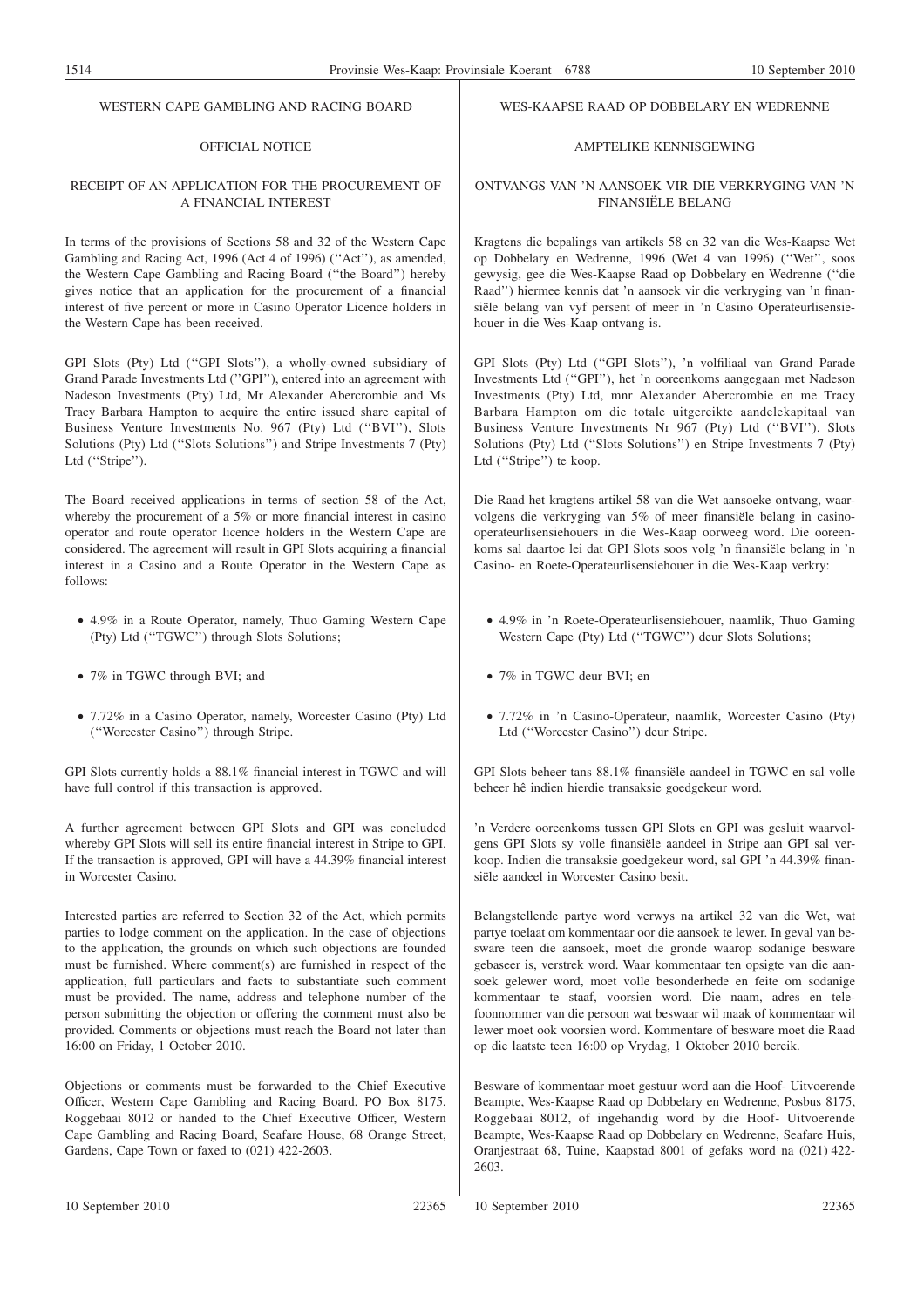# **MOSSEL BAY MUNICIPALITY**

### **SPECIAL RATING AREAS POLICY**

Whereas the Municipality adopts a By-Law relating to Special Rating Areas; and

Whereas the Council has adopted a Special Rating Policy on 15 July 2010, Resolution E78-07/2010.

### **Now therefore the Policy is hereby published for general information.**

## **1. INTRODUCTION**

- 1.1 This Policy for the Establishing of Special Rating Areas must be read together with the Local Government: Municipal Property Rates Act, No 6 of 2004 (''the Property Rates Act'') and the Municipality's Special Rating Area By-Law, as in force from time to time (''the  $Bv-I.aw$ ").
- 1.2 All words and phrases defined in the By-Law have the same meaning in this Policy.
- 1.3 In the event of any conflict between the provisions of the By-Law and the provisions of this Policy, the By-Law prevails.

#### **2. AIM OF THE POLICY**

This Policy aims to —

- 2.1 set out Council's position on Special Rating Areas and the factors that will influence Council's decision whether or not to determine a particular Special Rating Area;
- 2.2 provide guidance to members of the local community and to decision-makers within the Municipality in relation to the establishment of Special Rating Areas; and
- 2.3 strike an appropriate balance between facilitating self-funded community initiatives that aim to improve and/or upgrade neighbourhoods  $by$
- 2.3.1 making use of Council resources and structures, or
- 2.3.2 making use of a Section 21 company structure.

## **3. POLICY STATEMENT**

- 3.1 The Municipality's general Rates Policy is based on the guiding principles of:
- 3.1.1 equity;
- 3.1.2 affordability;
- 3.1.3 poverty alleviation;
- 3.1.4 social and economic development; and
- 3.1.5 financial sustainability and cost efficiency.
- 3.2 The Municipality regards Special Rating Areas as a potential tool for allowing it to fulfil its constitutional and statutory obligations to promote:
- 3.2.1 social and economic development; and
- 3.2.2 a safe and healthy environment, in a way which balances the guiding principles underlying its general Rates Policy.
- 3.3 Special Rating Areas allow property owners within a geographical area to improve and upgrade their area by means of a property rate in addition to the standard property rate.

## **4. FACTORS CONSIDERED WHEN DETERMINING A SPECIAL RATING AREA**

The Council will consider determining a Special Rating Area where the substantive requirements of section 22 of the Property Rates Act are complied with, including that

- 4.1 the purpose of the Special Rating Area is to allow an additional rate to be levied on property in the defined area to raise funds for improving or upgrading the area;
- 4.2 the Special Rating Area will not be used to reinforce existing inequities in the development of the Municipality's area of jurisdiction;<sup>2</sup>
- 4.3 the determination of the Special Rating Area is consistent with the Municipality's Integrated Development Plan (IDP);<sup>3</sup>
- 4.4 the majority of members of the local community who will be liable for paying any additional rate in the Special Rating Area have consented to its establishment;<sup>4</sup>
- 4.5 the procedural requirements of section 22 of the Property Rates Act<sup>5</sup> are complied with, including the community consultation requirement, as well as the procedural requirements in Chapter 1 of the By-Law;
- 4.6 the proposed improvement or upgrade has been clearly and fully defined;
- 4.7 the proposed improvement or upgrade can be clearly and logically linked to a geographical area, the boundaries of which can be clearly determined;
- 4.8 there is evidence that it will be financially viable to use a Special Rating Area to raise funds for the proposed improvement or upgrade;
- 4.9 the Municipality is satisfied with the institutional arrangements proposed in respect of the Special Rating Area; and
- 4.10 ultimately, the decision whether or not to determine a Special Rating Area rests with the Council in its sole discretion.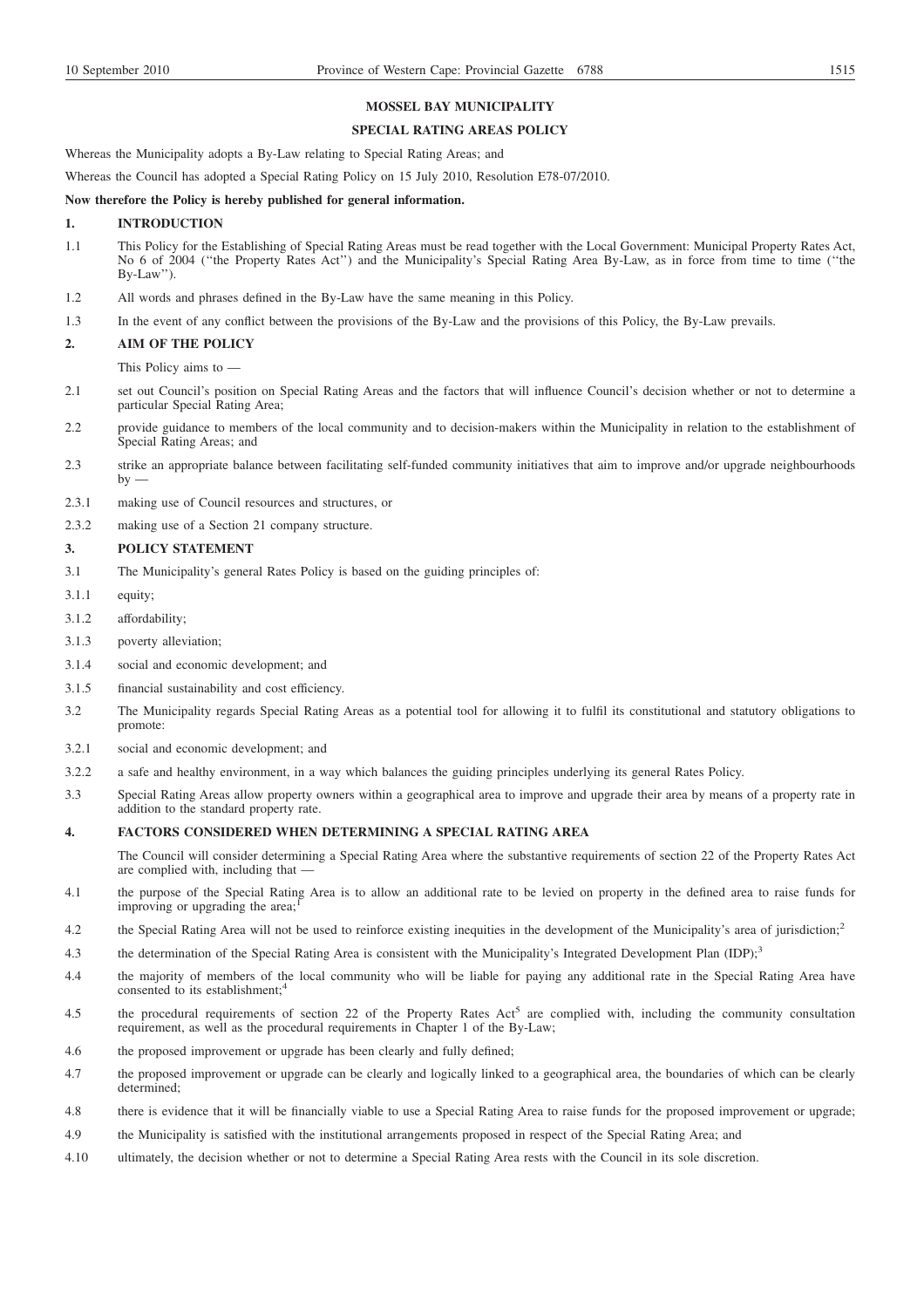### **5. CATEGORIES OF OWNERS / PROPERTIES FULLY EXEMPTED FROM PAYMENT OF THE ADDITIONAL RATE**

#### 5.1 **Indigent, Senior Citizens and Disabled Persons**

Registered owners of residential properties who are indigent, senior citizens and / or disabled persons qualify for a full exemption (100%) from paying the additional rate should they qualify in terms of the minimum criteria as set out below. The Special Rates Area has the option to further alleviate poverty by determining additional exemption criteria.

### 5.1.1 Minimum Registration Criteria for Indigent

In order to qualify for registration as an indigent, for a period not exceeding twelve months, an applicant must satisfy the following criteria:

- (a) the usage of the residential property must be predominantly private residential; and
- (b) the applicant must be—
	- (i) the registered owner of the residential property; or
	- (ii) an occupier of a child-headed household which is registered in the name of the deceased parents; or
	- (iii) a purchaser of a residential property from any of the spheres of Government on a delayed transfer basis; and
- (c) the gross total household income of the residential property may not exceed the maximum income of the Senior Citizens and Disabled Persons Rates Rebate Scheme which receives a 100% rates rebate as per the Municipality of Mossel Bay: Rates Policy; and
- (d) the applicant may not be the registered owner of more than one property; and
- (e) be a full-time occupant of the property; and
- (f) notwithstanding the aforesaid, owners of residential immovable property which have a Municipal value of R88 000.00, or less, or as determined by Council from time to time, will be deemed to meet the criteria in sub-item (a) to (e).

Council may amend the criteria as mentioned in sub-items (a) to (f) from time to time.

5.1.2 Minimum Registration Criteria for Senior Citizens and Disabled Persons

Registered owners of residential properties who are senior citizens and/or disabled persons qualify for special rebates according to gross monthly household income of all persons normally residing on that property. To qualify for the exemption a property owner must be a natural person and the owner of such a property which satisfies the requirements of the definition of residential property and must on 1 July of the financial year:

- (a) occupy the property as his/her normal residence; and
- (b) be at least 60 years of age or in receipt of a disability pension; and
- (c) be in receipt of a gross monthly household income (i.e. money earned or received from any source) including that of all persons normally residing on that property) not exceeding R8 000 as proven by the submission by the minimum of 3 months bank statements from all financial institutions; and
- (d) not be the owner of more than one property; and
- (e) provided that where the owner is unable to occupy the property due to no fault of his/her own, the spouse or minor children may satisfy the occupancy requirement; and
- (f) provided that a usufructuary will be regarded as the owner; and
- (g) provided that the criteria of a natural person may be waived at the sole discretion of the Chief Financial Officer (CFO) to allow for a property owned by a trust where the total number of beneficiaries meets all of the other requirements of the Rates Policy; and provided further that the gross monthly income of all persons residing on that property be added to the gross monthly income of the beneficiaries staying on that property.
- (h) The owner must submit the application by 31 March for this rebate to be granted for the financial year in which the application is submitted, failing which the rebate will not be granted.
- (i) Any owner who, during a financial year, meets all the above criteria may apply to receive the exemption from the date of receipt of the application for the next financial year.
- (j) In exceptional circumstances the Council may approve the granting of this exemption even though the applicant owns additional properties for which a market related rental is included in the gross monthly household income.

# 5.2 **Valuation Threshold**

All improved residential properties that have a municipal valuation of R88 000 or less will be exempt from paying additional rates. These residential properties, therefore, qualify for a 100% exemption of the additional rates.

## 5.3 **Religious Institutions**

All properties registered in the name of and used primarily as a place of worship by a Religious Community, including an official residence registered in the name of that community which is occupied by an office bearer of that community who officiates at services at that place of worship may be fully exempted (100%) from paying additional rates.

Properties used primarily as an office of a Religious Community or property used as parking, camping sites not operated for gain and cemeteries for that Religious Community will receive a fully exemption (100%) for additional rates.

In exceptional circumstances the Chief Financial Officer may accept that a property registered in a name other than that of the religious organisation be regarded as the property of a religious community if it can be proven that the registration is merely to facilitate transfer of the property into the name of the religious community.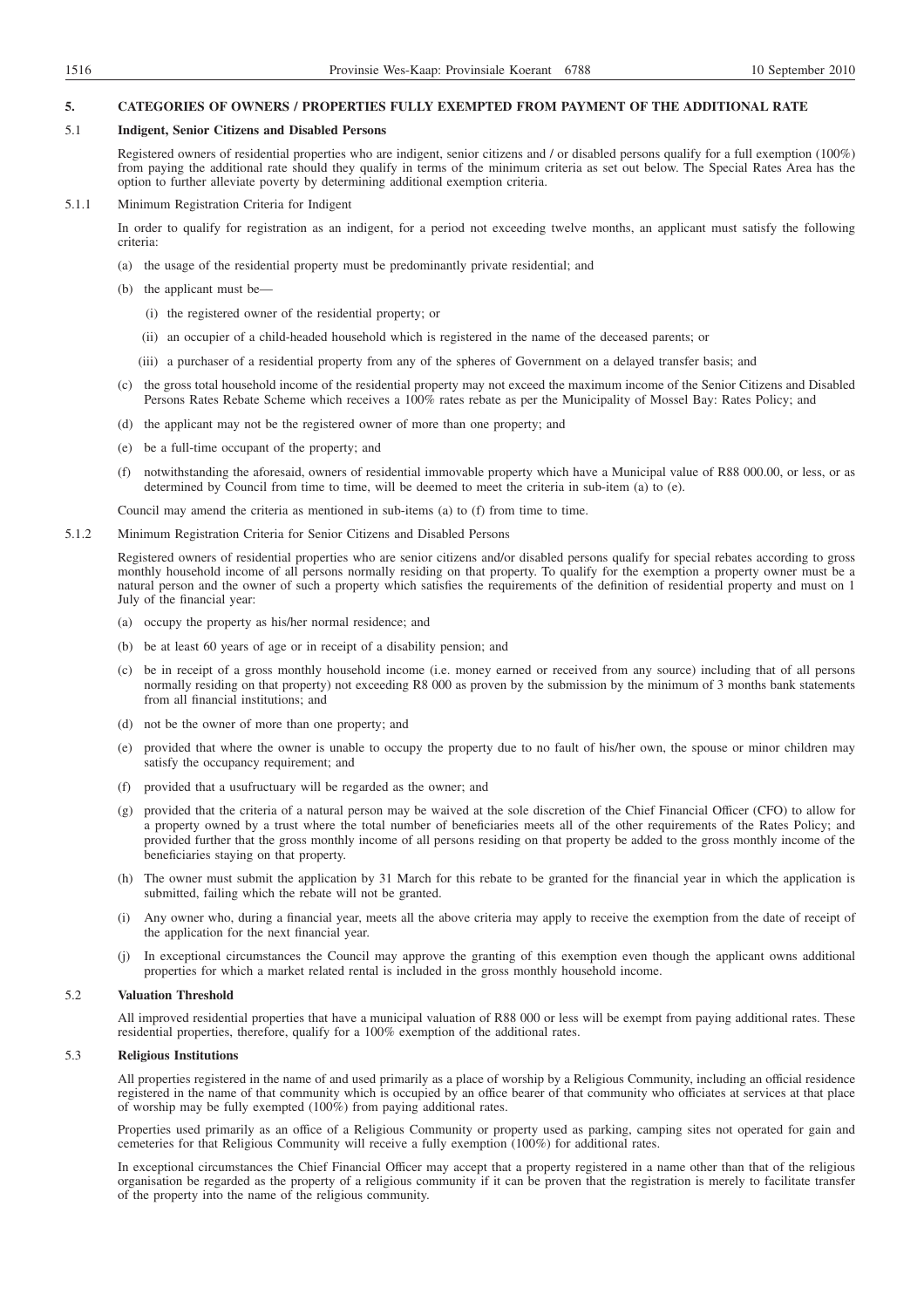At the request of the CFO, religious organisations may be required to provide proof to the Municipal Valuer that their properties are still being used for religious purposes.

## 5.4 **Council Owned Properties**

Only municipal properties used predominantly for official municipal business may be full exempted (100%) from paying additional rates.

#### 5.5 **Implementation Procedure**

All categories of property or owners that qualify in terms of the minimum requirements listed in 5.1, must register first with the Municipality before supplying the SRA with the relevant proof of registration. On receipt of this proof, the SRA can fully exempt (100%) the property or owner from paying the additional rate.

Should the SRA apply additional exemption criteria, the qualifying property owners must register directly with the Municipality. The Municipality must keep a record with proof of all properties that are exempted from paying the additional rate. This list must be supplied to the SRA when the membership list is finalised each financial year.

### **6. PROCESS**

- 6.1 The flow chart gives the time line of the process which must be completed by mid-January of the financial year preceding the establishment of the Special Rating Area. (Available as Annexure 1)
- 6.2 This Policy sets out —
- 6.2.1 guidelines and requirements in relation to institutional arrangements for Special Rating Areas (paragraph 7 7);
- 6.2.2 the further requirements which must be followed (paragraph 88); and
- 6.2.3 the information which needs to be submitted to the Municipality in order to motivate a request for determination of a Special Rating Area (paragraph 9).

### **7. INSTITUTIONAL ARRANGEMENTS**

Section 22 of the Property Rates Act is not prescriptive as to the structural arrangements which need to be put in place to administer a Special Rating Area. The two broad structural arrangements that will be supported by the Chief Financial Officer (CFO) are the following:

## 7.1 **Administration by the Municipality**

If the applicant chooses to use the Municipality as its service provider the following must be adhered to:

- (a) the proposed improvements or upgrades must meet the aims and objects of this Policy;
- (b) the respective Directorate(s) must enter into an agreement to provide or manage the required services;
- (c) the necessary support for the proposed improvements or upgrades must be obtained;
- (d) the CFO must establish separate accounting and record-keeping systems in respect of the income derived from the additional rate as set out in the Municipal Property Rates Act;<sup>6</sup> and
- (e) the CFO will pay any expenses out of income generated by the additional.

## 7.2 **Administration by the Section 21 Company**

- 7.2.1 If the applicant proposes that the services/upgrades will be managed and implemented by them, the Municipality will require the ratepayers within the Special Rating Area to establish and participate in an appropriate structure to carry out planning, contracting, financial control and administrative functions within the Special Rating Area.
- 7.2.2 This option does not entail ratepayers setting the additional rate, which under law can only be done by the Council, instead, ratepayers will recommend the annual budget amount of the additional rate to the Municipality by 31 January, with appropriate motivation, and the Council will consider the recommendation during its budgeting process.
- 7.2.3 The ''administration by the section 21 company'' option gives a higher degree of control and autonomy to ratepayers and, from the perspective of ratepayers who have promoted the Special Rating Area, may be the preferred option.
- 7.2.4 Because this option places funds collected by government in the hands of the private sector, the requirements set out in this Policy must be met.
- 7.2.5 The functions of the structure would include:
	- (a) determining the funding required each year and making a recommendation to the CFO that the funding be approved as part of the Municipality's annual budget;
	- (b) appointing contractors to effect the improvement(s) or upgrade(s); and
	- (c) receiving the additional rate collected by the Municipality and expending the funds to the contractors.
- 7.2.6 Structural requirements when administrated by the Section 21 Company:
	- (a) before the Municipality will consider allowing ratepayers in a Special Rating Area to carry out administrative and other functions in relation to the area, it must be satisfied that an appropriate structure has been put in place for that purpose. The Municipality will require the ratepayers to establish a section 21 company (company not for gain) as per the Companies Act, No. 61 of 1973 (''the Companies Act'') for that purpose;
	- (b) the founding documentation in relation to the structure established by ratepayers (the Memorandum and Articles of Association) must be approved in writing by the CFO or his or her nominee;
	- (c) the section 21 company must be managed under the Companies Act, No. 61 of 1973 and also comply with any other legislation as a result of the financial connection to Council; and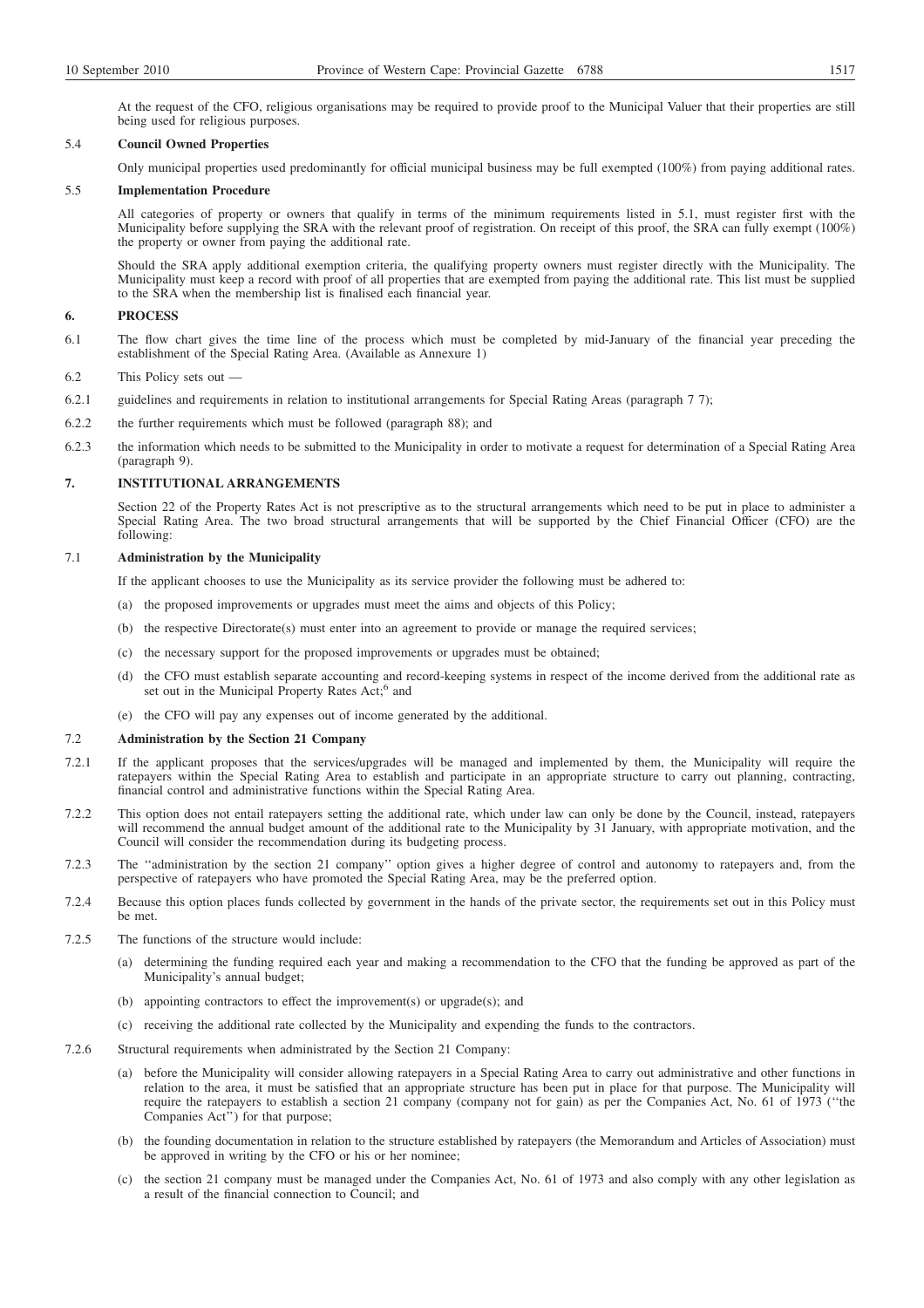- (d) the section 21 company must give a written notice of the intention to hold an Annual General Meeting on the date stated in the notice by advertising in the local newspapers and one daily newspaper.
- (e) a pro forma Memorandum and Articles of Association, drafted for the purpose of a section 21 company set up as a Special Rating Area, is available as Schedule 2.

# **8. APPLICATION FOR THE ESTABLISHMENT OF A SPECIAL RATING AREA**

The process for establishing Special Rating Areas as set out in Chapter 1 of the By-Law must be followed, whether the Special Rating Area is to be administered by the Municipality or by a section 21 company.

# **9. MOTIVATING A SPECIAL RATING AREA**

## 9.1 **The motivation report must contain —**

- 9.1.1 a list of all rateable properties within the proposed Special Rating Area, contact details of all owners and the value of each property as set out in the Council's general valuation. Differentiation between categories of properties, as provided for in section 8 of the Property Rates Act, must be considered;
- 9.1.2 a diagram clearly indicating the boundaries of the proposed Special Rating Area;
- 9.1.3 whether the Special Rating Area is to be administered by the Municipality or by a section 21 company;
- 9.1.4 an executive summary of the improvement or upgrade proposed for the Special Rating Area as set out in the Implementation Plan;
- 9.1.5 an explanation of how the proposed improvement or upgrade is linked to the geographical area of the proposed Special Rating Area;
- 9.1.6 an explanation of why the proposed Special Rating Area will not reinforce existing inequities in the development of the Municipality;
- 9.1.7 an explanation of how the Special Rating Area, if determined, will be consistent with the Municipality's IDP;
- 9.1.8 an explanation of the institutional arrangements proposed in relation to the Special Rating Area;
- 9.1.9 proof of the consent of the majority of the members of the local community in the proposed Special Rating Area who will be liable for paying the additional rate (a pro forma consent form is available as Schedule 3);
- 9.1.10 proof of the notice of the public meeting or meetings contemplated in the By-Law;
- 9.1.11 minutes of the public meeting(s); and
- 9.1.12 compilation date.

## 9.2 **The Implementation Plan for the proposed improvements or upgrades must at least address the following:**

- 9.2.1 those services which will improve and upgrade the Special Rating Area;
- 9.2.2 how the proposed improvements or upgrades will be implemented;
- 9.2.3 by when the proposed improvements or upgrades will be achieved; and
- 9.2.4 an implementation program, which clearly indicates implementation milestones, dates and responsibilities. (Schedule 4 provides a template).

## 9.3 **The budget for the proposed improvements or upgrades must at least address the following:**

- 9.3.1 an annual budget per line item commencing on 1 July of the first year and end on 30 June of the last year of the term; and
- 9.3.2 a budget split for the provision of improvements or upgrades between the different categories of properties.
- 9.3.3 Paragraph 1212 of this Policy defines the financial controls required.

### **10. EXTENSION AND/OR RENEWAL OF TERM**

In the event that a Special Rating Area seeks to renew the term over which it will operate or extend its boundaries, then the procedures set out in Chapter 3 of the By-Law must be followed.

# **11. DISSOLUTION**

The Special Rating Area may be dissolved by resolution of the Council, subject to the provisions of section 15 of the By-Law.

## **12**. **FINANCIAL CONTROL**

- 12.1 As stated in the By-Law, the amount of any additional rate levied in a Special Rating Area is determined by the Council. The additional rate is imposed by the Council, is a debt owing to the Municipality and is payable and collected in the same manner as other property rates imposed by the Council.
- 12.2 Before the Municipality will pay over any additional rate collected to the governing body of the ratepayers' management structure, the management structure and the Municipality must have concluded a written finance agreement regulating, amongst other things:
- 12.2.1 the mechanisms and manner of payment;
- 12.2.2 how the additional rate is to be held by the management structure;
- 12.2.3 any parameters relating to expenditure;
- 12.2.4 any obligations on the management structure to take out and maintain appropriate insurance.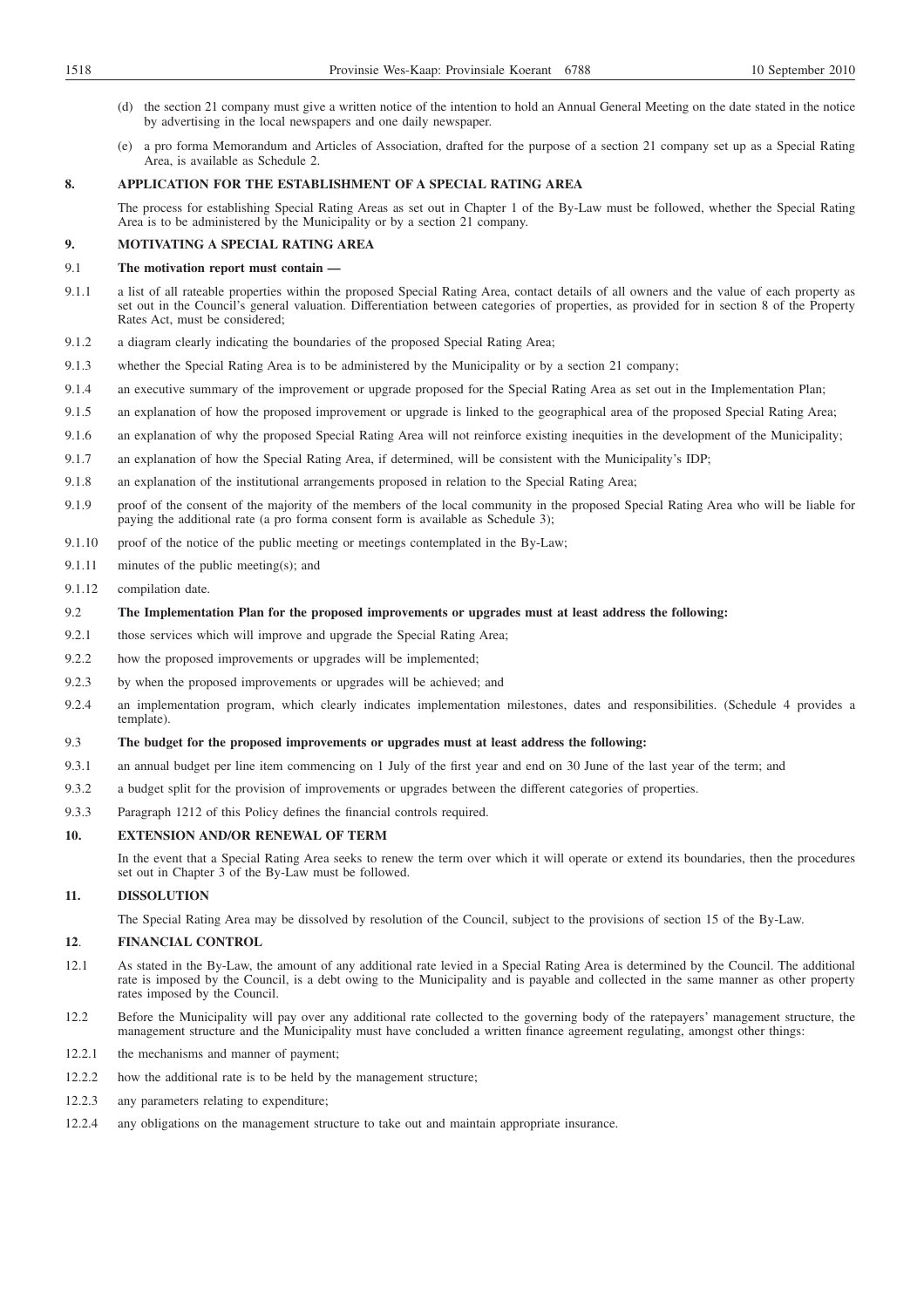Unless otherwise agreed by the Municipality Manager or his/her nominee, the Municipality shall not be liable for any costs incurred by ratepayers within the relevant proposed Special Rating Area in respect of the implementation of the steps set out in this Policy and in the By-Law.

- ————————— 1 Section 22(1)(b)
- 2 Section 22(4)
- 3 Section 22(4)
- 4 Section 22(2)(b)
- 5 Section 22(2)(a)
- 6 Section 22(3)(c)(i)

## 10 September 2010 22324

## **MOSSELBAAI MUNISIPALITEIT**

# **BELEID OOR SPESIALE AANSLAGGEBIEDE**

Aangesien die Munisipaliteit van Mosselbaai 'n Verordening insake Spesiale Aanslaggebiede aanvaar het; en

Aangesien die Raad 'n Beleid oor Spesiale Aanslaggebiede aanvaar het op 15 Julie 2010, Besluit E78-07/2010.

# **Derhalwe word die Beleid hiermee gepubliseer vir algemene inligting.**

## **1. INLEIDING**

- 1.1 Hierdie Beleid oor Spesiale Aanslaggebiede moet saamgelees word met die Wet op Plaaslike Regering: Munisipale Eiendomsbelasting, Wet 6 van 2004 (hierna 'die Wet op Eiendomsbelasting') en die Mosselbaai Munisipaliteit Verordening op Spesiale Aanslaggebiede (hierna 'die Verordening'), soos van tyd tot tyd van krag.
- 1.2 Alle woorde en sinsnedes wat in die Verordening omskryf is, het dieselfde betekenis in hierdie beleid.
- 1.3 In geval van enige strydigheid tussen die bepalings van die Verordening en die bepalings van hierdie beleid, sal die Verordening geld.

#### **2. DOEL VAN DIE BELEID**

Hierdie beleid stel dit ten doel —

- 2.1 om die Raad se standpunt oor Spesiale Aanslaggebiede, en die faktore wat die Raad se besluit kan beïnvloed om 'n besondere Spesiale Aanslaggebied te bepaal of nie, uiteen te sit;
- 2.2 om lede van die plaaslike gemeenskap en besluitnemers in die Munisipaliteit van leiding te voorsien met betrekking tot die totstandkoming van Spesiale Aanslaggebiede;
- 2.3 om die korrekte balans te vind vir die aanmoediging van selfgefinansierde gemeenskapsprojekte wat daarop gemik is om woonbuurte te verbeter en/of op te knap deur
- 2.3.1 die gebruik van Raadshulpbronne en -strukture; en
- 2.3.2 die gebruik van 'n Artikel 21-maatskappystruktuur.

### **3. BELEIDSTELLING**

- 3.1 Die Munisipaliteit se algemene Beleid oor Eiendomsbelasting berus op die beginsels van
- 3.1.1 billikheid;
- 3.1.2 bekostigbaarheid;
- 3.1.3 armoedeverligting;
- 3.1.4 maatskaplike en ekonomiese ontwikkeling; en
- 3.1.5 finansiële volhoubaarheid en kostedoeltreffendheid.
- 3.2 Die Munisipaliteit beskou Spesiale Aanslaggebiede as 'n moontlike instrument waardeur dit sy grondwetlike en statutêre verpligtinge kan nakom om
- 3.2.1 maatskaplike en ekonomiese ontwikkeling te bewerkstellig; en
- 3.2.2 om 'n veilige en gesonde omgewing daar te stel op 'n manier wat die beginsels waarop die algemene Beleid oor Eiendomsbelasting berus, te balanseer.
- 3.3 Spesiale Aanslaggebiede stel grondeienaars in 'n geografiese gebied daartoe in staat om hul gebied met behulp van eiendomsbelasting bykomend tot die standaard-eiendomsbelasting te verbeter en op te knap.

## **4. FAKTORE WAT MET DIE BEPALING VAN 'N SPESIALEAANSLAGGEBIED IN AG GENEEM WORD**

Die Raad sal oorweeg om 'n Spesiale Aanslaggebied te bepaal waar die wesenlike vereistes van artikel 22 van die Wet op Eiendomsbelasting nagekom word, en waar: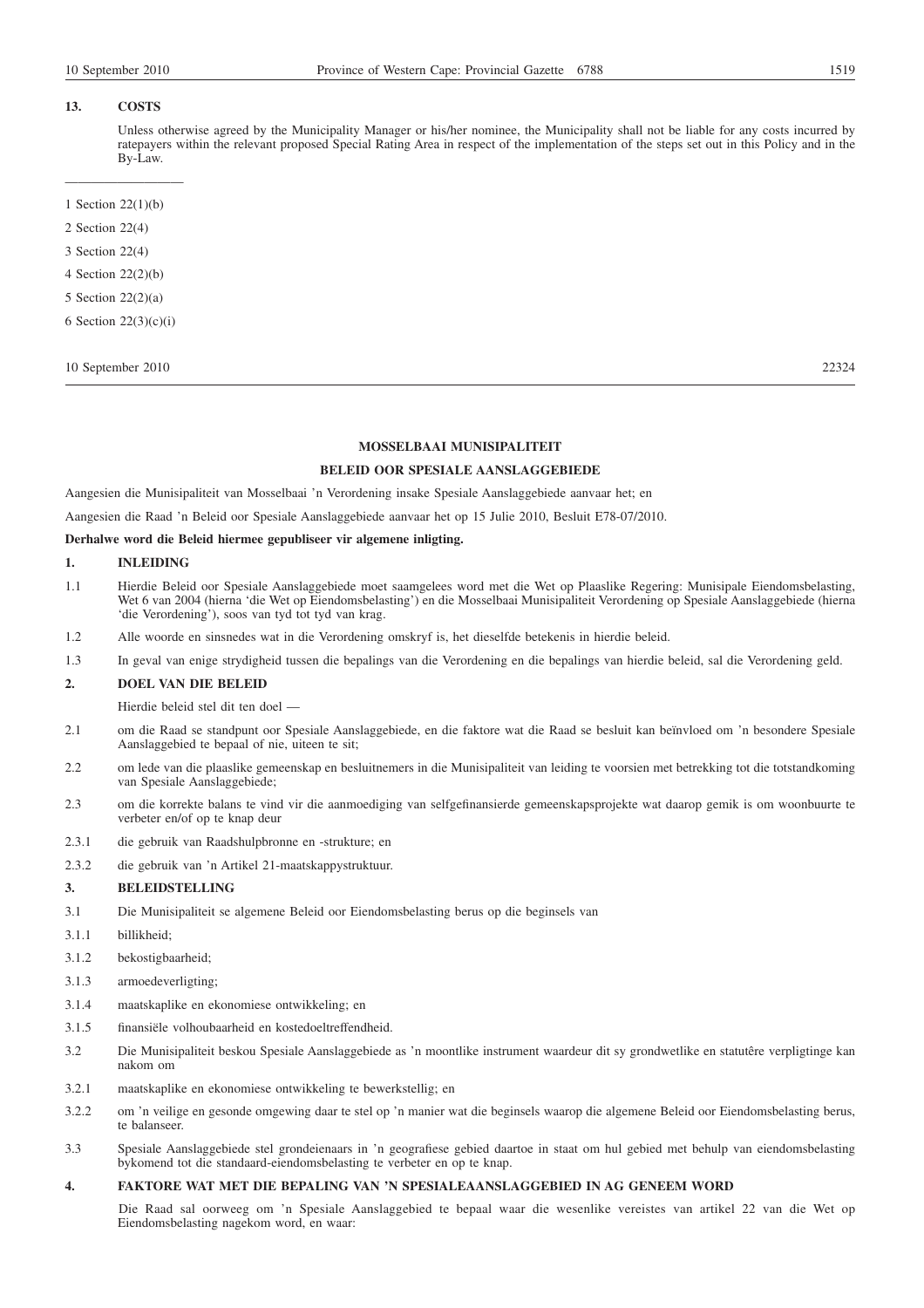- 4.1 die doel van die Spesiale Aanslaggebied is om 'n bykomende belasting op eiendom in die omskrewe gebied te hef ten einde fondse te genereer vir die verbetering of opknapping van die gebied;<sup>1</sup>
- 4.2 die Spesiale Aanslaggebied nie gebruik sal word om bestaande ongelykhede in die ontwikkeling van die Munisipaliteit se regsgebied te versterk nie;<sup>2</sup>
- 4.3 die bepaling van die Spesiale Aanslaggebied met die Munisipaliteit se Geïntegreerde Ontwikkelingsplan (GOP) strook;<sup>3</sup>
- 4.4 die meerderheid van die lede van die plaaslike gemeenskap, wat enige bykomende belasting in die Spesiale Aanslaggebied sal moet betaal, tot die instelling van die gebied toegestem het;
- 4.5 die prosedureële vereistes van artikel 22 van die Wet op Eiendomsbelasting<sup>5</sup> nagekom word, wat die vereiste oor gemeenskapsoorleg sowel as die prosessuele vereistes in hoofstuk 1 van die Verordening insluit;
- 4.6 die voorgestelde verbetering of opknapping duidelik en volledig omskryf is;
- 4.7 die voorgestelde verbetering of opknapping duidelik en logies aan 'n geografiese gebied met duidelik afgebakende grense verbind kan word;
- 4.8 daar bewyse bestaan dat dit finansieel lewensvatbaar sal wees om 'n Spesiale Aanslaggebied te gebruik om fondse te genereer vir die voorgestelde verbetering of opknapping;
- 4.9 die Munisipaliteit tevrede is met die voorgestelde institusionele reëlings met betrekking tot die Spesiale Aanslaggebied; en
- 4.10 die besluit om 'n Spesiale Aanslaggebied te bepaal of nie, uiteindelik by die Raad berus, en geheel na die Raad se eie goeddunke geneem word.

## **5. EIENAARS-/EIENDOMSKATEGORIEË WAT TEN VOLLE VAN DIE BETALING VAN DIE BYKOMENDE BELASTING VRYGESTEL WORD**

# 5. 1 **Deernisgevalle, senior burgers en persone met gestremdhede**

Deernisgevalle, senior burgers en/of persone met gestremdhede wat die geregistreerde eienaars van residensiële eiendom is, kom vir 'n volle vrystelling (100%) van die bykomende belasting in aanmerking indien hulle binne die minimum maatstawwe, soos hier onder uiteengesit, val. Die Spesiale Aanslaggebied kan ook kies om armoede verder te verlig deur bykomende vrystellingsmaatstawwe te bepaal.

5.1.1 Minimum registrasiemaatstawwe vir deernisgevalle

Ten einde vir 'n maksimum tydperk van twaalf maande vir registrasie as 'n deernisgeval in aanmerking te kom, moet 'n aansoeker aan onderstaande maatstawwe voldoen:

- (a) Die residensiële eiendom moet hoofsaaklik vir privaat residensiële doeleindes gebruik word; en
- (b) Die aansoeker moet:
	- (i) die geregistreerde eienaar van die residensiële eiendom wees; of
	- (ii) 'n inwoner van 'n huishouding wees waarvan 'n kind die hoof is en in die naam van die afgestorwe ouer(s) geregistreer is; of
	- (iii) 'n koper op 'n uitgestelde oordraggrondslag wees van 'n residensiële eiendom vanaf enige regeringsfeer; en
- (c) die totale bruto huishoudelike inkomste van die residensiële eiendom mag nie die maksimum inkomste oorskry van die belastingkortingstelsel vir Senior Burgers en Persone met Gestremdhede waarvolgens voormelde persone ingevolge die Munisipaliteit van Mosselbaai se Beleid oor Eiendomsbelasting volle vrystelling van belasting ontvang nie; en
- (d) die aansoeker mag nie die geregistreerde eienaar van meer as een eiendom wees nie; en
- (e) die aansoeker moet voltyds op die eiendom woon; en
- (f) nieteenstaande voormelde, sal daar veronderstel word dat die eienaars van vaste residensiële eiendom met 'n Munisipale waarde van R88 000 of minder, of soos van tyd tot tyd deur die Raad bepaal, aan die maatstawwe in sub-item (a) tot (e) hier bo voldoen.

Die Raad kan die maatstawwe soos in sub-items (a) tot (f) hierbo uiteengesit van tyd tot tyd wysig.

### 5.1.2 Minimum registrasiemaatstawwe vir senior burgers en persone met gestremdhede

Senior burgers en/of persone met gestremdhede wat die geregistreerde eienaars van residensiële eiendom is, kan, na gelang van die bruto maandelikse huishoudelike inkomste van alle persone wat gewoonlik op die eiendom woon, spesiale kortings ontvang. Om vir sodanige korting in aanmerking te kom, moet 'n eiendomseienaar 'n natuurlike persoon wees; moet hy/sy die eienaar wees van 'n eiendom wat aan die vereistes van die omskrywing van residensiële eiendom voldoen; en moet die eienaar op 1 Julie van die betrokke boekjaar:

- (a) die eiendom as sy/haar gewone woonplek bewoon; en
- (b) minstens 60 jaar oud wees of 'n ongeskiktheidspensioen ontvang; en
- (c) 'n bruto maandelikse huishoudelike inkomste (d.w.s. geld wat uit enige bron verdien of ontvang word, wat die inkomste van alle persone insluit wat gewoonlik op daardie eiendom woon) van nie meer nie as R8 000 nie, soos gestaaf deur die indiening van minstens drie maande se bankstate van alle finansiële instellings waar rekeninge gehou word; en
- (d) nie die eienaar van meer as een eiendom wees nie; en
- (e) met dien verstande dat waar die eienaar weens omstandighede buite sy/haar beheer nie daartoe in staat is om op die eiendom te woon nie, sy/haar eggenoot of minderjarige kinders aan die bewoningsvereiste kan voldoen; en
- (f) dat 'n vruggebruiker as die eienaar beskou sal word; en
- (g) dat die maatstawwe van 'n natuurlike persoon geheel na die Hoof: Finansiële Beampte (HFB) se eie goeddunke laat vaar kan word om voorsiening te maak vir 'n eiendom in besit van 'n trust, waar die totale getal begunstigdes aan al die ander vereistes van die Beleid oor Eiendomsbelasting voldoen; en voorts dat die bruto maandelikse inkomste van alle persone wat op daardie eiendom woon by die bruto maandelikse inkomste van die begunstigdes wat op die eiendom woon, getel word.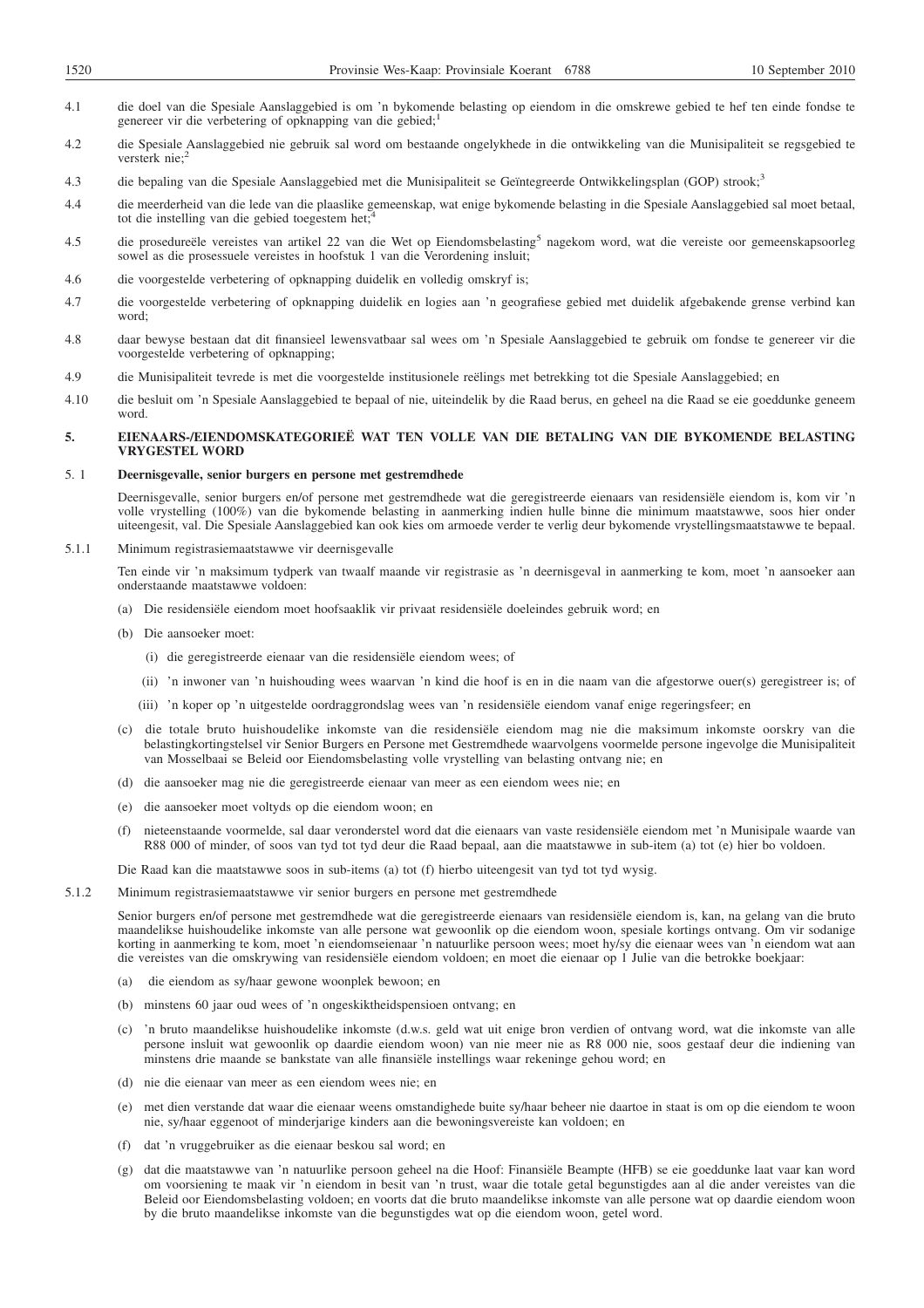- (h) Die eienaar moet teen 31 Maart aansoek doen ten einde hierdie korting in die boekjaar waarin die aansoek ingedien word, te ontvang. Indien die eienaar versuim om dit te doen, sal geen korting toegestaan word nie.
- (i) Enige eienaar wat in die loop van 'n boekjaar aan al bostaande maatstawwe voldoen, kan aansoek doen om die kwytskelding vanaf die datum van ontvangs van die aansoek vir die volgende boekjaar.
- (j) In buitengewone omstandighede kan die Raad vrystelling goedkeur, selfs al besit die aansoeker bykomende eiendomme waarvoor 'n markverwante huurinkomste by die bruto maandelikse huishoudelike inkomste ingesluit is.

#### 5.2 **Waardasiedrempel**

Alle verbeterde residensiële eiendomme met 'n munisipale waarde van R88 000 of minder is vrygestel van bykomende belasting. Hierdie residensiële eiendomme kom dus vir 100% vrystelling van die bykomende belasting in aanmerking.

## 5.3 **Godsdienstige instellings**

Alle eiendomme wat in die naam van 'n godsdienstige gemeenskap geregistreer is, en hoofsaaklik as 'n aanbiddingsplek deur sodanige gemeenskap gebruik word, en wat 'n amptelike woning insluit wat in die naam van daardie gemeenskap geregistreer is en deur 'n ampsdraer van die gemeenskap bewoon word, en wat dienste by sodanige aanbiddingsplek lei, kan volle vrystelling (100%) van bykomende belasting ontvang.

Eiendomme wat hoofsaaklik gebruik word as 'n kantoor van 'n godsdienstige gemeenskap, of as parkeerterreine of as kampeerterreine wat sonder winsbejag bedryf word, en begraafplase wat vir daardie godsdienstige gemeenskap gebruik word, sal volle vrystelling (100%) van bykomende belasting ontvang.

In buitengewone omstandighede kan die HFB aanvaar dat 'n eiendom wat in 'n ander naam as dié van die godsdienstige organisasie geregistreer is, as die eiendom van 'n godsdienstige gemeenskap beskou word, mits daar bewys kan word dat dié registrasie bloot was om die oordrag van die eiendom na die godsdienstige gemeenskap te fasiliteer.

Op versoek van die HFB, kan godsdienstige organisasies versoek word om aan die Munisipale Waardeerder te bewys dat hul eiendomme steeds vir godsdienstige doeleindes gebruik word.

### 5.4 **Raadseiendomme**

Slegs munisipale eiendomme wat hoofsaaklik vir amptelike munisipale sake gebruik word, kan volle vrystelling (100%) van die bykomende belasting ontvang.

# 5.5 **Implementeringsprosedure**

Alle kategorieë van eiendomme of eienaars wat aan die minimum vereistes van paragraaf 5.1 voldoen, moet eers by die Munisipaliteit registreer voordat hulle die SAG van die tersaaklike registrasiebewys voorsien. By ontvangs van sodanige registrasiebewys kan die SAG volle vrystelling (100%) van bykomende belasting aan die eiendom of eienaar toestaan.

Indien die SAG bykomende vrystellingsmaatstawwe instel, moet die grondeienaars, wat aan sodanige bykomende maatstawwe voldoen, regstreeks by die Munisipaliteit registreer. Die Munisipaliteit moet rekord hou van watter eiendomme van die bykomende belasting vrygestel word. Sodanige lys van eiendomme moet aan die SAG voorsien word ten einde die ledelys vir die boekjaar te finaliseer.

### **6. PROSES**

- 6.1 Die vloeidiagram is, dui die tydsbestek van die proses aan wat teen die middel van Januarie van die boekjaar wat die instelling van die Spesiale Aanslaggebied voorafgaan, afgehandel moet wees. (Beskikbaar as Bylae 1)
- 6.2 Hierdie Beleid sit onderstaande uiteen:
- 6.2.1 Die riglyne en vereistes met betrekking tot die institusionele reëlings vir Spesiale Aanslaggebiede (paragraaf 7)
- 6.2.2 Die verdere vereistes waaraan voldoen moet word (paragraaf 8) en
- 6.2.3 Die inligting wat by die Munisipaliteit ingedien moet word ten einde 'n versoek vir die bepaling van 'n spesiale-aanslaggebied te motiveer  $(paragraaf 9)$

## **7. INSTITUSIONELE REËLINGS**

Artikel 22 van die Wet op Eiendomsbelasting is nie voorskriftelik met betrekking tot die strukturele reëlings vir die administrasie van 'n Spesiale Aanslaggebied nie. Die twee algemene strukturele reëlings wat die Hoof: Finansiële Beampte (HFB) sal ondersteun, is die volgende:

### 7.1 **Administrasie deur die Munisipaliteit**

Indien die aansoeker kies om die Munisipaliteit as diensverskaffer te gebruik, moet daar aan onderstaande voldoen word:

- (a) Die voorgestelde verbeterings of opknappings moet met die doelwitte en oogmerke van hierdie Beleid strook;
- (b) Die tersaaklike/onderskeie Direktorat(e) moet 'n ooreenkoms aangaan om die vereiste dienste te lewer of te bestuur.
- (c) Die nodige steun vir die voorgestelde verbeterings of opknappings moet verkry word.
- (d) Die HFB moet afsonderlike rekeningkundige en rekordstelsels met betrekking tot die inkomste uit die bykomende belasting instel, soos in die Wet op Eiendomsbelasting uiteengesit; en<sup>6</sup>
- (e) Die HFB sal enige koste uit die inkomste van die bykomende belasting dek.

## 7.2 **Administrasie deur die Artikel 21-maatskappy**

- 7.2.1 Indien die aansoeker voorstel dat hul self die dienste/opknappings wil bestuur en in werking stel, sal die Munisipaliteit van die belastingbetalers in die Spesiale Aanslaggebied verwag om 'n toepaslike struktuur te skep én daaraan deel te neem ten einde beplanning, kontraktering, finansiële beheer en administratiewe pligte in die Spesiale Aanslaggebied uit te voer.
- 7.2.2 Hierdie opsie behels nie dat belastingbetalers die bykomende belasting vasstel nie, welke funksie volgens wet slegs deur die Raad vervul kan word. Die belastingbetalers sal egter teen 31 Januarie die jaarlikse begrote bedrag van die bykomende belasting mét 'n toepaslike motivering by die Munisipaliteit aanbeveel, en die Raad sal die aanbeveling gedurende die begrotingsproses oorweeg.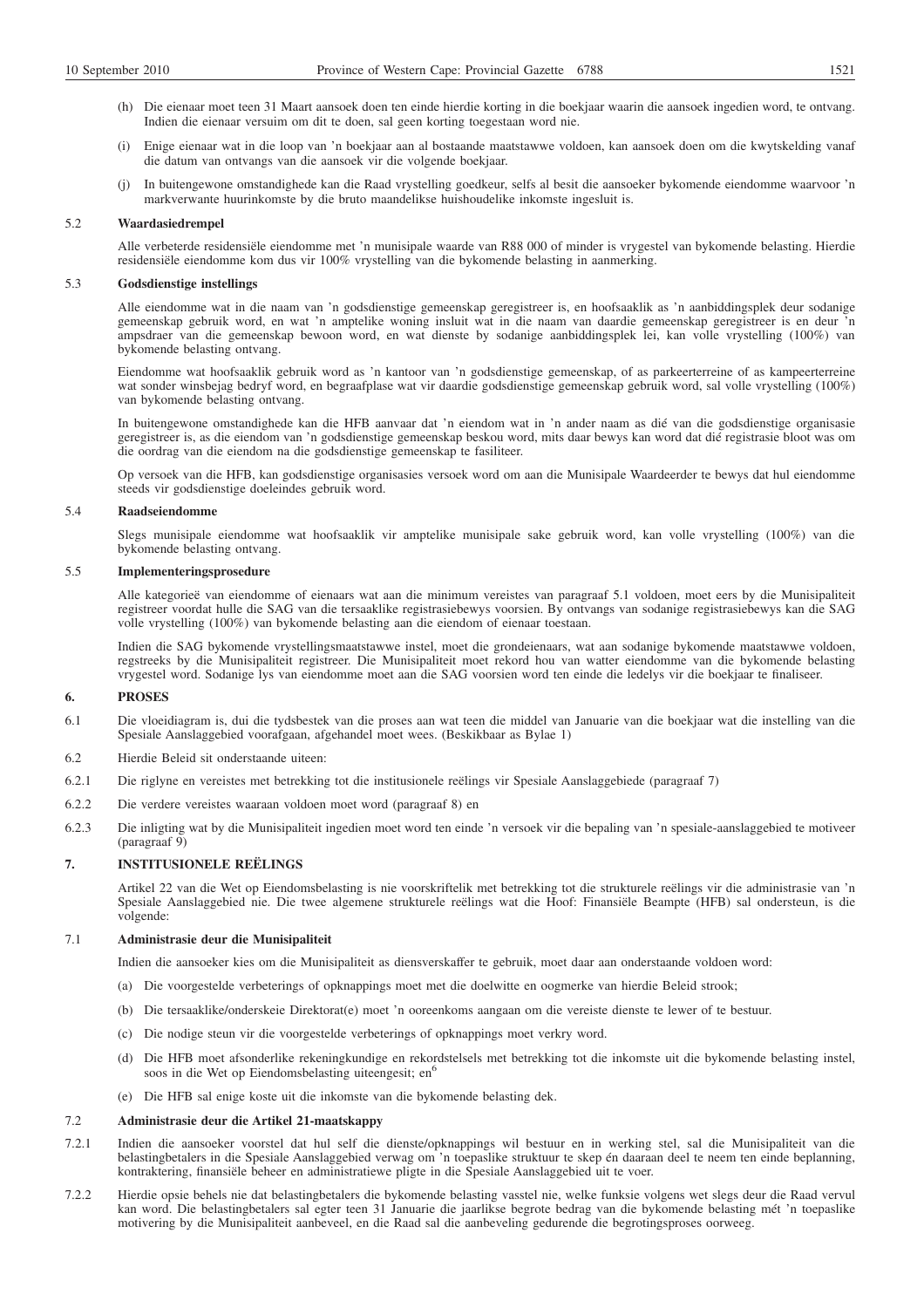- 7.2.3 Die administrasie deur 'n Artikel 21-maatskappy metode verleen 'n groter mate van beheer en outonomiteit aan belastingbetalers, en kan uit die perspektief van die belastingbetalers wat die Spesiale Aanslaggebied voorstaan die voorkeurmetode wees.
- 7.2.4 Aangesien hierdie metode geld, wat deur die regering ingesamel word, aan die privaat sektor toevertrou, moet daar stiptelik aan die vereistes van hierdie Beleid voldoen word.
- 7.2.5 Die funksies van die bestuurstruktuur sal die volgende insluit:
	- (a) Die bepaling van die befondsing wat elke jaar benodig word, en 'n aanbeveling by die HFB dat die geld as deel van die Munisipaliteit se jaarlikse begroting goedgekeur word.
	- (b) Die aanstelling van kontrakteurs om die verbetering(s) of opknapping(s) uit te voer.
	- (c) Die ontvangs van die bykomende belasting wat deur die Munisipaliteit ingevorder word, en die oorbetaling van sodanige geld aan die kontrakteurs.
- 7.2.6 Strukturele vereistes in geval van administrasie deur 'n Artikel 21-maatskappy:
	- Voordat die Munisipaliteit dit sal oorweeg om belastingbetalers in 'n Spesiale Aanslaggebied toe te laat om administratiewe en ander funksies met betrekking tot die gebied te vervul, moet daar tot die Munisipaliteit se bevrediging bewys word dat 'n toepaslike struktuur vir daardie doel bestaan. Hiervoor sal die Munisipaliteit van belastingbetalers verwag om 'n Artikel 21-maatskappy (maatskappy sonder winsbejag) ooreenkomstig die Maatskappyewet, Wet 61 van 1973, op te rig.
	- (b) Die oprigtingsdokumente met betrekking tot die struktuur wat die belastingbetalers instel (d.w.s. die Statute en Akte van Oprigting) moet skriftelik deur die HFB of sy/haar genomineerde goedgekeur word.
	- (c) Die Artikel 21-maatskappy moet ingevolge die Maatskappyewet, Wet 61 van 1973, bestuur word, en moet ook aan enige ander wetgewing as gevolg van sy finansiële verbondenheid aan die Raad voldoen.
	- (d) Die Artikel 21-maatskappy moet skriftelik kennis gee van die voorneme om 'n Algemene Jaarvergadering te hou op 'n datum soos in sodanige kennisgewing aangedui, deur die kennisgewing in die plaaslike koerante en een dagblad te adverteer.
	- (e) 'n Pro forma akte van oprigting en statute wat met die oog op 'n Artikel 21-maatskappy vir 'n Spesiale Aanslaggebied opgestel is, is beskikbaar as Bylae 2.

## **8. AANSOEK OM DIE INSTELLING VAN 'N SPESIALE AANSLAGGEBIED**

Die proses vir die instelling van 'n Spesiale Aanslaggebied soos in Hoofstuk 1 van die verordening uiteengesit, moet gevolg word, ongeag of die Spesiale Aanslaggebied deur die Munisipaliteit of 'n Artikel 21-maatskappy geadministreer sal word.

### **9. MOTIVERING VIR 'N SPESIALE AANSLAGGEBIED**

## 9.1 **Die motiveringsverslag moet die onderstaande bevat:**

- 9.1.1 'n Lys van alle belasbare eiendomme binne die voorgestelde Spesiale Aanslaggebied, kontakbesonderhede van alle eienaars, sowel as die waarde van elke eiendom ingevolge die Raad se algemene waardasie. Onderskeid tussen eiendomskategorieë waarvoor artikel 8 van die Wet op Eiendomsbelasting voorsiening maak, moet oorweeg word.
- 9.1.2 'n Diagram wat die grense van die voorgestelde Spesiale Aanslaggebied duidelik aandui
- 9.1.3 Of die Spesiale Aanslaggebied deur die Munisipaliteit of 'n Artikel 21-maatskappy geadministreer sal word
- 9.1.4 'n Opsomming van die verbetering of opknapping wat vir die Spesiale Aanslaggebied voorgestel word, soos in die implementeringsplan vervat
- 9.1.5 'n Verduideliking van hoe die voorgestelde verbetering of opknapping met die geografiese gebied van die voorgestelde Spesiale Aanslaggebied verband hou
- 9.1.6 'n Verduideliking hoekom die voorgestelde Spesiale Aanslaggebied nie bestaande ongelykhede in die ontwikkeling van die Munisipaliteit sal versterk nie
- 9.1.7 'n Verduideliking van hoe die Spesiale Aanslaggebied, indien bepaal, met die Munisipaliteit se Geïntegreerde Ontwikkelingsplan (GOP) sal strook.
- 9.1.8 'n Verduideliking van die institusionele reëlings wat ten opsigte van die Spesiale Aanslaggebied voorgestel word.
- 9.1.9 Bewys van toestemming van die meerderheid van die lede van die plaaslike gemeenskap in die voorgestelde aanslaggebied wat die bykomende belasting sal moet betaal ('n pro forma-toestemmingsvorm is beskikbaar as Bylae 3).
- 9.1.10 Bewys van die kennisgewing van die openbare vergadering(s) wat in die verordening beoog word.
- 9.1.11 Notule(s) van die openbare vergadering(s).
- 9.1.12 Die voltooiingsdatum.
- 9.2 **Die implementeringsplan vir die voorgestelde verbeterings of opknappings moet minstens die volgende aanspreek:**
- 9.2.1 Daardie dienste wat die Spesiale Aanslaggebied sal verbeter en opknap.
- 9.2.2 Hoe die voorgestelde verbeterings of opknappings in werking gestel sal word.
- 9.2.3 Teen wanneer die voorgestelde verbeterings of opknappings voltooi sal wees.
- 9.2.4 'n Implementeringsprogram wat die implementeringsmylpale, -datums en -verantwoordelikhede duidelik toon (Waarvoor Bylae 4 as basis gebruik kan word).
- 9.3 **Die begroting vir die voorgestelde verbeterings of opknappings moet minstens die volgende aanspreek:**
- 9.3.1 'n Jaarlikse begroting per lyn item vanaf 1 Julie van die eerste jaar tot 30 Junie van die laaste jaar van die termyn.
- 9.3.2 'n Begrotingsverdeling tussen die verskillende eiendomskategorieë vir die voorsiening van die verbeterings of opknappings.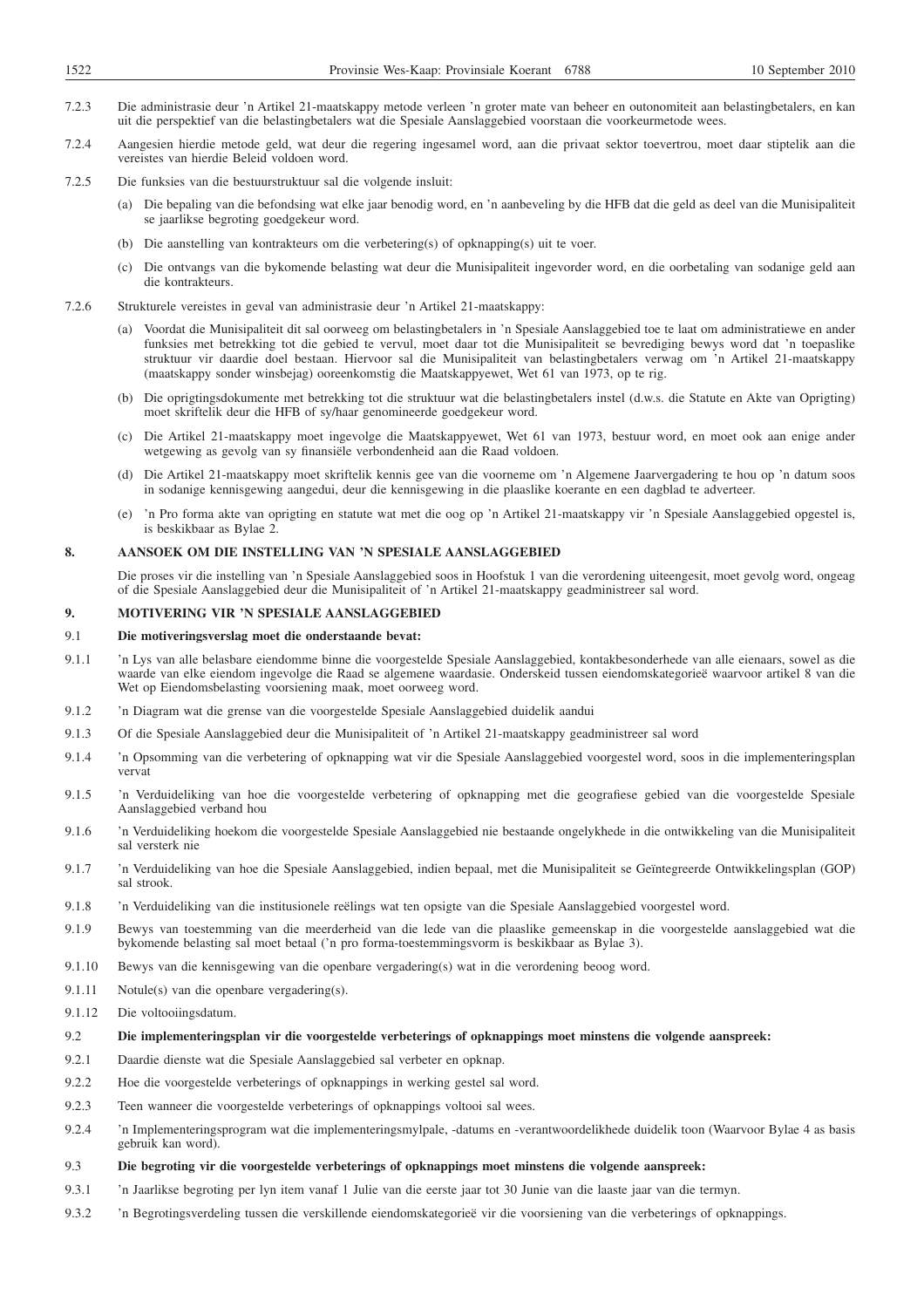# 9.3.3 Paragraaf 12 van hierdie Beleid omskryf die vereiste finansiële beheer.

## **10. VERLENGING EN/OF HERNUWING VAN TERMYN**

Indien 'n Spesiale Aanslaggebied die termyn waarvoor dit bepaal is, wil hernu of verleng, of die grense van die gebied wil wysig, moet die prosedures soos in Hoofstuk 3 van die Verordening uiteengesit, gevolg word.

## **11. ONTBINDING**

Die Spesiale Aanslaggebied kan deur 'n Raadsbesluit ontbind word, onderworpe aan die bepalings van artikel 15 van die Verordening.

## **12. FINANSIËLE BEHEER**

- 12.1 Soos in die verordening uiteengesit, bepaal die Raad die bedrag van enige bykomende belasting wat in 'n Spesiale Aanslaggebied gehef word. Die bykomende belasting word deur die Raad opgelê en is aan die Munisipaliteit verskuldig, en word op presies dieselfde manier betaal en ingevorder as ander eiendomsbelasting wat die Raad oplê.
- 12.2 Voordat die Munisipaliteit enige ingevorderde bykomende belasting aan die beheerliggaam van die belastingbetalers se bestuurstruktuur oorbetaal, moet daar 'n skriftelike finansiële ooreenkoms tussen die bestuurstruktuur en die Munisipaliteit bestaan, welke ooreenkoms onder meer die volgende sal reguleer:
- 12.2.1 Die betaalmeganismes en -metode.
- 12.2.2 Hoe die bestuurstruktuur die bykomende tarief sal hou.
- 12.2.3 Enige riglyne met betrekking tot die besteding
- 12.2.4 Enige verpligtinge op die bestuurstruktuur om toepaslike versekering te bekom en in stand te hou

# **13. KOSTES**

Tensy die Munisipale Bestuurder of sy/haar genomineerde anders ooreenkom, sal die Munisipaliteit nie aanspreeklik wees vir enige koste wat belastingbetalers in die betrokke voorgestelde Spesiale Aanslaggebied aangaan met betrekking tot die inwerkingstelling van die stappe soos in hierdie Beleid en die Verordening vervat nie.

—————————

- 2 Artikel 22(4)
- 3 Artikel 22(4)
- 4 Artikel 22(2)(b)
- 5 Artikel 22(2)(a)
- 6 Artikel 22(3)(c)(i)

10 September 2010 22324

# **UMASIPALA WASE-MOSSEL BHAYI**

### **ISIGUNYAZISI MALUNGA NEENGINGQI EZIKHETHELWE UPHUHLISO LWABUCALA**

Njengokuba lo Masipala wase-Mossel Bhayi sele elwamkele uPhuhliso lwabuCala noluBalulekileyo kwezingingqi zikhethekileyo; kwaye

Nanjengokuba iBhunga liye laGunyazisa ngokukodwa lazamkela ezingingqi zikhethekileyo ngomhla we-15 Julayi 2010, ngokwesigqibo esiku E78- 07/2010.

### **Lomba usisiGunyazisi seBhunga, uvunyelwe ukuba upapashwe kuLuntu lonke.**

#### **1. ISIQALO**

- 1.1 Lo Mgaqo-nkqubo wokumiselwa kwamaxabiso awodwa kwiingingqi kufuneka ufundwe ngokuhlaneneyo kunye noMthetho wamaxabiso ooMasipala,uMthetho 6 ka 2004(''uMthetho wamaXabiso'')kunye noMthetho wangaphakathi,osebenza ixesha nexesha(''uMthetho wangaphakathi'').
- 1.2 Onke amagama kunye namabinzana asetyenziswe kulo Mthetho anentsingiselo enye naleyo ikulo Mgaqo-nkqubo.
- 1.3 Kwiimeko apho kukho intandabuzo phakathi kwezibonelelo zoMthetho kunye nezibonelelo zalo mgaqo-nkqubo,uMthetho uya kuthabatha ingqwalasela.

### **2. INJONGO YALO MGAQO-NKQUBO**

Lo Mgaqo-nkqubo ujolise —

- 2.1 Ekucaciseni injongo yeBhunga malunga neengingqi zamaxabiso awodwa kakunye nezinto eziyakuphembelela isigqibo seBhunga ekumiseleni okanye ekungayimiseli ingingqi ethile phantsi kwalo mgaqo-nkqubo.
- 2.2 Ukubonelela ngesikhokelo kumalungu oluntu nakubathabathi-zigqibo phakathi kuMasipala malunga nokumiselwa kweengingqi zamaxabiso awodwa.
- 2.3 Ukumisela ukulingana phakathi kwabo bazihlawulelayo kuluntu nakwabo baceba ukuphucula iingingqi —
- 2.3.1 Ngokusebenzisa imithombo kaMasipala, okanye
- 2.3.2 Ukusebenzisa iiNKampani ezikwiCandelo 21.

<sup>1</sup> Artikel 22(1)(b)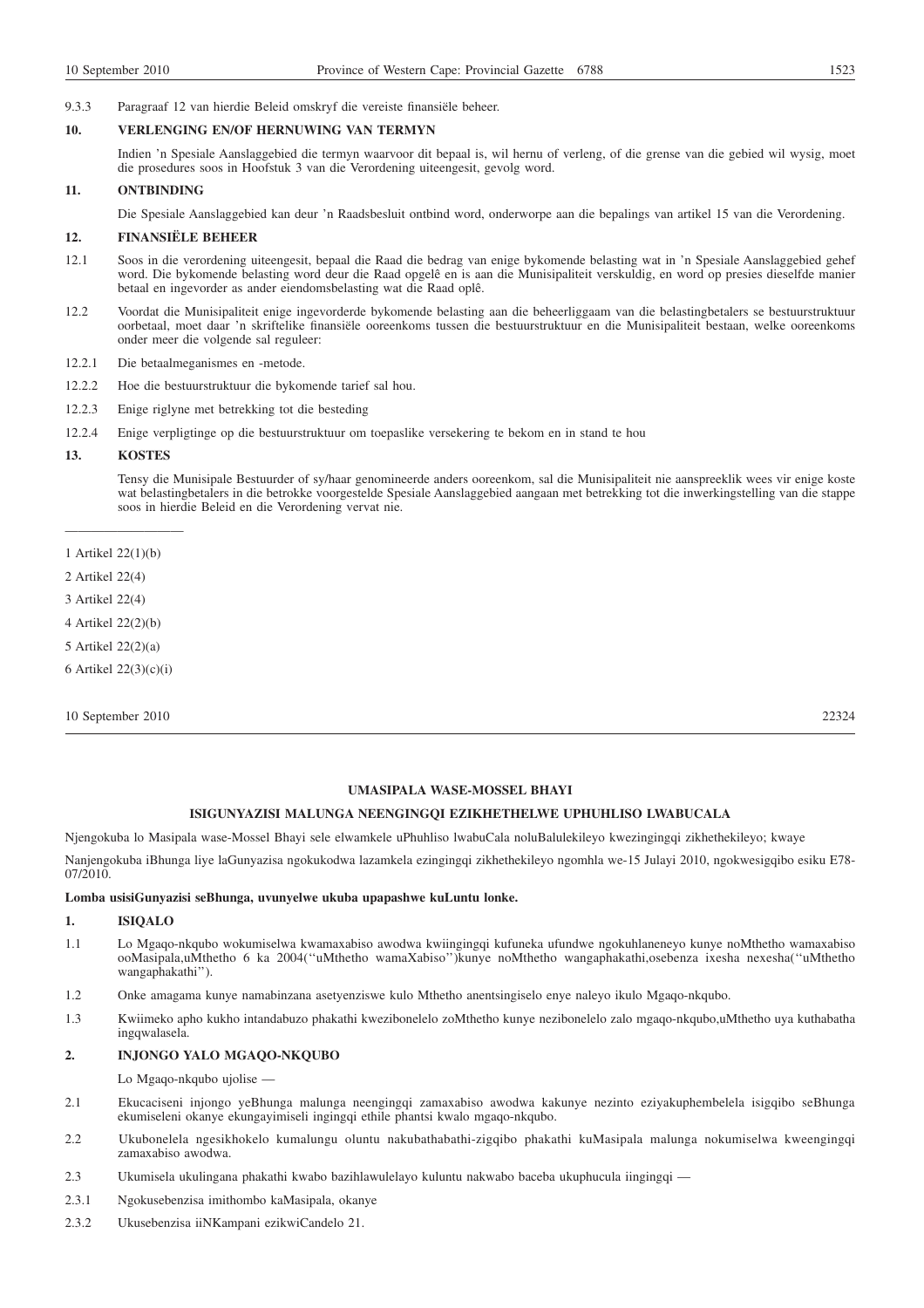## **3. INGXELO-NTETHO YALO MGAQO-NKQUBO**

- 3.1 Umgaqo-nkqubo wamaxabiso kaMasipala jikelele usekelwe phantsi kwezikhkelo ezizezi:
- 3.1.1 ukulingana
- 3.1.2 ukufikelela
- 3.1.3 ukupheliswa kwendlala;
- 3.1.4 uphuhliso lwentlalo noqoqosho; kunye
- 3.1.5 ukufikelela ngokwemali nokonga ngokwamaxabiso.
- 3.2 uMasipala uzithabatha iindawo zamaxabiso awodwa njengesixhobo esiya kubangela ukufezekiswa koxanduvo alubekwe ngumgaqo-siseko kunye nemithetho echaphazelekayo ekuphuculeni:
- 3.2.1 intlalo nophuhliso loqoqosho; kunye
- 3.2.2 imeko ekhuselekileyo nesempilweni,ngendlela elinganayo kwizikhokelo ezisekelwe phantsi koMgaqo-nkqubo wamaxabiso.
- 3.3 Ingingqi zamaxabiso awodwa zibangela abanini beendawo kummandla othile ukuba ziphucuke kwaye ziphuhle ngendlela yamaxabiso eendawo.

### **4. IZINTO EZIQWALASELWAYO XA KUMISELWA INGINGQI YAMAXABISO AWODWA**

iBhunga liya kuqwalasel aukumisela ingingqi yamaxabiso awodwa apho iimfuno zecandelo 22 loMthehto wamaxabiso zithe zafezekiswa, xa —

- 4.1 Injongo yamaxabiso awodwa iya kubangela ukuhlawulwa kwexabiso elongeziweyo kwindawo kwingingqi echaziweyo,khon'ukuze kunyuswe ingxowa-mali yokuphucula ingingqi;<sup>1</sup>
- 4.2 Ixabiso elilodwa aliyi kusetyenziswa ekwandiseni ukungalingani ekuphuhliseni kwengingqi ephantsi kolawulo lukaMasipala;<sup>2</sup>
- 4.3 Ukumiselwa kwengongqi yamaxabiso awodwa iza kufezekisa isiCwangciso soPhuhliso eoluhlanganisiweyo (IDP);<sup>3</sup>
- 4.4 Uninzi lwabahlali kuloo ngingqi ifuna amaxabiso awodwa luye lwanikezela imvume ukuba liya kulihlawula ixabiso elongeziweyo;<sup>4</sup>
- 4.5 Iimfuno zenkqubo zecandelo 22 zamaxabiso eendawo ziye zafezekiswa,kubandakanya uqhagamshelwano kunye noluntu luye lwenziwa kwanezimiselo zeSahluko 1 zoMthetho wangaphakthi ziye zafezekiswa;
- 4.6 Uphuhliso nokuphuculwa okucetywayo kuye kwacaciswa;
- 4.7 Uphuhliso olucetywayo luyacaca ngokufanelekileyo kwaye luqhogene nengingqi leyo ichaphazelekayo,apho nemida yayo icaciswe ngokupheleleyo;
- 4.8 Kukho ubungqina bokuba kuya kuba yimfuneko ukusebenzisa ingqingqi enamaxabiso awodwa ekuphuhliseni ingxowa-mali yophuhliso olo;
- 4.9 uMasipala anelisekile ukuba amalungiselelo eziko elo licetywayo malunga nengingqi yamaxabiso awodwa; kunye
- 4.10 okokugqibela,isigqibo sokuba isicelo siyamkelwa okanye siyakhatywa,silele kuMasipala kuphela.

# **5. AMANQANABA ABANINI / IINDAWO EZOBEKWA ECALENI MALUNGA NGOKOMYINGE WE: 100% KWIXABISO ELONGEZIWEYO**

# 5.1 **Abahluphekileyo,Abadala kunye nabakhubazekileyo**

Abanini ababhalisiweyo beendawo zokuhlala abahluphekileyo,abahlali abadala kunye nabakhubazekileyo bafumana isaphulelo esiyi 100% ekuhlawuleni ixabiso elongeziweyo xa bechaphazeleka ngokwezimiselo ezichazwe apha ngezantsi.Ingingqi yamaxabiso awodwa isenokucutha indlala nentlupheko ngokumisela ixabiso elongeziweyo.

## 5.1.1 Indlela yokubhalisela ukuhlupheka

Ukuze uqwalaseleke njengohluphekileyo,isithuba esingekho ngaphezu kwenyanga ezili:12,umenzi-sicelo kufuneka azalisekise le miqathango ilandelayo:

- (a) indlela esetyenziselwa yona indawo leyo yokuhlala kufuneka ibe yeyabucala; kwaye
- (b) umenzi-sicelo kufuneka—
	- (i) nguye obhaliswe njengomnini wendawo leyo yokuhalal; okanye
	- (ii) umntu ohlala kumzi owonganyelwe ngumntwana nebhaliswe egameni lomntu ongasaphiliyo nobengumzali womntwana lowo; okanye
	- (iii) umntu othenge naphina kwindawo kaRhulumente abe ulityaziswe kukubhaliswa kwendawo leyo; okanye
- (c) ingeniso edibeneyo yomzi lowo ingabi ngaphezu kweyabantu abamkela indodla xa idityanisiwe,abakhubazekileyo kunye nabantu abafumana imbuyekezo kwiSkimu sokubuyekeza amaxabiso befumana i100% ngokoMasipala waseMossel Bhayi: Umgaqo-nkqubo wamaxabiso;
- (d) umenzi-sicelo angabi ngumntu obhaliselwe izindlu ezimbini ngaxesha-nye;
- (e) abe uhlala isigxina kwindawo leyo; kwaye
- (f) abanini beendawo ezime ndaw-nye(izindlu)nezinexabiso eliyi:R88 000.00 ngokoMasipala okanye ngaphantsi koko,ngokokumiselwa liBhunga,ixesha nexesha,bayakuthatyathwa njengabayakuxhamla kule nkqubo phantsi kwezimiselo (a) uku ku(e)

iBhunga lisenokuyiguqula le nkqubo ichazwe ku (a) uku ku(f).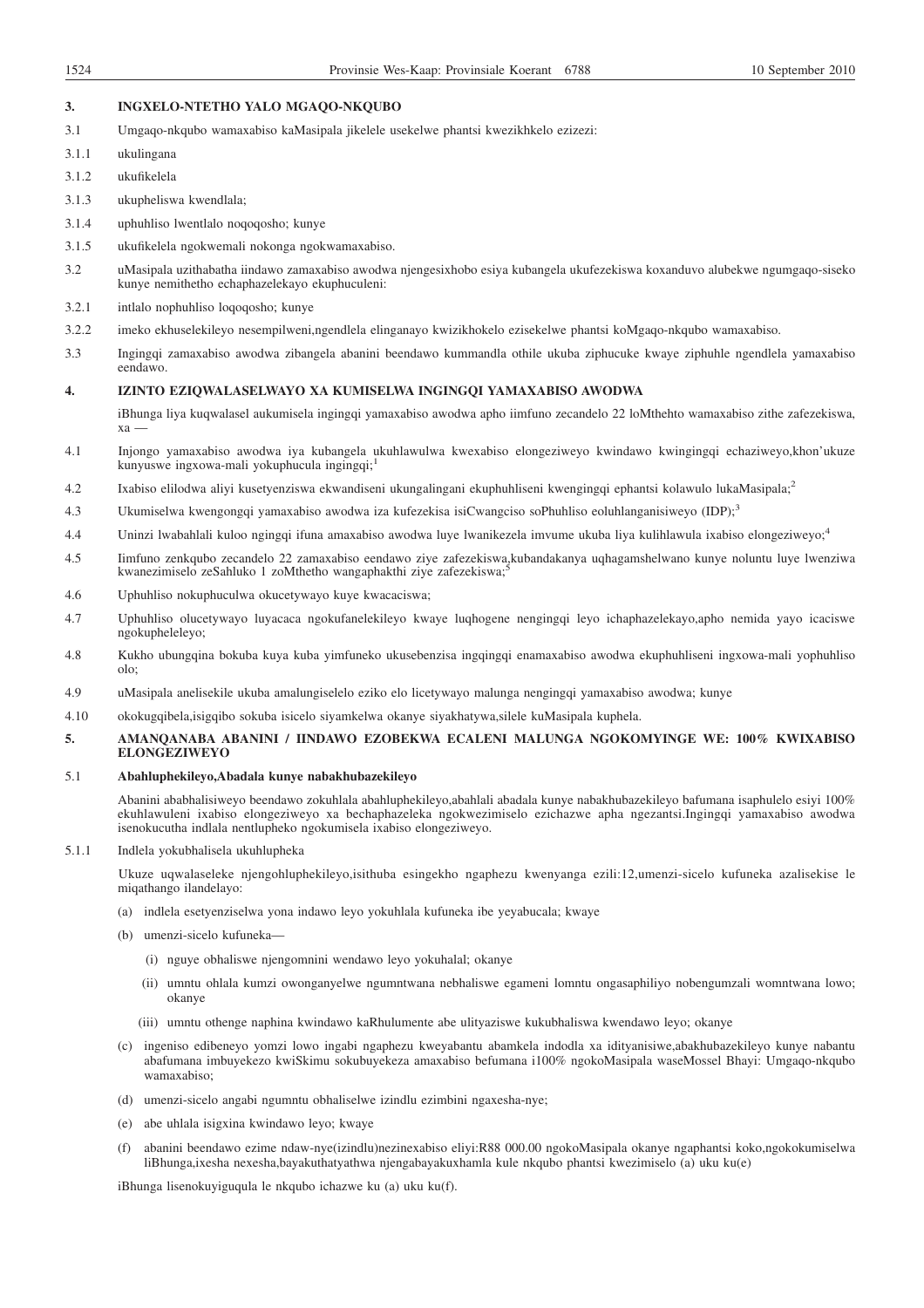5.1.2 Umyinge wokuchonga ukubhaliswa kwabahlali abadala kunye nabakhubazekileyo

Abanini beendawo ababhalisiweyo nabangabantu abadala okanye abakhubazekileyo abachaphazeleka kumaxabiso akhethekileyo nawodwa ngokwengeniso yabo yenyanga umzi ngamnye xa behlala bonke kuloo mzi,baya kuxhamla kule nkquboUkuze uqwalaselwe kule nkqubo kufuneka ube ungumntu ophilayo ube ungumnini waloo ndawo kwaye ufezekise neemfuno zokuchongw,kwaye ube ukusukela ngomhla we:01 Julayi::

- (a) ubuhlala kade kuloo ndawo; kwaye
- (b) ube uneminyaka engama:60 kwaye wamkela indodla; kwaye
- (c) ube ufumana ingeniso yenyanga (ibe yingeniso oyifumana kumthombo othile)( kubandakanya naleyo uyifumana kubantu abahlala apho kuloo ndlu) engekho ngaphezu kwe:R8 000 ngokubonakaliswa kukungeniswa kwengxelo esuka ebhankini yeenyanga ezintathu; kwaye
- (d) angabi nezindlu ezingaphezu kwesinye; kwaye
- (e) naxa umnini wendlu engakwazi ukuhlala kwindlu leyo ngezizathu ezingabangelwanga nguye
- (f) ngaphandle kokuba lowo uhlala kuloo ndawo uthatyathwa njengomnini;; kwaye
- (g) ngaphandle kokuba inqobo yokugqiba ngomntu ophilayo ingabekwa bucala ngemvume eyodwa yeGosa eliyiNtloko yezimali ukuvumela indawo eyiyeyetrasti apho bonke abaxhamla kuyo bayazifezekisa zonke iimfuno zomgaqo-nkqubo wamaxabiso,kwakhona ukuba ingeniso yonke yabantu abahlala kuloo ndawo iyakudityaniswa kwingeniso ephezulu yabo bonke abantu abahlala kuloo ndawo.
- (h) Umnini wendawo kufuneka isicelo sakhe sokufumana imbuyekeso asingenise ngomhla wama:31 kaMatshi khon' ukuze afumane imbuyekezo yaloo nyaka singeniswe ngawo isicelo.
- (i) Nawuphina umnini wendawo,othi ngaloo nyaka-mali,azifezekise zonke iimfuno eziyinqobo yokwenza isigqibo sengqwalasela echazwe apha ngentla,angasingenisa isicelo sakhe sokubekelwa bucala ekuhlawuleni khon' ukuze angachaphazeleki kwintlawulo yaloo nyaka-mali.
- (j) Kwiimeko ezizodwa,iBhunga lingasiqwalasela isicelo sokungahlawuliswa nokuba umenzi-sicelo unenye indawo eyiyeyakhe apho umrhumo werente uhlawulwa khona ngokwengeniso yenyanga.

## 5.2 **uMqobo wovavanyo**

Zponke iindawo zokuhlala ezinovavanyo ngokwexabiso eliyi:R88 000 kuMasipala okanye ngaphantsi koko,aziyikuhlawuliswa amaxabiso awongeziweyo.Ezi ndawo zokuhlala,ngoko ke,ziya kuxhamla umyinge oyi:100% kumaxabiso awongeziweyo.

## 5.3 **amaZiko eNkolo**

Zonke iindawo ezibhaliswe egameni kwaye zisetyenziswa kuphela njengendawo yokukhonza,kubandakanya indawo ebhaliswe egameni labahlali baloo ndawo esetyenziswa njenge-ofisi yomhlali waloo ngingqi kwaye yena inguye owongamele iinkonzo kuloo ndawo yokunqula,nazo ziyakusikelwa umyinge oyi:100% yokungahlawuli amaxabiso awongeziweyo.

Iindawo ezisetyenziswa njenge-ofisi yeNkolo kuluntu oluchaphazelekayo okanye njengendawo yokumisa izithuthi,iindawo zokunkampisha ezingajoliswanga kwingeniso kunye namangcwaba aloo ngingqi yabahlali,ziya kukhutshelwa bucala ngokupheleleyo ekuhlawuleni amaxabiso awongeziweyo.

Kwiimeko ezizodwa iGosa eliyiNtloko yeziMali lingakwamkela ukuba indawo leyo xa ibhaliswe egameni elilelinye kodwa injongo ikukuba iya kuguqulelwa egameni lombutho wenkolo,liya kuyithabatha loo ndawo njengendawo yokuqhuba iinkonzo zenkolo kuluntu oluhlala kuloo ndawo.

Ngesicelo seGosa eliyiNtloko yeziMali,imibutho yezenkolo isenokucelwa ukuba iveze ubungqina kuMvavanyi kaMasipala ukuba iindawo ezo zisasetyenziswa kwezenkolo.

# 5.4 **Iindawo ezizezeBhunga**

Kuphela ziindawo zikaMasipala nezisetyenziselwa iinjongo zikaMasipala eziya kukhutshwa bucala ekuhlawuleni amaxabiso awongeziweyo.

## 5.5 **Inkqubo yokusebenza**

Onke amanqanaba kunye nabanini abanelungelo lokuxhamla ngokwemiqathango echazwe ku 5.1,kufuneka kuqala babhalise kwiBhunga phambi phambi kokuba zingenise ubungqina bokubhaliswa kwizibonelelo zeengingqi zamaxabiso awodwa.Xa obu bungqina bufumanekile,iSRA iya kumkhuphela bucala ekuhlawuleni umnini-ndawo.

Xa iSRA iye yenza isicelo esongeziweyo sokungahlawuli,abanini beendawo ezikumgangatho ophezulu kufuneka babhalise ngqo kuMasipala.uMasipala kufuneka agcine ubungqina obuchaza zonke iidawo ezingenalo uxanduva lokuhlawula ixabiso elongeziweyo.Olu luhlu kufuneka lungeniswe kwezo ngingqi zithatyathwa njengezimiselwe amaxabiso awodwa xa ubulungu bale nkqubo sele buqukunjelwe rhoqo ekupheleni konyaka-mali.

# **6. INKQUBO**

- 6.1 Umfanekiso oncanyathiselwe njengesiHlomelo 1,ubonakalisa ixesha le nkqubo,ekufuneka ibe igqityiwe phakathi kuJanyuwari wonyakamali owandulela ukumiselwa kweengingqi zamaxabiso awodwa.
- 6.2 Lo Mgaqo-nkqubo ucacisa —
- 6.2.1 Izikhokelo kunye neemfuno ezimalunga namalungiselelo amaziko eeNgingqi zamaXabiso awodwa(umqolo 7);
- 6.2.2 Ezinye iimfuno ekufuneka zilandelwe(umqolo 8) kunye
- 6.2.3 Neengcombolo ekufuneka zingeniswe kuMasipala khon' ukuze zixhase isicelo sokumiselwa kwengingqi yamaxabiso awodwa(umqolo 9).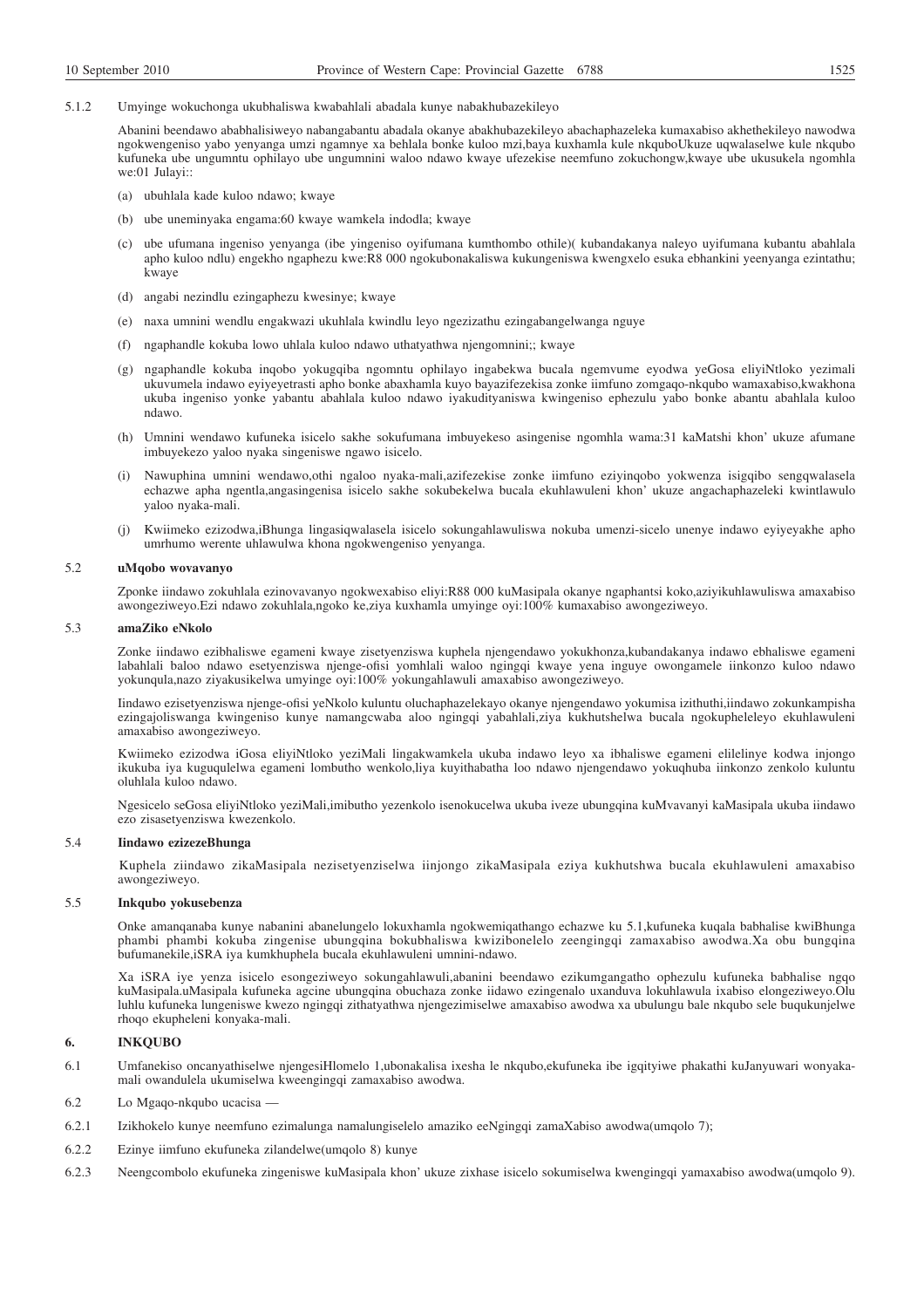## **7. AMALUNGISELELO AMAZIKO**

ICandelo 22 loMthetho wamaXabiso eeNdawo alibeki xanduva kumalungiselelo eendawo ekufuneka zibe sele zimiselwe ukulawula ingingqi yamaxabiso awodwa.La malungiselelo mabini abanzi aya kuxhaswa liGosa eliyiNtloko yeziMali ngala alandelayo:

### 7.1 **Ulawulo oluya kuthatyathwa nguMasipala**

- 7.1.1 Ukuba umenzi-sicelo ufuna ukuba uMasipala ibe nguye umboneleli ngeenkonzo,oku kulandelayo kufuneka ufezekiswe:
	- (a) iziphakamiso neziphuhliso kufuneka zihambisane neenjongo zalo mgaqo-nkqubo;
	- (b) uLawulo oluchaphazelekayo kufuneka lungene kwisivumelwano sokubonelela okanye sokulawula iinkonzo eziyimfuneko;
	- (c) inkxaso eyimfuneko yophuhliso olucetywayo kufuneka ifumaneke;
	- (d) iGosa eliyiNtloko yeziMali kufuneka limisele ulawulo kunye nogcino lweencwadi malunga nengeniso ephuma kumaxabiso awongeziweyo njengokuba kumiselwe kuMthetho kaMasipala omalunga namaXabiso;<sup>6</sup> kwaye
	- (e) iGosa eliyiNtloko yeziMlai liya kuhlawula nayiphina indleko ethe yenziwa ngamaxabiso awongeziweyo;
- 7.1.2 ezi zibonelelo zilandelayo zoMthetho kaMasipal kunye noMgaqo-nkqubo azingeni ndawo kulawulo lweengingqi zamaxabiso awodwa alawulwa nguMasipala;amacandelo 8 loMthetho kaMasipala kunye nomhlathi 7.2 womgaqo-nkqubo.

## 7.2 **Ulawulo olumalunga neeNkampani ezilicandelo 21**

- 7.2.1 Ukuba umenzi sicelo uphakamisa ukuba iinkonzo ziyakubonelelwa kwaye zilawulwe nguye,uMasipala uya kulindela ukuba abahlawuli bamaxabiso kuloo ngingqi ukuba bathabathe inxaxheba ngokweziko elifanelekileyo ukuba bathabathe isicwangciso,ukubandakanyeka kwisivumelwano,kulawulo lwezimali kunye nemisebenzi yolawulo phakathi kuloo ngingqi yamaxabiso awongeziweyo.
- 7.2.2 Le imbono ayichaphazeli abahlawuli bamaxabiso abathabatha inxaxheba kumaxabiso awongeziweyo,apho ngokomthetho oko kungenziwa kuphela liBhunga,endaweni yoko,abahlawuli bamaxabiso baya kwenza isindlululo kuhlahlo-lwabiwo-mali ngokwexabiso elongeziweyo eliya kuhlawulwa kuMasipala ngomhla wama:31 Janyuwari,kunye nesindululo esivakalayo,kwaye iBhunga liya kusiqwalasela isindululo eso xa lisenza uhlahlo-lwabiwo-mali lwalo.
- 7.2.3 Imbono yolawulo ngokweeNkampani ezikwiCandelo 21 inikezela inqanaba eliphezulu kulawulo kunye nenqanaba labahlawuli bamaxabiso,kwaye,ingakumbi kwabo bahlawuli bathe baphucula ingingqi enamaxabiso awodwa.
- 7.2.4 Kuba le mbono ibeka imali esisibonelelo sikaRhulumente ezandleni zabantu babucala,iimfuno ezikhankanywe apha kulo mgaqo-nkqubo kufuneka zifezekiswe.
- 7.2.5 Imisebenzi yeli ziko iya kubandakanya le ilandelayo:
	- (a) ukumisela imali eya kuba yimfuneko; rhoqo ngonyaka kwaye yenze isindululo kwiGosa eliyiNtloko yeziMali ukuba isicelo semali samkelwe njenganxalenye yohlahlo-lwabiwo-mali lweBhunga;
	- (b) ukuqashwa koonokontraka ukuze baphuhlise okanye bahlaziye;kwaye
	- (c) ukwamkela ixabiso elongeziweyo eliqokelelwe nguMasipala kwanokwahlula le mali phakathi koonokontraka.
- 7.2.6 Izinto eziyimfuneko xa ulawulo luphantsi kweNkampani eliCandelo 21:
	- (a) Phambi kokuba uMasipala avumele abahlawuli bamaxabiso kwingingqi yamaxabiso awodwa ukuba baluthabathele kubo ulawulo kunye neminye imisebenzi,kufuneka aneliseke uku amaziko afanelekileyo amiselwe le njongo.uMasipala uya kulindela ukuba abahlawuli bamaxabiso bamisele iNkampani ekicandelo 21 ngokoMthetho weeNkampani 61 ka 1973(uMthetho weeNkampani);
	- (b) Amaxwebhu acacisa ukumiselwa kwelo ziko kufuneka abe aqulunqiwe ngabahlawuli bamaxabiso,kwaye kufuneka abe amkelwe ngokubhaliweyo liGosa eliyiNtlko yeziMali okanye lowo ugunyazisiweyo nguye;
	- (c) INkampani eliCandelo 21 kufuneka ilawulwe phantsi kwezimiselo zoMthetho weeNkampani 61 ka 1973 kwaye ihambisane neminye imitherho echaphazelekayo ngenxa yokuqhagamshelana kwayo ngezimali kunye neBhunga;kwaye
	- (d) Kwaye iNKampani eliCandelo 21 kufneka yenze isipapasho esibhaliweyo malunga nenjongo yokubamba intlanganiso gabalala yonyaka,kwaye esosaziso senziwe kumaphepha-ndana angaphakathi ekuhlaleni.
	- (e) Isiqulunqo sesiBHambathi sendibanisela malunga namaNqaku emanyano,equlunqwe ngenjongo yenkampani ekwiCandelo 21,emiselwe njengengingqi yamaxabiso awodwa,incanyathiselwe apha kulo Mgaqo-nkqubo njengesiHlomelo 2 arumelekile.

## **8. ISICELO SOKUMISELA INGINGQI YAMAXABISO AWODWA**

Inkqubo yokumisela ingingqi yamaxabiso awodwa njengokuba imiselwe kwiSahluko 1 somthetho kaMasipala kufuneka ilandelwe,nokuba ingingqi yamaxabiso awodwa iza kulawulwa nguMasipala okanye yiNkmpani yeCandelo 21.

## **9. UKUXHASA INGINGQI YAMAXABISO AWODWA**

# 9.1 **Ingxelo yenkxaso kufuneka iqulathe —**

uluhlu lweendawo ezibandakanyeka ekuhlawuleni amaxabiso phakathi kwingingqi leyoicetywayo,iingcombolo zoqhagamshelwano zabo bonke abanini kunyenexabiso lendawo nganye njengokuba kucacisiwe kuvavanyo gabalala lukaMasipala.Ukwahlulwa-hlulwakweendawo ngokwamanqanaba,njengokuba kubonelelwe kwicandelo 8 loMthetho wamaXabiso,kufuneka kuqwalaselwe;

- 9.1.2 umzobo ocacisa imida yendawo leyo kufuneka ibe yeyamaxabiso awodwa
- 9.1.3 nokuba indawo leyo iza kulawulwa nguMasipala okanye inkampani yecandelo 21;
- 9.1.4 isishewankathelo sokuphucula indawo leyo icetyelwa ukwenziwa eyamaxabiso awodwa ngokucacisiweyo kwisiCwangciso sokusebznza;
- 9.1.5 ingcaciso yokuba uphuhliso nokuphuculwa kwendawo leyo luza kwenziwa njani na;
- 9.1.6 ingcaciso yokuba ukuphuculwa nokuphuhliswa kwendawo leyo akuyi kubangela ukungalingani ngakumbu kuluntu lwasekuhlaleni;
- 9.1.7 ingcaciso echaza ukuba isicwangciso eso asiyi kunxaxha,okanye singahambisani nesiCwangciso soPhuhliso;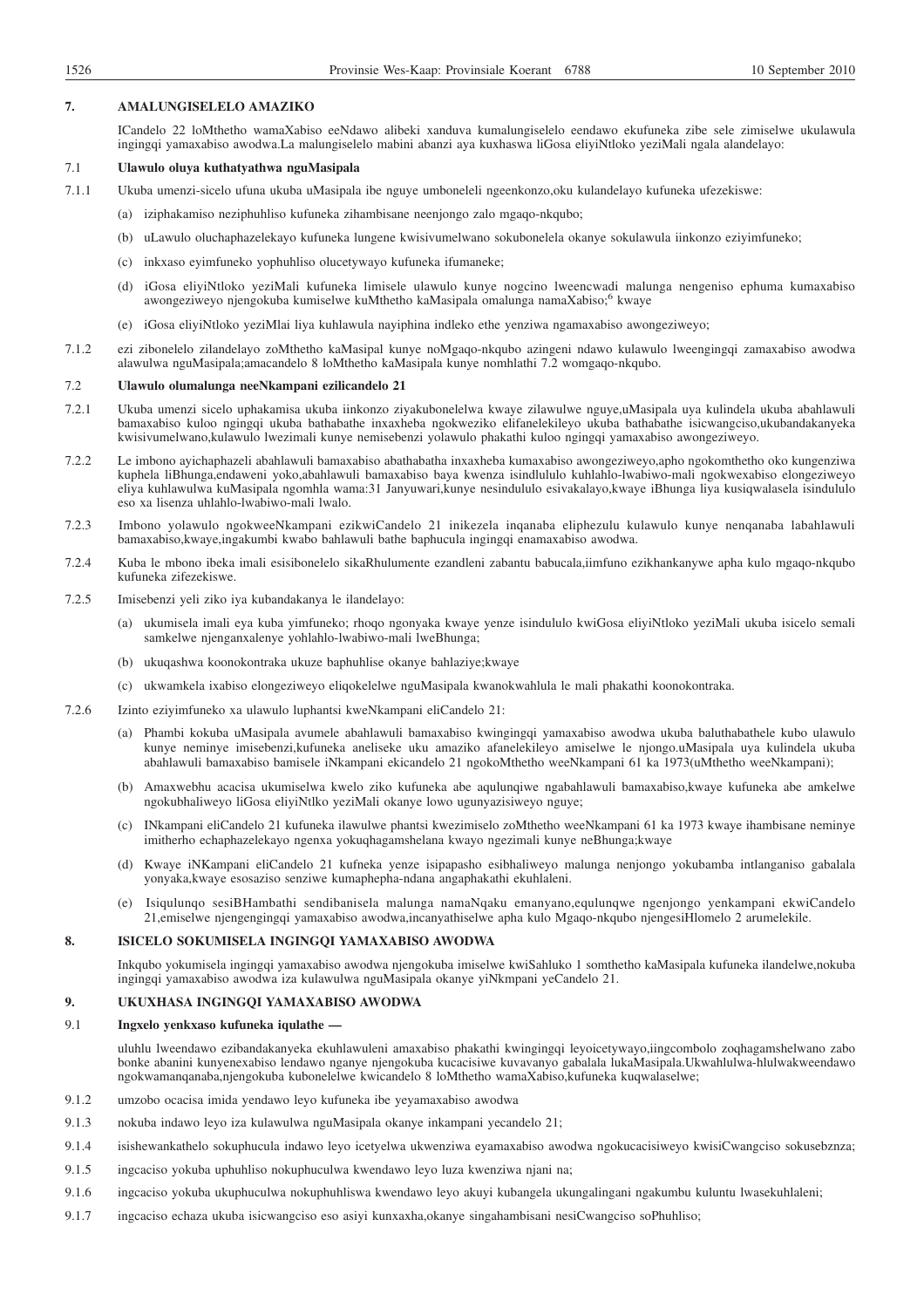- 9.1.8 ingcaciso echaza amalungiselelo eziko elicetywayo malunga nengingqi yamaxabiso awodwa(ebandakanya nechaza ukuba abenzi-secelo bengingqi yamaxabiso awodwa bayabandakanyeka ekucwangciseni nasekulawuleni kunye nasemisebenzini yesicelo esichazwe kumhlathi 8.2 walo mgaqo-nkqubo);
- 9.1.9 ubungqiba bokuvunywa kwesicelo luninzi lwamalungu oluntu lwasekuhlaleni malunga nale ngingqi yamaxabiso awodwa icetywayo);
- 9.1.10 ubungqina beentlanganiso zoluntu ezimiselwe nguMthetho wangaphakathi;
- 9.1.11 imizuzu yeentlanganiso zoluntu;kunye
- 9.1.12 nomhla wesiqulunqo.
- 9.2 **IsiCwangciso sokusebenza sokuphuhlisa nokuhlaziya kufuneka ubuncinane sibandakanye oku kulandelayo:**
- 9.2.1 iinkonzo eziya kubandakanyeka ekuphuhliseni ingingqi yamaxabiso awodwa;
- 9.2.2 uphuhliso nohlaziyo olucetywayo luyakwenziwa njani;
- 9.2.3 ziya kugqitywa nini ezi ziphuhliso neempucuko zali ngingqi
- 9.2.4 inkqubo yokusebenza,ecacisa ngokupheleleyo izinto ezingundoqo,imihla noxanduva isiHlomelo 4 sibonelela ngomzekelo wale nkqubo.
- 9.3 **uhlahlo-lwabiwo-mali lwezi nkqubo zophuhliso nokuhlaziya luqwalasela oku kulandelayo:**
- 9.3.1 imali ebekwe bucala yomsebenzi ngamnye eqala ngomhla we: 01 Julayi kunyaka wokuqala nomhla wama:30 June wonyaka wokugqibela;kunye
- 9.3.2 nokwabiwa kwemali yezibonelelo zolu phuhliso phakathi kwala manqanaba ohlukileyo.
- 9.3.3 Umhlathi 12 walo mgaqo-nkqubo uchaza ulawulo lwezimali oluyimfuneko.

### **10. UKWANDISWA/NOKUHLAZIWA KWEXESHA**

Xa ingingqi yamaxabiso awodwa ifuna ukhlaziya ixesha eya kusebenza ngalo okanye yandise imida yayo,iinkqubo ezichazwe kwiSahluko 3 soMthetho wangaphakathi kufuneka silandelwe.

### **11. UKUBHANGISWA**

Ingingqi yamaxabiso awodwa isenokubhangiswa ngesigqibo seBhunga phantsi kezibonelelo zecandelo 15 loMthetho wangaphakathi.

## **12. ULAWULO LWEZIMALI**

- 12.1 Njengokuba kumiselwe nguMthetho,nasiphina isixa esithe sangumrhumo kwingingqi yamaxabiso awodwa iya kumiselwa liBhunga.Isixa esongeziweyo esimiselwe liBhunga,lityala elityalwa uMasipala kwaye liya kuhlawulwa okanye liqokelelwe ngendlela efanayo yalawo matyala amiselwa liBhunga.
- 12.2 Phambi kokuba iBhunga ligqithisele nasiphina isixa-mali esityalwa iQumrhu elilawulayo labahalwuli bamaxabiso,iqumrhu lolawulo kunye noMasipala kufneka babe bangene kwisivumelwano kwaye kutyikitywe isivumelwano semali esibhaliweyo,phakathi kwezinye izinto;:
- 12.2.1 iimeko kunye nendlela yokuhlawula;
- 12.2.2 isixa-mali esongeziweyo siya kugcinwa njani liqumrhu lolawulo;
- 12.2.3 nezinye iznto ezimalunga nenkcitho;
- 12.2.4 naziphina ezinye izibophelelo zequmrhu lolawulo ekufuneka zithabathe I-inshorensi efanelekileyo yokugcinwa kwengingqi yamaxabiso awodwa.

## **13. UKUCHAPHAZELEKA KWEMINYE IMIGAQO-NKQUBO YEBHUNGA**

Eminye imigaqo-nkqubo eyamkelwe liBhunga isebenza ngokufanayo nemiqathango,ekuqokeleleni amaxabiso awongeziweyo ngokwalo mgaqo-nkqubo,uMthetho wangaphakatho kunye necandelo 22 loMthetho wamaxabiso eendwo,kubandakanya,kodwa kungamiselwanga mda,kuQokelelo lwamatyala kaMasipala kunye nomgaqo-nkqubo wokuqokelela amatyala kunye nomgaqo-nkqubo wamaxabiso.

- ————————— 1 Artikel 22(1)(b)
- 2 Artikel 22(4)
- 3 Artikel 22(4)
- 4 Artikel 22(2)(b)
- 5 Artikel 22(2)(a)
- 6 Artikel 22(3)(c)(i)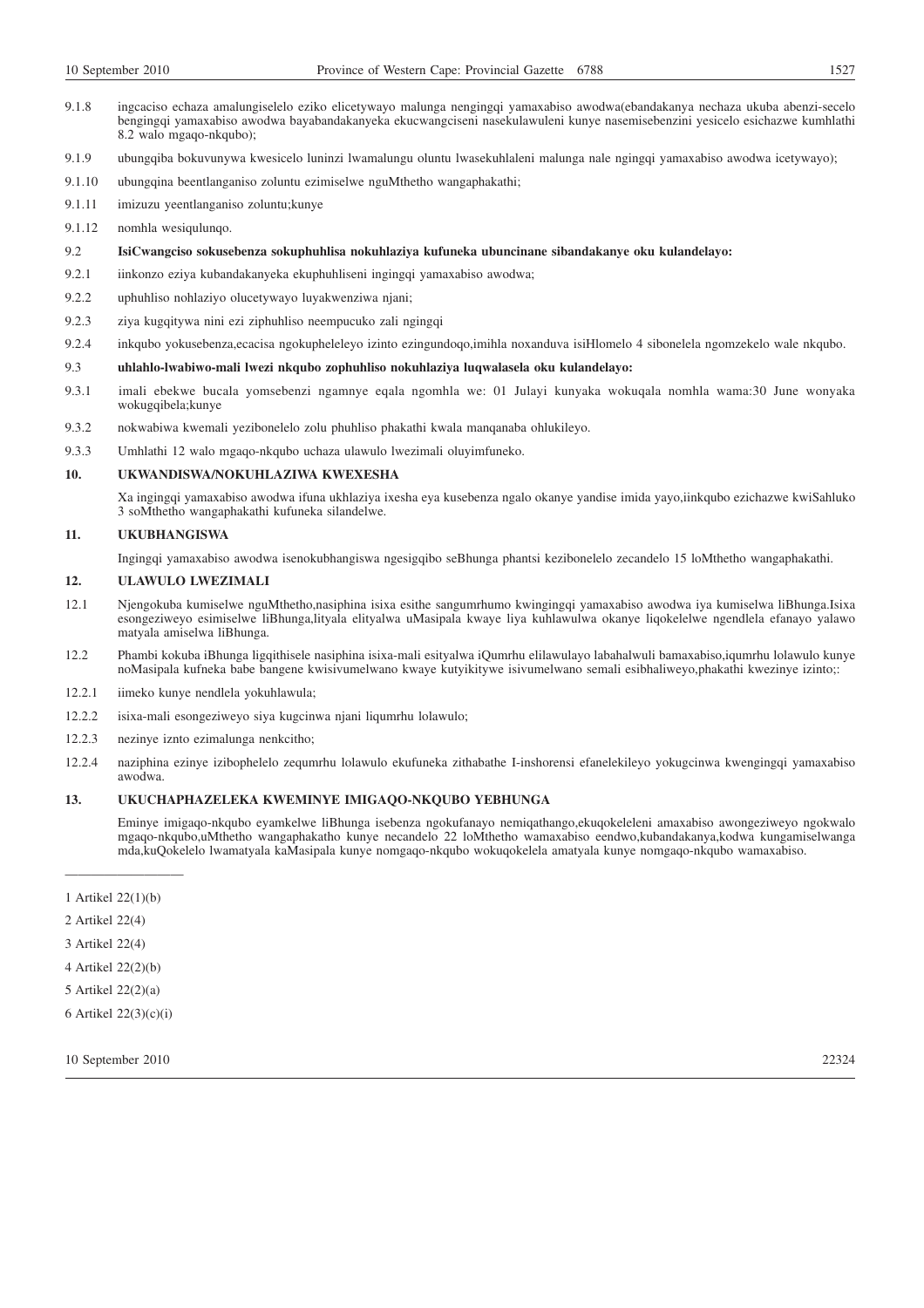# **MOSSEL BAY MUNICIPALITY**

### **SPECIAL RATING AREA BY-LAW**

# **To provide for the establishment of special rating areas; to provide for additional rates; and to provide for matters incidental thereto.**

Under the provisions of Section 156(2) of the Constitution of the Republic of South Africa, 1996; the Mossel Bay Municipality enacts as follows:—

## **CHAPTER 1**

# **ESTABLISHMENT OF SPECIAL RATING AREAS**

# **1. DEFINITIONS**

In this By-law words or expressions shall bear the meaning assigned to them and, unless the context otherwise indicates —

**''additional rate''** means an additional rate contemplated in sections 19(1 )(d) and 22(1 )(b) of the Property Rates Act;

"applicant" means any owner who makes an application for the determination of a special rating area in accordance with the provisions of Chapter 1, or if a management body is established in terms of section 10 any reference to **''the Applicant''** means the management body;

**''CFO''** means the Chief Financial Officer of the City, or his/her nominee;

**''City''** means the Mossel Bay Municipality established in terms of section 12 of the Local Government: Municipal Structures Act, 1998( Act No. 117 of 1998);

**''Council''** means the Council of the Mossel Bay Municipality;

**''implementation plan''** means an Implementation Plan as contemplated in section 6;

**''majority''** means the majority of property owners as contemplated in section 22 of the Property Rates Act;

**''management body''** means the management body of a special rating area to be established in accordance with the provisions of section 10;

**"motivation report"** means a motivation report as contemplated in section 6;

**''owner''** has the meaning assigned to it in section 1 of the Property Rates Act;

**''Policy''** means the Policy for the determination of special rating areas, or any other policy adopted by the Council in relation to special rating areas, as in force from time to time;

**''Property Rates Act''** means the Local Government: Municipal Property Rates Act, 2004 (Act No. 6 of 2004);

**''rateable property''** has the meaning assigned to it in section 1 of the Property Rates Act;

**''special rating area''** means a special rating area approved by the Council in accordance with the provisions of section 22 of the Property Rates Act and section 8 of this By-Law.

## **2. INTERPRETATION**

In the event of any conflict with the Afrikaans or isiXhosa texts the English text prevails.

# **3. DETERMINATION OF SPECIAL RATING AREAS**

The City may by resolution of the Council determine special rating areas.

## **4. APPLICATION**

- (1) Any owner located within the area of jurisdiction of the City and who owns property within the proposed special rating area, may lodge an application to the Council for the determination of a special rating area.
- (2) All costs incurred by the applicant in respect of the establishment of a special rating area shall be for his/her own account, provided that after implementation of the implementation plan the management body may reimburse the applicant for some or all of those costs.
- (3) Any application contemplated in subsection (1) must
	- (a) be in writing and be in the form as the CFO may determine;
	- (b) be submitted not more than nine months after the date on which the public meeting referred to in section 5 is held, or if a second public meeting is held as provided for in section 6(2), nine months after the date of the second public meeting;
	- (c) be accompanied by
		- (i) a motivation report and an implementation plan;
		- (ii) the written consent of the majority of the members of the local community in the proposed special rating area who will be liable for paying the additional rate, in a form determined by the CFO;

(iii) payment of such fee as the Council may determine,

# **5. PUBLIC MEETINGS**

- (1) An application for the determination of a special rating area must be preceded by the holding of a public meeting.
- (2) The purpose of the public meeting is to enable the applicant to consult with those owners within the proposed special rating area with regard to the proposed boundaries of the area and the proposed improvement or upgrading of the area.
- (3) Prior to the holding of the public meeting, the applicant must
	- (a) give notice in a manner approved by the CFO in terms of this By-law to all owners of rateable property, who will be liable for payment of the additional rate, of the applicant's intention to apply for the determination of a special rating area;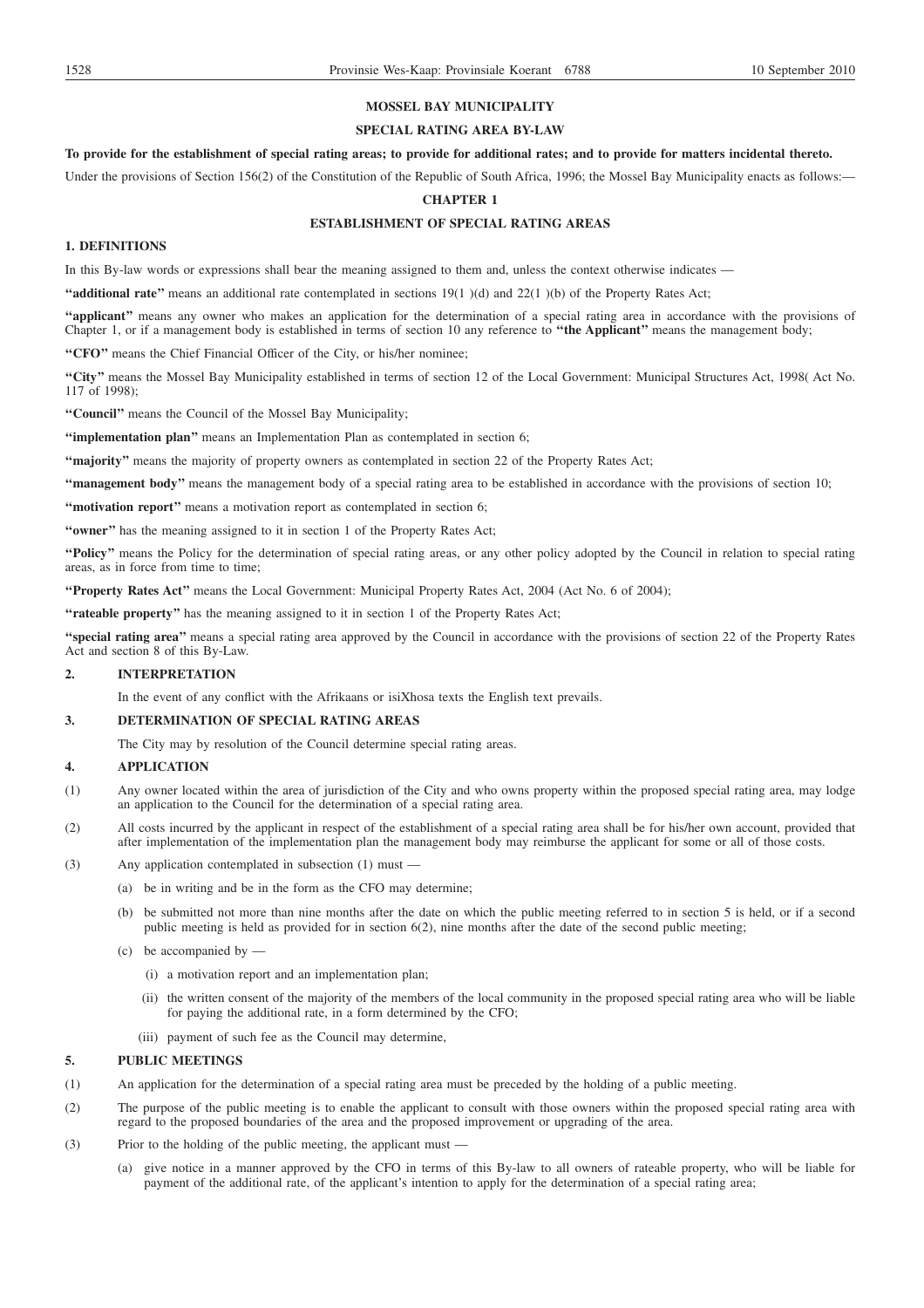- (b) in the notice referred to in subsection  $(3)(a)$ , give notice of a public meeting, which notice must
	- (i) state the purpose of such meeting; and
	- (ii) contain details of the place, date and time when such meeting is to be held.
- (4) The public meeting must be held not less than seven days and not more than 30 days after the date of the notice.
- (5) The public meeting must be held at such place, date and time as stated in the notice, provided that it must be held at a place which is within the boundaries of the proposed special rating area unless the CFO approves another venue in writing before the public meeting is held.
- (6) The public meeting must be chaired by a suitably qualified and experienced person appointed by the CFO.
- (7) Interested persons must, at the public meeting, be
	- (a) furnished with all relevant information relating to the proposed special rating area, including the information to be set out in the motivation report and implementation plan; and
	- (b) given an opportunity to ask questions, express their views and make representations.

### **6. MOTIVATION REPORT AND IMPLEMENTATION PLAN**

- (1) Any application for the establishment of a special rating area must include a motivation report and an implementation plan covering a period commencing on 1 July of a year and ending on 30 June of the fifth year, or covering such lesser period as may be determined by the CFO.
- (2) If the motivation report or the implementation plan are materially amended, as determined by the CFO, after the public meeting referred to in section 5, the applicant must call a second public meeting for approval of the special rating area as amended.
- (3) The provisions of section 5 apply with the necessary changes to the second public meeting.

### **7. ADVERTISING OF APPLICATION AND OBJECTIONS**

- (1) The applicant must within 14 days after the application is lodged in accordance with Section 4, or within such further period which the CFO may approve —
	- (a) cause a notice of the application to be published in a manner approved by the CFO; and
	- (b) either before or up to seven days after the date of publication of the notice, give written notice of the application to all owners within the proposed special rating area, who will be liable for payment of the additional rate, such notice to be given by pre-paid registered post, hand delivery or in any other manner approved of in writing by the CFO.
- (2) Every notice contemplated in terms of subsection (1) must state that written objections to the determination of a special rating area or the provisions of the motivation report and implementation plan may be lodged with the Council by a date specified in the notice, which shall not be less than 30 days after the date of publication in terms of subsection (1)(a), and must state where the documentation specified in subsection (5) will be available for inspection.
- (3) Any owner of rateable property who will be liable for paying the additional rate may submit written objections to the determination of the special rating area, which objections must be received by the Council not later than the date stipulated in the notice referred to in subsection (1).
- (4) An applicant and any objector to the application who owns property within the proposed special rating area may make oral representations to Council.
- (5) The application, including the motivation report and the implementation plan, and all objections must be available for inspection at the offices of the City and at a venue determined by the CFO within the proposed special rating area, for the period referred to in subsection (2).

### **8. DECISION**

- (1) After the provisions of sections 4 to 7 have been compiled with, the Council must, at a meeting of the Council held 90 days after the last date for the submission of objections in accordance with section 7(2), consider the application and –
	- (a) determine a special rating area which must be implemented in accordance with the motivation report and implementation plan;
	- (b) determine a special rating area with such amendments or conditions as the Council considers to be in the public interest;
	- (c) refuse the application, in which event the Council must, within 30 days, furnish the applicant with written reasons for not approving the determination of a special rating area; or
	- (d) refer the application back to the applicant for amendment in such manner as the Council may direct.
- (2) If an application is refused by the Council in accordance with the provisions of subsection  $(1)(c)$  or referred back to the applicant in accordance with the provisions of subsection (1)(d), the applicant may, within six months of the Council's decision, re-apply to the Council for the determination of the special rating area, provided that such re-application has been appropriately amended in the light of the reasons for refusal or referral, as the case may be.
- (3) If the motivation report or implementation plan is amended in any material respect at any time before the determination, the Council may require that the application be re-advertised in accordance with the provisions of section 7, with the necessary changes.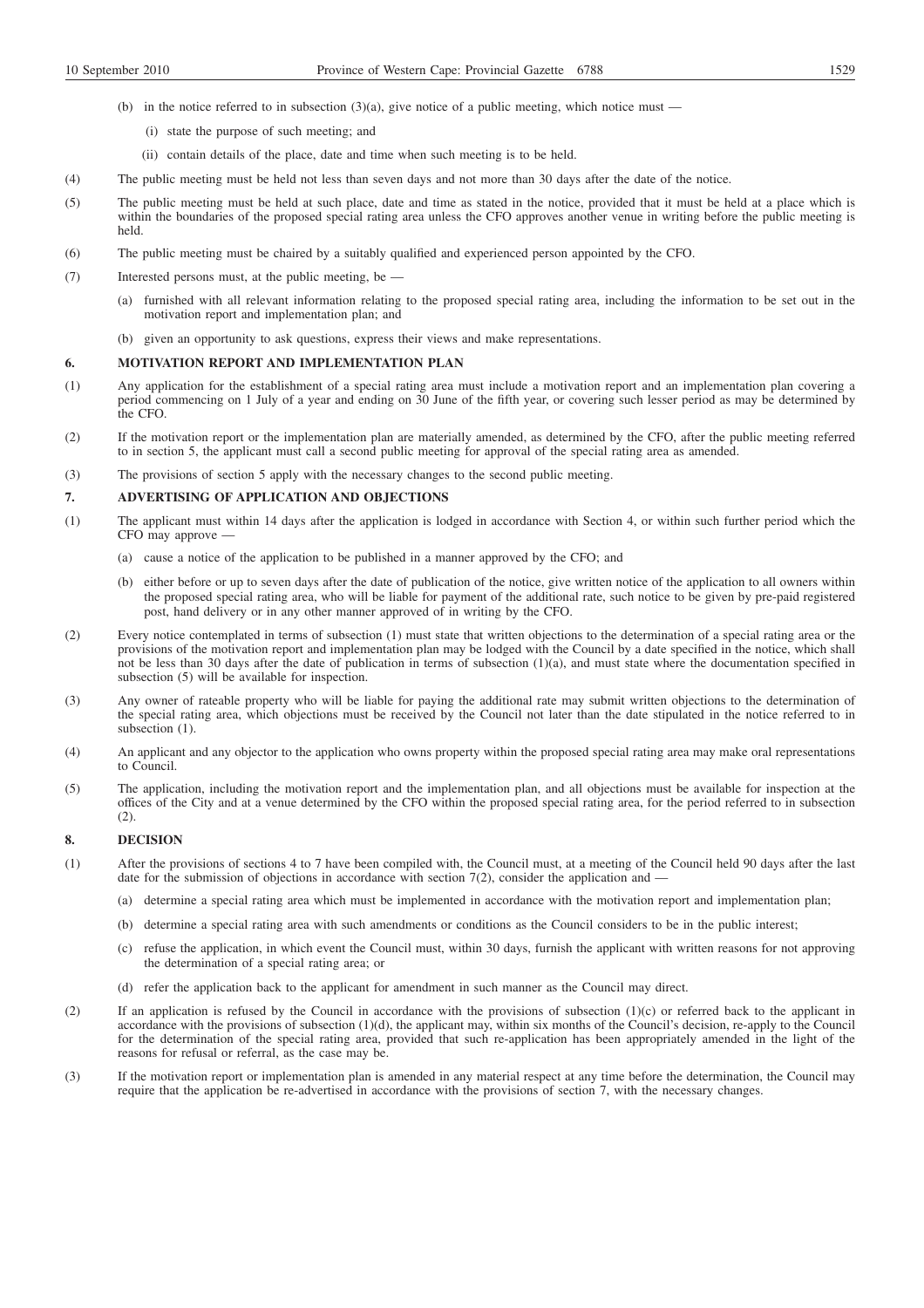### **CHAPTER 2**

## **SPECIAL RATING AREAS—STRUCTURES AND FINANCES**

## **9. COMMENCEMENT OF THE IMPLEMENTATION PLAN**

Once the Council has approved the establishment of the special rating area, the implementation plan may only be implemented after the management body has been established in accordance with section 10.

## **10. ESTABLISHMENT, COMPOSITION, POWERS AND DUTIES OF MANAGEMENT BODY**

- (1) The applicant must cause to be established a management body for the purposes of implementing the provisions of the implementation plan.
- (2) The management body must be a company incorporated in accordance with the provisions of Section 21 of the Companies Act, 1973 (Act No. 61 of 1973).
- (3) The City shall monitor compliance by the management body with the applicable provisions of this By-Law, any guidelines or policies adopted by the City and any agreements entered into with the management body and the City.
- (4) A Council must nominate the relevant ward Councillor and one other person, as representatives to attend and participate, but not vote, at the meetings of the management body.
- (5) Within two months after receipt of the first payment of the additional rate, the management body must begin carrying out the provisions of the implementation plan.
- (6) Within two months of the end of each financial year, the management body must provide the CFO with
	- (a) its audited financial statements for the immediately preceding year; and
	- (b) an annual report on its progress in carrying out the provisions of the implementation plan in the preceding year to improve and upgrade the special rating area.
- (7) With two months after the Annual General Meeting, the management body must provide Council with
	- (a) its audited financial statements for the immediately preceding year; and
		- (b) an annual report on its progress in carrying out the provisions of the implementation plan in the preceding year to improve and upgrade the special rating area.

### **11. FINANCES**

- (1) The financial year of the management body must coincide with the financial year of the Council.
- (2) Where a special rating area has been determined, the Council must levy in accordance with the provisions of the Property Rates Act, a property rate in addition to the rates that it already charges on the owners of rateable property in the special rating area for the purposes of realising the implementation plan, provided that the Council may in terms of the Local Government: Municipal Property Rates Act, 2004 (Act No. 6 of 2004), Rates Policy, Credit Control and Debt Collection By-law and the Credit Control and Debt Collection Policy, exempt the indigent, senior citizens, disabled persons or any other category of residents.
- (3) When determining the additional rate referred to in subsection (2), the Council may give consideration to imposing differential additional rates on one or more of the categories set out in section 8 of the Property Rates Act.
- (4) The additional rate due in terms of this By-law is a debt due to the Council and is payable and must be collected in the same manner as other property rates imposed by the Council.
- (5) The Council may, for the purpose of carrying out the provisions of the implementation plan of special rating area and subject to section 67 of the Local Government: Municipal Finance Management Act, 2003 (Act No. 56 of 2003), make payment to the management body of a special rating area.
- (6) The payment contemplated in subsection (5) is conditional upon the conclusion of a finance agreement to be entered into between the Council and the relevant management body, and such agreement must regulate, among other things –
	- (a) the mechanisms and manner of payment; and
	- (b) terms on which payment to the relevant management body is to be made.
- (7) Subject to the provisions of its memorandum and articles of association, the management body is entitled to raise its own funds through commercial activities, donations or any other lawful means.
- (8) The Council may, for the purposes of this By-law, determine and impose on the management body an administrative charge.

## **12. THE ROLE OF THE CFO**

In addition to the other responsibilities and obligations of the CFO as set out elsewhere in this By-Law, the CFO must —

- (a) establish separate accounting and other record-keeping systems regarding the revenue generated by the additional rate and the improvement and upgrading of the special rating area;
- (b) monitor compliance with the applicable legislation, including this By-Law and the Policy, by
	- (i) receiving and considering the audited financial statements and reports regarding the carrying out of duties laid out in the implementation plan;
	- (ii) if he/she elects to do so, nominating representatives to attend and participate but not vote at meetings of the management body.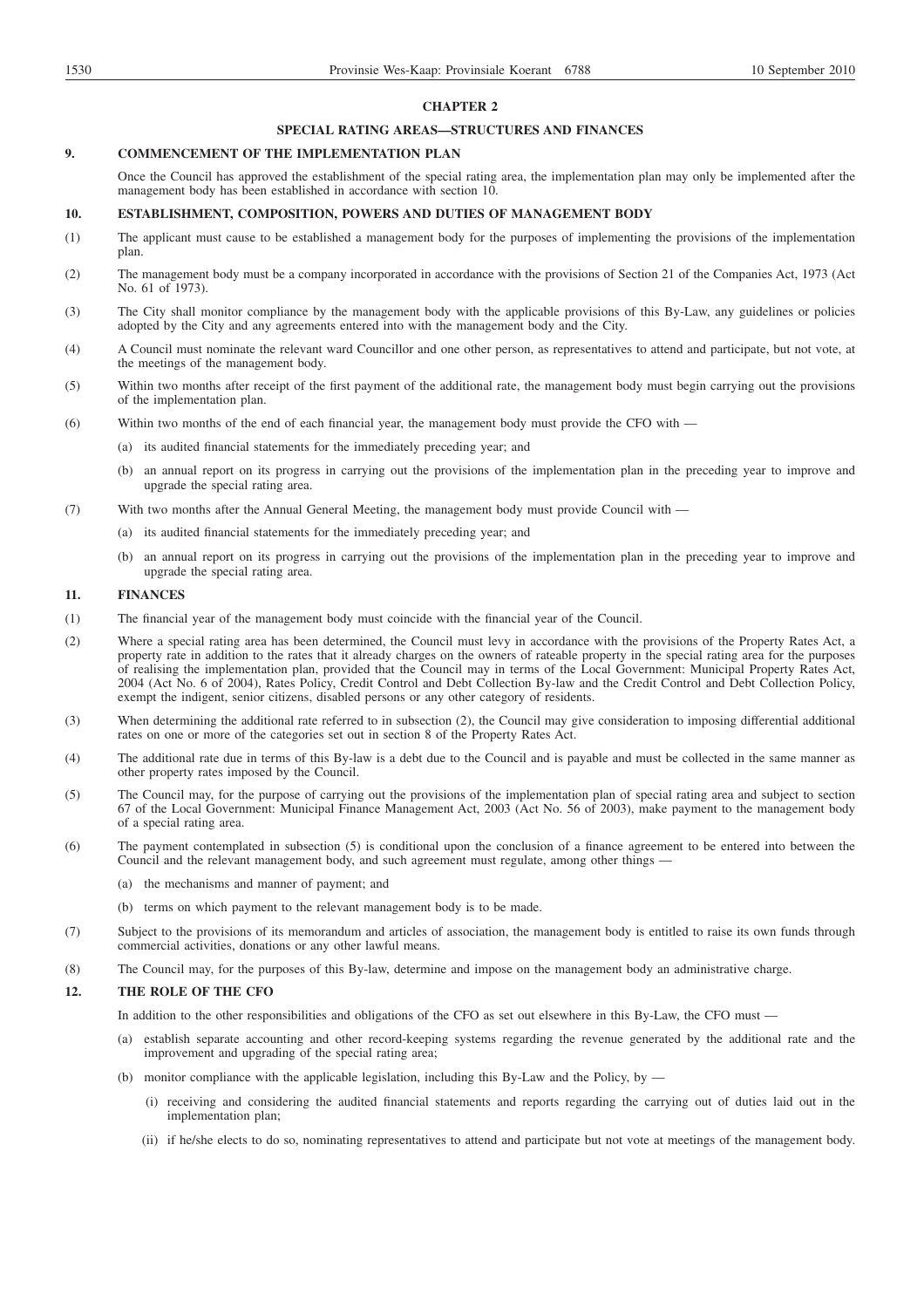### **CHAPTER 3**

### **AMENDMENT AND EXTENSION OF IMPLEMENTATION PLANS**

# **13. AMENDMENT TO IMPLEMENTATION PLANS**

- (1) An implementation plan, including the geographical boundaries of the special rating area, may be amended by the Council on written application by the management body at any time after the formation of the special rating area.
- (2) The Council may approve an application for an amendment referred to in subsection (1) where the Council considers it not likely to materially affect the rights or interests of any owner, provided that the Council may require the management body to cause a notice of the application for such amendment to be published as approved by the CFO.
- (3) The Council may only approve an amendment in terms of subsection (1), with the changes required by the context, in accordance with the provisions of Chapter 1, which the Council considers is likely to —
	- (a) materially affect the rights or interests of any person;
	- (b) affect the approved budget for the special rating area; or
	- (c) change the boundaries of the special rating area.
- (4) The Council may, for good reason, on written application by the management body, exempt the management body from complying with the provisions, or condone any non-compliance with any provisions, of Chapter 1.

### **14. EXTENSION OF IMPLEMENTATION PLANS**

A management body must, if it elects to extend the term of the implementation plan for a further period, on or before 1 January in the year in which the implementation plan is due to terminate, submit an application to the City for approval of extension of the term of the implementation plan, provided that—

- (a) the extension of the implementation plan may only be approved by the Council in accordance with the provisions of Chapter 1, with the changes required by the context, and the Council may, for good reason, on written application by the management body, exempt the management body from complying, or condone any non-compliance, with any such provisions;
- (b) the provisions of section 14 shall apply to any amendment of an implementation plan which has been extended in terms of this section.

# **CHAPTER 4**

## **DISSOLUTION OF A SPECIAL RATING AREA**

# **15. DISSOLUTION**

- (1) The Council may dissolve a special rating area
	- (a) upon written application signed by the majority of owners within the boundaries of the special rating area who are liable for paying the additional rate; or
	- (b) after prior consultation by the CFO with the management body or the community, for any good cause, whereupon he/she may cause the management body to be wound up.
- (2) Upon the winding up of a management body, the assets remaining after the satisfaction of all its liabilities shall be utilised by the Council to provide additional municipal services in accordance with the provisions of the implementation plan for such area.

## **CHAPTER 5**

### **16. SHORT TITLE AND COMMENCEMENT**

This By-Law shall be known as the Special Rating Area By-Law and shall come into operation on the date of publication thereof in the Provincial Gazette.

10 September 2010 22325

# **MOSSELBAAI MUNISIPALITEIT**

# **VERORDENING OP SPESIALE AANSLAGGEBIEDE**

### **Om voorskrifte neer te lê vir die instelling van spesiale aanslaggebiede, bykomende belasting, en sake bykomend daartoe.**

Kragtens die bepalings van Artikel 156(2) van die Grondwet van die Republiek van Suid-Afrika, 1996 verander die Mosselbaai Munisipaliteit soos volg:—

### **HOOFSTUK 1**

## **INSTELLING VAN SPESIALE AANSLAGGEBIEDE**

# **1. WOORDOMSKRYWING**

In hierdie verordening, sal woorde en uitdrukkings die betekenis weergee aan dit toegewys tensy dit uit die samehang anders blyk,

**''aansoeker''** beteken enige eienaar wat aansoek doen vir die bepaling van 'n spesiale aanslaggebied ooreenkomstig die bepalings van Hoofstuk 1, of indien 'n bestuursliggaam ingevolge artikel 10 ingestel is, beteken enige verwysing na **''die Applikant''** die bestuursliggaam;

**''bestuursliggaam''** beteken die bestuursliggaam van 'n spesiale-aanslaggebied wat ooreenkomstig die bepalings van artikel 10 ingestel moet word1111;

**''belasbare eiendom''** dieselfde betekenis sal hê soos bepaal in artikel 1 van die Wet op Eiendomsbelasting;

**''beleid''** beteken die beleid vir die bepaling van spesiale aanslaggebiede, of enige ander beleid wat die Raad met betrekking tot spesiale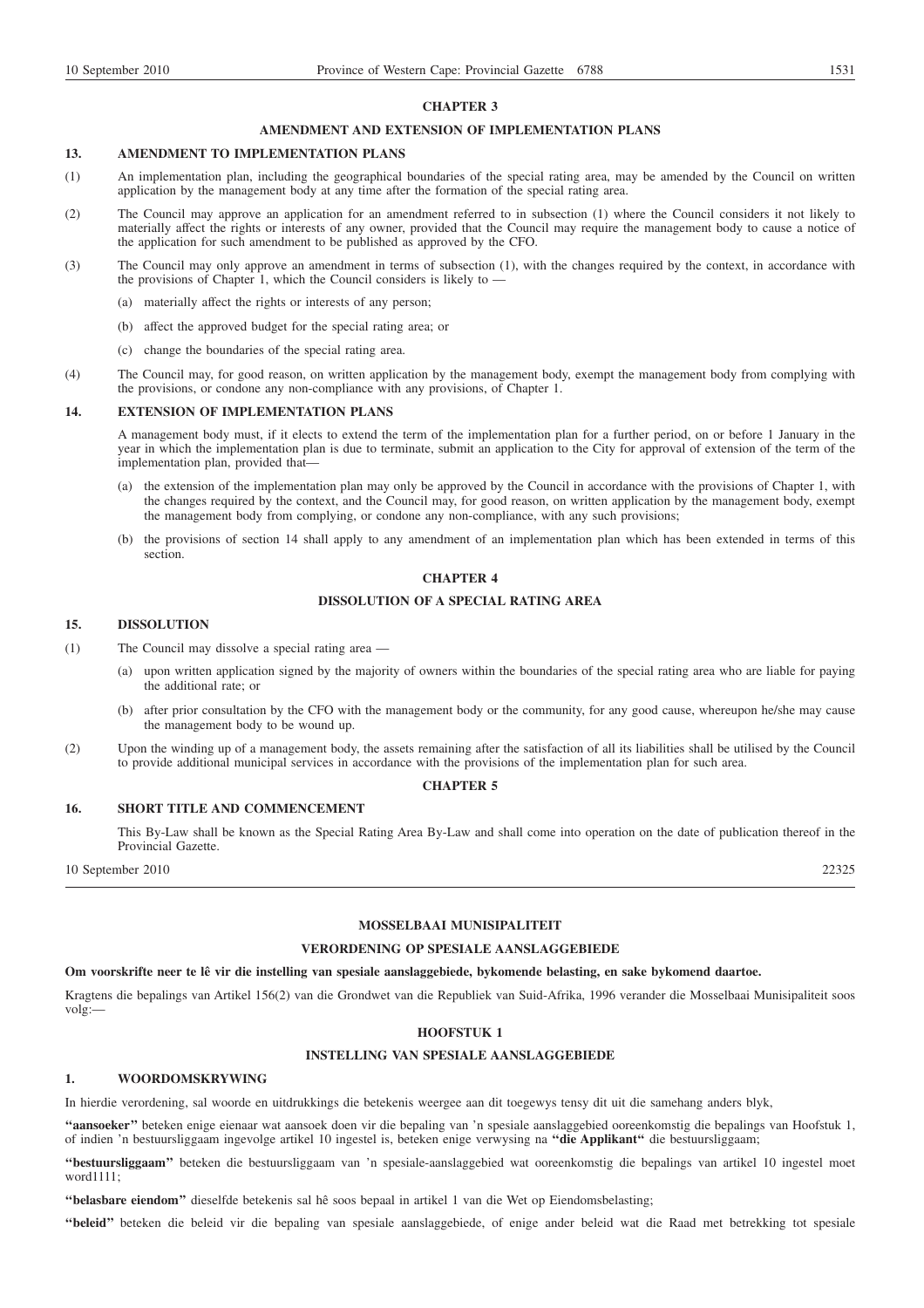aanslaggebiede aanvaar, soos van tyd tot tyd van krag;

**''bykomende belasting''** beteken 'n bykomende belasting soos beoog in artikel 19(1)(d) en 22(1)(b) van die Wet op Eiendomsbelasting;

**''eienaar''** dieselfde betekenis sal hê soos bepaal in artikel 1 van die Wet op Eiendomsbelasting;

**''HFB''** beteken die Hoof Finansiële Beampte van die Munisipaliteit of sy/haar genomineerde;

**''implementeringsplan''** beteken 'n Implementeringsplan soos beoog in artikel 6;

**''meerderheid''** beteken die meerderheid van eiendomseienaars soos beoog in artikel 22 van die Wet op Eiendomsbelasting;

"motiveringsverslag" beteken 'n motiveringsverslag soos beoog in artikel 666;

**''Raad''** beteken die Raad van die Mosselbaai Munisipaliteit;

**''spesiale aanslaggebied''** beteken 'n spesiale aanslaggebied soos ooreenkomstig die bepalings van artikel 22 van die Wet op Eiendomsbelasting, en artikel 8 van hierdie verordening deur die Raad goedgekeur;

**''Stad''** beteken die Munisipaliteit van Mosselbaai gestig in terme van artikel 12 van die Wet op Plaaslike Regering: Munisipale Strukture, 1998 (nr. 117 van 1998).

**''Wet op Eiendomsbelasting''** beteken die Wet op Plaaslike Regering: Munisipale Eiendomsbelasting, 2004 (Wet 6 van 2004).

## **2. VERTOLKING**

In geval van enige teenstrydigheid met die Afrikaanse of Xhosa-teks, sal die Engelse teks geld.

## **3. BEPALING VAN SPESIALE AANSLAGGEBIEDE**

Die Stad kan deur 'n resolusie van die Raad spesiale aanslaggebiede bepaal.

# **4. AANSOEKE**

- (1) Enige eienaar in die regsgebied van die Munisipaliteit van Mosselbaai wat eiendom in die voorgestelde spesiale aanslaggebied besit, kan by die Raad aansoek doen om die vasstelling van 'n spesiale aanslaggebied.
- (2) Alle koste wat die aansoeker met betrekking tot die bepaling van 'n spesiale aanslaggebied aangaan, sal deur hom/haar self gedek word, met dien verstande dat die bestuursliggaam ná die inwerkingtreding van die implementeringsplan 'n deel van of al die koste aan die aansoeker kan terugbetaal.
- (3) Enige aansoek wat in subartikel (1) hier bo beoog word, moet:
	- (a) skriftelik wees en in 'n formaat wat die HFB kan bepaal;
	- (b) binne nege maande ná die datum van die openbare vergadering waarna artikel 5 verwys, ingedien word, of indien 'n tweede openbare vergadering ingevolge artikel 6(2) plaasvind, binne nege maande ná die datum van sodanige tweede vergadering;
	- (c) vergesel word van:
		- (i) 'n motiveringsverslag en 'n implementeringsplan;
		- (ii) die skriftelike toestemming van die meerderheid van die lede van die plaaslike gemeenskap in die voorgestelde spesiale aanslaggebied wat die bykomende belasting sal moet betaal, en wel in 'n formaat wat die HFB bepaal; en
		- (iii) sodanige bedrag aansoekgeld as wat die Raad kan bepaal.

### **5. OPENBARE VERGADERINGS**

- (1) 'n Aansoek om die bepaling van 'n spesiale aanslaggebied moet deur 'n openbare vergadering voorafgegaan word.
- (2) Die doel van die openbare vergadering is om die aansoeker in staat te stel om die eienaars in die voorgestelde spesiale aanslaggebied met betrekking tot die voorgestelde grense van die gebied, en die voorgestelde verbetering of opknapping van die gebied te raadpleeg.
- (3) Voor die openbare vergadering gehou word, moet die aansoeker
	- (a) aan alle eienaars van belasbare eiendom wat die bykomende belasting sal moet betaal, kennis gee van die aansoeker se voorneme om vir die vasstelling van 'n spesiale aanslaggebied aansoek te doen, welke kennisgewing op sodanige wyse sal geskied as wat die HFB ingevolge hierdie verordening kan bepaal; en
	- (b) In die kennisgewing waarna subartikel 3(a) verwys, kennis gee van 'n openbare vergadering welke kennisgewing
		- (i) die doel van sodanige vergadering moet verduidelik; en
		- (ii) besonderhede van die plek, datum en tyd van die vergadering moet verstrek.
- (4) Die openbare vergadering moet nie minder nie as sewe dae en nie meer nie as 30 dae ná die datum van die kennisgewing plaasvind $(3)(a)(3)(a)$ .
- (5) Die openbare vergadering moet op sodanige plek, datum en tyd geskied as wat die kennisgewing bepaal, met dien verstande dat dit binne die grense van die voorgestelde spesiale aanslaggebied gehou moet word tensy die HFB skriftelike toestemming vir 'n ander vergaderplek verleen voordat die openbare vergadering plaasvind.
- (6) 'n Toepaslik gekwalifiseerde en ervare persoon wat deur die HFB aangestel word, sal as voorsitter van die openbare vergadering optree.
- (7) By die openbare vergadering moet belangstellende persone:
	- van alle tersaaklike inligting met betrekking tot die voorgestelde spesiale aanslaggebied voorsien word, insluitende die inligting wat in die motiveringsverslag en die implementeringsplan vervat sal word; en
	- (b) geleentheid ontvang om vrae te vra, hulle menings te lug, en vertoë te rig.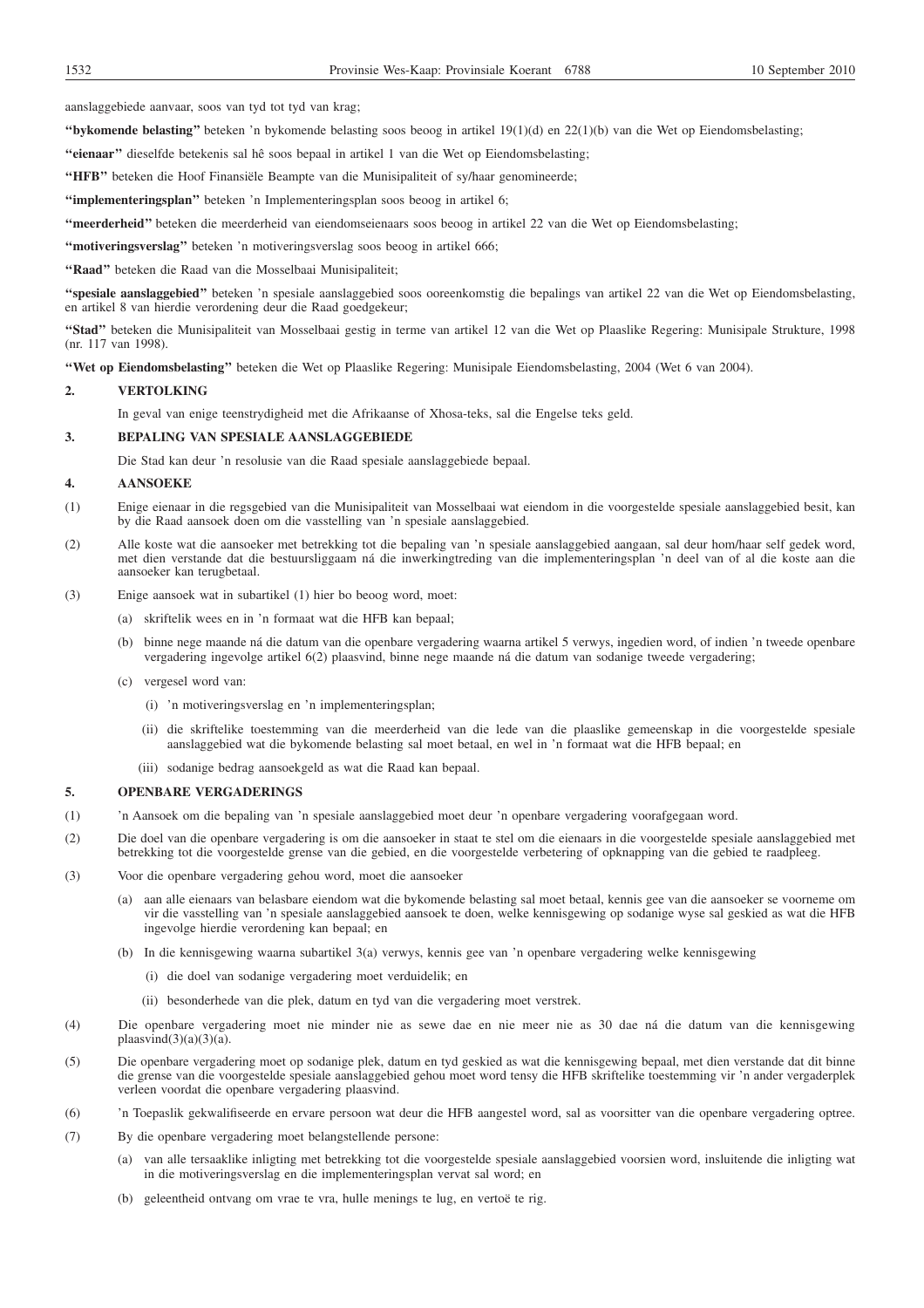### **6. MOTIVERINGSVERSLAG EN IMPLEMENTERINGSPLAN**

- (1) Enige aansoek om die instelling van 'n spesiale aanslaggebied moet 'n motiveringsverslag en implementeringsplan insluit vir 'n tydperk wat op 1 Julie van 'n bepaalde jaar in aanvang neem, en op 30 Junie van die vyfde jaar daarna ten einde loop, of sodanige korter tydperk as wat die HFB kan bepaal.
- (2) Indien die HFB bepaal dat die motiveringsverslag of die implementeringsplan ná afloop van die openbare vergadering waarna artikel 5 verwys beduidend gewysig moet word, moet die aansoeker 'n tweede openbare vergadering belê vir die goedkeuring van die gewysigde spesiale aanslaggebied.
- (3) Die bepalings van artikel 5, mét die nodige veranderinge, geld eweneens vir die tweede openbare vergadering.

#### **7. ADVERTERING VAN AANSOEK EN BESWARE**

- (1) Die aansoeker moet binne 14 dae nadat die aansoek ingevolge artikel 4 ingedien is, of binne sodanige langer tydperk as wat die HFB mag goedkeur —
	- (a) toesien dat 'n kennisgewing van die aansoek tot die bevrediging van die HFB gepubliseer word; en
	- (b) hetsy binne of tot en met sewe dae ná die datum van voormelde publikasie skriftelike kennis van die aansoek gee aan alle eienaars in die voorgestelde spesiale aanslaggebied wat die bykomende belasting sal moet betaal, welke kennisgewing per voorafbetaalde geregistreerde pos versend, met die hand afgelewer of op enige ander manier gestuur moet word waarvoor die HFB skriftelike goedkeuring verleen.
- (2) Elke kennisgewing wat in subartikel (1) hier bo beoog word, moet vermeld dat skriftelike besware teen die bepaling van 'n spesiale aanslaggebied of die bepalings van die motiveringsverslag en implementeringsplan teen 'n datum soos in die kennisgewing bepaal, wat nie minder as 30 dae ná die publikasiedatum ingevolge subartikel 1(a) hier bo moet wees nie, by die Raad ingedien kan word, en moet voorts vermeld waar die dokumentasie ingevolge subartikel (5) hier onder ter insae sal lê.
- (3) Enige eienaar van belasbare eiendom wat die bykomende belasting sal moet betaal, kan skriftelike besware teen die bepaling van die spesiale aanslaggebied indien, welke besware die Raad teen nie later as die datum in die kennisgewing waarna subartikel (1) hier bo verwys, moet bereik(2)(2) nie
- (4) 'n Aansoeker en enige beswaarmaker teen die aansoek wat eiendom in die voorgestelde spesiale aanslaggebied besit, kan mondelinge vertoë tot die Raad rig.
- (5) Die aansoek, wat die motiveringsverslag en die implementeringsplan insluit, sowel as alle besware, moet vir die tydperk waarna subartikel (2) hier bo verwys ter insae lê by die kantore van die Stad, en 'n plek in die voorgestelde spesiale aanslaggebied soos deur die HFB  $benaal(2)(2)$ .

### **8. BESLISSING**

- (1) Nadat daar aan die bepalings van artikel 4 tot 7 voldoen is, moet die Raad by 'n Raadsvergadering 90 dae ná die sluitingsdatum vir die indiening van besware ooreenkomstig artikel 7(2) die aansoek oorweeg, en:
	- (a) 'n spesiale aanslaggebied bepaal wat ooreenkomstig die motiveringsverslag en implementeringsplan in werking gestel moet word;
	- (b) 'n spesiale aanslaggebied bepaal met sodanige wysigings of voorwaardes as wat na die Raad se mening in die openbare belang is;
	- (c) die aansoek van die hand wys, in welke geval die Raad die aansoeker binne 30 dae van skriftelike redes vir sodanige weiering moet voorsien; of
	- (d) die aansoek na die aansoeker terugverwys vir sodanige wysigings as wat die Raad kan voorskryf.
- (2) Indien die Raad 'n aansoek ooreenkomstig die bepalings van subartikel 1(c) hierbo weier, of dit ooreenkomstig die bepalings van subartikel 1(d) hier bo na die aansoeker terugverwys, kan die aansoeker binne ses maande ná die Raad se besluit weer by die Raad om die bepaling van die spesiale aanslaggebied aansoek doen, mits sodanige heraansoek voldoende gewysig is aan die hand van die redes vir die weiering of die voorskrifte van die terugverwysing, na gelang van omstandighede.
- (3) Indien die motiveringsverslag of implementerinigsplan in enige stadium voor die beslissing beduidend gewysig word, kan die Raad daarop aandring dat die aansoek mét die nodige veranderinge weer ooreenkomstig die bepalings van artikel 7 geadverteer moet word.

## **HOOFSTUK 2**

## **SPESIALE AANSLAGGEBIEDE — STRUKTURE EN FINANSIES**

## **9. INWERKINGTREDING VAN DIE IMPLEMENTERINGSPLAN**

Nadat die Raad die vasstelling van die spesiale aanslaggebied goedgekeur het, kan die implementeringsplan slegs in werking tree nadat die bestuursliggaam ooreenkomstig artikel 10 ingestel is1111.

## **10. INSTELLING, SAMESTELLING, MAGTE EN BEVOEGDHEDE VAN DIE BESTUURSLIGGAAM**

- (1) Die aansoeker moet toesien dat 'n bestuursliggaam ingestel word om die voorskrifte van die implementeringsplan ten uitvoer te bring.
- (2) Die bestuursliggaam moet 'n maatskappy wees wat ooreenkomstig die bepalings van artikel 21 van die Maatskappyewet, 1973 (Wet 61 van 1973) opgerig is.
- (3) Die Stad sal die bestuursliggaam se voldoening aan die toepaslike bepalings van hierdie verordening, enige riglyne of beleid van die Stad, en enige ooreenkomste tussen die bestuursliggaam en die Stad moniteer.
- (4) Die Raad moet die tersaaklike wyksraadslid en een ander persoon as verteenwoordigers benoem om die vergaderings van die bestuursliggaam by te woon en daaraan deel te neem, hoewel sonder stemreg.
- (5) Binne twee maande nadat die bykomende belasting die eerste keer ontvang is, moet die bestuursliggaam die bepalings van die implementeringsplan begin toepas.
- (6) Binne twee maande ná afloop van 'n boekjaar moet die bestuursliggaam die HFB van die onderstaande voorsien:
	- (a) Die bestuursliggaam se geouditeerde finansiële state vir die onmiddellik voorafgaande jaar; en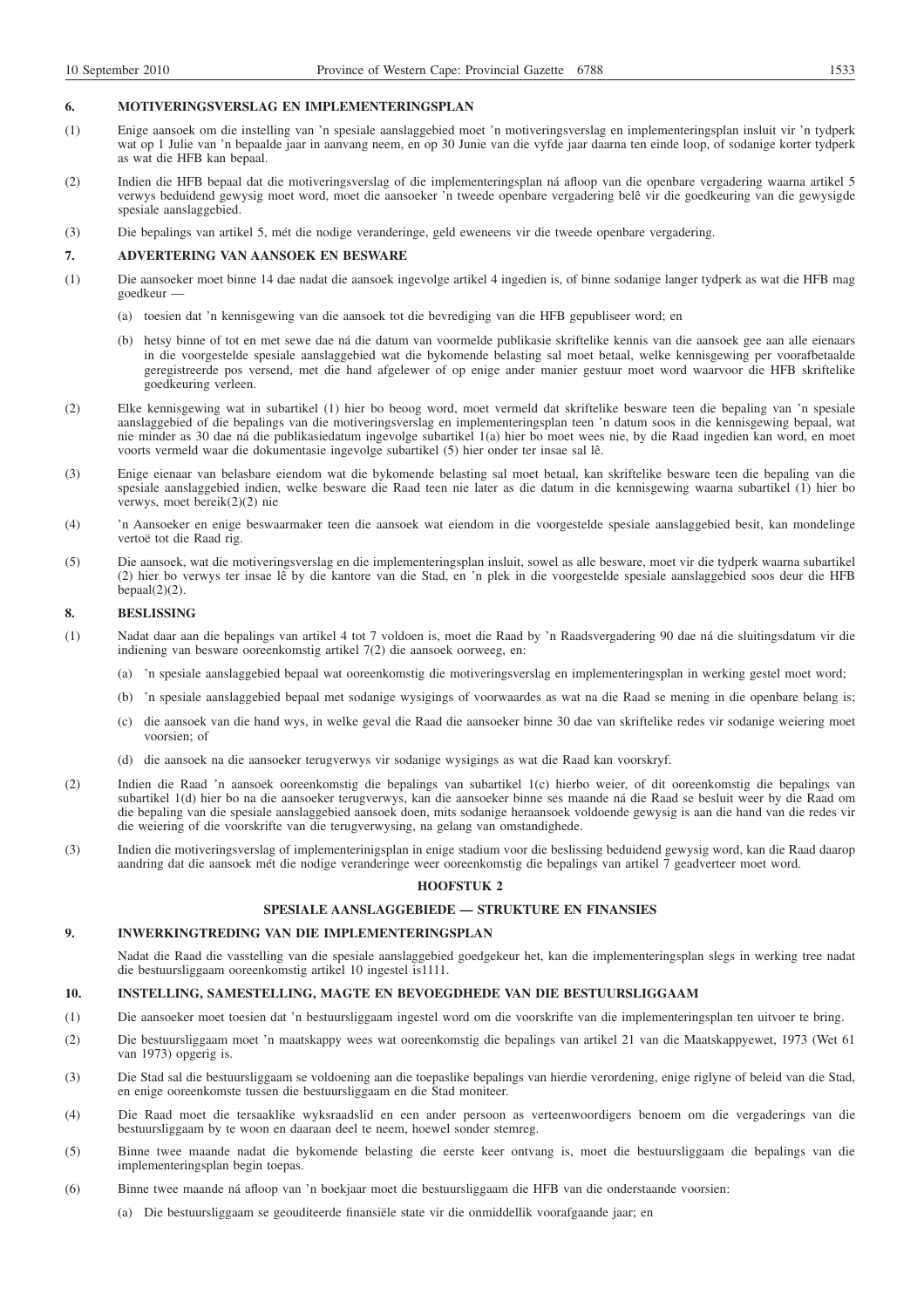- (b) 'n Jaarverslag oor die bestuursliggaam se vordering met die toepassing van die bepalings van die implementerinigsplan in die voorafgaande jaar ten einde die spesiale aanslaggebied te verbeter en op te knap.
- (7) Binne twee maande ná die algemene jaarvergadering moet die bestuursliggaam die tersaaklike Raad van onderstaande voorsien:
	- (a) Die bestuursliggaam se geouditeerde finansiële state vir die onmiddellik voorafgaande jaar; en
	- (b) 'n Jaarverslag oor die bestuursliggaam se vordering met die toepassing van die bepalings van die implementeringsplan in die voorafgaande jaar ten einde die spesiale aanslaggebied te verbeter en op te knap

# **11. FINANSIES**

- (1) Die boekjaar van die bestuursliggaam moet saamval met die boekjaar van die Raad.
- (2) Waar 'n spesiale aanslaggebied bepaal is, moet die Raad ooreenkomstig die bepalings van die Wet op Eiendomsbelasting 'n eiendomsbelasting bykomend tot die bestaande belasting aan eienaars van belasbare eiendom in die spesiale aanslaggebied oplê ten einde die implementeringsplan uit te voer, met dien verstande dat die Raad ingevolge die Wet op Plaaslike Regering: Munisipale Eiendomsbelasting, 2004 (Wet 6 van 2004), die Beleid oor Eiendomsbelasting, die Verordening op Kredietbeheer en Skuldinvordering, en die Beleid insake Kredietbeheer en Skuldinvorderingsbeleid, deernisgevalle, senior burgers, persone met gestremdhede, of enige ander kategorie inwoners van sodanige bykomende belasting kan vrystel.
- (3) Met die bepaling van die bykomende belasting waarna subartikel (2) hier bo verwys, kan die Raad dit oorweeg om verskillende bykomende belastings aan een of meer van die kategorieë soos in artikel 8 van die Wet op Eiendomsbelasting uiteengesit, op te lê.
- (4) Die bykomende belasting betaalbaar ingevolge hierdie verordening is verskuldig aan die Raad, en moet op dieselfde manier ingevorder word as ander eiendomsbelasting wat die Raad hef.
- (5) Ten einde die bepalings van die implementeringsplan vir die spesiale aanslaggebied uit te voer, en onderworpe aan artikel 67 van die Wet op Plaaslike Regering: Munisipale Finansiële Bestuur, 2003 (Wet 56 van 2003), kan die Raad betalings doen aan die bestuursliggaam van 'n spesiale aanslaggebied.
- (6) Die betalings beoog in subartikel (5) hierbo is op voorwaarde dat 'n finansiële ooreenkoms tussen die Raad en die tersaaklike bestuursliggaam gesluit word, welke ooreenkoms onder meer onderstaande moet reguleer:
	- (a) Die meganismes en metode van betaling; en
	- (b) Die bepalings waarvolgens die betaling aan die tersaaklike bestuursliggaam gedoen word.
- (7) Onderworpe aan die bepalings van sy statute en akte van oprigting kan die bestuursliggaam self deur kommersiële bedrywighede, skenkings en ander wettige maniere geld insamel.
- (8) Vir die doeleindes van hierdie verordening kan die Raad 'n administrasiefooi bepaal en aan die bestuursliggaam oplê.

## **12. DIE ROL VAN DIE HOOF FINANSIËLE BEAMPTE**

Benewens die ander verantwoordelikhede en verpligtinge van die HFB, soos elders in hierdie verordening uiteengesit, moet die HFB —

- afsonderlike rekeningkundige en ander rekordhoudingstelsels instel met betrekking tot die inkomste uit die bykomende belasting en die verbetering en opknapping van die spesiale aanslaggebied;
- (b) nakoming van die toepaslike wetgewing, insluitende hierdie verordening en die Beleid, moniteer deur
	- (i) die geouditeerde finansiële state en verslae met betrekking tot die verrigting van take soos in die implementeringsplan uiteengesit in ontvangs te neem en te oorweeg; en
	- (ii) indien hy/sy so besluit, verteenwoordigers te benoem om die vergaderings van die bestuursliggaam by te woon en daaraan deel te neem, hoewel sonder stemreg.

# **HOOFSTUK 3**

## **WYSIGING EN VERLENGING VAN IMPLEMENTERINGSPLANNE**

## **13. WYSIGING VAN IMPLEMENTERINGSPLANNE**

- (1) Die Raad kan op skriftelike aanvraag deur die bestuursliggaam, en in enige stadium ná die bepaling van die spesiale aanslaggebied, 'n implementeringsplan wysig, wat die wysiging van die geografiese grense van die spesiale aanslaggebied kan insluit.
- (2) Die Raad kan 'n aansoek om wysiging waarna subartikel (1) hierbo verwys, goedkeur indien dit na die Raad se oordeel geen beduidende invloed op die regte of belange van enige eienaar behoort te hê nie, met dien verstande dat die Raad die bestuursliggaam kan versoek om toe te sien dat die aansoek om sodanige wysiging tot die bevrediging van die HFB gepubliseer word.
- (3) Waar 'n aansoek om wysiging ingevolge subartikel (1) hierbo waarskynlik na die Raad se mening—
	- (a) die regte of belange van enige persoon wesenlik sal raak;
	- (b) die goedgekeurde begroting vir die spesiale aanslaggebied sal raak; of
	- (c) die grense van die spesiale aanslaggebied sal verander;

kan die Raad sodanige aansoek slegs ooreenkomstig die bepalings van Hoofstuk 1 goedkeur, met die aanpassings soos in die konteks vereis.

(4) Die Raad kan op goeie gronde, en op skriftelike aanvraag deur die bestuursliggaam laasgenoemde van die nakoming van voormelde bepalings vrystel, of enige nienakoming van enige bepalings van Hoofstuk 1 kondoneer.

# **14. VERLENGING VAN IMPLEMENTERINGSPLANNE**

Indien 'n bestuursliggaam kies om die termyn van die implementeringsplan met 'n verdere tydperk te verleng, moet sodanige bestuursliggaam op of voor 1 Januarie in die jaar waarin die implementeringsplan bestem is om te verstryk 'n aansoek om sodanige verlenging van die termyn van die implementerinigsplan by die Munisipaliteit indien, met dien verstande dat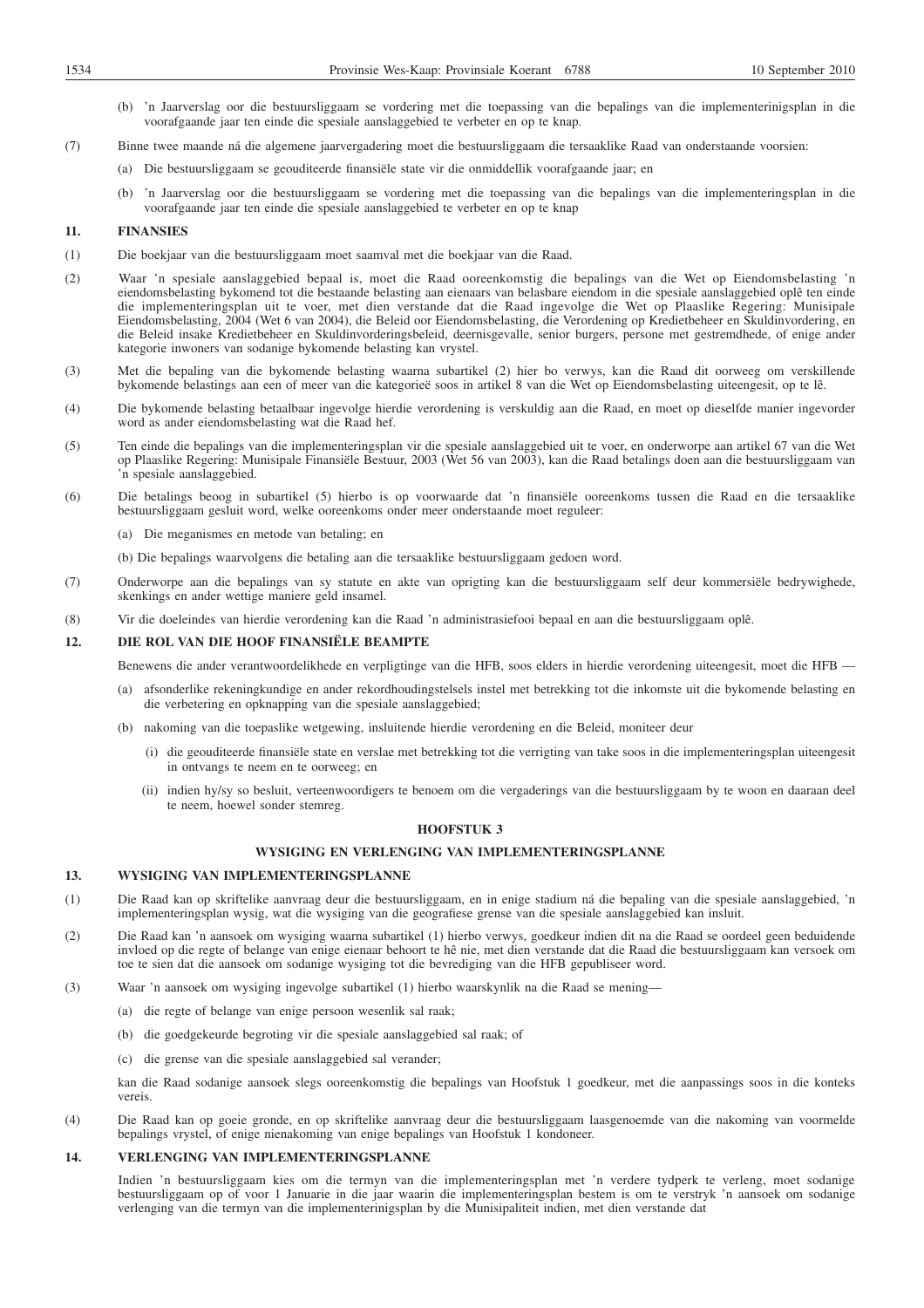- 
- (a) die Raad die verlenging van die implementerinigsplan slegs ooreenkomstig die bepalings van hoofstuk 1 kan goedkeur, met die veranderinge soos deur die konteks vereis, en dat die Raad om 'n gegronde rede, en op skriftelike aansoek deur die bestuursliggaam laasgenoemde van die nakoming van enige sodanige bepalings kan vrystel, of enige nie-nakoming daarvan kan kondoneer; en
- (b) die bepalings van artikel 14 vir enige wysiging van 'n implementeringsplan sal geld wat ingevolge hierdie artikel verleng word.

## **HOOFSTUK 4**

### **ONTBINDING VAN 'N SPESIALE AANSLAGGEBIED**

### **15. ONTBINDING**

(1) Die Raad kan 'n spesiale aanslaggebied ontbind —

- (a) by ontvangs van 'n skriftelike aansoek wat onderteken is deur die meerderheid van die eienaars binne die grense van die spesiale aanslaggebied wat die bykomende belasting betaal; of
- (b) nadat die HFB die bestuursliggaam of die gemeenskap geraadpleeg het, en om enige gegronde rede, in welke geval hy/sy aan die ontbinding van die bestuursliggaam kan uitvoering gee.
- (2) Met die ontbinding van 'n bestuursliggaam sal die Raad die bates wat ná die delging van alle skuld oorbly, gebruik om bykomende munisipale dienste ooreenkomstig die bepalings van die implementerinigsplan vir sodanige gebied te lewer.

### **HOOFSTUK 5**

## **16. KORT TITEL EN INWERKINGTREDING**

Hierdie verordening staan bekend as die Verordening op Spesiale Aanslaggebiede en tree in werking op die datum van publikasie daarvan in die Provinsiale Koerant.

10 September 2010 22325

### **UMASIPALA WASEMOSSEL BHAYI**

## **UMGAQO-NKQUBO WEENGINGQI ZAMAXABISO AWODWA**

**Isiboneleloseengingqi ezinamaxabiso awodwa;ukubonelela ngamaxabiso awongeziweyo;kwanokubonelela ngemicimbi emayelana nezonto.**

YENZIWE UMTHETHO nguMasipala waseMossel Bhayi ngolu hlobo lulandelayo:—

## **ISAHLUKO 1**

# **UKUMISELWA KWENGINGQI YAMAXABISO AWODWA 1**

#### **1. IZICHAZI-MAGAMA**

Kulo mthetho amagama kunye nentetho kufuneka zibe nentsingiselo ebhekiswe kuso ngaphandle kokuba kuchazwe ngolunye uhlobo —

**''amaxabiso awongeziweyo**;kuthetha ixabiso elongeziweyo ngokokumiselwa ngamacandelo 19(1)(d) no 22(1)(b)loMthetho wamaXabiso eendawo.

**''umenzi-sicelo''** nawuphina umnini-ndawo owenza isicelo sokumiselwa kwamaxabiso awodwa phantsi kwezibonelelo zesahluko 1,okanye ukuba liqumrhu lolawulo elimiselwe ngokwecandelo 10 nayiphina into ebhekisa **'' kumenzi-sicelo''** kuthetha iqumrhu lolawulo

**''CFO''** kuthetha iGosa eliyiNtloko kwezeMali okanye lowo ugunyazisiweyo;

**''iDolophu''** kuthetha uMasipala waseMossel Bhayi omiselwe phantsi kweSaziso sePhondo uNombolo 479 ka 2000 ngokwecandelo 12 loRhulumente wasemakhaya — uMthetho weeNkqubo ka 1998(uMthetho 117 ka 1998);

**''iBhunga''** kuthetha iBhunga likaMasipala waseMossel bhayi;

**''isicwangciso sokusebenza''** kuthetha isicwangciso ngokumiselwe licandelo 6;

**''isininzi''** kuthetha uninzi lwabanini-ndawo ngokumiselwa licandelo 22 loMthetho wamaxabiso eendawo

**''iqumrhu lolawulo''** kuthetha iqumrhu lolawulo kwingingqi emiselwe amaxabiso awodwa nezakumiselwa phantsi kwecandelo 10;

"ingxelo yenkxaso" kuthetha ingxelo emiselwe licandelo 6;

**''umnini''** linentsingiselo echazwe kwicandelo 1 loMthetho wamaxabiso eendawo;

**''Umgaqo-nkqubo''** kuthetha umgaqo-nkqubo wokumiselwa kweengingqi zamaxabiso awodwa,nawuphina umgaqo-nkqubo owamkelwa liBhunga ixesha nexesha;

**''uMthetho wamaxabiso eendawo''** kuthetha uMthetho wamaxabiso kaMasipala ka 2004

**''indawo zexabiso''** linentsingiselo eliyinikwa licandelo 1 loMthetho wamaxabiso;

**''ingingqi yamaxabiso awodwa''** kuthetha indawo enamaxabiso awodwa ngokweBhunga phantsi kwezibonelelo zecandelo 22 loMthetho wamaxabiso kunye necandelo 8 lomthetho kaMasipala.

## **2. UKUTOLIKWA**

Xa kufumaneka ingxaki kulwimi lwesiXhosa nelesiBhulu,inguqulelo yesiNgesi iyasebenza.

## **3. UKUMISELWA KWEENDAWO ZAMAXABISO AWODWA**

Idolophu ngokwesigqibo seBhunga isenokumisela iindawo zamaxabiso awodwa.

# **4. ISICELO**

(1) Nawuphina umnini ndawo okumhlaba ophantsi kolawulo lwedolophu okwingingqi emiselweyo ngokwamaxabiso awodwa,angenza isicelo kwiBhunga ekumiselweni kwengingqi yamaxabiso awodwa.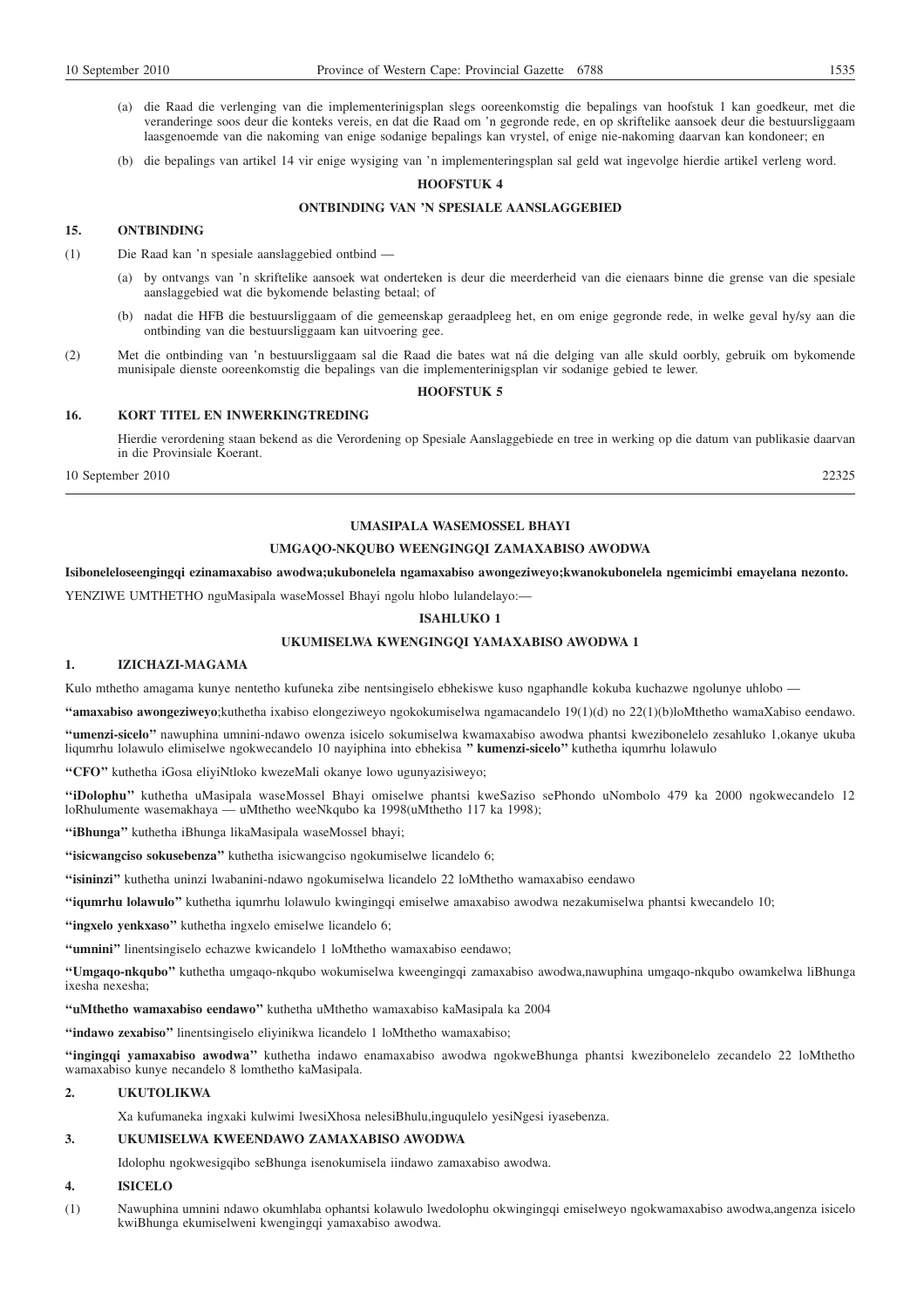- (2) Zonke iindleko ezithe zenzeka ngenxa yesicelo sokumiselwa kwengingqi yamaxabiso awodwa iya kuba lityala lomenzi sicelo eso,ngaphandle kokuba emva kokusebenza kwesicwangciso sokusebenza iqumrhu lolawulo liya kwenza imbuyekezo kumenzi-sicelo kwiindleko ezithile.
- (3) Nasiphina isicelo esichazwe kwicandelo(1)kufuneka—
	- Nawuphina umenzi-sicelo ochazwe
	- (a) Sibhalwe kwaye senziwe kwifomu ngokumiselwa liGosa eliyiNtloko
	- (b) Singeniswe zingaphelanga iinynga ezili:9 emva kokubanjwa kwentlaganiso echazwe kwicandelo 5,okanye ukuba kukwintlanganiso yesibini ngokwecandelo 6(2)singeniswe kwisithuba seenyanga ezili:9 emva kwentlanganiso leyo;
	- (c) sikhatshwe
		- (i) yingxelo exhasayo;
		- (ii) luninzi lwemvume yabahlali kuloo ngingqi yabahlali ichaphazelekayo ukuba ixabiso elongeziweyo liya kuhlawulwa,kwifomu eyakumiselwa liGosa eliyiNtloko yezimali;
		- (iii) intalwulo yaloo mali neyakumiselwa liBhunga,

### **5. IINTLANGANISO ZIKAWONKE-WONKE**

- (1) Isicelo sokumiselwa kwengingqi yamaxabiso awodwa kufuneka kukhokelwe yintlanganiso kawonke-wonke.
- (2) Injongo yale ntlanganiso kukuba umenzi-sicelo aqhagamshelane nabo banini beendawo phakathi kwengingqi le icetywa ukumiselwa amaxabiso awodwa malunga nemida eya kumiselwa ekuphuculeni ingingqi leyo iza kuphuculwa kwaye ihlaziywe.
- (3) Phambi kokubanjwa kwentlanganiso,umenzi-sicelo kufuneka
	- (a) Anike isaziso ngendlela eyakuvunywa liGosa eliyiNtloko yeziMali ngokwalo mthetho ukuba uya kuba noxanduva lokuhlawula amaxabiso awongeziweyo;
	- (b) Kwisaziso esichazwe kwicandelo(3)(a),kuya kunikwa isaziso sentlananiso kawonke-wonke,kwaye isaziso eso kufuneka
		- (i) sichaze injongo yentlanganiso,kwaye
		- (ii) sichaze iingcombolo zendawo,umhla nexesha lentlanganiso leyo.
- (4) Intlanganiso kufuneka ibanjwe kwisithuba seentsuku ezisi:7 nesithuba seentsuku ezingama:30 somhla wesaziso.
- (5) Intlanganiso kufuneka ibanjwe ngohlobo ekuchazwe ngalo kwisaziso,indawo,umhla nexesha kwaye kwingingqi yendawo ekucetywa ukumiselwa kuyo amaxabiso awodwa ngaphandle kokuba iGosa eliyiNtloko leziMlai limisele enye indawo yentlanganiso kawonkewonke.
- (6) Intlanganiso kawonke-wonke kufuneka ichotshelwe kumntu onamava nogqibeleleyo otyunjwe liGosa eliyintloko yeziMali.
- (7) Abantu abanomdla kwintlanganiso kawonke-wonke,kufuneka
	- (a) Bangenise lonke ulwazi neengcombolo ezichaphazelekayo malunga nengingqi ecetywa ukwenziwa eyamaxabiso awodwa kubandakanya iingcombolo ezizakufakwa kwisicwangciso sokusebenza nengxelo exhasayo,kwaye
	- (b) Banikwe ithuba lokubuza imibuzo kwaye benze nezingeniso zabo.

### **6. INGXELO EXHASAYO KUNYE NESICWANGCISO SOKUSEBENZA**

- (1) Nasiphina isicelo sengingqi yamaxabiso awodwa kufuneka sikhatshwe yingxelo exhasayo kunye nesicwangciso sokusebenza sibandakanya ixesha eliqala ngomhla we:01 Julayi siphele ngomhla wama:30 Juni wonyaka wesihlanu,okanye sibandakanye ixesha elinganeno kuneli ngokumiselwa liGosa eliyiNtloko yeziMali.
- (2) Ukuba ingxelo exhasayo kunye nesicwangciso sokusebenza ziye zaguqulwa kakhulu,ngokumiselwa liGosa eliyiNtloko yeziMali,emva kwentlanganiso ekhankanywe kwicandelo5,umenzi-sicelo kufuneka aphinde abize enye intlanganiso yokwamkelwa kwengingqi yamaxabiso awodwa,ngokwenguqulelo eyenziweyo.
- (3) Izibonelelo zecandelo 5 ziya kusebenza ngokufanayo neenguqulelo zentlanganiso yesibini kawonke-wonke.

# **7. UKUPAPASHWA KWESICELO KUNYE NEZICHASI ZASO**

- (1) Umenzi-sicelo kufuneka kungaphelanga iintsuku ezili:14 emva kokwenza isicelo ngokwecandelo 4, okanye phakathi kwaso nasiphina isithuba esiya kumiselwa liGosa eliyiNtloko yeziMlai;
	- (a) Enze indlela yokuba isicelo esi sipapashwe; kwaye
	- (b) Nokuba kuphambi okanye emva kokupapashwa kwesicelo,enze isaziso esibhaliweyo sesicelo kubo bonke abanini beendawo abakuloo ngingqi yamaxabiso awodwa,abayakuba noxanduva lokuhlawula ixabiso elongeziweyo,isaziso eso senziwe ngendlela esele ihlawulelwe kwangaphambili ngeposi eqinisekisweyo,ngesandla okanye ngayo nayiphina indlela ebhaliweyo eyamkelwe liGosa eliyiNtloko yeziMali.
- (2) nasiphina isicelo esichazwe kwicandelo(1)kufuneka sichaze ukuba izichasi ezibhaliweyo malunga nokumiselwa kwengingqi yamaxabiso awodwa okanye izibonelelo zengxelo exhasayo kunye nesicwangciso sokusebenza kufuneka zingeniswe kwiBhunga ngomhla ochazwe kwisaziso eso, oyakuba nganeno kweentsuku ezingama:30 emva kokupapashwa ngokwecandelo(1)(a)kwaye sichaze ukuba uxwebhu olo luya kufumaneka phi khon 'ukuze lihlolwe.
- (3) Nawuphina umnini-ndawo ochaphazeleka ekuhlawuleni ixabiso elongeziweyo angangenisa izichasi ezibhaliweyo ekufuneka zingene kwiBhunga kungadlulanga umhla ochazwe kwisaziso esichazwe kwicandelo (1).
- (4) Nawuphina umenzi-sicelo okanye ochasayo ohlala kwingingqi ecetyelwa amxabiso awodwa angenza ezakhe izingeniso ngomlomo kwiBhunga.
- (5) Isicelo kunye nengxelo exhasayo kunye nesicwangciso sokusebenza,kunye nazo zonke izichasi kufuneka zifumaneke ukuze zihlolwe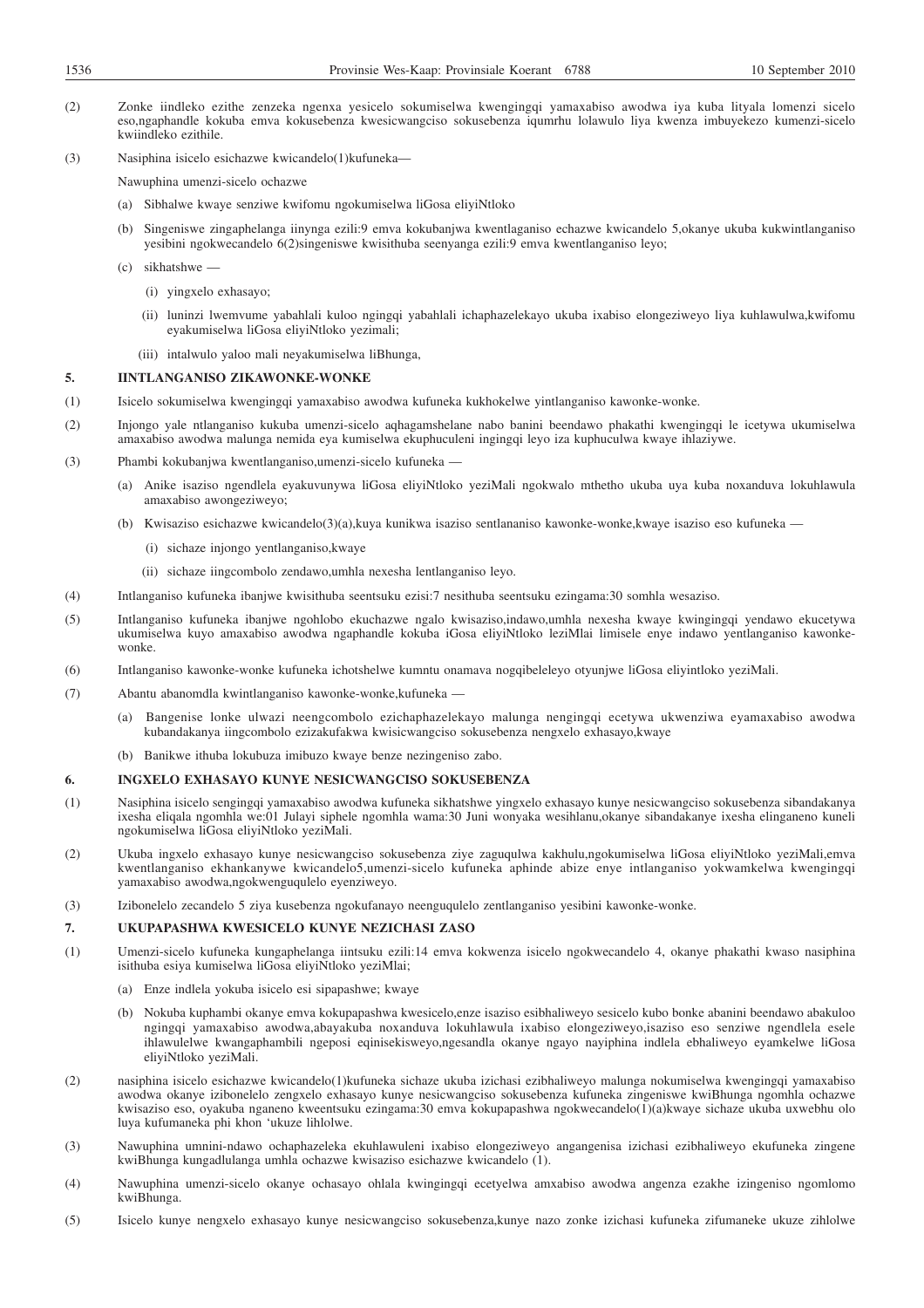kwii-ofisi zedolophu nakwindawo eyakumiselwa liGosa eliyiNtloko yeziMali kwingingqi ecetywayo yamaxabiso awodwa,ixesha elimiselwe kwicandelo (2).

# **8. ISIGQIBO**

- (1) Emva kokuba zonke izibonelelo zecandelo 4 ukuya kwele 7 ziye zazalisekiswa,iBhunga kufuneka,kwintlanganiso yeBhunga eyakubanjwa emva kweentsuku ezingama:90 zokungeniswa kwezichasi ngokwecandelo 7(2)liqwalasele isicelo,kwaye -
	- (a) Limisele ingingqi yamaxabiso awodwa ekufuneka ifezekisiwe ngokwengxelo exhasayo kunye nesicwangcsiso sokusebenza;
	- (b) Limisele ingingqi yamaxabiso awodwa kunye neenguqulelo okanye imiqathango ngokumiselwa liBhunga emdleni woluntu;
	- (c) Lisikhabe isicelo,ze kuloo meko iBhunga kufuneka kungaphelanga iintsuku ezingama:30,lazise umenzi-sicelo ngendlela ebhaliweyo ngezizathu zokusikhaba isicelo sakheokanye
	- (d) Lisibuyisele kumenzi waso isicelo khon' ukuze enze inguqulelo ngohlobo iBhunga eliyakuthi libonakalise ngalo.
- (2) Xa isicelo sikhatywa liBhunga okanye lisibuyisela kumenzi waso siscelo,umenzi-sicelo kufuneka kwisithuba seenyanga esiyi:6,emva kwesigqibo seBhunga,aphinde enze esinye isicelo kwiBhunga,ukuba eso sicelo siphindwayo siye saguqulwa ngohlobo elofunekayo phantsi kwezizathu ebezibangele ukukhatywa kwaso okanye ukubuyiswa kwaso kwakhona.
- (3) Ukuba ingxelo exhasayo kunye nesicwangciso sokusebenza ziguqulwe kakhulu nangaliphina ixesha phambi kokumiselwa kwengingqi,iBhunga lisenokufuna ukuba isicelo siphinde sipapashwe ngokwezimiselo zecandelo 7 kunye neenguqulelo ezifanelekileyo.

## **ISAHLUKO 2**

## **IINGINGQI ZAMAXABISO AWODWA — IZIMISLEO NEMALI**

## **9. UKUQALA KOKUSEBENZA KWESICWANGCISO**

Xa iBhunga sele likumisele ukusebenza kwengingqi ngokwamaxabiso awodwa,isicwangciso sokusebenza kukhona singaqalayo naso ukusebenza xa iqumrhu lolawullo sele limiselwe ngokwecandelo 10.

## **10. UKUMISELWA,ISIQULUNQO,AMAGUNYA NEMISEBENZI YEQUMRHU LOLAWULO**

- (1) Umenzi-sicelo kufuneka aqinisekise ukumiselwa kwequmrhu lolawulo,ngenjongo yokumisela imisebenzi nezibonelelo zesicwangciso sokusebenza.
- (2) Iqumrhu lolawulo kufuneka libe yiNKampani efakelelweyo ngokwezibonelelo zecandelo 21 loMthetho weeNkampani,1973(uMthetho 61 ka 1973).
- (3) Idolophu iya kusolo ikuphonononga ukuthotyelwa kwezibonelelo,imithetho yangaphakathi kunye nemigaqo-nkqubo liqumrhu elilawulayo kunye nazo zonke ezinye izivumelwano ekuvunyelelnwe kuzo liqumrhu lolawulo kunye nedolophu.
- (4) IBhunga kufuneka lityumbe uCeba ofanelekileyo kunye nomnye umntu,njengabameli abaya kuthabatha inxaxheba kodwa bengavoti,kwiintlanganiso zolawulo.
- (5) Kwisithuba seenynga ezimbini emva kokufunyanwa kwentlawulo yokuqala yexabiso elongeziweyo,iqumrhu lolawulo kufuneka liqalise ngokusebenzisa izibonelelo zesicwangciso sokusebenza.
- (6) Kwisithuba seenyanga ezimbini kunyaka-mali ngamnye,iqumrhu lolawulo kufuneka lingenise kwiGosa eliyiNtloko yezimali
	- (a) Amaxwebhu alo ezimali aphicothiweyo; kunye
	- (b) Nengxelo yalo yonyaka ebonakalisa ukusetyenziswa kwezibonelelo zesicwangciso sokusebenza kunyaka owandulela olandelayo nokubonakalisa ukuphuculwa nokuhlaziywa kwengingqi yamaxabiso awodwa.
- (7) Kiwsithuba seenyanga ezimbini emva kwentlanganiso yonyaka,iqumrhu lolawulo kufuneka lingenise kwiBhunga—
	- (a) amaxwebhu aphicothiweyo email yonyaka,phambi konyaka olandelayo;
	- (a) Ingxelo yalo malunganokusetyenziswa kwezibonelelo zesicwangciso sokusebenza kunyaka owandulela olandelayo malunga nendlela yokuphucula nokuhlaziya ingingqi yamaxabiso awodwa.

### **11. IIMALI**

- (1) Unyaka-mali wequmrhu lolawulo kufuneka ungqamane nonyaka-mali weBhunga.
- (2) Apho ingingqi ithe yamiselwa njengeyamaxabiso awodwa,iBhunga kufuneka limisele imirhumo ngokwezibonelelo zoMthetho wamaxabiso eendawo,ixabiso elongeziweyo elisele limiselwe kubanini beendawo kwingingqi yamaxabiso awodwa ngenjongo yokuqinisekisa isicwangciso sokusebenza,ngaphandle kokuba iBhunga liya kumisela amanye amaxabiso ngokoMthetho wamaxabiso eendawo kunye noMthetho wooMasipala basemakhaya.Ukulawulwa kwamatyala nokuqokelelwa kwawo kunye nemigaqo-nkqubo yokuqokelela amatyala kaMasipala,ubakhuphela bucala abahlelelekileyo,abantu abadala,abakhubazekileyo kunye namanye amanqanaba abantu
- (3) Xa kumiselwa ixabiso elongeziweyo elichazwe kwicandelo(2),iBhunga linokuqwalasela ukumisela amaxabiso awohlukileyo kumanye amaqela ngokwahlukana kwawo achazwe kwicandelo 8 loMthetho wamaxabiso eendawo.
- (4) Ixabiso elongeziweyo ngokwalo mthetho wangaphakathi ekufuneka lihlawulwe kwiBhunga nekufuneka liqokelelwe ngendlel aefanayo nokuqokelelwa kwamanye amaxabiso amiselwa liBhunga.
- (5) IBhunga,ekufezekiseni izibonelelo zesicwangciso sokusebenza, kwingingqi yamaxabiso awodwa naphansti kwezibonelelo zecandelo 67 zooRhulumente basemakhaya:uMthetho weeMali zooMasipala(uMthetho 56 ka 2003),kufuneka lenze intlawulo kwiqumrhu lolawulo lengingqi yamaxabiso aphantsi.
- (6) Intlawulo echazwe kwicandelo(5)iphantsi kwemiqathango xa sele kwenziwe isivumelwano semali ekuthe kwavunyelwana kuso nguMasipala kunye nequmrhu lolawulo elichaphazelekayo,kwaye eso sivumelwano kufuneka sibandakanye,phakathi kwezinye,ezi —
	- (a) Ubuchule nendlela yokuhlawula,kunye
	- (b) Nemiqathango eya kuhlawulwa phantsi kwayo intlawulo kwiqumrhu lolawulo.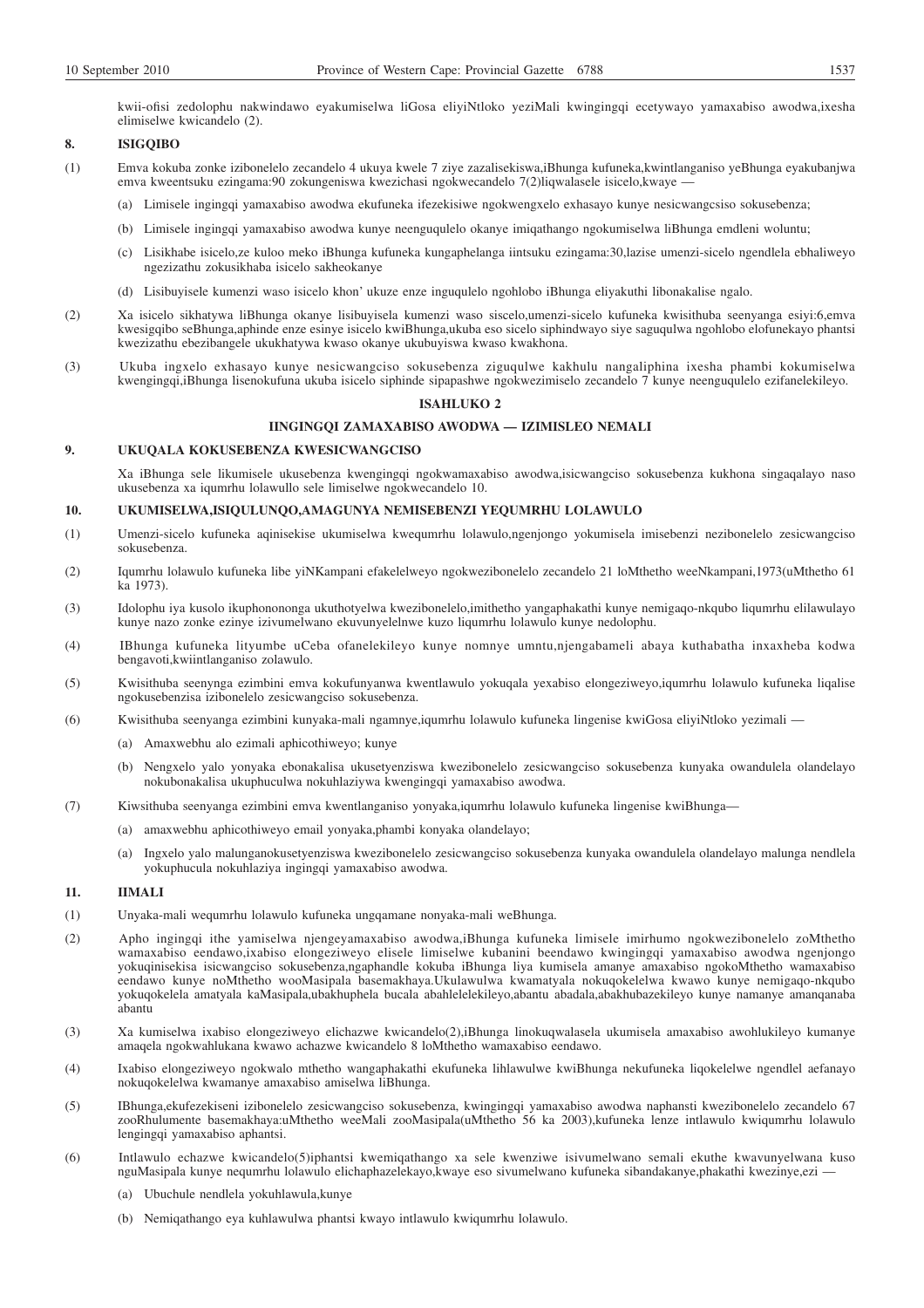(7) Phantsi kwezibonelelo zesibhambathiso kunye namanqaku endibanisela,iqumrhu lolawulo linalo igunya lokunyusa imali ngeentshukumo zalo,izipho kunye nayiphina indlela eyamkelekileyo.

IBhunga,ngokugunyaziswa ngulo mthetho,lisenokumisela kwaye libeke umrhumo kwiqumrhu elilawulayo umrhumo wolawulo.

## **12. INDIMA YEGOSA ELIYINTLOKO YEZIMALI**

Ngaphezu kolunye uxanduva kunye nezinye izibophelelo zeGosa lezimali njengokuba zicacisiwe kwindawo ethile kulo mthetho wangaphakathi,iGosa leziMali kufuneka —

- (a) Limisele ulawulo lwemli olahlukileyo kunye nezinye iindlela zokugcina iingcombolo zemali ethi ingeniswe ngamaxabiso awongeziweyo kwanokuphucula nokuhlaziya ingingqi yamaxabiso awodwa;
- (b) Liphonononge ukuthityelwa nokufezekiswa komthetho ochaphazelekayo,kubandakanya loMthetho wangaphakathi
	- (i) ngokwamkela nokuqwalasela amaxwebhu aphicothiweyo email malunga nokusetyenziswa kwezibonelelo eziqulathwe kwisicwangciso sokusebenza;
	- (ii) xa ekhetha ukusebenza ngolo hlobo,etyumba abameli ukuba bathabathe inxaxheba kodwa bengavoti kwiintlanganiso zequmrhu lolawulo.

# **ISAHLUKO 3**

### **UKUGUQULWA NOKWANDISWA KWESICWANGCISO SOKUSEBENZA**

## **13. INGUQULELO KWISICWANGCISO SOKUSEBENZA**

- (1) Isicwangciso sokusebenza kubandakanya imida yengingqi yamaxabiso awodwa,asenokuguqulwa liBhunga ngesicelo esibhaliweyo liqumrhu lolawulo ngalo naliphina ixesha emva kokumiselwa kwengingqi yamaxabiso awodwa.
- (2) IBhunga lisenokusamkela isicelo sokuguqulwa okuchazwe kwicandelo(1)apho iBhunga libonayo ukuba loo nguqulelo ayisayi kuchaphazela ilungelo okanye umdla womnini-ndawo,ngaphandle kokuba iBhunga lingafuna iqumrhu lolawulo ukuba lenze isaziso sesicelo senguqulelo leyo ngokugunyaziswa liGosa eliyiNtloko yezimali.
- (3) IBhunga lingakwamkela ukuguqulwa kuphela phantsi kwezibonelelo zecandelo(1)kunye neenguqylelo ezichazwe phakathi kumxholo wesicelo eso phantsi kwezibonelelo zeSahluko 1,apho iBhunga liziqwlasela ngokuba —
	- (a) Ziya kuchaphazela kakhulu ilungelo nomdla womnye umntu;
	- (b) Ziya kuchaphazel auhla-lwabiwo-mali olusele lwamkelwe; okanye
	- (c) Liguqule imida yengingqi yamaxabiso awodwa.
- (4) iBhunga,phantsi kwezizathu ezivakalayo,ngesicelo esibhaliweyo liqumrhu lolawulo,lingakhupha uxanduva kwiqumrhu lolawulo ekufezekiseni izibonelelo okanye liphuhlise naluphina ufezekiso lwezibonelelo zeSahluko 1.

## **14. UKWANDISWA KWESICWANGCISO SOKUSEBENZA**

iqumrhu lolawulo,xa likhetha ukusandisa isicwangciso sokusebnza elinye ixesha elongezelelekileyo,phambi komhla we:01 Janyuwari kunyaka lowo siphelelwa ngawo ukusebenza,lingangenisa isicelo kwidolophu khon' ukuze kwandiswe ixesha lesicwangciso sokusebsnza phantsi kwale miqathango:

- (a) Ukwandiswa kwesi sicwangciso siya kugunyaziswa liBhunga kuphela ngokwezibonelelo zeSahluko 1,kunye neenguqulelo ezikumxholo kwaye iBhunga,phantsi kwezizathu ezivakalyo ngesicelo esibhaliweyo liqumrhu lolawulo,lingalikhupha uxanduva iqumrhu elilawulayo ekufezekiseni izibonelelo ezichapazelekayo.
- (b) Izibonelelo zeSahluko 14 ziya kusebenza ngokufanayo kulo naluphina uguqulo lwesicwangciso sokusebenza esithe sandiswa ngokweli candelo.

# **ISAHLUKO 4**

#### **UKUBHANGISWA KWENGINGQI YAMAXABISO AWODWA**

## **15. UKUBHANGISWA**

- (1) iBhunga lisenokuyibhangisa ingingqi yamaxabiso awodwa
	- Phantsi kwesicelo esibhaliweyo nesityikitywe ngabanini beendawo abahlalakule ngingqi icetywayo ukub aimiselwe ngengeyamaxabiso awodwa nabanoxanduva lokuhlawula ixabiso elongeziweyo
	- (b) Emva kokuqhagamshelana neGosa eliyiNtloko yezimali kunye nequmrhu lolawulo okanye uluntu,phantsi kwesizathu esivakalayo,apho anokubonakalisa khona ukuba iqumrhu lolawulo malibhangiswe.
- (2) ekubhangisweni kwequmrhu loalwulo,izinto ezishiyeka ngemva emva kokuhlawulwa kwamatyala onke,iya kusetyenziswa liBhunga ekuboneleleni ngeenkonzo zikaMasipala ngokwezibonelelo zesicwangciso sokusebenza kuloo ngingqi.

# **ISAHLUKO 5**

## **IMIBANDELA GABALALA**

### **16. ISIHLOKO ESIFUTSHANE**

(1) Lo Mthetho wangaphakathi uya kubizwa ngokuba nguMthetho wangaphakathi kaMasipala waseMossel Bhayi: uMthetho wangaphakathi weengingqi zamaXabiso awodwa, 2010.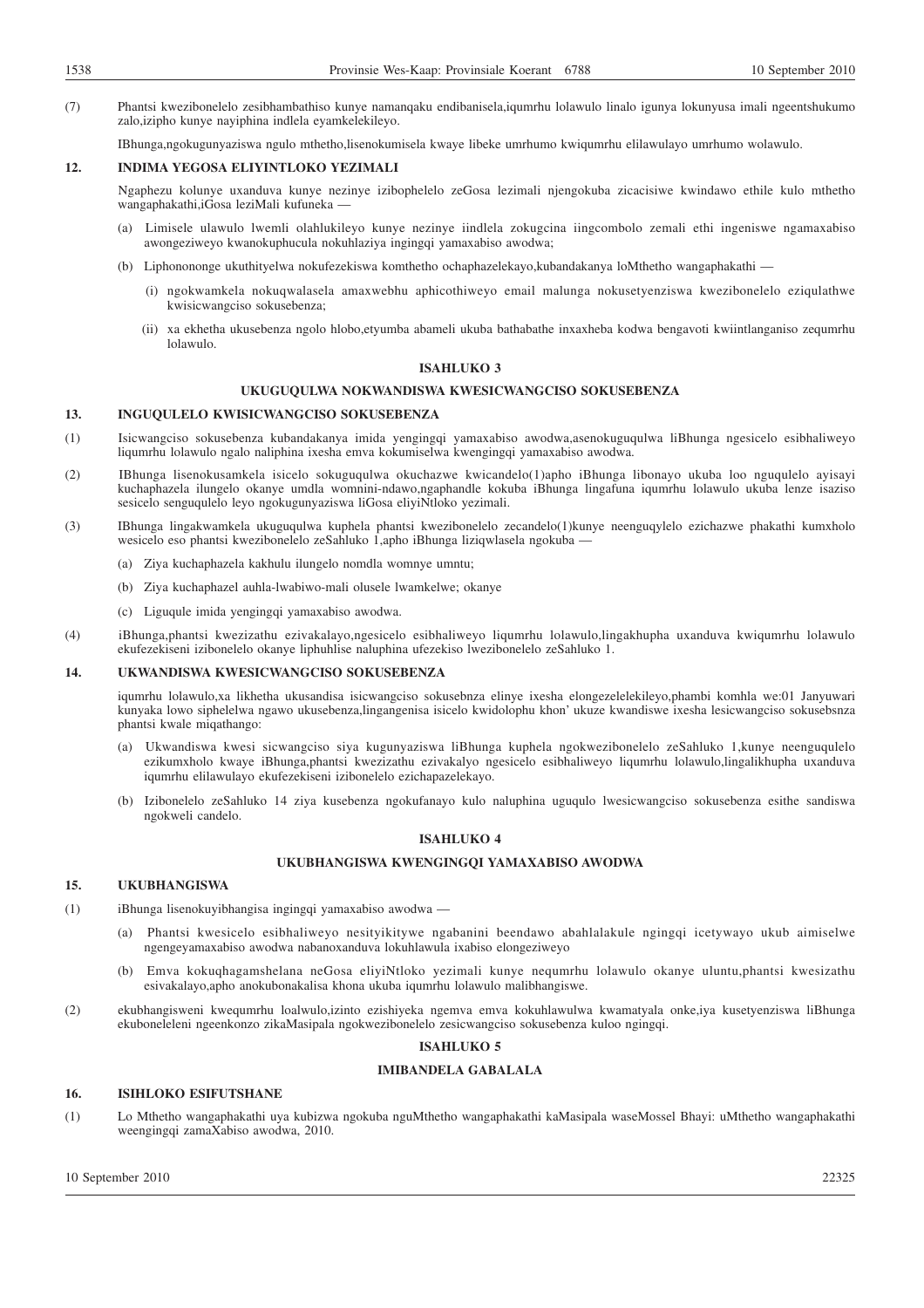### **CITY OF CAPE TOWN**

### **PUBLIC PARKS BY-LAW, 2010**

## **To regulate the admission of persons, animals and vehicles to public parks; to provide for the use and enjoyment of public parks; to determine conduct that will not be permitted within public parks; and to provide for matters incidental thereto.**

#### **PREAMBLE**

**WHEREAS** section 156(2) and (5) of the Constitution of the Republic of South Africa, 1996 provides that a City may make and administer by-laws for the effective administration of the matters which it has the right to administer, and to exercise any power concerning a matter reasonably necessary for, or incidental to, the effective performance of its functions;

**AND WHEREAS** Part B of Schedule 5 to the Constitution lists local amenities and municipal parks and recreation as local government matters;

**AND NOW THEREFORE BE IT ENACTED** by the Council of the City of Cape Town as follows:— **Definitions**

**1.** In this By-law, unless the context otherwise indicates —

"animal" includes any mammal, bird, fish, reptile, insect, amphibian or invertebrate;

**''authorised official**'' means a member of staff of the City delegated by the City Manager and the Director: City Parks, or appointed by the City Manager to implement the provisions of this By-law, or any appointed external service provider referred to in section 76(b) of the Local Government: Municipal Systems Act, 2000 (Act No. 32 of 2000) and includes a law enforcement officer or traffic official of the City who has been declared a peace officer in terms of section 334 of the Criminal Procedure Act, 1977 (Act 51 of 1977), acting when on duty and properly identified as such;

"City" means the City of the City of Cape Town established in terms of section 12 of the Local Government: Municipal Structures Act, 1998(Act No. 117 of 1998), in Provincial Notice 479 of 2000 and published in Provincial Gazette Extraordinary 5588 dated 22 September 2000; **''City Manager''** means the person appointed by the Council in terms of section 82 of the Local Government: Municipal Structures Act, 1998 (Act NO. 117 OF 1998);

**''Constitution''** means the Constitution of the Republic of South Africa Act, 1996;

**''Council''** means the council of the City of Cape Town, being a council as provided for in terms of section 18 of the Local Government: Municipal Structures Act, 1998(Act No. 117 of 1998), or any committee, any sub-council or any councillor of council, acting under delegated or sub-delegated authority of the Council;

**''Councillor**'' means the member of the Council;

**''Director: City Parks**'' means the employee of the City in charge of public parks of the City;

**''notice''** means a written notification, or a pictogram issued in terms of this By-law as set out in Schedule 1, prominently and legibly displayed at the entrance to or in any facility or part thereof to which it is intended to apply; **''public park''** means—

- (a) any botanical or other garden, play ground, zoned public open space managed by the Department of City Parks in the City, or a park owned or leased by the City, including any portion thereof and any facility or apparatus therein or thereon, but excluding any public road or street; and
- (b) any botanical, other garden or play ground which is lawfully controlled and managed in terms of an agreement by a person other than the Council;

**''Structures Act''** means the Local Government: Municipal Structures Act, 1998 (Act No.117 of 1998);

**''this By-law''** includes the Schedules hereto;

**''vehicle''** means any self-propelled vehicle and includes-

- (a) a trailer; and
- (b) a vehicle having pedals and an engine or an electric motor as an integral part thereof or attached thereto which is designated or adapted to be propelled by means of such pedals, engine or motor, or both such pedals and engine or motor, but does not include -
	- (i) any vehicle propelled by electric power from storage batteries and which is controlled by a pedestrian; or
	- (ii) any vehicle with a mass not exceeding 230 kilograms and specially designed and constructed, and not merely adapted, for the use of any person suffering from some physical defect or disability and used solely by such person. **Delegation and appointment of authorised officials**

**2.** (1) The City Manager may delegate any of his or her powers or assign any of his or her duties in terms of this By-law to any official of the City.

(2) The Director: City Parks may delegate any of his or her powers or assign any of his or her duties to any official of the City.

(3) Subject to the recruitment policies of the City, the City Manager may appoint authorised officials to exercise and perform certain powers and duties in terms of this By-law.

### **Maximum number of persons**

**3.** (1) The Director: City Parks may determine the maximum number of visitors who may be present at a specific time in a public park, provided that different numbers may be so determined for different parks and for different events.

(2) The numbers contemplated in subsection (1) must be made known by the Director: City Parks by means of a notice.

## **Admission to and visiting a public park**

**4.** (1) A person who is admitted to gain access or visit a public park must, subject to the provisions of this By-law, observe and comply with all notices displayed in a public park or in the entrance thereto and obey any instructions given to him or her by the authorised official.

(2) Should a person fail to observe and comply with a notice or any instructions referred to in subsection (1), the City shall not be liable for damage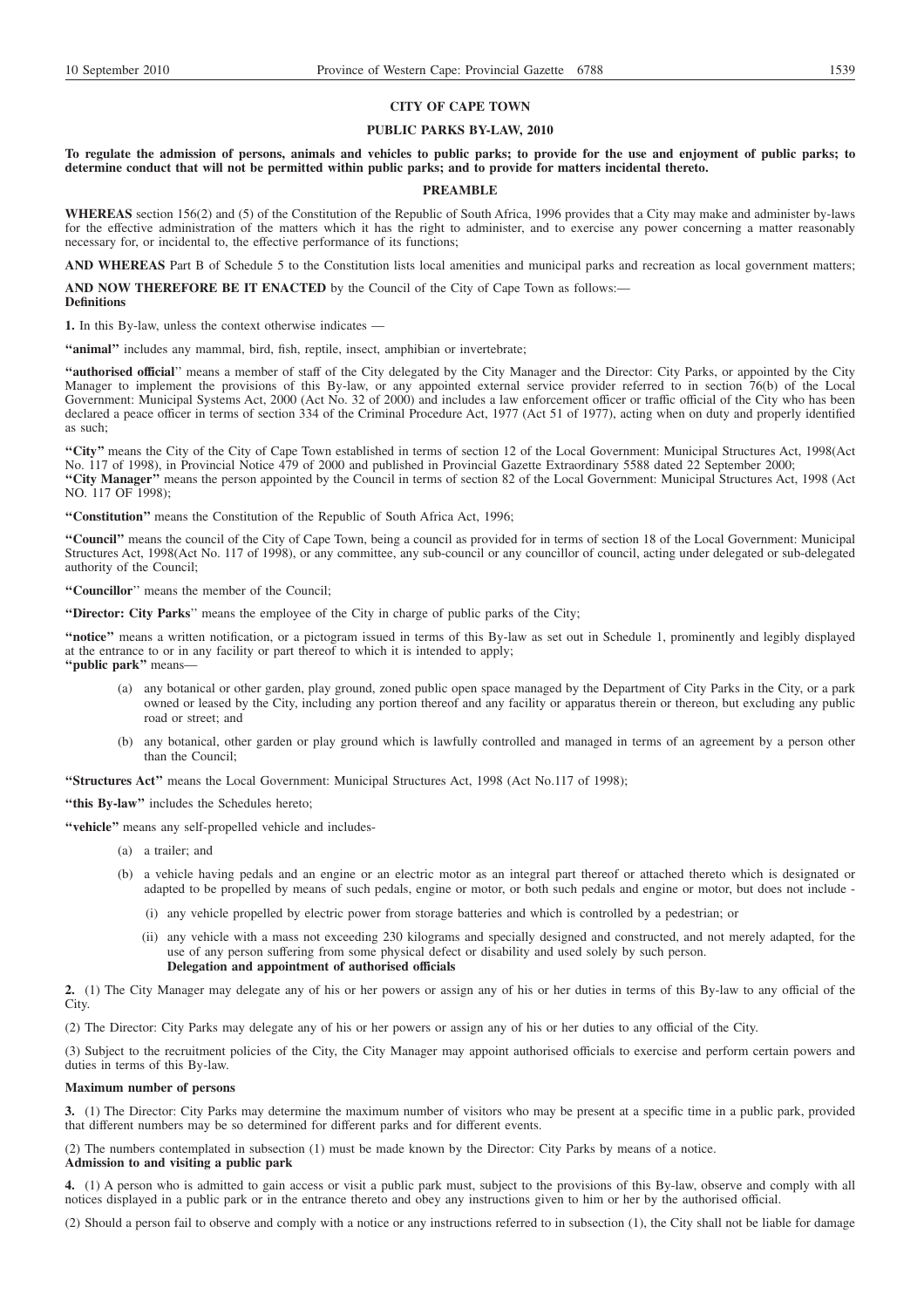or injury suffered while such person is visiting the public park.

(3) A public park is, subject to the provisions of this By-law, open to the public on the times determined by the Director: City Parks, provided that different times may be determined in respect of different public parks.

(4) No person shall enter or leave an enclosed public park at a place other than that indicated for that purpose.

(5) The conditions times and places contemplated in subsections (1), (2) and (3) shall be made known by the Director: City Parks by means of a notice.

## **Entrance fees**

**5.** (1) Subject to the provisions of this By-law, every person shall have free access to a public park.

(2) Despite subsection (1), Council may, in terms of the Tariff By-law prescribe fees for entering a public park in such special circumstances as determined by it, and such fees shall be made known by means of a notice.

## **Dumping and Littering**

**6.** No person shall in a public park —

- (a) dump, drop, bury or place any refuse, rubble, material or any object or thing; or
- (b) permit any dumping, dropping, burying, placing of any refuse, rubble, material or any object or thing,
- except in a container identified for that purpose in the park.

### **Liquor and food**

**7.** (1) No person shall bring into, consume, brew, store or sell in a public park any liquor or any other alcoholic or intoxicating substance.

(2) No person shall in a public park, contrary to a notice, cook or prepare food of any kind whatsoever, except at places set aside for such purposes by notice.

(3) The preparation and cooking of food at places set aside by notice for such purpose in or at a public park shall be done in a clean and sanitary manner.

(4) No animal may be killed, skinned or slaughtered in a public park without the written consent of the Director: City Parks having first been obtained.

## **Animals**

**8.** (1) No person shall bring any dead or alive animal into a public park except in accordance with the directions of the Director: City Parks provided that different directions may be determined in respect of different public parks and different types of animals.

(2) The directions contemplated in subsection (1) shall be made known by means of a notice.

(3) Carcasses may not be buried in a public park but must be disposed of at the owner's expense and in a manner approved by the Council.

### **Use of public parks**

**9.** (1) No person shall in a public park without the written permission of the Director: City Parks or contrary to any conditions which the Director: City Parks may impose when granting such permission

- (a) arrange or present any public entertainment;
- (b) display or distribute any pamphlet, placard, painting, book, handbill, sign, advertisement board or any other printed, written or painted work;
- (c) arrange or hold a public gathering or procession, or any exhibition or performance;
- (d) conduct any trade, occupation or business;
- (e) display, sell or rent or present for sale or rent any wares or articles;
- (f) hold an auction;
- (g) off-load or store building or other material.

(2) Subject to any other law, the written permission contemplated in subsection (1) shall be refused only if anything referred to in subsection (1)(a) to  $(g)$ 

- (a) is likely to give rise to  $-$ 
	- (i) public rioting;
	- (ii) the disturbance of public peace;
	- (iii) the committing of an offence;
	- (iv) the committing of an indecent act;
	- (v) risks that compromise safety and security; or
	- (vi) a situation where a planned activity in any area of jurisdiction of the City is taking place at the same time as a planned activity in the park, and the activity planned to take place in the park is deemed to have a detrimental impact on the ability of the City to ensure safety and security;
- (b) is detrimental to the public or the users of, or visitors to, the public park; or
- (c) is likely to damage or destroy the amenities, wildlife or plant material in the park.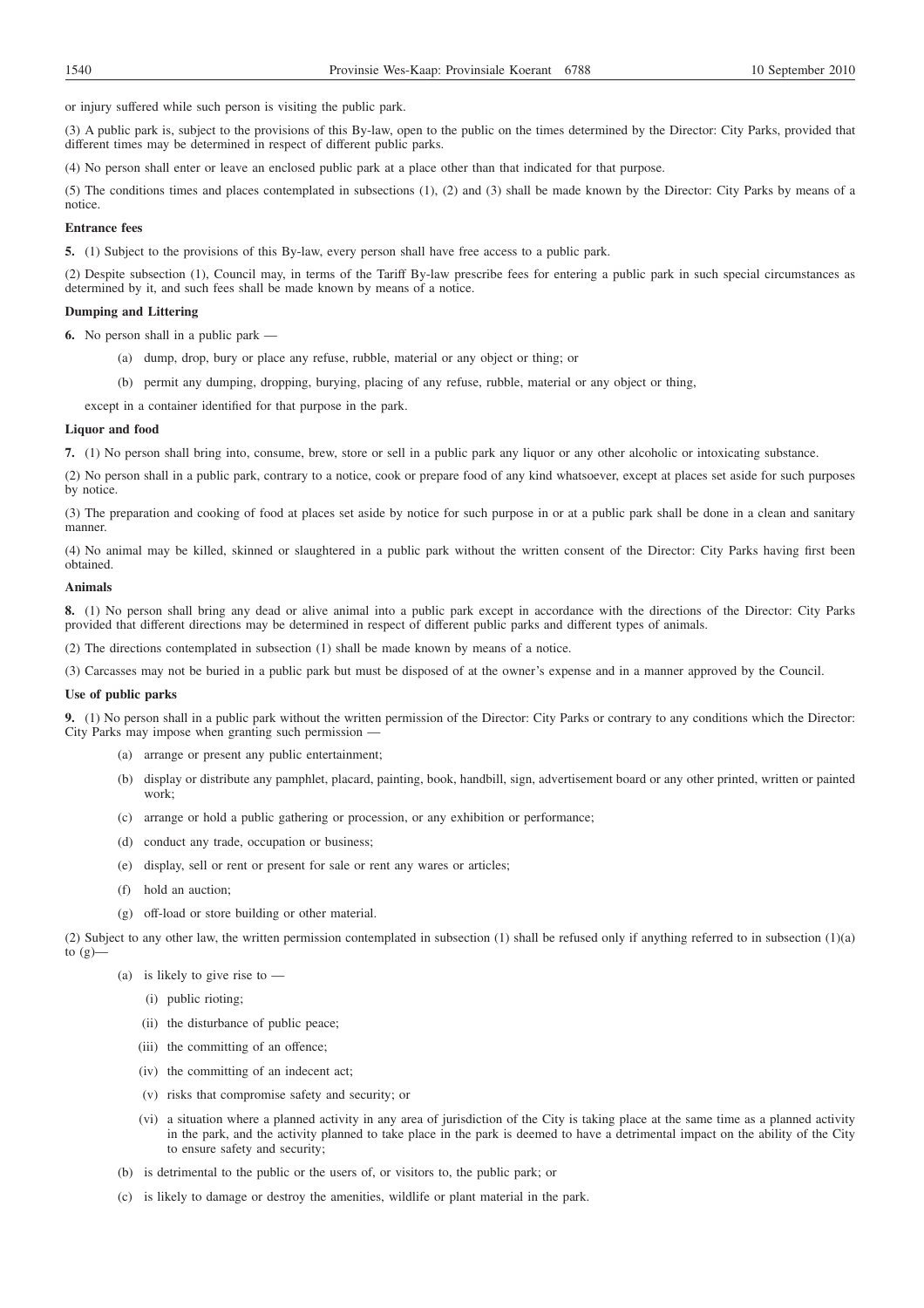## **Trees in public parks**

**10.** (1) No person other than an authorized official shall—

- (a) plant or prune a tree or shrub, or in any way cut down a tree or a shrub, in a public park or remove it therefrom, except with the written permission of the Director: City Parks;
- (b) unless permitted by a notice climb a tree growing in a public park or, break or damage such tree; or
- (c) in any way mark or paint any tree growing in a public park or attach any advertisement thereto.

(2) Any tree or shrub planted in a public park shall become the property of the City.

#### **Safety and order**

**11.** (1) No person shall, in a public park —

- (a) damage, tamper with or destroy any equipment, amenity or structure;
- (b) plant, pull out, pick, damage or remove any plant, grass, shrub, bulbs, vegetation or flower;
- (c) kill, hurt, follow, disturb, ill-treat, catch, remove, translocate or release any animal or displace, disturb, destroy or remove their habitat;
- (d) use or try to use anything in such park for any purpose other than that for which it is designated;
- (e) discard any burning or smouldering object;
- (f) throw or dislodge any rock, stone or object from any mountains, slope or cliff;
- (g) behave in an improper, indecent, unruly, violent or anti-social manner or cause a disturbance;
- (h) run, walk, stand, sit or lie in a flower bed;
- (i) run, walk, stand, sit or lie on grass contrary to a notice;
- (j) lie on a bench or seating-place or use it in such a manner that prevents others from using it;
- (k) play or sit on playpark equipment, except if the person concerned is 14 years old or younger, or as permitted by a notice;
- (l) swim, walk or play in a fish-pond, fountain, stream, dam or pond;
- (m) skate on roller skates or a skateboard or similar device except where permitted by notice;
- (n) operating a gas or charcoal fired barbeque or stove;
- (o) dig, disturb or remove any mineral substance including soil, sand, gravel or rock;
- (p) damage, dig, disturb, deface, destroy or remove any fossils, bones or historical artifacts;
- (q) operate any remote control device including boats, planes helicopters or cars;
- (r) build, erect, place, create, remove or modify any structure, amenity, pathway, trail, jump or ramp; or
- (s) engage in any activity which may pose a risk or in combination with other activities in the area of jurisdiction of the City.

(2) Notwithstanding subsection (1), the Director: City Parks may, by notice, and subject to such conditions as he or she may deem necessary, authorise or permit any of the actions contemplated in subsections (1). **Water**

**12**. No person may in a public park—

- (a) misuse, remove, pollute or contaminate any water source, water supply or waste water;
- (b) interfere with or obstruct the flow of any river or seasonal wetland; or
- (c) drain or redirect any water from private land.

### **Vehicles**

**13.** (1) No person may bring into a public park any truck, bus, motorcar, motor cycle, bicycle, quadbike, motor tricycle, or any other vehicle, craft, hot air balloon or aeroplane, whether driven by mechanical, animal, natural or human power, supermarket or other trolleys, except in accordance with the written permission of the Director: City Parks provided that different requirements or conditions may be determined for different public parks and for different vehicles, craft or aeroplanes.

(2) The Director: City Parks may determine the speed limit applicable in a public park, provided that different speed limits may be determined for different public parks and for different vehicles, craft or aeroplanes.

(3) The requirements or conditions contemplated in subsection (1) and the speed limit contemplated in subsection (2) shall be made known by a notice by the Director: City Parks.

#### **Games**

**14.** No person may play or conduct any game of any nature that will cause —

- (a) disturbance or potentially disturb; or
- (b) injury to,

other park users except at places set aside for that purpose by notice and in accordance with the directions of the Director: City Parks.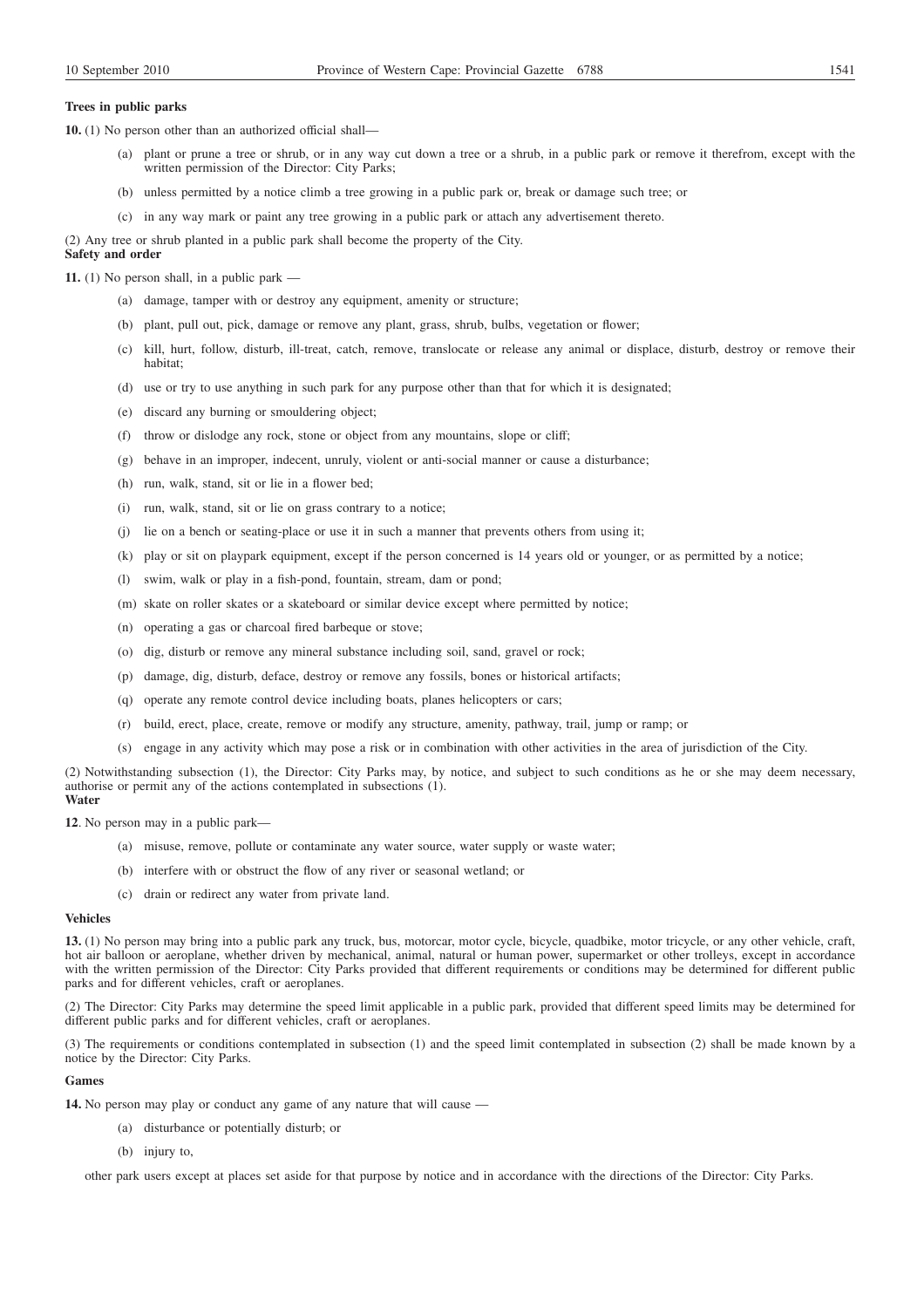## **Improper or indecent behaviour**

**15.** No person may in a public park —

- (a) perform an act which is indecent or conduct himself or herself improperly by exposure of his or her person or otherwise, or make improper gestures or incite or urge someone to perform a disorderly or indecent act;
- (b) use foul, lewd or indecent language;
- (c) write, paint, draw or in any way make a lewd, explicit or immoral figure, writing, drawing or representation; or
- (d) enter or use a toilet facility intended or indicated as such by notice for members of the opposite sex, provided that this shall not apply to children below the age of seven accompanied by an adult.

## **Powers of an authorised official**

**16.** An authorised official may —

- (a) in a public park at any time enter upon any place, land, premises or building and conduct an investigation thereat in order to determine whether the provisions of this By-law are complied with;
- (b) for the better exercising of any power or the performance of any function or duty assigned or granted to him or her, take along an interpreter who, while acting under the lawful order of such an official, shall have the same powers, functions and duties as such official as contemplated in paragraph (a);
- (c) give instructions to or direct the public, for the purposes of this By-law, to act in a specific manner whilst at the public park.

### **Amendment, change and addition of a notice or pictogram**

**17.** (1) The Director: City Parks may, subject to the provisions of this By-Law, amend, change or add any notice or pictogram mentioned in Schedule 1.

(2) The Director: City Parks must, within 5 working days after an amendment, change or addition of a notice or pictogram as contemplated in subsection (1), display such amended, changed or added notice or pictogram in the relevant public park or at the entrance thereto. **Offences and penalties**

**18.** (1) Any person who contravenes or fails to comply with a notice issued in terms of, or a condition imposed under, or any other provision of, this By-law, shall be guilty of an offence and if convicted shall be liable for a fine or imprisonment for a period not exceeding six months, or to both such fine and such imprisonment.

(2) In addition to imposing a fine or imprisonment in terms of subsection (1), a court may order any person convicted of an offence under this By-law —

- (a) to remedy the harm caused; or
- (b) to pay damages for harm caused to another person or to property which order shall have the force and effect of a civil judgment.

### **Repeal of by-laws**

**19.** (1) The by-laws listed in Schedule 2 hereto are repealed to the extent set out in column 3 of such Schedule.

(2) In the event of any other by-law of the City being inconsistent with this By-law, the provisions of this By-law shall prevail, to the extent of the inconsistency.

## **Short title**

May 2010

**20.** This By-law is called the City of Cape Town: Public Parks By-law, 2010.

## **SCHEDULE 1**

## **Symbols / Pictograms for use on park notice boards**

| NO             | <b>INTERPRETATION OF SYMBOL</b> | BETEKENIS VAN SIMBOOL | <b>INTSINGISELO YOMOONDISO</b>     |
|----------------|---------------------------------|-----------------------|------------------------------------|
| $\mathbf{1}$   | City of Cape Town emblem        | Stad Kaapstad-embleem | Iimbasa yeSixeko saseKapa          |
| $\mathfrak{2}$ | Potable water                   | Drinkwater            | Amanzi aselwayo                    |
| 3              | First aid                       | Noodhulp              | Uncedo lokuqala                    |
| 4              | Directional sign                | Rigtingwyser          | Umqondiso owalathisayo             |
| 5              | Toilets                         | Toilette              | Izindlu zangasese                  |
| 6              | Ladies                          | Dames                 | Amanenekazi                        |
|                | Gents                           | Mans                  | Amanene                            |
| $8\phantom{1}$ | Litter bin                      | Vullisdrom            | Umgqomo wenkunkuma                 |
| 9              | Pedestrians                     | Voetgangers           | Abahambi ngeenyawo                 |
| 10             | Jogging                         | Draf                  | Ukunkcunkca                        |
| 11             | Hiking                          | Voetslaan             | Uhambo lokusela umoya              |
| 12             | Cycling                         | Fietsry               | Ukukhwela ibhayisikile             |
| 13             | Mountain bikes                  | Bergfietse            | Iibhayisikili zokonyuka intaba     |
| 14             | Motor bikes                     | Motorfietse           | <b>Izithuthuthu</b>                |
| 15             | <b>Scramblers</b>               | Veldmotorfietse       | Abahamba kwiindawo ezingamaxethuka |
| 16             | Quad bikes                      | Vierwielmotorfietse   | Izithuthuthu ezinxaneQuad bikes    |
| 17             | Motor vehicles                  | Motorvoertuie         | Iinqwelo-mafutha                   |
| 18             | <b>Busses</b>                   | <b>Busse</b>          | Iibhasi                            |
| 19             | Parking                         | Parkering             | Iindawo zokupaka                   |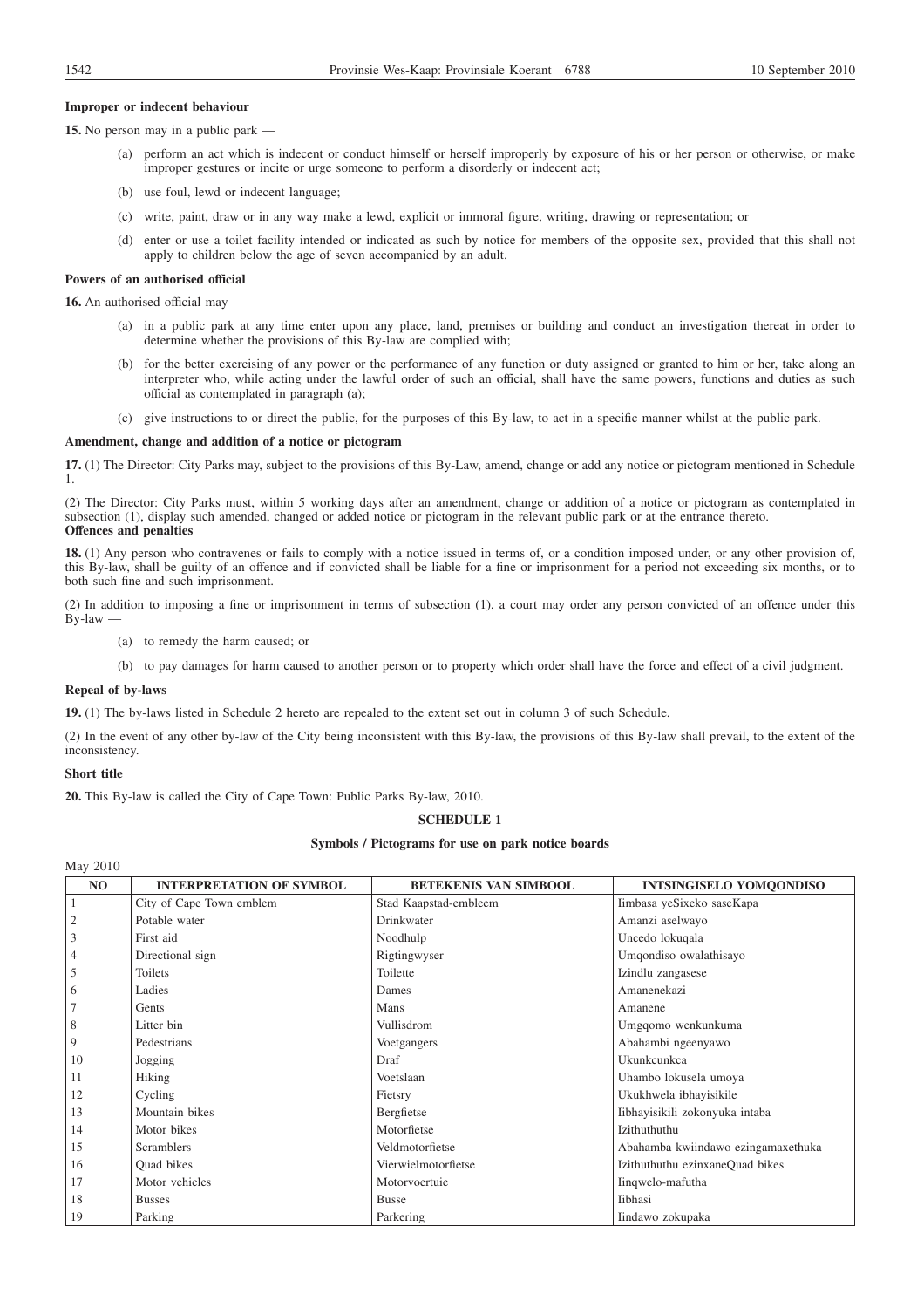| M.<br>٦<br>$\sim$<br>۰.<br>× |  |
|------------------------------|--|
|------------------------------|--|

| NO       | <b>INTERPRETATION OF SYMBOL</b>              | <b>BETEKENIS VAN SIMBOOL</b>                 | <b>INTSINGISELO YOMQONDISO</b>                                              |
|----------|----------------------------------------------|----------------------------------------------|-----------------------------------------------------------------------------|
| 20       | Horse riding                                 | Perdry                                       | Indawo yokukhwela amahashe                                                  |
| 21       | Swimming                                     | Swem                                         | Indawo yokudada                                                             |
| 22       | Fishing                                      | Hengel                                       | Indawo yokuloba                                                             |
| 23       | Boardsailing                                 | Seilplankry                                  | Ukuhamba ngesikhephe esiqhutywa ngumoya                                     |
| 24       | Sailing                                      | Seil                                         | Ukuhamba ngesikhephe                                                        |
| 25       | Boating                                      | Skuitvaar/roei                               | Ukuhamba ngephenyane                                                        |
| 26       | Boat-launching ramp                          | Bootlanseerhelling                           | Ithambeka lenqanawa eweza abantu                                            |
|          |                                              |                                              | emlanjeni                                                                   |
| 27       | Camping                                      | Kampering                                    | Ukuhlala endle/ukukampisha                                                  |
| 28       | Caravans                                     | Woonwaens                                    | Uhambo ngekharavan                                                          |
| 29       | Fire in fireplaces                           | Vuurmaak in vuurmaakplekke                   | Umlilo kumaziko                                                             |
| 30       | Picnic site                                  | Piekniekterrein                              | Indawo yepikniki                                                            |
| 31       | Dogs                                         | Honde                                        | Izinja                                                                      |
| 32       | Dogs on leash                                | Honde aan leibande                           | Izinja ezilawulwa ngeminxeba                                                |
| 33       | Remove dog faeces                            | Verwyder honde-ontlasting                    | Yisuse ituwa yenja                                                          |
| 34       |                                              | Rolskaats                                    | Umdlalo wokutyibiliza ngezihlangu                                           |
|          | Roller skating                               |                                              | ezinamavili                                                                 |
| 35       | Skateboarding                                | Skaatsplankry                                |                                                                             |
|          | Hang-gliding                                 | Hangsweef                                    | Ukutyibiliza ngeplanga<br>Ukubhabha ngesiwuza                               |
| 36<br>37 | Café/Take away                               |                                              | Ekhefi                                                                      |
|          |                                              | Kafee/wegneemetes                            |                                                                             |
| 38       | Tea-room                                     | Teekamer                                     | Igumbi lokuphungela                                                         |
| 39       | Restaurant                                   | Restaurant                                   | Erestyu                                                                     |
| 40       | Prohibition                                  | Verbod                                       | Isithintelo                                                                 |
| 41       | No overnight stay                            | Oornagverblyf verbode                        | Akuvumelekanga ukulala apha                                                 |
| 42       | No fires                                     | Vuurmaak verbode                             | Ayivumelekanga imililo                                                      |
| 43       | No portable barbecue appliances              | Draagbare braaitoestelle verbode             | Azivumelekanga izixhobo zokosa inyama<br>eziphathekayo                      |
| 44       | No hunting                                   | Jag verbode                                  | Akuvumelekanga ukuzingela                                                   |
| 45       | No firearms                                  | Vuurwapens verbode                           | Ayivumelekanga imipu                                                        |
| 46       | No bow and arrow shooting                    | Pyl-en-boogskiet verbode                     | Akuvumelekanga ukudubula ngotolo<br>nesaphetha                              |
| 47       | No catapults                                 | Ketties verbode                              | Azivumelekanga izilinge                                                     |
| 48       | No stone-throwing                            | Klipgooiery verbode                          | Akuvumelekanga ukugibisela amatye                                           |
| 49       | No flower picking                            | Blompluk verbode                             | Akuvumelekanga ukukhiwa<br>kweentyantyambo                                  |
| 50       | No dumping                                   | Storting verbode                             | Akuvumelekanga ukulahla inkunkuma                                           |
| 51       | No golf                                      | Gholf verbode                                | Akuvumelekanga ukudlala igalufa                                             |
| 52       | No radios, tape or CD players                | Radio's en band- of CD-spelers verbode       | Abavumelekanga oonomathotholo, iteyiphu<br>okanye ezo zidlala amacwecwe     |
| 53       | No washing or drying of clothes              | Klerewas en -droogmaak verbode               | Akuvumelekanga ukuhlamba okanye<br>ukuxhoma impahla                         |
| 54       | No fireworks                                 | Vuurwerk verbode                             | Azivumelekanga izitakantlantsi                                              |
| 55       | No drugs or alcohol                          | Dwelms en alkohol verbode                    | Azivumelekanga iziyobisi okanye utywala                                     |
| 56       | No damaging of vegetation                    | Beskadiging van plantegroei verbode          | Akuvumelekanga ukutshabalalisa izityalo                                     |
| 57       | Opening times                                | Oopmaaktye                                   | Amaxesha okuvula                                                            |
| 58       | Closing times                                | Sluitingstye                                 | Amaxesha okuvala                                                            |
| 59       | No supermarket or other trolleys             | Supermark- of ander trollies verbode         | Akufuneki zitroli zasesuphamakethi okanye                                   |
|          |                                              |                                              | ezingezinye                                                                 |
| 60       | No washing of the body                       | Lyfwas verbode                               | Akuhlanjwa umzimba apha                                                     |
| 61       | No graffiti                                  | Graffiti verbode                             | Akufuneki mibhalo eludongeni/igrafithi                                      |
|          | Note                                         | Let wel                                      | Qaphela                                                                     |
|          | All symbols are in green detail on a white   | Alle simbole verskyn in groen, op 'n wit     | Yonke imiqondiso izotywe luhlaza                                            |
|          | background with a red border. If a symbol is | agtergrond met 'n rooi rand. Indien 'n       | kumgangatho omhlophe ezotywe kuwo                                           |
|          | displayed with a red border and red diagonal | simbool 'n rooi rand en 'n rooi skuinsstreep | nomqukumbelo obomvu. Xa umqondiso                                           |
|          | slash (no 40) it implies that the activity   | daardeur het (nr. 40), is die betrokke       | uveliswe unomqukumbelo obumvu kunye                                         |
|          | concerned is prohibited                      | aktiwiteit verbode.                          | nomgca okrwelwe ngokuxwesileyo (nomb.                                       |
|          |                                              |                                              | 40) oku kuthetha ukuba lo msetyenzana<br>kubhekiselelwe kuwo awuvumelekanga |
|          |                                              |                                              |                                                                             |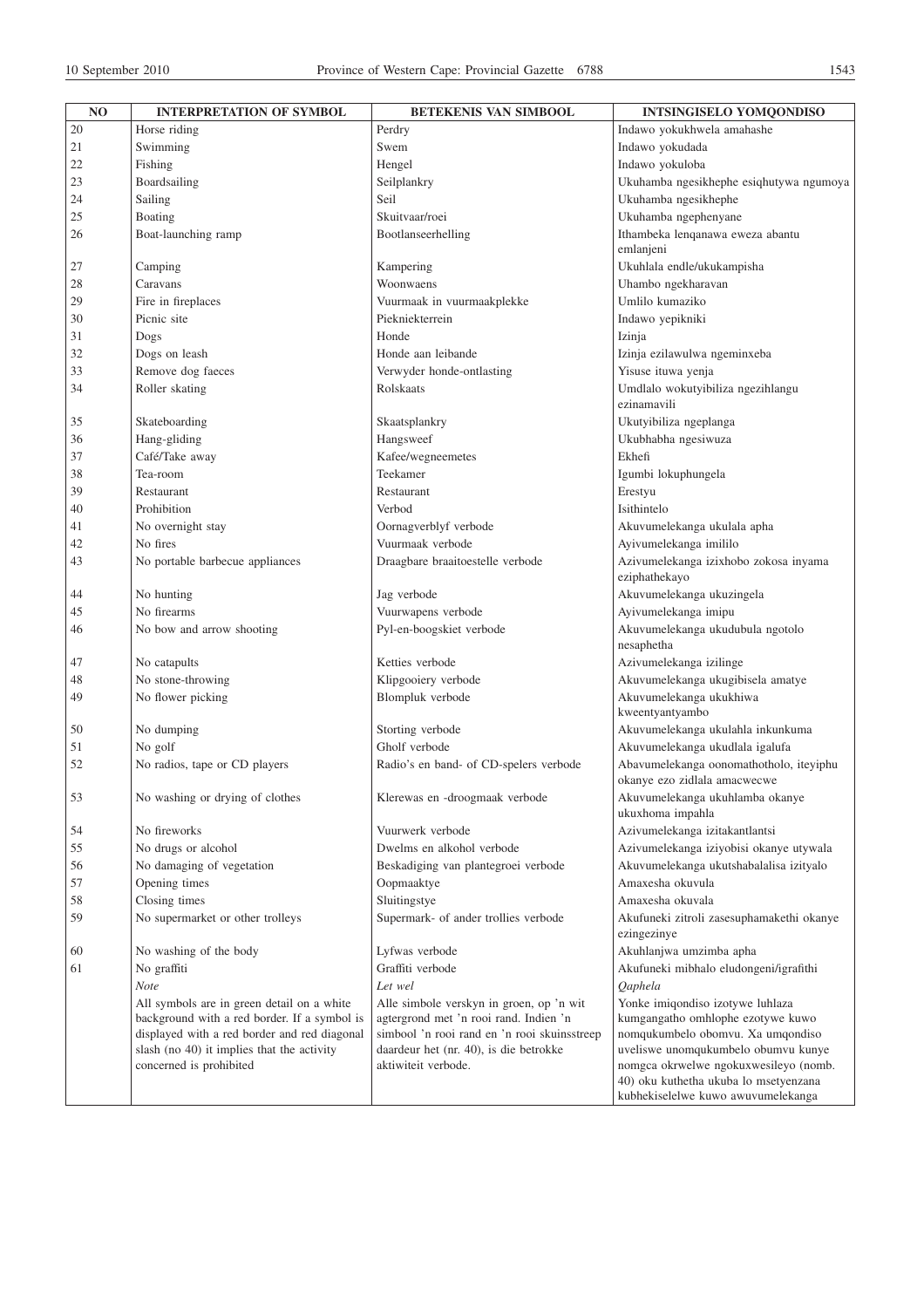### **SCHEDULE 2**

# **LIST OF BY-LAWS TO BE REPEALED**

| <b>NO P.N. NUMBER</b>                       | <b>NAME OF THE BY-LAW</b>                                                       | <b>EXTENT OF REPEAL</b> |
|---------------------------------------------|---------------------------------------------------------------------------------|-------------------------|
| 414/1999                                    | City of Tygerberg: By-law relating to Public<br>Amenities                       | The whole               |
| 137/1987                                    | Gordon's Bay Municipality: By-law relating to<br>Parks and Public Places        | The whole               |
| 568/2000                                    | Oosternberg Municipality: By-law relating to<br>Public Amenities                | The whole               |
| 391/1979 as amended by 85/1981 and 833/1990 | Somerset West Municipality: By-law relating to<br>the Helderberg Nature Reserve | The whole               |

10 September 2010 22326

## **STAD KAAPSTAD**

## **VERORDENING OP OPENBARE PARKE, 2010**

**Om die toegang van persone, diere en voertuie tot openbare parke te reguleer; voorskrifte neer te lê vir die gebruik en genieting van openbare parke; gedrag te bepaal wat nie in openbare parke toegelaat sal word nie; en voorskrifte neer te lê vir sake bykomend daartoe.**

## **AANHEF**

**NADEMAAL** artikel 156(2) en (5) van die Grondwet van die Republiek van Suid-Afrika, 1996, bepaal dat 'n munisipaliteit verordeninge kan uitvaardig en administreer vir die doeltreffende administrasie van die aangeleenthede wat hy die reg het om te administreer, en om enige bevoegdheid uit te oefen met betrekking tot 'n aangeleentheid wat redelikerwys nodig is vir, of verband hou met, die doeltreffende verrigting van sy funksies;

**EN NADEMAAL** deel B van bylae 5 by die Grondwet plaaslike geriewe en munisipale parke sowel as ontspanning as plaaslikeregeringsake lys; **DAAROM AANVAAR** die raad van die Stad Kaapstad die volgende verordening:

#### **Woordomskrywing**

**1.** In hierdie verordening, tensy uit die samehang anders blyk, beteken:

"dier" onder meer enige soogdier, voël, vis, reptiel, insek, amfibie of ongewerwelde dier;

**''direkteur: Stadsparke**'' die Stadswerknemer in beheer van openbare parke van die Stad;

**''gemagtigde amptenaar''** 'n personeellid van die Stad wat van die stadsbestuurder en die direkteur: Stadsparke bevoegdheid ontvang het, of deur die stadsbestuurder aangestel is, om die bepalings van hierdie verordening toe te pas, of enige aangestelde eksterne diensverskaffer waarna daar in artikel 76(b) van die Wet op Plaaslike Regering: Munisipale Stelsels, 2000 (nr 32 van 2000) verwys word, en sluit in 'n wetstoepassingsbeampte of verkeersbeampe van die Stad wat as vredesbeampte verklaar is ingevolge artikel 334 van die Strafproseswet, 1977 (Wet 51 van 1977), en as sodanig optree en behoorlik geïdentifiseer is wanneer hy/sy aan diens is;

**''Grondwet''** die Grondwet van die Republiek van Suid-Afrika, 1996;

## "hierdie verordening" ook die bylaes hierby;

**''kennisgewing''** 'n skriftelike mededeling of piktogram (beeldskrifteken) wat ingevolge hierdie verordening, en soos in bylae 1 uiteengesit, uitgereik is, en opsigtelik en leesbaar vertoon word by die ingang van of in enige fasiliteit of deel daarvan waarvoor dit bedoel is om te geld;

### **''openbare park''**:

- (a) enige botaniese of ander tuin, speelterrein, gesoneerde openbare oop ruimte onder die bestuur van die departement Stadsparke in die Stad, of park wat deur die Stad besit of gehuur word, wat enige gedeelte daarvan en enige fasiliteit of apparaat daarin of daarop insluit, maar enige openbare pad of straat uitsluit; en
- (b) enige botaniese of ander tuin of speelterrein wat ingevolge 'n wettige ooreenkoms deur 'n persoon buiten iemand verbonde aan die raad beheer en bestuur word;

**''raad''** die raad van die Stad Kaapstad, synde 'n raad ingevolge artikel 18 van die Wet op Plaaslike Regering: Munisipale Strukture, 1998 (nr 117 van 1998), of enige komitee, subraad, of lid van die raad wat ingevolge die raad se gedelegeerde of subgedelegeerde bevoegdhede optree;

**''raadslid**'' 'n lid van die raad;

**''Stad''** die Stad Kaapstad ingestel ingevolge artikel 12 van die Wet op Plaaslike Regering: Munisipale Strukture, 1998 (nr 117 van 1998), in Provinsiale Kennisgewing 479 van 2000, gepubliseer in Buitengewone Provinsiale Koerant 5588 van 22 September 2000;

**''stadsbestuurder**'' die persoon wat ingevolge artikel 82 van die Wet op Plaaslike Regering: Munisipale Strukture, 1998 (nr 117 van 1998) deur die raad aangestel is:

**''Strukturewet''** die Wet op Plaaslike Regering: Munisipale Strukture, 1998 (nr 117 van 1998);

**''voertuig''** enige selfaangedrewe voertuig, wat insluit:

- (a) 'n sleepwa; en
- (b) 'n voertuig met pedale en 'n enjin of elektriese motor as 'n integrerende deel daarvan of daarby, wat ontwerp of aangepas is om met behulp van sodanige pedale, enjin of motor, of sowel sodanige pedale as die enjin of motor aangedryf te word, met uitsluiting van:
	- (i) enige voertuig wat deur elektriese krag uit akkumulatorbatterye aangedryf word en deur 'n voetganger beheer word; of
	- (ii) enige voertuig met 'n massa van tot en met 230 kg, en wat spesiaal ontwerp en gebou is, en nie bloot aangepas is nie, vir gebruik deur enige persoon met 'n fisieke gebrek of gestremdheid, en alleenlik deur sodanige persoon gebruik word.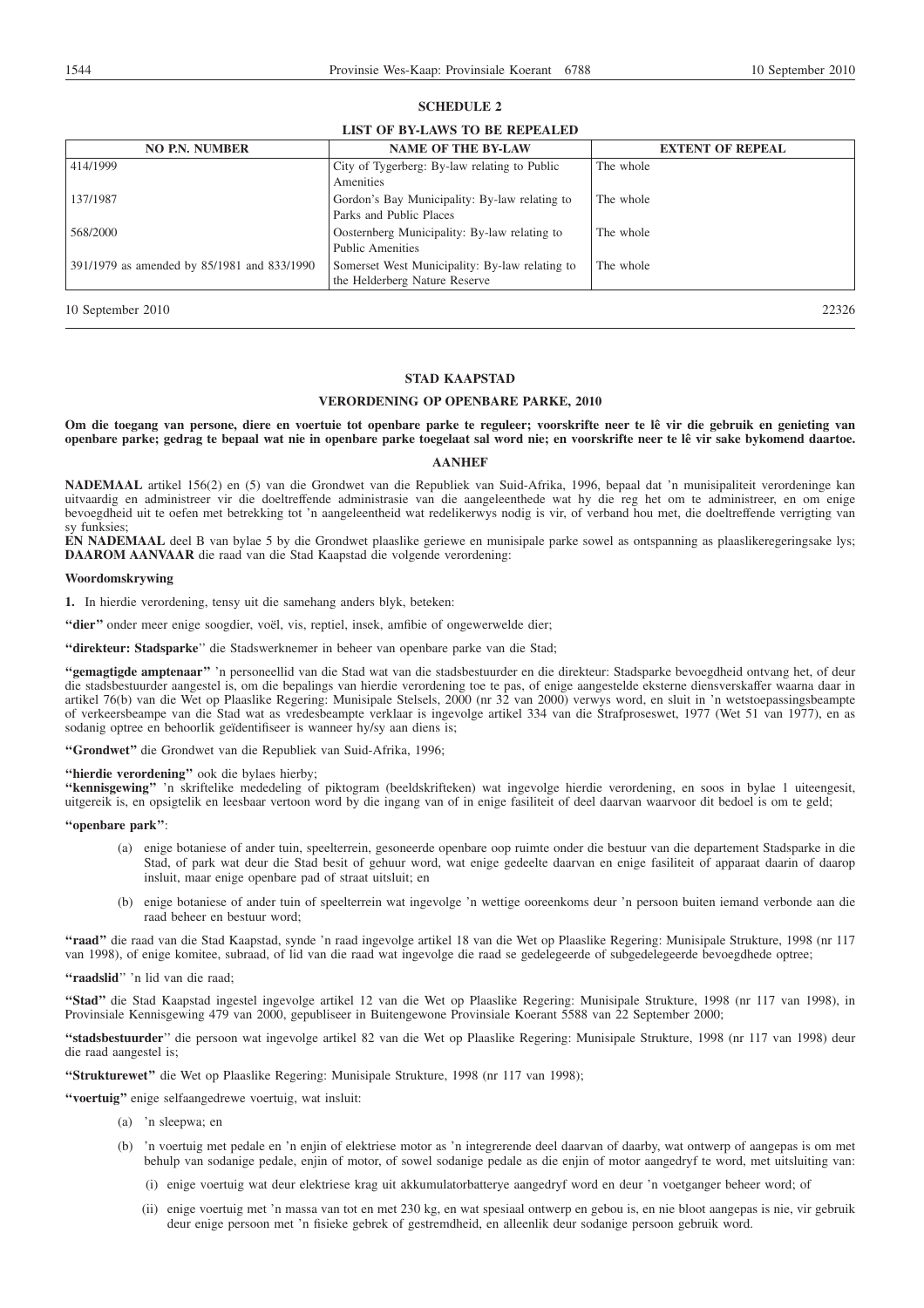### **Oordrag van bevoegdhede aan, en aanstelling van, gemagtigde amptenare**

**2.** (1) Die stadsbestuurder kan ingevolge hierdie verordening enige van sy of haar bevoegdhede of enige van sy of haar pligte aan enige amptenaar van die Stad oor- of opdra.

(2) Die direkteur: Stadsparke kan enige van sy of haar bevoegdhede of enige van sy/haar pligte aan enige amptenaar van die Stad oor- of opdra.

(3) Onderworpe aan die werwingsbeleid van die Stad, kan die stadsbestuurder gemagtigde amptenare aanstel om sekere bevoegdhede en pligte ingevolge hierdie verordening uit te oefen en uit te voer.

#### **Maksimum getal persone**

**3.** (1) Die direkteur: Stadsparke kan die maksimum getal besoekers bepaal wat op 'n bepaalde tydstip in 'n openbare park mag wees, met dien verstande dat verskillende getalle só vir verskillende parke en verskillende geleenthede bepaal kan word.

(2) Die direkteur: Stadsparke moet die getalle in subartikel (1) hier bo deur middel van 'n kennisgewing bekend maak.

### **Toegang tot, en besoek aan, 'n openbare park**

**4.** (1) 'n Persoon wat toegang tot 'n openbare park verkry, of 'n openbare park besoek, moet, onderworpe aan die bepalings van hierdie verordening, alle kennisgewings wat in 'n openbare park of by die ingang daarvan vertoon word sowel as enige instruksies van die gemagtigde amptenaar gehoorsaam en nakom.

(2) By versuim om 'n kennisgewing of enige instruksies waarna in subartikel (1) hier bo verwys word, te gehoorsaam en na te kom, sal die Stad nie aanspreeklik wees vir enige skade of besering wat sodanige persoon ly of opdoen terwyl hy/sy in die openbare park is nie.

(3) Onderworpe aan die bepalings van hierdie verordening, is 'n openbare park oop vir die publiek op die tye soos deur die direkteur: Stadsparke bepaal, met dien verstande dat verskillende tye vir verskillende openbare parke vasgestel kan word.

(4) Geen persoon mag 'n omheinde openbare park op 'n ander plek as die aangewese in- of uitgang binnegaan of verlaat nie.

(5) Die direkteur: Stadsparke sal die voorwaardes, tye en plekke soos in subartikel (1), (2) en (3) hier bo beoog, deur middel van 'n kennisgewing bekend maak.

#### **Toegangsgeld**

**5.** (1) Onderworpe aan die bepalings van hierdie verordening, het enige persoon vrye toegang tot 'n openbare park.

(2) Ondanks subartikel (1) hier bo, kan die raad ingevolge die Verordening op Tariewe toegangsgeld vir openbare parke vasstel in sodanige spesiale omstandighede as wat dit kan bepaal, welke toegangsgeld met behulp van 'n kennisgewing bekend gemaak sal word.

## **Storting en rommelstrooiing**

**6.** Geen persoon mag in 'n openbare park-

- (a) enige vullis, rommel, materiaal of enige voorwerp of item stort, neergooi, begrawe of neersit; of
- (b) toelaat dat enige vullis, rommel, materiaal of enige voorwerp of item gestort, neergegooi, begrawe of neergesit word,

buiten in 'n houer in die park wat vir daardie doel bestem is nie.

### **Voedsel en drank**

**7.** (1) Geen persoon mag enige drank of enige ander alkoholiese of dwelmmiddel by 'n openbare park inbring of in 'n openbare park brou, berg of verkoop nie.

(2) Geen persoon mag in stryd met 'n kennisgewing enige soort voedsel in 'n openbare park gaarmaak of berei nie, buiten op plekke wat ingevolge sodanige kennisgewing daarvoor bestem is.

(3) Die bereiding en gaarmaak van voedsel op plekke in of by 'n openbare park wat ingevolge 'n kennisgewing vir sodanige doeleindes bestem is, moet op 'n skoon en higiëniese wyse geskied.

(4) Geen dier mag sonder die vooraf- skriftelike toestemming van die direkteur: Stadsparke in 'n openbare park doodgemaak, geslag of ontvel word nie.

### **Diere**

**8.** (1) Geen persoon mag enige lewende óf dooie dier by 'n openbare park inbring nie, buiten ooreenkomstig die opdrag van die direkteur: Stadsparke, met dien verstande dat verskillende opdragte met betrekking tot verskillende openbare parke en verskillende soorte diere uitgereik kan word.

(2) Die opdragte wat in subartikel (1) hier bo beoog word, sal deur middel van 'n kennisgewing bekend gemaak word.

(3) Geen karkasse mag in 'n openbare park begrawe word nie, maar moet op die eienaar se onkoste en op 'n manier wat die raad se goedkeuring wegdra mee weggedoen word.

# **Gebruik van openbare parke**

**9.** (1) Geen persoon mag sonder die skriftelike toestemming van die direkteur: Stadsparke, of in stryd met enige voorwaardes wat die direkteur: Stadsparke met die verlening van sodanige toestemming kan oplê, in 'n openbare park:

- (a) enige openbare vermaak reël of aanbied nie;
- (b) enige pamflet, plakkaat, skildery, boek, biljet, teken, advertensiebord of enige ander gedrukte, geskrewe of geskilderde werk vertoon of versprei nie;
- (c) 'n openbare byeenkoms of optog, of enige uitstalling of vertoning, reël of hou nie;
- (d) enige ambag, beroep of saak beoefen nie;
- (e) enige goedere of artikels vertoon, verkoop of verhuur, of te koop of te huur aanbied nie;
- (f) 'n veiling hou nie; of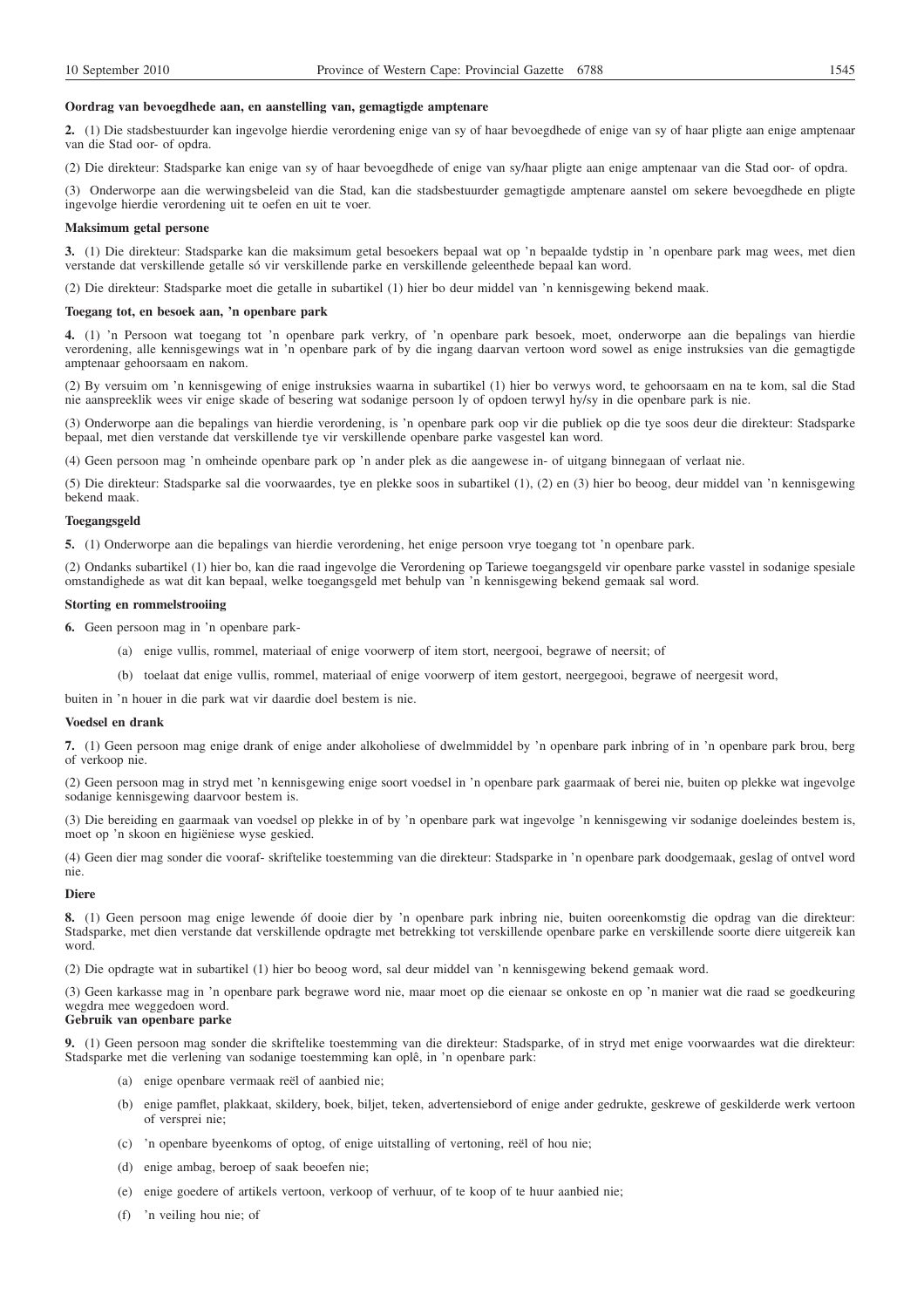(g) bou- of ander materiaal aflaai of berg nie.

(2) Onderworpe aan enige ander wet, sal die skriftelike toestemming wat in subartikel (1) hier bo beoog word, slegs geweier word indien enigiets waarna daar in subartikel (1)(a) tot (g) verwys word—

- (a) waarskynlik sal aanleiding gee tot—
	- (i) openbare oproerigheid;
	- (ii) openbare rusverstoring;
	- (iii) 'n oortreding;
	- (iv) 'n onwelvoeglike daad;
	- (v) risiko's wat veiligheid en sekuriteit in gevaar stel; of
	- (vi) 'n situasie waar 'n beplande aktiwiteit in enige regsgebied van die Stad op dieselfde tyd plaasvind as 'n beplande aktiwiteit in die park, en die aktiwiteit wat in die park moet plaasvind na verwagting 'n nadelige uitwerking sal hê op die Stad se vermoë om veiligheid en sekuriteit te verseker;
- (b) tot nadeel is van die publiek, of die gebruikers van of besoekers aan die openbare park; of
- (c) waarskynlik die geriewe, natuurlewe of plantmateriaal in die park sal beskadig of vernietig. **Bome in openbare parke**

**10.** (1) Geen persoon buiten 'n gemagtigde amptenaar mag-

- (a) 'n boom of struik in 'n openbare park plant of snoei of op enige manier afsaag of verwyder, buiten met die skriftelike toestemming van die direkteur: Stadsparke nie;
- (b) tensy deur 'n kennisgewing toegelaat in 'n boom wat in 'n openbare park staan klim of, dit breek of beskadig nie; of
- (c) enige boom wat in 'n openbare park staan op enige manier merk of verf of enige advertensie daarteen aanbring nie.

(2) Enige boom of struik wat in 'n openbare park geplant word, word die eiendom van die Stad.

### **Veiligheid en orde**

**11.** (1) Geen persoon mag in 'n openbare park-

- (a) met enige toerusting, gerief of struktuur peuter, dit beskadig of vernietig nie;
- (b) enige plant, gras, struik, bol, plantegroei of blom plant, uittrek, pluk, beskadig of verwyder nie;
- (c) enige dier doodmaak, beseer, volg, steur, mishandel, vang, verwyder, hervestig of vrylaat, of enige dierehabitat verplaas, steur, vernietig of verwyder nie;
- (d) enigiets in sodanige park vir enige doeleinde buiten dit waarvoor dit bestem is, gebruik of probeer gebruik nie;
- (e) enige brandende of smeulende voorwerp weggooi nie;
- (f) enige klip, rots of voorwerp van enige berg, helling of krans afgooi of losbreek nie;
- (g) onbehoorlik, onwelvoeglik, oproerig, gewelddadig of antisosiaal optree of 'n steurnis veroorsaak nie;
- (h) in 'n blombedding hardloop, loop, staan, sit of lê nie;
- (i) in stryd met 'n kennisgewing op 'n grasperk hardloop, loop, staan, sit of lê nie;
- (j) op 'n bank of sitplek lê, of dit op 'n manier aanwend wat ander daarvan verhoed om dit te gebruik nie;
- (k) op speelparktoerusting speel of sit nie, buiten persone van 14 jaar of jonger of waar dit ingevolge 'n kennisgewing toegelaat word;
- (l) in 'n visdam, fontein, stroom, dam of poel swem, loop of speel nie;
- (m) op rolskaatse, 'n skaatsplank of 'n soortgelyke toestel skaats nie, buiten waar dit ingevolge 'n kennisgewing toegelaat word;
- (n) 'n gas- of steenkoolbraaitoestel of -stoof gebruik nie;
- (o) enige minerale stof, wat grond, sand, gruis of klip insluit, opgrawe, steur of verwyder nie;
- (p) enige fossiele, beendere of historiese artefakte beskadig, opgrawe, steur, skend, vernietig of verwyder nie;
- (q) enige afstandbeheertoestelle, soos bote, vliegtuie, helikopters of motors, gebruik nie;
- (r) enige struktuur, gerief, pad, baan, springvlak of helling bou, oprig, neersit, skep, verwyder of wysig nie; of
- (s) enige aktiwiteit beoefen wat op sigself of saam met ander aktiwiteite in die regsgebied van die Stad 'n gevaar kan inhou nie.

(2) Nieteenstaande subartikel (1), kan die direkteur: Stadsparke per kennisgewing en onderworpe aan sodanige voorwaardes as wat hy of sy nodig kan ag, magtiging of toestemming verleen vir enige van die stappe wat in subartikel (1) voorsien word. **Water**

**12.** Geen persoon mag in 'n openbare park—

- (a) enige waterbron, watertoevoer of afvalwater misbruik, verwyder, besoedel of besmet nie;
- (b) die vloei van enige rivier of seisoenale moerasland versteur of verhinder nie; of
- (c) enige water van privaat grond dreineer of herlei nie.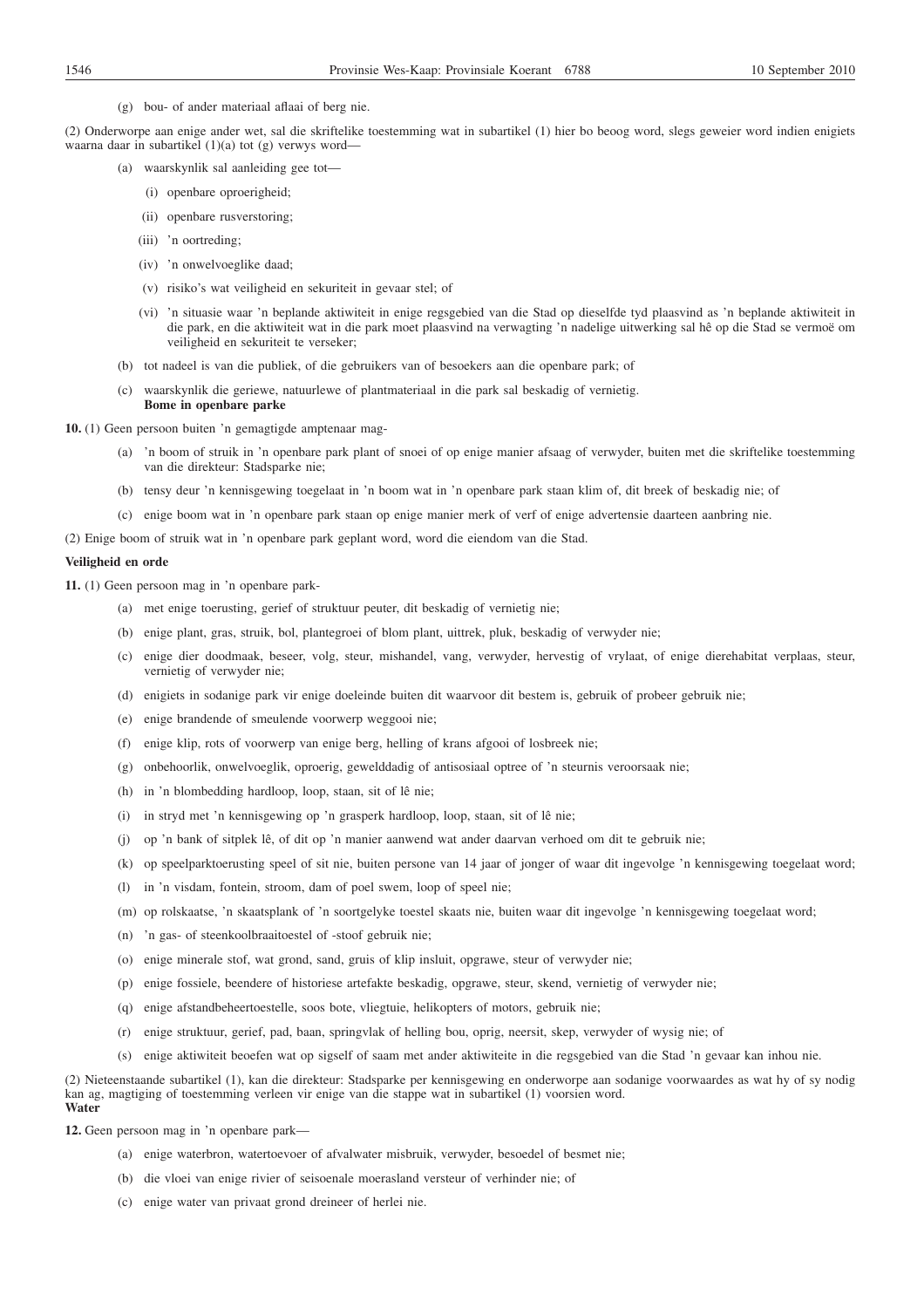## **Voertuie**

**13.** (1) Geen persoon mag enige vragmotor, bus, motor, motorfiets, trapfiets, vierwielfiets, driewielmotorfiets of enige ander voertuig, vaartuig, warmlugballon of vliegtuig, hetsy deur meganiese, diere-, natuur- of mensekrag aangedryf, of supermark of ander trollies by 'n openbare park inbring nie, tensy ooreenkomstig die skriftelike toestemming van die direkteur: Stadsparke, met dien verstande dat verskillende vereistes of voorwaardes vir verskillende openbare parke en vir verskillende voer-, vaar- of vliegtuie bepaal kan word.

(2) Die direkteur: Stadsparke kan die toepaslike snelheidsgrens vir 'n openbare park bepaal, met dien verstande dat verskillende snelheidsgrense vir verskillende openbare parke en vir verskillende voer-, vaar- of vliegtuie bepaal kan word.

(3) Die direkteur: Stadsparke sal die vereistes of voorwaardes in subartikel (1) hier bo, en die snelheidsgrens in subartikel (2) hier bo deur middel van 'n kennisgewing bekend maak.

### **Speletjies**

**14.** Geen persoon mag enige speletjie van enige aard speel of aanvoer wat vir ander parkgebruikers—

- (a) 'n steurnis of moontlike steurnis sal veroorsaak nie; of
- (b) die gevaar van besering inhou nie;

buiten op plekke wat ingevolge 'n kennisgewing daarvoor bestem is, en ooreenkomstig die opdrag van die direkteur: Stadsparke.

### **Onbehoorlike of onwelvoeglike gedrag**

**15.** Geen persoon mag in 'n openbare park—

- (a) 'n onwelvoeglike daad pleeg, hom of haarself onbehoorlik gedra deur hom of haar te ontbloot of iets dergeliks, onbehoorlike gebare maak, of iemand aanhits of aanmoedig om 'n wanordelike of onwelvoeglike daad te pleeg nie;
- (b) vuil, suggestiewe of onwelvoeglike taal gebruik nie;
- (c) 'n suggestiewe, eksplisiete of onsedelike afbeelding, geskrif, skets of voorstelling skryf, verf, teken of op enige manier aanbring nie; of
- (d) 'n toiletgerief wat ingevolge 'n kennisgewing vir lede van die teenoorgestelde geslag bedoel of bestem is, binnegaan of gebruik nie, met dien verstande dat dit nie vir kinders onder die ouderdom van sewe sal geld wat deur 'n volwassene vergesel word nie.

## **Bevoegdhede van 'n gemagtigde amptenaar**

**16.** 'n Gemagtigde amptenaar kan-

- (a) te eniger tyd enige plek, grond, perseel of gebou in 'n openbare park binnegaan of betree en 'n ondersoek daar onderneem ten einde vas te stel of die bepalings van hierdie verordening nagekom word;
- (b) vir die beter uitoefening van enige mag, of die beter uitvoering van enige funksie of plig wat aan hom of haar opgedra of verleen is, 'n tolk saamneem wat, hoewel sodanige tolk onder die wettige bevel van sodanige amptenaar sal optree, dieselfde bevoegdhede, funksies en pligte as sodanige amptenaar, soos in paragraaf (a) hier bo beoog, sal hê.

#### **Wysiging, verandering en byvoeging van 'n kennisgewing of piktogram**

**17.** (1) Die direkteur: Stadsparke kan, onderworpe aan die bepalings van hierdie verordening, enige kennisgewing of piktogram wat in bylae 1 vermeld word, wysig, verander of byvoeg.

(2) Die direkteur: Stadsparke moet binne vyf (5) werksdae ná 'n wysiging, verandering of byvoeging van 'n kennisgewing of piktogram soos in subartikel (1) hier bo beoog, sodanige gewysigde, veranderde of bygevoegde kennisgewing of piktogram in die betrokke openbare park, of by die ingang daarvan, vertoon.

## **Oortredings en strafmaatreëls**

**18.** Enige persoon wat 'n kennisgewing uitgereik, voorwaarde opgelê, of enige ander bepaling ingevolge hierdie verordening oortree of verontagsaam, sal aan 'n oortreding skuldig wees, en sal by skuldigbevinding strafbaar wees met 'n boete, of tronkstraf vir 'n tydperk van hoogstens ses maande, of sowel sodanige boete as tronkstraf.

## **Herroeping van verordeninge**

**19.** (1) Die verordeninge in bylae 2 hierby word herroep in soverre dit in kolom 3 aangedui word.

(2) In geval enige ander verordening van die Stad in stryd met hierdie verordening sou wees, sal die bepalings van hierdie verordening geld in soverre daar strydigheid bestaan.

**BYLAE 1**

## **Kort titel**

**20.** Hierdie verordening heet die Stad Kaapstad: Verordening op Openbare Parke, 2010.

| Simbole/piktogramme vir gebruik op parkkennisgewingborde |                                 |                              |                                |
|----------------------------------------------------------|---------------------------------|------------------------------|--------------------------------|
| NO/NR                                                    | <b>INTERPRETATION OF SYMBOL</b> | <b>BETEKENIS VAN SIMBOOL</b> | <b>INTSINGISELO YOMOONDISO</b> |
|                                                          | City of Cape Town emblem        | Stad Kaapstad-embleem        | Iimbasa yeSixeko saseKapa      |
|                                                          | Potable water                   | Drinkwater                   | Amanzi aselwayo                |
|                                                          | First aid                       | Noodhulp                     | Uncedo lokugala                |
| 4                                                        | Directional sign                | Rigtingwyser                 | Umgondiso owalathisayo         |
| 5                                                        | Toilets                         | Toilette                     | Izindlu zangasese              |
| 6                                                        | Ladies                          | Dames                        | Amanenekazi                    |
|                                                          | Gents                           | Mans                         | Amanene                        |
| 8                                                        | Litter bin                      | Vullisdrom                   | Umgqomo wenkunkuma             |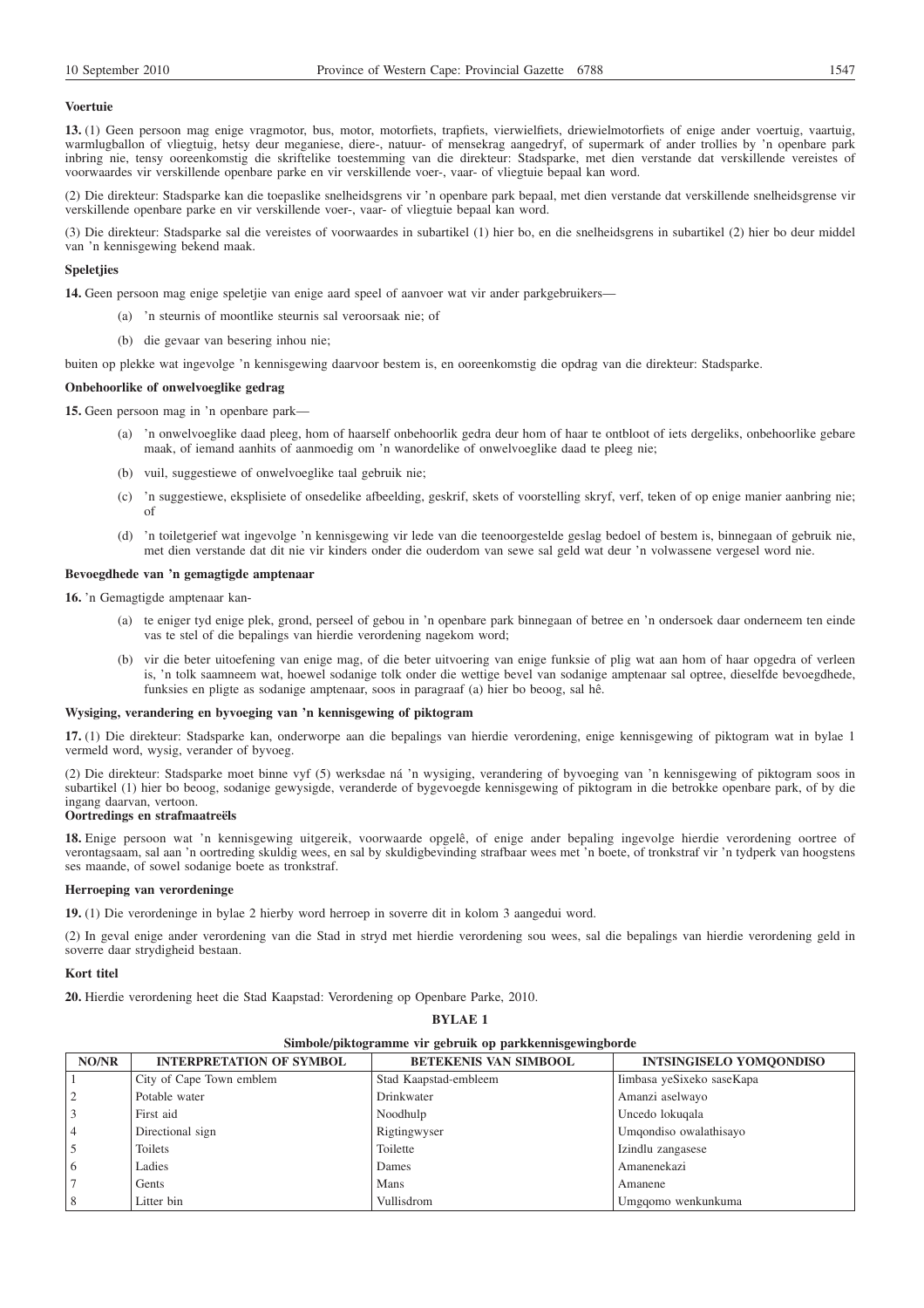| NO/NR    | <b>INTERPRETATION OF SYMBOL</b>  | <b>BETEKENIS VAN SIMBOOL</b>           | <b>INTSINGISELO YOMQONDISO</b>                                          |
|----------|----------------------------------|----------------------------------------|-------------------------------------------------------------------------|
| 9        | Pedestrians                      | Voetgangers                            | Abahambi ngeenyawo                                                      |
| 10       | Jogging                          | Draf                                   | Ukunkcunkca                                                             |
| 11       | Hiking                           | Voetslaan                              | Uhambo lokusela umoya                                                   |
| 12       | Cycling                          | Fietsry                                | Ukukhwela ibhayisikile                                                  |
| 13       | Mountain bikes                   | Bergfietse                             | Iibhayisikili zokonyuka intaba                                          |
| 14       | Motor bikes                      | Motorfietse                            | Izithuthuthu                                                            |
| 15       | <b>Scramblers</b>                | Veldmotorfietse                        | Abahamba kwiindawo ezingamaxethuka                                      |
| 16       | Quad bikes                       | Vierwielmotorfietse                    | Izithuthuthu ezinxaneQuad bikes                                         |
| 17       | Motor vehicles                   | Motorvoertuie                          | Iinqwelo-mafutha                                                        |
| 18       | <b>Busses</b>                    | <b>Busse</b>                           | Iibhasi                                                                 |
| 19       | Parking                          | Parkering                              | Iindawo zokupaka                                                        |
| 20       | Horse riding                     | Perdry                                 | Indawo yokukhwela amahashe                                              |
| 21       | Swimming                         | Swem                                   | Indawo yokudada                                                         |
| 22       | Fishing                          | Hengel                                 | Indawo yokuloba                                                         |
| 23       | Boardsailing                     | Seilplankry                            | Ukuhamba ngesikhephe esiqhutywa ngumoya                                 |
| 24       | Sailing                          | Seil                                   | Ukuhamba ngesikhephe                                                    |
|          |                                  | Skuitvaar/roei                         | Ukuhamba ngephenyane                                                    |
| 25<br>26 | Boating<br>Boat-launching ramp   | Bootlanseerhelling                     | Ithambeka lenqanawa eweza abantu                                        |
|          |                                  |                                        | emlanjeni                                                               |
| 27       | Camping                          | Kampering                              | Ukuhlala endle/ukukampisha                                              |
| 28       | Caravans                         | Woonwaens                              | Uhambo ngekharavan                                                      |
| 29       | Fire in fireplaces               | Vuurmaak in vuurmaakplekke             | Umlilo kumaziko                                                         |
| 30       | Picnic site                      | Piekniekterrein                        | Indawo yepikniki                                                        |
| 31       | Dogs                             | Honde                                  | Izinja                                                                  |
| 32       | Dogs on leash                    | Honde aan leibande                     | Izinja ezilawulwa ngeminxeba                                            |
| 33       | Remove dog faeces                | Verwyder hondeontlasting               | Yisuse ituwa yenja                                                      |
| 34       | Roller skating                   | Rolskaats                              | Umdlalo wokutyibiliza ngezihlangu                                       |
|          |                                  |                                        | ezinamavili                                                             |
| 35       | Skateboarding                    | Skaatsplankry                          | Ukutyibiliza ngeplanga                                                  |
| 36       | Hang-gliding                     | Hangsweef                              | Ukubhabha ngesiwuza                                                     |
| 37       | Café/Take away                   | Kafee/wegneemetes                      | Ekhefi                                                                  |
| 38       | Tea-room                         | Teekamer                               | Igumbi lokuphungela                                                     |
| 39       | Restaurant                       | Restaurant                             | Erestyu                                                                 |
| 40       | Prohibition                      | Verbod                                 | Isithintelo                                                             |
| 41       | No overnight stay                | Oornagverblyf verbode                  | Akuvumelekanga ukulala apha                                             |
| 42       | No fires                         | Vuurmaak verbode                       | Ayivumelekanga imililo                                                  |
| 43       | No portable barbecue appliances  | Draagbare braaitoestelle verbode       | Azivumelekanga izixhobo zokosa inyama<br>eziphathekayo                  |
| 44       | No hunting                       | Jag verbode                            | Akuvumelekanga ukuzingela                                               |
| 45       | No firearms                      | Vuurwapens verbode                     | Ayivumelekanga imipu                                                    |
| 46       | No bow and arrow shooting        | Pyl-en-boogskiet verbode               | Akuvumelekanga ukudubula ngotolo<br>nesaphetha                          |
| 47       | No catapults                     | Ketties verbode                        | Azivumelekanga izilinge                                                 |
| 48       | No stone-throwing                | Klipgooiery verbode                    | Akuvumelekanga ukugibisela amatye                                       |
| 49       | No flower picking                | Blompluk verbode                       | Akuvumelekanga ukukhiwa<br>kweentyantyambo                              |
| 50       | No dumping                       | Storting verbode                       | Akuvumelekanga ukulahla inkunkuma                                       |
| 51       | No golf                          | Gholf verbode                          | Akuvumelekanga ukudlala igalufa                                         |
| 52       | No radios, tape or CD players    | Radio's en band- of CD-spelers verbode | Abavumelekanga oonomathotholo, iteyiphu<br>okanye ezo zidlala amacwecwe |
| 53       | No washing or drying of clothes  | Klerewas en -droogmaak verbode         | Akuvumelekanga ukuhlamba okanye<br>ukuxhoma impahla                     |
| 54       | No fireworks                     | Vuurwerk verbode                       | Azivumelekanga izitakantlantsi                                          |
| 55       | No drugs or alcohol              | Dwelms en alkohol verbode              | Azivumelekanga iziyobisi okanye utywala                                 |
| 56       | No damaging of vegetation        | Beskadiging van plantegroei verbode    | Akuvumelekanga ukutshabalalisa izityalo                                 |
| 57       | Opening times                    | Oopmaaktye                             | Amaxesha okuvula                                                        |
| 58       | Closing times                    | Sluitingstye                           | Amaxesha okuvala                                                        |
| 59       | No supermarket or other trolleys | Supermark- of ander trollies verbode   | Akufuneki zitroli zasesuphamakethi okanye                               |
| 60       | No washing of the body           | Lyfwas verbode                         | ezingezinye<br>Akuhlanjwa umzimba apha                                  |
| 61       | No graffiti                      | Graffiti verbode                       | Akufuneki mibhalo eludongeni/igrafithi                                  |
|          | Note                             | Let wel                                | Qaphela                                                                 |
|          |                                  |                                        |                                                                         |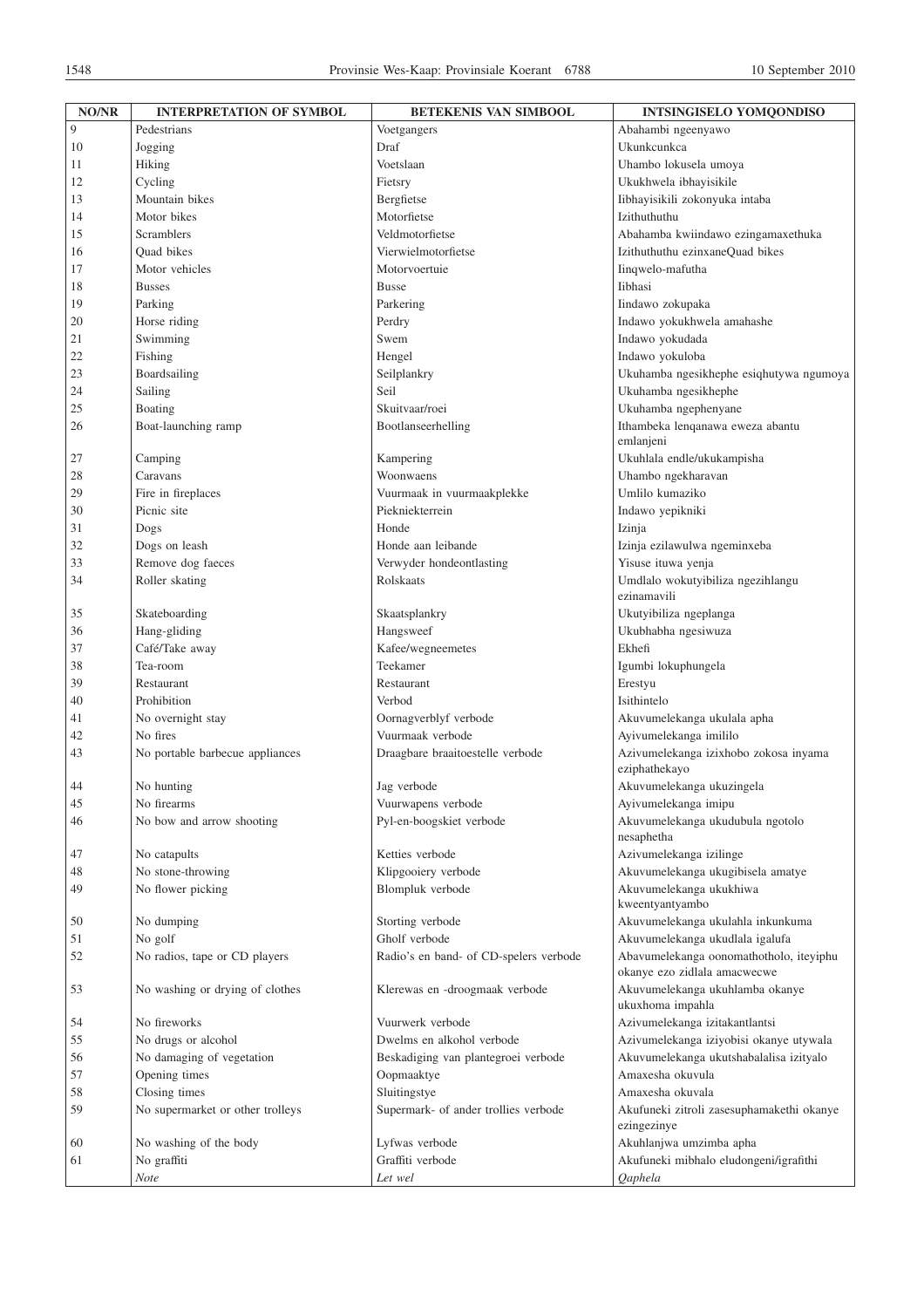| NO/NR | <b>INTERPRETATION OF SYMBOL</b>              | <b>BETEKENIS VAN SIMBOOL</b>                 | <b>INTSINGISELO YOMOONDISO</b>        |
|-------|----------------------------------------------|----------------------------------------------|---------------------------------------|
|       | All symbols are in green detail on a white   | Alle simbole verskyn in groen, op 'n wit     | Yonke imigondiso izotywe luhlaza      |
|       | background with a red border. If a symbol is | agtergrond met 'n rooi rand. Indien 'n       | kumgangatho omhlophe ezotywe kuwo     |
|       | displayed with a red border and red diagonal | simbool 'n rooi rand en 'n rooi skuinsstreep | nomqukumbelo obomvu. Xa umqondiso     |
|       | slash (no 40) it implies that the activity   | daardeur het (nr 40), is die betrokke        | uveliswe unomqukumbelo obumvu kunye   |
|       | concerned is prohibited                      | aktiwiteit verbode.                          | nomgca okrwelwe ngokuxwesileyo (nomb. |
|       |                                              |                                              | 40) oku kuthetha ukuba lo msetyenzana |
|       |                                              |                                              | kubbekiselelwe kuwo awuyumelekanga    |

## **BYLAE 2**

# **LYS VERORDENINGE WAT HERROEP WORD**

| <b>NOMMER VAN PROVINSIALE</b><br><b>KENNISGEWING</b> | <b>NAAM VAN VERORDENING</b>                                                   | <b>OMVANG VAN HERROEPING</b> |
|------------------------------------------------------|-------------------------------------------------------------------------------|------------------------------|
| 414/1999                                             | Stad Tygerberg: Verordening insake Openbare<br>Geriewe                        | In sy geheel                 |
| 137/1987                                             | Gordonsbaai Munisipaliteit: Verordening insake<br>Parke en Openbare Plekke    | In sy geheel                 |
| 568/2000                                             | Oostenberg Munisipaliteit: Verordening insake<br><b>Openbare Geriewe</b>      | In sy geheel                 |
| 391/1979, soos gewysig deur 85/1981 en 833/<br>1990  | Somerset-Wes Munisipaliteit: Verordening insake<br>Helderberg-natuurreservaat | In sy geheel                 |
| 10 September 2010                                    |                                                                               | 22326                        |

## **ISIXEKO SASEKAPA**

#### **UMTHETHO KAMASIPALA OLAWULA IIPAKA ZOLUNTU, 2010**

**Injongo kukulawula ukungena kwabantu, izilwanyana nezithuthi kwiipaka zoluntu; ukuze kubonelelwe ngendlela yokusetyenziswa nokonwatyelwa kweepaka zoluntu; ukuze kugqitywe ngendlela yokuziphatha engamkelekanga kwiipaka zoluntu; kunye nokubonelela ngemibandela enxulumene noko.**

#### **IMBULAMBETHE**

**NANGONA** icandelo 156(2) nele-(5) oMgaqo-siseko weRiphabhliki yoMzantsi Afrika, 1996 limisela ukuba iSixeko sinelungelo lokwenza nokulawula imithetho kamasipala silungiselela ulawulo olufanelekileyo lwemicimbi esinelungelo lokuyilawula, kunye nokusebenzisa naliphi na igunya eliphathelene nomcimbi ofanelekileyo ukuze kwenziwe imisebenzi yaso okanye ehamba noko ngokuyimpumelelo**;**

**YAYE NANGONA** iSiqendu B seShedyuli 5 yoMgaqo-siseko sidwelisa amaziko aluncedo engingqi neepaka zikamasipala neendawo zolonwabo njengemicimbi yorhulumente wengingqi;

**YAYE NGOKU NGENXA YOKO KUZA KUWISWA UMTHETHO** liBhunga lesiXeko saseKapa ngolu hlobo:-

#### **Iinkcazelo**

**1.** Kulo Mthetho kaMasipala, ngaphandle kokuba umxholo ubonakalisa ngolunye uhlobo —

**''isilwanyana''** kuqukwa nasiphina isilwanyana esanyisayo, intaka, intlanzi, isilwanyan esinegazi elibandayo esirhubuluzayo/inyoka, isinambuzane, ixoxo/isele okanye isilwanyana esingenamqolo;

**''igosa eligunyazisiweyo''** kubhekiselelwe kwilungu labasebenzi lesiXeko eligunyaziswe nguMphathi wesiXeko noMlawuli: wecandelo leePaka zesiXeko, okanye oqeshwe nguMphathi wesiXeko ukuba amisele imigaqo yalo Mthetho kaMasipala, okanye nawuphina umboneleli ngenkonzo ochongiweyo wangaphandle ocaciswe kwicandelo-76 (b) loMthetho wobuRhulumente beNgingqi ongoLawulo weeNkqubo zikaMasipala onguNomb.32 wango-2000 kwaye kuqukwe igosa lezonyanzeliso lomthetho oaknye igosa lezendlela lesiXeko elithe lamiselwa njengegosa loxolo ngokwecandelo-334 loMthetho ongoMgaqo ongophononongo loLwaphuylo-mthetho onguNomb.51 wangowe-1977, elithi lisebenze xa lisemsebenzini kwaye libenembonakalo ololo hlobo;

**''isiXeko''** kubhekiselelwe kwisiXeko saseKapa esamiselwa ngokwemigaqo yecandelo 12 loMthetho olawula iZakheko zikaMasipala: kubuRhulumente beNgingqi, 1998 (uMthetho onguNomb. 117 ka-1998), kwiSaziso sePhondo 479 ka-2000 nesabhengezwa kwiPhephandaba likaRhulumente lePhondo elingaQhelekanga 5588 esatyikitywa ngowama-22 Septemba 2000;

**''UMphathi wesiXeko''** kubhekiselelwe kumntu oqeshwe liBhunga ngokwemigaqo yecandelo lama-82 loMthetho olawula iZakheko zikaMasipala: kubuRhulumente beNgingqi, 1998 (uMthetho onguNomb. 117 ka-1998);

**''UMgaqo-siseko''** kubhekiselelwe kuMgaqo-siseko weRiphabliki yoMzantsi Afrika, 1996;

**''iBhunga''** kubhekiselelwe kwibhunga leSixeko saseKapa, nelilibhunga ngokwemigaqo yecandelo 18 loMthetho olawula iZakheko zikaMasipala: kubuRhulumente beNgingqi, 1998 (uMthetho onguNomb. 117 ka-1998), okanye nayiphi na ikomiti, naliphi ibhungana okanye nawuphi uceba webhunga, osebenza phantsi kwegunya lebhunga okanye igunya elinikezelwe kulo;

**''uCeba''** kubhekiselelwe kwilungu leBhunga;

**''uMlawuli: wecandelo leePaka zesiXeko''** kubhekiselelwe kumsebenzi wesixeko owongamele icandelo leepaka zoluntu leSixeko;

**''isaziso''** kubhekiselelwe kwisaziso esibhaliweyo okanye imiqondiso eyimifanekiso ekhutshwa ngokwemigaqo yalo Mthetho kaMasipala, njengoko kubonakalisiwe kule Shedyuli, esiboniswa kakhulu nangokucacileyo kwindawo yokungena okanye kulo naliphi Iziko okanye inxenye yalo nekuyinjongo ukuze sisetyenziswe kuyo;

#### "ipaka yoluntu" kubhekiselelwe-

(a) kuwo nawuphi na umyezo wezityalo okanye nawuphi na umyezo, ibala lokudlala, ibala loluntu elivulekileyo elilawulwa liSebe leePaka zesiXeko kwisiXeko, okanye ipaka elawula okanye eqeshwe sisiXeko, kuqukwa nasiphina isiqephu okanye naliphi na Iziko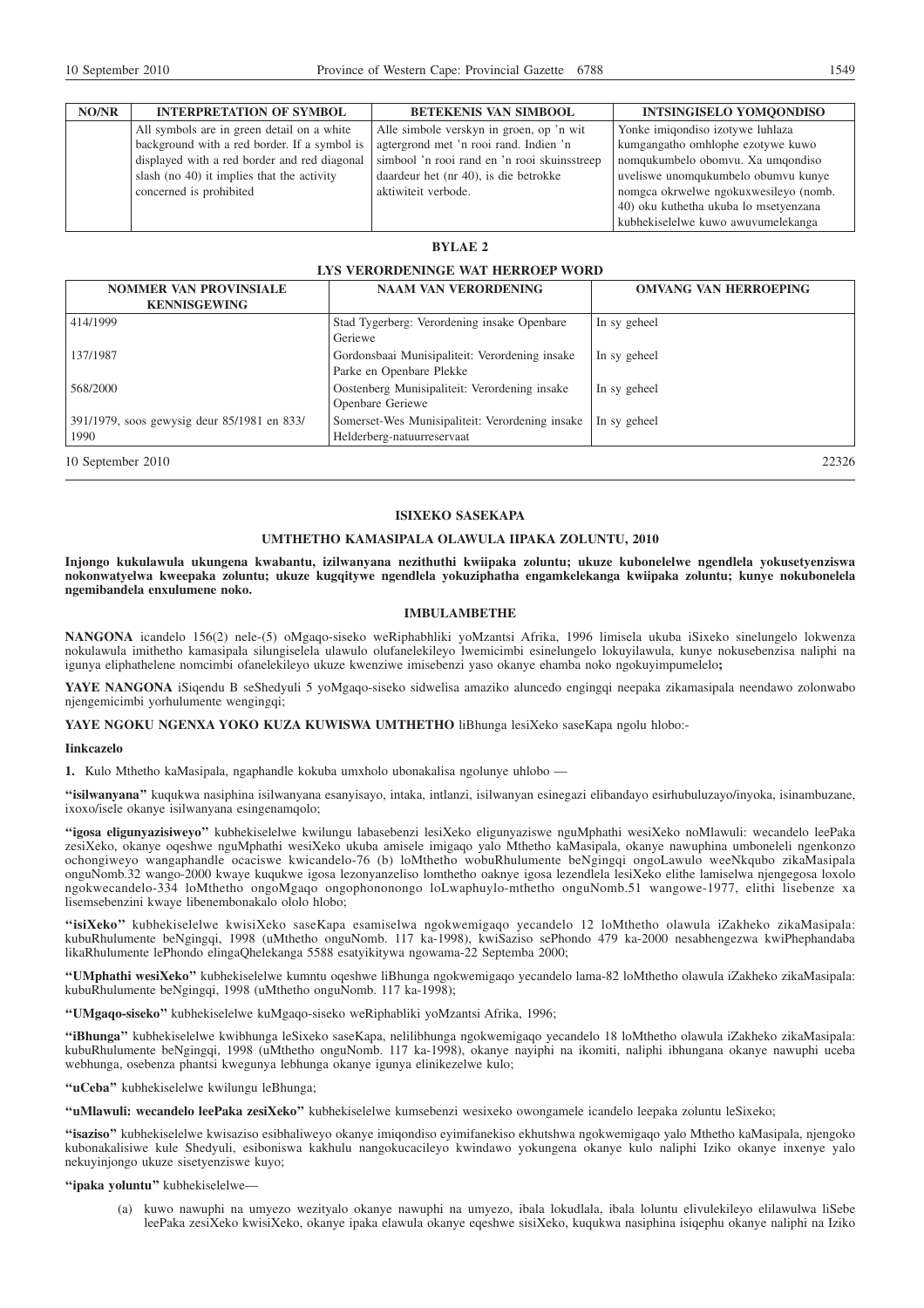okanye isixhobo esilapho kodwa kungabandakanywa nayiphi na indlela okanye isitalato soluntu; kunye

(b) nawo nawuphi na umyezo wezityalo, okanye nasiphi na isitiya okanye ibala lokudlala nesilawulwa ngokusemthethweni ngokwemigaqo yesivumelwano esenziwe nguloo mntu ingelilo iBhunga;

**''uMthetho olawula iZakheko''** kubhekiselelwe kuMthetho olawula iZakheko zikaMasipala: kubuRhulumente beNgingqi, 1998 (uMthetho onguNomb. 117 ka-1998);

## **''lo Mthetho kaMasipala''** uquka le Shedyuli ilapha;

**''isithuthi''** kubhekiselelwe kuso nasiphi na isithuthi esiziqhuba ngokwaso yayo kuqukwa—

- (a) inqwelo erhuqwayo okanye isikhotshi; kunye
- (b) nesithuthi esinezinyathelo nenjini okanye injini yombane eyinxalenye edibeneyo yayo okanye eqhotyoshelwe kuyo nelungiselelwe okanye eyokhelwe ukuba iqhutywe kusetyenziswa izinyathelo, okanye injini okanye injini yombane okanye zombini ezo zinyathelo nenjini nenjini yombane, kodwa asibandakanyi-
	- (i) nasiphi na isithuthi esiqhutywa ngamandla ombane agcinwe kwibhetri egcina amandla nelawulwa ngumhlambi ngeenyawo; okanye
	- (ii) nasiphi na isithuthi esinomthamo ongadlulanga kuma-230 eekhilogramu yaye nelungiselelwe ngokukodwa yokhiwa, nengalungiselelwanga nje kuphela, ukusetyenziswa nguye nabani na onesifo sokugogeka komzimba okanye ukhubazeko ukuba isetyenziswa ngulo mntu kuphela.

## **Ukunikezelwa kwegunya nokonyulwa kwamagosa agunyazisiweyo**

**2.** (1) UMphathi wesiXeko unelungelo lokunikezela naliphi na igunya lakhe okanye abe nawuphi na kwimisebenzi yakhe kulo naliphi na igosa lesiXeko ngokwemigaqo yoMthetho kaMasipala.

(2) UMlawuli: wecandelo leePaka zesiXeko unakho ukunikezela amagunya akhe kulo naliphi na igosa lesiXeko.

(3) Ngokuxhomekeke kwimigaqo-nkqubo yengqesho yesiXeko, uMphathi wesiXeko unalo ilungelo lokonyula amagosa agunyazisiweyo ukuba enze okanye asebenzise amagunya athile ngokwemigaqo yalo Mthetho kaMasipala. **Elona nani likhulu labantu**

**3.** (1) UMlawuli: wecandelo leePaka zesiXeko unakho ukumisela elona nani likhulu labantu abandwendweleyo nabanokubakho ngexesha elithile kwipaka yoluntu, ukuba amanani ohlukeneyo abantu anokumiselwa nakwezinye iipaka ezohlukeneyo nangokweziganeko ezohlukeneyo.

(2) Amanani ekujoliswe kuwo kwicandelwana (1) kufuneka aziswe nguMlawuli: wecandelo leePaka zesiXeko esebenzisa isaziso.

#### **Ukungena nokutyelela ipaka yesixeko**

**4.** (1) Umntu ovunyelweyo ukuba angene okanye atyelele ipaka yoluntu kufuneka, ngokuxhomekeke kwimigaqo yalo Mthetho kaMasipala, aqwalasele yaye athobele zonke izaziso ezixhonywe kwipaka yoluntu okanye kwindawo yokungena apho.

(2) Xa ubani engaphumeleli ukuqwalasela okanye ukuthobela isaziso esichazwe kwicandelwana (1), isiXeko asinakuba naxanduva lokuhlawulela umonakalo okanye ukonzakala akufumene ngexesha lo mntu etyelele kulo paka yoluntu.

(3) Ipaka yoluntu, isebenza ngokuxhomekeke kwimigaqo yalo Mthetho kaMasipala, ivulelekile eluntwini ngawo onke amaxesha amiswe nguMlawuli: wecandelo leePaka zesiXeko, ukuba kunokumiselwa amaxesha ohlukeneyo ngokubhekiselele kwiipaka zoluntu ezohlukeneyo.

(4) Akukho mntu uvumelekileyo ukuba angene okanye aphume kwipaka yoluntu ebiyelweyo kwindawo engeyiyo leyo iphawulelwe oko.

(5) Imiqathango yamaxesha neendawo emiselwe kumacandelwana (1), (2) nele-(3) mayaziswe nguMlawuli: wecandelo leePaka zesiXeko esebenzisa isaziso.

## **Intlawulo yokungena**

**5.** (1) Ngokuxhomekeke kimimislo yalo Mthetho kaMasipala, wonke umntu kufuneka angene ngaphandle kwentlawulo kwipaka yoluntu.

(2) Nakubeni kubonakalisiwe kwicandelwana-(1), iBhunga NgokoMthetho kaMasipala ongamaXabiso/ongeRhafu, lingamisela imirhumo engokungena kwipaka yoluntu Ngokweemeko ezithile ekuthe kwathatyathwa isigqibo ngazo kwaye imirhumo leyo kufuneka yaziswe kwizaziso. **Ukulahla nokuNgcolisa**

**6.** Akukho mntu uvumelekileyo ukuba kwipaka yoluntu -

- (a) alahle, awise, ombele okanye abeke inkunkuma, amaqhekeza okwakha, izinto ezimdaka okanye nantoni na; okanye
- (b) avumele ukuba kulahlwe, kuwiswe, kombelwe, kubekwe inkunkuma, amaqhekeza okwakha, izinto ezimdaka okanye nantoni na,

ngaphandle kwakumgqomo ophawulelwe lo msebenzi kwipaka leyo.

### **Utywala nokutya**

**7.** (1) Akukho mntu, ovumelekile ukuba enze ngokuchasene nesaziso, ngokuthi azise, asele, adidiyele, agcine okanye athengise kwipaka yolunti nabuphi na utywala okanye nasiphi na isiselo esinxilisayo okanye into eyobisayo.

(2) Akukho mntu uvumelekileyo kwipaka, ngokuchasene nesaziso, ukuba apheke okanye alungiselele ukutya nokuba kukolwaphi na uhlobo, ngaphandle kwakwiindawo ezibekelwe bucala ukuze kwenziwe lo msebenzi nezichazwe kwisaziso.

(3) Ukulungisa nokupheka ukutya kwiindawo ezibekelwe bucala nezichazwe kwisaziso ukuze kwenziwe lo msebenzi okanye kwipaka yoluntu kuyimfuneko ukuba kwenziwe ngendlela ecocekileyo nesempilweni.

(4) Akuvumelekanga ukuba izilwanyana eziphilayo, iinkukhu okanye intlanzi zixhelwe, zobulwe okanye zihlinzwe kwipaka yoluntu ngaphandle kokuba kuqale kufunyanwe imvume ebhaliweyo yoMlawuli: wecandelo leePaka zesiXeko.

#### **Izilwanyana**

**8.** (1) Akuvumelekanga ukuba nabani aze nesilwanyana esiphilayo, isirhubuluzi, intaka, intlanzi okanye inkukhu kwipaka yoluntu ngaphandle kokuthobela imiyalelo yoMlawuli: wecandelo leePaka zesiXeko ukuba imiyalelo eyohlukeneyo inokumiselwa ngokuphathelele kwiipaka zoluntu ezohlukeneyo neentlobo ezohlukeneyo zezilwanyana, iintaka, iintlanzi neenkukhu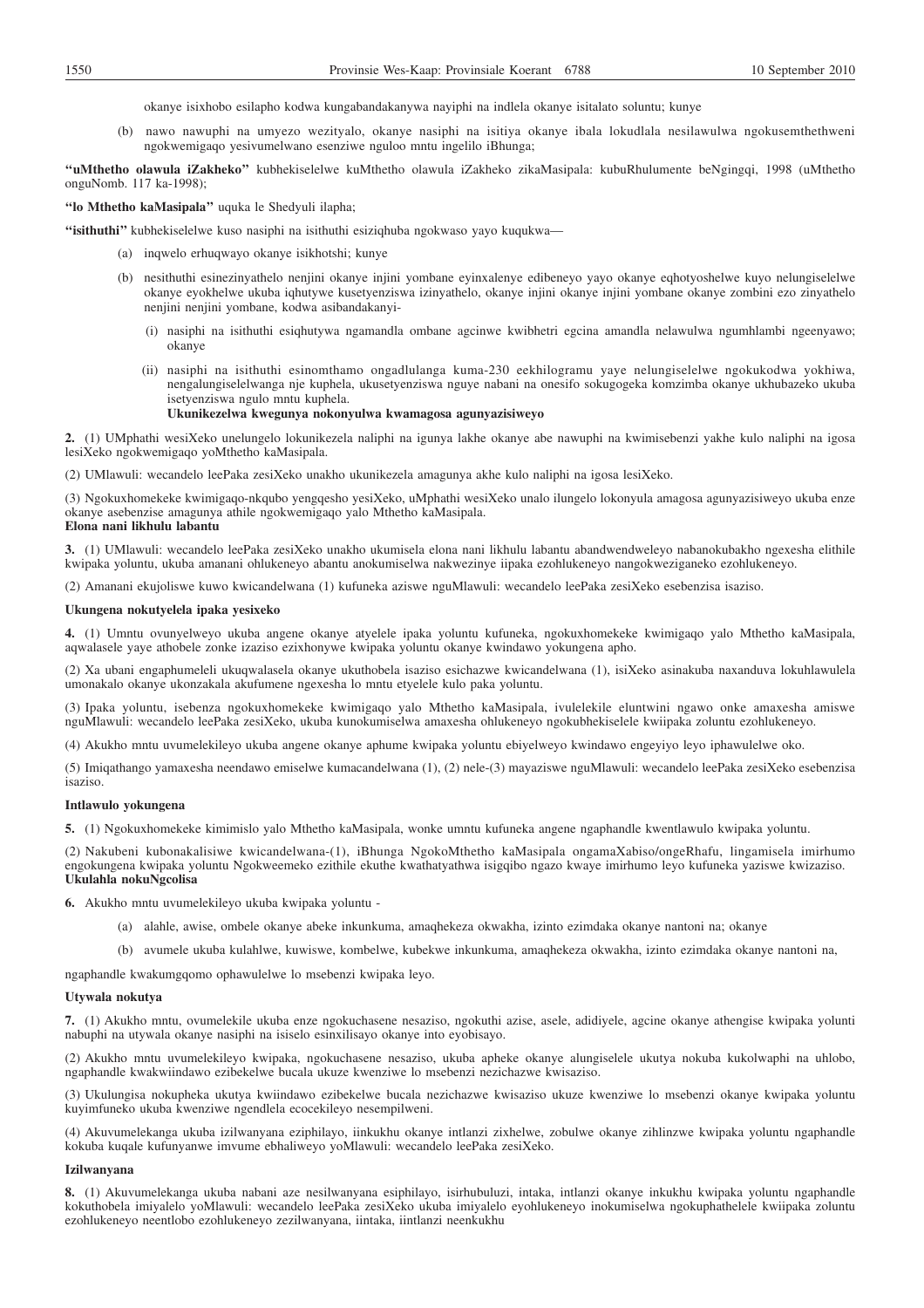(2) Imiyalelo echazwe kwicandelwana (1) kuyimfuneko ukuba ibhengezwe kusetyenziswa isaziso.

(3) Akuvumelekanga ukuba imizimba yezilwanyana ezixheliweyo ingcwatyelwe kwipaka yoluntu koko kufuneka ilahlwe ngeendleko zomnini wesilwanyana eso nangendlela eyamkelweyo liBhunga. **Ukusetyenziswa kweepaka zoluntu**

**9.** (1) Akukho mntu uvumelekileyo ukuba kwipaka yoluntu ngaphandle kokufumana imvume ebhaliweyo yoMlawuli: wecandelo leePaka zesiXeko okanye ngokuchasene nayo nayiphi na imiqathango yoMlawuli: wecandelo leePaka zesiXeko aya kuthi ayimisele xa enikezela imvume -

- (a) acwangcise okanye asindleke indibano yolonwabo yoluntu;
- (b) abonise okanye asasaze iincwadana, amakhadi abhaliweyo, imizobo, iincwadi, izaziso ezinikezelwa ngezandla, imiqondiso, ibhodi yezibhengezo-ntengiso okanye nayo nantoni na eshicilelweyo, ebhaliweyo okanye umsebenzi wobugcisa bomzobo;
- (c) acwangcise, abambe okanye enze intetho kwintlanganiso okanye nawuphina umboniso okanye umbiniso waseqongenis;
- (d) enze okanye aqhube naliphina urhwebo, aumsebenzi okanye ushishsino;
- (e) ukubonisa, ukuthengisa okanye ukuqeshisa okanye ukubeka into ethengiswayo okanye eqeshisayo okanye ukuqeshisa impahla okanye izinto;
- (f) ukubamba ifandesi;
- (g) ukothula okanye ukugcina kwisakhiwo okanye nantoni na eyimpahla.

(2) Ngokuxhomekeke kuwo nawuphi na omnye umthetho, imvume ebhaliweyo nechazwe kwicandelwana (1) ayisayi kwamkelwa kuphela ukuba -

- (a) oko kuza kwenziwa kunokubangela
	- (i) ingxwabangxwaba yoluntu;
	- (ii) uphazamiseko kwinzolo yoluntu;
	- (iii) ukophulwa komthetho;
	- (iv) ukubandakanyeka koluntu kwizenzo ezingafanelekanga;
	- (v) imingciphk ethi ibeke esichengeni ezokhuselo nokhu-seleko; okanye
	- (vi) imeko apho kuye kuqhubekeke intshukumo kwipaka ecwangcisiweyo nakowuphina ummandla woLawuli sisiXeko, iye ithatyathwe njengenempembelelo engamnkelekanga ukuba isiXeko sikwazi ukujongana nokhuselo nokhuseleko;
- (b) kuyinkxwaleko eluntwini okanye kubasebenzisi, okanye kubatyeleli bepaka yoluntu; okanye
- (c) kunokubangela umonakalo okanye kunokutshabalalisa izixhobo eziluncedo okanye izinto zokugcina izityalo zepaka.

## **Imithi kwiipaka zoluntu**

**10.** (1) Akukho mntu ngaphandle kwegosa eligunyazisiweyo uvumelekileyo ukuba-

- (a) atyale okanye athene imithi okanye ityholwana, okanye agawule ngayo nayiphi na indlela imithi okanye ityholwana, kwipaka yoluntu okanye awususe kule ndawo, ngaphandle kokuba ufumene imvume ebhaliweyo kuMlawuli: wecandelo leePaka zoLuntu;
- (b) ngaphandle kokuba uvunyelwe ngokwesaziso ukuba agwenkcele okanye akhwele okanye, ophule okanye onakalise umthi lowo ukhula kwipaka yoluntu; okanye
- (c) ngayo nayiphi na indlela aphawule okanye apeyinte umthi okhula kwipaka yoluntu okanye aqhoboshele isibhengezo-ntengiso kulo mthi.

(2) Nawuphi na umthi okanye ityholwana elilinywe kwipaka yoluntu liya kuba yipropati yesiXeko.

### **Ukhuseleko nocwangco**

**11**. (1) Akukho mntu uvumelekileyo kwipaka kwipaka yoluntu ukuba -

- (a) onakalise, abhuca-bhuce okanye atshabalalise nasiphi na isixhobo, izinto eziluncedo okanye isakheko;
- (b) adoncule/atsale, ancothule okanye onakalise nasiphi na isityalo, ityholwana, izitswele, utyani okanye intyantyambo;
- (c) abulale, onzakalise, alandele, aphazamise, aphathe kakubi okanye abambe nasiphi na isilwanyana, intake okanye intlanzi okanye asuse, aphazamise, atshabalalise indawo yokuhlala okanye asuse iindlwana zeentaka okanye amaqanda azo;
- (d) asebenzise okanye azame ukusebenzisa nantoni ekwipaka ngenjongo engeyiyo leyo ilungiselelwe yona,
- (e) alahle nantoni na evuthayo okanye eqhumayo;
- (f) aphose okanye ashenxise ulwalwa, ilitye okanye nantoni na ezintabeni, kwithambeka okanye eliweni;
- (g) aziphathe ngendlela engafanelekanga, elihlazo, engalawulekiyo, enobundlobongela engafanelanga intlalo, okanye abangele uphazamiseko;
- (h) ahambe, eme, ahlale okanye angqengqe kwisityalelo seentyantyambo;
- (i) ahambe, eme, ahlale okanye angqengqe engceni ngokuchasene nemiqathango yesaziso;
- (j) angqengqe esitulweni okanye kwindawo yokuhlala okanye ayisebenzise ngendlela ethintela abanye ekuyisebenziseni;
- (k) adlale okanye ahlale kwizixhobo zokuhlala zepaka, ngaphandle kokuba lo mntu kubhekiselelwe kuye ngumntwana ominyaka ingaphantsi kweli-14 ubudala okanye ngaphantsi, okanye njengoko kubonakalisiwe/kuvunyelwe kwisaziso;
- (l) adade, ahambe okanye adlale, ngokuchasene nemiqathango yesaziso, kwichibi leentlanzi, emthonjeni, kumsele, kwidama okanye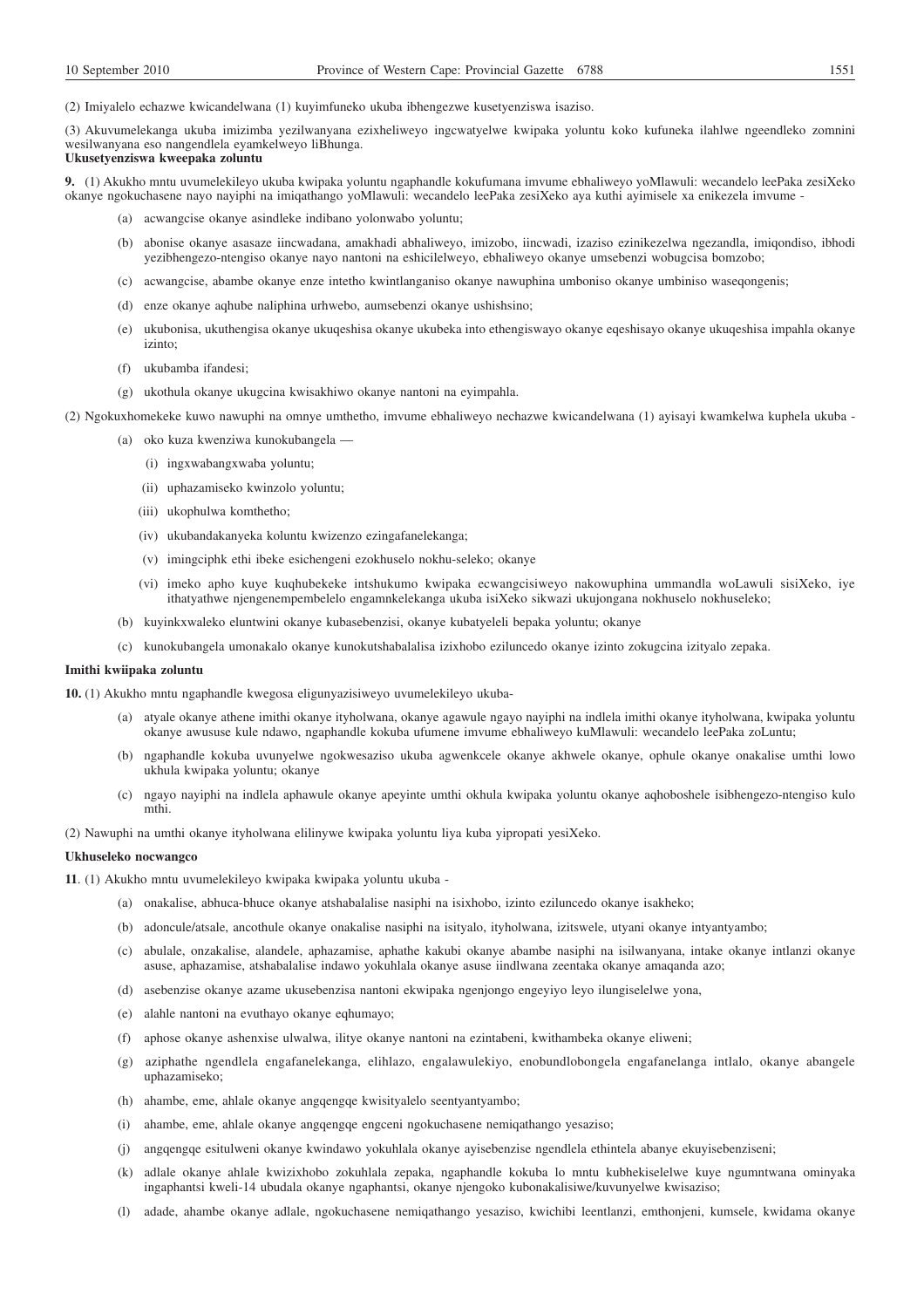kwichibi lamanzi;

- (m) atyibilize ngezihlangu ezinamavili okanye ngeplanga lokutyibiliza okanye ngesixhobo esifana nezi ngaphandle kwakwindawo ekuvumelekileyo ukwenza oku ngesaziso;
- (n) alayite isitovu segesi sokoja inyama okanye abase amalahle elungiselela ukosa inyama okanye esitovini.
- (o) ombe, aphazamise okanye asuse nawuphina umbandela ongezendalo kuquka umhlaba, isanti, amahlalutye okanye amatye;
- (p) onakalise, ombe/agrumbe, aphazamise, atshintshe inkangeleko, atshabalalise okanye asuse nayiphina intsalela eselugcinweni eyimbali, amathambo okanye umsebenzi wobugcisa oyimbali yexesha lamandulo;
- (q) asebenzise nasiphina isixhobo esisebenza ngamaza omoya okanye injini kuquka izikhephe, iinqwelo-moya nezithuthi;
- (r) amisele isakhiwo, agxumeke, abeke, ayile, asuse okanye alungelelanise isakheko, iziko loncedo, indlela yokudlula, umzila, axhumaxhume okanye adale ithambeka; okanye
- (s) okanye azibandakanye nakweyiphina intshukumo apho eya kuthi ibangele umngcipheko okanye intshukumo ebandakanye ezinye iintshukumo ezikummandla olawulwa sisiXeko.

(2) Nakubeni kukho icandelwana (1), uMlawuli weePaki zesiXeko angathi ngokusebenzisa isaziso, kwaye ngokuxhomekeke kuloo miqathango apho aya kuthi abone kufanelekile ukuba agunyazise okanye avumele nalo naliphina kumanyathelo abonakaliswe kwicandelwana (1)

#### **Amanzi**

**12.** Akukho namnye umntu kwipaka oya kuthi —

- (a) asebenzise ngendlela engeyiyo, angcolise okanye adyobhe nawuphi na umthombo wamanzi, ubonelelo lwamanzi okanye amanzi angasetyenziswayo akuyo nayiphi na ipaka yoluntu;
- (b) aphazamisane okanye axabe okanye athintele ukuhamba kwamanzi awo nawuphina umlambo okanye umhlaba ongumgxobhozo ngokwamaxesha athile; okanye
- (c) afunxe okanye avulele nawaphina amanzi akumhlaba wabucala. **Izithuthi**

**13.** (1) Akukho mntu uvumelekileyo ukuba eze kwipaka yoluntu ngeloli, ngebhasi, ngenqwelo-mafutha, ngesithuthuthu, isithuthuthu esinamavili amane, isithuthuthu esinamavili amathathu, okanye nasiphi na isithuthi, inqwelo ehamba emanzini okanye inqwelo-moya, nokuba iqhutywa ngobuchule bomatshini, ngezilwanyana, ngamandla endalo okanye ngamandla abantu, ngaphandle kokungqinelana nemvume ebhaliweyo yoMlawuli: wecandelo leePaka zesiXeko ukuba kunokumiselwa iimfuno ezohlukeneyo okanye imiqathango kwiipaka ezohlukeneyo zoluntu nejoliswe kwizithuthi ezohlukeneyo, iinqwelo zokuhamba emanzini okanye iinqwelo-moya.

(2) UMlawuli: wecandelo leePaka zesiXeko unakho ukumisela umlinganiselo wesantya esinokusetyenziswa kwiindlela ezikwiipaka zoluntu, ukuba imilinganiselo yezantya eyohlukeneyo kwiipaka zoluntu ezohlukeneyo nezithuthi, iinqwelo ezihamba emanzini neenqwelo-moya ezohlukeneyo.

(3) Iimfuno nemiqathango echazwe kwicandelwana (1) kunye nomlinganiselo wesantya ochazwe kwicandelwana (2) ziya kubhengezwa ngesaziso nguMlawuli: wecandelo leePaka zesiXeko. **Imidlalo**

**14.** Akukho mntu uvumelekileyo ukuba adlale okanye aququzelele nawuphi na umdlalo nokuba ngowaluphi na uhlobo—

- (a) oya kubangela uphazamiseko, okanye onokuphazamisa; okanye
- (b) ubangele umonzakalo,

kwabanye abasebenzisi bepaka kwiindawo ezibekelwe bucala, ezilungiselelwe injongo yesaziso nangokungqinelana nemiyalelo emiselwe nguMlawuli: wecandelo leePaka zesiXeko.

#### **Isimo sokuziphatha esingafanelekanga okanye esilihlazo**

**15.** Akukho mntu uvumelekileyo kwipaka yoluntu ukuba —

- (a) enze isenzo esilihlazo okanye aziphathe ngendlela engafanelekanga ngokuzibhenca ubuni bakhe okanye nangayiphi na indlela, okanye enze izijekulo ezingafanelekanga okanye axhokonxe okanye athundeze omnye umntu ukuba enze isenzo esingafanelekanga okanye esilihlazo;
- (b) asebenzise intetho engcolileyo, enoburheletya okanye engafanelekanga;
- (c) abhale, apeyinte, azobe okanye ngayo nayiphi na indlela enze umfanekiso onoburheletya, ocacileyo ongekho sikweni, umbhalo, umzobo okanye alinganise nantoni na engafanelekanga; okanye
- (d) angene okanye asebenzise indlu yangasese elungiselelwe okanye ephawulwe kwisaziso ngokuba yeyamalungu esini esingesiso eso sakhe, kodwa ukuba oku akwenziwa ngabantwana abaminyaka ingaphantsi kwesixhenxe ubudala.

### **Amagunya egosa eligunyazisiweyo**

**16.** Igosa eligunyazisiweyo linakho —

- (a) ukuthi kwipaka yoluntu ngalo naliphi na ixesha lingene nakuyiphi na indawo, kumhlaba, kumasango okanye kwisakhiwo ze enze uphando kulo ndawo ngenjongo yokufumanisa ukuba imiqathango yalo Mthetho kaMasipala iyathotyelwa kusini na;
- (b) ukuze kusetyenziswe amagunya ngokufanelekileyo kuwo nawuphi na umsebenzi omiselwe yena, onikwe lona linakho ukuhamba netoliki eza kuthi, ngeli xesha isebenza phantsi komyalelo osemthethweni welo gosa, nayo ibe namagunya afanayo, imisebenzi noxanduva olufana nolo lwegosa njengoko ichaziwe kumhlathi (a);
- (c) ukunika imiyalelo okanye linike isikhokelo kuluntu ngokweenjongo zalo Mthetho kaMasipala, ukuba luziphathe ngendlela ethile ngokweli thuba bakwipaka yoluntu.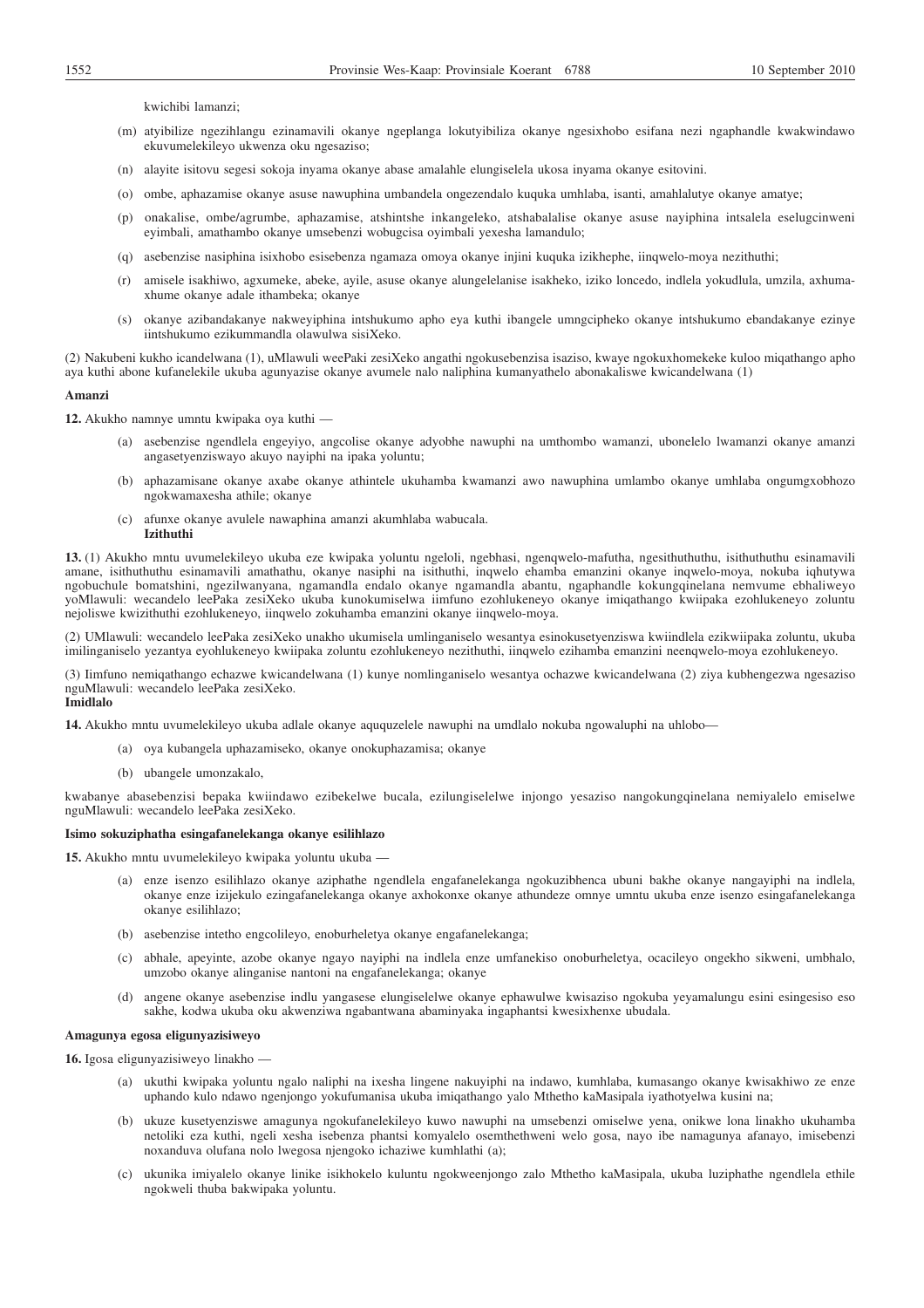#### **Ulungiso, ukutshintshwa nokongezwa kwesaziso okanye komqondiso ongumfanekiso**

**17**. (1) UMlawuli: wecandelo leePaka zesiXeko unakho, ngokuxhomekeke kwimigaqo yalo Mthetho kaMasipala, ukulungisa, ukutshintsha okanye ukongeza nasiphi na isaziso okanye umqondiso ongumfanekiso okhankanywe kwishedyuli-1.

(2) UMlawuli: wecandelo leePaka zesiXeko kuyimfuneko ukuba, kwisithuba seentsuku ezi-5 zomsebenzi emva kokulungiswa, kokutshintshwa okanye kokongezwa kwesaziso okanye komqondiso ongumfanekiso njengoko kuchaziwe kwicandelwana (1), kuboniswe olo lungiso, utshintsho okanye isongezo kwisaziso okanye kumqondiso ongumfanekiso kwipaka yoluntu efanelekileyo okanye kwindawo yokungena/kwisango lepaka leyo. **Izohlwayo**

**18.** (1) Nabani na owaphula imigaqo okanye ongaphumeleliyo ukuthobela esi saziso sikhutshwe ngokungqinelana, okanye umqathango omiselwe phantsi kwaso, okanye nawuphi na omnye umgaqo, walo Mthetho kaMasipala, uya kuba netyala lolwaphulo-mthetho yaye ukuba uthe wagwetywa uya kuba noxanduva lokuhlawula isohlwayo okanye ukuvalelwa isithuba esingadlulanga kwiinyanga ezintandathu, okanye zombini isohlwayo nokuvalelwa.

(2) Ukongeza ekunikezelweni kwesohlwayo okanye ukuvalelwa ejele, ngokwecandelwana (1), inkundla inganika umyalelo nabani na ogwetywe ngenxa yokwaphuyla lo Mthetho kaMasipala —

- (a) Enze izilungiso kumonakalo wokwaphula kwakhe lo mthetho; okanye
- (b) Ahlawule intlawulo yentlungu ayenzileyo kuloo mntu okanye kwipropati leyo kwaye umyalelo lowo uya kuthi ubenesinyanzeliso nemiphumela yesigqibo senkundla yasekuhlaleni.

## **Ukuguzulwa kwemithetho**

**19.** (1) Imithetho edweliswe kwiSheduli yesi- 2 iyaguzulwa.

(2) Xa kunokwenzeka omnye umthetho kamasipala wesiXeko ongangqinelaniyo nalo Mthetho kaMasipala, imigaqo yalo Mthetho kaMasipala iya koyisa okanye iya kuba yiyo esetyenziswayo, kangangoko kukho ukungangqinelani nomnye. **Isihloko esifutshane**

**20.** Lo Mthetho kaMasipala ubizwa ngokuba nguMthetho kaMasipala olawula iiPaka zoLuntu: wesiXeko saseKapa, 2010.

## **ISHEDYULI — 1**

## **Imiqondiso / Imifanekiso elungiselelwe ukusetyenziswa kwiibhodi zezaziso kwipaka yoluntu (Symbols / Pictograms for use on park notice boards)**

| Meyi 2010      |                                 |                              |                                         |  |
|----------------|---------------------------------|------------------------------|-----------------------------------------|--|
| N <sub>O</sub> | <b>INTERPRETATION OF SYMBOL</b> | <b>BETEKENIS VAN SIMBOOL</b> | <b>INTSINGISELO YOMQONDISO</b>          |  |
| $\mathbf{1}$   | City of Cape Town emblem        | Stad Kaapstad-embleem        | Iimbasa yesiXeko saseKapa               |  |
| $\overline{c}$ | Potable water                   | Drinkwater                   | Amanzi aselwayo                         |  |
| 3              | First aid                       | Noodhulp                     | Uncedo lokuqala                         |  |
| 4              | Directional sign                | Rigtingwyser                 | Umqondiso owalathisayo                  |  |
| 5              | <b>Toilets</b>                  | Toilette                     | Izindlu zangasese                       |  |
| 6              | Ladies                          | Dames                        | Amanenekazi                             |  |
| 7              | Gents                           | Mans                         | Amanene                                 |  |
| 8              | Litter bin                      | Vullisdrom                   | Umgqomo wenkunkuma                      |  |
| 9              | Pedestrians                     | Voetgangers                  | Abahambi ngeenyawo                      |  |
| 10             | Jogging                         | Draf                         | Ukunkcunkca                             |  |
| 11             | Hiking                          | Voetslaan                    | Uhambo lokusela umoya                   |  |
| 12             | Cycling                         | Fietsry                      | Ukukhwela ibhayisikile                  |  |
| 13             | Mountain bikes                  | Bergfietse                   | Iibhayisikili zokonyuka intaba          |  |
| 14             | Motor bikes                     | Motorfietse                  | Izithuthuthu                            |  |
| 15             | <b>Scramblers</b>               | Veldmotorfietse              | Abahamba kwiindawo ezingamaxethuka      |  |
| 16             | <b>Ouad</b> bikes               | Vierwielmotorfietse          | Izithuthuthu ezinxaneQuad bikes         |  |
| 17             | Motor vehicles                  | Motorvoertuie                | Iinqwelo-mafutha                        |  |
| 18             | <b>Busses</b>                   | <b>Busse</b>                 | Iibhasi                                 |  |
| 19             | Parking                         | Parkering                    | Iindawo zokupaka                        |  |
| 20             | Horse riding                    | Perdry                       | Indawo yokukhwela amahashe              |  |
| 21             | Swimming                        | Swem                         | Indawo yokudada                         |  |
| 22             | Fishing                         | Hengel                       | Indawo yokuloba                         |  |
| 23             | Boardsailing                    | Seilplankry                  | Ukuhamba ngesikhephe esiqhutywa ngumoya |  |
| 24             | Sailing                         | Seil                         | Ukuhamba ngesikhephe                    |  |
| 25             | Boating                         | Skuitvaar/roei               | Ukuhamba ngephenyane                    |  |
| 26             | Boat-launching ramp             | Bootlanseerhelling           | Ithambeka lenqanawa eweza abantu        |  |
|                |                                 |                              | emlanjeni                               |  |
| 27             | Camping                         | Kampering                    | Ukuhlala endle/ukukampisha              |  |
| 28             | Caravans                        | Woonwaens                    | Uhambo ngekharavan                      |  |
| 29             | Fire in fireplaces              | Vuurmaak in vuurmaakplekke   | Umlilo kumaziko                         |  |
| 30             | Picnic site                     | Piekniekterrein              | Indawo yepikniki                        |  |
| 31             | Dogs                            | Honde                        | Izinja                                  |  |
| 32             | Dogs on leash                   | Honde aan leibande           | Izinja ezilawulwa ngeminxeba            |  |
| 33             | Remove dog faeces               | Verwyder honde-ontlasting    | Yisuse ituwa yenja                      |  |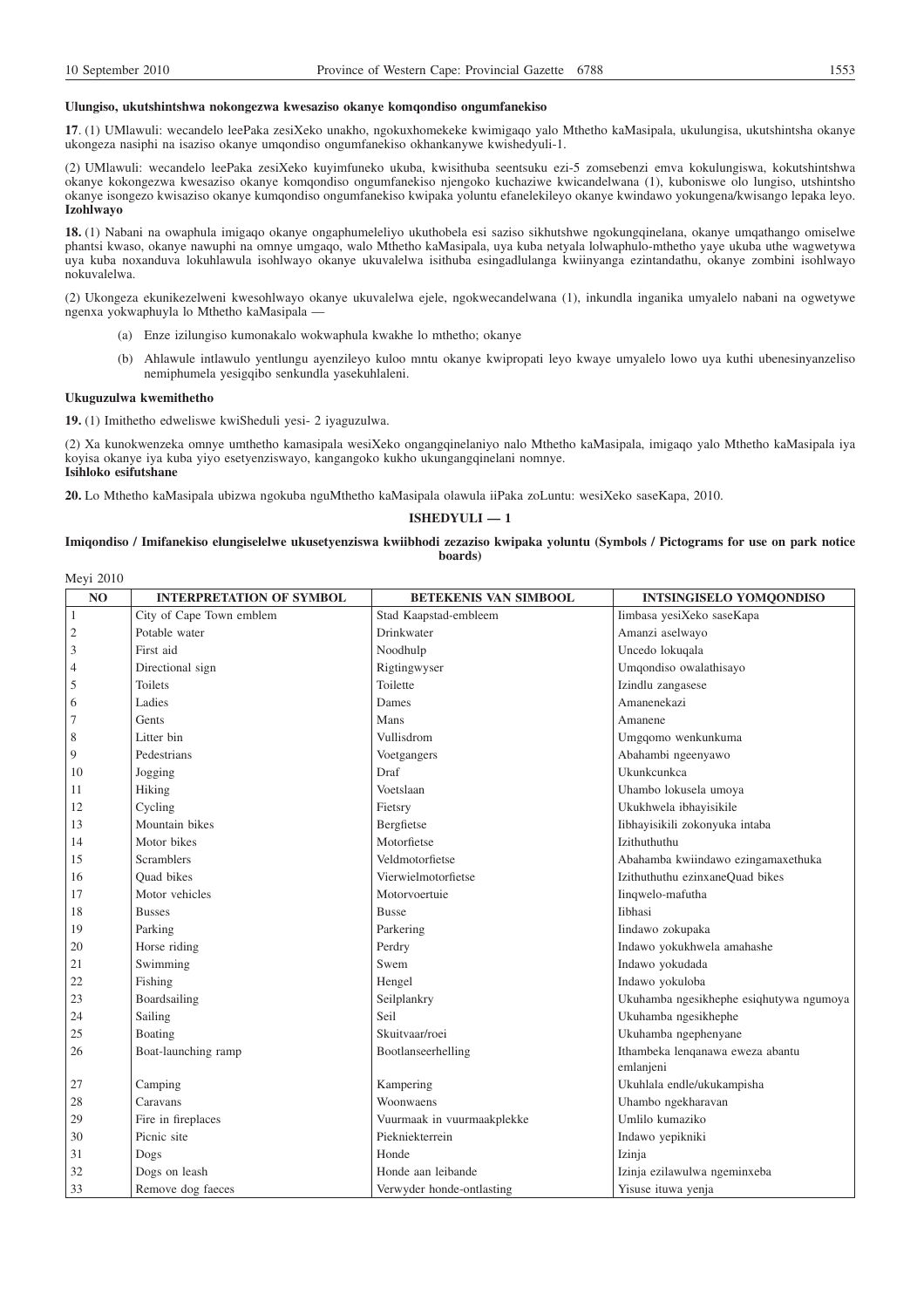| N <sub>O</sub> | <b>INTERPRETATION OF SYMBOL</b>                                                                                                                                                                                     | <b>BETEKENIS VAN SIMBOOL</b>                                                                                                                                                                        | <b>INTSINGISELO YOMQONDISO</b>                                                                                                                                                                                                      |
|----------------|---------------------------------------------------------------------------------------------------------------------------------------------------------------------------------------------------------------------|-----------------------------------------------------------------------------------------------------------------------------------------------------------------------------------------------------|-------------------------------------------------------------------------------------------------------------------------------------------------------------------------------------------------------------------------------------|
| 34             | Roller skating                                                                                                                                                                                                      | Rolskaats                                                                                                                                                                                           | Umdlalo wokutyibiliza ngezihlangu                                                                                                                                                                                                   |
|                |                                                                                                                                                                                                                     |                                                                                                                                                                                                     | ezinamavili                                                                                                                                                                                                                         |
| 35             | Skateboarding                                                                                                                                                                                                       | Skaatsplankry                                                                                                                                                                                       | Ukutyibiliza ngeplanga                                                                                                                                                                                                              |
| 36             | Hang-gliding                                                                                                                                                                                                        | Hangsweef                                                                                                                                                                                           | Ukubhabha ngesiwuza                                                                                                                                                                                                                 |
| 37             | Café/Take away                                                                                                                                                                                                      | Kafee/wegneemetes                                                                                                                                                                                   | Ekhefi                                                                                                                                                                                                                              |
| 38             | Tea-room                                                                                                                                                                                                            | Teekamer                                                                                                                                                                                            | Igumbi lokuphungela                                                                                                                                                                                                                 |
| 39             | Restaurant                                                                                                                                                                                                          | Restaurant                                                                                                                                                                                          | Erestyu                                                                                                                                                                                                                             |
| 40             | Prohibition                                                                                                                                                                                                         | Verbod                                                                                                                                                                                              | Isithintelo                                                                                                                                                                                                                         |
| 41             | No overnight stay                                                                                                                                                                                                   | Oornagverblyf verbode                                                                                                                                                                               | Akuvumelekanga ukulala apha                                                                                                                                                                                                         |
| 42             | No fires                                                                                                                                                                                                            | Vuurmaak verbode                                                                                                                                                                                    | Ayivumelekanga imililo                                                                                                                                                                                                              |
| 43             | No portable barbecue appliances                                                                                                                                                                                     | Draagbare braaitoestelle verbode                                                                                                                                                                    | Azivumelekanga izixhobo zokosa inyama<br>eziphathekayo                                                                                                                                                                              |
| 44             | No hunting                                                                                                                                                                                                          | Jag verbode                                                                                                                                                                                         | Akuvumelekanga ukuzingela                                                                                                                                                                                                           |
| 45             | No firearms                                                                                                                                                                                                         | Vuurwapens verbode                                                                                                                                                                                  | Ayivumelekanga imipu                                                                                                                                                                                                                |
| 46             | No bow and arrow shooting                                                                                                                                                                                           | Pyl-en-boogskiet verbode                                                                                                                                                                            | Akuvumelekanga ukudubula ngotolo<br>nesaphetha                                                                                                                                                                                      |
| 47             | No catapults                                                                                                                                                                                                        | Ketties verbode                                                                                                                                                                                     | Azivumelekanga izilinge                                                                                                                                                                                                             |
| 48             | No stone-throwing                                                                                                                                                                                                   | Klipgooiery verbode                                                                                                                                                                                 | Akuvumelekanga ukugibisela amatye                                                                                                                                                                                                   |
| 49             | No flower picking                                                                                                                                                                                                   | Blompluk verbode                                                                                                                                                                                    | Akuvumelekanga ukukhiwa                                                                                                                                                                                                             |
|                |                                                                                                                                                                                                                     |                                                                                                                                                                                                     | kweentyantyambo                                                                                                                                                                                                                     |
| 50             | No dumping                                                                                                                                                                                                          | Storting verbode                                                                                                                                                                                    | Akuvumelekanga ukulahla inkunkuma                                                                                                                                                                                                   |
| 51             | No golf                                                                                                                                                                                                             | Gholf verbode                                                                                                                                                                                       | Akuvumelekanga ukudlala igalufa                                                                                                                                                                                                     |
| 52             | No radios, tape or CD players                                                                                                                                                                                       | Radio's en band- of CD-spelers verbode                                                                                                                                                              | Abavumelekanga oonomathotholo, iteyiphu<br>okanye ezo zidlala amacwecwe                                                                                                                                                             |
| 53             | No washing or drying of clothes                                                                                                                                                                                     | Klerewas en -droogmaak verbode                                                                                                                                                                      | Akuvumelekanga ukuhlamba okanye<br>ukuxhoma impahla                                                                                                                                                                                 |
| 54             | No fireworks                                                                                                                                                                                                        | Vuurwerk verbode                                                                                                                                                                                    | Azivumelekanga izitakantlantsi                                                                                                                                                                                                      |
| 55             | No drugs or alcohol                                                                                                                                                                                                 | Dwelms en alkohol verbode                                                                                                                                                                           | Azivumelekanga iziyobisi okanye utywala                                                                                                                                                                                             |
| 56             | No damaging of vegetation                                                                                                                                                                                           | Beskadiging van plantegroei verbode                                                                                                                                                                 | Akuvumelekanga ukutshabalalisa izityalo                                                                                                                                                                                             |
| 57             | Opening times                                                                                                                                                                                                       | Oopmaaktye                                                                                                                                                                                          | Amaxesha okuvula                                                                                                                                                                                                                    |
| 58             | Closing times                                                                                                                                                                                                       | Sluitingstye                                                                                                                                                                                        | Amaxesha okuvala                                                                                                                                                                                                                    |
| 59             | No supermarket or other trolleys                                                                                                                                                                                    | Supermark- of ander trollies verbode                                                                                                                                                                | Akufuneki zitroli zasesuphamakethi okanye<br>ezingezinye                                                                                                                                                                            |
| 60             | No washing of the body                                                                                                                                                                                              | Lyfwas verbode                                                                                                                                                                                      | Akuhlanjwa umzimba apha                                                                                                                                                                                                             |
| 61             | No graffiti                                                                                                                                                                                                         | Graffiti verbode                                                                                                                                                                                    | Akufuneki mibhalo eludongeni/igrafithi                                                                                                                                                                                              |
|                | Note                                                                                                                                                                                                                | Let wel                                                                                                                                                                                             | <b>Oaphela</b>                                                                                                                                                                                                                      |
|                | All symbols are in green detail on a white<br>background with a red border. If a symbol is<br>displayed with a red border and red diagonal<br>slash (no 40) it implies that the activity<br>concerned is prohibited | Alle simbole verskyn in groen, op 'n wit<br>agtergrond met 'n rooi rand. Indien 'n<br>simbool 'n rooi rand en 'n rooi skuinsstreep<br>daardeur het (nr. 40), is die betrokke<br>aktiwiteit verbode. | Yonke imiqondiso izotywe luhlaza<br>kumgangatho omhlophe ezotywe kuwo<br>nomqukumbelo obomvu. Xa umqondiso<br>uveliswe unomqukumbelo obumvu kunye<br>nomgca okrwelwe ngokuxwesileyo (nomb.<br>40) oku kuthetha ukuba lo msetyenzana |
|                |                                                                                                                                                                                                                     |                                                                                                                                                                                                     | kubhekiselelwe kuwo awuvumelekanga                                                                                                                                                                                                  |

## **ISHEDYULI-2**

## **ULUHLU LWEMITHETHO KAMASIPALA EKUFUNEKA IBHANGISIWE/IMISELWE NGOKUTSHA (LIST OF BY-LAWS TO BE REPEALED)**

| <b>INOMBOLO YE-P.N.</b>                    | <b>IGAMA LOMTHETHO KAMASIPALA</b>           | UBUNGAKANANI BOKUBHANGISWA |
|--------------------------------------------|---------------------------------------------|----------------------------|
| 414/1999                                   | IsiXeko sase-Tygerberg: UMthetho kaMasipala | Uwonke                     |
|                                            | ophathelene namaZiko oluntu aluncedo        |                            |
| 137/1987                                   | UMthetho kaMasipala wase-Gordon's Bay       | Uwonke                     |
|                                            | ophathelene neepaki kunye neeNdawo zoLuntu  |                            |
| 568/2000                                   | UMthetho kaMasipala wase-Osternberg         | Uwonke                     |
|                                            | ophathelene namZiko oLuntu aluncedo         |                            |
| 391/1979 njengoko ulungisiwe ngowe-85/1981 | UMthetho kaMasipala wase-Somerset West      | Uwonke                     |
| nongowe-833/1990                           | ophathelene neNdawo yezoLondolozo lweNdalo  |                            |
|                                            | vase-Helderberg                             |                            |

10 September 2010 22326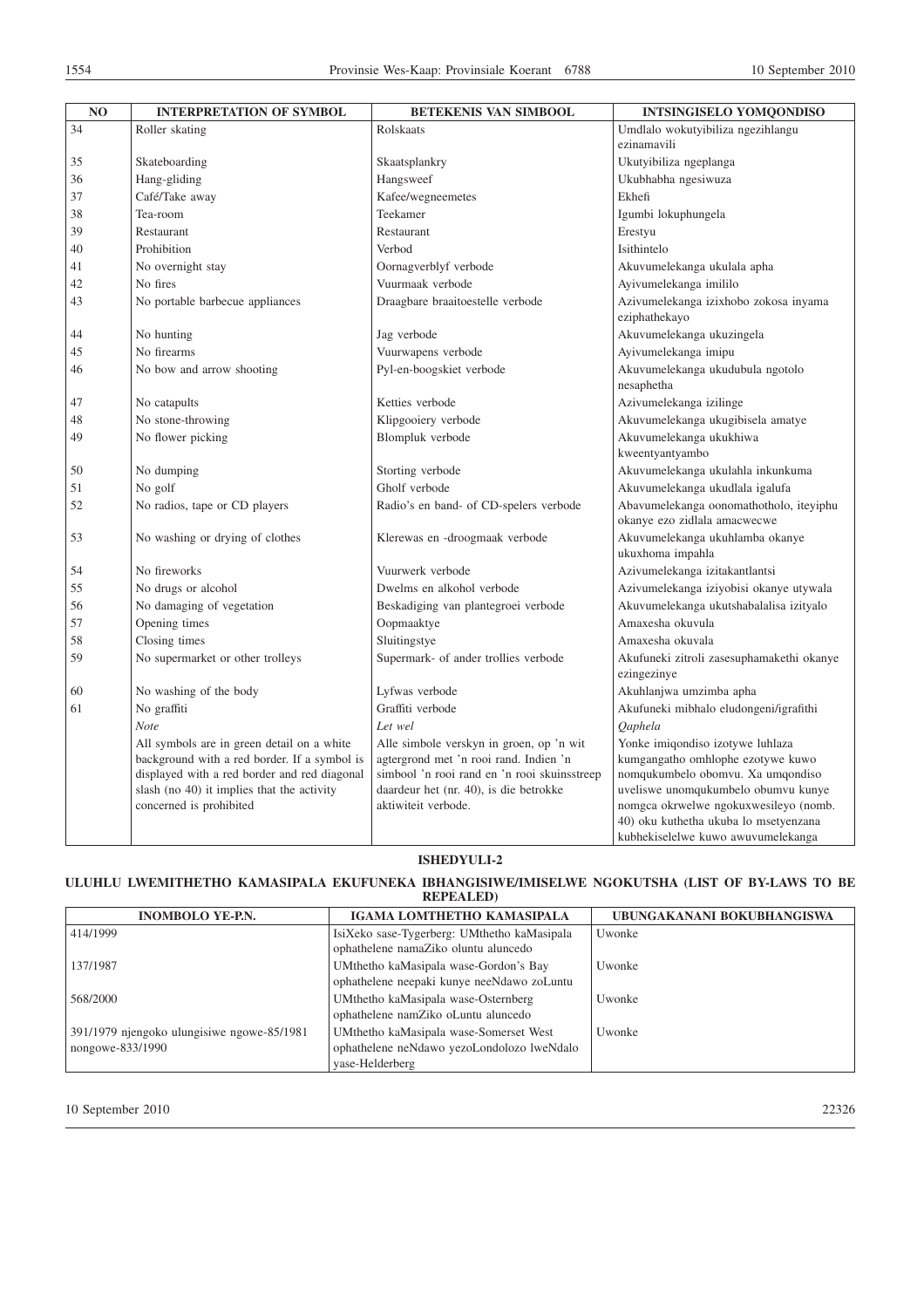#### **CITY OF CAPE TOWN: BY-LAW ON LIQUOR TRADING DAYS AND HOURS, 2010**

**To provide for the control of undertakings selling liquor to the public in order to ensure a safe and healthy environment in the City of Cape Town; to provide for days and hours of trade in liquor by licensed undertakings that sell liquor to the public; and to provide for matters related thereto.**

### **Preamble**

**WHEREAS** a municipality has competence in terms of Section 156(1) (a) read with Part B of Schedule 5 to the Constitution of the Republic of South Africa, 1996, to control undertakings that sell liquor to the public;

**WHEREAS** a municipality may, in terms of section 156(2) of the Constitution, make and administer by-laws for the effective administration of the matters which it has the right to administer;

**WHEREAS** it is the intention of the City to only permit trade in liquor from correctly zoned premises in terms of the zoning scheme of the City;

**WHEREAS** it is the intention of the City to set trading days and hours for all licensed undertakings situated within the City of Cape Town that sell liquor to the public;

**AND NOW THEREFORE, BE IT ENACTED** by the Council of the City of Cape Town, as follows:—

#### **Definitions**

**1.** (1) In this By-law, unless the context indicates otherwise —

**''agricultural zoned area''** means an area zoned in terms of the Zoning Scheme for the promotion and protection of agriculture on farms as an important economic, environmental and cultural resource, where limited provision is made for non-agricultural uses to provide owners with an opportunity to increase the economic potential of their properties, without causing a significant negative impact on the primary agricultural resource;

**''City of Cape Town''** means the City of Cape Town established by the City of Cape Town Establishment Notice published in Provincial Notice No. 479 of 2000, as amended, and **''City''** has a corresponding meaning;

**''general business zoned areas''** means areas zoned in terms of the Zoning Scheme designed to promote economic development in business districts and development corridors, and includes a wide range of land uses such as business, residential and community uses;

**''general industrial zones''** means zones that accommodate all forms of industry, but do not include noxious trade and risk activity;

**''general residential zones''** means zones designed to provide a healthy, safe, and pleasant environment for urban living at higher densities;

"guest house" means a dwelling house or second dwelling which is used for the purpose of supplying lodging and meals to transient guests for compensation, in an establishment which exceeds the restrictions of a bed and breakfast establishment, and may include facilities for business meetings or training sessions by guests on the property;

**''hotel''** means a property used as a temporary residence for transient guests, where lodging and meals are provided, and may include —

- (i) a restaurant or restaurants;
- (ii) conference and entertainment facilities that are subservient and ancillary to the dominant use of the property as a hotel;
- (iii) premises which are licensed to sell alcoholic beverages for consumption on the property,

but does not include an off-sales facility, a dwelling house or dwelling unit.

**''liquor''** means liquor as defined in section 1 of the Act;

**''Liquor Licensing Tribunal''** means the Liquor Licensing Tribunal as defined in section 1 of the Act;

**''local business zones''** means zones that provide intermediate zones, which can act as a buffer or interface between general business zones or other high intensity non-residential uses and residential areas;

**''place of entertainment''** means a place used predominantly for commercial entertainment which may attract relatively large numbers of people, operate outside normal business hours or generate noise from music or revelry on a regular basis, which includes a cinema, theatre, amusement park, dance hall, gymnasium and nightclub;

**''room service facility''** includes a mini bar or self-help facility for the consumption of liquor situated in guest rooms and a call-up service for registered guests;

**''single residential zone''** means a zone —

- (a) which is designed to provide locations for predominantly single-family dwelling houses in low to medium density neighbourhoods; or
- (b) where there are controlled opportunities for home employment, additional dwellings and low intensity mixed use development on a single residential property;

**''the Act''** means the Western Cape Liquor Act, 2008 (Act No. 4 of 2008);

**''undertaking''** includes any premises, business, outlet or land use activity from which liquor is sold; and

**''zoning scheme''** means the zoning scheme applicable to the area and in force within the area of jurisdiction of the City of Cape Town.

(2) In this By-law, unless the context indicates otherwise, any word or expression to which a meaning has been assigned in the Act has that meaning.

#### **Trading days and hours for consumption of liquor on licensed premises**

**2.** (1) Undertakings licensed to sell liquor by the Liquor Licensing Tribunal in terms of the Act may sell liquor for consumption on licensed premises of such undertakings situated within the area of jurisdiction of the City of Cape Town, on the following days and hours:

(a) on any day of the week from Monday to Sunday; and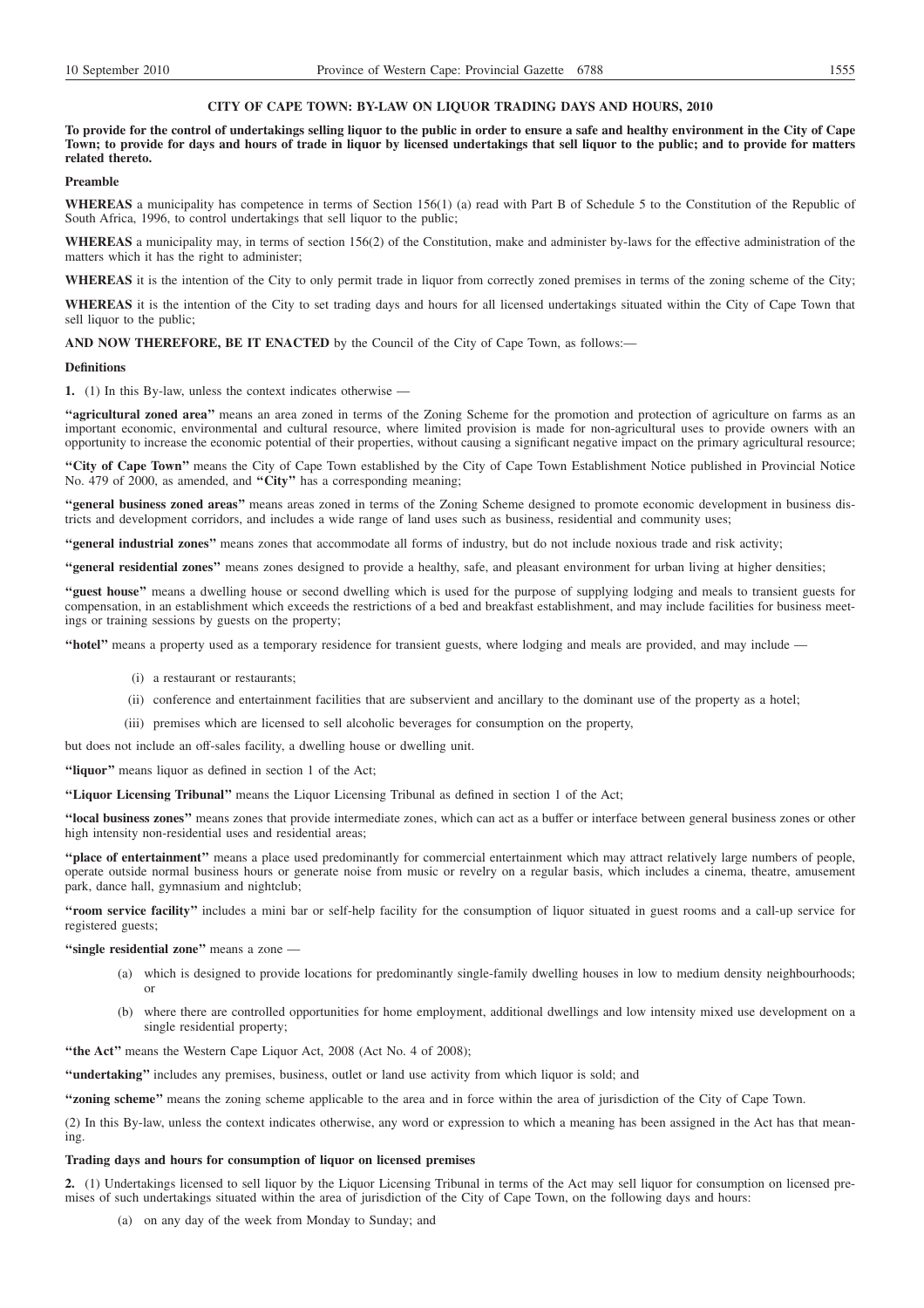- (b) during the hours of trade as set out in the Schedule; or
- (c) any such day or hour as the City may determine, subject to any other law.

(2) Despite subsection (1), a hotel or guest house licensed to sell liquor by the Liquor Licensing Tribunal may offer a room service facility.

## **Trading days and hours for consumption of liquor off licensed premises**

**3.** Undertakings licensed to sell liquor by the Liquor Licensing Tribunal in terms of the Act may sell liquor for consumption off the licensed premises of such undertakings situated within the area of jurisdiction of the City of Cape Town, on the following days and hours:

- (a) on any day of the week with the exception of Sundays; and
- (b) during the hours of trade as set out in the Schedule; or
- (c) any such day or hour as the City may determine, subject to any other law.

#### **Transitional provision**

**4.** (1) Subject to the provisions of the Act, trading hours applicable to a liquor license issued before the commencement of this By-law shall continue to apply until such license is renewed in terms of the Act.

(2) The trading hours referred to in subsection (1) shall be valid until the license has lapsed as contemplated in section 62(2) of the Act.

#### **Offences and penalties**

**5.** (1) A person who contravenes sections 2 and 3 of this By-law commits an offence.

(2) A person who commits an offence referred to in subsection (1) is, on conviction, liable for a fine not exceeding R30 000.00 or to a term of imprisonment not exceeding three years, or both such fine or such imprisonment.

#### **Short title**

**6.** This By-law is called the City of Cape Town By-law on Liquor Trading Days and Hours, 2010 and comes into operation on 1 January 2011.

## **SCHEDULE**

#### **Trading hours of licensed premises**

| Location category (with predominant land use character as indicated below)                                                                          | Permitted maximum trading hours                             |                 |
|-----------------------------------------------------------------------------------------------------------------------------------------------------|-------------------------------------------------------------|-----------------|
| &licensed premises type                                                                                                                             |                                                             |                 |
|                                                                                                                                                     | On-consumption                                              | Off-consumption |
| 1. Residential (including informal and general residential) areas (e.g. areas zoned informal, single or general residential or any other equivalent |                                                             |                 |
| zoning)                                                                                                                                             |                                                             |                 |
| guest houses permitted as of right (i.e. without need for any separate zoning                                                                       | None (subject to existing rights and section 89 of the Act) |                 |
| approval)                                                                                                                                           |                                                             |                 |
| guest houses / hotels / backpacker's lodges (whether conference facilities / events /                                                               |                                                             |                 |
| function centres included or not)                                                                                                                   |                                                             |                 |
| Pub / bar / tavern / restaurant                                                                                                                     | From 1100 and not later than                                |                 |
| Night club / karaoke / place of entertainment / theatres                                                                                            | 2300                                                        |                 |
| Sports & community / service clubs / amenity facilities / community centres                                                                         |                                                             |                 |
| (excluding special events / temporary licences)                                                                                                     |                                                             |                 |
| 2. Local / neighbourhood business centres (including mixed use areas consisting of single / general residential interspersed with business uses)    |                                                             |                 |
| (e.g. areas zoned local business or community use or any other equivalent zoning)                                                                   |                                                             |                 |
| guest houses / hotels / backpacker's lodges (whether conference facilities / events /                                                               |                                                             |                 |
| function centres included or not)                                                                                                                   | $1100 - 2300$                                               |                 |
| Pub / bar / tavern / restaurant                                                                                                                     |                                                             |                 |
| Night club / karaoke / place of entertainment / theatres                                                                                            |                                                             |                 |
| Sports & community / service clubs / amenity facilities / community centres                                                                         | $1100 - 2400$                                               |                 |
| (excluding special events / temporary licences)                                                                                                     |                                                             |                 |
| Liquor / bottle stores / specialised wine shops                                                                                                     |                                                             | $0900 - 1800$   |
| 3. General business centres / areas (e.g. areas zoned general business or any other equivalent zoning)                                              |                                                             |                 |
| guest houses / hotels / backpacker's lodges (whether conference facilities / events /                                                               |                                                             |                 |
| function centres included or not)                                                                                                                   |                                                             |                 |
| Pub / bar / tavern / restaurant                                                                                                                     | $1100 - 0200$ following day                                 |                 |
| Night club / karaoke / place of entertainment / theatres                                                                                            |                                                             |                 |
| Sports & community / service clubs / amenity facilities / community centres                                                                         |                                                             |                 |
| (excluding special events / temporary licences)                                                                                                     |                                                             |                 |
| Supermarkets with retail food component / Retail food store                                                                                         |                                                             | $0900 - 1800$   |
| Liquor / bottle stores / specialised wine shops                                                                                                     |                                                             |                 |
| 4. Industrial areas (e.g. areas zoned general industry use or any other equivalent zoning)                                                          |                                                             |                 |
| Pub / bar / tavern / restaurant                                                                                                                     |                                                             |                 |
| Night club / karaoke / place of entertainment / theatres                                                                                            | $1100 - 0200$ following day                                 |                 |
| Sports & community / service clubs / amenity facilities / community centres                                                                         |                                                             |                 |
| (excluding special events / temporary licences)                                                                                                     |                                                             |                 |
| Liquor / bottle stores / specialised wine shops                                                                                                     |                                                             | 0900-1800       |
| 5. Agricultural / rural areas (e.g. areas zoned agriculture or rural or any other equivalent zoning)                                                |                                                             |                 |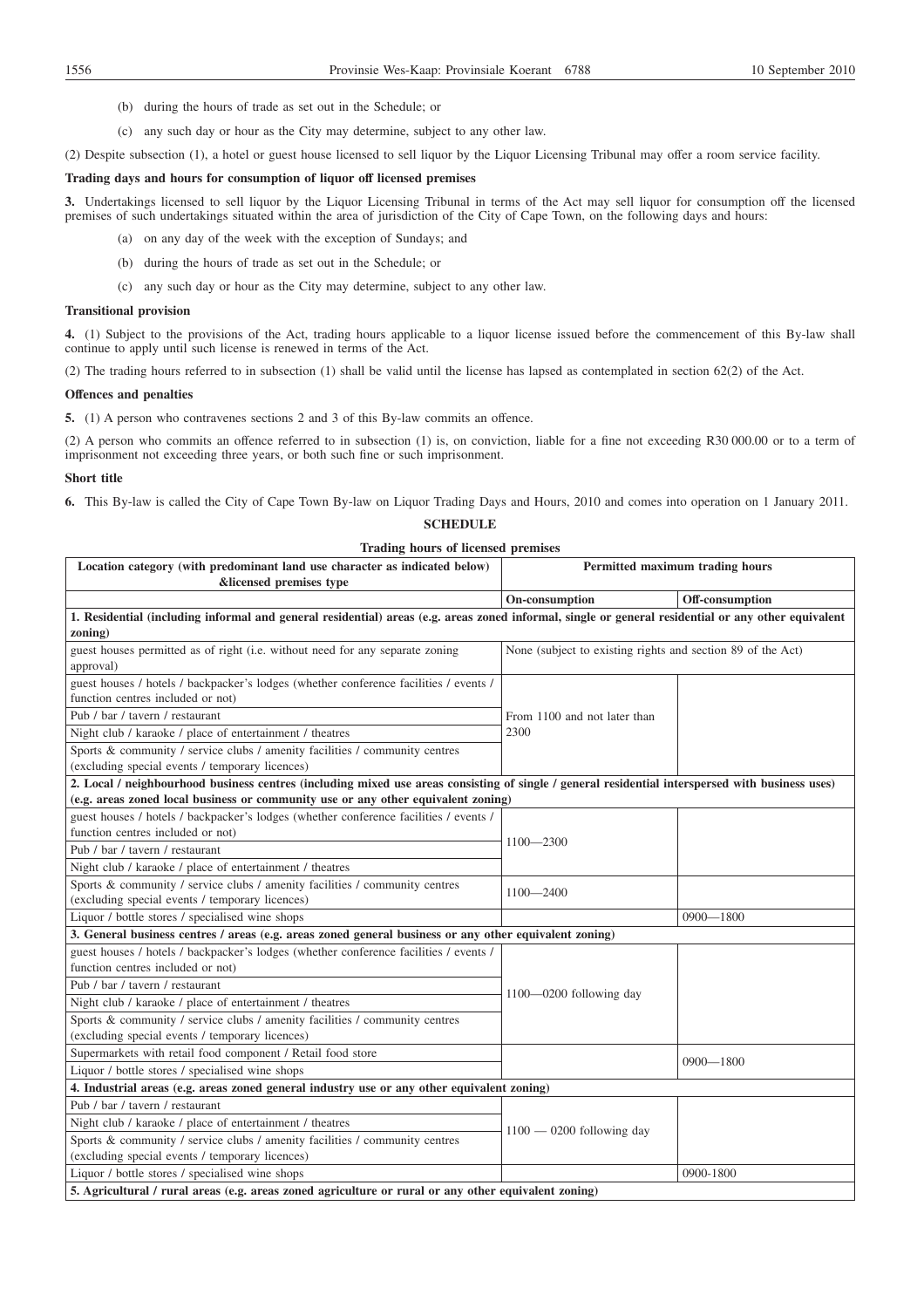| Guest accommodation (whether conference facilities / events / function centres                |                               |               |
|-----------------------------------------------------------------------------------------------|-------------------------------|---------------|
| included or not)                                                                              |                               |               |
| Pub / bar / tavern / restaurant / tourist facilities                                          | $1100 - 0200$ following day   |               |
| Sports & community / service clubs / amenity facilities / community centres                   |                               |               |
| (excluding special events / temporary licences)                                               |                               |               |
| Wine farms / wine shops                                                                       | $1100 - 2300$                 | $0900 - 1800$ |
| 6. Small holding areas (e.g. areas zoned agriculture or rural or any other equivalent zoning) |                               |               |
| Guest accommodation (whether conference facilities / events / function centres                |                               |               |
| included or not)                                                                              |                               |               |
| Pub / bar / tavern / restaurant / tourist facilities                                          | $1100 - 2400$                 |               |
| Night club / karaoke / place of entertainment / theatres                                      |                               |               |
| Sports & community / service clubs / amenity facilities / community centres                   |                               |               |
| (excluding special events / temporary licences)                                               |                               |               |
| 7. Other (ad-hoc) locations                                                                   |                               |               |
| Vehicles / mobile undertakings used for tourist / entertainment / recreational                |                               |               |
| purposes (as per definition of 'premises' in Section 1 of Act 4/08), except where             | $1100 - 2200$                 |               |
| approval in terms of City of Cape Town Special Events By-law determines                       |                               |               |
| otherwise                                                                                     |                               |               |
| Special events / temporary licensed premises                                                  | As determined by event permit |               |
|                                                                                               | and/or Liquor Tribunal        |               |

Note: Determination of applicable location category

Where the location category as set out above is unclear or in dispute or difficult to determine or areas are not zoned homogeneously (e.g. a business zoned premises in the middle of a residential zoned area), the actual zoning of the subject licensed premises will take precedence in order to determine the category.

10 September 2010 22327

**UMTHETHO KAMASIPALA OLAWULA IINTSUKU NAMAXESHA OKUTHENGISWA KOTYWALA, 2010 WESIXEKO SASEKAPA**

**Ukubonelela ngolawulo kwimisebenzi yokuthengiswa kotywala eluntwini ngenjongo yokuqinisekisa imeko-bume engqonge isiXeko saseKapa ekhuselekileyo nesempilweni; ukubonelela imiqathango yeentsuku namaxesha okuthengiswa kotywala ngabo baneempephamvume zokuthengisa utywala eluntwini; kunye nokulawula imicimbi ephathelene noku.**

#### **Isingeniso**

**NJENGOKUBA** umasipala enegunya ngokwemigaqo yeCandelo 156(1) (a) elifundwa neSahluko B seShedyuli 5 kuMgaqo-siseko weRiphabliki yoMzantsi Afrika, 1996, lokulawula imisebenzi yokuthengiswa kotywala eluntwini;

**NJENGOKUBA** umasipala enakho, ngokwemigaqo yecandelo 156(2) loMgaqo-siseko, ukuqulunqa nokulawula imithetho kamasipala ngenjongo yokulawulwa ngokufanelekileyo kwemicimbi enelungelo lokuyilawula;

**NJENGOKUBA** iyinjongo yesiXeko ukuvumela kuphela ukurhweba ngotywala kwiindawo ezicandelwe oko ngokufanelekileyo ngokungqinelana nenkqubo yokucandwa komhlaba kwisiXeko;

**NJENGOKUBA** iyinjongo yesiXeko ukumisela iintsuku namaxesha okurhweba kuzo zonke iindawo ezinamaphepha-mvume okuthengisela uluntu utywala kummandla wesiXeko saseKapa;

**YAYE NJENGOKO KUNJALO NGOKU, KUMISELWA** liBhunga lesiXeko saseKapa, ngolu hlobo:—

#### **Iinkcazelo**

**1.** (1) Kulo Mthetho kaMasipala, ngaphandle kokuba umxholo ubonisa ngolunye uhlobo —

**''izowuni ecandelwe ulimo''** kuthethwa ummandla ocandwe ngokwemigaqo yeNkqubo yokuCandwa koMhlaba ukuze kukhuthazwe yaye kukhuselwe ulimo kwiifama ezingqongileyo njengomthombo woqoqosho, wokusingqongileyo nowenkcubeko obalulekileyo, nalapho kukho amalungiselelo alinganiselweyo emisebenzi engeyiyo yolimo kubanini-mhlaba abanamathuba okwandisa ubuchule babo kwezoqoqosho kwiipropati zabo, ngaphandle kokubangela impembelelo engathandekiyo kwimithombo yokuqala yezolimo;

**''IsiXeko saseKapa''** kuthethwa isiXeko saseKapa esasekwa ngokweSaziso sokuMiselwa kwesiXeko saseKapa nesabhengezwa kwiSaziso sePhondo esinguNomb. 479 ka-2000, nesalungiswayo, yaye **''isiXeko''** sinentsingiselo engqinelana nale;

**''imimandla ecandelwe ushishino jikelele''** kuthethwa imimandla ecandwe ngokwemigaqo yeNkqubo yokuCandwa komhlaba elungiselelwe ukukhuthaza uphuhliso lwezoqoqosho kwizithili zoshishino nemimandla yophuhliso, yaye kuqukwa indawo ebanzi yosetyenziso-mhlaba efana namashishini, iindawo zokuhlala nemisebenzi yasekuhlaleni;

**''iizowuni yemizi-mveliso jikelele''** kuthethwa iizowuni ezisetyenziselwa zonke iintlobo zemizi-mveliso, kodwa akubandakanywa urhwebo lwezinto nemisebenzi eyingozi;

**''iizowuni zokuhlala jikelele''** kuthethwa iizowuni ezilungiselelwe ukubonelela ngeendawo zokuhlala zasezidolophini ezisempilweni, ezikhuselekileyo, nezikholisayo kwiindawo ezinengxinano;

**''indawo yeendwendwe''** kuthethwa indlu yokuhlala okanye indawo yokuhlala yesibini esetyenziselwa ukubonelela ngendawo yokuhlala nokutya kwiindwendwe ezidlulayo ngeendleko, kwindawo engaphezulu kwaleyo ilungiselelwe ukuba yindawo yokulala ze ufumane isidlo sakusasa, yaye kunokuqukwa amaziko eentlanganiso zoshishino okanye iiseshoni zoqeqesho zeendwendwe ezikulo propati;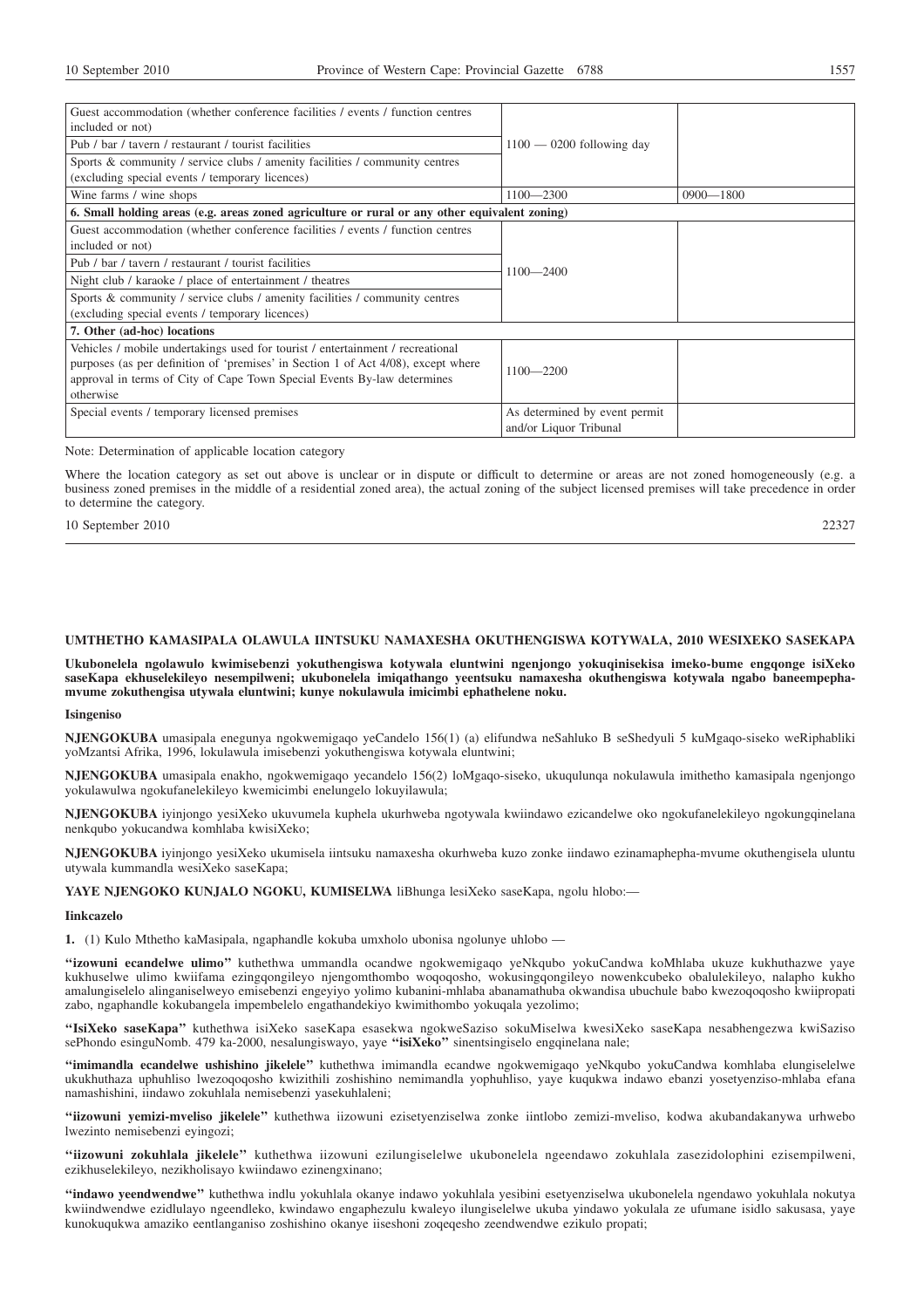**''ihotele''** kuthethwa ipropati esetyenziswa njengendawo yokuhlala yethutyana yeendwendwe ezidlulayo, nalapho kubonelelwa ngendawo yokuhlala eqeshisayo nokutya, yaye kunokuqukwa —

- (i) irestyu okanye iirestyu;
- (ii) amaziko enkomfa nawolonwabo ancedisa nasebenzisana kwimisebenzi ephambili yalo propati njengehotele;
- (iii) iindawo ezineempepha-mvume zokuthengisa iziselo ezinxilisayo neziselelwa kule propati,

kodwa akubandakanywa iziko elithengisa utywala ukuze buselelwe kwenye indawo, indlu ekuhlalwa kuyo okanye iyunithi eyindawo yokuhlala.

**''isiselo esinxilisayo''** kuthethwa isiselo esinxilisayo njengoko sichaziwe kwicandelo 1 loMthetho;

**''Igunya-bantu leeMpepha-mvume zoTywala''** kuthethwa iGunya-bantu leeMpepha-mvume zoTywala njengoko kuchaziwe kwicandelo 1 loMthetho;

**''iizowuni zoshishino lweengingqi''** kuthethwa iizowuni ezibonelela ngeendawo ezikufuphi, ezisebenza njengomda okanye ngeendawo zesixokelelwano eziphakathi kweezowuni zoshishino jikelele okanye ezingasetyenziselwa ukuhlala ezinengxinano emandla kunye neendawo zokuhlala;

**''indawo yolonwabo''** kuthethwa indawo esetyenziselwa ubukhulu becala urhwebo lwendawo yokuzonwabisa enokutsala umdla wentlaninge yabantukusetyenzwa ngaphandle kwamaxesha omsebenzi okanye indawo enengxolo ebangelwa ngumculo okanye indawo yokuzonwabosa rhoqo, nequka icinema, indawo yemiboniso, ipaka yokuzonwabisa, iholo yomdaniso, iholo enezixhobo zokuthamba nendawo yolonwabo evula ebusuku;

**''indawo enamagumbi abonelelwa ngeenkonzo''** kuqukwa ibhari encinane okanye indawo ozincedayo kuyo ukusela utywala efumaneka kumagumbi eendwendwe nenkonzo yokufuna uncedo yeendwendwe ezibhalisiweyo;

**''izowuni yekuhlala enesiza esinye''** kubhekiselelwe kwizowuni —

- (a) elungiselelwe ukubonelela ngeendawo ezinezindlu zokuhlala usapho olunye kwiindawo ezingenangxinano ingako ukuya kwezinengxinano; okanye
- (b) apho kukho amathuba alawulwayo engqesho yasekhaya, iindawo zokuhlala ezongeziweyo nendawo ephuhliselwe imisebenzi exubeneyo kwipropati yokuhlala enye;

**''uMthetho''** kuthethwa uMthetho ojongene noTywala kwiNtshona Koloni, 2008 (uMthetho onguNomb. 4 ka-2008);

**''umsebenzi''** kuqukwa nayiphi na indawo, ishishini, indawo okanye imisebenzi yosetyenziso-mhlaba apho kuthengiswa khona utywala; yaye

**''inkqubo yokucandwa komhlaba''** kuthethwa inkqubo yokucandwa komhlaba esetyenziswa kwingingqi ethile yaye enyanzeliswa kulo ndawo iphanti kolawulo lwesiXeko saseKapa.

(2) Kulo Mthetho kaMasipala, ngaphandle kokuba umxholo ubonakalisa ngolunye uhlobo, naliphi na igama okanye inkcaza entsingiselo yayo eyabelwe kulo Mthetho.

## **Iintsuku namaxesha okurhweba kwimisebenzi yokuselwa kotywala kwindawo eneempepha-mvume zoko**

**2.** (1) Iindawo zemisebenzi eneempepha-mvume zokuthengisa utywala ezikhutshwa liGunya-bantu leeMpepha-mvume zoTywala ngokwemigaqo yoMthetho zivumelekile ukuba zithengise utywala ukuze buselelwe kwiindawo ezineempepha-mvume zalo misebenzi nezifumaneka kummandla wolawulo lwesiXeko saseKapa, ngezi ntsuku namaxesha alandelayo:

- (a) ngalo naluphi na usuku lweveki ukususela ngoMvulo ukuya ngeCawa; kunye
- (b) ngamaxesha okuthengisa achazwe kwiShedyuli; okanye
- (c) ngalo naluphi na usuku okanye amaxesha aya kumiselwa sisiXeko, ngokuxhomekeke kuwo nawuphi omnye umthetho.

(2) Nangona kumiselweyo kwicandelwana (1), ihotele okanye indawo yeendwendwe eneempepha-mvume zokuthengisa utywala liGunya-bantu leempepha-mvume zoTywala inakho ukubonelela ngenkonzo yokuthengisela emagumbini.

## **Iintsuku namaxesha okuthengisa ukuselwa kotywala ngaphandle kwendawo enephepha-mvume loko**

**3.** Iindawo ezineempepha-mvume zokuthengisa utywala liGunya-bantu leeMpepha-mvume zoTywala ngokwemigaqo yoMthetho zinakho ukuthengisa utywala ukuze buselelwe ngaphandle kwendawo enephepha-mvume lokuthengisa utywala kwezo ndawo zifumaneka kummandla ophantsi kolawulo lwesiXeko saseKapa, ngezi ntsuku nangala maxesha alandelayo:

- (a) ngalo naluphi na usuku lweveki ngaphandle kwangeeCawa; kunye
- (b) nangamaxesha okurhweba achazwe kwiShedyuli; okanye
- (c) ngalo naluphi na usuku okanye ixesha eliya kumiselwa sisiXeko, ngokuxhomekeke kuwo nawuphi umthetho.

#### **Ubonelelo lwethutyana**

**4.** (1) Ngokuxhomekeke kwimiqathango yoMthetho, amaxesha okuthengisa amiselwe kwiphepha-mvume lotywala elikhutshwe phambi kokumiselwa kwalo Mthetho kaMasipala aya kuqhubeka esebenza de elo phepha-mvume lihlaziywe ngokungqinelana noMthetho.

(2) Amaxesha okusebenza achazwe kwicandelwana (1) aya kusebenza de liphelelwe iphepha-mvume njengoko kuchaziwe kwicandelo lama-62(2) loMthetho.

## **Ulwaphulo-mthetho nezohlwayo**

**5.** (1) Umntu owaphula imigaqo yecandelo 2 nele-3 alo Mthetho kaMasipala uya kuba netyala.

(2) Umntu ofunyaniswe enetyala elichazwe kwicandelwana (1), esakugwetywa, uya kuba noxanduva lesohlwayo esingadlulanga kuma-R30 000.00 okanye ixesha lokuvalelwa elingadlulanga kwimianyaka emithathu, okanye zombini isohlwayo nokuvalelwa.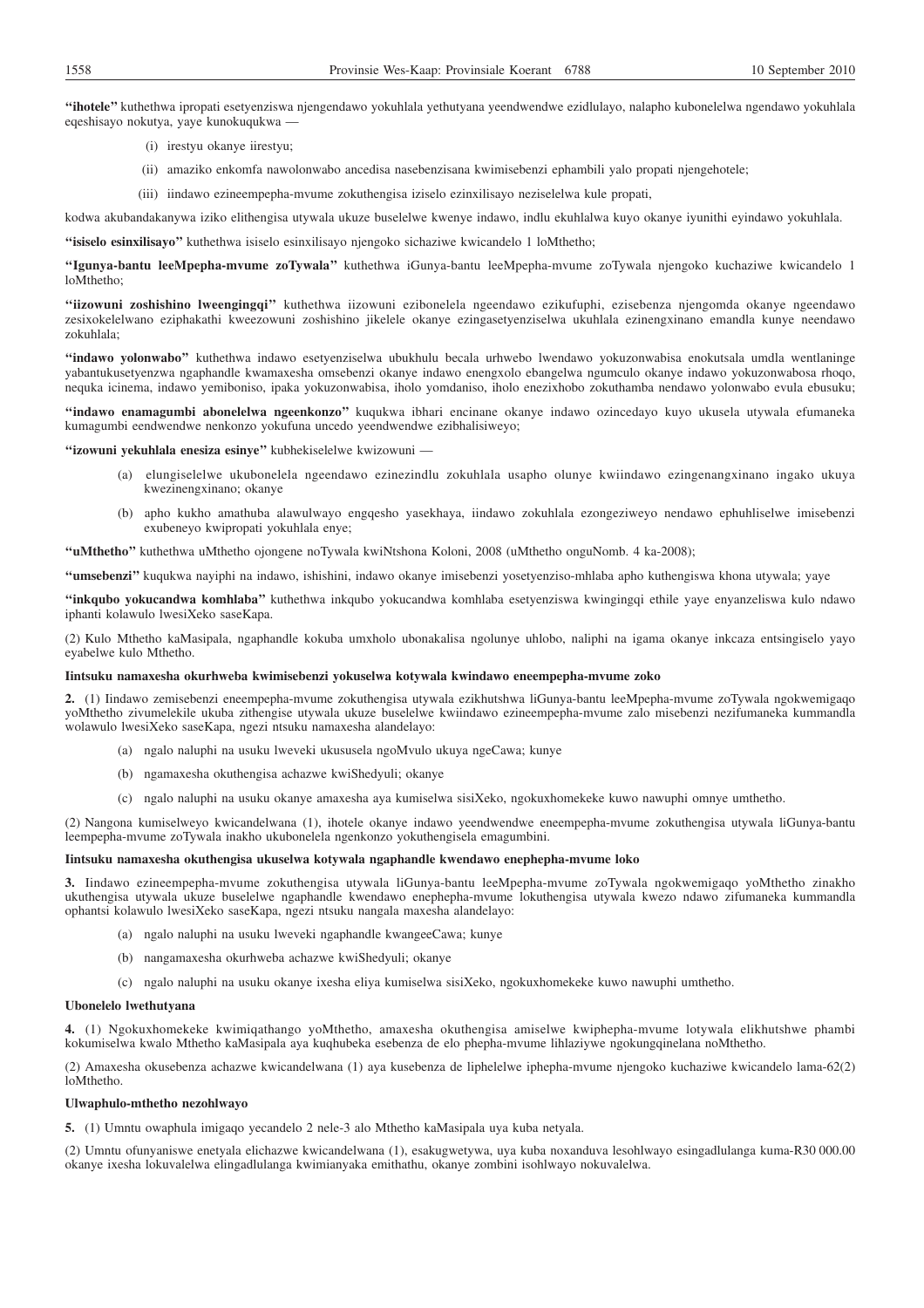## **Isihloko esifutshane**

**6.** Lo Mthetho kaMasipala ubizwa ngokuba nguMthetho kaMasipala wesiXeko saseKapa olawula iiNtsuku naMaxesha okuThengiswa koTywala, 2010 yaye uya kuqalisa ukusebenza ngomhla woku-1 Janyuwari 2011.

# **ISHEDYULI**

| Amaxesha okuthengisa kwiindawo ezineempepha-mvume                                                                                                                   |                                                                        |                      |
|---------------------------------------------------------------------------------------------------------------------------------------------------------------------|------------------------------------------------------------------------|----------------------|
| Udidi lwendawo (esetyenziswa ubukhulu becala njengoko kubonisiwe<br>ngezantsi apja) nohlobo lwendawo yephepha-mvume                                                 | Ubuninzi bamaxesha okurhweba avumelekileyo                             |                      |
|                                                                                                                                                                     | Buselelwa kwalapha                                                     | Buselelwa ngaphandle |
| 1. Indawo yokuhlala (kuquka iindawo zokuhlala ezingamiselekanga nezimiselekileyo) (umzekelo: iindawo ezicandwe njengezingamiselekanga,                              |                                                                        |                      |
| indawo yokuhlala enesiza esinye okanye yoluntu jikelele okanye enye indawo ecandelwe omnye umsebenzi)                                                               |                                                                        |                      |
| Iindawo zeendwendwe ezivumelekileyo ngokusemthethweni (umzekelo: kungekho<br>mfuneko yokwamkelwa kwesicelo esisodwa socando)                                        | Ayikho (kuxhomekeke kumalungelo akhoyo necandelo lama-89<br>loMthetho) |                      |
| Iindawo zeendwendwe / iihotele / iindawo zokuhlala abakhenkethi (nokuba                                                                                             |                                                                        |                      |
| ngamaziko eenkomfa / amatheko / kuqukwa okanye engaqukwanga amaziko<br>emisebenzi)                                                                                  |                                                                        |                      |
| Ibhari / indawo yentselo / irestyu                                                                                                                                  |                                                                        |                      |
| Indawo yolonwabo evula ebusuku / indawo yomdaniso / indawo yolonwabo /                                                                                              | Ukususela ngo-1100 ingadluli<br>intsimbi ye-2300                       |                      |
| iiholo zomdaniso<br>Amaziko emidlalo noluntu / iindawo zonikezelo ngeenkonzo / amaziko aluncedo /                                                                   |                                                                        |                      |
| amaziko oluntu (ngaphandle kwawamatheko akhethekileyo / iimpepha-mvume                                                                                              |                                                                        |                      |
| zethutyana)                                                                                                                                                         |                                                                        |                      |
| 2. Amaziko oshishini engingqi / asekuhlaleni (kuqukwa neendawo zemisebenzi exubileyo equka iindawo zokuhlala ezinesiza esinye / indawo                              |                                                                        |                      |
| yokuhlala jikelele edibene namashishini) (umzekelo; iindawo ezicandelwe amashishini engingqi okanye imisebenzi yoluntu okanye ecandelwe                             |                                                                        |                      |
| imisebenzi efanavo)                                                                                                                                                 |                                                                        |                      |
| Iindawo zeendwendwe / iihotele / iindawo zokuhlala abakhenkethi (nokuba<br>ngamaziko eenkomfa / amatheko / kuqukwa okanye engaqukwanga amaziko                      |                                                                        |                      |
| emisebenzi)                                                                                                                                                         |                                                                        |                      |
| Ibhari / indawo yentselo / irestyu                                                                                                                                  | $1100 - 2300$                                                          |                      |
| Indawo yolonwabo evula ebusuku / indawo yomdaniso / indawo yolonwabo /                                                                                              |                                                                        |                      |
| iiholo zomdaniso                                                                                                                                                    |                                                                        |                      |
| Amaziko emidlalo noluntu / iindawo zonikezelo ngeenkonzo / amaziko aluncedo /<br>amaziko oluntu (ngaphandle kwawamatheko akhethekileyo / iimpepha-mvume             | $1100 - 2400$                                                          |                      |
| zethutyana)                                                                                                                                                         |                                                                        |                      |
| Iivenkile zotywala / iivenkile ezithengisa iiwayini ezithile                                                                                                        |                                                                        | $0900 - 1800$        |
| 3. Amaziko oshishini engingqi / asekuhlaleni (umzekelo iindawo ezicandelwe amashishini jikelele okanye ezicandelwe eminye imisebenzi)                               |                                                                        |                      |
| Iindawo zeendwendwe / iihotele / iindawo zokuhlala abakhenkethi (nokuba                                                                                             |                                                                        |                      |
| ngamaziko eenkomfa / amatheko / kuqukwa okanye engaqukwanga amaziko<br>emisebenzi)                                                                                  |                                                                        |                      |
| Ibhari / indawo yentselo / irestyu                                                                                                                                  |                                                                        |                      |
| Indawo yolonwabo evula ebusuku / indawo yomdaniso / indawo yolonwabo /                                                                                              | 1100-0200 ngosuku                                                      |                      |
| iiholo zomdaniso                                                                                                                                                    | olulandelayo                                                           |                      |
| Amaziko emidlalo noluntu / iindawo zonikezelo ngeenkonzo / amaziko aluncedo /                                                                                       |                                                                        |                      |
| amaziko oluntu (ngaphandle kwawamatheko akhethekileyo / iimpepha-mvume<br>zethutyana)                                                                               |                                                                        |                      |
| Iivenkile ezinkulu ezithengisa nokutya / iivenkile ezithengisa ukutya                                                                                               |                                                                        |                      |
| Iivenkile zotywala / iivenkile ezithengisa iiwayini ezithile                                                                                                        |                                                                        | $0900 - 1800$        |
| 4. Imimandla yemizi-mveliso (umzekelo: iindawo ezicnadelwe imizi-mveliso jikelele okanye ezicandelwe eminye imisebenzi efana nale)                                  |                                                                        |                      |
| Ibhari / indawo yentselo / irestyu                                                                                                                                  |                                                                        |                      |
| Indawo yolonwabo evula ebusuku / indawo yomdaniso / indawo yolonwabo /                                                                                              |                                                                        |                      |
| iiholo zomdaniso                                                                                                                                                    | $1100 - 0200$ ngosuku                                                  |                      |
| Amaziko emidlalo noluntu / iindawo zonikezelo ngeenkonzo / amaziko aluncedo /<br>amaziko oluntu (ngaphandle kwawamatheko akhethekileyo / iimpepha-mvume             | olulandelayo                                                           |                      |
| zethutyana)                                                                                                                                                         |                                                                        |                      |
| Iivenkile zotywala / iivenkile ezithengisa iiwayini ezithile                                                                                                        |                                                                        | $0900 - 1800$        |
| 5. Imimandla volimo / vamaphandle (umzekelo: iindawo ezicandelwe ulimo okanye amaphandle okanye ezicandelwe eminye imisebenzi efana                                 |                                                                        |                      |
| nale)                                                                                                                                                               |                                                                        |                      |
| Iindawo zeendwendwe / iihotele / iindawo zokuhlala abakhenkethi (nokuba<br>ngamaziko eenkomfa / amatheko / kuqukwa okanye engaqukwanga amaziko                      |                                                                        |                      |
| emisebenzi)                                                                                                                                                         |                                                                        |                      |
| Ibhari / indawo yentselo / irestyu                                                                                                                                  | $1100 - 0200$ ngosuku                                                  |                      |
| Amaziko emidlalo noluntu / iindawo zonikezelo ngeenkonzo / amaziko aluncedo /                                                                                       | olulandelayo                                                           |                      |
| amaziko oluntu (ngaphandle kwawamatheko akhethekileyo / iimpepha-mvume                                                                                              |                                                                        |                      |
| zethutyana)                                                                                                                                                         | $1100 - 2300$                                                          | $0900 - 1800$        |
| Iifama zewayini / iivenkile zewayini<br>6. Imimandla yeefama ezincinane (umzekelo: iindawo ezicandelwe ulimo okanye amaphandle okanye eminye imisebenzi efana nale) |                                                                        |                      |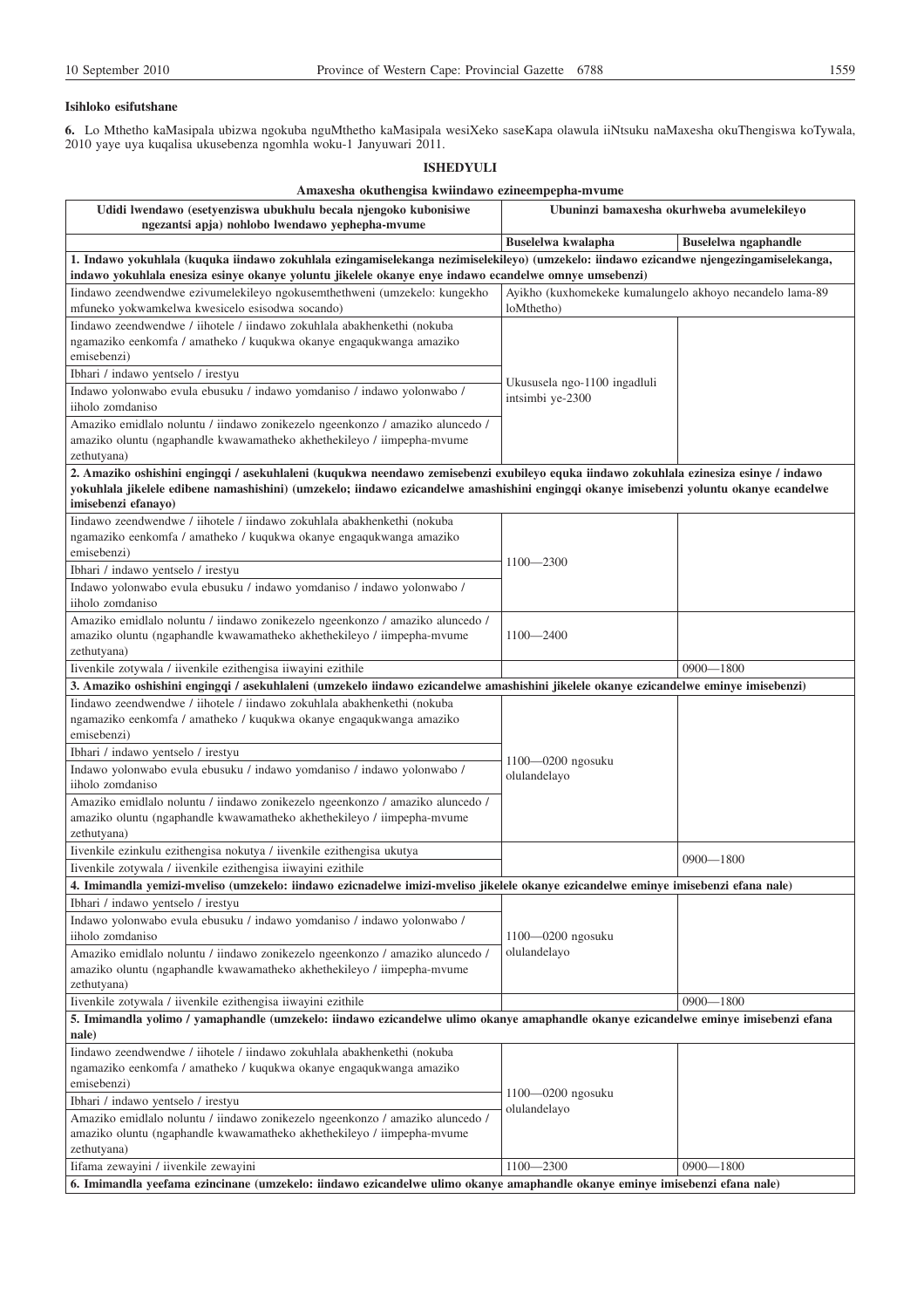| Iindawo zeendwendwe / iihotele / iindawo zokuhlala abakhenkethi (nokuba<br>ngamaziko eenkomfa / amatheko / kuqukwa okanye engaqukwanga amaziko<br>emisebenzi)<br>Ibhari / indawo yentselo / irestyu / amaziko abakhenkethi<br>Indawo yolonwabo evula ebusuku / indawo yomdaniso / indawo yolonwabo /<br>iiholo zomdaniso<br>Amaziko emidlalo noluntu / iindawo zonikezelo ngeenkonzo / amaziko aluncedo /<br>amaziko oluntu (ngaphandle kwawamatheko akhethekileyo / iimpepha-mvume | $1100 - 2400$              |  |
|-------------------------------------------------------------------------------------------------------------------------------------------------------------------------------------------------------------------------------------------------------------------------------------------------------------------------------------------------------------------------------------------------------------------------------------------------------------------------------------|----------------------------|--|
| zethutyana)<br>7. Ezinye iindawo (ezilungiselelwe iijongo ezithile)                                                                                                                                                                                                                                                                                                                                                                                                                 |                            |  |
| Izithuthi / iindawo ezithuthwayo ezisetyenziselwa iinjongo zabakhenkethi /                                                                                                                                                                                                                                                                                                                                                                                                          |                            |  |
| zolonwabo (ngokwenkcazelo 'yendawo' kwiCandelo 1 loMthetho 4/08),<br>ngaphandle kwalapho kokuba ulwamkelo ngokwemigaqo yoMthetho kaMasipala<br>wesiXeko saseKapa umisela ngolunye uhlobo                                                                                                                                                                                                                                                                                            | $1100 - 2200$              |  |
| Amatheko akhethekileyo / iindawo zeempepha-myume zethutyana                                                                                                                                                                                                                                                                                                                                                                                                                         | Njengoko kumiselweyo       |  |
|                                                                                                                                                                                                                                                                                                                                                                                                                                                                                     | kwiphepha-mvume lamatheko  |  |
|                                                                                                                                                                                                                                                                                                                                                                                                                                                                                     | kunye/okanye liGunya-bantu |  |
|                                                                                                                                                                                                                                                                                                                                                                                                                                                                                     | leempepha-mvume zoTywala   |  |

Qaphela: Ukumiselwa kwemisebenzi efanele uhlobo oluthile lwendawo

Kwimeko apho uhlobo lwendawo njengoko kuchaziwe ngasentla lungacacanga okanye kuphikiswana ngalo okanye kunzima ukuluchaza okanye iindawo ezingacandwanga ngohlobo olunye (umzekelo: indawo ecandelwe ushishino phakathi kwindawo ecandelwe iindawo zokuhlala), olona cando lwale ndawo inephepha-mvume kuya kusetyenziswa lona ngenjongo yokumisela olona hlobo lwayo.

10 September 2010 22327

## **STAD KAAPSTAD SE VERORDENING OP DRANKHANDELSDAE EN -URE, 2010**

**Om die beheer van ondernemings wat drank aan die publiek verkoop, te bepaal ten einde 'n veilige en gesonde omgewing in Stad Kaapstad te verseker; om dae en ure te bepaal vir handel in drank deur gelisensieerde ondernemings wat drank aan die publiek verkoop; en om bepalings neer te lê vir aangeleenthede wat daarop betrekking het.**

## **Aanhef**

**NADEMAAL** 'n munisipaliteit kragtens artikel 156(1) (a) gelees tesame met Deel B van Bylae 5 van die Grondwet van die Republiek van Suid-Afrika, 1996, die bevoegdheid het om ondernemings te beheer wat drank aan die publiek verkoop;

**NADEMAAL** 'n munisipaliteit, kragtens artikel 156(2) van die Grondwet, verordeninge mag maak en toepas vir die doeltreffende administrasie van aangeleenthede waarvan die administrasie regtens aan hom opgedra is;

**NADEMAAL** dit die Stad se voorneme is om handel in drank slegs toe te laat vanuit persele wat tereg ooreenkomstig die Stad se soneringskema hiervoor gesoneer is;

**NADEMAAL** dit die Stad se voorneme is om handelsdae en -ure vas te stel vir alle ondernemings wat binne die Stad Kaapstad geleë is en drank aan die publiek verkoop;

### **WORD DAAR DUS HIERMEE** as volg deur die Raad van Stad Kaapstad **VERORDEN**:—

## **Omskrywings**

**1.** (1) In hierdie verordening, tensy die konteks anders aandui, beteken —

**''algemeenindustriëlesone''** 'n sone wat alle vorms van industrieë akkommodeer maar nie skadelike handel en risiko-aktiwiteite insluit nie;

**''algemeenresidensiëlesones''** sones wat ontwerp is om 'n gesonde, veilige en aangename omgewing vir stedelike verblyf teen hoër digthede te voorsien;

**''algemeensakesone-areas''** areas wat ooreenkomstig die soneringskema gesoneer is met die voorneme om ekonomiese ontwikkeling in sakedistrikte en ontwikkelingskorridors te bevorder en sluit 'n wye reeks grondgebruike soos sake-, residensiële en gemeenskapsgebruike in;

**''die Wet''** die Wes-Kaapse Drankwet, 2008 (Wet nr. 4 van 2008);

**''drank''** drank soos in artikel 1 van die Wet gedefinieer;

**''Dranklisensiëringstribunaal''** die Dranklisensiëringstribunaal soos in artikel 1 van die Wet gedefinieer;

**''enkelresidensiëlesone''** 'n sone —

- (a) wat ontwerp is om persele te voorsien vir oorwegend enkelgesin-woonhuise in woonbuurte met 'n lae tot medium digtheid; of
- (b) waar daar beheerde geleenthede vir werkverskaffing tuis is, bykomende wonings en laedigtheid-ontwikkelings met 'n gemengde gebruik op 'n enkelresidensiële-eiendom;

**''gastehuis''** 'n woonhuis of tweede woning wat gebruik word vir die doel om huisvesting en maaltye aan verbygaande gaste teen vergoeding te verskaf in 'n onderneming wat die beperkings vir 'n bed-en-ontbyt-onderneming oorskry en mag fasiliteite vir sakebyeenkomste of opleidingsessies deur gaste op die persele insluit;

**''hotel''** 'n eiendom wat as 'n tydelike woning deur verbygaande gaste gebruik word, waar huisvesting en maaltye verskaf word, en mag die volgende insluit -

(i) 'n restaurant of restaurante;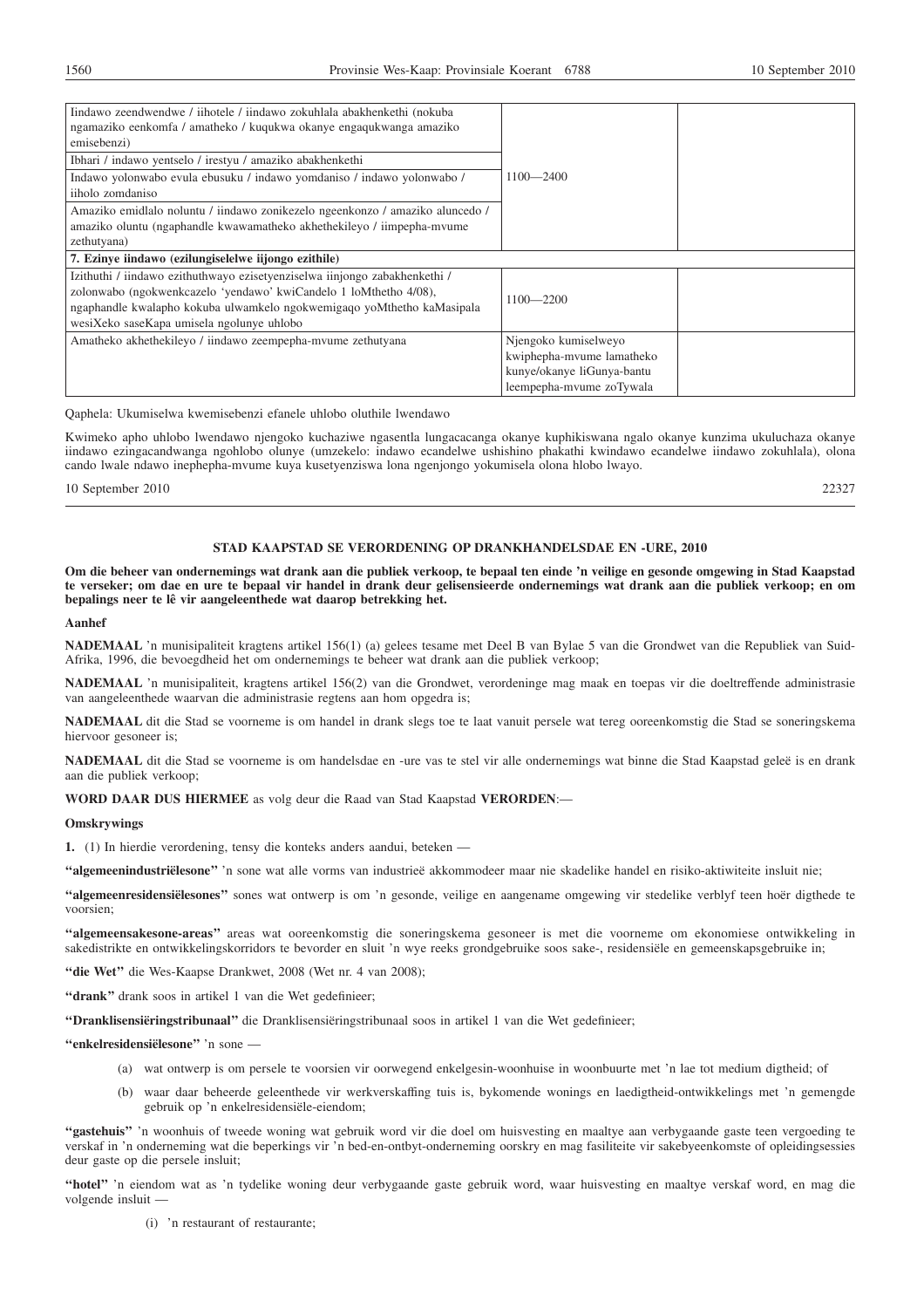- (ii) konferensie- en vermaaklikheidsfasiliteite wat ondergeskik en aanvullend tot die oorheersende gebruik van die eiendom as 'n hotel is;
- (iii) persele wat gelisensieer is om alkoholiese drankies vir verbruik binne die eiendom te verkoop;

maar sluit nie 'n buiteverkopefasiliteit, 'n woonhuis of wooneenheid in nie;

**''kamerdiensfasiliteit''** 'n minikroeg of selfbedieningsfasiliteit vir die verbruik van dank wat in gastekamers geleë is en 'n oproepdiens vir geregistreerde gaste;

**''landbou-gesoneerde area''** 'n area wat ooreenkomstig die soneringskema vir die bevordering en beskerming van landbou op plase as 'n belangrike ekonomiese en kulturele hulpbron gesoneer is, waar beperkte voorsiening vir gebruike anders as landbou gemaak is ten einde eienaars 'n geleentheid te bied om die ekonomiese potensiaal van hul eiendomme te verhoog, sonder om 'n beduidende negatiewe impak op die primêre landbouhulpbron tot gevolg te hê;

**''onderneming''** sluit enige perseel, sake-onderneming, afsetpunt of grondgebruik-aktiwiteit in van waar drank verkoop word;

**''plaaslikesakesone''** 'n sone wat 'n tussensone voorsien om as buffer of koppelvlak tussen algemeensakesones of ander hoëdigtheid- nieresidensiële gebruike en residensiële areas te dien;

**''soneringskema''** die soneringskema van toepassing op die area en van krag binne die regsgebied van Stad Kaapstad;

**''Stad Kaapstad''** die Stad Kaapstad gestig deur die Stad Kaapstad-stigtingskennisgewing soos per Provinsiale Kennisgewing nr. 479 van 2000, soos gewysig, gepubliseer, en **''Stad''** het 'n ooreenstemmende betekenis; en

**''vermaaklikheidslokaal''** 'n lokaal wat oorwegend vir kommersiële vermaak gebruik word wat relatief groot getalle mense kan lok, buite normale sake-ure bedryf word of op 'n gereelde grondslag geraas weens musiek of brassery voortbring waarby ingesluit 'n bioskoop, teater, pretpark, danssaal, gimnasium en nagklub.

(2) In hierdie verordening, tensy die konteks anders aandui, het enige woord of uitdrukking waaraan 'n omskrywing in die Wet toegeken is daardie betekenis.

### **Handelsdae en -ure vir verbruik van drank binne gelisensieerde persele**

**2.** (1) Ondernemings wat kragtens die Wet deur die Dranklisensiëringstribunaal gelisensieer is om drank te verkoop, mag drank vir verbruik binne gelisensieerde persele van sodanige ondernemings wat in die regsgebied van Stad Kaapstad geleë is op die volgende dae en ure verkoop:

- (a) op enige dag van die week vanaf Maandag tot Sondag; en
- (b) gedurende die handelsure soos in die Bylae uiteengesit; of
- (c) op enige sodanige dag of uur as wat die Stad mag bepaal, onderworpe aan enige ander wet.

(2) Desnieteenstaande subartikel (1) mag 'n hotel of gastehuis wat deur die Dranklisensiëringstribunaal gelisensieer is om drank te verkoop 'n kamerdiensfasiliteit aanbied.

### **Handelsdae en -ure vir verbruik van drank buite gelisensieerde persele**

**3.** Ondernemings wat kragtens die Wet deur die Dranklisensiëringstribunaal gelisensieer is om drank te verkoop, mag drank vir verbruik buite die gelisensieerde persele van sodanige ondernemings as wat binne die regsgebied van Stad Kaapstad geleë is op die volgende dae en ure verkoop:

- (a) op enige dag van die week met die uitsondering van Sondae; en
- (b) gedurende die handelsure soos in die Bylae uiteengesit; of
- (c) op sodanige dag of uur as wat die Stad mag bepaal, onderworpe aan enige ander wet.

#### **Oorgangsbepaling**

**4.** (1) Onderworpe aan die bepalings van die Wet sal die handelsure van toepassing op 'n dranklisensie wat voor die aanvang van hierdie verordening uitgereik is steeds geldig wees totdat sodanige lisensie kragtens die Wet hernieu word.

(2) Die handelsure waarna in subartikel (1) verwys word, sal geldig bly totdat die lisensie soos beoog in artikel 62(2) van die Wet verval het.

#### **Oortredings en boetes**

**5.** (1) 'n Persoon wat artikels 2 en 3 van hierdie verordening oortree, begaan 'n oortreding.

(2) 'n Persoon wat 'n oortreding begaan waarna in subartikel (1) verwys word, is by skuldigbevinding blootgestel aan 'n boete wat nie R30 000.00 oorskry nie of 'n gevangenistermyn wat nie drie jaar oorskry nie, of aan beide sodanige boete of gevangenisstraf.

#### **Verkorte titel**

**6.** Hierdie verordening staan bekend as die Stad Kaapstad se Verordening op Drankhandelsdae en -ure, 2010 en tree op 1 Januarie 2011 in werking.

**BYLAE**

| Handelsure van gelisensieerde persele                                                                                                              |                                                                 |                      |  |  |
|----------------------------------------------------------------------------------------------------------------------------------------------------|-----------------------------------------------------------------|----------------------|--|--|
| Liggingskategorie (met aard van grondgebruik oorwegend soos hieronder                                                                              | Toegelate maksimum handelsure                                   |                      |  |  |
| aangedui) en tipes gelisensieerde persele                                                                                                          |                                                                 |                      |  |  |
|                                                                                                                                                    | <b>Binneverbruik</b>                                            | <b>Buiteverbruik</b> |  |  |
| 1. Residensiële (insluitend informeel- en algemeenresidensiële-) areas (bv. areas wat as informeel-, enkel- of algemeenresidensieel gesoneer is of |                                                                 |                      |  |  |
| enige ander ekwivalente sonering)                                                                                                                  |                                                                 |                      |  |  |
| Regtensvergunde gastehuis (d.w.s. sonder dat enige afsonderlike<br>soneringsgoedkeuring nodig is)                                                  | Geen (onderworpe aan bestaande regte en artikel 89 van die Wet) |                      |  |  |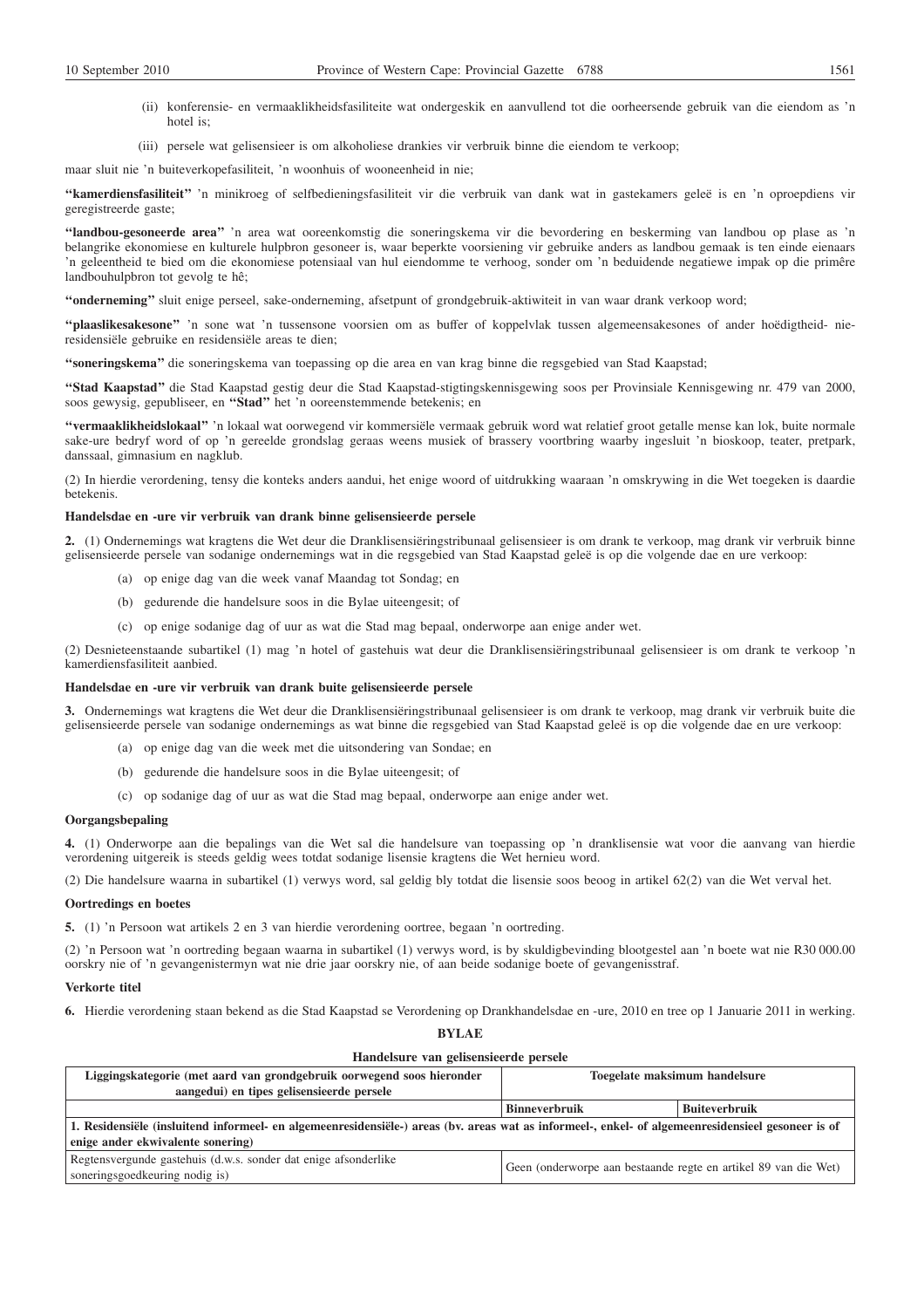| Gastehuis / hotel / rugsakreisiger-oornagplek (hetsy fasiliteite vir konferensies /                                                          |                                                     |               |
|----------------------------------------------------------------------------------------------------------------------------------------------|-----------------------------------------------------|---------------|
| geleenthede / funksies ingesluit is of nie)                                                                                                  |                                                     |               |
| Kroeg / drinkplek / taverne / restaurant                                                                                                     | Vanaf 1100 en nie later nie as                      |               |
| Nagklub / karaoke / vermaaklikheidslokaal / teater                                                                                           | 2300                                                |               |
| Sport-en-gemeenskap/diensklub/ nutsbedryffasiliteit/gemeenskapsentrum (uitgesluit<br>spesiale geleenthede / tydelike lisensies)              |                                                     |               |
| 2. Plaaslike / buurtsakesentrums (insluitend gemengdegebruikareas bestaande uit enkel/algemeenresidensieel afgewissel met sakegebruike) (bv. |                                                     |               |
| areas wat as plaaslikesake- of gemeenskapgebruik gesoneer is of enige ander ekwivalente sonering)                                            |                                                     |               |
| Gastehuis / hotel / rugsakreisiger-oornagplek (hetsy fasiliteite vir konferensies /                                                          |                                                     |               |
| geleenthede / funksies ingesluit is of nie)                                                                                                  | $1100 - 2300$                                       |               |
| Kroeg / drinkplek / taverne / restaurant                                                                                                     |                                                     |               |
| Nagklub / karaoke / vermaaklikheidslokaal / teater                                                                                           |                                                     |               |
| Sport-en-gemeenskap/diensklub/ nutsbedryffasiliteit/gemeenskapsent rum (uitgesluit                                                           | $1100 - 2400$                                       |               |
| spesiale geleenthede / tydelike lisensies)                                                                                                   |                                                     |               |
| Drankwinkel / bottelstoor / gespesialiseerde wynwinkel                                                                                       |                                                     | $0900 - 1800$ |
| 3. Algemene sakesentrums/areas (bv. areas wat as algemeensake gesoneer is of enige ander ekwivalente sonering)                               |                                                     |               |
| Gastehuis / hotel / rugsakreisiger-oornagplek (hetsy fasiliteite vir konferensies /                                                          |                                                     |               |
| geleenthede / funksies ingesluit is of nie)                                                                                                  |                                                     |               |
| Kroeg / drinkplek / taverne / restaurant                                                                                                     | $1100 - 0200$ volgende dag                          |               |
| Nagklub / karaoke / vermaaklikheidslokaal / teater                                                                                           |                                                     |               |
| Sport-en-gemeenskap/diensklub/ nutsbedryffasiliteit/gemeenskapsentrum (uitgesluit                                                            |                                                     |               |
| spesiale geleenthede / tydelike lisensies)                                                                                                   |                                                     |               |
| Supermark met kleinhandel-koskomponent / kleinhandel-koswinkel                                                                               |                                                     | $0900 - 1800$ |
| Drankwinkel / bottelstoor / gespesialiseerde wynwinkel                                                                                       |                                                     |               |
| 4. Industriële areas (bv. areas wat as algemeenindustriëlegebruik gesoneer is of enige ander ekwivalente sonering)                           |                                                     |               |
| Kroeg / drinkplek / taverne / restaurant                                                                                                     |                                                     |               |
| Nagklub / karaoke / vermaaklikheidslokaal / teater                                                                                           | $1100 - 0200$ volgende dag                          |               |
| Sport-en-gemeenskap/diensklub/ nutsbedryffasiliteit/gemeenskapsentrum (uitgesluit                                                            |                                                     |               |
| spesiale geleenthede / tydelike lisensies)                                                                                                   |                                                     |               |
| Drankwinkel / bottelstoor / gespesialiseerde wynwinkel                                                                                       |                                                     | $0900 - 1800$ |
| 5. Landbou- / landelike areas (bv. areas wat as landbou of landelike gesoneer is of enige ander ekwivalente sonering)                        |                                                     |               |
| Gaste-akkommodasie (hetsy fasiliteite vir konferensies / geleenthede / funksies<br>ingesluit is of nie)                                      |                                                     |               |
| Kroeg / drinkplek / taverne / restaurant / toeristefasiliteit                                                                                | $1100 - 0200$ volgende dag                          |               |
| Sport-en-gemeenskap/diensklub/ nutsbedryffasiliteit/gemeenskapsentrum (uitgesluit                                                            |                                                     |               |
| spesiale geleenthede / tydelike lisensies)                                                                                                   |                                                     |               |
| Wynplaas / wynwinkel                                                                                                                         | $1100 - 2300$                                       | $0900 - 1800$ |
| 6. Kleinhoewe-areas (bv. areas wat as landbou of landelik gesoneer is of enige ander ekwivalente sonering)                                   |                                                     |               |
| Gaste-akkommodasie (hetsy fasiliteite vir konferensies / geleenthede / funksies                                                              |                                                     |               |
| ingesluit is of nie)                                                                                                                         |                                                     |               |
| Kroeg / drinkplek / taverne / restaurant / toeristefasiliteit                                                                                | $1100 - 2400$                                       |               |
| Nagklub / karaoke / vermaaklikheidslokaal / teater                                                                                           |                                                     |               |
| Sport-en-gemeenskap/diensklub/ nutsbedryffasiliteit/gemeenskapsentrum (uitgesluit                                                            |                                                     |               |
| spesiale geleenthede / tydelike lisensies)                                                                                                   |                                                     |               |
| 7. Ander (ad-hoc) liggings                                                                                                                   |                                                     |               |
| Voertuie / mobiele ondernemings wat vir toeriste- / vermaaklikheid- /                                                                        |                                                     |               |
| ontspanningsdoeleindes gebruik word (soos per definisie van 'persele' in artikel 1                                                           | 1100-2200                                           |               |
| van Wet 4/08), behalwe waar goedkeuring kragtens Stad Kaapstad se Verordening<br>op Spesiale Geleenthede anders bepaal                       |                                                     |               |
| Spesiale geleenthede / tydelik-gelisensieerde persele                                                                                        | Soos bepaal deur permit                             |               |
|                                                                                                                                              | uitgereik vir geleentheid en / of<br>Dranktribunaal |               |
|                                                                                                                                              |                                                     |               |

Nota: Bepaling van tersaaklike liggingskategorie

Waar die liggingskategorie soos hierbo uiteengesit onduidelik is of betwis word of moeilik bepaalbaar is of waar areas nie eenvormig gesoneer word nie (bv. 'n sakegesoneerde perseel in die middel van 'n residensieelgesoneerde area) sal die werklike sonering van die perseel wat aan lisensiëring onderhewig is, voorrang geniet ten einde die kategorie te bepaal.

10 September 2010 22327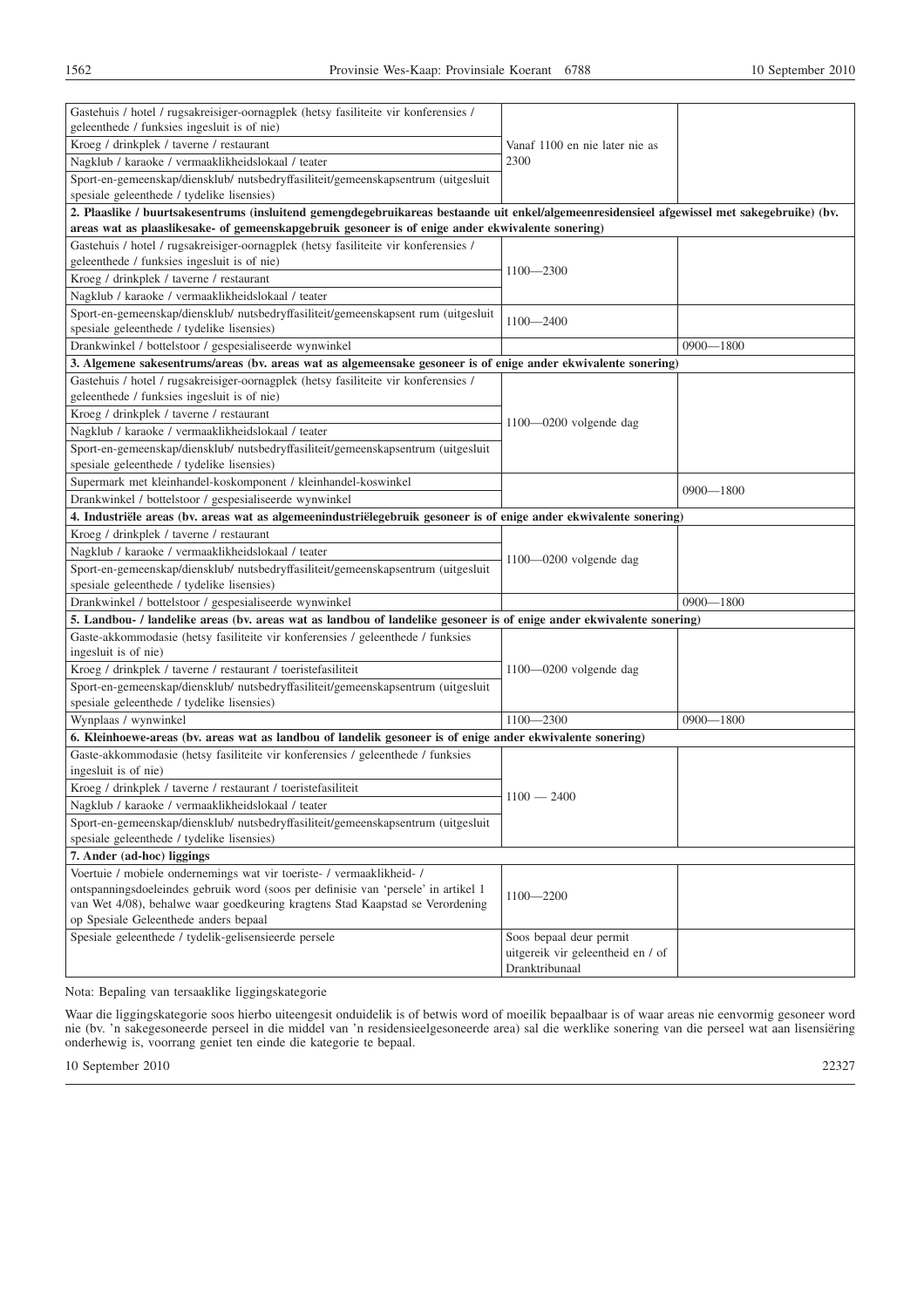# **MATZIKAMA MUNICIPALITY**

## **TARIFF BY-LAW**

The Matzikama Municipality herewith adopts the following by-law in terms of section 156(2) of the Constitution of the Republic of South Africa, 1996 and section 75 of the Local Government: Municipal Systems Act, 2000:

## **INDEX**

1. Preamble

- 2. Definitions
- 3. Adoption and implementation of a tariff policy
- 4. Contents of a tariff policy
- 5. Enforcement of the tariff policy
- 6. Repeal of by-laws
- 7. Short title and commencement

## **1. PREAMBLE**

- (1) The Municipality may in terms of section 229(1) of the Constitution impose:
	- (a) rates on property and surcharges on fees for services provided by or on behalf of the municipality; and
	- (b) other taxes, levies and duties, if authorised by national legislation.
- (2) The municipality may in terms of section 75A of the Systems Act
	- (a) levy and recover fees, charges or tariffs in respect of any function or service of the municipality; and
	- (b) recover collection charges and interest on any outstanding amount.

(3) The municipal council must in terms of section 74(1) of the Systems Act adopt and implement a tariff policy on the levying of fees for municipal services provided by the municipality itself or by way of service delivery agreements, and which complies with the provisions of the Systems Act, the Municipal Finance Management Act and with any other applicable legislation.

(4) The municipal council must in terms of section 75(1) of the Systems Act adopt a by-law to give effect to the implementation and enforcement of its tariff policy.

(5) A by-law, contemplated in section 75(1) of the Systems Act, may in terms of section 75(2) differentiate between different categories of users, debtors, service providers, services, service standards, geographical areas and other matters as long as such differentiation does not amount to unfair discrimination.

## **2. DEFINITIONS**

In this by-law, the English text prevails in the event of an inconsistency with the Afrikaans text and unless the context indicates otherwise:

**''Constitution''** means the Constitution of the Republic of South Africa, 1996;

**''Credit Control and Debt Collection By-Law''** means the municipality's Credit Control and Debt Collection By-Law as contemplated in sections 96(b), 97 and 98 of the Systems Act;

**''Municipal Finance Management Act''** means the Local Government: Municipal Finance Management Act, 2003 (Act 56 of 2003);

**''municipal council''** means the municipal council of the municipality contemplated in section 157(1) of the Constitution;

**''municipality''** means the Matzikama Municipality established in terms of section 12 of the Local Government: Municipal Structures Act, No. 117 of 1998;

**''Systems Act''** means the Local Government: Municipal Systems Act, 2000, No. 32 of 2000;

**''tariff''** means moneys, fees or other charges which the municipality may levy in respect of any function or service rendered by the municipality, excluding rates levied by the municipality in terms of the Local Government: Municipal Property Rates Act, No. 6 of 2004; and

**''tariff policy''** means the policy of the municipality as adopted by the municipal council by resolution 6.2.2 of 28 May 2010.

### **3. ADOPTION AND IMPLEMENTATION OF A TARIFF POLICY**

(1) The municipality must adopt and implement a tariff policy on the levying of fees for a municipal service provided by the municipality itself or by way of service delivery agreements, and which complies with the provisions of the Systems Act, the Municipal Finance Management Act and with any other applicable legislation.

(2) The municipality may not levy tariffs except in accordance with its tariff policy.

## **4. CONTENTS OF A TARIFF POLICY**

The municipality's rates policy:

- (a) applies to all tariffs levied by the municipality in accordance with its approved annual budget;
- (b) reflects the principles contemplated in section 74(2) of the Systems Act and any additional principles for the levying of tariffs, which the municipal council may determine;
- (c) specifies the manner in which the principles contemplated in paragraph (b) should be introduced in terms of the tariff policy;
- (d) specifies, for tariff purposes, the grounds for differentiation, if any, between different categories of users, debtors, service providers, services, service standards, geographical areas and other matters as long as such differentiation does not amount to unfair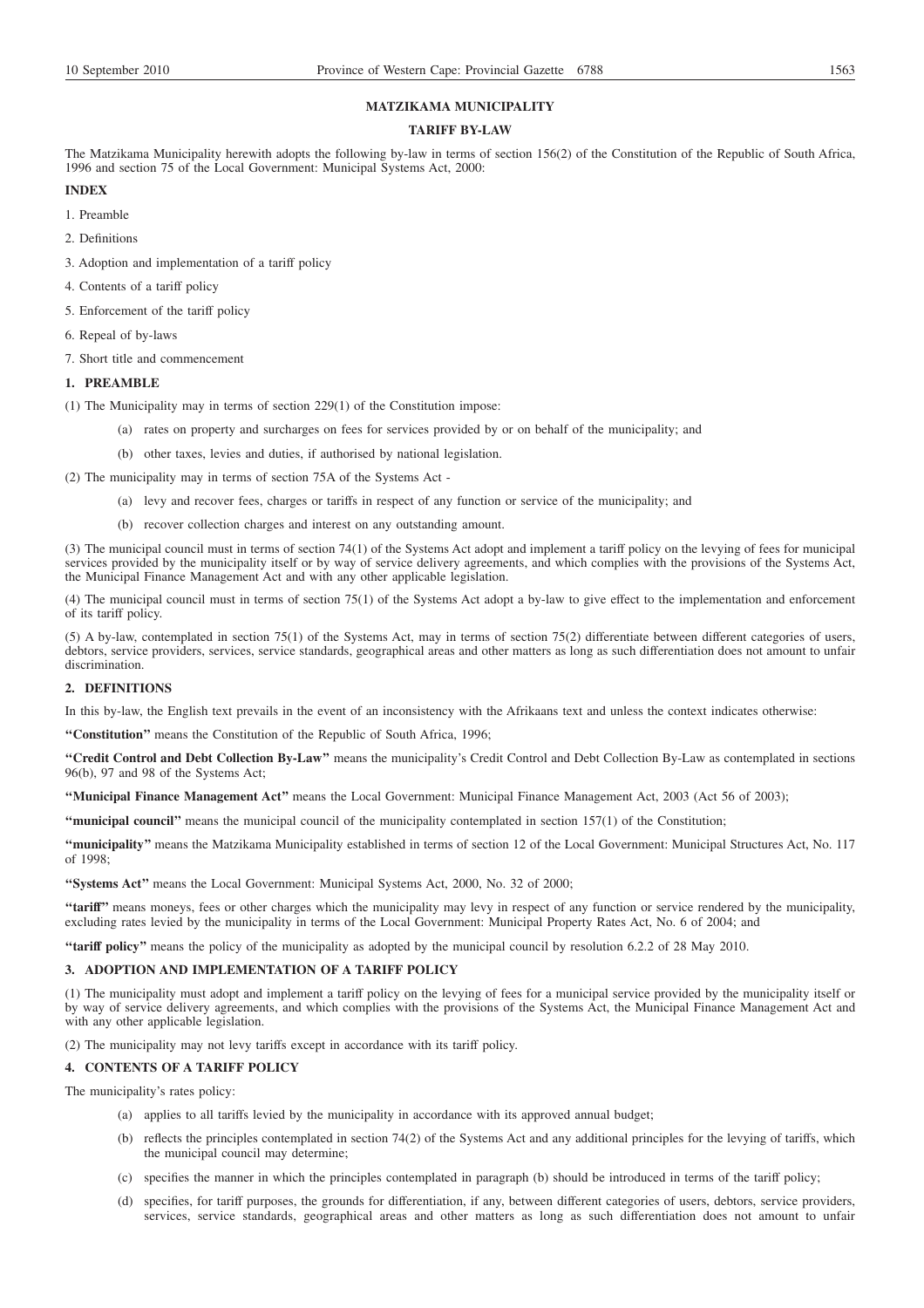### discrimination; and

(e) includes such additional implementation mechanisms which the municipal council may wish to introduce, supplementary to those provided for in the Credit Control and Debt Collection By-Law.

## **5. ENFORCEMENT OF THE TARIFF POLICY**

The municipality's tariff policy must be enforced by means of the Credit Control and Debt Collection By-Law and Policy and any additional implementation mechanisms in accordance with its tariff policy.

## **6. REPEAL OF BY-LAWS**

Any provision in a by-law, adopted by the municipality or any of the disestablished municipalities that have been incorporated into the municipality, which relates to any aspect provided for in this by-law is herewith repealed.

## **7. SHORT TITLE AND COMMENCEMENT**

This By-law shall be called the Tariff By-Law of the Matzikama Municipality and shall come into operation on the date of publication thereof in the Provincial Gazette.

10 September 2010 22328

## **MATZIKAMA MUNISIPALITEIT**

## **VERORDENING INSAKE TARIEWE**

Ingevolge artikel 156(2) van die Grondwet van die Republiek van Suid-Afrika, 1996 en artikel 75 van die Wet op Plaaslike Regering: Munisipale Stelsels, 2000 neem die Munisipaliteit Matzikama hiermee die volgende verordening aan:

## **INHOUDSOPGAWE**

1. Aanhef

- 2. Woordomskrywing
- 3. Aanvaarding en implementering van die tariefbeleid
- 4. Inhoud van die tariefbeleid
- 5. Toepassing van die tariefbeleid
- 6. Herroeping van verordeninge
- 7. Kort titel en inwerkingtrede

## **1. AANHEF**

- (1) Ingevolge artikel 229(1) van die Grondwet mag die munisipaliteit:
	- (a) eiendomsbelasting en bobelasting op gelde vir dienste deur of namens die munisipaliteit verskaf, oplê; en
	- (b) indien deur nasionale wetgewing daartoe gemagtig, ander belastings, heffings en regte oplê.
- (2) Ingevolge artikel 75A van die Stelselswet mag die munisipaliteit:
	- (a) gelde, koste en tariewe ten opsigte van enige funksie of diens van die munisipaliteit hef en verhaal; en
		- (b) invorderingskoste en rente op enige uitstaande bedrag verhaal.

(3) Ingevolge artikel 74(1) van die Stelselswet moet die munisipale raad 'n tariefbeleid oor die heffing van gelde vir 'n munisipale diens wat deur die munisipaliteit gelewer word, aanvaar en implementeer of deur middel van diensleweringsooreenkomste wat aan die bepalings van die Stelselswet, die Finansiëlebestuurswet en enige ander toepaslike wetgewing, voldoen.

(4) Ingevolge artikel 75(1) van die Stelselswet moet die munisipale raad verordeninge aanneem om uitvoering te gee aan die inwerkingstelling en toepassing van sy tariefbeleid.

(5) Ingevolge artikel 75(2) van die Stelselswet mag verordeninge wat aangeneem word soos beoog in artikel 75(1) tussen verskillende kategorieë gebruikers, debiteure, diensverskaffers, dienste, diensstandaarde, geografiese gebiede en ander aangeleenthede onderskei met dien verstande dat sodanige differensiasie nie op onbillike diskriminasie neerkom nie.

### **2. WOORDOMSKRYWING**

In hierdie verordening geld die Engelse teks in die geval van enige teenstrydigheid met die Afrikaanse teks, en tensy die inhoud anders aandui, beteken:

**''Finansiëlebestuurswet''** die Wet op Plaaslike Regering: Munisipale Finansiële Bestuur, Wet 56 van 2003;

**''Grondwet''** die Grondwet van die Republiek van Suid-Afrika, 1996;

**''Munisipaliteit''** die Munisipaliteit van Matzikama ingestel ingevolge van artikel 12 van die Wet op Plaaslike Regering: Munisipale Strukture, Wet 117 van 1998;

**''munisipale raad''** die munisipale raad van die munisipaliteit bedoel in artikel 157(1) van die Grondwet;

**''Stelselswet''** die Wet op Plaaslike Regering: Munisipale Stelsels, Wet 32 van 2000;

**''tarief''** gelde, koste of enige ander tariewe wat deur die munisipaliteit gehef word vir enige funksie of diens wat deur die munisipaliteit gelewer word, met uitsondering van belastings wat deur die munisipaliteit ingevolge die **Local Government: Municipal Property Rates Act, No. 6 of 2004** gehef word;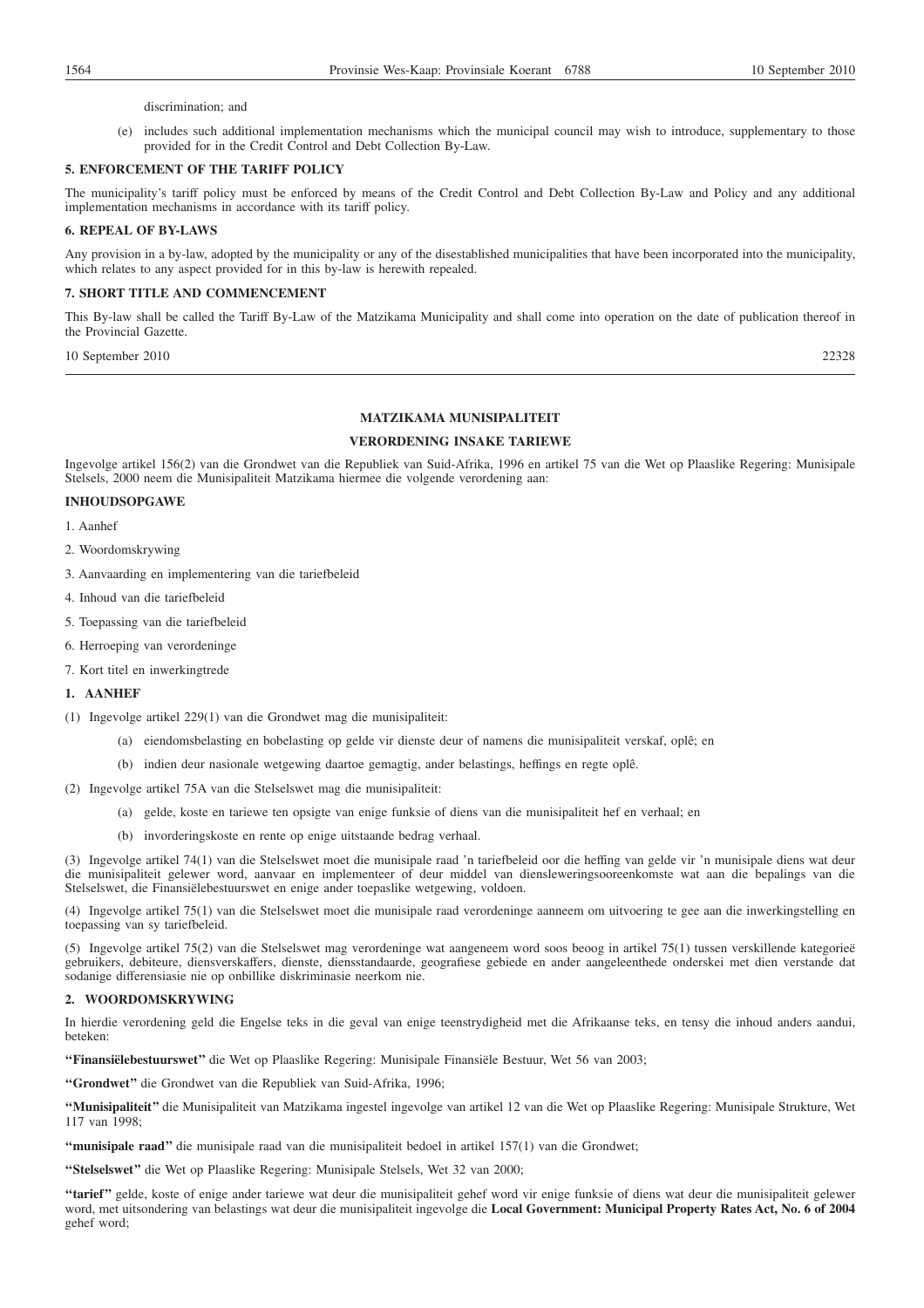**''tariefbeleid''** die tariefbeleid van die munisipaliteit soos goedgekeur deur die munisipale raad by besluit 6.2.2 van 28 Mei 2010; en

**''Verordening insake Kredietbeheer en Skuldinvordering''** die munisipaliteit se Verordening insake Kredietbeheer en Skuldinvordering soos bedoel in artikels 96(b), 97 en 98 van die Stelselswet.

#### **3. AANVAARDING EN IMPLEMENTERING VAN DIE TARIEFBELEID**

(1) Die munisipaliteit moet 'n tariefbeleid oor die heffing van gelde vir 'n munisipale diens oor die heffing van gelde vir 'n munisipale diens wat deur die munisipaliteit gelewer word, aanvaar en implementeer of deur middel van dienslewerings-ooreenkomste wat aan die bepalings van die Stelselswet, die Finansiëlebestuurswet en enige ander toepaslike wetgewing voldoen.

(2) Die munisipaliteit mag nie tariewe oplê behalwe ooreenkomstig sy tariefbeleid nie.

### **4. INHOUD VAN DIE TARIEFBELEID**

Die munisipaliteit se tariefbeleid:

- (a) is van toepassing op alle tariewe wat deur die munisipaliteit ooreenkomstig sy goedgekeurde jaarlikse begroting opgelê word;
- (b) weerspieël die beginsels soos bedoel in artikel 74(2) van die Stelselswet en enige verdere beginsels vir die oplegging van tariewe wat die munisipale raad mag bepaal;
- (c) spesifiseer die wyse waarop die beginsels bedoel in paragraaf (b) ingevolge die tariefbeleid in werking gestel moet word;
- (d) spesifiseer vir tariefdoeleindes die grondslag vir differensiasie, indien enige, tussen die verskillende kategorieë gebruikers, debiteure, diensverskaffers, dienste, diensstandaarde, geografiese gebiede en ander aangeleenthede, met dien verstande dat sodanige differensiasie nie op onbillike diskriminasie neerkom nie; en
- (e) sluit sodanige verdere implementeringsmeganismes in wat die munisipale raad van voorneme is om op te lê bykomend tot dié vervat in die Verordening insake Kredietbeheer en Skuldinvordering.

#### **5. TOEPASSING VAN DIE TARIEFBELEID**

Die munisipaliteit se tariefbeleid moet deur middel van die Verordening op en Beleid oor Kredietbeheer en Skuldinvordering en enige verdere implementerings-meganismes ooreenkomstig sy tariefbeleid toegepas word.

## **6. HERROEPING VAN VERORDENINGE**

Enige bepaling in 'n verordening, voorheen uitgevaardig deur die munisipaliteit of enige van die afgeskafte munisipaliteite wat nou by die munisipaliteit ingelyf is, in so ver dit betrekking het op enige aangeleenthede waarvoor in hierdie verordening voorsiening gemaak word, word hiermee herroep.

### **7. KORT TITEL EN INWERKINGTREDE**

Hierdie verordening heet die Verordening insake Tariewe van Matzikama Munisipaliteit en tree in werking op die datum van publikasie in die Provinsiale Koerant.

10 September 2010 22328

### **UMASIPALA WASEMATZIKAMA**

## **UMTHETHO WEDOLOPHU WERHAFU**

UMasipala waseMatzikama wamkela lo mthetho ulandelayo ngokwecandelo le-156(2) kuMagaqo-siseko waseMzantsi Afrika, ka-1996 necandelo Lama-75 kuMthetho weeNkqubo zikaMasipala: kuRhulumente wasekuhlaleni, ka-2000:

## **ISALATHISO**

- 1. Intshayelelo
- 2. Iinkcazelo
- 3. Ukwamkelwa nokuphunyezwa komgaqo-nkqubo werhafu
- 4. Okuqulathwe kumgaqo-nkqubo werhafu
- 5. Ukunyanzeliswa komgaqo-nkqubo werhafu
- 6. Ukurhoxiswa kwemithetho yedolophu
- 7. Isihloko esifutshane nokuqaliswa kwayo

## **1. INTSHAYELELO**

- (1) Umasipala ngokwecandelo lama-229(1) kuMgaqo-siseko anganyanzelisa:
	- (a) iintlawulo zeepropati nezinye iintlawulo ezongeziweyo zeenkonzo ezibonelelwa ngumasipala okanye egameni likamasipala; kunye
	- (b) nezinye iirhafu neemfanelo, ukuba oko kugunyaziswe ngabowiso-mthetho kwisizwe.
- (2) Umasipala ngokwecandelo lama-75A kuMthetho weeNkqubo zakhe
	- (a) angarhafisa kwaye afumane iintlawulo, amatyala okanye irhafu malunga nayo nayiphi na imisebenzi okanye iinkonzo zikamasipala; kunye
	- (b) nokufumana iintlawulo zokuqokelelwa kwemali nenzala kuyo nayo nayiphi na imali eseleyo.

(3) Ibhunga likamasipala kufuneka ngokwecandelo lama-74(1) kuMthetho weeNkqubo zakhe lamkele kwaye liphumeze umgaqo-nkqubo werhafu ngokurhafiswa kweenkonzo zikamasipala ezibonelelwa ngumasipala ngokwakhe okanye ngokwendlela yesivumelwano sokunikezelwa kweenkonzo,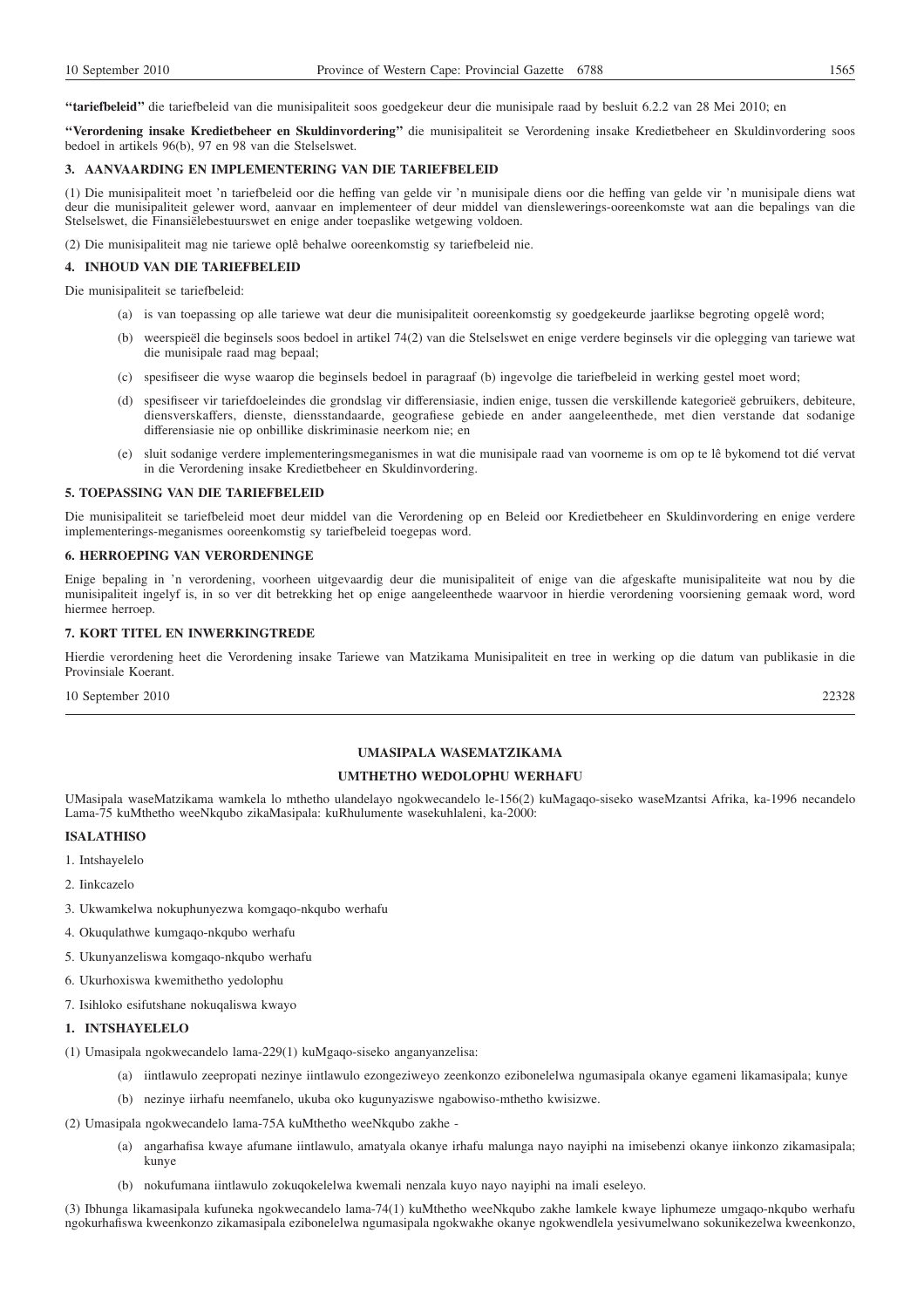nesihambelana namalungiselelo oMthetho weeNkqubo zakhe, uMthetho wokuLawulwa kweeMali zikaMasipala kunye nemonye imithetho esebenzayo.

(4) Ibhunga likamasipala ngokwecandelo lama-75(1) kuMthetho weeNkqubo zakhe kufuneka lamkele umthetho wedolophu ukwenza kufezekiswe kwaye kunyanzeliswe umgaqo-nkqubo werhafu.

(5) Umthetho, ngokuchazwe kwicandelo lama-75(1) kuMthetho weeNkqubo, ngokwecandelo lama-75(2) wahlula phakathi kokuhlelwa kwabasebenzisi, abanamatyala, ababoneleli ngeenkonzo, iinkonzo, umgangatho weenkonzo, iindawo zokuhlala neminye imiba ukuba oko kwahlulwa akuzi kufana nocalu-calulo.

## **2. IINKCAZELO**

Kulo mthetho wedolophu, isicatshulwa sesiNgesi sibakho jikelele xa singangqinelaniyo nesesiBhulu isicatshulwa naxa okuqulathiweyo kuchaza ngenye indlela:

**''Umgaqo-siseko''** uthetha uMgaqo-siseko waseMzantsi Afrika, ka-1996;

**''Umthetho wedolophu wokulawulwa kwamatyala nokuqokelelwa kwemali yamatyala''** uthetha umthetho wedolophu wokulawulwa kwamatyala nokuqokelelwa kwemali yamatyala kamasipala njengoko kuchaziwe kwicandelo lama-96(b), lama-97 nelama-98 kuMthetho weeNkqubo zikaMasipala;

**''uMthetho wokuLawulwa kweeMali zikaMasipala''** uthetha uMthetho wokuLawulwa kweeMali zikaMasipala: kuRhulumente wasekuhlaleni, ka-2003 (uMthetho 56 ka-2003);

**''ibhunga likamasipala''** lithetha ibhunga likamasipala njengoko kuchaziwe kwicandelo le-157(1) kuMgaqo-siseko;

**''umasipala''** kuthethwa uMasipala waseMatzikama osekwe ngokwecandelo le-12 kuMthetho weeNkqubo zikaMazipala: kuRhulumente wasekuhlaleni, onguNombolo 117 ka-1998;

**''uMthetho weeNkqubo''** uthetha iiNkqubo zikaMasipala: kuRhulumente wasekuhlaleni, ka-2000, onguNombolo 32 ka-2000;

**''irhafu''** ithetha iimali, iintlawulo okanye ezinye iintlawulo apho umasipala anokufuna irhafu malunga nawo nawuphi na umsebenzi okanye inkonzo enikezelwe ngumasipala, kungabandakanywa ukuhlawulwa kweenkonzo zikamasipala ngokoMthetho wokuhlawulwa kwePropati kaMasipala, onguNombolo 6 ka-2004; kunye

**''nomgaqo-nkqubo werhafu''** uthethaumgaqo-nkqubo kamasipala njengoko wamkelwe libhunga likamasipala ngokwezisombululo eziku-6.2.2 zomhla wama-28 kuMeyi ngo-2010.

## **3. UKWAMKELWA NOKUPHUNYEZWA KOMGAQO-NKQUBO WERHAFU**

(1) Umasipala kufuneka amkele kwaye aphumeze umgaqo-nkqubo werhafu kwiintlawulo zeenkonzo zikamasipala ezibonelelwa ngumasipala ngokwakhe okanye ngendlela yesivumelwano sokuhanjiswa kweenkonzo, nesihambelana noMthetho weeNkqubo, uMthetho wokuLawulwa kweeMali zikaMasipala neminye imithetho esebenzayo.

(2) Umasipala akanokurhafisa ngaphandle kokuba oko kuhambelana nomgaqo-nkqubo wakhe werhafu.

## **4. OKUQULATHWE KUMGAQO-NKQUBO WERHAFU**

Umgaqo-nkqubo weentlawulo zeenkonzo zikamasipala:

- (a) usebenza kuzo zonke iirhafu ezirhafiswa ngumasipala ngokoqingqo-mali lwakhe lonyaka oluvunyiweyo;
- (b) ubonakalisa imithetho-siseko echaziweyo kwicandelo lama-74(2) kuMthetho weeNkqubo nayo nayiphi na imithetho-siseko eyongeziweyo yerhafu, enokuqinisekiswa libhunga likamasipala;
- (c) ucacisa indlela apho imithetho-siseko ithi ichazwe kumhlathi (b) ekufuneka yazisiwe ngokomgaqo-nkqubo werhafu;
- (d) ucacisa ngeenjongo zerhafu, umahluko ukuba ukho, phakathi kokuhlelwa kwabasebenzisi, abanamatyala, ababoneleli ngeenkonzo, iinkonzo, umgangatho weenkonzo, iindawo zokuhlala neminye imiba ukuba oko kwahlulwa akuzi kufana nocalu-calulo.
- kubandakanywa nezinye iindlela ezongezelelweyo zokuphumeza oku apho ibhunga likamasipala linokunqwenela ukuzazisa, kusongezelelwa kwezo zibonelelweyo kuMthetho wokuLawulwa kwamatyala nokuqokelelwa kweemali zamatyala.

## **5. UKUNYANZELISWA KOMGAQO-NKQUBO WEENTLAWULO ZIKAMASIPALA**

Umgaqo-nkqubo werhafu kufuneka unyanzeliswe ngokoMthetho noMgaqo-nkqubo wokuLawulwa kwamatyala nowokuqokelelwa kweemali zamatyala nazo naziphi na iindlela ezongeziweyo zokuphumeza oku ngokomgaqo-nkqubo werhafu.

#### **6. UKURHOXISWA KOMTHETHO WEDOLOPHU**

Nawaphi na amalungiselelo kumthetho wedolophu, amkelwe ngumasipala okanye nabaphi na oomasipala abahlukanisiweyo kurhulumente abamanywe kumasipala, abanxulumene nawo nawuphi na umba obonelelweyo kulo mthetho ayarhoxiswa.

## **7. ISIHLOKO ESIFUTSHANE NOKUQALISWA KWASO**

Lo mthetho wedolophu uza kubizwa njengoMthetho weRhafu kuMasipala waseMatzikama kwaye uza kusebenza ngomhla ekupapashwa ngawo kwiGazethi yePhondo.

10 September 2010 22328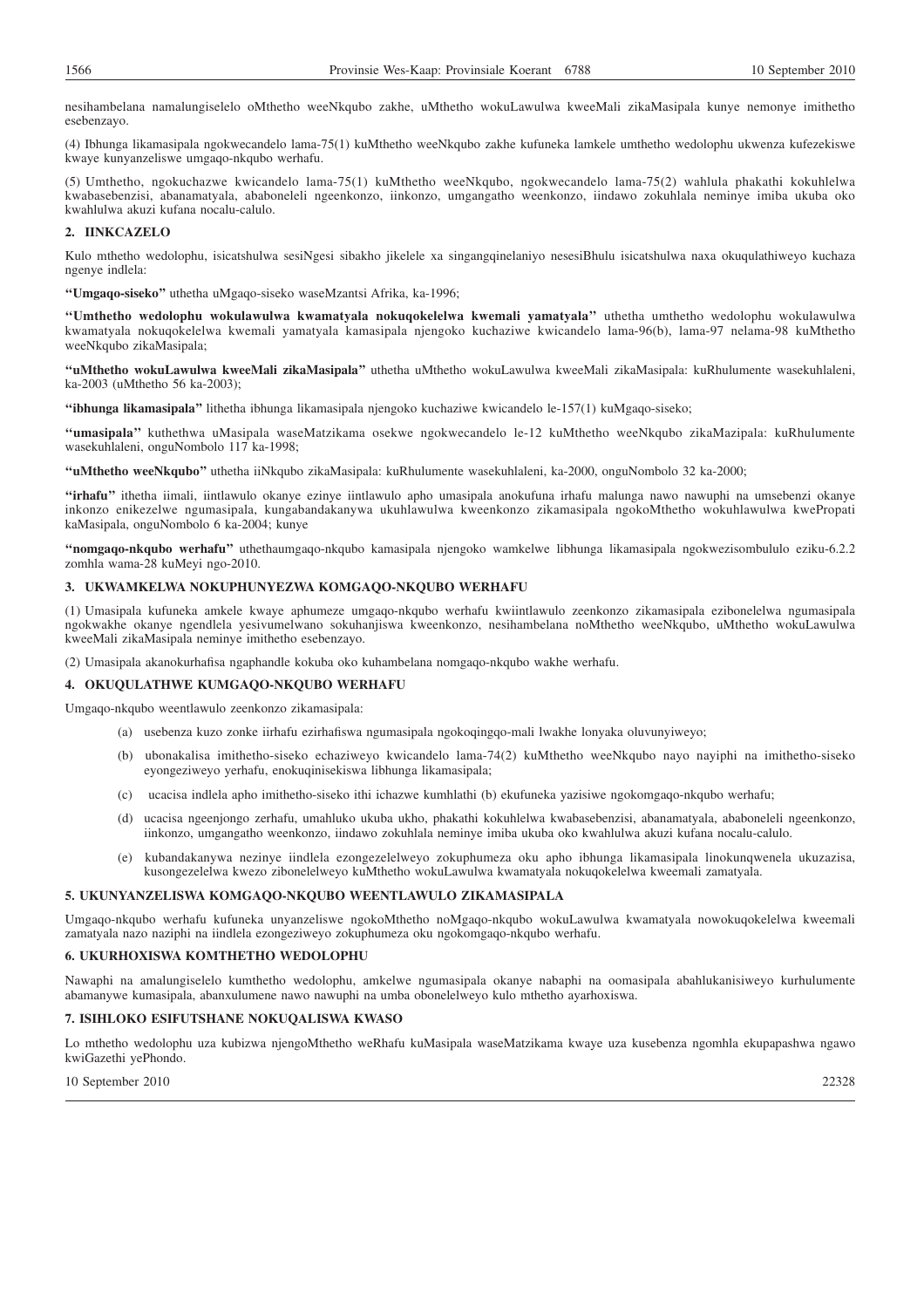#### **MATZIKAMA MUNICIPALITY**

## **CREDIT CONTROL AND DEBT COLLECTION BY-LAW**

In order to give effect to the Municipality's credit control and debt collection policy, its implementation and enforcement, as required by section 98 of the Local Government: Municipal Systems Act, 2000 (Act 32 of 2000) and to give effect to the duty imposed by section 96 of the Local Government: Municipal Systems Act, 2000 (Act 32 of 2000) to collect all money that is due and payable to the Municipality, the Matzikama Municipality hereby adopts the following by-law in terms of section 75 of the Local Government: Municipal Systems Act, 2000 (Act 32 of 2000) and section 156(2) of the Constitution of the Republic of South Africa, 1996:

## **INDEX**

- 1. Definitions
- 2. Accounts
- 3. Duty to collect debts
- 4. Payment of accounts
- 5. Provision of services
- 6. Service agreement
- 7. Deposits
- 8. Interest charges
- 9. Agreement to pay arrears
- 10. Authority to restrict or disconnect the supply of services
- 11. Authority of Council to recover costs
- 12. Consolidation and crediting of accounts
- 13. Appropriation of payments
- 14. Attachment
- 15. Claim on rental for property rates
- 16. Full and final settlement payments
- 17. Indigents
- 18. Delegation
- 19. Application
- 20. Offences
- 21. Short title and commencement

## **1. Definitions**

Unless inconsistent with the context:

**''arrangement''** means a written agreement entered into between the Council and a debtor where specific parameters for the payment of a debt are agreed to;

**''Council''** means the municipal council of the Municipality;

**''debt''** means any monies owing to the Council in respect of the rendering of services, and includes monies owing in regard to property rates.

"debtor" means any person who owes a debt to the Council;

- **''due date''** in the absence of any express agreement and in relation to-
	- (a) rates, other than rates which are being paid by instalments, means the first day of July of the financial year for which such rate is determined, and
	- (b) any service and rates which are being paid by instalments, means the date stipulated on the account and determined by the Council as the last date on which the account can be paid;

**''Municipal Manager''** means the person appointed by the Council as the Municipal Manager in terms of section 82 of the Local Government: Municipal Structures Act, 1998;

**''Municipality''** means the Municipality of Matzikama;

**''policy''** means the credit control and debt collection policy of the Council as adopted by resolution 6.2.2 of 28 May 2010;

**''service''** means any service rendered by the Council, in respect of which an account may be rendered; and

**''user''** means a person to whom Council provides a service whether or not such a person has entered into an agreement with the Council for the supply of any service.

#### **2. Accounts**

(1) The Municipal Manager will bill a user at regular intervals, as set out in the policy.

(2) The Municipal Manager will post or hand deliver accounts to users before the due date.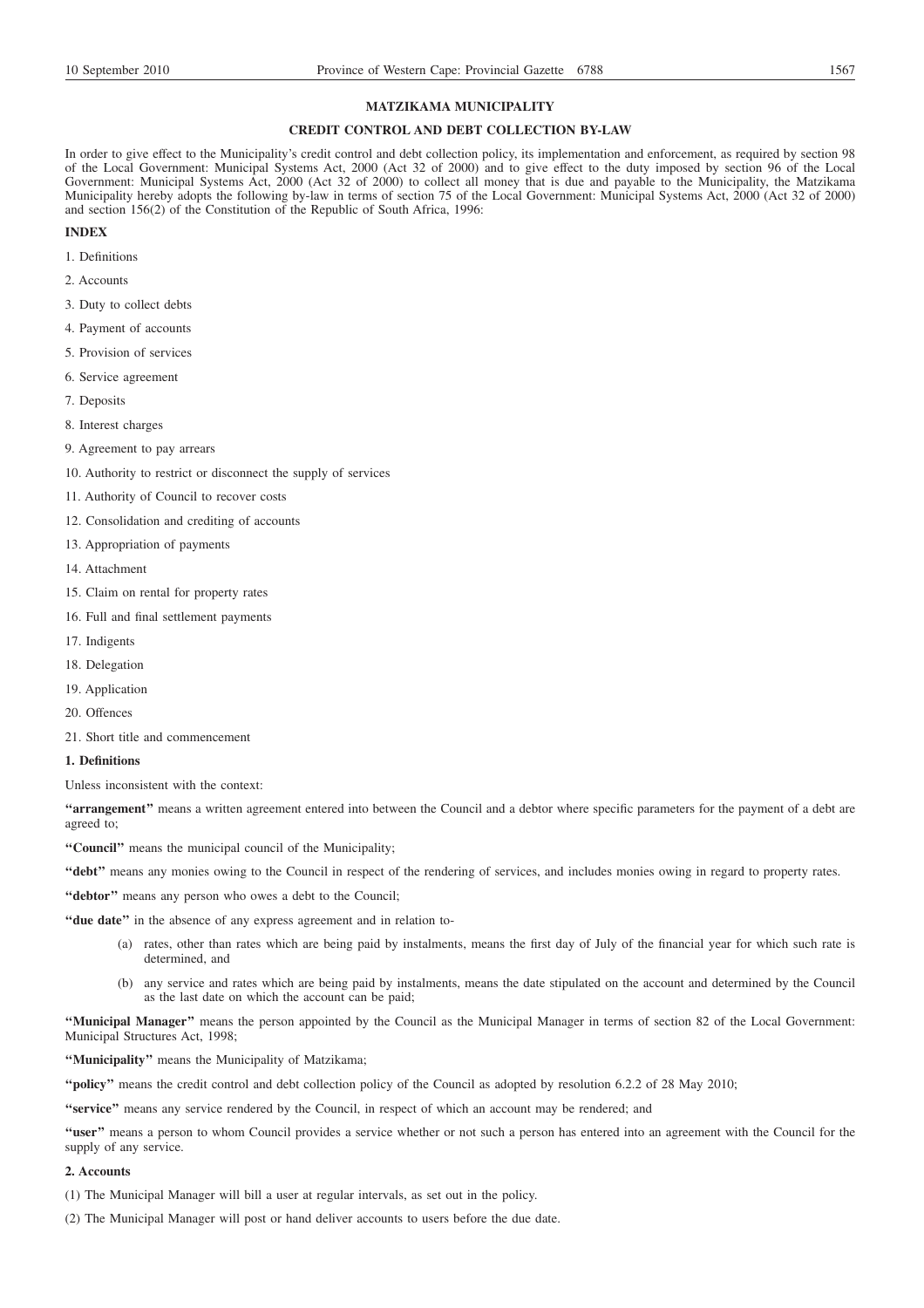## **3. Duty to collect debts**

All debts owing to the Council will be collected in accordance with the policy and no deviation is permissible without amendment to the policy.

## **4. Payment of accounts**

- (1) A user must before the due date pay in full an account rendered.
- (2) Accounts may be paid at any of the offices of the Council where a cash receipting facility is available.

#### **5. Provision of services**

Applications for services and the provision of new services will be dealt with as set out in the policy.

#### **6. Service agreement**

(1) Except as otherwise determined in the policy, no supply of services shall be given until a service agreement has been entered into between the Council and the user.

(2) The Municipal Manager is authorised to enter into a service agreement with a user.

### **7. Deposits**

The Council may require the payment of deposits for the provision of new services and the reconnection of services, or may adjust the amount of any existing deposit, as set out in the policy.

## **8. Interest charges**

The Municipal Manager will charge and recover interest in respect of any arrear debt as set out in the policy.

### **9. Arrangements to pay arrears**

(1) The Municipal Manager may make arrangements with a debtor to pay any arrear debt under conditions as set out in the policy.

(2) Should any dispute arise as to the amount of the arrear debt, the debtor must nevertheless continue to make regular payments, in terms of the arrangement until such time as the dispute has been settled.

(3) The Municipal Manager is authorised to enter into agreements with a debtor to formalise an arrangement.

## **10. Authority to restrict or disconnect supply of services**

The Municipal Manager may restrict or disconnect the supply of water, gas or electricity, or discontinue any other service to the premises of any user under conditions as set out in the policy.

## **11. Authority of Council to recover costs**

The Municipal Manager must recover the following costs, in instances where such costs are incurred by or on behalf of the Council:

- (a) costs and administration fees where payments made to the Council by negotiable instruments are dishonoured by banks when presented for payment;
- (b) legal and administration costs, including attorney-and-client costs and tracing fees incurred in the recovery of debts;
- (c) disconnection and reconnection fees, where any service has been disconnected as a result of non-compliance with these by-laws, and
- (d) any losses the Council may suffer as a result of tampering with Council equipment or meters.

### **12. Consolidation and crediting of accounts**.

The Municipal Manager is authorised to-

- (a) consolidate any separate accounts of a debtor; and
- (b) credit a payment by such a debtor against any account of that debtor.

#### **13. Appropriation of payments**

The Municipal Manager is authorised to appropriate any payment by a user, firstly to the costs referred to in section 11, secondly to any interest charges due, and thereafter to the outstanding amount.

## **14. Attachment**

The Municipal Manager may, in order to recover debt, as a last resort, attach the debtor's property.

#### **15. Claim on rental for property rates**

The Municipal Manager must apply to a court for the attachment of any rent, due in respect of any rateable property, to cover in part or in full any amount in respect of property rates outstanding for a period longer than three months after the fixed date of payment in respect of such property.

### **16. Full and final settlement payments**

(1) Any amount tendered in defrayment of a debt, will be accepted at any cash receiving office of the Council.

(2) No offer of payment in full and final settlement of a debt, when such amount is less than the outstanding amount, shall be accepted, unless confirmed in writing by the Municipal Manager.

(3) Notwithstanding subsection (2), the payment so offered shall nevertheless be credited against the debtor's account.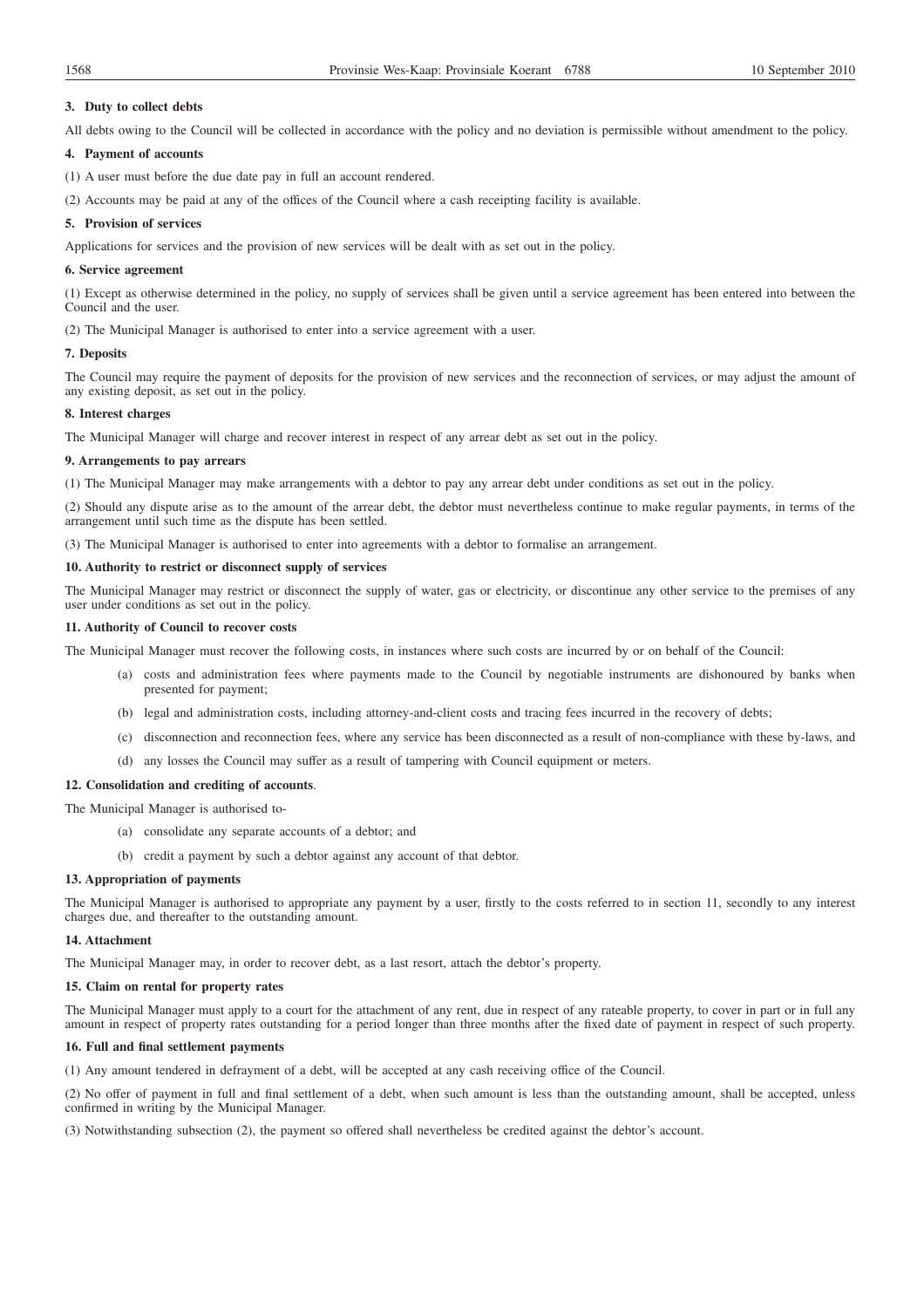## **17. Indigents**

A debtor, who can prove indigence, will be dealt with as set out in the policy.

### **18. Delegations**.

(1) The Municipal Manager may delegate any power or duty conferred on the Municipal Manager in terms of this by-law to a member of the municipal staff.

(2) A delegation in terms of subsection (1)-

- (a) must be in writing;
- (b) is subject to any limitations, conditions and directions the Municipal Manager may impose;
- (c) may include the power to sub-delegate a delegated power or duty;
- (d) does not divest the Municipal Manager of the responsibility concerning the exercise of the power or the performance of the duty.

### **19. Application**

This by-law does not apply to the lease of Council's immovable property or any other immovable property administered by Council on behalf of an organ of state in another sphere of government, in so far as it relates to the collection of rental.

#### **20. Offences and penalties.**

Any person who:

- (a) obstructs or hinders any councillor or official of the Council in the execution of his or her duties under this by-law;
- (b) uses or interferes with Council equipment or consumption of services supplied;
- (c) tampers with any Council equipment or breaks any seal on a meter;
- (d) contravenes or fails to comply with the provisions of this by-law or the policy, or
- (e) fails to comply with a notice served in terms of this by-law;

shall be guilty of an offence and liable on conviction to pay a fine.

## **21. Short title and commencement**

This By-law shall be called the Credit Control and Debt Collection By-Law of the Matzikama Municipality and shall come into operation on the date of publication thereof in the Provincial Gazette.

10 September 2010 22328

## **MATZIKAMA MUNISIPALITEIT**

## **VERORDENING INSAKE KREDIETBEHEER EN SKULDINVORDERING**

Ten einde gevolg te gee aan die Munisipaliteit se kredietbeheer- en skuldinvorderingsbeleid en die implementering en uitvoering daarvan soos vereis deur artikel 98 van die Wet op Plaaslike Regering: Munisipale Stelsels, 2000 (Wet 32 van 2000) en om gevolg te gee aan die plig wat artikel 96 van die Wet op Plaaslike Regering: Munisipale Stelsels, 2000 (Wet 32 van 2000) plaas om alle gelde wat aan die Munisipaliteit verskuldig en betaalbaar is, in te vorder, neem Matzikama Munisipaliteit hiermee ingevolge artikel 75 van die Wet op Plaaslike Regering: Munisipale Stelsels, 2000 (Wet 32 van 2000) en artikel 156(2) van die Grondwet van die Republiek van Suid-Afrika, 1996 (Wet 108 van 1996) die volgende verordening aan:

## **INHOUDSOPGAWE**

- 1. Woordbepaling
- 2. Rekeninge
- 3. Plig om skuld in te vorder
- 4. Betaling van rekeninge
- 5. Lewering van dienste
- 6. Diensooreenkoms
- 7. Deposito's
- 8. Rente
- 9. Reëlings vir die betaling van agterstallige skuld
- 10. Bevoegdheid om die voorsiening van dienste te beperk of af te sny
- 11. Bevoegdheid van Raad om koste te verhaal
- 12. Konsolidasie en kreditering van rekeninge
- 13. Toewysing van betalings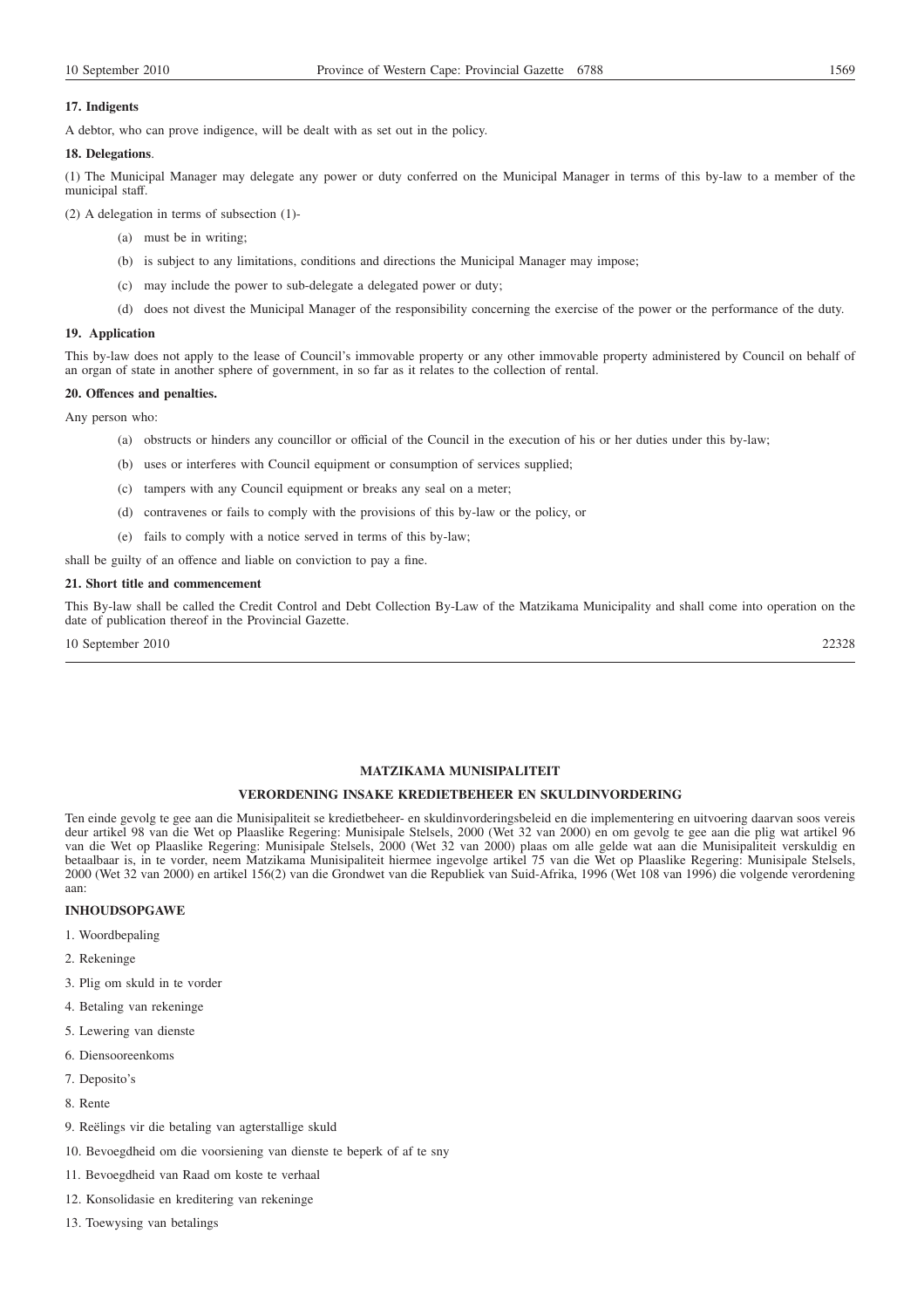- 14. Beslaglegging
- 15. Reg op huurgeld vir eiendomsbelasting
- 16. Volle en finale vereffenings
- 17. Hulpbehoewendes
- 18. Delegasies
- 19. Toepassing
- 20. Strafbepaling
- 21. Kort titel en inwerkingtrede

### **1. Woordbepaling**

Tensy onbestaanbaar met die sinsverband, beteken:

**''beleid''** die munisipaliteit se kredietbeheer- en skuldinvorderingsbeleid soos goedgekeur deur die Raad by besluit 6.2.2 van 28 Mei 2010;

**''diens''** enige diens wat deur die Raad gelewer word en ten opsigte waarvan 'n rekening gelewer word;

**''gebruiker''** 'n persoon aan wie die Raad 'n diens lewer, hetsy of so 'n persoon 'n ooreenkoms met die Raad aangegaan het vir die voorsiening van so 'n diens, al dan nie;

**''munisipale bestuurder''** die persoon wat deur die Raad as munisipale bestuurder ingevolge artikel 82 van die Wet op Plaaslike Regering: Munisipale Strukture, 1998, aangestel is;

**''Munisipaliteit''** die Munisipaliteit van Matzikama;

**''Raad''** die munisipale raad van die Munisipaliteit;

**''reëling''** 'n skriftelike ooreenkoms aangegaan deur die Raad en 'n skuldenaar waar tot spesifieke bedinge vir die betaling van skuld ooreengekom word;

**''skuld**'' enige geld wat aan die Raad verskuldig is vir die lewering van dienste, en sluit gelde in wat verskuldig is ten opsigte van eiendomsbelasting;

**''skuldenaar''** enige persoon wat by die Raad in skuld is;

**''vervaldatum''** by gebrek aan enige uitdruklike ooreenkoms en ten opsigte van:

- (a) belastings, behalwe belastings wat in paaiemente afbetaal word, die eerste dag van Julie van die finansiële jaar waarvoor sodanige belasting bepaal is, en
- (b) enige diens en belastings wat in paaiemente afbetaal word, die datum wat op die rekening aangedui word en deur die Raad bepaal is as die laaste datum waarop die rekening betaal kan word.

## **2. Rekeninge**

(1) Die munisipale bestuurder sal gereeld 'n rekening aan 'n gebruiker stuur, soos uiteengesit in die beleid.

(2) Die munisipale bestuurder sal voor die vervaldatum rekeninge aan gebruikers pos of per hand laat aflewer.

## **3. Plig om skuld in te vorder**

Alle skuld aan die Raad sal ingevorder word in navolging van die beleid en geen afwyking daarvan is toelaatbaar sonder dat die beleid eers gewysig is nie.

### **4. Betaling van rekeninge**

(1) 'n Gebruiker moet 'n rekening wat gelewer word, ten volle betaal voor die vervaldatum.

(2) Rekeninge kan betaal word by enige kantoor van die Raad waar geriewe is vir die aanvaarding van kontant.

#### **5. Lewering van dienste**

Aansoeke vir dienste en die voorsiening van nuwe dienste sal hanteer word soos uiteengesit in die beleid.

## **6. Diensooreenkoms**

(1) Behalwe soos andersins bepaal in die beleid, sal gaan dienste gelewer word alvorens 'n diensooreenkoms tussen die Raad en die gebruiker aangegaan is nie.

(2) Die munisipale bestuurder is gemagtig om 'n diensooreenkoms met 'n gebruiker aan te gaan.

### **7. Deposito's**

Die Raad kan vereis dat deposito's vir die lewering van nuwe dienste en die heraansluiting van dienste betaal word, of kan die bedrag van enige bestaande deposito aanpas, soos uiteengesit in beleid.

#### **8. Rente**

Die munisipale bestuurder sal rente hef en invorder ten opsigte van enige agterstallige skuld, soos uiteengesit in die beleid.

#### **9. Reëlings vir die betaling van agterstalige skuld**

(1) Die munisipale bestuurder kan reëlings tref met 'n skuldenaar om enige agterstallige skuld onder voorwaardes soos in die beleid uiteengesit, te betaal.

(2) Indien daar enige dispuut ontstaan oor die bedrag van die agterstallige skuld, moet die skuldenaar nogtans voortgaan om gereelde betalings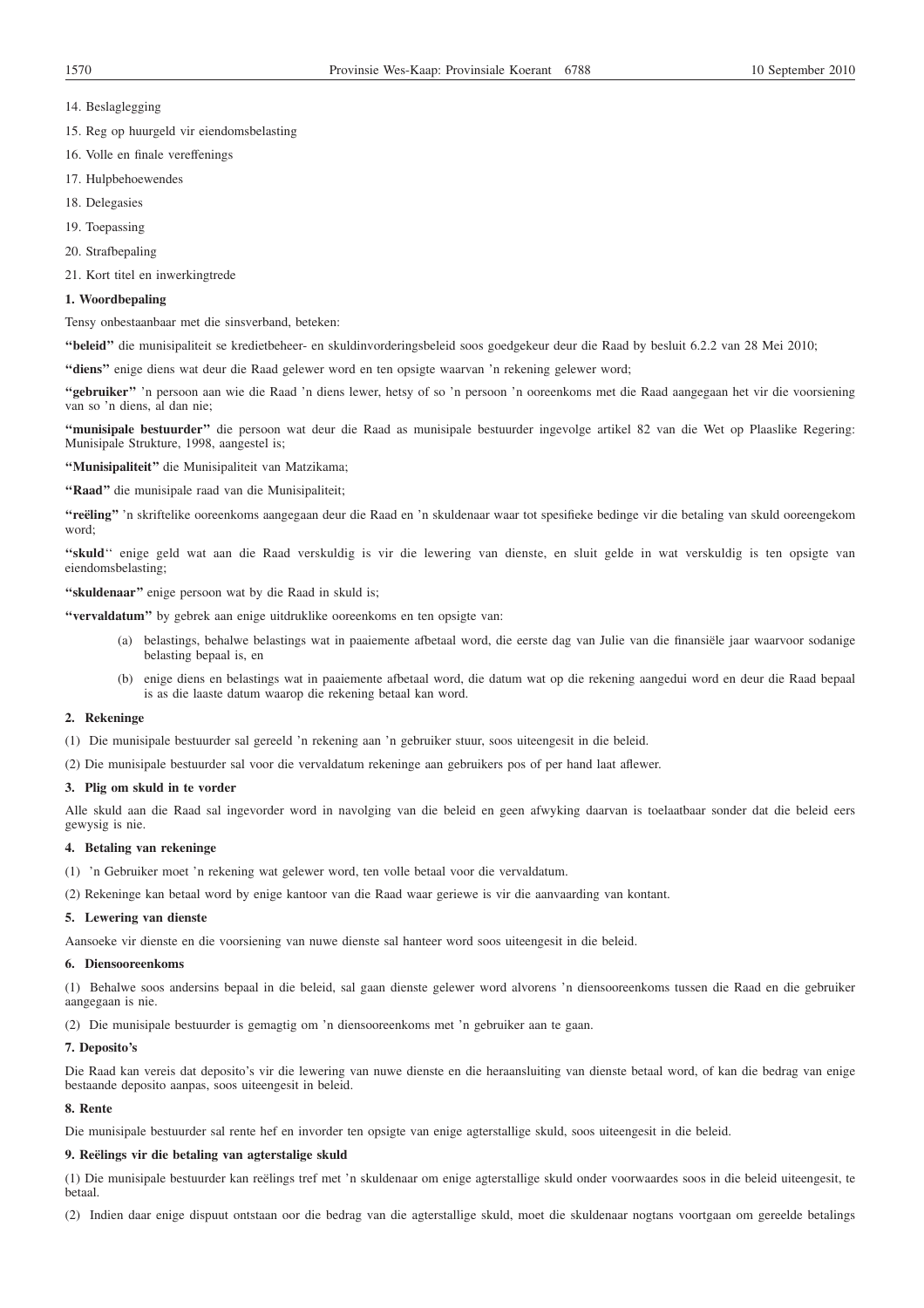ingevolge die reëlings te maak, tot tyd en wyl die dispuut uit die weg geruim is.

(3) Die munisipale bestuurder is gemagtig om ooreenkomste met 'n skuldenaar aan te gaan ten einde 'n reëling waartoe ooreengekom is, te formaliseer.

#### **10. Bevoegdheid om die voorsiening van dienste te beperk of af te sny**

Die munisipale bestuurder kan die voorsiening van water, gas of elektrisiteit beperk of afsny, of die voorsiening van enige ander diens aan die perseel van 'n gebruiker staak, ingevolge die voorwaardes soos uiteengesit in die beleid.

### **11. Bevoegdheid van Raad om koste te verhaal**

Die munisipale bestuurder moet die volgende koste wat deur of namens die Raad aangegaan is, verhaal:

- (a) onkoste en administrasiefooie waar betalings aan die Raad deur middel van verhandelbare dokumente deur banke dishonoreer is toe dit vir betaling aangebied is;
- (b) regs- en administrasiekostes, insluitende prokureur-en-kliëntkoste en opsporingsgelde wat aangegaan is in die verhaling van skulde;
- (c) afsny- en heraansluitingsfooie, waar enige diens gestaak is as gevolg van die nie-nakoming van hierdie verordening, en
- (d) enige verliese wat die Raad mag ly as gevolg van peutering met raadstoerusting of meters.

## **12. Konsolidasie en kreditering van rekeninge**

Die munisipale bestuurder is gemagtig om-

- (a) die afsonderlike rekeninge van 'n skuldenaar te konsolideer, en
- (b) 'n betaling wat deur so 'n skuldenaar gemaak is, teen enige rekening van so 'n skuldenaar te krediteer.

#### **13. Toewysing van betalings**

Die munisipale bestuurder is gemagtig om enige betaling van 'n gebruikter toe te wys, eerstens aan die kostes waarna in artikel 11 verwys word, tweedens aan enige rente wat opgeloop het, en daarna aan die uitstaande bedrag.

## **14. Beslaglegging**

Die munisipale bestuurder kan, ten einde skuld in te vorder en, as 'n laaste uitweg, beslag laat lê op die eiendom van 'n skuldenaar.

## **15. Reg op huurgeld vir eiendomsbelasting**

Die munisipale bestuurder moet by 'n hof aansoek doen om beslag te lê op enige huurgeld betaalbaar ten opsigte van enige belasbare eiendom, vir die gedeeltelike of algehele verhaling van eiendomsbelasting wat vir meer as drie maande na die vervaldatum ten opsigte van sodanige eiendom uitstaande is.

#### **16. Volle en finale vereffenings**

(1) Enige bedrag wat vir die delging van skuld aangebied word, sal aanvaar word by enige kontantkantoor van die Raad.

(2) Geen aanbod vir volle en finale vereffening van skuld, teen 'n bedrag minder as die uitstaande bedrag, sal aanvaar word nie, tensy dit skriftelik deur die munisipale bestuurder bevestig is.

(3) Ondanks die bepalings van subartikel (2), sal die betaling aldus aangebied nogtans teen die rekening van die skuldenaar gekrediteer word.

#### **17. Hulpbehoewendes**

'n Skuldenaar wat hulpbehoewendheid kan bewys, sal hanteer word soos in die beleid uiteengesit.

#### **18. Delegasies**

(1) Die munisipale bestuurder mag enige bevoegdheid of plig wat ingevolge die bepalings van hierdie verordening aan die munisipale bestuurder opgedra is, aan 'n lid van die munisipaliteit se personeel delegeer

(2) 'n Delegasie ingevolge subartikel (1):

- (a) moet skriftelik wees;
- (b) is onderworpe aan enige beperkings, voorwaardes en lasgewings wat die munisipale bestuurder mag oplê;
- (c) kan die bevoegdheid insluit om 'n gedelegeerde bevoegdheid te subdelegeer;
- (d) ontneem nie die munisipale bestuurder die verantwoordelikheid betreffende die uitoefening van die bevoegdheid of die verrigting van die plig nie.

## **19. Toepassing**

Hierdie verordening is nie van toepassing op die verhuring van onroerende raadseiendom of enige ander onroerende eiendom wat deur die Raad namens enige ander staatsorgaan in 'n ander sfeer van regering administreer word nie, in soverre dit betrekking het op die verhaling van huurgeld, nie.

## **20. Strafbepaling**

Enige persoon wat:

- (a) 'n raadslid of amptenaar van die Raad in die uitvoering van sy of haar pligte ingevolge hierdie verordening weerstaan of hinder;
- (b) die Raad se toerusting gebruik of daarmee inmeng of met die verbruik van dienste inmeng;
- (c) met die Raad se toerusting peuter of enige seël op 'n meter breek;
- (d) die bepalings van hierdie verordening of die beleid oortree of nalaat om daaraan te voldoen, of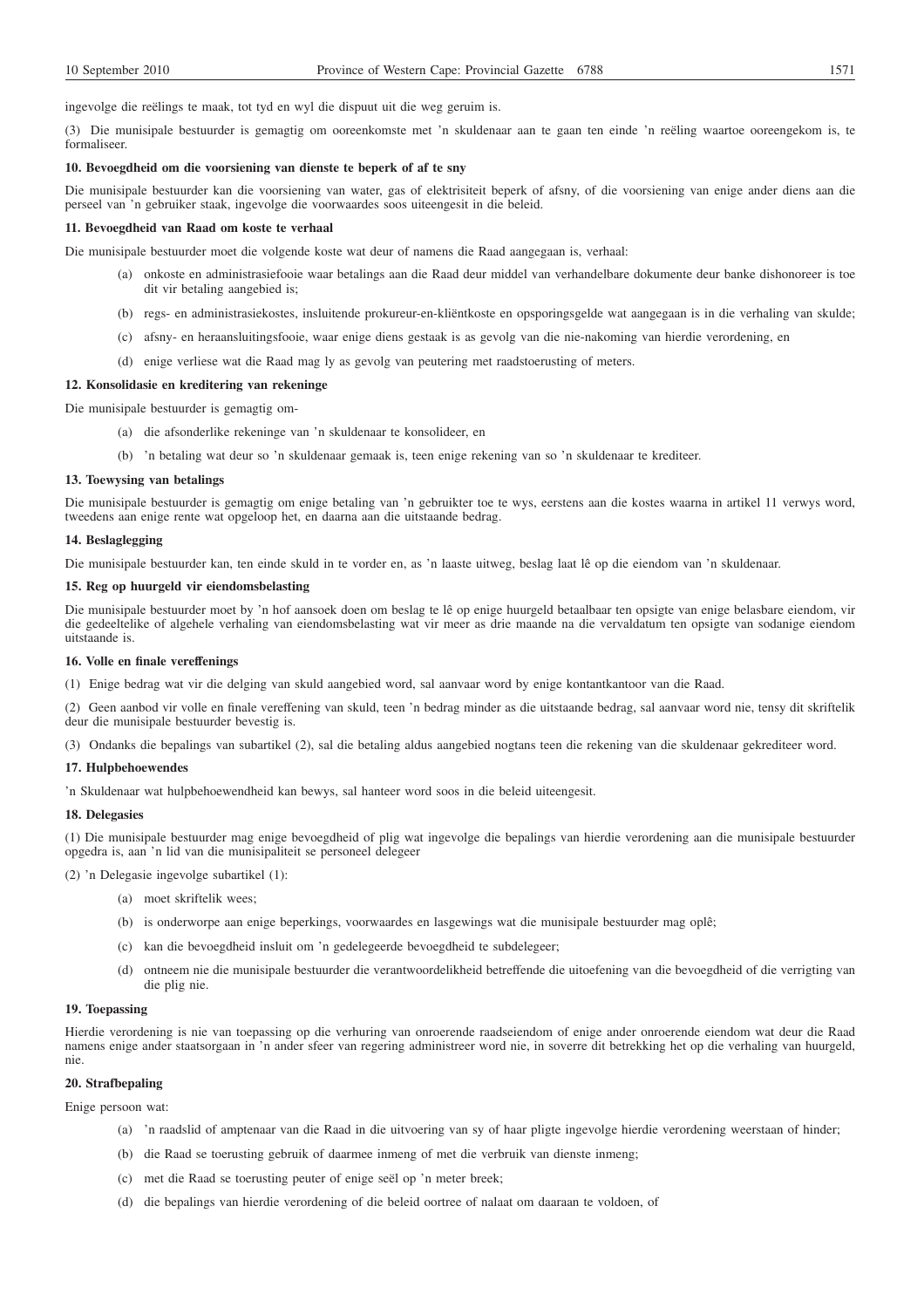(e) nalaat om aan 'n kennisgewing wat ingevolge hierdie verordening uitgereik is, te voldoen, is skuldig aan 'n misdryf en by skuldigbevinding strafbaar met die betaling van 'n boete.

#### **21. Kort titel en inwerkingtrede**

Hierdie verordening heet die Verordening insake Kredietbeheer en Skuldinvordering van Matzikama Munisipaliteit en tree in werking op die datum van publikasie daarvan in die Provinsiale Koerant.

10 September 2010 22328

## **UMASIPALA WASEMATZIKAMA**

## **UMTHETHO WEDOLOPHU WOKULAWULWA KWAMATYALA NOKUQOKELELWA KWEMALI YAMATYALA**

Ukuze ufezekiswe umgaqo-nkqubo wokulawulwa kwamatyala nokuqokelelwa kweemali zamatyala, ukuphunyezwa nokunyanzeliswa kwawo, njengoko kufunwa kwicandelo lama-98 kuMthetho weeNkqubo zikaMasipala: kuRhulumente wasekuhlaleni, ka-2000 (uMthetho 32 ka-2000) nokuphumeza umsebenzi onyanzeliswa licandelo 96 loMthetho weeNkqubo zikaMasipala: kuRhulumente wasekuhlaleni, ka-2000 (kuMthetho 32 ka-2000) ukuqokelela zonke iimali ekufanelwe zihlawulwe kwaMasipala, uMasipala waseMatzikama wamkele lo mthetho ulandelayo ngokwecandelo 75 kuMthetho weeNkqubo zikaMasipala: kuRhulumente wasekuhlaleni, ka-2000 (kuMthetho 32 ka-2000) necandelo 156(2) loMgaqo-siseko waseMzantsi Afrika, ka-1996:

## **ISALATHISO**

- 1. Iinkcazelo
- 2. Ii-akhawunti
- 3. Umsebenzi wokuqokelelwa kwamatyala
- 4. Ukuhlawulwa kwee-akhawunti
- 5. Amalungiselelo eenkonzo
- 6. Isivumelwano seenkonzo
- 7. Idipozithi
- 8. Inzala
- 9. Isivumelwano sokuhlawula imali osemva ngayo
- 10. Igunya lokukuthintela okanye lokuyekisa isibonelelo seenkonzo
- 11. Igunya leBhunga lokufumana kwakhona iindleko ebezingahlawulwanga
- 12. Ukudityaniswa nokubuyiselwa ityala lee-akhawunti
- 13. Ukuzithabathela iintlawulo
- 14. Okuncanyathiselweyo
- 15. Ibango ekurhafelweni kweemali zepropati
- 16. Iintlawulo ezipheleleyo nezokugqibela zokuhlawula lonke ityala
- 17. Ukungabi nanto
- 18. Abameli
- 19. Isicelo
- 20. Ityala
- 21. Inkcazelo emfutshane nokuqala kwayo

### **1. Iinkcazelo**

Ngaphandle kokuba awuvumelani nomxholo:

**''amalungiselelo''** athetha isivumelwano esibhaliweyo esiphakathi kweBhunga nalowo unetyala apho ubungakanani bentlawulo yetyala kuthi kuvunyelwane ngabo;

**''Ibhunga''** lithetha ibhunga likaMasipala;

**''ityala''** lithetha nayiphi na imali oyityala iBunga malunga neenkonzo ezinikezelweyo, kubandakanywa iimali ezityalwayo malunga neentlawulo zepropati.

**''onetyala''** kuthethwa namphi na umntu otyala iBhunga;

**''umhla ekuhlawulwa ngawo''** xa kungekho sivumelwano namalunga-

- (a) nentlawulo, ngaphandle kweentlawulo ezihlawulwa ngezavenge, kuthethwa umhla wokuqala kaJulayi wonyaka-mali apho ezo ntlawulo ziye ziqinisekiswe khona, kunye
- (b) naziphi na iinkonzo neentlawulo ezihlawulwa ngezavenge, zithetha umhla ochazwe kwi-akhawunti neziqinisekiswe liBhunga njengomhla wokugqibela apho inokuhlawulwa ngawo i-akhawunti;

**''uMlawuli kwaMasipala''** uthetha umntu obekwe liBhunga njengoMlawuli kwaMasipala ngokwecandelo 82 kuMthetho weeNkqubo zikaMasipala: kuRhulumente wasekuhlaleni, ka-1998;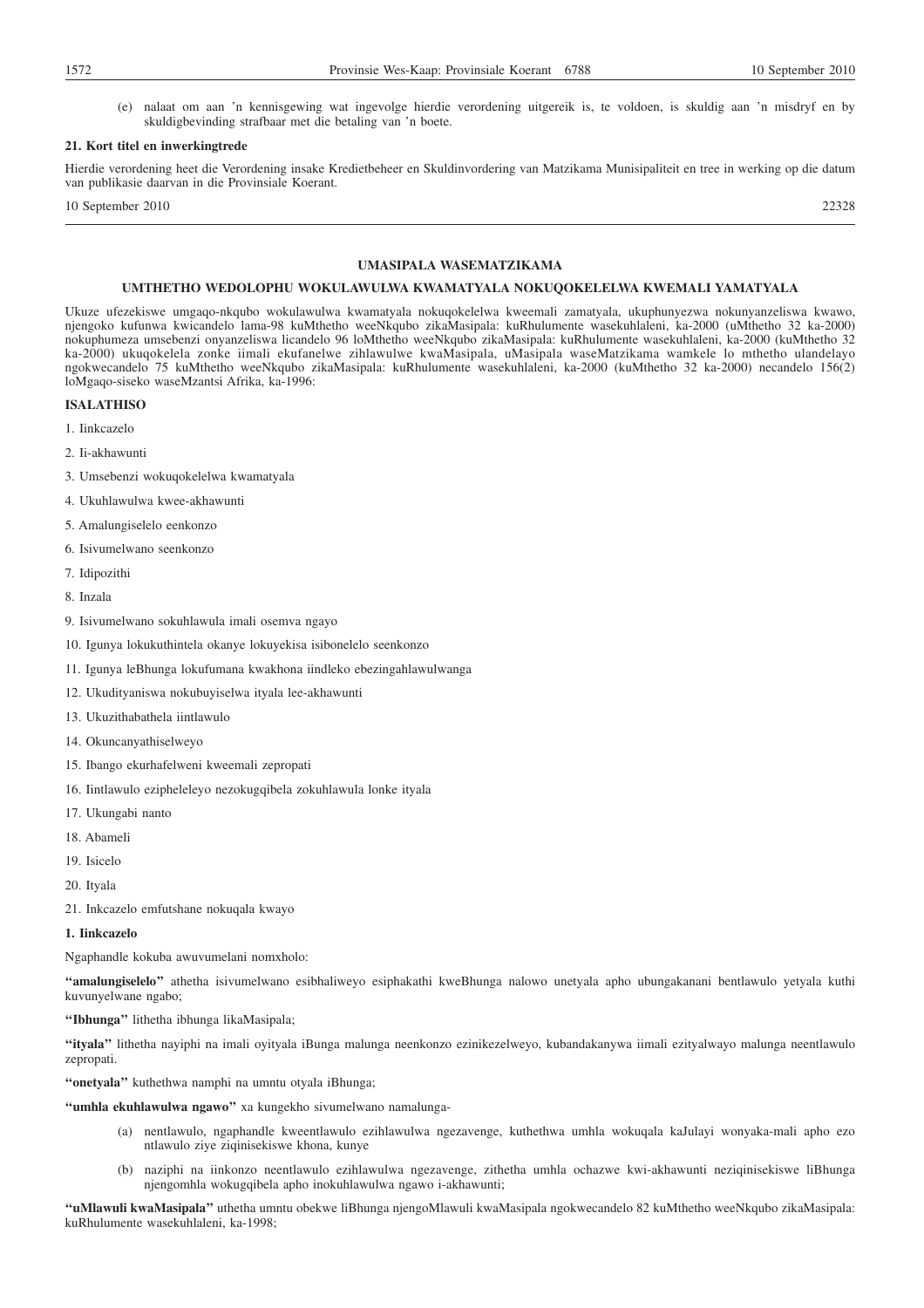**''uMasipala''** kuthethwa uMasipala waseMatzikama;

**''umgaqo-nkqubo''** uthetha umgaqo-nkqubo wokulawulwa kwamatyala nokuqokelelwa kweemali zamatyala eBhunga njengoko wamkelwe zizigqibo eziku-6.2.2 zomhla wama-28 kuMeyi ngo-2010;

**''iinkonzo''** kuthethwa iinkonzo ezinikezelwe liBnunga, ngokwendlela enikezelwe ngayo i-akhawunti; kunye

**''nomsebenzisi''** kuthethwa umntu onikwe iinkonzo liBhunga nokuba loo mntu uye wenza okanye akenza sivumelwano neBhunga lokunikezelwa ngayo nayiphi na inkonzo.

## **2. Ii-akhawunti**

(1) Umlawuli kaMasipala uza kunika lowo usebenzise iinkonzo i-akhawunti ngamaxesha athile, njengoko kuchaziwe kumgaqo-nkqubo.

(2) Umlawuli kaMasipala uza kuthumela ngeposi okanye zisiwe ngesandla ii-khawunti kulowo usebenzise iinkonzo phambi komhla ekufanele ahlawule ngawo.

## **3. Umsebenzi wokuqokelelwa kwamatyala**

Onke amatyala atyalwa iBhunga aza kuqokelelwa ngokomgaqo-nkqubo kwaye akukho kunxaxha kuvumelekileyo ungatshintshwanga umgaqonkqubo.

#### **4. Ukuhlawulwa kwee-akhawunti**

(1) Lowo usebenzisa iinkonzo kufuneka phambi komhla afanele ukuhlawula ahlawule i-akhawunti yakhe ngokupheleleyo.

(2) Ii-akhawunto zingahlawulwa nakweziphi na ii-ofisi zeBhunga apho kukho khona iindawo zokuhlawula.

## **5. Amalungiselelo eenkonzo**

Ukufakwa kwezicelo zeenkonzo namalungiselelo eenkonzo ezintsha kuza kujongwana nazo njengoko kuchaziwe kumgaqo-nkqubo.

#### **6. Isivumelwano seenkonzo**

(1) Ngaphandle kokuba kuqinisekisiwe kumgaqo-nkqubo, akukho zibonelelo zeenkonzo eziza kunikezelewa de sibe isivumelwano seenkonzo senziwe phakathi kweBhunga nalowo usebenzisa iinkonzo.

(2) Umlawuli kaMasipala unikwa igunya lokwenza isivumelwano seenkonzo nalowo uzisebenzisayo.

#### **7. Iidiposithi**

Ibhunga linokufuna intlawulo yediposithi ngamalungiselelo eenkonzo ezintsha nokuphinda kufakelwe ezo nkonzo bezikho, okanye kungahlengahlengiswa imali ekhoyo yediposithi, njengoko kuchaziwe kumgaqo-nkqubo.

### **8. Inzala**

Umlawuli kaMasipala uza kufuna inzala kwaye kubuyiselwe inzala malunga netyala elisemva njengoko kuchaziwe kumgaqo-nkqubo.

### **9. Isivumelwano sokuhlawula imali osemva ngayo**

(1) Umlawuli kaMasipala unokwenza amalungiselelo nalowo unetyala lokuhlawula naziphi na iimali asemva ngazo phantsi kweemeko njengoko kuchaziwe kumgaqo-nkqubo.

(2) Xa kungavunyelwana ngemali yetyala osemva ngayo, lowo unetyala kufuneka aqhubekeke ukuhlawula, ngokwesivumelwano de loo ngxwabangxwaba yabo bavumelane ngayo.

(3) Umlawuli kaMasipala unikwa igunya lokubanesivumelwano nalowo unetyala ukwenza la malungiselelo abesemthethweni.

## **10. Igunya lokukuthintela okanye lokuyekisa isibonelelo seenkonzo**

Umlawuli kaMasipala unokubeka izithintelo okanye acime amanzi, ugesi okanye umbane, okanye ayeke ukuqhubekeka nazo naziphi na iinkonzo ezikumhlaba walowo usebenzisa iinkonzo phantsi kweemeko njengoko kuchaziwe kumgaqo-nkqubo.

### **11. Igunya leBhunga lokufumana kwakhona iindleko ebezingahlawulwanga**

Umlawuli kaMasipala kufuneka afumane zonke ezi ndleko zilandelayo, apho ezo ndleko zifunyanwa liBhunga okanye egameni leBhunga:

- (a) iindleko neemali zokulawulwa kweentlawulo apho iintlawulo ezihlawulwe kwiBhunga ngokothethathethwano zingahlonelwa ziibhanki xa kufuneka zihlawulwe;
- (b) iindleko zasemthethwebi nezokulawulwa kwamatyala, kubandakanywa iindleko zamagqwetha nezabo bafumana iinkonzo kuthi neendleko zokuphandwa kufunwa amatyala;
- (c) iintlawulo zokucinywa nezokuphinda kubuyiselwe, apho naziphi na iinkonzo beziphelisiwe ngenxa yokungahambelani nale mithetho yedolophu, kunye
- (d) naziphi izinto iBhunga eliphulukene nazo ngenxa yokonakaliswa kwezixhobo zeBhunga okanye kweemitha.

### **12. Ukudityaniswa nokubuyiselwa ityala lee-akhawunti**.

Umlawuli kaMasipala ugunyayiswe ukuba-

- (a) adibanise zonke ii-akhawunti ezizimeleyo zalowo unetyala; kunye
- (b) nokubuyisela intlawulo eyenziwe ngulowo unetyala kwi-akhawunti yalowo unetyala.

## **13. Ukuzithabathela iintlawulo**

Umlawuli kaMasipala ugunyaziswe ukuba azithathele ngokufanelekileyo naziphi na iintlawulo ezisuka kulowo usebenzisa iinkonzo, okokuqala ngokweendleko ekubhekiselwe kuzo kwicandelo le-11, okwesubini nayiphi na inzala ekufanele ukuba ihlawulwe, eza kuba lityala eliseleyo.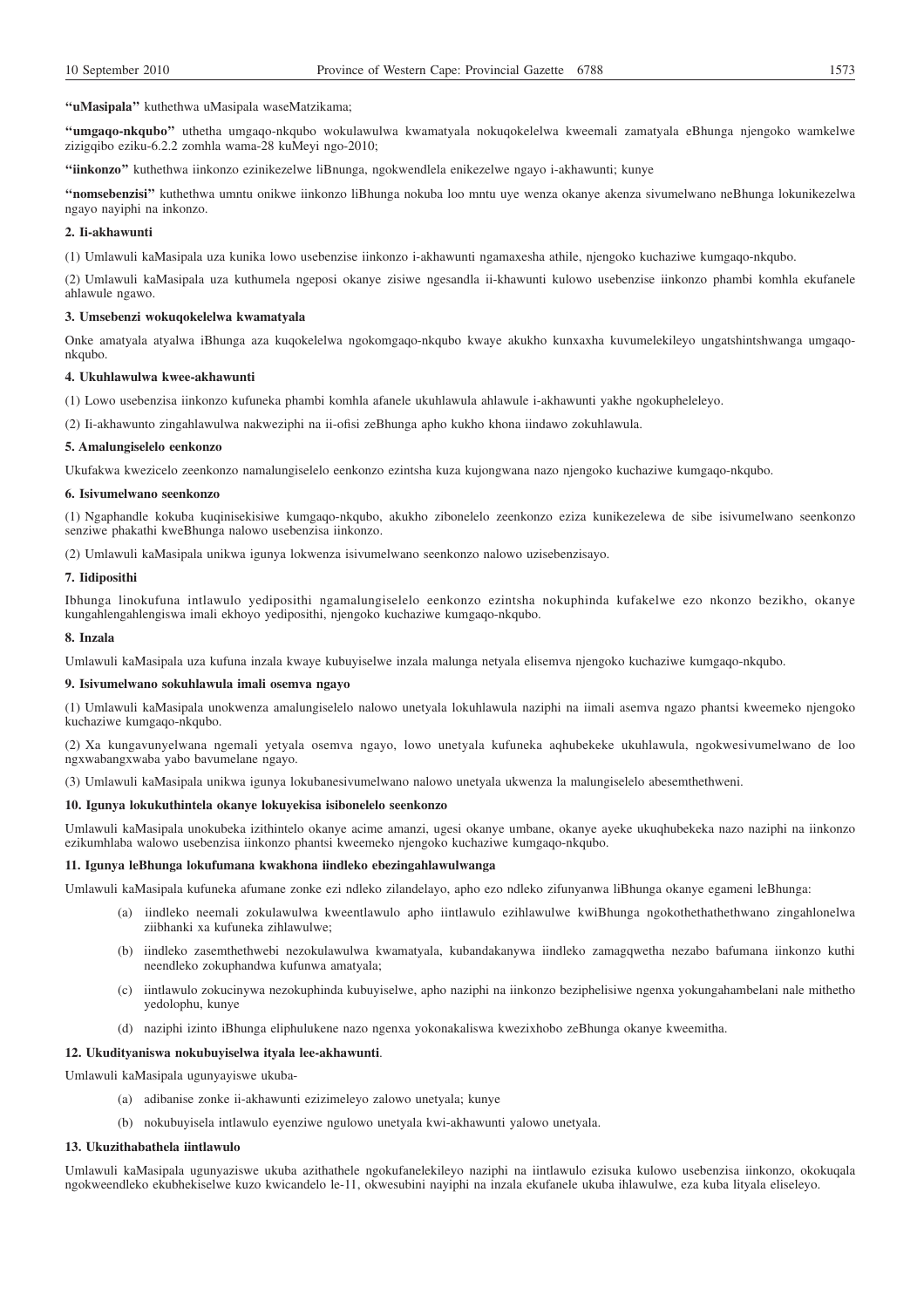## **14. Okuncanyathiselweyo**

Umlawuli kaMasipala, ukuze afumane ityala, njengento yokugqibela anokuyenza, unokufumana ipropati yalowo unetyala.

### **15. Ibango ekurhafelweni kweemali zepropati**

Umlawuli kaMasipala kufuneka afake isicelo kwinkundla yamatyala xa efuna nayiphi na irenti, malunga nayiphi na ipropati enexabiso, ukuhlawula inxenye okanye yonke imali malunga nemali eseleyo yepropati ixesha elide kuneenyanga ezintathu emva komhla omiselweyo wokuhlawula malunga naloo propati.

### **16. Iintlawulo ezipheleleyo nezokugqibela zokuhlawula lonke ityala**

(1) Nayiphi na imali ehlawulelwe amatyala, iza kwamkelwa nakweyiphi na i-ofisi eyamkela imali yeBhunga.

(2) Akukho sibonelelo santlawulo esipheleleyo nesokugqibezela ityala, xa loo mali ingaphantsi kwemali eseleyo, eza kwamkelwa, ngaphandle kokuba oko kuvunywe ngembalelwano ngumlawuli kaMasipala.

(3) Noxa icandelwana (2), intlawulo ebonelelweyo iza kubuyiselwa kwi-akhawunti yalowo unetyala.

### **17. Ukungabi nanto**

Lowo unetyala, onokuqinisekisa ukuba akananto, kuza kujongwana naye njengoko kuchaziwe kumgaqo-nkqubo.

### **18. Abameli**.

(1) Umlawuli kaMasipala unokunikezela naliphi na igunya okanye umsebenzi onikezelwe kumlawuli kaMasipala ngokwalo mthetho kwilungu elisebenzela umasipala.

(2) Ummeli ngokweli candelwana (1)-

- (a) kufuneka afumane imbalelwano;
- (b) uxhomekeke kuzo naziphi na izithintelo, iimeko nemiyalelo ayinikezelwa nguMlawuli kaMasipala;
- (c) unokubandakanya amandla okunikezela ngamagunya okanye ngomsebenzi;
- (d) akahluthi mandla oMlawuli kaMasipala kuxanduva lwakhe malunge namandla okanye nokwenza umsebenzi wakhe.

### **19. Isicelo**

Lo mthetho awusebenzi kwipropati yeBhunga enokusuka engamanga sigxina okanye nayiphi na ipropati engasukiyo elawulwa liBhunga egameni likaRhulumente kwelinye inqanaba likarhulumente, ngokokuqokelelwa kwerenti.

#### **20. Amatyala nezohlwayo.**

Nabani na:

- (a) ophazamisa okanye othintela namphi na uceba okanye igosa leBhunga ekwenzeni umsebenzi wakhe phantsi kwalo mthetho;
- (b) osebenzisa okanye ophazamisana nezixhobo zeBhunga okanye osebenzisa iinkonzo ezibonelelwayo;
- (c) owonakalisa izixhobo zeBhunga okanye owophula naziphi na iziciko zeemitha;
- (d) owaphula okanye ongahambelaniyo namalungiselelo alo mthetho okanye omgaqo-nkqubo, okanye
- (e) ongahambelaniyo nesaziso esinikiweyo ngokwalo mthetho;

onokubanetyala nofanele ukuqinisekisa ukuba uhlawula amatyala.

## **21. Inkcazelo emfutshane nokuqala kwayo**

Lo mthetho wedolophu uza kubizwa njengoMthetho wedolophu wokulawulwa kwamatyala nokuqokelelwa kwamatyala oMasipala waseMatzikama kwaye uza kusebenza ngomhla ekupapashwa ngawo kwiGazethi yePhondo.

10 September 2010 22328

## **MATZIKAMA MUNICIPALITY**

## **PROPERTY RATES BY-LAW**

The Matzikama Municipality herewith adopts the following by-law in terms of section 156(2) of the Constitution of the Republic of South Africa, 1996 and section 6 of the Local Government: Municipal Property Rates Act, 2004:

#### **INDEX**

- 1. Preamble
- 2. Definitions
- 3. Adoption and implementation of the rates policy
- 4. Contents of the rates policy
- 5. Enforcement of the rates policy
- 6. Repeal of by-laws
- 7. Short title and commencement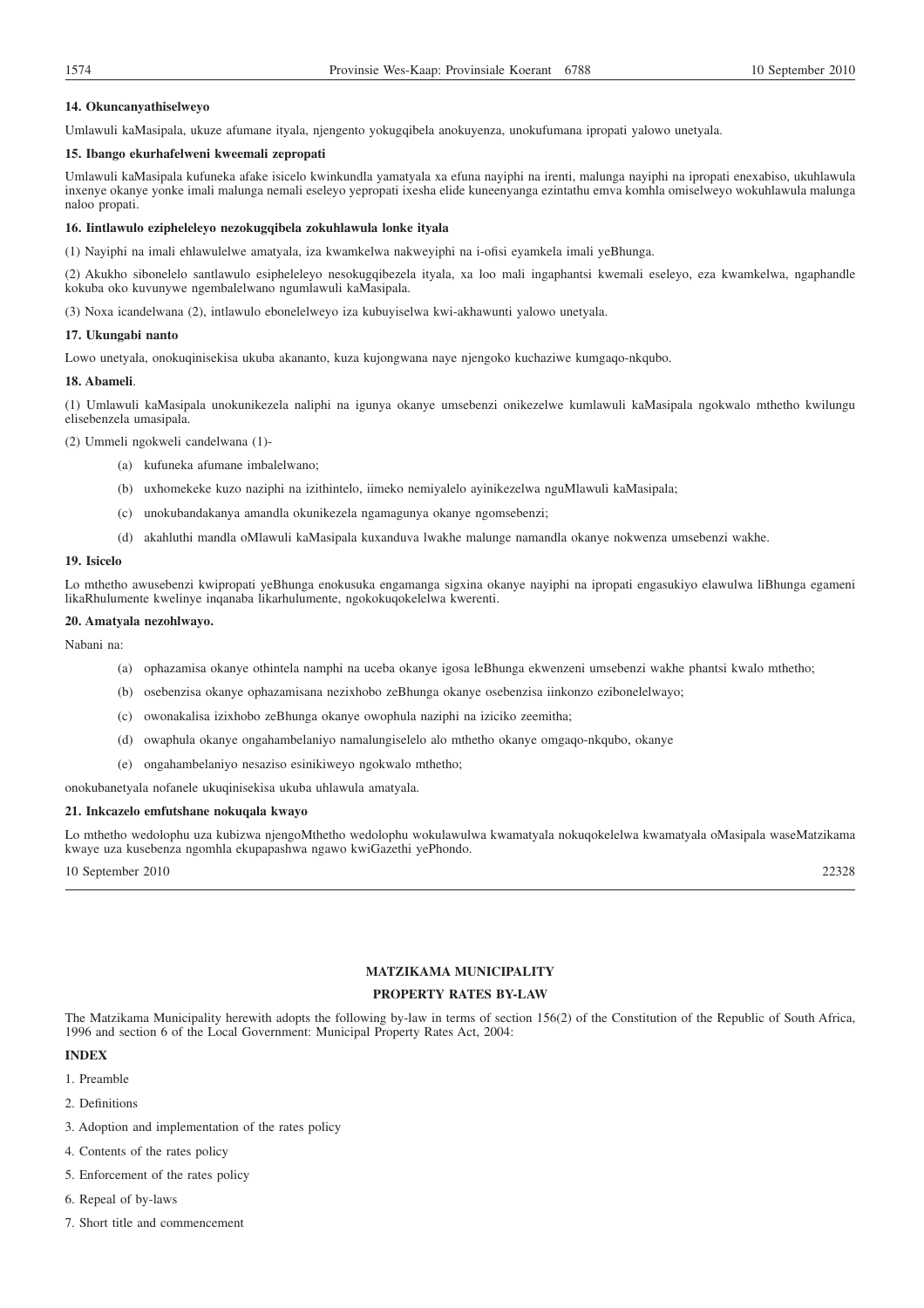## **1. PREAMBLE**

(1) The municipality may impose rates on property and surcharges on fees for services provided by or on behalf of the municipality in terms of section 229(1) of the Constitution.

(2) The municipal council must adopt a policy on the levying of rates on rateable property in the municipality in terms of section 3 of the Property Rates Act.

(3) The municipal council must adopt a by-law to give effect to the implementation of its rates policy in terms of section 6(1) of the Property Rates Act.

(4) The municipal council may in section 6(2) of the Property Rates Act differentiate between different categories of properties and different categories of owners of properties liable for the payment of rates.

## **2. DEFINITIONS**

In this by-law, the Afrikaans text prevails in the event of an inconsistency with the English text and unless the context indicates otherwise:

**''Constitution''** means the Constitution of the Republic of South Africa, 1996;

**''Credit Control and Debt Collection By-Law''** means the municipality's Credit Control and Debt Collection By-Law as contemplated in sections 96(b), 97 and 98 of the Local Government: Municipal Systems Act, No. 32 of 2000;

**''municipal council''** means the municipal council of the municipality as contemplated in section 157(1) of the Constitution;

**''municipality''** means the Matzikama Municipality established in terms of section 12 of the Local Government: Municipal Structures Act, No. 117 of 1998;

**''Property Rates Act''** means the Local Government: Municipal Property Rates Act, No.6 of 2004;

**''rates''** means municipal rates on property as contemplated in section 229 of the Constitution; and

**''rates policy''** means the policy of the municipality as adopted by the municipal council by resolution 6.2.2 of 28 May 2010.

## **3. ADOPTIONS AND IMPLEMENTATION OF THE RATES POLICY**

(1) The provisions of the rates policy apply to the levying of rates on all rateable property.

(2) The municipality may not levy a rate except in accordance with its rates policy.

## **4. CONTENTS OF THE RATES POLICY**

The municipality's rates policy:

- (a) applies to all rates levied by the municipality in accordance with its approved annual budget;
- (b) complies with the requirements in respect of:
	- (i) the adoption and contents of a rates policy as contemplated in section 3 of the Property Rates Act;
	- (ii) the process of community participation as contemplated in section 4 of the Property Rates Act; and
	- (iii) the annual review of the rates policy as contemplated in section 5 of the Property Rates Act;
- (c) specifies additional principles, criteria and measures in accordance with the Property Rates Act for the levying of rates, which the municipal council may determine;
- (d) specifies the manner in which the principles contemplated in paragraph (c) should be introduced in terms of the rates policy; and
- (e) includes additional implementation mechanisms which the municipal council may wish to introduce, supplementary to those provided for in the Credit Control and Debt Collection By-Law and Policy.

### **5. ENFORCEMENT OF THE RATES POLICY**

The municipality's rates policy must be enforced by means of the Credit Control and Debt Collection By-Law and any additional implementation mechanisms in accordance with its rates policy.

## **6. REPEAL OF BY-LAWS**

Any provision in a by-law, adopted by the municipality or any of the disestablished municipalities that have been incorporated into the municipality, which relates to any aspect provided for in this by-law is herewith repealed.

## **7. SHORT TITLE AND COMMENCEMENT**

This By-law shall be called the Property Rates By-Law of the Matzikama Municipality and shall come into operation on the date of publication thereof in the Provincial Gazette.

## 10 September 2010 22329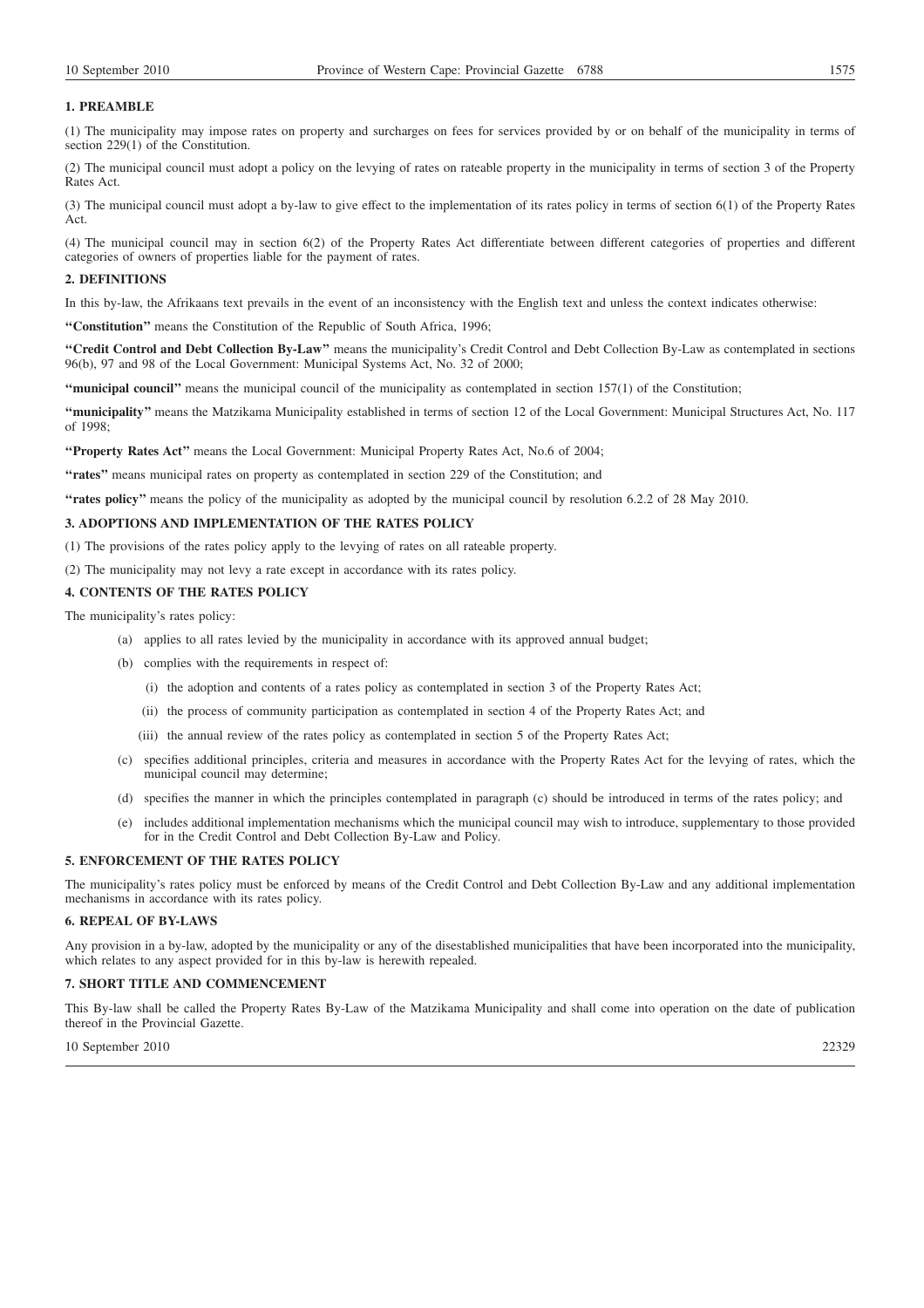## **MATZIKAMA MUNISIPALITEIT**

## **VERORDENING INSAKE EIENDOMSBELASTING**

Ingevolge artikel 156(2) van die Grondwet van die Republiek van Suid-Afrika, 1996 en artikel 6 van die *Local Government: Municipal Property Rates Act, 2004* neem die Munisipaliteit Matzikama hiermee die volgende verordening aan:

## **INHOUDSOPGAWE**

- 1. Aanhef
- 2. Woordomskrywing
- 3. Aanvaarding en implementering van die beleid insake eiendomsbelasting
- 4. Inhoud van die beleid insake eiendomsbelasting
- 5. Toepassing van die beleid insake eiendomsbelasting
- 6. Herroeping van verordeninge
- 7. Kort titel en inwerkingtrede

## **1. AANHEF**

(1) Ingevolge artikel 229(1) van die Grondwet mag die munisipaliteit eiendoms-belasting en bobelasting op gelde vir dienste deur of namens die munisipaliteit verskaf, oplê.

(2) Ingevolge artikel 3 van die Wet op Eiendomsbelasting moet die munisipale raad 'n beleid insake die heffing van belastings op belasbare eiendom aanvaar.

(3) Ingevolge artikel 6(1) van die Wet op Eiendomsbelasting moet die munisipale raad 'n verordening aanneem om gevolg te gee aan die implementering van sy beleid insake eiendomsbelasting.

(4) Ingevolge artikel 6(2) van die Wet op Eiendomsbelasting mag die munisipale raad tussen verskillende kategorieë eiendomme en verskillende kategorieë eienaars van eiendomme wat aanspreeklik is vir die betaling van belastings, differensieer.

## **2. WOORDOMSKRYWING**

In hierdie verordening geld die Afrikaanse teks in die geval van enige teenstrydigheid met die Engelse teks, en tensy die inhoud anders aandui, beteken:

**''belasting''** of **''belastings''** 'n munisipale belasting op eiendom soos beoog in artikel 229 van die Grondwet;

**''Beleid insake eiendomsbelasting''** die beleid van die munisipaliteit soos goedgekeur deur die munisipale raad by besluit 6.2.2 van 28 Mei 2010;

**''Grondwet''** die Grondwet van die Republiek van Suid-Afrika, 1996;

**''munisipaliteit''** die Munisipaliteit van Matzikama ingestel ingevolge van artikel 12 van die Wet op Plaaslike Regering: Munisipale Strukture, Wet 117 van 1998;

**''munisipale raad''** die munisipale raad van die munisipaliteit bedoel in artikel 157(1) van die Grondwet;

**''Verordening insake Kredietbeheer en Skuldinvordering''** die munisipaliteit se Verordening insake Kredietbeheer en Skuldinvordering soos bedoel in artikels 96(b), 97 en 98 van die Stelselswet; en

## **''Wet op Eiendomsbelasting''** die ''**Local Government: Municipal Property Rates Act, Act 6 of 2004**''.

## **3. AANVAARDING EN IMPLEMENTERING VAN DIE BELEID INSAKE EIENDOMSBELASTING**

(1) Die bepalings van die beleid insake eiendomsbelasting geld ten opsigte van die heffing van belastings op alle belasbare eiendom.

(2) Die munisipaliteit is hef geen belastings behalwe ooreenkomstig sy beleid insake eiendomsbelasting nie.

## **4. INHOUD VAN DIE BELEID INSAKE EIENDOMSBELASTING**

Die munisipaliteit se beleid insake eiendomsbelasting:

- (a) is van toepassing op alle belastings wat deur die munisipaliteit gehef word ooreenkomstig sy goedgekeurde jaarlikse begroting;
- (b) voldoen aan die vereistes vir:
	- (i) die aanvaarding en inhoud van 'n beleid insake eiendomsbelasting soos bedoel in artikel 3 van die Wet op Eiendomsbelasting;
	- (ii) die proses van gemeenskapsdeelname soos bedoel in artikel 4 van die Wet op Eiendomsbelasting; en
	- (iii) die jaarlikse hersiening van die beleid insake eiendomsbelasting soos bedoel in artikel 5 van die Wet op Eiendomsbelasting;
- (c) spesifiseer verdere beginsels, maatstawwe en maatreëls ooreenkomstig die Wet op Eiendomsbelasting vir die heffing van belastings wat die munisipale raad mag bepaal;
- (d) spesifiseer die wyse waarop die beginsels bedoel in paragraaf (c) ingevolge die tariefbeleid in werking gestel moet word; en
- (e) sluit verdere implementeringsmeganismes in wat die munisipale raad van voorneme is om op te lê bykomend tot dié vervat in die Verordening op en Beleid oor Kredietbeheer en Skuldinvordering.

## **5. TOEPASSING VAN DIE BELEID INSAKE EIENDOMSBELASTING**

Die munisipaliteit se beleid insake eiendomsbelasting moet deur middel van die Verordening insake Kredietbeheer en Skuldinvordering en enige verdere implementeringsmeganismes ooreenkomstig sy beleid insake eiendomsbelasting toegepas word.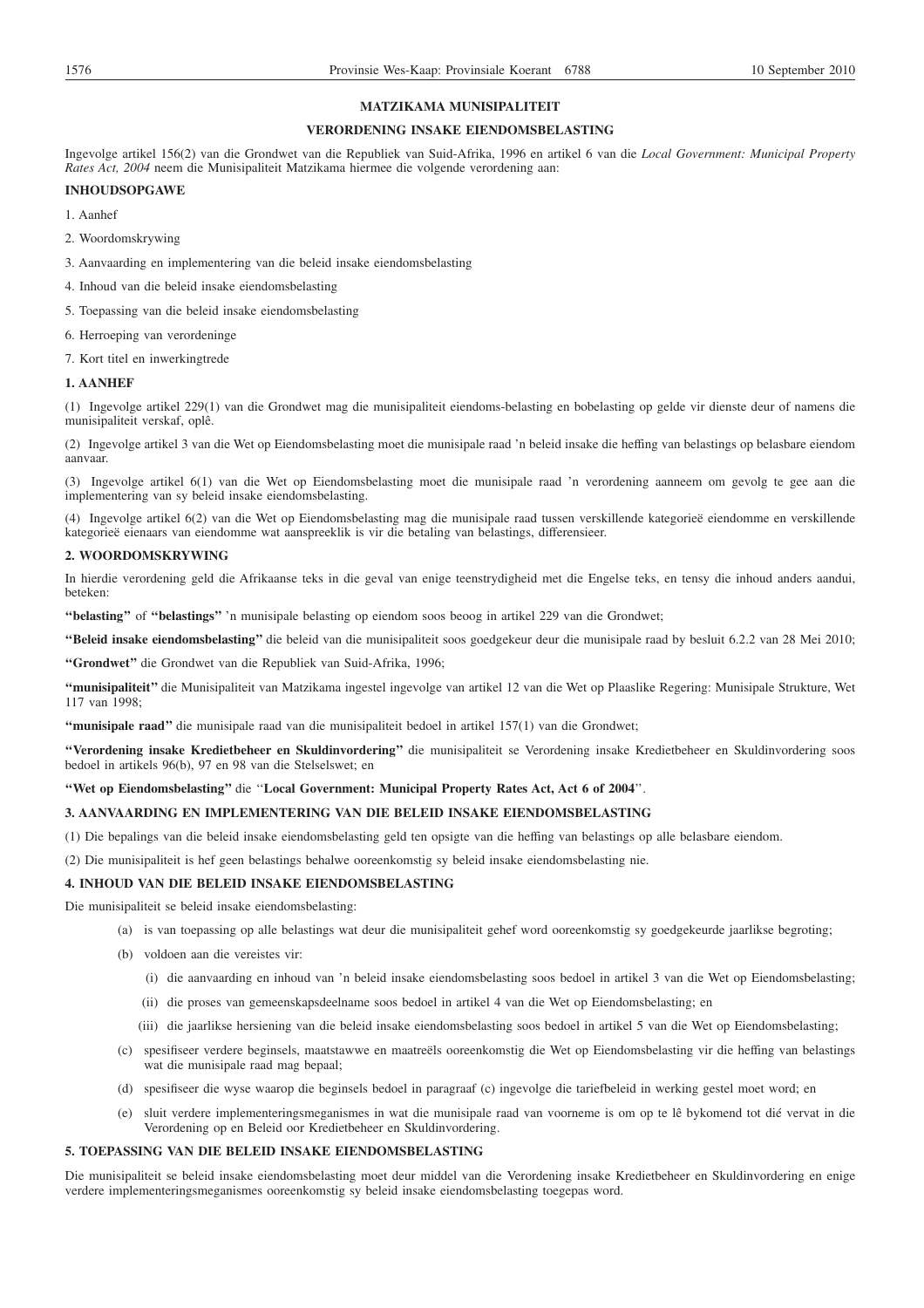### **6. HERROEPING VAN VERORDENINGE**

Enige bepaling in 'n verordening voorheen uitgevaardig deur die munisipaliteit of enige van die afgeskafte munisipaliteite wat nou by die munisipaliteit ingelyf is, in so ver dit betrekking het op enige aangeleenthede waarvoor in hierdie verordeninge voorsiening gemaak word, word hiermee herroep.

## **7. KORT TITEL EN INWERKINGTREDE**

Hierdie verordening heet die Verordening insake Eiendomsbelasting van Matzikama Munisipaliteit en tree in werking op die datum van publikasie in die Provinsiale Koerant.

10 September 2010 22329

### **UMASIPALA WASEMATZIKAMA**

## **UMTHETHO WEDOLOPHU WEENTLAWULO ZEPROPATI KAMASIPALA**

UMasipala waseMatzikama wamkela lo mthetho ulandelayo ngokwecandelo le-156(2) kuMagaqo-siseko waseMzantsi Afrika, ka-1996 necandelo lesi-6 kuMthetho weeNtlawulo zePropati kaMasipala: kuRhulumente wasekuhlaleni, ka-2004:

### **ISALATHISO**

- 1. Intshayelelo
- 2. Iinkcazelo

3. Ukwamkelwa nokuphunyezwa komgaqo-nkqubo weentlawulo zikamasipala

- 4. Okuqulathwe kumgaqo-nkqubo weentlawulo zikamasipala
- 5. Ukunyanzeliswa komgaqo-nkqubo weentlawulo zikamasipala
- 6. Ukurhoxiswa kwemithetho yedolophu

7. Isihloko esifutshane nokuqaliswa kwayo

## **1. INTSHAYELELO**

(1) Umasipala anganyanzelisa iintlawulo zeepropati nezinye iintlawulo ezongeziweyo zeenkonzo ezibonelelwa ngumasiopala okanye egameni lakhe ngokwecandelo lama-229(1) loMgaqo-siseko.

(2) Ibhunga likamasipala kufuneka lamkele umgaqo-nkqubo wokurhafisa weentlawulo kwipropati enexabiso kumasipala ngokwecandelo lesi-3 kuMthetho weeNtlawulo zePropati kaMasipala.

(3) Ibhunga likamasipala kufuneka lamkele umthetho wedolophu ukuphumeza umgaqo-nkqubo weentlawulo zikamasipala ngokwecandelo le-6(1) kuMthetho weeNtlawulo zePropati kaMasipala.

(4) Ibhunga likamasipala kwicandelo le-6(2) kuMthetho weeNtlawulo zePropati kaMasipala linokwahlula phakathi kokuhlelwa kweepropati nokuhlelwa okwahlukeneyo kwabanikazi beepropati ekufanele bahlawule iinkonzo zikamasipala.

## **2. IINKCAZELO**

Kulo mthetho wedolophu, isicatshulwa sesiBhulu sibakho jikelele xa singangqinelaniyo nesesiNgesi isicatshulwa naxa okuqulathiweyo kuchaza ngenye indlela:

**''Umgaqo-siseko''** uthetha uMgaqo-siseko waseMzantsi Afrika, ka-1996;

**''Umthetho wedolophu wokulawulwa kwamatyala nokuqokelelwa kwemali yamatyala''** uthetha umthetho wedolophu wokulawulwa kwamatyala nokuqokelelwa kwemali yamatyala kamasipala njengoko kuchaziwe kwicandelo lama-96(b), lama-97 nelama-98 kuMthetho weeNkqubo zikaMazipala: kuRhulumente wasekuhlaleni, onguNombolo 32 ka-2000;

**''ibhunga likamasipala''** lithetha ibhunga likamasipala njengoko kuchaziwe kwicandelo le-157(1) kuMgaqo-siseko;

**''umasipala''** kuthethwa uMasipala waseMatzikama osekwe ngokwecandelo le-12 kuMthetho weeNkqubo zikaMazipala: kuRhulumente wasekuhlaleni, onguNombolo 117 ka-1998;

**''uMthetho weentlawulo zepropati kamasipala''** kuthethwa uMthetho weeNtlawulo zePropati kaMazipala: kuRhulumente wasekuhlaleni, onguNombolo 6 ka-2004;

**''iintlawulo zikamasipala''** kuthethwa iintlawulo zikamasipala zepropati njengoko kuchaziwe kwicandelo lama-229 kuMgaqo-siseko; kunye

**''nomgaqo-nkqubo weentlawulo zikamasipala''** kuthethwa umgaqo-nkqubo kamasipala njengoko wamkelwe libhunga likamasipala zizisombululo eziku-6.2.2 zangomhla wama-28 kuMeyi ngo-2010.

## **3. UKWAMKELWA NOKUPHUNYEZWA KOMGAQO-NKQUBO WEENTLAWULO ZIKAMASIPALA**

(1) Amalungiselelo omgaqo-nkqubo weentlawulo zeenkonzo zikamasipala asebenza ekurhafeleni iintlawulo zeenkonzo kwipropati enexabiso.

(2) Umasipala akanakurhafisa ntlawulo ngaphandle kokuba oko kuhambelana nomgaqo-nkqubo weentlawulo zeenkonzo zikamasipala.

## **4. OKUQULATHWE KUMGAQO-NKQUBO WEENTLAWULO ZIKAMASIPALA**

Umgaqo-nkqubo weentlawulo zeenkonzo zikamasipala:

- (a) usebenza kuzo zonke iintlawulo zeenkonzo ezirhafiswa ngumasipala ngokoqingqo-mali lwakhe lonyaka oluvunyiweyo;
- (b) uhambelana neemfuno malunga:
	- (i) nokwamkelwa nokuqulathwe kumgaqo-nkqubo weentlawulo zeenkonzo zikamasipala njengoko kuchaziwe kwicandelo lesi-3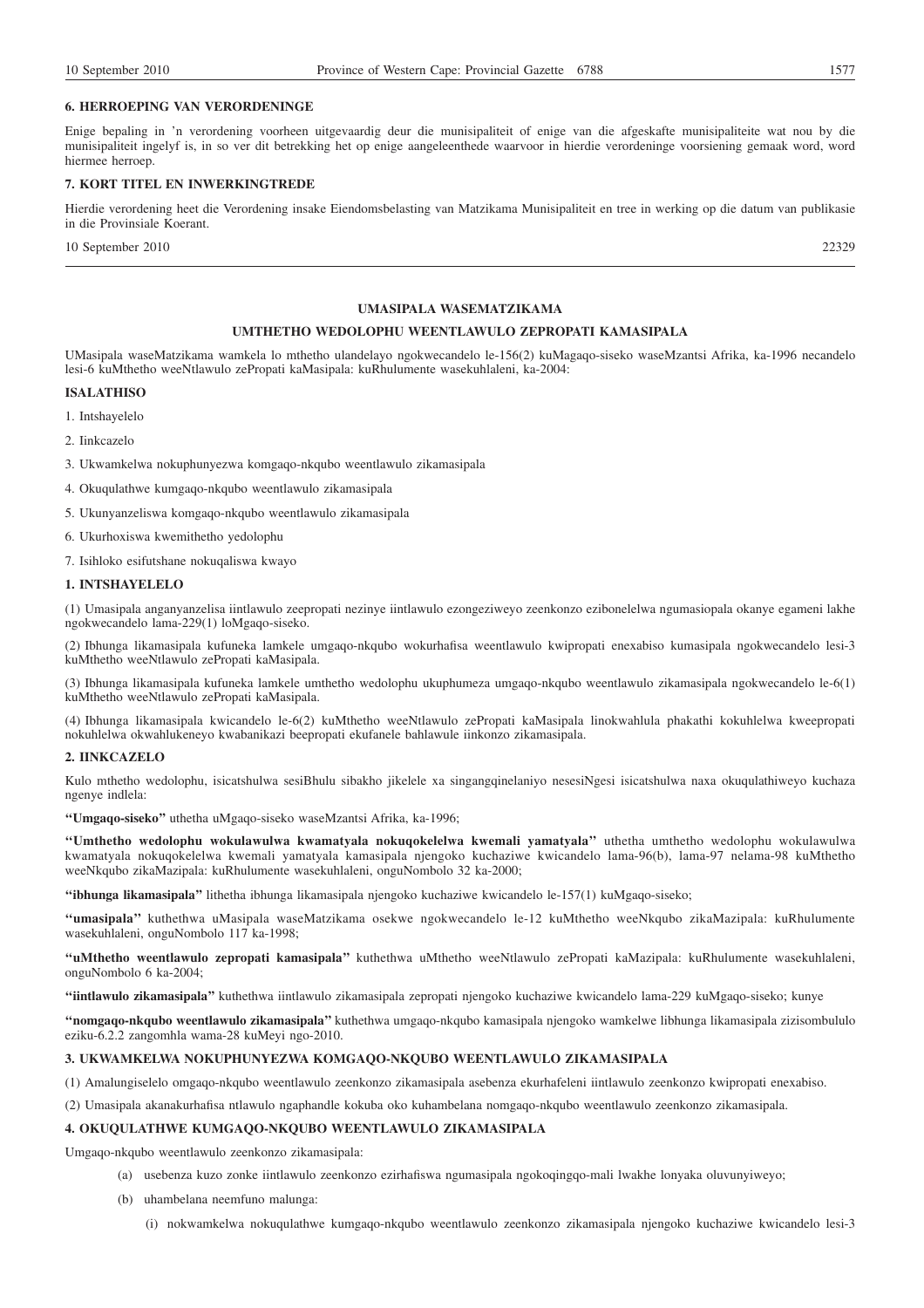kuMthetho wokuhlawulwa kwePropati kaMasipala;

- (ii) nenkqubo yokuthatha inxaxheba njengoko kuchaziwe kwicandelo lesi-4 kuMthetho wokuhlawulwa kwePropati kaMasipala; kunye
- (iii) nophengululo lonyaka lomgaqo-nkqubo wentlawulo lweenkonzo zikamasipala njengoko kuchaziwe kwicandelo lesi-5 kuMthetho wokuhlawulwa kwePropati kaMasipala;
- (c) ubonakalisa imithetho-siseko ethile eyongeziweyo, umgaqo nemiqathango ngokoMthetho wokuhlawulwa kwePropati kaMasipala ngokurhafiswa kwezi nkonzo, ezinokuqinisekiswa libhunga likamasipala;
- (d) ucacisa indlela apho imithetho-siseko ithi ichazwe kumhlathi (c) ekufuneka yazisiwe ngokomgaqo-nkqubo weentlawulo zeenknzo zikamasipala; kwaye
- (e) kubandakanywa nezinye iindlela ezongezelelweyo zokuphumeza oku apho ibhunga likamasipala linokunqwenela ukuzazisa, kusongezelelwa kwezo zibonelelweyo kuMthetho noMgaqo-nkqubo wokuLawulwa kwamatyala nokuqokelelwa kweemali zamatyala.

#### **5. UKUNYANZELISWA KOMGAQO-NKQUBO WEENTLAWULO ZIKAMASIPALA**

Umgaqo-nkqubo weentlawulo zeenkonzo zikamasipala kufuneka anyanzeliswe ngokoMthetho wokuLawulwa kwamatyala nowokuqokelelwa kweemali zamatyala nazo naziphi na iindlela ezongeziweyo zokuphumeza oku ngokomgaqo-nkqubo weentlawulo zeenkonzo zikamasipala.

#### **6. UKURHOXISWA KOMTHETHO WEDOLOPHU**

Nawaphi na amalungiselelo kumthetho wedolophu, amkelwe ngumasipala okanye nabaphi na oomasipala abahlukanisiweyo kurhulumente abamanywe kumasipala, abanxulumene nawo nawuphi na umba obonelelweyo kulo mthetho ayarhoxiswa.

#### **7. ISIHLOKO ESIFUTSHANE NOKUQALISWA KWASO**

Lo mthetho wedolophu uza kubizwa njengoMthetho weentlawulo zePropati kamasipalala kuMasipala waseMatzikama kwaye uza kusebenza ngomhla ekupapashwa ngawo kwiGazethi yePhondo.

10 September 2010 22329

## **MOSSEL BAY MUNICIPALITY**

## **WATER CONSERVATION POLICY**

Whereas the Municipality of Mossel Bay adopts a By-Law relating to Water Services as promulgated in Provincial Gazette 6678, dated 20 November 2009; and

Whereas the By-Law provides for a Policy for Conservation and Demand Management; and

Whereas the Council has adopted a Water Conservation Policy on 15 July 2010, Resolution E77-07/2010.

### **Now therefore the Policy is hereby published for general information.**

In terms of Section 42 of the Municipal By-law relating to Water Services, the Municipality may impose measures to limit, discontinue or restrict the use of water for water conservation purposes, drought and other reasons. Now therefore the Municipal Council adopts this Water Conservation Policy.

### **Principles**

The vision of all water conservation and demand management endeavours should be the efficient and effective use of water by all and the minimisation of loss or wastage of water. Conservation is the efficient use and saving of water achieved through measures such as water saving devices, water-efficient processes, water demand management and water rationing.

Water demand management is the adaptation and implementation of a strategy to influence the water demand and usage of water in order to meet objectives like economic efficiency, environmental protection, sustainability of water supply and services.

Thus, water conservation and demand management should be an integral part of the planning processes for management, water supply and the provisions of water services.

Due to the responsibility of the Municipality to ensure the availability of water, the Municipality must do everything in its power to ensure—

— a constant supply of water for use in the area under its jurisdiction; and

— to create a water conservation and demand management culture between the service provider and users.

Therefore, this Policy determines a set of rules for the effective and efficient measures for water conservation and demand management.

### **PART 1: SITUATIONAL EVALUATION**

- 1. (a) The Director: Civil Services in consultation with the Municipal Manager must establish a trustworthy mechanism to monitor and continuously report on the status of the water demand.
	- (b) The Director must ensure that there is an efficient information system to—
		- (i) record and provide data for water management;
		- (ii) the quality and quantity of water in the various water resources;
		- (iii) the use of water resources;
		- (iv) register of water user authorisations;
		- (v) waterworks which might fail or has failed;
		- (vi) record information about a drought which has occurred or which seems imminent;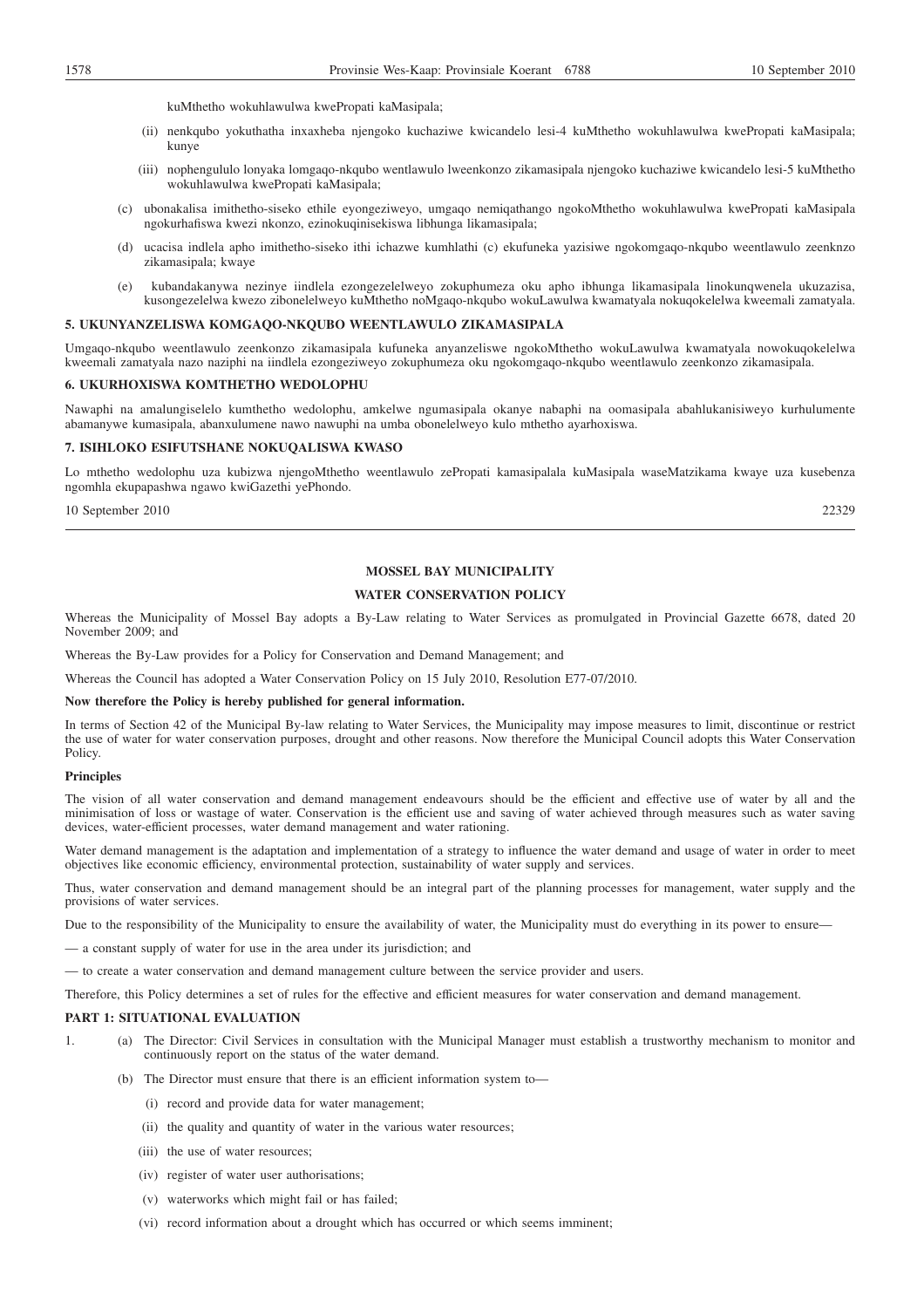- (vii) identification of and usage by bulk water and high water consumers;
- (viii) record and provide data for the development, enhancing or monitoring of this Policy; and
- (ix) any matter connected with water, water resources and demand management that may serve as an early warning system to real or potential hazards effecting service delivery, water conservation and demand management.

2. The Director: Civil Services shall report on a monthly basis to the Municipal Manager in a suitable format in order to allow he Municipal Manager:

- (a) to monitor the status of water resources;
- (b) and make recommendations to the Executive Mayor and Council.

## **PART 2: WATER AUDIT**

3. For effective water demand management, the Municipality may require-

- major water users (those using more than 3 650 kilolitres per annum), excluding those comprising multiple dwelling units, to undertake an annual water audit. The audit must be carried out no later than two weeks after the end of each financial year of the Municipality. The audit report must be send to the Director: Civil Services.
- (b) that the audit must detail the following-
	- (i) amount of water used during a financial year;
	- (ii) amount paid for water for the financial year;
	- (iii) number of people living on the stand or premises;
	- (iv) number of people permanently working on the stand or premises;
	- (v) comparison of the above factors with those reported in each of the previous two years (where available);
	- (vi) seasonal variation in demand (monthly consumption figures);
	- (vii) details of water pollution monitoring methods;
	- (viii) details of current initiative to manage their demand for water;
	- (ix) details of plans to manage their water demand;
	- (x) comparison of the above factors with those reported in each of the previous two years (where available); and
	- (xi) estimate of consumption by various components in use;
- (c) that no person may allow water, used as a heat-exchange medium in any equipment or plant and supplied from a water installation, to run continuously to waste except for maintaining a prescribed level of total dissolved solids in a re-circulating plant.

## **PART 3: WATER RESTRICTIONS AND CONSERVATION**

4. (1) The Municipality may in terms of section 42 of the By-law relating to Water Services, prohibit, restrict or limit the provisions of water supply services or consumption of water.

(2) The following water restrictions, or additional or other measures, shall be applied, having regard to the state of the Wolwedans Dam, which is the main reservoir for Mossel Bay.

(3) Stages of the drought:

#### **1.1 Wolwedans Dam volume between 40 and 60%:**

- 1.1.1 (a) No irrigation systems may be used.
	- (b) Watering of gardens may only be undertaken for one hour per day between 18:00—19:00, two days per week.

Even numbered households ONLY **Mondays** and **Thursdays**.

Uneven numbered households ONLY **Tuesdays** and **Fridays.**

Watering with a garden hose may only take place if it is hand-held.

- 1.1.2 A fine in terms of Section 75A of the Systems Act, being a 50% penalty on tariffs for monthly consumption in excess of 20 kiloliter per month per household connection.
- 1.1.3 At sports fields only the watering of cricket pitches, golf course greens and bowling greens is permitted for two hours per day, two days per week.
- 1.1.4 No hosing of roofs and driveways and no washing of vehicles with a garden hose will be permitted. The filling of swimming pools is prohibited.
- 1.1.5 That the restriction referred to in 1.1.4 above not be applicable to any **bona fide** and full-time commercial enterprises whose business it is to wash cars.
- 1.1.6 Identification of areas with high water pressure and/or high water consumption for the installation of pressure reduction and/or flow lowering devices.
- 1.1.7 Effective awareness processes must be followed.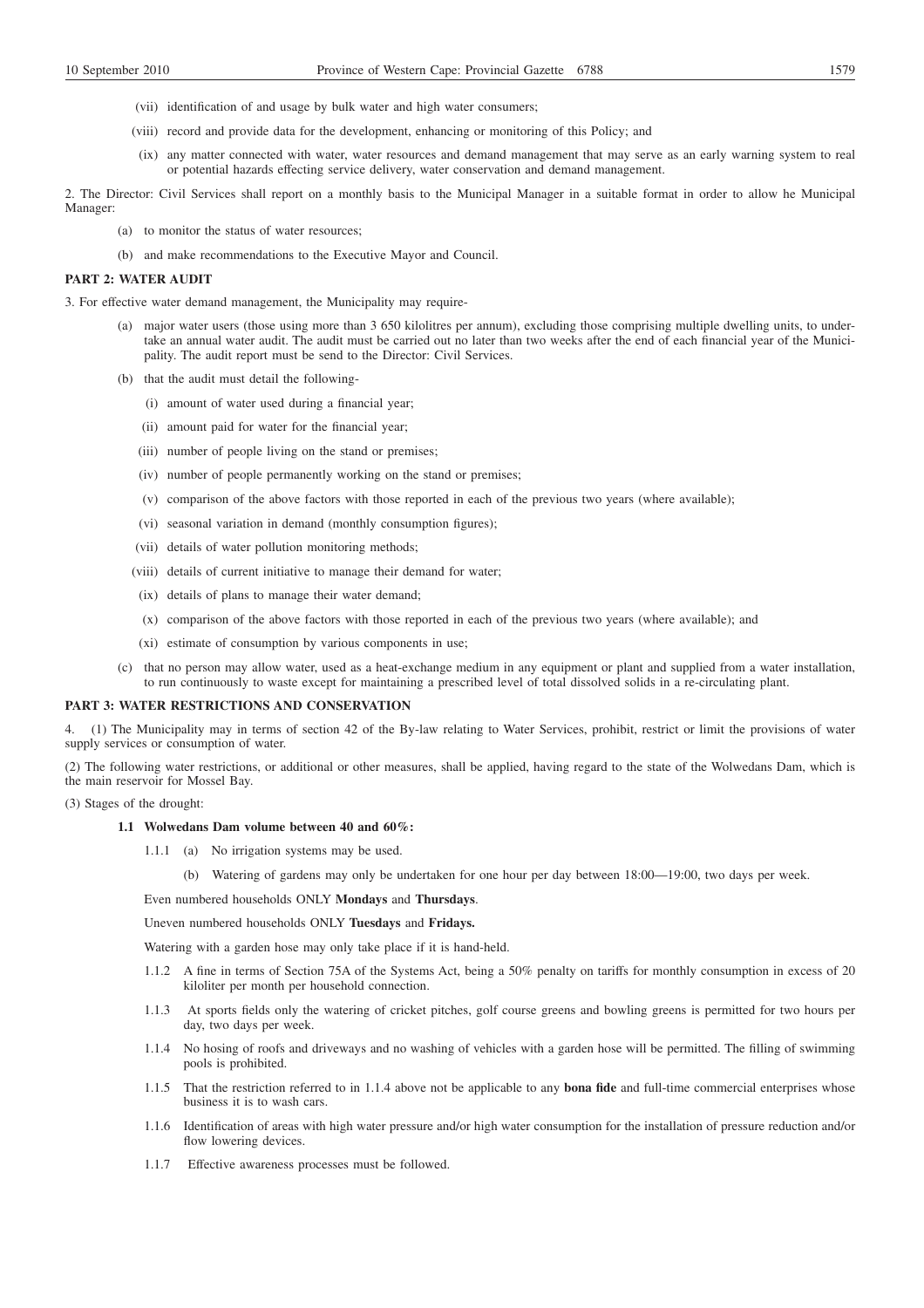#### **1.2 Dam volume between 25 en 40%:**

- 1.2.1 No attached garden hoses or automatic irrigation equipment may be used. Watering of gardens only by means of a bucket during the times determined in 1.1.1 above.
- 1.2.2 A fine, being a 100% penalty on tariffs for monthly consumption in excess of 20 kiloliter per month per household connection.
- 1.2.3 Implementation and application of fines and instant fines.
- 1.2.4 No hosing of structures, roofs and driveways and no filling of swimming pools.
- 1.2.5 Stricter policing and implementation of a complaint line and whistle blowers facility.
- 1.2.6 Consultation with bulk consumers in the industrial and business sectors as identified through the billing system.
- 1.2.7 Only the watering of golf greens, cricket pitches and bowling greens permitted. The watering of all other types of sports fields is prohibited.
- 1.2.8 Effective awareness processes must be followed.
- 1.2.9 Identification of areas with high water pressure and/or high water consumption for the installation of pressure reduction and flow lowering devices.

## **1.3 Dam volume less than 25%:**

- 1.3.1 As mentioned in paragraph 1.2 above.
- 1.3.2 A fine, being a 200% penalty on consumption greater than 20 kiloliter per month per household connection.
- 1.3.3 No watering/irrigation of any sports fields permitted.
- 1.3.4 That when the Municipal Manager declares that the dam volume has dropped to below 25% no water charges in respect of water losses because of leakages will be written off.

### **Additional Measures**

1.3.5 That additional control measures be implemented as soon as the volume of the Wolwedans Dam decreases below 40% and that the Municipal Manager be authorized to execute any further measures in consultation with the Executive Mayor.

(4) The requirements of section 21A of the Municipal Systems Act, Act 32 of 2000, must be followed.

## **PART 4: WATER DEMAND MANAGEMENT**

5. (1) The Municipality may in general or in emergencies by public notice, require any owner or consumer to comply with good water conservation and demand management practices as set out hereunder:

- (a) No person may without prior written authority from the Director: Civil Services water a garden, sports field, park, or other grassed area using potable water, between the hours of 10:00 and 16:00.
- (b) Where a hosepipe is used to irrigate a garden, park, or sports field from a potable water source a controlling device such as a sprayer shall be attached to the hose end.
- (c) No person may without prior written authority from the Director: Civil Services hose down a hard-surfaced or paved area using water form a potable source.
- (d) A hosepipe used for washing vehicles, boats, and caravans must be fitted with an automatic self-closing device.
- (e) Automatic top up systems using a float valve fed from a potable water source to supply swimming pools and garden ponds are not allowed.
- (f) Commercial car wash industries must recycle a minimum of 50% of the water used in operations.
- (g) Wash-hand basins provided in public facilities must be fitted with demand type taps.
- (h) Showers provided at public facilities must be fitted with demand type valves.
- (i) Potable water may not be used to dampen building sand and other building material to prevent it from being blown away.
- (j) Stand pipe draw-off taps must be at a height of at least 450mm, measured above ground level.
- (k) The maximum flow rate from any tap installed in a wash hand basin may not exceed 6 litres per minute.
- (l) The maximum flow rate from any showerhead may not exceed 10 litres per minute.
- (m) Water closet cisterns may not exceed 9,5 liters in capacity and such cistern must be of dual flushing mechanisms.
- (n) No automatic cistern or tipping tank may be used for flushing a urinal.
- (o) Within two years after the promulgation of this Policy all automatic flushing cisterns fitted to urinals, must be replaced with either manually operated systems or non-manual apparatus which causes the flushing device to operate after each use of such urinal.
- (p) Terminal water fittings installed outside any buildings other than a residential dwelling must—
	- (i) incorporate a self-closing device;
	- (ii) have a removable handle for operating purposes;
	- (iii) be capable of being locked to prevent unauthorized use; or
	- (iv) be of a demand type that limits the quantity of water discharged in each operation;
- (q) the re-use of household grey water for gardening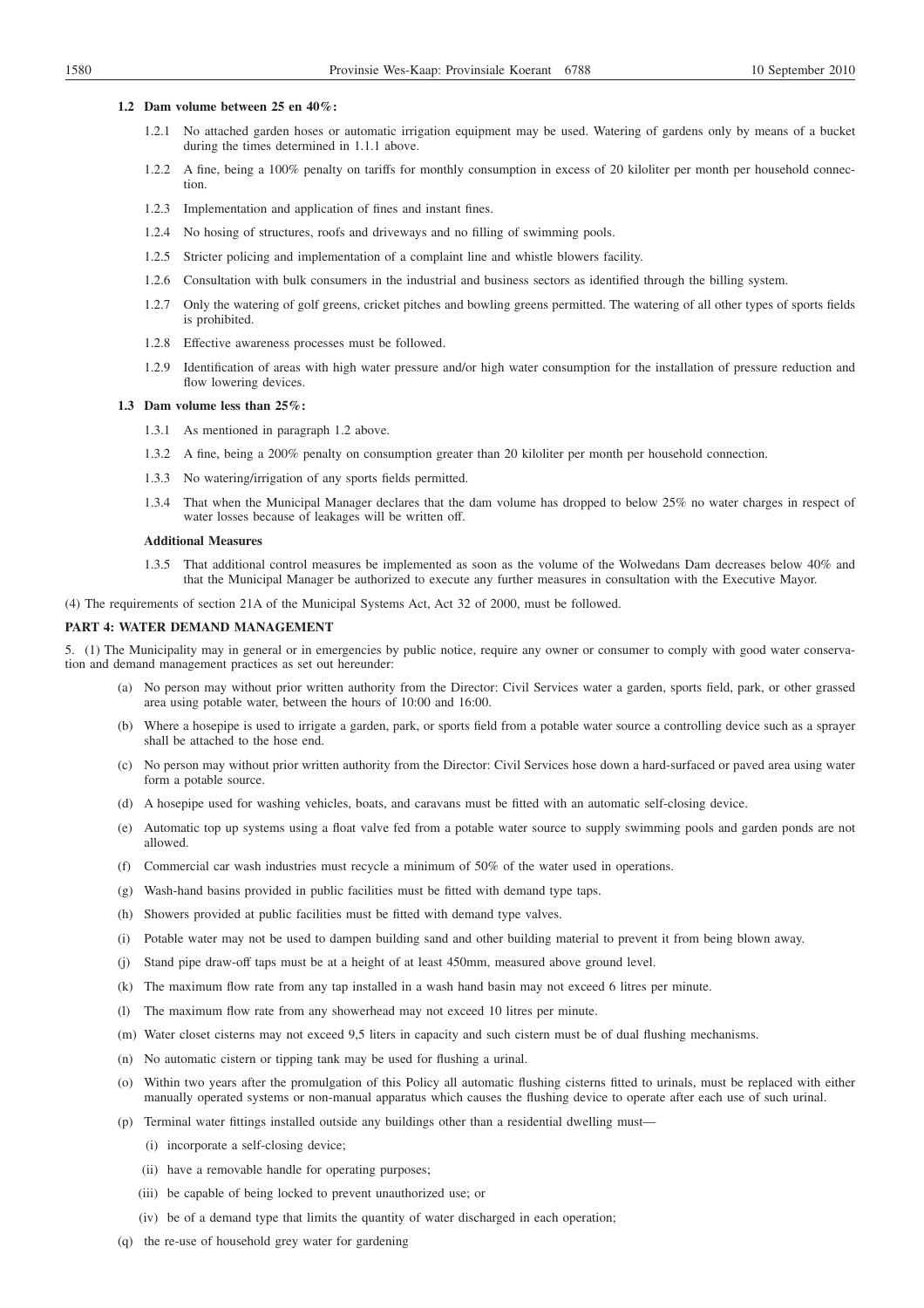(2) Additional measures or practices, as deemed necessary may be implemented.

#### **PART 5: PLANNING**

6. (1) The Director: Civil Services is responsible for the administration of the Water Services By-law and this Policy and must set up a multipurpose task team of Directors (or their duly authorised delegates) to develop programmes and establish frameworks—

- (a) for the identification, development and management of effective and efficient water conservation measures;
- (b) and set broad principles and appropriate criteria and mechanisms for the implementation and enforcement thereof;
- (c) the required organisational capacity and working relationships between the different role players and the financial implication and budget allocations;
- (d) to educate and raise awareness within the Municipality and the community, establish successful communication and co-operation between consumers, the Municipality and other spheres of government by implementing an effective communication programme as an ongoing activity;
- (e) for proper risk management and effective measures to minimise and identify fraudulent activities relating to the scope of this Policy and the instituting of administrative sanctions and disciplinary measures against transgressors and legal proceedings;
- (f) for recovering of money owed and the cost involved in the execution of the programmes;
- (g) for short, medium and long term solutions-
	- (i) designed to achieve sustainable reductions in water use;
	- (ii) changes to the use of water with the purpose of gaining greater water use efficiency;
	- (iii) the integration of the approved strategies into other water resources management functions;
	- (iv) new and better management approaches, inter alia, for—
		- minimising the waste of and increasing the efficiency of water use by adopting water saving technologies by the Municipality and consumers;
		- removal of alien vegetation that negatively impact on catchment areas and rivers;
		- leak detection programmes;
		- any other measures to achieve the desired outcome.
	- (v) for specific or in general water uses, conditions must be attached to the general authorisations and licences issued by
		- specifying management practices and general requirements for the different water uses and conservation measures;
		- by requiring, when applicable, the monitoring and analysis of and reporting and imposing a duty to measure and record aspects of the water uses;
		- specifying measuring and recording devices to be used;
		- requiring the preparation and approval of and adherence to water management plans.

(2) The Director: Civil Services must report quarterly for the first nine months, thereafter every six months.

### **PART 6: GENERAL**

7. The provisions of the By-law relating to Water Services are applicable and apply to this Policy.

10 September 2010 22323

## **MOSSELBAAI MUNISIPALITEIT**

## **WATER BESPARINGSBELEID**

Aangesien die Munisipaliteit van Mosselbaai 'n Verordening insake Watervoorsiening aanvaar het soos afgekondig in Provinsiale Koerant 6678, gedateer 20 November 2009; en

Aangesien die Verordening voorsiening maak vir 'n Beleid vir Wateraanvraagbestuur en Besparing; en

Aangesien die Raad 'n Waterbesparingsbeleid aanvaar het op 15 Julie 2010, by besluit E77-07/2010;

#### **Derhalwe word die Beleid hiermee gepubliseer vir algemene inligting.**

Ooreenkomstig Artikel 42 van die Munisipale Verordeninge met betrekking tot Watervoorsiening, kan die Munisipaliteit maatreëls toepas om die gebruik van water te beperk, te staak of in te kort vir waterbesparingsdoeleindes, droogte en ander redes. Derhalwe aanvaar die Munisipale Raad hierdie Waterbesparingsbeleid.

#### **Beginsels**

Die visie van alle water besparings en aanvraagbestuurspogings moet die doeltreffende en effektiewe gebruik van water en die algehele vermindering van verlies of verspilling van water by almal wees. Besparing is die doeltreffende gebruik en bewaring van water bereik deur maatreëls soos water bewaringsmiddels, water doeltreffende prosesse, water aanvraagbestuur en water rantsoenering.

Aanvraagbestuur is die aanvaarding en implementering van 'n strategie om die water aanvraag en gebruik van water te beïnvloed ten einde die doelstellings soos ekonomiese doeltreffendheid, omgewingsbeveiliging, volhoubaarheid van watervoorsiening en dienste na te kom.

Gevolglik moet waterbesparing en aanvraagbestuur 'n geúntegreerde deel wees van die beplanningsprosesse vir bestuur, watervoorsiening en die voorsiening van water dienste.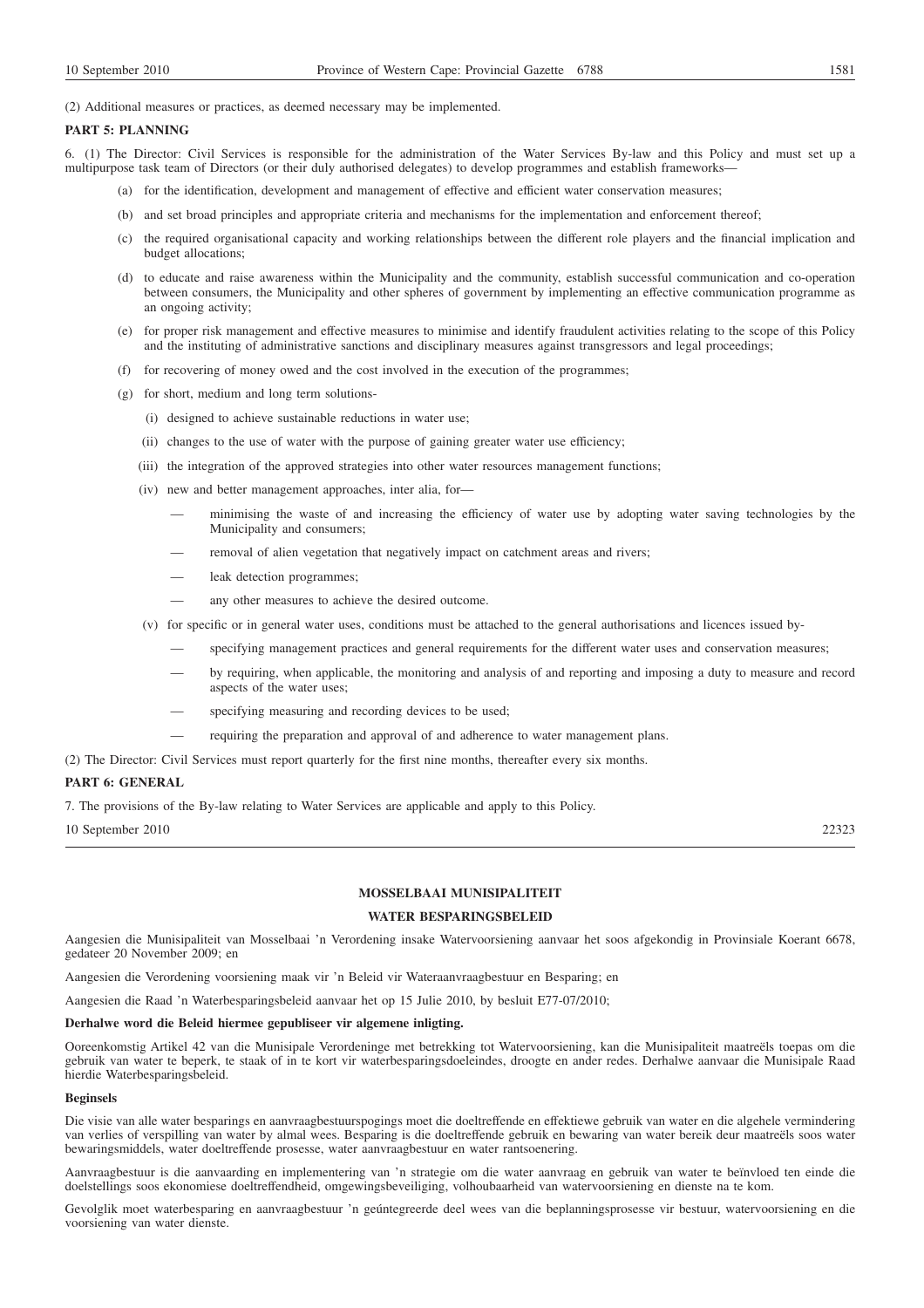As gevolg van die verantwoordelikheid van die Munisipaliteit om die beskikbaarheid van water te verseker, moet die Munisipaliteit alles binne sy vermoë doen om—

— 'n volhoubare voorraad water vir gebruik in sy regsgebied te verseker; en

— om 'n kultuur van waterbesparing en aanvraagbestuur te skep tussen die diensverskaffer en verbruikers.

Gevolglik bepaal hierdie Beleid 'n stel reëls vir die effektiewe en doeltreffende maatreëls vir waterbesparing en aanvraagbestuur.

## **DEEL 1: TER PLAATSE EVALUERING**

- 1. (a) Die Direkteur: Siviele Dienste moet in oorleg met die MunisipaleBestuurder 'n betroubare meganisme daarstel om die status van die wateraanvraag te monitor en deurlopend verslag te doen.
	- (b) Die Direkteur moet verseker dat daar 'n doeltreffende inligtingstelsel is wat die volgende inligting bevat:
		- (i) aantekening en voorsiening van data vir waterbestuur;
		- (ii) die kwaliteit en hoeveelheid water in die verskillende waterbronne;
		- (iii) die gebruik van waterbronne;
		- (iv) register van waterverbruiker magtigings;
		- (v) waterwerke wat mag instort of ingestort het;
		- (vi) aantekening van inligting ten opsigte van droogte wat plaasgevind het of wat op hande is;
		- (vii) identifisering van en gebruik deur grootmaat- en groot waterverbruikers;
		- (viii) aanteken en voorsiening van data vir die ontwikkeling, verhoging of monitering van hierdie Beleid; en
		- (ix) enige aangeleentheid met betrekking tot waterbronne en aanvraagbestuur wat mag dien as 'n vroegtydige waarskuwingstelsel ten opsigte van werklike of potensiële risiko's wat dienslewering, waterbesparing en aanvraagbestuur beïnvloed.

2. Die Direkteur: Siviele Dienste sal op 'n maandelikse grondslag in behoorlike formaat aan die Munisipale Bestuurder rapporteer ten einde die Munisipale Bestuurder in staat te stel —

- (a) om die status van waterbronne te monitor;
- (b) en aanbevelings aan die Uitvoerende Burgemeester en Raad te maak.

#### **DEEL 2: WATER OUDIT**

3. Vir effektiewe water aanvraagbestuur, kan die Munisipaliteit vereis dat-

- (a) groot waterverbruikers (sodaniges wat meer as 3 650 kiloliter per jaar gebruik), met uitsluiting van sodaniges wat bestaan uit veelvoudige wooneenhede, 'n jaarlikse oudit onderneem. Die oudit moet uitgevoer word nie later nie as twee weke na die einde van die eerste finansiële jaar van die Munisipaliteit. Die oudit verslag moet versend word aan die Direkteur: Siviele Dienste.
- (b) die oudit die volgende besonderhede weergee-
	- (i) hoeveelheid water gebruik gedurende die finansiële jaar;
	- (ii) bedrag betaal vir water vir die finansiële jaar;
	- (iii) aantal persone wat op die standplaas of perseel woonagtig is;
	- (iv) aantal persone wat permanent op die standplaas of perseel werksaam is;
	- (v) vergelyking van die bogemelde faktore met daardie verslae in elk van die vorige twee jaar (indien beskikbaar);
	- (vi) seisoen verandering in aanvraag (maandelikse verbruik syfers);
	- (vii) besonderhede van waterbesmetting moniteringsmetodes;
	- (viii) besonderhede van huidige inisiatiewe om hul aanvraag vir water te bestuur;
	- (ix) besonderhede van planne om hulle water aanvraag te bestuur;
	- (x) vergelyking van die bogemelde faktore met daardie gerapporteer in elk van die vorige twee jare (indien beskikbaar); en
	- (xi) beraming van verbuik deur verskeie komponente in gebruik;
- (c) dat geen persoon mag toelaat dat water, gebruik as 'n hitte-wisseling middel in enige toerusting of uitrusting en voorsien van 'n water installasie, aanhoudend verlore loop behalwe vir die onderhoud van 'n voorgeskrewe vlak van totale ontbinde vaste material in 'n hersirkulerende uitrusting nie.

#### **DEEL 3: WATER BEPERKINGS EN BESPARING**

4. (1) Die Munisipaliteit kan ooreenkomstig Artikel 42 van die Verordeninge met betrekking tot Watervoorsiening waterverbruik verbied, beperk of inperk.

(2) Die volgende water beperkings, of bykomende of ander metodes, moet toegepas word, met in agneming van die stand van die Wolwedansdam, as die hoofopgaardam vir Mosselbaai.

(3) Stadia van die droogte

#### **1.1 Wolwedansdam volume tussen 40 en 60%:**

1.1.1 (a) Geen besproeiingstelsels mag gebruik word nie.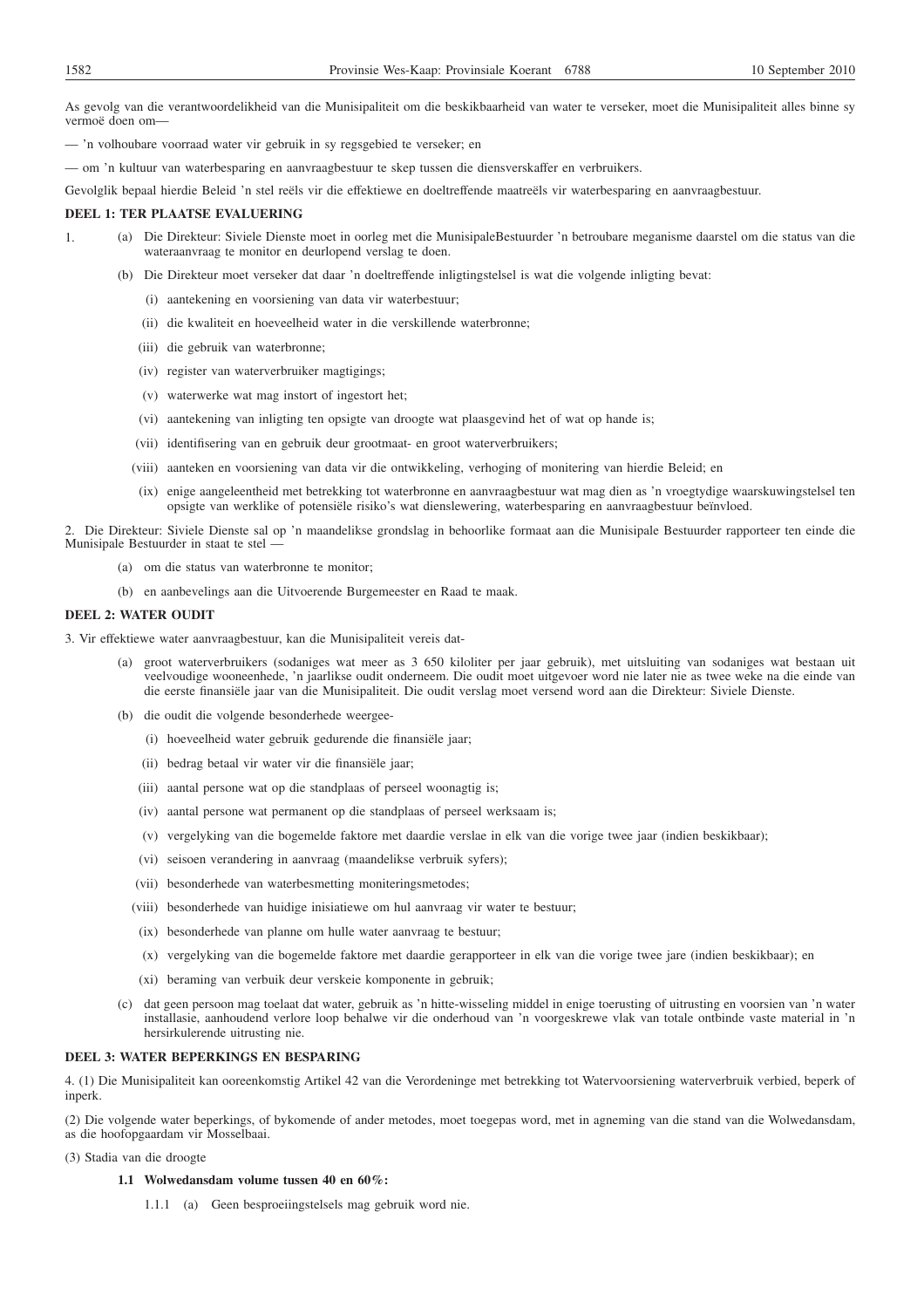(b) Tuin benatting mag slegs plaasvind vir een uur per dag tussen 18:00—19:00, twee dae per week.

# Gelyke nommer huishoudings SLEGS **Maandae en Donderdae.**

Ongelyke nommer huishoudings SLEGS **Dinsdae en Vrydae**.

Besproeiing met 'n tuinslang mag slegs geskied as dit in die hand gehou word.

- 1.1.2 'n Boete ooreenkomstig Artikel 75A van die Stelselswet, synde 50% boete op tariewe vir maandelikse verbruik hoër as 20 kiloliter per maand per huishouding aansluiting.
- 1.1.3 By sportvelde slegs die nat spuit van krieket kolfblaaie, gholfbaan setperke en rolbalbane word toegelaat vir twee uur per dag, twee dae per week.
- 1.1.4 Geen skoon spuit van dakke en opritte en geen was van voertuie met 'n tuinslang mag toegelaat word nie. Die vul van swembaddens is verbied.
- 1.1.5 Dat die beperking waarna verwys word in 1.1.4 hierbo nie van toepassing sal wees op enige **bona fide** en voltydse kommersiële ondernemings met 'n besigheid vir die was van voertuie nie.
- 1.1.6 Identifisering van gebiede met hoë waterdruk en/of hoë waterverbruik vir die installasie van druk verlagings en/of vloei vermindering apparaat.
- 1.1.7 Effektiewe bewusmakingsprosesse moet gevolg word.

#### **1.2 Damvolume tussen 25 en 40%:**

- 1.2.1 Geen gekoppelde tuinslange of outomatiese besproeiingstoerusting mag gebruik word nie. Besproeiing van tuine slegs deur middel van 'n emmer gedurende die tye bepaal in 1.1.1 hierbo.
- 1.2.2 'n Boete synde 100% op tariewe vir maandelikse verbruik hoër as 20 kiloliter per maand per huishoudelike aansluiting.
- 1.2.3 Instelling en toepassing van boetes en kitsboetes.
- 1.2.4 Geen skoonspuit van strukture, dakke en opritte, en geen vul van swembaddens.
- 1.2.5 Strenger polisiëring en toepassing van 'n klagtelyn en fluitblaser fasiliteit.
- 1.2.6 Gesprekvoering met grootmaat verbruikers in die nywerheids- en sakesektore soos geïdentifiseer deur die rekening stelsel.
- 1.2.7 Slegs die besproeiing van gholfsetperke, krieketkolfblaaie en rolbalbane toegelaat. Die besproeiing van ander soorte sportvelde is verbode.
- 1.2.8 Effektiewe bewusmakingsprosesse moet gevolg word.
- 1.2.9 Identifisering van gebiede met hoë waterdruk en/of waterverbruik vir die installering van druk- verminderings- en vloeiverlagingstoestelle.

## **1.3 Damvolumes minder as 25%:**

- 1.3.1 Soos genoem in 1.2 hierbo.
- 1.3.2 'n Boete van 200% op verbruik hoer as 20 kiloliter per maand per huishoudelike aansluiting.
- 1.3.3 Geen benatting/besproeiing van enige sportgrondeword toegelaat nie.
- 1.3.4 Dat wanneer die Munisipale Bestuurder verklaar dat die damvolume onder 25% gedaal het, geen waterheffings ten opsigte van waterverliese weens lekkasies afgeskryf word nie.

## **Bykomende Maatreëls**

1.3.5 Dat bykomende beheermaatreëls ingestel word sodra dievolume van die Wolwedansdam verminder het tot minder as 40% en dat die Munisipale Bestuurder bemagtig word om enige ander maatreëls in te stel in onderhandeling met die Uitvoerende Burgemeester.

(4) Die vereistes van Artikel 21A van die Munisipale Stelselswet, Wet 32 van 2000, moet gevolg word.

## **DEEL 4: WATER AANVRAAGBESTUUR**

5. (1) Die Munisipaliteit kan in die algemeen of in noodgevalle deur openbare kennisgewing vereis dat enige eienaar of verbruiker moet voldoen aan goeie waterbesparings- en aanvraagbestuur praktyke soos hieronder uiteengesit:

- (a) Geen persoon mag sonder vooraf skriftelike magtiging van die Direkteur: Siviele Dienste 'n tuin, sportgronde, park of ander grasbedekte gebied tussen die ure 10:00 en 16:00 met die gebruik van drinkwater nat maak nie.
- (b) Waar 'n tuinslang gebruik word om 'n tuin, park, of sportgrond te besproei uit 'n drinkwater bron moet 'n beheertoestel soos 'n sproeier aan die tuinslang gekoppel wees.
- (c) Geen persoon mag sonder vooraf skriftelike magtiging van die Direkteur: Siviele Dienste 'n harde oppervlakte of 'n geplaveide oppervlakte nat spuit uit 'n drinkwater bron nie.
- (d) 'n Tuinslang wat gebruik word vir die was van voertuie, bote en karavane moet geheg wees aan 'n outomatiese self sluit apparaat.
- (e) Outomatiese aanvullingstelsels met die gebruik van 'n vloeiklep gevoer van 'n drinkwater bron om swembaddens en tuinpoele te voorsien is nie toelaatbaar nie.
- (f) Kommersiële voertuigwasondernemings moet 'n minimum van 50% van die water gebruik in die bedryf daarvan herwin.
- (g) Handewaskomme voorsien in openbare geriewe moet voorsien word van aanvraag tipe krane.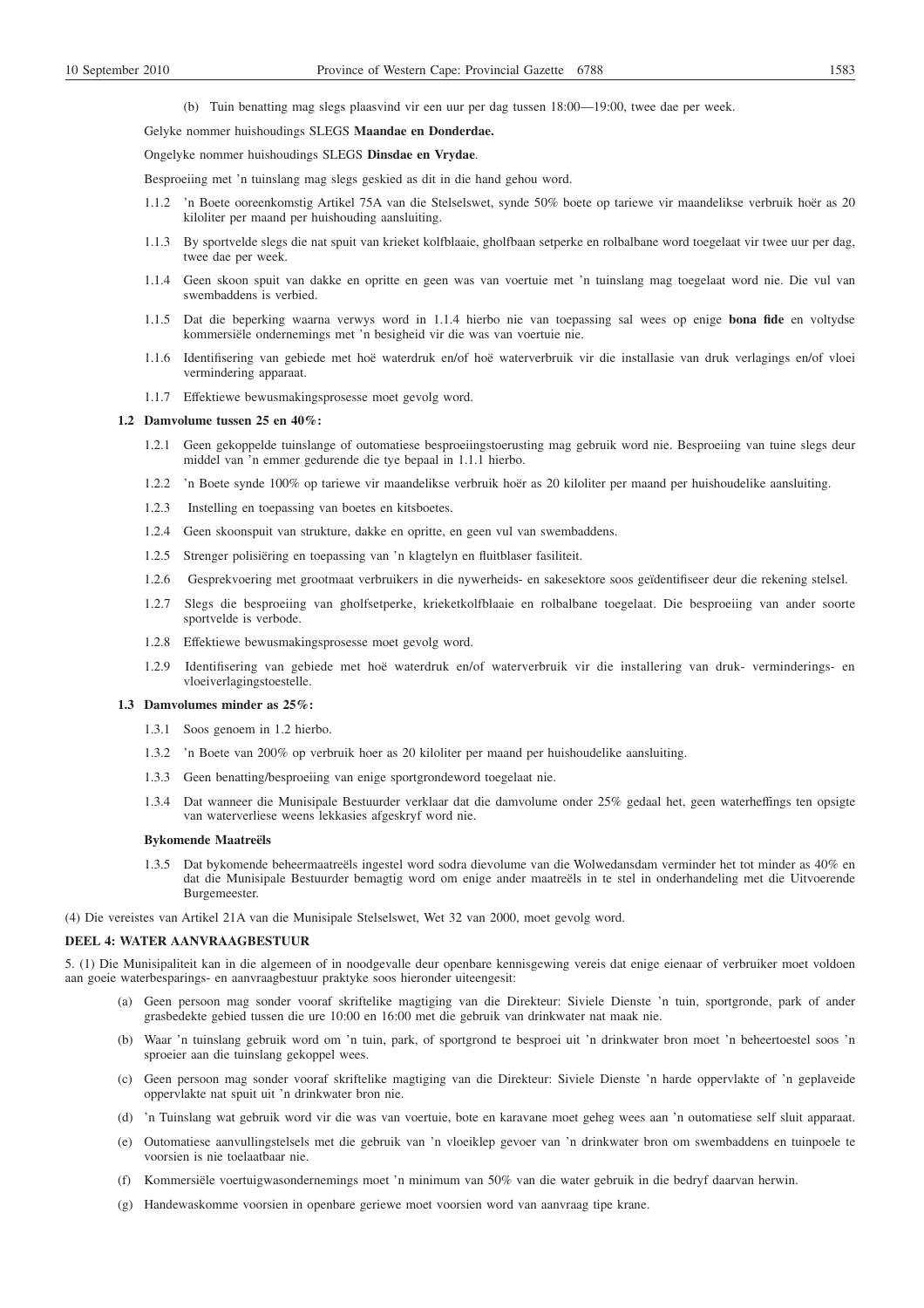- (h) Storte voorsien by openbare geriewe moet voorsien word van aanvraag tipe kleppe.
- (i) Drinkwater mag nie gebruik word om bousand en ander boumateriaal te benat om te verhoed dat dit weggewaai word nie.
- (j) Staanpype se aftrek krane moet op 'n hoogte van ten minste 450mm wees, gemeet vanaf grondvlak.
- (k) Die maksimum vloeiskaal van enige kraan geïnstalleer in 'n handewasbak moet nie 6 liters per minuut oorskry nie.
- (l) Die maksimum vloeiskaal van enige stortkop mag nie 10 liters per minuut oorskry nie.
- (m) 'n Watertoilet tenk mag nie 'n 9,5 liter kapasiteit oorskry nie en sodanige spoelbak moet van 'n tweeledige storting meganisme voorsien wees.
- (n) Geen outomatiese spoelbak of stortingstenk mag gebruik word om 'n urinaal te vloei nie.
- (o) Binne twee jaar na die bekendmaking van hierdie Beleid moet alle outomatiese vloei spoelbakke by urinale, vervang word met hand beheerde stelsels of nie-handbeheerde stelsels wat die vloei toerusting na elke gebruik van sodanige urinal beheer.
- (p) Afsluitende water toebehore geïnstalleer buite enige gebou behalwe residensiële wonings moet-
	- (i) 'n Self-sluit apparaat insluit;
	- (ii) voorsien wees van 'n verwyderbare handvatsel vir maklike hantering;
	- (iii) moet in staat wees om gesluit te word om ongemagtigde gebruik te voorkom; of
	- (iv) wees van 'n aanvraag tipe wat die hoeveelheid water vrygestel in enige bedryf beperk;
- (q) die hergebruik van huishoudelike water vir tuinmaak.

(2) Bykomende maatreëls of gebruike, soos nodig geag, kan geïmplementeer word.

#### **DEEL 5: BEPLANNING**

6. (1) Die Direkteur: Siviele Dienste is verantwoordelik vir die administrasie van die Watervoorsienings Verordening en hierdie Beleid en moet 'n veeldoelige taakspan van Direkteure (of hul behoorlik gemagtigde verteenwoordigers) daarstel om programme te ontwikkel en raamwerke te vestig

- (a) vir die identifisering, ontwikkeling en bestuur van effektiewe en doeltreffende waterbesparingsmaatreëls;
- (b) en breë beginsels en toepaslike kriteria en meganismes daarstel vir die implementering en toepassing daarvan;
- (c) die vereiste organisatoriese kapasiteit en werkverhoudings tussen die verskillende rolspelers en die finansiële implikasie en begrotingstoepassings;
- (d) om opvoeding en bewusmaking binne die Munisipaliteit en die gemeenskap te doen, vestig doeltreffende kommunikasie- en samewerking tussen verbruikers, die Munisipaliteit en ander sfere van Regering te skep deur die implementering van doeltreffende kommunikasie programme as 'n voortgesette aktiwiteit;
- (e) vir behoorlike risiko bestuur en effektiewe maatreëls om bedrieglike aktiwiteite met betrekking tot die omvang van hierdie Beleid te beperk en te identifiseer en die instelling van administratiewe goedkeuring en dissiplinêre maatreëls en regsgeldige optredes teenoor oortreders;
- (f) vir verhaal van geld verskuldig en die koste betrokke in die uitvoering van die programme;
- (g) vir kort-, medium en langtermyn oplossings—
	- (i) ontwerp om volhoubare verminderings in waterverbruik te behaal;
	- (ii) veranderings in die gebruik van water met die doel om groter watergebruik doeltreffendheid te verwesenlik;
	- (iii) die integrasie van die goedgekeurde strategieë in ander waterbron bestuursfunksies;
	- (iv) nuwe en beter bestuursbenadering, onder meer, vir-
		- vermindering van die vermorsing van, en die verhoging in die doeltreffendheid van watergebruik deur toepassing van waterbesparingstegnologies deur die Munisipaliteit en verbruikers;
		- verwydering van vreemde plantegroei wat 'n negatiewe impak uitoefen op opvangsgebied en riviere;
		- lekkasie opsporingsprogramme
		- enige ander maatreëls om die vereiste uitslag te verwesenlik.
	- (v) vir spesifieke of in algemene waterverbruike, moet voorwaardes toegevoeg word tot die algemene magtigings en lisensies uitgereik deur—
		- spesifisering van bestuurspraktyke en algemene vereistes vir die verskillende watergebruike en besparingsmaatreëls;
		- vereising, waar van toepassing, die monitering en ontleding daarvan en die toepassing van 'n diens om aspekte van die watergebruike te bepaal, aan te teken en verslag te doen;
		- spesifiseer opmeting en aantekening toerusting wat gebruik moet word;
			- vereising van die daarstelling en goedkeuring van en voldoening aan waterbestuurplanne.
- (2) Die Direkteur: Siviele Dienste moet kwartaalliks verslag doen vir die eerste nege maande, en daarna elke ses maande. **DEEL 6: ALGEMEEN**

7. Die bepalings van die Verordening met betrekking tot Watervoorsiening is van toepassing en het betrekking op hierdie Beleid.

## 10 September 2010 22323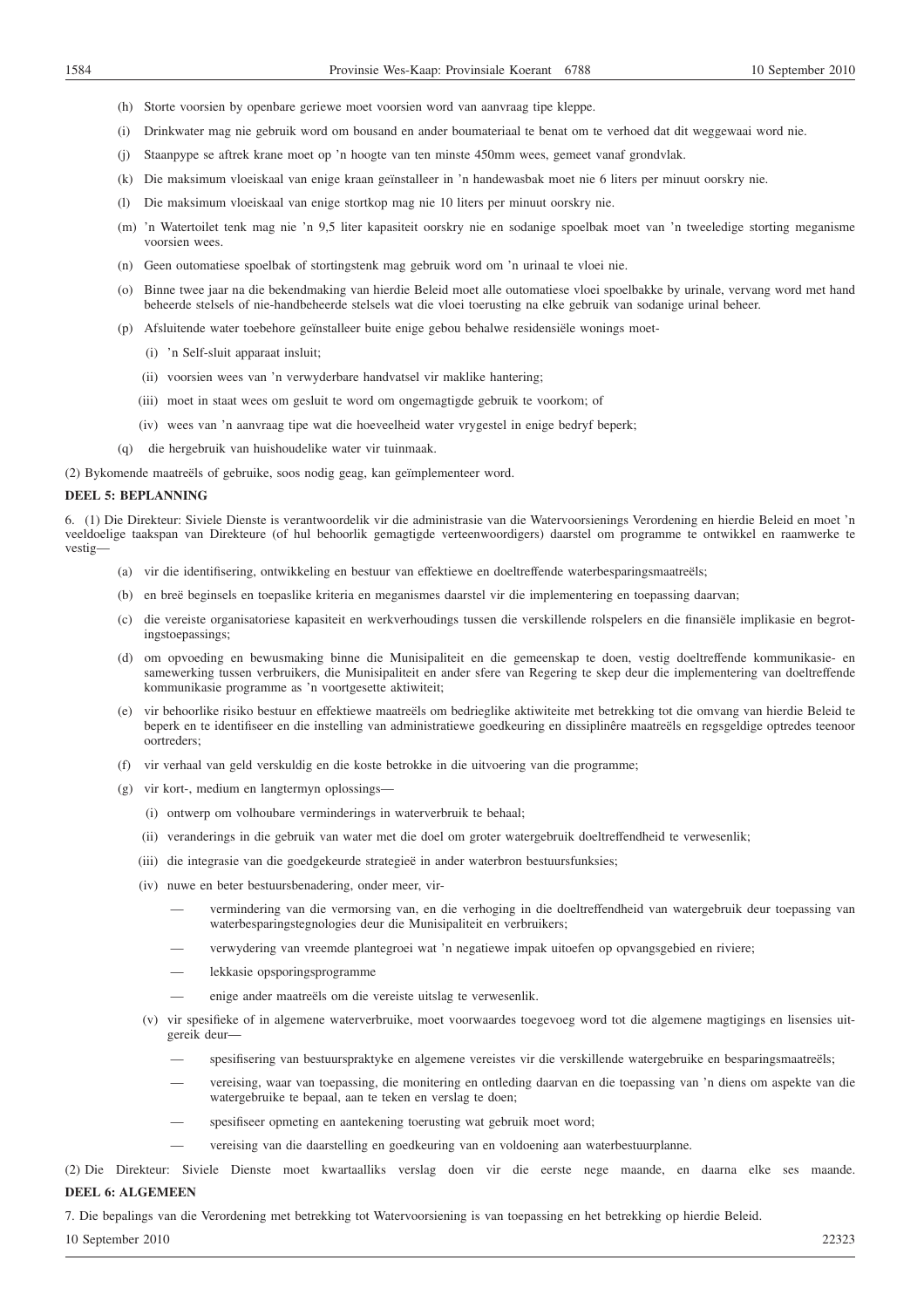#### **UMASIPALA WASEMOSSEL BHAYI**

#### **UMGAQO-NKQUBO WOKULONDOLOZWA KWAMANZI**

Njengokuba uMasipala wase-Mossel Bhayi ethe ngenxa yemeko wamkela isibonelelo samanzi, nanjengokuba yachazwa kwiPhepha ndaba leProvinsi elingu 6678 langomhla we-20 zika-Novemba ngo-2009; kwaye

Nanjengokuba lenkqubo ikhokela ibonelela umyalelo wolawulo lwamanzi nokuwonga; kwaye

Nanjengokuba i-Bhunga liye lamkela umyalelo wokonga amanzi ngomhla we-15 zika Julayi 2010, ngokwesigqibo esiku E77-07/2010;

#### **Ngoko ke lomyalelo ungumpoposho wokwazisa wonke ubani.**

Ngokwesivumelwano sesicatshulwa esingu 42 sesikhokelo sooMasipala esimayelana neeNkonzo zaManzi, uyakwazi uMasipala ukuphumeza imiqathango yokuqikelela ukusetyenziswa kwaManzi, ukuwanqumamisa okanye ukuwanciphisa ezama iindlela zokonga, imbalela/ukoma nezinye izizathu. Ngenxa yoko iBhunga looMasipala liyawamkela lomyalelo wokonga aManzi.

NgokweCandelo 42 loMthetho wangaphakathi kaMasipala malunga neenkonzo zamanzi,uMasipala usenokumisela imiqathango yemida,ukuvala okanye ukulawula ukusetyenziswa kwamanzi ngenjongo yokulondoloza amanzi,imbalela kunye nezinye izizathu.Ngoku ke iBhunga likaMasipala liyawamkela loMgaqo-nkqubo wokulondoloza amanzi.

#### **Imithetho-siseko**

Imbono yako konke ukulondolozwa kwamanzi kwanolawulo lwemfuneko yamanzi kukuzama ukumisela imiqathango yokusetyenziswa kwamanzi ngendlela efanelekileyo nechanekileyo kwanokuzama ukucutha ilahleko kwanokudlala ngamanzi.Ulondolozo yeyona ndlela ifanelekileyo yokonga amanzi enokwenziwa ekongeni amanzi njengezixhobo ezithile zamanzi,iinkqubo ezifanelekileyo zokonga amanzi,ulawulo lwemfuneko yamanzi kunye nokulinganisela ukusetyenziswa kwamanzi.

Ulawulo lwemfuneko yamanzi kukwamkela kwanokufezekiswa kwendlela ethile enokuphembelela imfuneko yamanzi kwanokusetyenziswa kwamanzi khon'ukuze kufezekiswe iimfuno zoqoqosho,ukukhuselwa kokusingqongileyo,ukufumaneka kwamanzi kunye nezinye iinkonzo.

Kungoko ke,ukongiwa kwamanzi kunye nolawulo lwemfuneko yamanzi kunyanzelekile ukuba kube yinxalenye yeenkqubo zesicwangciso solawulo, ukunikezelwa kwamanzi kwanezibonelelo zokunikezelwa kweenkonzo zamanzi.

Ngenxa yoxanduva analo uMsipala ekuqinisekiseni ukufumaneka kwamanzi,uMasipala kufuneka enze konke okusemandleni akhe ukuqinisekisa —

- Ukunikezelwa kwamanzi kwingingqi ephantsi kolawulo lwakhe;
- Ukumiselwa kwenkcubeko yokulondolozwa kwamanzi kwanenkcubeko yolawulo lwemfuneko yamanzi phakathi kwabanikezeli beenkonzo nabo basebenzisa amanzi.

Ngako oko ke,lo mgaqo-nkqubo umisela uluhlu lwemigaqo yokulondolozwa kwamanzi ngendlela efanelekileyo nechanekileyo yokulondoloza amanzi kunye nokufuneka kwamanzi okuphezulu.

#### **ISIQENDU 1: UVAVANYO LWEMEKO**

- 1. (a) uMlawuli: Iinkonzo zangaphakathi kunye noqhagamshelwano kunye noMphathi kaMasipala kufuneka bemisele indlela ethembekileyo yobugcisa ekulawuleni kwanokunikezela ingxelo rhoqo malunga nemeko enyanzelisa ukufuneka kwamanzi.
	- (b) uMlawuli kufuneka aqinisekise ukuba kukho iingcombolo ngokwaneleyo kwinkqubo malunga-
		- (i) nokufaka iingcombolo kwanokubonelela ngolawulo lwamanzi;
		- (ii) umgangatho kwanenqanaba lamanzi kwimithombo eyahlukeneyo yamanzi;
		- (iii) ukusetyenziswa kwemithombo yamanzi;
		- (iv) ukubhaliswa kwabasebenzisi abagunyazisiweyo bamanzi;
		- (v) imisebenzi yamanzi engasebenziyo okanye esengenakusebenza;
		- (vi) ukubhaliswa kwangcombolo zembalela ethe yafika okanye eseza kufika;
		- (vii) ukuchazwa kwanokusetyenziswa komthamo omkhulu wamanzi kwanabo basebenzisa amanzi kakhulu;
		- (viii) ukubhalisa kwanokunginisa iingcombolo zokuphuhlisa,ukuqinisekisa okanye ukubeka iliso kulo Mgaqo-nkqubo;
		- (ix) nawo mawuphina umbandela omalunga namanzi,imithombo yamanzi kwanolawulo lwemfuneko yamanzi ezinokusebenza njengezilumkiso zokuqala ezinokubonisa iingozi ezikhoyo kwanezinokwenzeka malunga nokuchatshazelwa kokunikezelwa kweenkonzo,ukulondolozwa kwamanzi kwanemfuneko yamanzi enyanzelekileyo.
- 2. uMlawuli: Iinkonzo zangaphakathi uyakwenza ingxelo rhoqo ngenyanga kuMphathi kaMasipala ngendlela efanelekileyo
	- (a) yokulawula umgangatho wemithombo yamanzi;
	- (b) kwaye enze izindululo kuSodolophu wesiGqeba kunye neBhunga.

#### **ISIQENDU 2: UPHICOTHO-NGXELO NGAMANZI**

3. Ekuqinisekiseni ukufuneka kwamanzi ngokunyanzelekileyo, uMasipala usenokufuna—

(a) abo basebenzisa amanzi kakhulu(abo basebenzisa amanzi ngaphezu kweekhilolitha ezingama:3 650 ngonyaka) ngaphandle kwabo babandakanyeka kwizindlu eziliqela kwindawo enye,ukuba athabathe uphicotho-ngxelo ngamanzi ngonyaka.Uphicotho olo akufuneki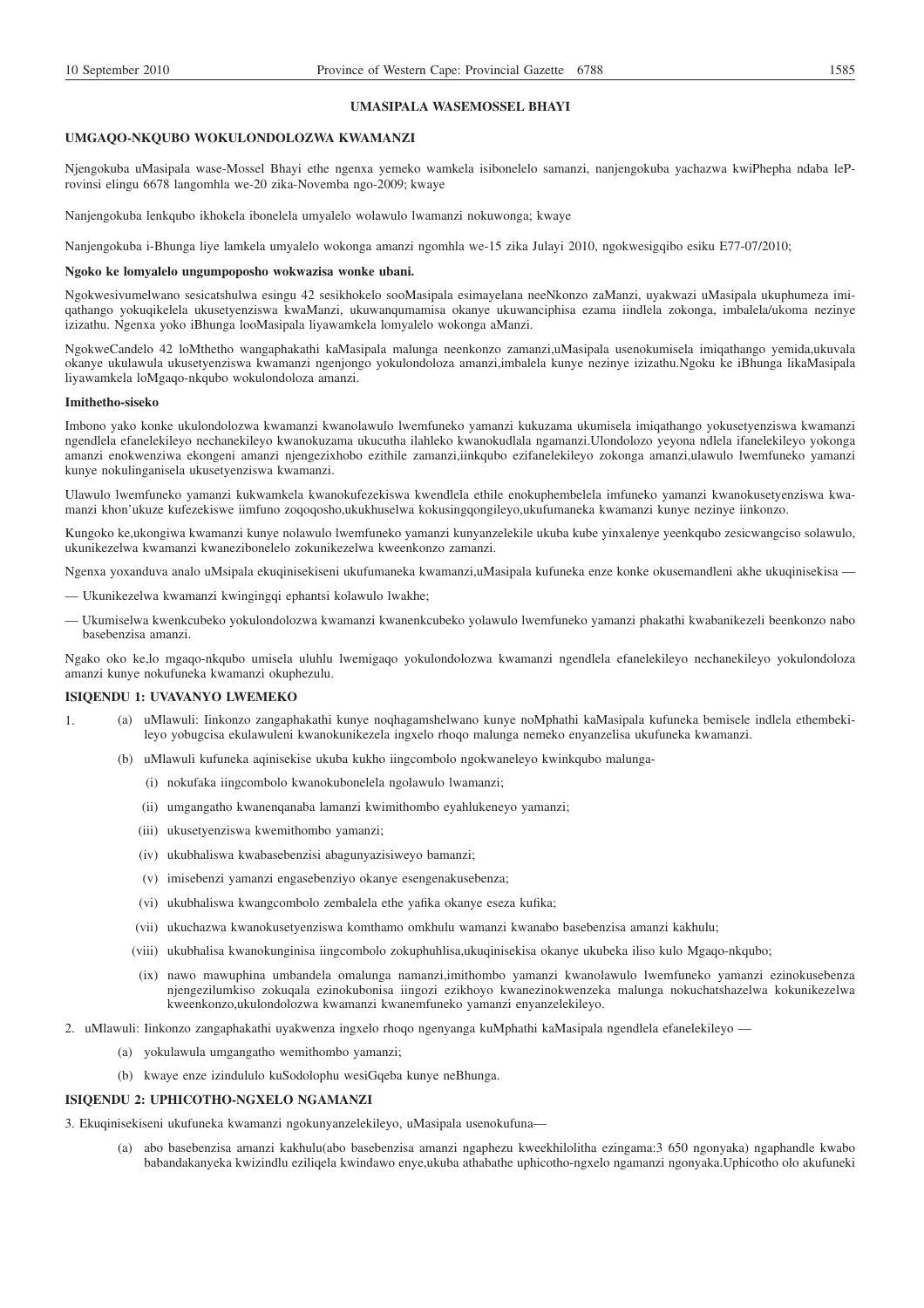lwenziwe emva kwesithuba seeveki ezimbini emva kokuphela konyaka-mali kaMasipala.Ingxelo yophicotho kufuneka ingeniswe kuMlawuli:Iinkonzo zangaphakathi.

- (b) Uphicotho kufuneka kucacise oku kulandelayo
	- (i) umthamo wamanzi osetyenzisiweyo kunyaka-mali;
	- (ii) isixa-mali esithe sahlawulwa kunyaka-mali;
	- (iii) inani labantu abahlala kwesi siza okanye indawo;
	- (iv) inani labantu abasebenza isigxina kweso siza okanye kuloo indawo;
	- (v) uthelekiso lwezi zinto zingentla kunye nezo zithe zachazwa kuzo zonke ezi zale minyaka mibini igqithileyo;
	- (vi) utshintsho ngokwamaxesha onyaka(iingcombolo zamanani malunga nokusetyenziswa kwamanzi);
	- (vii) iingcombolo zendlela zokucoca amanzi;
	- (viii) iingcombolo zeziqalo ezisetyenziswa ngoku ukulawula imfuneko yamanzi;
	- (ix) iingcombolo zezicwangciso zokulawula amanzi;
	- (x) ukuthelekiswa kwezi ngcombolo zingentla kunye nezo zithe zachazwa kwiminyaka emibini edlulileyo;
	- (xi) uthelekelelo lokusetyenziswa kwamanzi ngamaziko awahlukeneyo;
- (c) ukuba akukho nawuphina umntu ekufuneka avumele ukusetyenziswa kwamanzi ngengento yokwenza ubushushu kulo naliphina iziko okanye isixhobo apho kukho khona ufakelo lwamanzi,ukuze ahambe uhalala eyinkcitho ngaphandle kogutyulo olusikelwe umda wokunyibilikisa izinto ezilukhuni.

#### **ISIQENDU 3: UKUNYILWA KWAMANZI NOKONGIWA KWAWO**

4 (1) uMasipala,ngokweCandelo 42 loMthetho wangaphakathi omalunga neenkonzo zamanzi,usenokuthintela okanye anyile okanye amisele umda ekubonelelweni ngamanzi okanye ukusetyenziswa kwamanzi.

(2) Le mida imiselweyo ilandelayo,okanye imiqathango eyongeziweyo okanye nayiphina imiqathango,iya kusebenza,ngokuqwalaselwa komthamo wedama iWolwedans,nelingoyena vimba uphambili wamanzi eMossel Bhayi.

#### (3) Amanqanaba embalela:

#### **1.1 umthamo weDama iWolwedans uphakathi kwe:40% ne 60%:**

- 1.1.1 (a) Akukho nkcenkceshelo luvumelekileyo.
	- (b) Ukunkcenkceshelwa kwezitiya kuya kwenziwa kuphela phakathi kwala maxesha: 18h00 19h00 kabini ngeveki.

Iinombolo zezindlu ezingekho mnqakathi ziya kunkcenkceshela **KUPHELA ngeMivulo nangoolweZine.**

#### Izindlu ezineenombolo ezimnqakathi,**KUPHELA ngoolweziBini nganoolweziHlanu.**

Ukunkcenkceshela ngemibhobho yamanzi kuya kwenziwa kuphela xa umbhobho lowo ubanjwe ngesandla ngumntu.

- 1.1.2 Umdliwo umiselwa ngokweCandelo 74A loMthetho weeNkqubo,oyi:50% yexabiso letyala lenyanga ogqithise kwi:20% yeekhilolitha umzi ngamnye.
- 1.1.3 Emabaleni emidlalo kuphela ngamabala omdlalo weqakamba,awegalufa kunye nawebhola ejulwayo ekuvumeleke ukuba ankcenkceshelwe iiyure ezimbini kuphela ngosuku,neentsuku ezimbini ngeveki.
- 1.1.4 Akuvumelekanga akucoca amaphahla ezindlu ngemibhobho yamanzi kunye neendawo zokungena iinqwelomafutha.Ukugcwaliswa kwamachibo okuqubha akuvumelekanga.
- 1.1.5 Umda omiselwe ku 1.1.4 apha ngentla awuchaphazeli ushishino oluqhuba umsebenzi wokuhlamba izithuthi.
- 1.1.6 Ukutyunjwa kweendawo ezinoxinzelelo oluphezulu lokusebenzisa amanzi ngokugqithisileyo ngokufakelwa kwezixhobo zokucutha ukusetyenziswa kwamanzi.
- 1.1.7 Iinkqubo ezifezekileyo zokwazisa kufuneka zilandelwe.

#### **1.2 Umthamo wedama uphakathi kwe:25% ne 40%**

- 1.2.1 Akukho mibhobho yamanzi okanye izixhobo zokunkcenkceshela ezizisebenzela ngokwazo zivumelekileyo.Ukunkcenkceshelwa kwezitiya kuya kwenziwa kuphela ngamabhakethi ngala maxesha achazwe ku 1.1.1 apha ngentla.
- 1.2.2 Umdliwo oyi:100% wetyala lenyanga eligqithise kwi:20 yeekhilolitha ngenyanga kumzi ngamnye.
- 1.2.3 Ukunyanzeliswa kwemidliwo nokufezekiswa kwayo kunye nemidliwo yesikhawu.
- 1.2.4 Akuvumelekanga ukutshizwa kwezindlu ngamanzi okanye iindawo ezihamba iinqwelo-mafutha okanye ukugcwaliswa kwamachibi okuqubha.
- 1.2.5 Imigaqo-nkqubo eqatha kwanokusetyenziswa kwayo ngokupheleleyo kwanokufakelwa komnxeba wokwamkela izikhalazo kunye noontamnani.
- 1.2.6 Uqhagamshelwano kunye nabasebenzisi bamanzi ngokugqithisileyo kwiindawo zoshishino njengokubhekiswa kwinkqubo yokukhutshwa kwamatyala.
- 1.2.7 Kuphela kukunkcenkceshelwa kwamabala eegalufa,amabala eqakamba kunye namabala ebhola ejulwayo okuvumelekileyo.Ukunkcenkceshelwa kwamanye amabala ezemidlalo akuvumelekanga.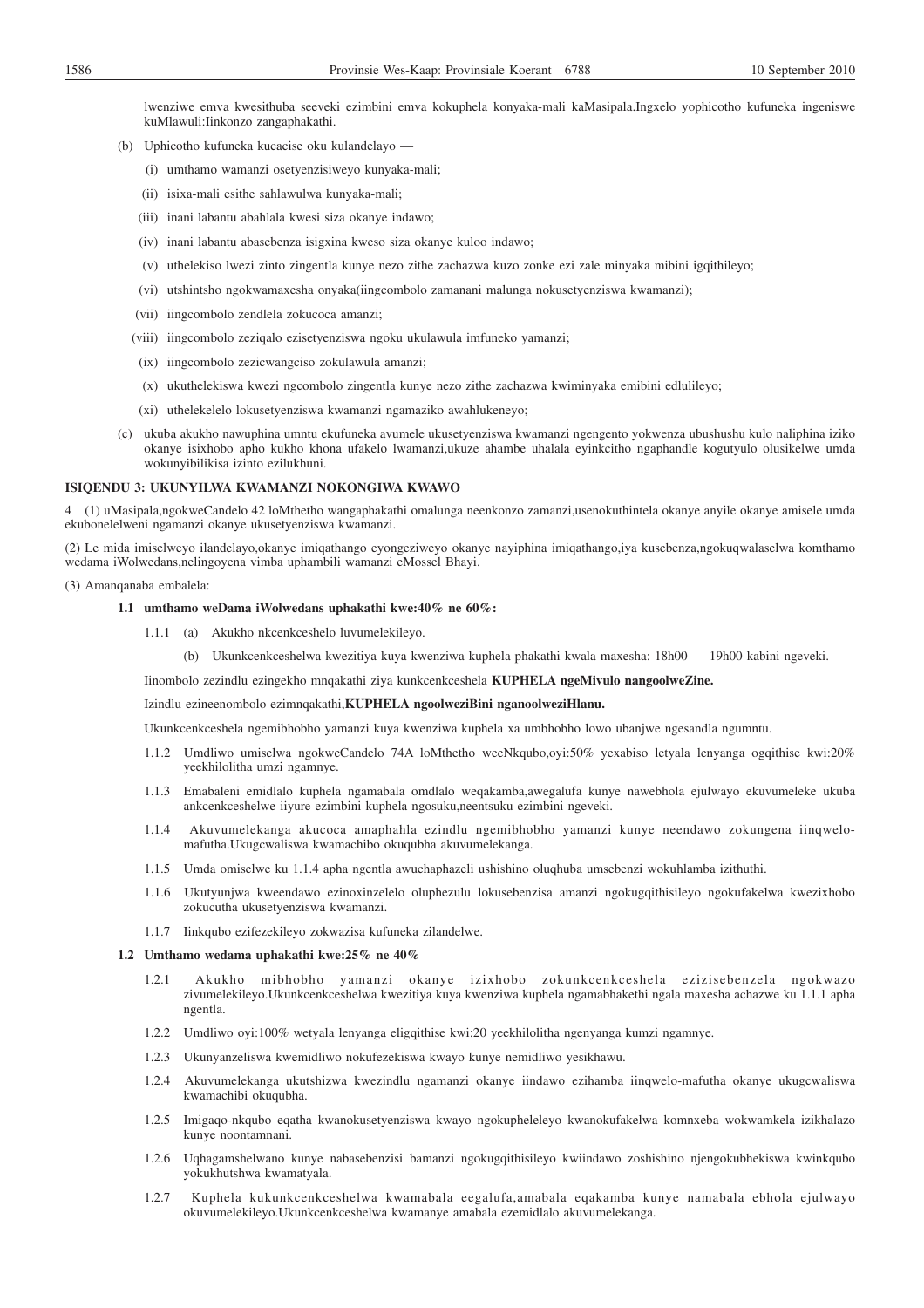- 1.2.8 Iinkqubo ezifezekileyo kufuneka zilandelwe.
- 1.2.9 Ukutyunjwa kweendawo ezikuxinzelelo oluphezulu lokusebenzisa amanzi ngokufakelwa kwezixhobo zokucutha ukusetenziswa kwamanzi ngokugqithisileyo.

#### **1.3 Umthamo weDama ungaphantsi kwe: 25%**

- 1.3.1 Njengokuba kuchaziwe ku 1.2 apha ngentla.
- 1.3.2 Umdliwo oyi:200% ekusebenziseni amanzi okugqithise kwi 20 yeekhilolitha zamanzi ngenyanga umzi ngamnye.
- 1.3.3 Akuvumelekanga ukunkcenkceshelwa kwamabala ezemidlalo nawoluphina uhlobo.
- 1.3.4 Xa uMlawuli wakwa Masipala esazisa ukuba umthamo wedama wehle nge 25% akukho ntlawulo malunga nenkcitho yamanzi ngokuba ukuvuza kwamanzi kuzakulungiswa kwaye kucinywe.

#### **Amanyathelo awongeziweyo**

1.3.5 Amanyathelo awongeziweyo aya kumiselwa ngokukhawuleza njengokuba umthamo weWolwedans dam uya usihla ngaphantsi we:40% kwaye uMphathi kaMasipala uya kugunyaziswa ukuba anyanzelise nawaphina amanyathelo ngokuqhagamshelana noSodolophu wesiGqeba.

(4) Iimfuno nezimiselo zeCandelo 21A loMthetho weeNKqubo zooMasipala,uMthetho 32 ka 2000,kufuneka zilandelwe.

#### **ISIQENDU 4: UKULWULWA KWEMFUNO YAMANZI**

5. (1) uMasipala,phantsi kweemeko ezithile okanye zonxunguphalo nangesaziso sikawonke-wonke,angamisela ukuba nawuphina umnini-ndawo okanye umsebenzisi wamanzi ukuba ahambisane nezimiselo zokonga amanzi kunye nolawulo lwemfuno ephambili yamanzi njengokuba kucacisiwe apha ngezantsi:

- (a) Akukho nabanina ngaphandle kwemvume egunyaziswe nguMlawuli: Iinkonzo zangaphakathi,uvumeleke ukuba ankcenkceshele isitiya,amabala emidlalo,iipaki okanye nayiphina indawo enengca esebenzisa amanzi aphathwayo,phakathi ko:10h00 no 16h00.
- (b) Apho kusetyenziswa khona umbhobho wamanzi ukunkcenkceshela isitiya,ipaki,ibala lemidlalo ngamanzi aphuma kumthombo kunye nesixhobo solawulo njengesi sitshizayo.
- (c) Akukhu nabanina oyakuthi ankcenkceshele iindawo ezilukhuni esebenzisa umbhobho wamanzi ngaphandle kwemvume yoMlawuli: Iinkonzo zangaphakathi.
- (d) Umbhobho osetyenziselwa ukuhlamba izithuthi,izikhitshane kunye neekharaveni kufuneka zifakelwe isixhobo esizilawulayo nesikwaziyo ukuzivala ngokwaso.
- (e) Azivumelekanga iinkqubo zokunkcenkceshela kusetyenziswa ivaluvu ezifakelwe kwumthombo wamanzi khon'ukuze zigalele amanzi kumachibi okuqubha.
- (f) Amashishini aqhuba umsebenzi wokuhlamba izithuthi kufuneka asebenzise ngokuphindiweyo i50% yamanzi xa kuhlanjwa izithuthi.
- (g) Izitya zokuhlamba izandla ezikwiindawo zikawonke-wonke kufneka zifakelwa iivaluvu ezicutha ukuphuma kwamanzi.
- (h) Iishawara ezikwiindawo zikawonke-wonke kufuneka zifakwe iivaluvu ezicutha ukuphuma kwamanzi ngamandla.
- (i) Amanzi aphathwayo akuvumelekanga ukuba asetyenziselwe ukumanzisa iindawo Isanti yokwakha kunye nezinye izinto zokwakha ukuzinqanda ukuba zingaphaphatheki.
- (j) Iimpompo ezimiswe ngezitandi kufuneka ubude bazo bube yi450 yemilimitha ukusuka emhlabeni.
- (k) Ubukhulu okanye amandla okuphuma kwamanzi kwimpompo kwisitya sokuhlamba izandla akufuneki bube ngaphezu kwe:6 yeelitha zamanzi ngomzuzu.
- (l) Ubukhulu okanye amandla okuphuma kwamanzi kwishawara akufuneki bube ngaphezu kwe:01 yeelitha zamanzi ngomzuzu.
- (m) Izigcini manzi kwizindlu zangasese akuvumelekanga ukuba zigcine amanzi angaphezu kwe:9,5 yeelitha zamanzi kwaye kufuneka zigungxulwe ngendlela ezenzekelayo.
- (n) Azivumelekanga izigcini-manzi zezindlu zangasese okanye amatanki akhuphela amanzi ngaphandle kwiindawo zokuntsontsa.
- (o) Kwisithuba seminyaka emibini emva kokwaziswa kwalo mgaqo- nkqubo,zonke oonkqubo zogutyulo oluzenzekelayo nezincanyathiselwe kwiindawo zokuntsontsa,kufuneka zipheliswe indawo yazo ithatyathwe zezo zisebenza ngezandla.
- (p) Naziphina izixhobo zamanzi ezifakwe kwizakhiwo ezingezizo ezokuhlala abantu kufuneka:
	- (i) zibe nesixhobo esizivala ngokwaso;
	- (ii) zibe nesixhobo esiphathwayo sokusebenzisa ezo mpimpo;
	- (iii) zibe ziyatshixwa khon' ukuze kuthintelwe umonakalo okanye ukonakaliswa;
	- (iv) zibe zikwimeko eyimfuneko kuluntu necutha umthamo omninzi wamanzi.
- (q) kusetyenziswe kwakhona amanzi ebekuhlanjwe ngawo impahla ekunkcenkcesheleni izitiya.
- (2) Amanyathelo ongeziweyo,ngokubonwa eyimfuneko aya kusetyenziswa.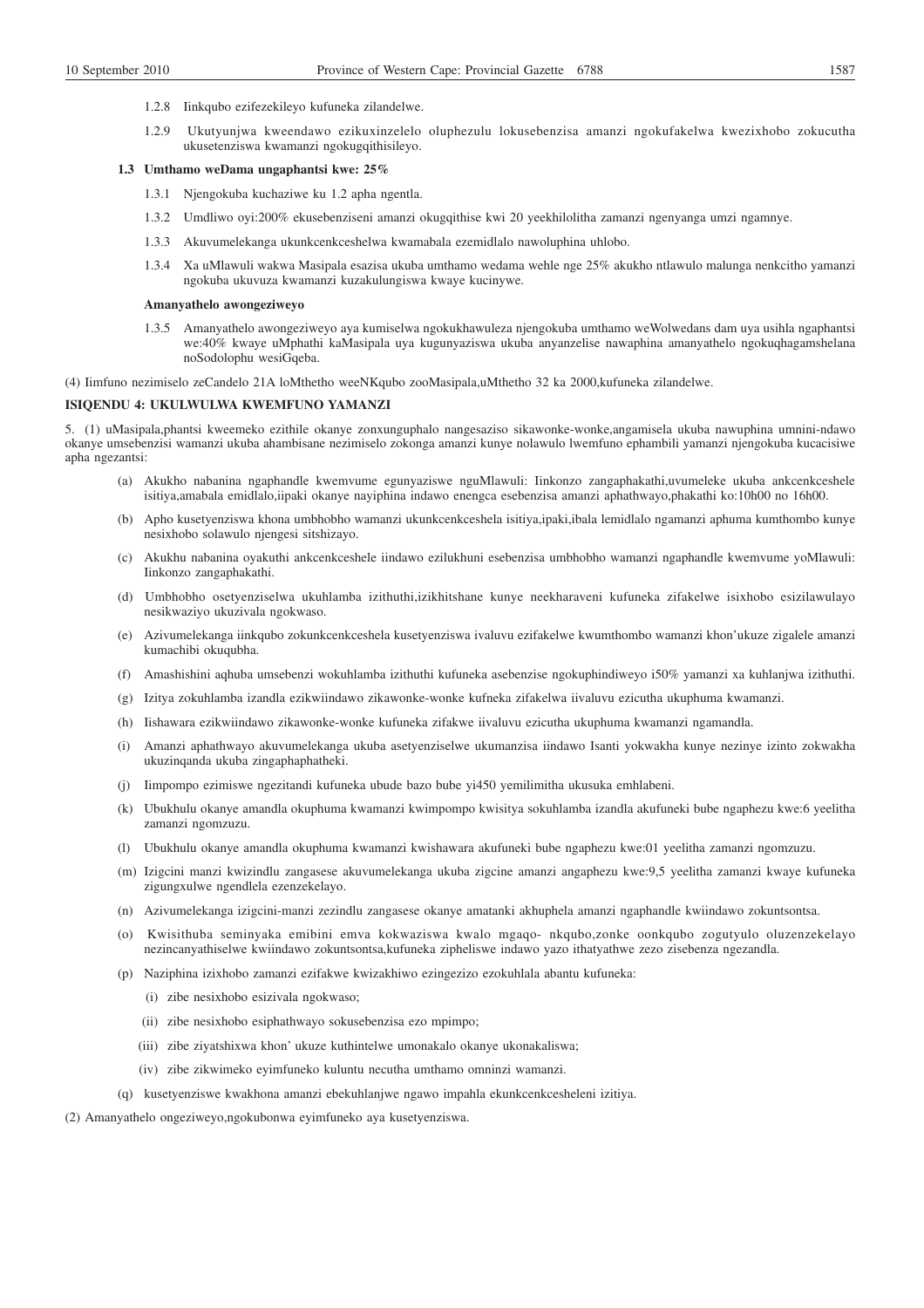#### **ISIQENDU 5: UCWANGCISO**

6. (1) uMlawuli: Iinkonzo zangaphakathi unoxanduva lokulawula uMthetho weeNkonzo zamanzi kunye nalo mgaqo-nkqubo kwaye kufuneka amisele iqela elisebenzayo labalawuli khon' ukuze baqulunqe iinkqubo kwaye bamisele nesimo —

- (a) Ekuqwalaseleni,ekuphuhliseni nasekulawuleni amanyathelo afezekileyo okongiwa kwamanzi;
- (b) Bamisele nemithetho siseko kunye neendlela ezichanekileyo zokusetyenziswa kwaloo migaqo-nkqubo;
- (c) Umgangatho oyimfuneko kwanobudlelwane bokusebenza phakathi kwabachaphazelekayo kufuneka imiselwe kwaaneempembelelo ezinemali phakathi kwanokuqwalaselwa kohlahlo-lwabiwo-mali;
- (d) Ukufundisa kokwazisa phakathi kuMasipala kunye noluntu,kumiselwe unxibelelwano oluyimpumelelo kwanentsebenziswano phakathi kwabasebenzisi bamanzi,uMaspala kunye namanye amanqanaba kaRhulumente ekufezekiseni unxibelelwano kwaneenkqubo ezizizo;
- (e) Ulawulo lomngcipheko oluchanekileyo kwanamanyathelo afezekileyo ekucutheni inkcitho yamanzi kunye nokuqwlasela iinkqubo zobuqhetseba malunga nobume balo mgaqo-nkqubo kwanokumiselwa kwezohlwayo zolawulo ezifanelekileyo kwanoluleko kwabo batyeshela iinkqubo zomthetho;
- (f) Malunga nokubuyekezwa kwemali etyalwayo kunye neendleko ezichaphazelekayo ekufezekisweni kwezi nkqubo —
- (g) kwizisombululo zexesha elifutshane,eliphakathi nelide
	- (i) kwenziwe ukucutha ukusetyenziswa kwamanzi;
	- (ii) Ukutshintshwa kokusetyenziswa kwamanzi ngenjongo yokufezekisa ukusetyenziswa kwamanzi ngendlela echanekileyo;
	- (iii) ukudityaniswa kweendlela ezamkelekileyo zamanzi kunye neminye imithombo yemisebenzi yolawulo;
	- (iv) Iindlela ezintsha nezingcono zolawulo,phakathi kwazo,-
		- Ukucutha inkcitho nokwandisa imfezeko yokwandiswa kokusetyenziswa kwamanzi ngendlela echanekileyo neyongayo kuMasipala nakubasebenzisi bamanzi;
		- Ukususwa kokhula olunempembelelo kwiindawo ezisecaleni kwemilambo;
		- Ukuphandwa kwandawo ezivuzayo;
		- Kunye nawaphina amanyathelo ayimfuneko.
	- (v) Ekusetyenzisweni kwamanzi jikelele,imiqathango ethile kufuneka imiselwe kwaeemvume ezithi zikhutshwe malunga
		- Neenkqubo ezithile zolawulo kwaneemfuno gabalala ezahlukeneyo zokusetyenziswa kwamanzi;
		- Xa kuyimfuneko,kumiselwe kwaye kuxelwe kwaye kubekwe uxanduva kwaye kushicilelwe zonke iingcombolo malunga nokusetyenziswa kwamanzi;
		- Kucaciswe amanyathelo nokushicilelwa kwezixhobo ekufuneka zisetyenziswe;
		- Kufunwe ulungiselelo kunye nemvume kwanokuhambisana nezicwangciso zolawulo lwamanzi;

(2) uMlawuli: Iinkonzo zangaphakathi kufuneka anikezele ingxelo yekota kwiinyanga ezili:9 zokuqala,ze emva koko rhoqo emva kweenyanga ezintandathu(6).

### **ISIQENDU; IMIBANDELA GABALALA**

7. Izibonelelo zoMthetho wangaphakathi malunga neeNkonzo zaManzi ziya sebenza kwaye ziyasebenza nakulo Mgaqo-nkqubo.

10 September 2010 22323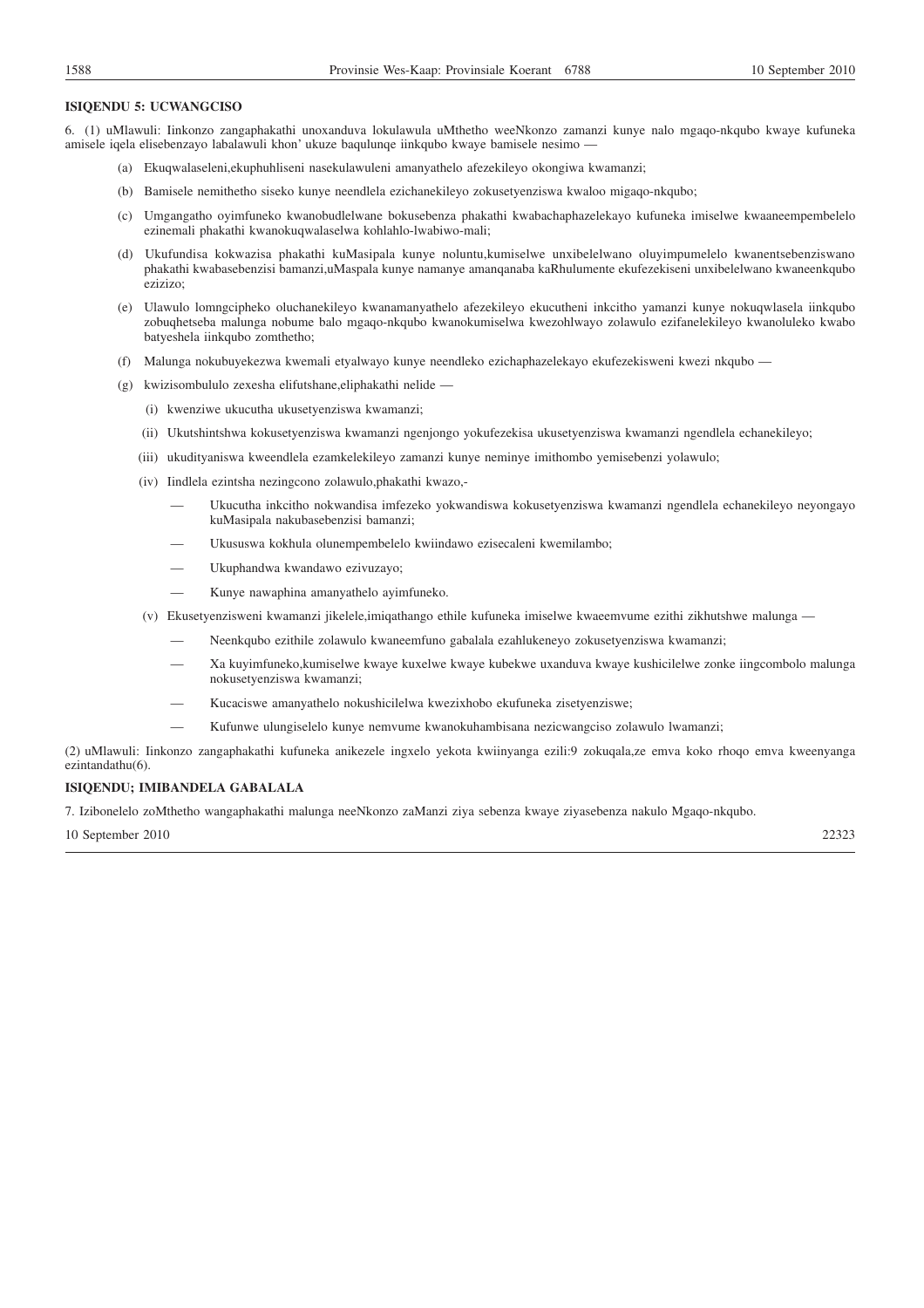## *SOUTH AFRICA FIRST –* BUY SOUTH AFRICAN MANUFACTURED GOODS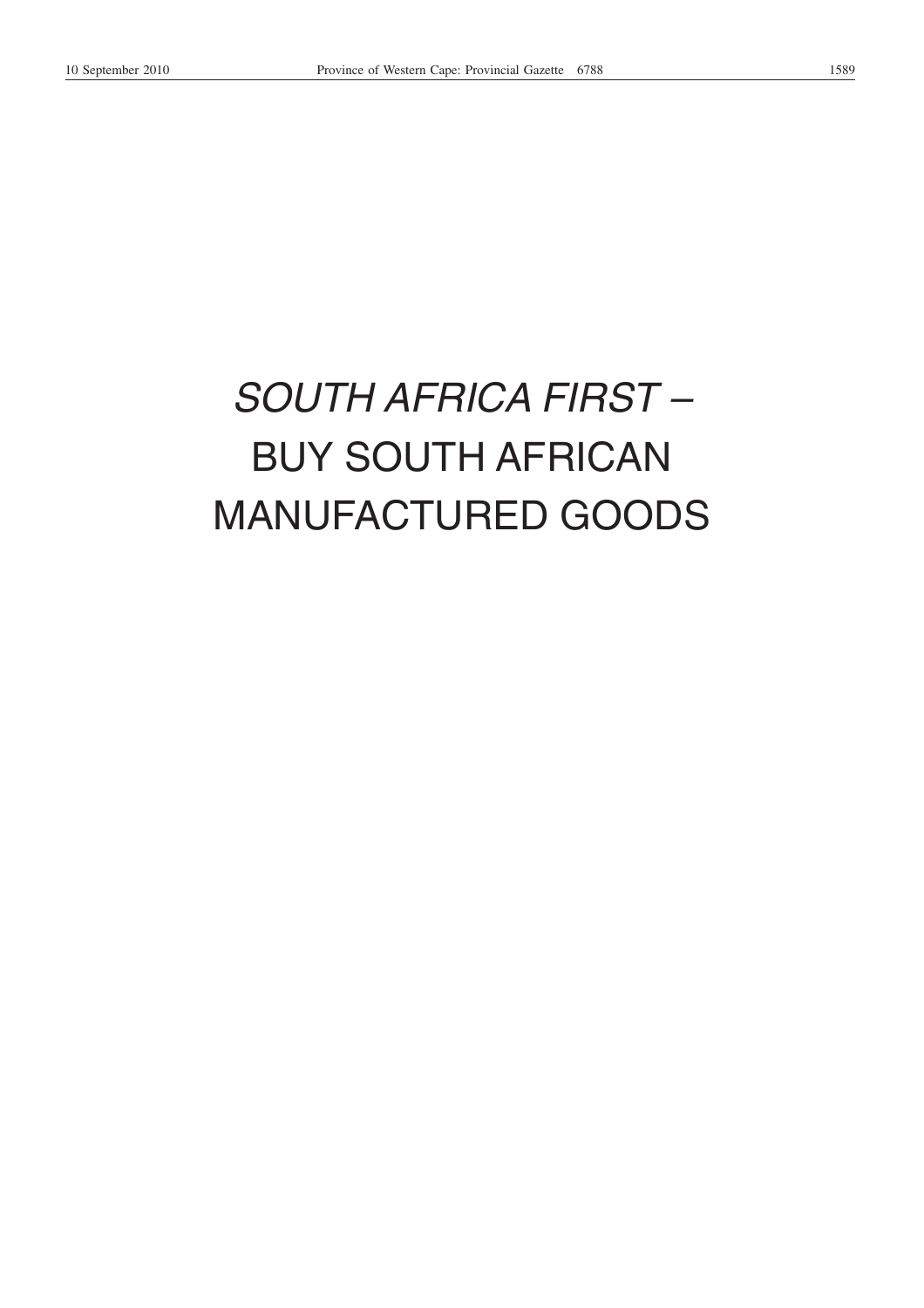# *SUID-AFRIKA EERSTE –* KOOP SUID-AFRIKAANS VERVAARDIGDE GOEDERE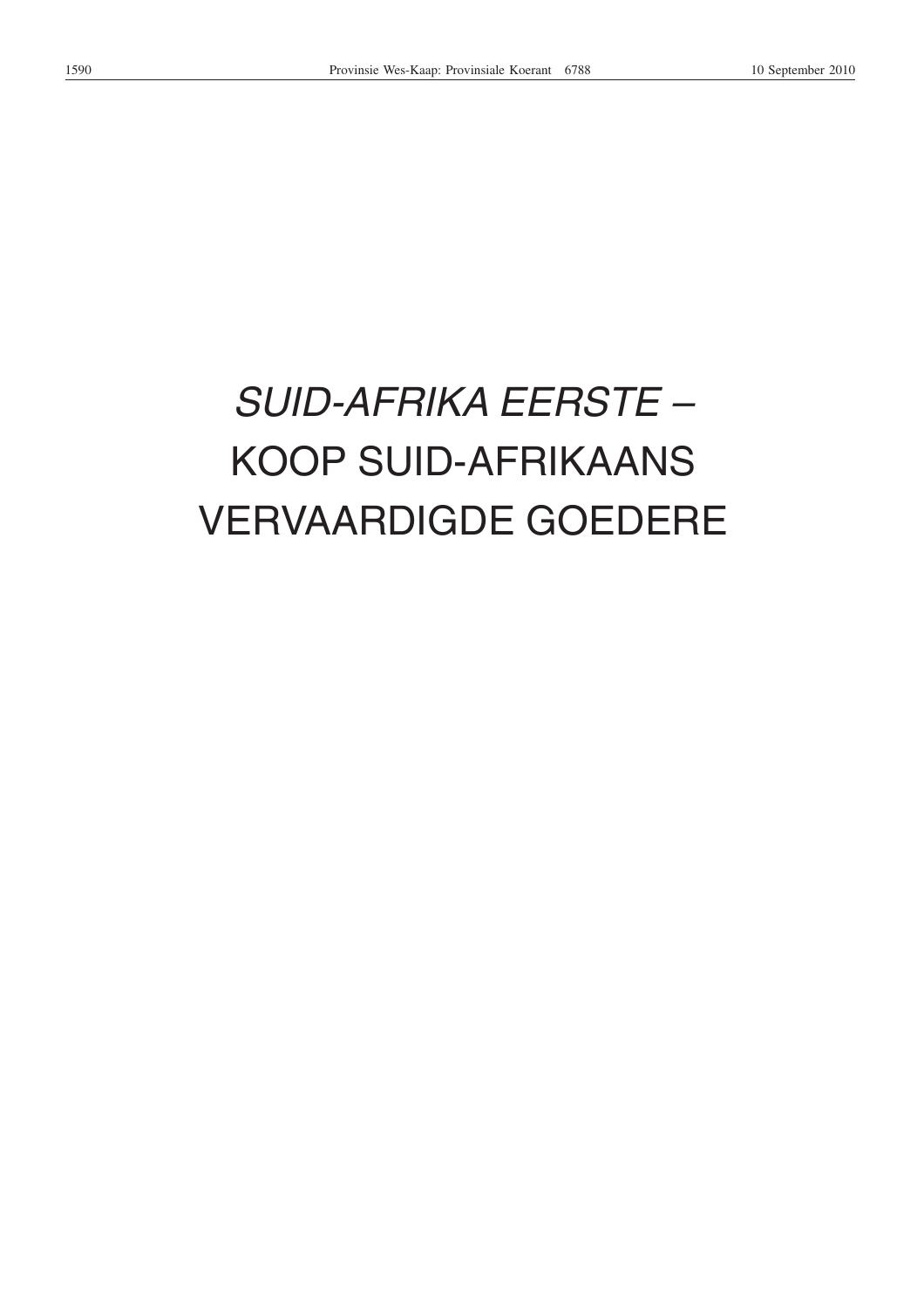| The "Provincial Gazette" of the<br><b>Western Cape</b>                                                                                                                                                                                    | Die "Provinsiale Koerant" van die<br><b>Wes-Kaap</b>                                                                                                                                                                                                                   |
|-------------------------------------------------------------------------------------------------------------------------------------------------------------------------------------------------------------------------------------------|------------------------------------------------------------------------------------------------------------------------------------------------------------------------------------------------------------------------------------------------------------------------|
| appears every Friday, or if that day is a public holiday,<br>on the last preceding working day.                                                                                                                                           | verskyn elke Vrydag of, as die dag 'n openbare<br>vakansiedag is, op die laaste vorige werkdag.                                                                                                                                                                        |
|                                                                                                                                                                                                                                           |                                                                                                                                                                                                                                                                        |
| <b>Subscription Rates</b>                                                                                                                                                                                                                 | Tarief van Intekengelde                                                                                                                                                                                                                                                |
| R187,10 per annum, throughout the Republic of South<br>Africa.                                                                                                                                                                            | R187,10 per jaar, in die Republiek van<br>Suid-Afrika.                                                                                                                                                                                                                 |
| R187,10 + postage per annum, Foreign Countries.                                                                                                                                                                                           | R187,10 + posgeld per jaar, Buiteland.                                                                                                                                                                                                                                 |
| Subscriptions are payable in advance.                                                                                                                                                                                                     | Intekengeld moet vooruitbetaal word.                                                                                                                                                                                                                                   |
| Single copies are obtainable at Room M21, Provincial<br>Legislature Building, 7 Wale Street, Cape Town<br>8001.                                                                                                                           | Los eksemplare is verkrygbaar by Kamer M21,<br>Provinsiale Wetgewing-gebou, Waalstraat 7,<br>Kaapstad 8001.                                                                                                                                                            |
|                                                                                                                                                                                                                                           |                                                                                                                                                                                                                                                                        |
| <b>Advertisement Tariff</b>                                                                                                                                                                                                               | <b>Advertensietarief</b>                                                                                                                                                                                                                                               |
| First insertion, R26,40 per cm, double column.                                                                                                                                                                                            | Eerste plasing, R26,40 per cm, dubbelkolom.                                                                                                                                                                                                                            |
| Fractions of cm are reckoned as a cm.                                                                                                                                                                                                     | Gedeeltes van 'n cm word as een cm beskou.                                                                                                                                                                                                                             |
|                                                                                                                                                                                                                                           |                                                                                                                                                                                                                                                                        |
| Notices must reach the Director-General not later than<br>10:00 on the last working day but one before the issue<br>of the Gazette.                                                                                                       | Kennisgewings moet die Direkteur-generaal uiterlik om<br>10:00 op die voorlaaste werkdag voor die uitgawe van<br>die Koerant bereik.                                                                                                                                   |
| Whilst every effort will be made to ensure that notices<br>are published as submitted and on the date desired,<br>the Administration does not accept responsibility for<br>errors, omissions, late publications or failure to<br>publish. | Hoewel alle pogings aangewend sal word om te sorg<br>dat kennisgewings soos ingedien en op die verlange<br>datum gepubliseer word, aanvaar die Administrasie<br>nie verantwoordelikheid vir foute, weglatings, laat<br>publikasies of versuim om dit te publiseer nie. |
| All correspondence must be addressed to the<br>Director-General, P.O. Box 659, Cape Town 8000, and<br>cheques, bank drafts, postal orders and money orders<br>must be made payable to the Department of the<br>Premier.                   | Alle briefwisseling moet aan die Direkteur-generaal,<br>Posbus 659, Kaapstad 8000, gerig word en tjeks,<br>bankwissels, posorders en poswissels moet aan die<br>Departement van die Premier betaalbaar gemaak<br>word.                                                 |